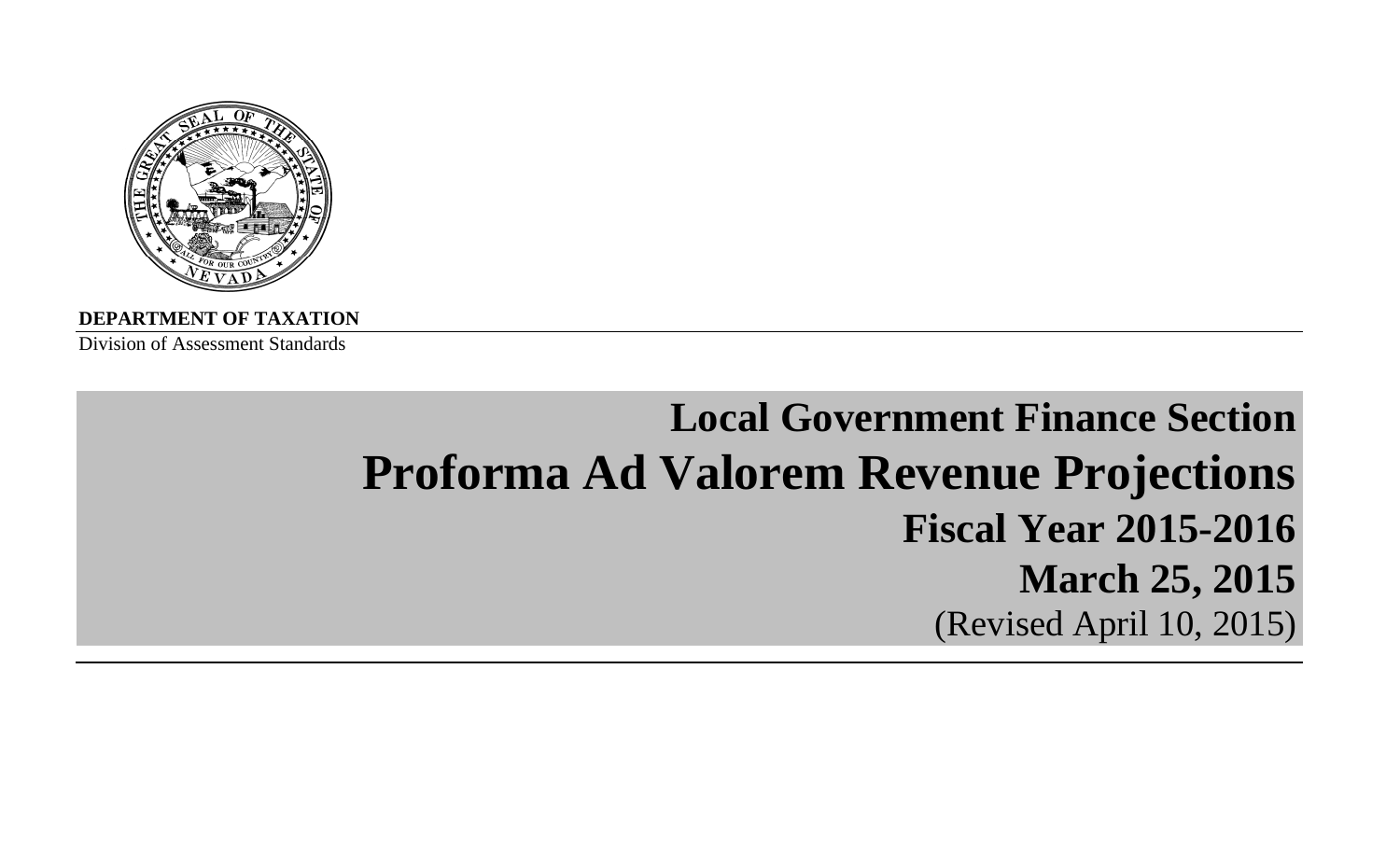# INDEX TO PRO FORMA AD VALOREM PROJECTIONS FY 2015-2016

| <b>COUNTY</b>                  | <b>PAGE NUMBER</b> |
|--------------------------------|--------------------|
| <b>CARSON CITY</b>             | 1                  |
| <b>CHURCH</b>                  | 4                  |
| <b>CLARK</b>                   | $\overline{7}$     |
| <b>DOUGLAS</b>                 | 21                 |
| <b>ELKO</b>                    | 30                 |
| <b>ESMERALDA</b>               | 35                 |
| <b>EUREKA</b>                  | 37                 |
| <b>HUMBOLDT</b>                | 41                 |
| LANDER                         | 46                 |
| <b>LINCOLN</b>                 | 50                 |
| <b>LYON</b>                    | 55                 |
| <b>MINERAL</b>                 | 61                 |
| NYE                            | 63                 |
| <b>PERSHING</b>                | 69                 |
| <b>STOREY</b>                  | 72                 |
| <b>WASHOE</b>                  | 74                 |
| <b>WHITE PINE</b>              | 81                 |
|                                |                    |
| <b>STATEWIDE SUMMARY</b>       | 83                 |
| <b>STATE 17 CENTS</b>          | 84                 |
| <b>SCHOOL DISTRICT SUMMARY</b> | 85                 |
| <b>LEED ABATEMENT IMPACT</b>   | 87                 |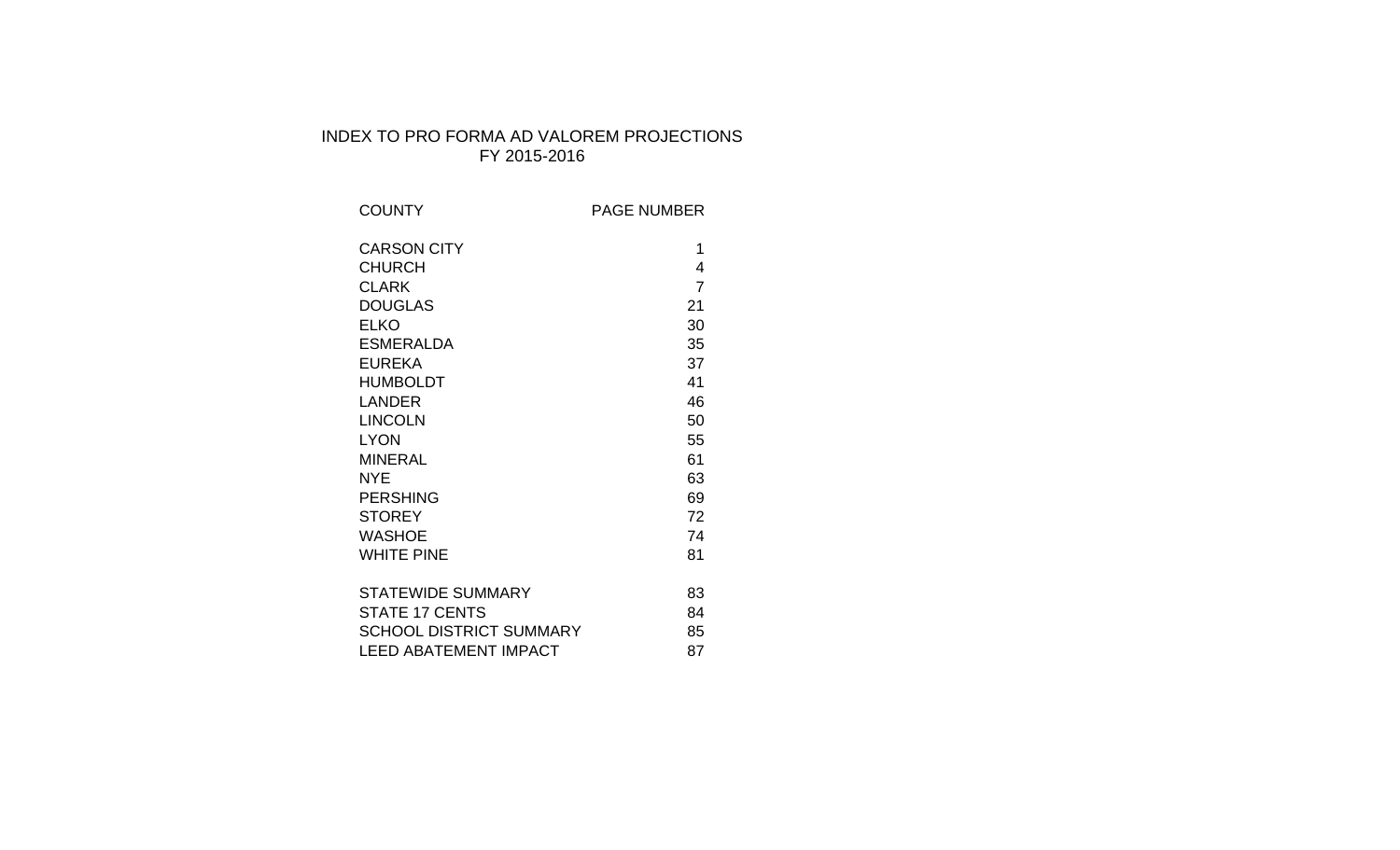| <b>CARSON CITY</b>                                                                                                                                                                            |                                                          |                  |                               |                                                                                                    |                                                               |                                                                                       |                                                                              |                                                                   |                                                        |                                                                                       |                                                                                |                                                                                       |                                                                           |                                                                       |                                                                                          |
|-----------------------------------------------------------------------------------------------------------------------------------------------------------------------------------------------|----------------------------------------------------------|------------------|-------------------------------|----------------------------------------------------------------------------------------------------|---------------------------------------------------------------|---------------------------------------------------------------------------------------|------------------------------------------------------------------------------|-------------------------------------------------------------------|--------------------------------------------------------|---------------------------------------------------------------------------------------|--------------------------------------------------------------------------------|---------------------------------------------------------------------------------------|---------------------------------------------------------------------------|-----------------------------------------------------------------------|------------------------------------------------------------------------------------------|
|                                                                                                                                                                                               | (1)                                                      | (2)              | (3)                           | (4)                                                                                                | (5)                                                           | (6)                                                                                   | (7)                                                                          | (8)                                                               | (9)                                                    | (10)                                                                                  | (11)                                                                           | (12)                                                                                  | (13)                                                                      | (14)                                                                  | (15)<br><b>NET TAX LESS</b><br><b>REDEVELOPMENT</b>                                      |
| <b>TAX ENTITY</b>                                                                                                                                                                             | PROPOSE FY 16<br>D FY 16 EXEMPT<br><b>TAX RATE</b>       | <b>RATE</b>      | <b>PARCEL</b><br><b>COUNT</b> | <b>TOTAL ASSESSED</b><br>VALUE<br>(EXCLUDING NPM)                                                  | <b>TAX ON NEW</b><br><b>PROPERTY</b>                          | <b>CAP-SUBJECT TAX</b><br><b>ON EXISTING</b><br><b>PROPERTY</b>                       | CAP-<br><b>EXEMPT</b><br><b>TAX ON</b><br><b>EXISTING</b><br><b>PROPERTY</b> | <b>EXEMPTIONS</b>                                                 | <b>RECAPTURE</b><br><b>AMOUNT</b>                      | <b>TOTAL</b><br>PREABATED TAX<br><b>AMOUNT</b><br>$(5+6+7-8+9)$                       | <b>ABATEMENT</b><br><b>AMOUNT</b>                                              | NET_TAX<br>$(10-11)$                                                                  | <b>REDEVELOP</b>                                                          | <b>LEED/RENE</b><br><b>WABLE</b><br><b>ENERGY</b><br><b>ABATEMENT</b> | <b>AND</b><br><b>LEED/RENEWABLE</b><br><b>ENERGY</b><br><b>ABATEMENT</b><br>$(12-13-14)$ |
| ALL ENTITIES                                                                                                                                                                                  |                                                          |                  |                               |                                                                                                    |                                                               |                                                                                       |                                                                              |                                                                   |                                                        |                                                                                       |                                                                                |                                                                                       |                                                                           |                                                                       |                                                                                          |
| STATE OF NEVADA<br><b>GENERAL COUNTY</b><br>SCHOOL DISTRICT                                                                                                                                   | 0.1700<br>2.1400<br>1.1800                               | $\sim$<br>$\sim$ | 18,576<br>18,576              | 1,417,693,152<br>1,417,693,117<br>1,417,693,086                                                    | 35,537.01<br>447,348.20<br>246,668.63                         | 2,382,171.95<br>29,987,314.37<br>16,535,065.03                                        |                                                                              | 7,625.31<br>95,967.60<br>52,926.89                                | 236.91<br>2,982.68<br>1,644.74                         | 2,410,320.55<br>30,341,677.65<br>16,730,451.51                                        | 181,783.62<br>4,198,981.32<br>1,254,677.15                                     | 2,228,536.94<br>26,142,696.33<br>15,475,774.36                                        | 81,572.05<br>1,066,631.82<br>618,836.24                                   | 11.68<br>149.10<br>81.09                                              | 2,146,953.20<br>25,075,915.40<br>14,856,857.03                                           |
| CARSON WATER SUBCONSERVA                                                                                                                                                                      | 0.0300                                                   |                  | 18,573                        | 1,415,968,872                                                                                      | 6,268.80                                                      | 419,863.82                                                                            |                                                                              | 1,341.95                                                          | 41.84                                                  | 424,832.50                                                                            | 31,967.11                                                                      | 392,865.40                                                                            | 15,712.94                                                                 | 2.06                                                                  | 377,150.40                                                                               |
| <b>TOTAL COUNTY</b>                                                                                                                                                                           |                                                          |                  | 18,576                        | 1,417,693,152                                                                                      | 735,822.63                                                    | 49,324,415.16                                                                         |                                                                              | 157,861.76                                                        | 4,906.17                                               | 49,907,282.21<br><b>Abatement Percent</b>                                             | 5,667,409.19<br>11.36%                                                         | 44,239,873.02                                                                         | 1,782,753.05                                                              | 243.93                                                                | 42,456,876.03                                                                            |
| <b>STATE OF NEVADA</b>                                                                                                                                                                        |                                                          |                  |                               |                                                                                                    |                                                               |                                                                                       |                                                                              |                                                                   |                                                        |                                                                                       |                                                                                |                                                                                       |                                                                           |                                                                       |                                                                                          |
| <b>Existing Secured</b><br>New Property<br><b>Existing Unsecured</b><br>Centrally Assessed                                                                                                    | 0.1700<br>0.1700<br>0.1700                               | $\sim$           | 18,576                        | 1,307,869,004<br>16, 152, 275<br>49,294,020                                                        | 2,998.21<br>27,458.87                                         | 2,225,645.05<br>83,799.83                                                             | $\sim$                                                                       | 5,260.67                                                          | 236.91                                                 | 2,223,619.50<br>27,458.87<br>83,799.83                                                | 178,595.54                                                                     | 2,045,023.96<br>27,458.87<br>83,799.83                                                | 80,093.39                                                                 |                                                                       | 1,964,930.57<br>27,458.87<br>83,799.83                                                   |
| Secured<br>Unsecured                                                                                                                                                                          | 0.1700<br>0.1700                                         |                  |                               | 42,178,348<br>2,199,505                                                                            | 1,428.20<br>3,651.73                                          | 72,639.55<br>87.51                                                                    |                                                                              | 2,364.56<br>0.09                                                  |                                                        | 71,703.19<br>3,739.16                                                                 | 3,188.08                                                                       | 68,515.12<br>3,739.16                                                                 | 1,402.73<br>75.93                                                         | 9.15<br>2.53                                                          | 67,103.23<br>3,660.70                                                                    |
| TOTAL STATE OF NEVADA                                                                                                                                                                         | 0.1700                                                   |                  | 18,576                        | 1,417,693,152                                                                                      | 35,537.01                                                     | 2,382,171.95                                                                          |                                                                              | 7,625.31                                                          | 236.91                                                 | 2,410,320.55                                                                          | 181,783.62                                                                     | 2,228,536.94                                                                          | 81,572.05                                                                 | 11.68                                                                 | 2,146,953.20                                                                             |
| Total AV - March Seg - Col. Q<br>Difference<br><b>GENERAL COUNTY</b>                                                                                                                          |                                                          |                  |                               | 1,373,408,853<br>44,284,299                                                                        |                                                               |                                                                                       |                                                                              |                                                                   |                                                        |                                                                                       |                                                                                |                                                                                       |                                                                           |                                                                       |                                                                                          |
| <b>Existing Secured</b><br><b>City Operating</b><br><b>Cooperate Extension</b><br>Senior Citizen<br>Hospital Supplemental Indigent<br><b>State Medical Indigent</b><br><b>Capital Project</b> | 1.9122<br>0.0128<br>0.0500<br>0.0150<br>0.1000<br>0.0500 |                  |                               | 1,307,869,004<br>1,307,869,004<br>1,307,869,004<br>1,307,869,004<br>1,307,869,004<br>1,307,869,004 | 33,725.67<br>225.61<br>881.62<br>264.31<br>1,764.08<br>881.62 | 25,034,557.83<br>167,576.91<br>654,598.96<br>196,381.23<br>1,309,203.04<br>654,598.96 |                                                                              | 59,153.61<br>396.18<br>1,547.19<br>462.36<br>3,094.37<br>1,547.19 | 2,665.27<br>17.77<br>69.67<br>20.90<br>139.40<br>69.67 | 25,011,795.16<br>167,424.11<br>654,003.06<br>196,204.08<br>1,308,012.15<br>654,003.06 | 3,616,159.79<br>13,447.10<br>52,525.42<br>15,758.24<br>105,054.87<br>52,525.31 | 21,395,635.37<br>153,977.01<br>601,477.64<br>180,445.84<br>1,202,957.28<br>601,477.75 | 937,123.15<br>6,592.77<br>25,753.59<br>7,726.12<br>51,507.00<br>25,753.59 |                                                                       | 20,458,512.22<br>147,384.24<br>575,724.05<br>172,719.72<br>1,151,450.28<br>575,724.16    |
| <b>GENERAL TOTAL</b>                                                                                                                                                                          | 2.1400                                                   |                  |                               | 1,307,869,004                                                                                      | 37,742.91                                                     | 28,016,916.93                                                                         |                                                                              | 66.200.90                                                         | 2.982.68                                               | 27.991.441.62                                                                         | 3,855,470.73                                                                   | 24,135,970.89                                                                         | 1,054,456.22                                                              | $\sim$                                                                | 23,081,514.67                                                                            |
| New Property<br>Existing Unsecured<br>Centrally Assessed                                                                                                                                      | 2.1400<br>2.1400                                         | $\sim$           |                               | 16, 152, 241<br>49,294,020                                                                         | 345,657.95                                                    | 1,054,892.03                                                                          |                                                                              |                                                                   |                                                        | 345,657.95<br>1,054,892.03                                                            |                                                                                | 345,657.95<br>1,054,892.03                                                            |                                                                           |                                                                       | 345,657.95<br>1,054,892.03                                                               |
| Secured<br>Unsecured                                                                                                                                                                          | 2.1400<br>2.1400                                         |                  |                               | 42,178,348<br>2,199,505                                                                            | 17,978.45<br>45,968.88                                        | 914,403.81<br>1,101.60                                                                |                                                                              | 29,765.61<br>1.08                                                 | $\overline{\phantom{a}}$                               | 902,616.65<br>47,069.40                                                               | 343,510.59                                                                     | 559,106.06<br>47,069.40                                                               | 11,219.76<br>955.84                                                       | 117.25<br>31.85                                                       | 547,769.05<br>46,081.71                                                                  |
| <b>TOTAL GENERAL COUNTY</b>                                                                                                                                                                   | 2.1400                                                   |                  |                               | 1,417,693,117                                                                                      | 447,348.20                                                    | 29,987,314.37                                                                         |                                                                              | 95,967.60                                                         | 2,982.68                                               | 30,341,677.65                                                                         | 4,198,981.32                                                                   | 26,142,696.33                                                                         | 1,066,631.82                                                              | 149.10                                                                | 25,075,915.40                                                                            |

 $\sim$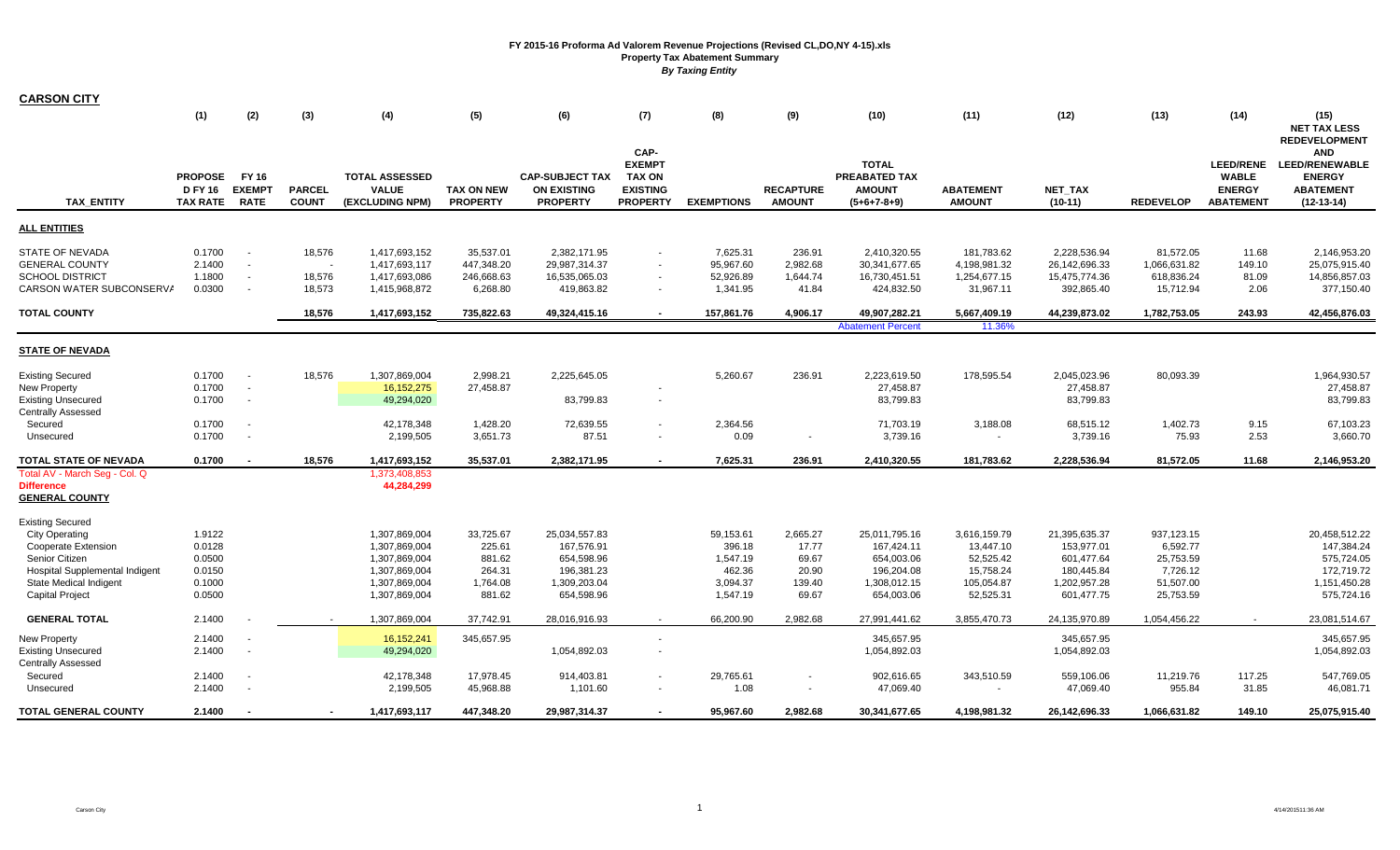| <b>CARSON CITY</b>                                                                                       |                                                 |                  |                               |                                                          |                                      |                                                                 |                                                                              |                   |                                   |                                                                 |                                   |                                           |                    |                                                                       |                                                                                          |
|----------------------------------------------------------------------------------------------------------|-------------------------------------------------|------------------|-------------------------------|----------------------------------------------------------|--------------------------------------|-----------------------------------------------------------------|------------------------------------------------------------------------------|-------------------|-----------------------------------|-----------------------------------------------------------------|-----------------------------------|-------------------------------------------|--------------------|-----------------------------------------------------------------------|------------------------------------------------------------------------------------------|
|                                                                                                          | (1)                                             | (2)              | (3)                           | (4)                                                      | (5)                                  | (6)                                                             | (7)                                                                          | (8)               | (9)                               | (10)                                                            | (11)                              | (12)                                      | (13)               | (14)                                                                  | (15)<br><b>NET TAX LESS</b><br><b>REDEVELOPMENT</b>                                      |
| <b>TAX ENTITY</b>                                                                                        | PROPOSE FY 16<br>DFY 16 EXEMPT<br>TAX RATE RATE |                  | <b>PARCEL</b><br><b>COUNT</b> | <b>TOTAL ASSESSED</b><br><b>VALUE</b><br>(EXCLUDING NPM) | <b>TAX ON NEW</b><br><b>PROPERTY</b> | <b>CAP-SUBJECT TAX</b><br><b>ON EXISTING</b><br><b>PROPERTY</b> | CAP-<br><b>EXEMPT</b><br><b>TAX ON</b><br><b>EXISTING</b><br><b>PROPERTY</b> | <b>EXEMPTIONS</b> | <b>RECAPTURE</b><br><b>AMOUNT</b> | <b>TOTAL</b><br>PREABATED TAX<br><b>AMOUNT</b><br>$(5+6+7-8+9)$ | <b>ABATEMENT</b><br><b>AMOUNT</b> | NET_TAX<br>$(10-11)$                      | <b>REDEVELOP</b>   | <b>LEED/RENE</b><br><b>WABLE</b><br><b>ENERGY</b><br><b>ABATEMENT</b> | <b>AND</b><br><b>LEED/RENEWABLE</b><br><b>ENERGY</b><br><b>ABATEMENT</b><br>$(12-13-14)$ |
| <b>March Assessors Report:</b><br>New secured<br><b>Existing Secured</b>                                 |                                                 |                  |                               | 1,729,797<br>1,261,821,053<br>1.263.550.850              |                                      |                                                                 |                                                                              |                   |                                   |                                                                 |                                   |                                           |                    |                                                                       |                                                                                          |
| <b>Difference</b>                                                                                        |                                                 |                  |                               | 44,318,154                                               | 3.51%                                |                                                                 |                                                                              |                   |                                   |                                                                 |                                   |                                           |                    |                                                                       |                                                                                          |
| Total AV - March Seg - Col. Q<br><b>Difference</b>                                                       |                                                 |                  |                               | 1,373,408,853<br>44,284,264                              |                                      |                                                                 |                                                                              |                   |                                   |                                                                 |                                   |                                           |                    |                                                                       |                                                                                          |
| <b>SCHOOL DISTRICT</b>                                                                                   |                                                 |                  |                               |                                                          |                                      |                                                                 |                                                                              |                   |                                   |                                                                 |                                   |                                           |                    |                                                                       |                                                                                          |
| <b>Existing Secured</b><br>New Property<br><b>Existing Unsecured</b><br>Centrally Assessed               | 0.7500<br>0.7500<br>0.7500                      | $\sim$           | 18,576                        | 1,307,869,004<br>16,152,209<br>49,294,020                | 13,227.89<br>121,141.57              | 9,819,015.79<br>369,705.15                                      | $\sim$                                                                       | 23,207.85         | 1,045.41                          | 9,810,081.24<br>121,141.57<br>369,705.15                        | 787,378.98                        | 9,022,702.26<br>121, 141.57<br>369,705.15 | 386,721.67         |                                                                       | 8,635,980.59<br>121,141.57<br>369,705.15                                                 |
| Secured<br>Unsecured                                                                                     | 0.7500<br>0.7500                                | $\sim$<br>$\sim$ |                               | 42,178,348<br>2,199,505                                  | 6,300.86<br>16,110.59                | 320,468.62<br>386.07                                            | $\sim$<br>$\sim$                                                             | 10,431.87<br>0.38 | $\sim$<br>$\sim$                  | 316,337.61<br>16,496.28                                         | 10,083.80                         | 306,253.81<br>16,496.28                   | 6,271.48<br>334.99 | 40.37<br>11.17                                                        | 299,941.96<br>16,150.13                                                                  |
| TOTAL SCHOOL DISTRICT                                                                                    | 0.7500                                          |                  | 18,576                        | 1,417,693,086                                            | 156,780.91                           | 10,509,575.64                                                   | $\sim$                                                                       | 33,640.10         | 1,045.41                          | 10,633,761.86                                                   | 797,462.78                        | 9,836,299.07                              | 393,328.14         | 51.54                                                                 | 9,442,919.40                                                                             |
| <b>SCHOOL DEBT</b>                                                                                       |                                                 |                  |                               |                                                          | 9,913.35<br>25,347.33                | 504,203.97<br>607.42                                            |                                                                              | 16,412.82<br>0.60 | $\sim$                            | 497,704.51<br>25,954.15                                         | 15,865.18                         | 481,839.33<br>25,954.15                   | 9,867.12<br>527.05 | 63.52<br>17.57                                                        | 471,908.69<br>25,409.53                                                                  |
| <b>Existing Secured</b><br><b>New Property</b><br><b>Existing Unsecured</b><br><b>Centrally Assessed</b> | 0.4300<br>0.4300<br>0.4300                      | $\sim$<br>$\sim$ | 18,576                        | 1,307,869,004<br>16,152,226<br>49,294,020                | 7,583.92<br>69,454.57                | 5,629,568.41<br>211,964.29                                      |                                                                              | 13,305.63         | 599.33                            | 5,624,446.03<br>69,454.57<br>211,964.29                         | 451,432.99                        | 5,173,013.04<br>69,454.57<br>211,964.29   | 221,720.40         |                                                                       | 4,951,292.64<br>69,454.57<br>211,964.29                                                  |
| Secured<br>Unsecured                                                                                     | 0.4300<br>0.4300                                | $\sim$           |                               | 42,178,348<br>2,199,505                                  | 3,612.49<br>9,236.74                 | 183,735.34<br>221.35                                            |                                                                              | 5,980.94<br>0.22  | $\sim$<br>$\sim$                  | 181,366.90<br>9,457.87                                          | 5,781.38                          | 175,585.52<br>9,457.87                    | 3,595.65<br>192.06 | 23.15<br>6.40                                                         | 171,966.72<br>9,259.41                                                                   |
| <b>TOTAL SCHOOL DEBT</b>                                                                                 | 0.4300                                          |                  | 18,576                        | 1,417,693,102                                            | 89,887.72                            | 6,025,489.39                                                    | $\overline{\phantom{a}}$                                                     | 19,286.79         | 599.33                            | 6,096,689.65                                                    | 457,214.37                        | 5,639,475.28                              | 225,508.11         | 29.55                                                                 | 5,413,937.63                                                                             |
| <b>TOTAL SCHOOL DISTRICT</b>                                                                             | 1.1800                                          |                  | 18,576                        | 1,417,693,086                                            | 246,668.63                           | 16,535,065.03                                                   | $\sim$                                                                       | 52,926.89         | 1,644.74                          | 16,730,451.51                                                   | 1,254,677.15                      | 15,475,774.36                             | 618,836.24         | 81.09                                                                 | 14,856,857.03                                                                            |
| Total AV - March Seg - Col. Q<br><b>Difference</b>                                                       |                                                 |                  |                               | 1,373,408,853<br>44,284,233                              |                                      |                                                                 |                                                                              |                   |                                   |                                                                 |                                   |                                           |                    |                                                                       |                                                                                          |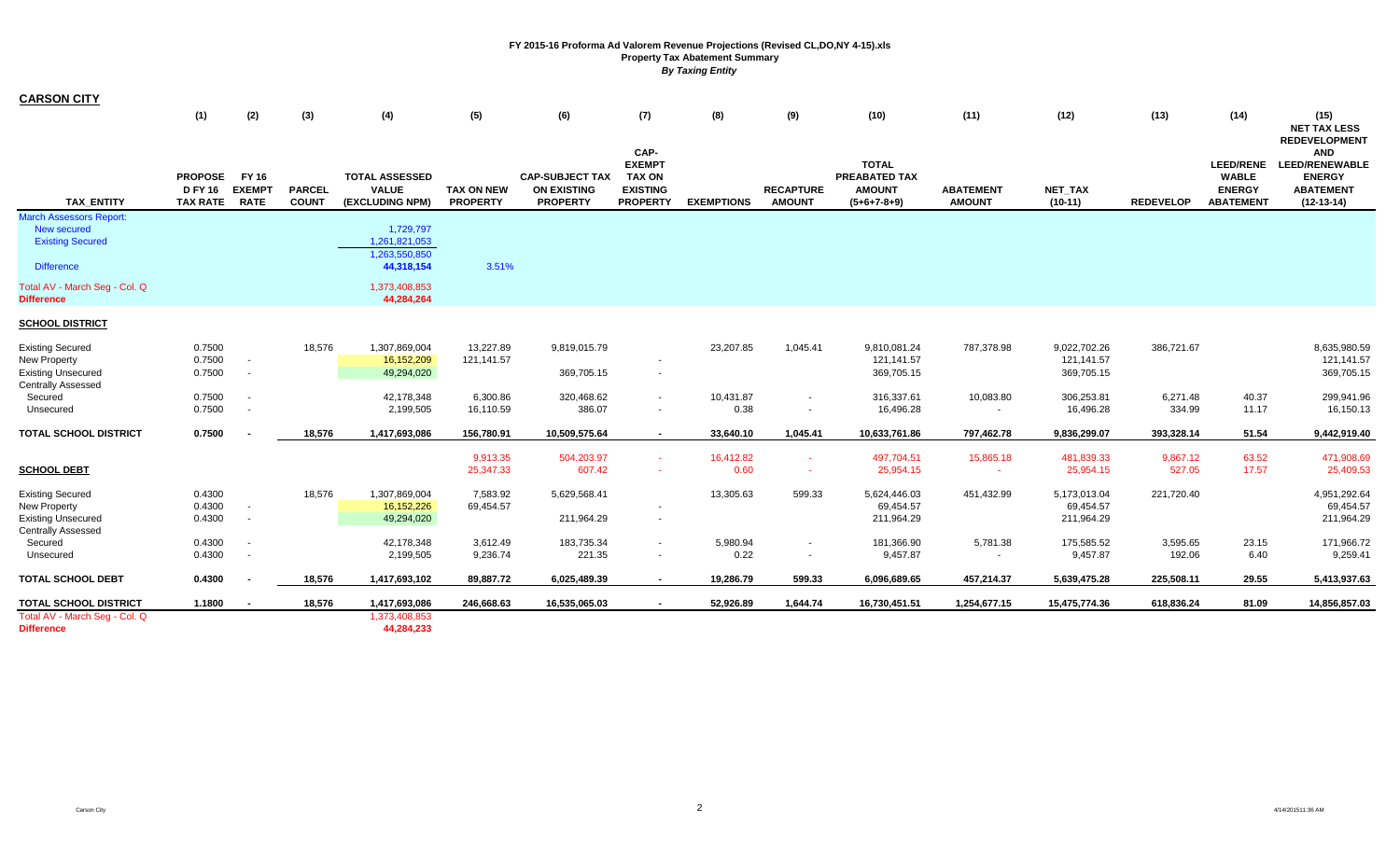| <b>CARSON CITY</b>                                 |                 |               |               |                             |                   |                        |                                  |                   |                  |                                      |                  |                |                  |                               |                                        |
|----------------------------------------------------|-----------------|---------------|---------------|-----------------------------|-------------------|------------------------|----------------------------------|-------------------|------------------|--------------------------------------|------------------|----------------|------------------|-------------------------------|----------------------------------------|
|                                                    | (1)             | (2)           | (3)           | (4)                         | (5)               | (6)                    | (7)                              | (8)               | (9)              | (10)                                 | (11)             | (12)           | (13)             | (14)                          | (15)                                   |
|                                                    |                 |               |               |                             |                   |                        |                                  |                   |                  |                                      |                  |                |                  |                               | <b>NET TAX LESS</b>                    |
|                                                    |                 |               |               |                             |                   |                        |                                  |                   |                  |                                      |                  |                |                  |                               | <b>REDEVELOPMENT</b>                   |
|                                                    |                 |               |               |                             |                   |                        | CAP-                             |                   |                  |                                      |                  |                |                  |                               | <b>AND</b>                             |
|                                                    | <b>PROPOSE</b>  | <b>FY 16</b>  |               | <b>TOTAL ASSESSED</b>       |                   | <b>CAP-SUBJECT TAX</b> | <b>EXEMPT</b>                    |                   |                  | <b>TOTAL</b><br><b>PREABATED TAX</b> |                  |                |                  | <b>LEED/RENE</b>              | <b>LEED/RENEWABLE</b><br><b>ENERGY</b> |
|                                                    | <b>D FY 16</b>  | <b>EXEMPT</b> | <b>PARCEL</b> | <b>VALUE</b>                | <b>TAX ON NEW</b> | <b>ON EXISTING</b>     | <b>TAX ON</b><br><b>EXISTING</b> |                   | <b>RECAPTURE</b> | <b>AMOUNT</b>                        | <b>ABATEMENT</b> | <b>NET TAX</b> |                  | <b>WABLE</b><br><b>ENERGY</b> | <b>ABATEMENT</b>                       |
| <b>TAX ENTITY</b>                                  | <b>TAX RATE</b> | <b>RATE</b>   | <b>COUNT</b>  | (EXCLUDING NPM)             | <b>PROPERTY</b>   | <b>PROPERTY</b>        | <b>PROPERTY</b>                  | <b>EXEMPTIONS</b> | <b>AMOUNT</b>    | $(5+6+7-8+9)$                        | <b>AMOUNT</b>    | $(10-11)$      | <b>REDEVELOP</b> | <b>ABATEMENT</b>              | $(12-13-14)$                           |
| <b>CARSON WATER SUBCONSERVANCY DISTRICT</b>        |                 |               |               |                             |                   |                        |                                  |                   |                  |                                      |                  |                |                  |                               |                                        |
| <b>Existing Secured</b>                            | 0.0300          |               | 18,573        | 1,306,336,490               | 529.22            | 392,299.81             |                                  | 928.08            | 41.84            | 391,942.79                           | 31,406.12        | 360,536.67     | 15,452.00        |                               | 345,084.67                             |
| New Property                                       | 0.0300          |               |               | 16,151,861                  | 4,845.56          |                        | $\overline{\phantom{a}}$         |                   |                  | 4,845.56                             |                  | 4,845.56       |                  |                               | 4,845.56                               |
| <b>Existing Unsecured</b>                          | 0.0300          |               |               | 49,294,020                  |                   | 14,788.21              | $\sim$                           |                   |                  | 14,788.21                            |                  | 14,788.21      |                  |                               | 14,788.21                              |
| <b>Centrally Assessed</b>                          |                 |               |               |                             |                   |                        |                                  |                   |                  |                                      |                  |                |                  |                               |                                        |
| Secured                                            | 0.0300          |               |               | 41,995,130                  | 252.03            | 12,760.36              | $\sim$                           | 413.86            | $\sim$           | 12,598.54                            | 560.99           | 12,037.55      | 247.54           | 1.62                          | 11,788.39                              |
| Unsecured                                          | 0.0300          |               |               | 2,191,371                   | 641.98            | 15.44                  | $\sim$                           | 0.02              | $\sim$           | 657.41                               | $\sim$           | 657.41         | 13.40            | 0.44                          | 643.57                                 |
| <b>TOTAL CARSON WATER SUBCOI</b>                   | 0.0300          |               | 18,573        | 1,415,968,872               | 6,268.80          | 419,863.82             | $\sim$                           | 1,341.95          | 41.84            | 424,832.50                           | 31,967.11        | 392,865.40     | 15,712.94        | 2.06                          | 377,150.40                             |
| Total AV - March Seg - Col. Q<br><b>Difference</b> |                 |               |               | 1,371,684,988<br>44,283,884 |                   |                        |                                  |                   |                  |                                      |                  |                |                  |                               |                                        |

**Note: The total existing secured value in column (4) includes incremental value of parcels located within the boundary of the Redevelopment Authority.**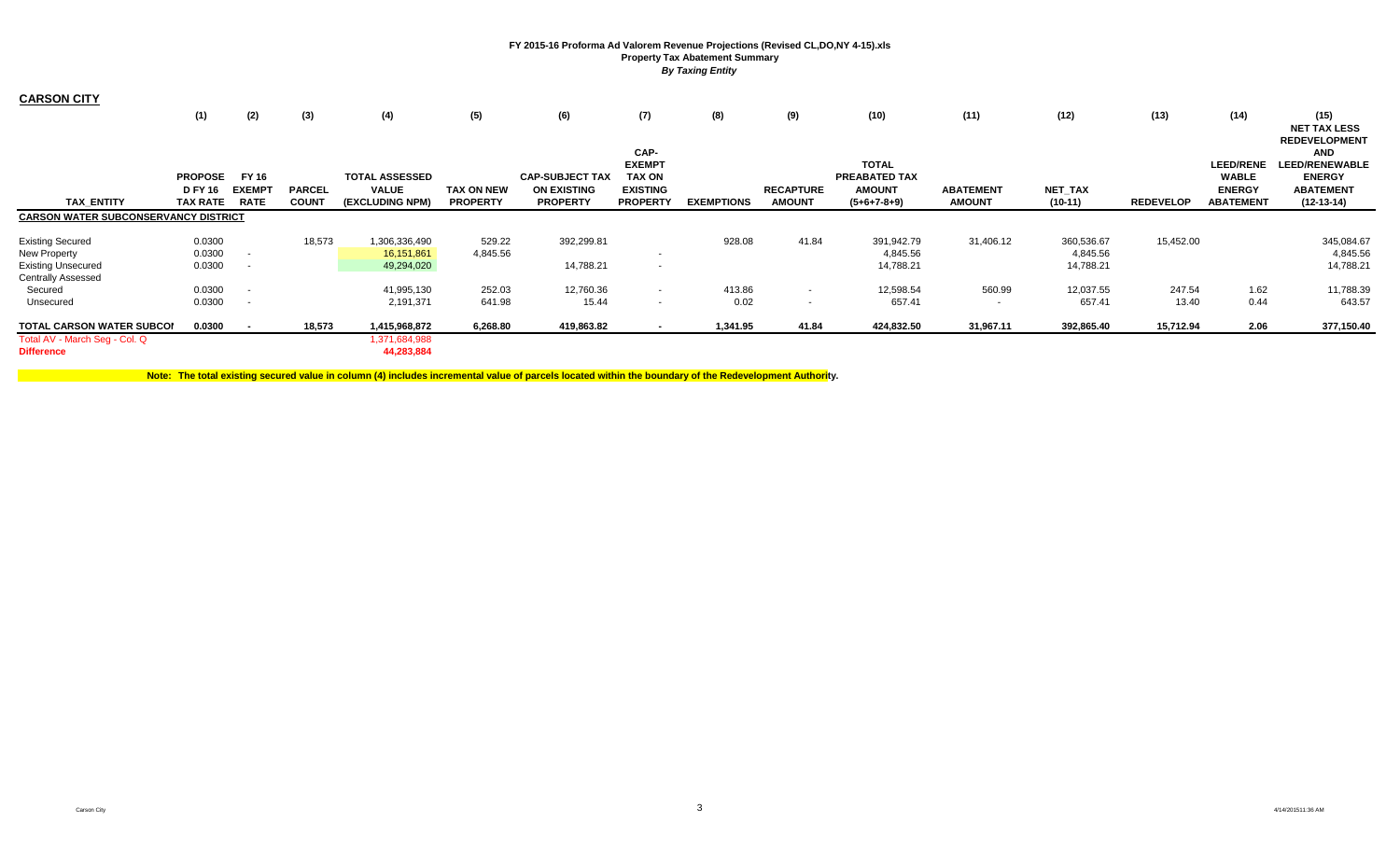| <b>CHURCHILL COUNTY</b>                                |                                                     |                                              |                               |                                                                       |                                      |                                                                 |                                                                          |                   |                                   |                                                                 |                                   |                            |           |                                                              |                                                                                          |
|--------------------------------------------------------|-----------------------------------------------------|----------------------------------------------|-------------------------------|-----------------------------------------------------------------------|--------------------------------------|-----------------------------------------------------------------|--------------------------------------------------------------------------|-------------------|-----------------------------------|-----------------------------------------------------------------|-----------------------------------|----------------------------|-----------|--------------------------------------------------------------|------------------------------------------------------------------------------------------|
|                                                        | (1)                                                 | (2)                                          | (3)                           | (4)                                                                   | (5)                                  | (6)                                                             | (7)                                                                      | (8)               | (9)                               | (10)                                                            | (11)                              | (12)                       | (13)      | (14)                                                         | (15)<br><b>NET TAX LESS</b><br><b>REDEVELOPMENT</b>                                      |
| <b>TAX ENTITY</b>                                      | <b>PROPOSE</b><br><b>D FY 16</b><br><b>TAX RATE</b> | <b>FY 16</b><br><b>EXEMPT</b><br><b>RATE</b> | <b>PARCEL</b><br><b>COUNT</b> | <b>TOTAL</b><br><b>ASSESSED</b><br><b>VALUE</b><br>(EXCLUDING<br>NPM) | <b>TAX ON NEW</b><br><b>PROPERTY</b> | <b>CAP-SUBJECT</b><br><b>TAX ON EXISTING</b><br><b>PROPERTY</b> | <b>CAP-EXEMPT</b><br><b>TAX ON</b><br><b>EXISTING</b><br><b>PROPERTY</b> | <b>EXEMPTIONS</b> | <b>RECAPTURE</b><br><b>AMOUNT</b> | <b>TOTAL</b><br>PREABATED TAX<br><b>AMOUNT</b><br>$(5+6+7-8+9)$ | <b>ABATEMENT</b><br><b>AMOUNT</b> | NET_TAX<br>$(10-11)$       | <b>OP</b> | <b>LEED/RENEWA</b><br>REDEVEL BLE ENERGY<br><b>ABATEMENT</b> | <b>AND</b><br><b>LEED/RENEWABLE</b><br><b>ENERGY</b><br><b>ABATEMENT</b><br>$(12-13-14)$ |
| <b>ALL ENTITIES</b>                                    |                                                     |                                              |                               |                                                                       |                                      |                                                                 |                                                                          |                   |                                   |                                                                 |                                   |                            |           |                                                              |                                                                                          |
| <b>STATE OF NEVADA</b>                                 | 0.1700                                              | $\sim$                                       | 12,334                        | 722,843,904                                                           | 51,458.47                            | 1,237,367.92                                                    |                                                                          | 59,977.41         | 77.04                             | 1,228,926.02                                                    | 77,799.21                         | 1,151,126.81               |           | 5,346.23                                                     | 1,145,780.58                                                                             |
| <b>GENERAL COUNTY</b>                                  | 1.2529                                              | 0.0300                                       | 12,334                        | 722,843,930                                                           | 374,081.32                           | 8,901,037.82                                                    | 223,528.40                                                               | 441,969.94        | 551.47                            | 9,057,229.06                                                    | 690,585.06                        | 8,366,644.00               |           | 41,819.66                                                    | 8,324,824.34                                                                             |
| <b>SCHOOL DISTRICT</b>                                 | 1.3000                                              | $\sim$                                       | 12,334                        | 722,843,928                                                           | 393,505.94                           | 9,462,223.27                                                    |                                                                          | 458,650.74        | 586.86                            | 9,397,665.32                                                    | 594,925.85                        | 8,802,739.48               |           | 40,882.85                                                    | 8,761,856.63                                                                             |
| <b>CITY OF FALLON</b>                                  | 0.8271                                              | $\sim$                                       | 3,690                         | 167,384,069                                                           | 30,758.92                            | 1,601,974.68                                                    |                                                                          | 248,251.80        | 110.97                            | 1,384,592.77                                                    | 95,928.50                         | 1,288,664.27               |           | $\sim$                                                       | 1,288,664.27                                                                             |
| CHURCHILL CO. MOSQUITO DISTR                           | 0.0800                                              | $\sim$                                       | 12,334                        | 722,843,900                                                           | 24,215.75                            | 582,287.94                                                      |                                                                          | 28,224.63         | 36.33                             | 578,315.39                                                      | 36,611.07                         | 541,704.31                 |           | 2,515.86                                                     | 539,188.45                                                                               |
| CARSON WATER SUBCONSERVAN                              | 0.0300                                              | $\sim$                                       | 11,763                        | 673,809,631                                                           | 8,324.61                             | 204,243.27                                                      |                                                                          | 10,423.92         | 9.51                              | 202,153.47                                                      | 13,660.03                         | 188,493.43                 |           | 943.45                                                       | 187,549.98                                                                               |
| <b>TOTAL COUNTY</b>                                    |                                                     |                                              | 12,334                        | 722,843,904                                                           | 882,345.01                           | 21,989,134.89                                                   | 223,528.40                                                               | 1,247,498.45      | 1,372.18                          | 21,848,882.03                                                   | 1,509,509.72                      | 20,339,372.31              |           | 91,508.05                                                    | 20,247,864.26                                                                            |
|                                                        |                                                     |                                              |                               |                                                                       |                                      |                                                                 |                                                                          |                   |                                   | <b>Abatement Percent</b>                                        | 6.91%                             |                            |           |                                                              |                                                                                          |
| <b>STATE OF NEVADA</b>                                 |                                                     |                                              |                               |                                                                       | 2,929,771                            |                                                                 |                                                                          |                   |                                   |                                                                 |                                   |                            |           |                                                              |                                                                                          |
| <b>Existing Secured</b>                                | 0.1700                                              |                                              | 12,334                        | 462,792,393                                                           | 4,980.61                             | 793,032.68                                                      |                                                                          | 11,251.88         | 77.04                             | 786,838.45                                                      | 51,359.35                         | 735,479.10                 |           |                                                              | 735,479.10                                                                               |
| <b>New Property</b>                                    | 0.1700                                              | $\sim$                                       |                               | 17,225,289                                                            | 29,282.99                            |                                                                 |                                                                          |                   |                                   | 29,282.99                                                       |                                   | 29,282.99                  |           |                                                              | 29,282.99                                                                                |
| <b>Existing Unsecured</b><br><b>Centrally Assessed</b> | 0.1700                                              | $\sim$                                       |                               | 157,006,663                                                           |                                      | 266,911.33                                                      |                                                                          |                   |                                   | 266,911.33                                                      |                                   | 266,911.33                 |           |                                                              | 266,911.33                                                                               |
|                                                        |                                                     | $\sim$                                       |                               |                                                                       |                                      |                                                                 |                                                                          |                   |                                   |                                                                 |                                   |                            |           |                                                              |                                                                                          |
| Secured<br>Unsecured                                   | 0.1700<br>0.1700                                    | $\sim$                                       |                               | 83,185,408<br>2,634,151                                               | 13,312.60<br>3,882.27                | 176,827.76<br>596.16                                            | $\blacksquare$                                                           | 48,725.16<br>0.37 | $\sim$                            | 141,415.19<br>4,478.06                                          | 26,438.31<br>1.55                 | 114,976.88<br>4,476.51     | $\sim$    | 5,343.70<br>2.53                                             | 109,633.18<br>4,473.98                                                                   |
| TOTAL STATE OF NEVADA                                  | 0.1700                                              |                                              | 12,334                        | 722,843,904                                                           | 51,458.47                            | 1,237,367.92                                                    |                                                                          | 59,977.41         | 77.04                             | 1,228,926.02                                                    | 77,799.21                         | 1,151,126.81               |           | 5,346.23                                                     | 1,145,780.58                                                                             |
| Total AV - March Seg - Col. Q                          |                                                     |                                              |                               | 722,841,370                                                           |                                      |                                                                 |                                                                          |                   |                                   |                                                                 |                                   |                            |           |                                                              |                                                                                          |
| <b>Difference</b><br><b>GENERAL COUNTY</b>             |                                                     |                                              |                               | 2,534                                                                 |                                      |                                                                 |                                                                          |                   |                                   |                                                                 |                                   |                            |           |                                                              |                                                                                          |
| <b>Existing Secured</b>                                |                                                     |                                              |                               |                                                                       |                                      |                                                                 |                                                                          |                   |                                   |                                                                 |                                   |                            |           |                                                              |                                                                                          |
| General Co.                                            | 0.8619                                              | $\sim$                                       | 12,334                        | 462,792,393                                                           | 25,251.40                            | 4,020,666.14                                                    |                                                                          | 57,023.19         | 389.34                            | 3,989,283.69                                                    | 303,175.27                        | 3,686,108.42               |           |                                                              | 3,686,108.42                                                                             |
| Social Servs.                                          | 0.0500                                              | $\sim$                                       | 12,334                        | 462,792,393                                                           | 1,464.86                             | 233,244.20                                                      |                                                                          | 3,309.44          | 22.65                             | 231,422.27                                                      | 15,103.59                         | 216,318.68                 |           |                                                              | 216,318.68                                                                               |
| Ag Extension                                           | 0.0200                                              | $\sim$                                       | 12,334                        | 462,792,393                                                           | 585.89                               | 93,301.06                                                       |                                                                          | 1,323.76          | 9.02                              | 92,572.21                                                       | 6,040.55                          | 86,531.66                  |           |                                                              | 86,531.66                                                                                |
| Pub. Library                                           | 0.0641                                              | $\sim$                                       | 12,334                        | 462,792,393                                                           | 1,878.05                             | 299,018.96                                                      |                                                                          | 4,242.14          | 28.59                             | 296,683.46                                                      | 19,364.89                         | 277,318.57                 |           |                                                              | 277,318.57                                                                               |
| Senior Center                                          | 0.0300                                              | $\sim$                                       | 12,334                        | 462,792,393                                                           | 878.87                               | 139,945.64                                                      |                                                                          | 1,941.48          | 13.84                             | 138,896.87                                                      | 39,392.23                         | 99,504.64                  |           |                                                              | 99,504.64                                                                                |
| Cap.Imp.Fund                                           | 0.0500                                              | $\sim$                                       | 12,334                        | 462,792,393                                                           | 1,464.93                             | 233,246.16                                                      |                                                                          | 3,309.37          | 22.40                             | 231,424.12                                                      | 15,104.33                         | 216,319.79                 |           |                                                              | 216,319.79                                                                               |
| Tax Act 1991                                           | 0.0219                                              | $\sim$                                       | 12,334                        | 462,792,393                                                           | 641.58                               | 102,161.58                                                      |                                                                          | 1,449.15          | 9.70                              | 101,363.71                                                      | 6,616.25                          | 94,747.46                  |           |                                                              | 94,747.46                                                                                |
| Hosp.Care MVA                                          | 0.0150                                              | $\sim$                                       | 12,334                        | 462,792,393                                                           | 439.41                               | 69,971.93                                                       |                                                                          | 991.22            | 6.40                              | 69,426.52                                                       | 4,532.24                          | 64,894.28                  |           |                                                              | 64,894.28                                                                                |
| Fire Equip.                                            | 0.0300                                              | 0.0300                                       | 12,334                        | 462,792,393                                                           | 878.87                               |                                                                 | 139,948.70                                                               | 1,990.79          |                                   | 138,836.78                                                      | (3.06)                            | 138,839.84                 |           |                                                              | 138,839.84                                                                               |
| Youth Service                                          | 0.0500                                              | $\sim$                                       | 12,334                        | 462,792,393                                                           | 1,464.93                             | 233,246.81                                                      |                                                                          | 3,309.37          | 22.40                             | 231,424.77                                                      | 15,105.05                         | 216,319.72                 |           |                                                              | 216,319.72                                                                               |
| Ind Med Care                                           | 0.0600                                              | $\sim$                                       | 12,334                        | 462,792,393                                                           | 1,757.98                             | 279,896.70                                                      | $\blacksquare$                                                           | 3,972.86          | 27.13                             | 277,708.95                                                      | 18,125.43                         | 259,583.52                 |           |                                                              | 259,583.52                                                                               |
| <b>GENERAL TOTAL</b>                                   | 1.2529                                              | 0.0300                                       | 12,334                        | 462,792,393                                                           | 36,706.77                            | 5,704,699.18                                                    | 139,948.70                                                               | 82,862.77         | 551.47                            | 5,799,043.35                                                    | 442,556.77                        | 5,356,486.58               |           |                                                              | 5,356,486.58                                                                             |
| New Property<br><b>Existing Unsecured</b>              | 1.2529<br>1.2529                                    | 0.0300<br>0.0300                             |                               | 17,225,315<br>157,006,663                                             | 210,648.38                           | 1,920,034.48                                                    | 5,167.59<br>47,102.00                                                    |                   |                                   | 215,815.98<br>1,967,136.48                                      |                                   | 215,815.98<br>1,967,136.48 |           |                                                              | 215,815.98<br>1,967,136.48                                                               |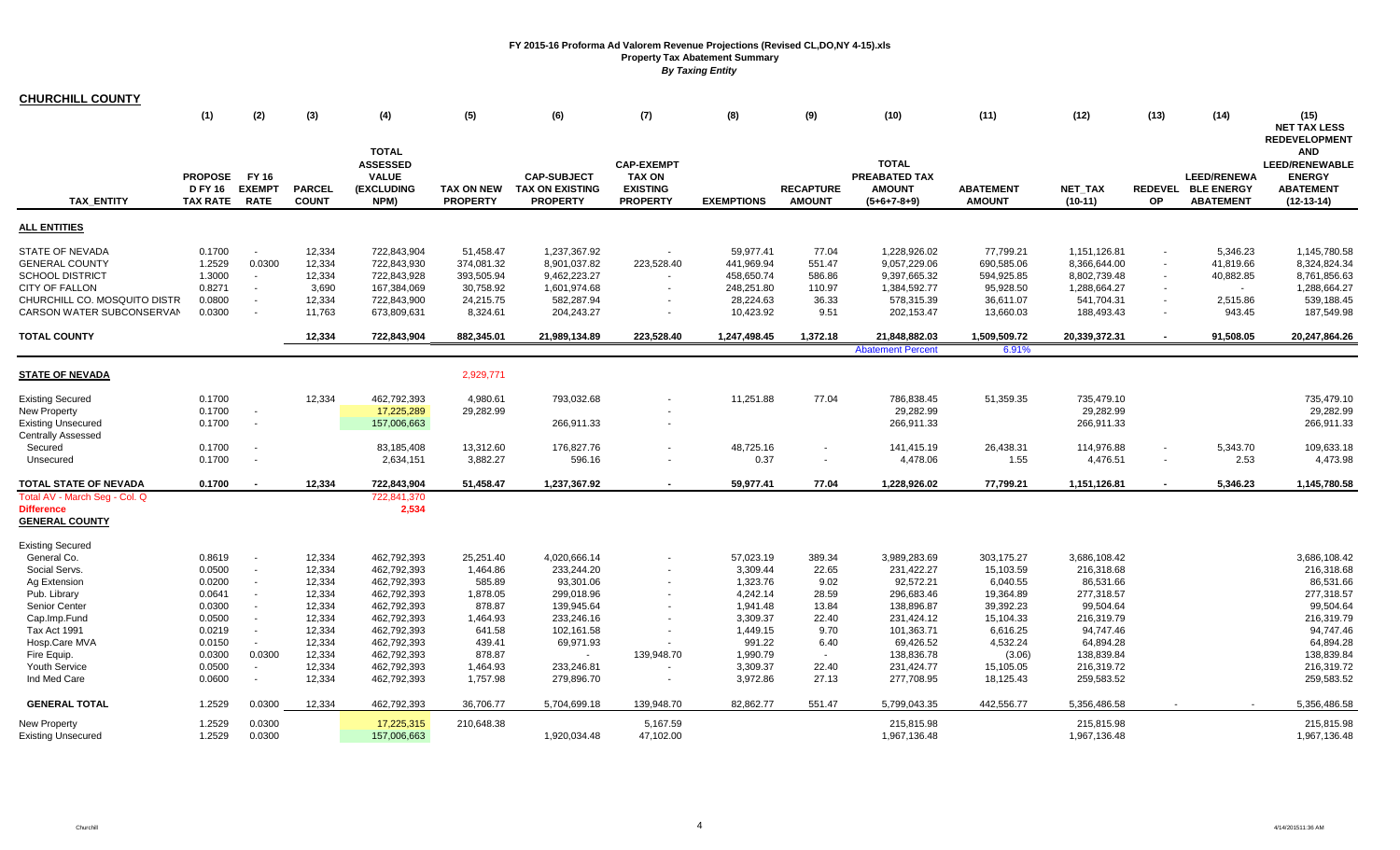| <b>CHURCHILL COUNTY</b>                                                                                                                                    |                                                     |                                                      |                               |                                                                          |                               |                                                                 |                                                                          |                    |                                   |                                                                        |                                   |                                            |           |                                                              |                                                                                          |
|------------------------------------------------------------------------------------------------------------------------------------------------------------|-----------------------------------------------------|------------------------------------------------------|-------------------------------|--------------------------------------------------------------------------|-------------------------------|-----------------------------------------------------------------|--------------------------------------------------------------------------|--------------------|-----------------------------------|------------------------------------------------------------------------|-----------------------------------|--------------------------------------------|-----------|--------------------------------------------------------------|------------------------------------------------------------------------------------------|
|                                                                                                                                                            | (1)                                                 | (2)                                                  | (3)                           | (4)                                                                      | (5)                           | (6)                                                             | (7)                                                                      | (8)                | (9)                               | (10)                                                                   | (11)                              | (12)                                       | (13)      | (14)                                                         | (15)<br><b>NET TAX LESS</b><br><b>REDEVELOPMENT</b>                                      |
| <b>TAX ENTITY</b>                                                                                                                                          | <b>PROPOSE</b><br><b>D FY 16</b><br><b>TAX RATE</b> | <b>FY 16</b><br><b>EXEMPT</b><br><b>RATE</b>         | <b>PARCEL</b><br><b>COUNT</b> | <b>TOTAL</b><br><b>ASSESSED</b><br><b>VALUE</b><br>(EXCLUDING<br>NPM)    | TAX ON NEW<br><b>PROPERTY</b> | <b>CAP-SUBJECT</b><br><b>TAX ON EXISTING</b><br><b>PROPERTY</b> | <b>CAP-EXEMPT</b><br><b>TAX ON</b><br><b>EXISTING</b><br><b>PROPERTY</b> | <b>EXEMPTIONS</b>  | <b>RECAPTURE</b><br><b>AMOUNT</b> | <b>TOTAL</b><br><b>PREABATED TAX</b><br><b>AMOUNT</b><br>$(5+6+7-8+9)$ | <b>ABATEMENT</b><br><b>AMOUNT</b> | NET_TAX<br>$(10-11)$                       | <b>OP</b> | <b>LEED/RENEWA</b><br>REDEVEL BLE ENERGY<br><b>ABATEMENT</b> | <b>AND</b><br><b>LEED/RENEWABLE</b><br><b>ENERGY</b><br><b>ABATEMENT</b><br>$(12-13-14)$ |
| <b>Centrally Assessed</b>                                                                                                                                  |                                                     |                                                      |                               |                                                                          |                               |                                                                 |                                                                          |                    |                                   |                                                                        |                                   |                                            |           |                                                              |                                                                                          |
| Secured<br>Unsecured                                                                                                                                       | 1.2529<br>1.2529                                    | 0.0300<br>0.0300                                     |                               | 83,185,408<br>2,634,151                                                  | 98,113.84<br>28,612.33        | 1,272,015.67<br>4,288.48                                        | 31,204.90<br>105.20                                                      | 359,104.44<br>2.74 | $\sim$<br>$\sim$                  | 1,042,229.98<br>33,003.28                                              | 248,015.34<br>12.95               | 794,214.64<br>32,990.33                    | $\sim$    | 41,801.01<br>18.65                                           | 752,413.62<br>32,971.68                                                                  |
| <b>TOTAL GENERAL COUNTY</b>                                                                                                                                | 1.2529                                              | 0.0300                                               | 12,334                        | 722,843,930                                                              | 374,081.32                    | 8,901,037.82                                                    | 223,528.40                                                               | 441,969.94         | 551.47                            | 9,057,229.06                                                           | 690,585.06                        | 8,366,644.00                               |           | 41,819.66                                                    | 8,324,824.34                                                                             |
| <b>March Assessors Report:</b><br><b>New secured</b><br><b>Existing Secured</b><br><b>Difference</b><br>Total AV - March Seg - Col. Q<br><b>Difference</b> |                                                     |                                                      |                               | 2,929,745<br>459,860,088<br>462,789,833<br>2,560<br>722,841,370<br>2,560 | 0.00%                         |                                                                 |                                                                          |                    |                                   |                                                                        |                                   |                                            |           |                                                              |                                                                                          |
| <b>SCHOOL DISTRICT</b>                                                                                                                                     |                                                     |                                                      |                               |                                                                          |                               |                                                                 |                                                                          |                    |                                   |                                                                        |                                   |                                            |           |                                                              |                                                                                          |
| <b>Existing Secured</b><br>New Property<br><b>Existing Unsecured</b>                                                                                       | 0.7500<br>0.7500<br>0.7500                          | $\sim$<br>$\overline{\phantom{a}}$<br>$\blacksquare$ | 12,334                        | 462,792,393<br>17,225,313<br>157,006,663                                 | 21,973.10<br>129,189.85       | 3,498,672.68<br>1,177,549.97                                    |                                                                          | 49,640.62          | 338.52                            | 3,471,343.68<br>129,189.85<br>1,177,549.97                             | 226,578.77                        | 3,244,764.91<br>129,189.85<br>1,177,549.97 |           |                                                              | 3,244,764.91<br>129,189.85<br>1,177,549.97                                               |
| <b>Centrally Assessed</b><br>Secured                                                                                                                       | 0.7500                                              | $\sim$                                               |                               | 83,185,408                                                               | 58,732.05                     | 780,122.46                                                      | $\sim$                                                                   | 214,963.95         | $\sim$                            | 623,890.56                                                             | 116,639.95                        | 507,250.61                                 | $\sim$    | 23,575.09                                                    | 483,675.52                                                                               |
| Unsecured                                                                                                                                                  | 0.7500                                              | $\sim$                                               |                               | 2,634,151                                                                | 17,127.66                     | 2,630.11                                                        |                                                                          | 1.64               | $\sim$                            | 19,756.13                                                              | 6.86                              | 19,749.27                                  | $\sim$    | 11.16                                                        | 19,738.11                                                                                |
| <b>TOTAL SCHOOL DISTRICT</b>                                                                                                                               | 0.7500                                              |                                                      | 12,334                        | 722,843,928                                                              | 227,022.66                    | 5,458,975.22                                                    | $\sim$                                                                   | 264,606.20         | 338.52                            | 5,421,730.19                                                           | 343,225.58                        | 5,078,504.62                               | $\sim$    | 23,586.26                                                    | 5,054,918.36                                                                             |
| <b>SCHOOL DEBT</b>                                                                                                                                         |                                                     |                                                      |                               |                                                                          | 101,802.21<br>29,687.95       | 1,352,212.26<br>4,558.85                                        | $\sim$                                                                   | 372,604.17<br>2.84 | $\sim$<br>$\sim$                  | 1,081,410.31<br>34,243.96                                              | 202,175.91<br>11.89               | 879,234.40<br>34,232.07                    | $\sim$    | 40,863.50<br>19.35                                           | 838,370.90<br>34,212.72                                                                  |
| <b>Existing Secured</b><br>New Property<br><b>Existing Unsecured</b><br><b>Centrally Assessed</b>                                                          | 0.5500<br>0.5500<br>0.5500                          | $\blacksquare$<br>$\sim$                             | 12,334                        | 462,792,393<br>17,225,315<br>157,006,663                                 | 16,113.60<br>94,739.23        | 2,565,692.85<br>863,536.65                                      |                                                                          | 36,403.11          | 248.34                            | 2,545,651.68<br>94,739.23<br>863,536.65                                | 166,159.28                        | 2,379,492.40<br>94,739.23<br>863,536.65    |           |                                                              | 2,379,492.40<br>94,739.23<br>863,536.65                                                  |
| Secured                                                                                                                                                    | 0.5500                                              | $\sim$                                               |                               | 83,185,408                                                               | 43,070.17                     | 572,089.80                                                      | $\sim$                                                                   | 157,640.23         |                                   | 457,519.74                                                             | 85,535.96                         | 371,983.78                                 |           | 17,288.40                                                    | 354,695.38                                                                               |
| Unsecured                                                                                                                                                  | 0.5500                                              | $\blacksquare$                                       |                               | 2,634,151                                                                | 12,560.29                     | 1,928.75                                                        | $\sim$                                                                   | 1.20               | $\sim$                            | 14,487.83                                                              | 5.03                              | 14,482.80                                  | $\sim$    | 8.19                                                         | 14,474.61                                                                                |
| <b>TOTAL SCHOOL DEBT</b>                                                                                                                                   | 0.5500                                              |                                                      | 12,334                        | 722,843,929                                                              | 166,483.28                    | 4,003,248.05                                                    | $\sim$                                                                   | 194,044.54         | 248.34                            | 3,975,935.13                                                           | 251,700.27                        | 3,724,234.86                               |           | 17,296.59                                                    | 3,706,938.27                                                                             |
| <b>TOTAL SCHOOL DISTRICT</b>                                                                                                                               | 1.3000                                              | $\blacksquare$                                       | 12,334                        | 722,843,928                                                              | 393,505.94                    | 9,462,223.27                                                    | $\sim$                                                                   | 458,650.74         | 586.86                            | 9,397,665.32                                                           | 594,925.85                        | 8,802,739.48                               |           | 40,882.85                                                    | 8,761,856.63                                                                             |
| Total AV - March Seg - Col. Q<br><b>Difference</b><br><b>CITY OF FALLON</b>                                                                                |                                                     |                                                      |                               | 722,841,370<br>2,558                                                     |                               |                                                                 |                                                                          |                    |                                   |                                                                        |                                   |                                            |           |                                                              |                                                                                          |
| <b>Existing Secured</b>                                                                                                                                    | 0.8271                                              | $\sim$                                               | 3,690                         | 153,062,879                                                              | 2.290.27                      | 1,292,525.89                                                    |                                                                          | 28.784.92          | 110.97                            | 1,266,142.21                                                           | 76,867.50                         | 1,189,274.71                               |           |                                                              | 1,189,274.71                                                                             |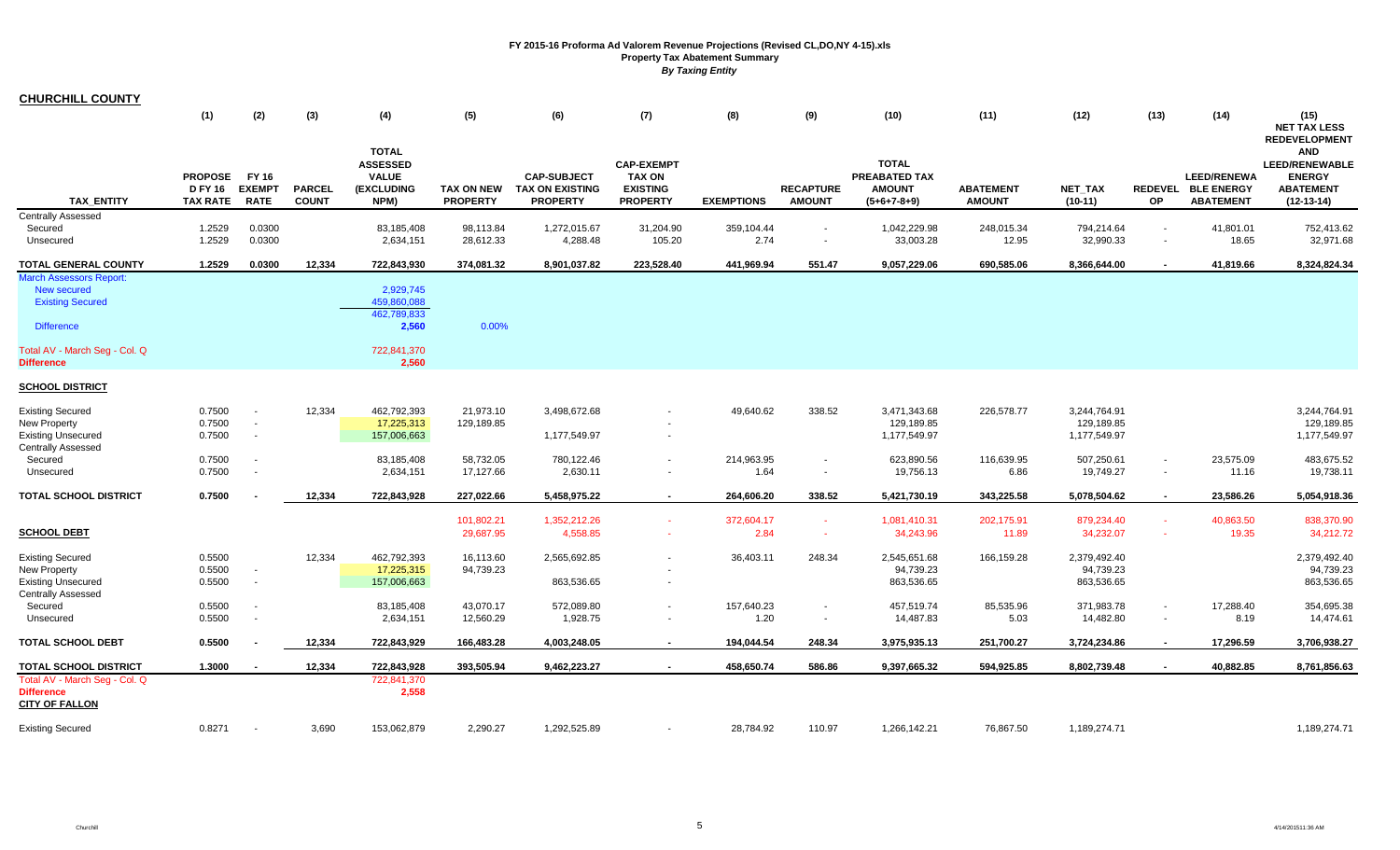| <b>CHURCHILL COUNTY</b>                                                               |                                                     |                                              |                               |                                                                       |                                      |                                                                 |                                                                          |                   |                                   |                                                                        |                                   |                             |        |                                                              |                                                                                          |
|---------------------------------------------------------------------------------------|-----------------------------------------------------|----------------------------------------------|-------------------------------|-----------------------------------------------------------------------|--------------------------------------|-----------------------------------------------------------------|--------------------------------------------------------------------------|-------------------|-----------------------------------|------------------------------------------------------------------------|-----------------------------------|-----------------------------|--------|--------------------------------------------------------------|------------------------------------------------------------------------------------------|
|                                                                                       | (1)                                                 | (2)                                          | (3)                           | (4)                                                                   | (5)                                  | (6)                                                             | (7)                                                                      | (8)               | (9)                               | (10)                                                                   | (11)                              | (12)                        | (13)   | (14)                                                         | (15)<br><b>NET TAX LESS</b><br><b>REDEVELOPMENT</b>                                      |
| <b>TAX ENTITY</b>                                                                     | <b>PROPOSE</b><br><b>D FY 16</b><br><b>TAX RATE</b> | <b>FY 16</b><br><b>EXEMPT</b><br><b>RATE</b> | <b>PARCEL</b><br><b>COUNT</b> | <b>TOTAL</b><br><b>ASSESSED</b><br><b>VALUE</b><br>(EXCLUDING<br>NPM) | <b>TAX ON NEW</b><br><b>PROPERTY</b> | <b>CAP-SUBJECT</b><br><b>TAX ON EXISTING</b><br><b>PROPERTY</b> | <b>CAP-EXEMPT</b><br><b>TAX ON</b><br><b>EXISTING</b><br><b>PROPERTY</b> | <b>EXEMPTIONS</b> | <b>RECAPTURE</b><br><b>AMOUNT</b> | <b>TOTAL</b><br><b>PREABATED TAX</b><br><b>AMOUNT</b><br>$(5+6+7-8+9)$ | <b>ABATEMENT</b><br><b>AMOUNT</b> | <b>NET TAX</b><br>$(10-11)$ | OP     | <b>LEED/RENEWA</b><br>REDEVEL BLE ENERGY<br><b>ABATEMENT</b> | <b>AND</b><br><b>LEED/RENEWABLE</b><br><b>ENERGY</b><br><b>ABATEMENT</b><br>$(12-13-14)$ |
| <b>New Property</b>                                                                   | 0.8271                                              | $\sim$                                       |                               | 1,960,596                                                             | 16,216.09                            |                                                                 | $\sim$                                                                   |                   |                                   | 16,216.09                                                              |                                   | 16,216.09                   |        |                                                              | 16.216.09                                                                                |
| <b>Existing Unsecured</b><br>Centrally Assessed                                       | 0.8271                                              |                                              |                               | 5,884,873                                                             |                                      | 48,673.78                                                       |                                                                          |                   |                                   | 48,673.78                                                              |                                   | 48,673.78                   |        |                                                              | 48,673.78                                                                                |
| Secured                                                                               | 0.8271                                              |                                              |                               | 6,204,754                                                             | 11,233.94                            | 259,550.65                                                      |                                                                          | 219,465.08        | $\sim$                            | 51,319.52                                                              | 19,060.76                         | 32,258.76                   |        | $\sim$                                                       | 32,258.76                                                                                |
| Unsecured                                                                             | 0.8271                                              |                                              |                               | 270,966                                                               | 1,018.62                             | 1,224.35                                                        |                                                                          | 1.81              | $\sim$                            | 2,241.16                                                               | 0.23                              | 2,240.93                    |        | $\sim$                                                       | 2,240.93                                                                                 |
| <b>TOTAL CITY OF FALLON</b>                                                           | 0.8271                                              | $\sim$                                       | 3,690                         | 167,384,069                                                           | 30,758.92                            | 1,601,974.68                                                    | $\sim$                                                                   | 248,251.80        | 110.97                            | 1,384,592.77                                                           | 95,928.50                         | 1,288,664.27                |        | $\sim$                                                       | 1,288,664.27                                                                             |
| Total AV - March Seg - Col. Q<br><b>Difference</b><br>CHURCHILL CO. MOSQUITO DISTRICT |                                                     |                                              |                               | 167,384,068                                                           |                                      |                                                                 |                                                                          |                   |                                   |                                                                        |                                   |                             |        |                                                              |                                                                                          |
|                                                                                       |                                                     |                                              |                               |                                                                       |                                      |                                                                 |                                                                          |                   |                                   |                                                                        |                                   |                             |        |                                                              |                                                                                          |
| <b>Existing Secured</b>                                                               | 0.0800                                              |                                              | 12,334                        | 462,792,393                                                           | 2,343.82                             | 373,189.00                                                      |                                                                          | 5,294.97          | 36.33                             | 370,274.18                                                             | 24,168.76                         | 346,105.42                  |        |                                                              | 346,105.42                                                                               |
| <b>New Property</b>                                                                   | 0.0800                                              | $\sim$                                       |                               | 17,225,285                                                            | 13,780.23                            |                                                                 | $\sim$                                                                   |                   |                                   | 13,780.23                                                              |                                   | 13,780.23                   |        |                                                              | 13,780.23                                                                                |
| <b>Existing Unsecured</b><br>Centrally Assessed                                       | 0.0800                                              |                                              |                               | 157,006,663                                                           |                                      | 125,605.33                                                      |                                                                          |                   |                                   | 125,605.33                                                             |                                   | 125,605.33                  |        |                                                              | 125,605.33                                                                               |
| Secured                                                                               | 0.0800                                              |                                              |                               | 83,185,408                                                            | 6,264.75                             | 83,213.06                                                       | $\sim$                                                                   | 22,929.49         |                                   | 66,548.33                                                              | 12,441.59                         | 54,106.74                   |        | 2,514.67                                                     | 51,592.07                                                                                |
| Unsecured                                                                             | 0.0800                                              |                                              |                               | 2,634,151                                                             | 1,826.95                             | 280.54                                                          |                                                                          | 0.17              | $\sim$                            | 2,107.32                                                               | 0.73                              | 2,106.59                    | $\sim$ | 1.19                                                         | 2,105.40                                                                                 |
| TOTAL CHURCHILL CO. MOSQUIT(                                                          | 0.0800                                              |                                              | 12,334                        | 722,843,900                                                           | 24,215.75                            | 582,287.94                                                      | $\mathbf{r}$                                                             | 28.224.63         | 36.33                             | 578,315.39                                                             | 36,611.07                         | 541,704.31                  |        | 2,515.86                                                     | 539,188.45                                                                               |
| Total AV - March Seg - Col. Q                                                         |                                                     |                                              |                               | 722,841,370                                                           |                                      |                                                                 |                                                                          |                   |                                   |                                                                        |                                   |                             |        |                                                              |                                                                                          |
| <b>Difference</b>                                                                     |                                                     |                                              |                               | 2,530                                                                 |                                      |                                                                 |                                                                          |                   |                                   |                                                                        |                                   |                             |        |                                                              |                                                                                          |
| <b>CARSON WATER SUBCONSERVANCY DISTRICT</b>                                           |                                                     |                                              |                               |                                                                       | 2,919,733                            |                                                                 |                                                                          |                   |                                   |                                                                        |                                   |                             |        |                                                              |                                                                                          |
| <b>Existing Secured</b>                                                               | 0.0300                                              | $\sim$                                       | 11,763                        | 460,244,081                                                           | 875.92                               | 139,183.95                                                      | $\sim$                                                                   | 1,985.58          | 9.51                              | 138,083.80                                                             | 8,994.13                          | 129,089.67                  |        |                                                              | 129,089.67                                                                               |
| <b>New Property</b>                                                                   | 0.0300                                              | $\sim$                                       |                               | 15,095,796                                                            | 4,528.74                             |                                                                 |                                                                          |                   |                                   | 4,528.74                                                               |                                   | 4,528.74                    |        |                                                              | 4,528.74                                                                                 |
| <b>Existing Unsecured</b>                                                             | 0.0300                                              | $\sim$                                       |                               | 121,624,689                                                           |                                      | 36,487.41                                                       | $\sim$                                                                   |                   |                                   | 36,487.41                                                              |                                   | 36,487.41                   |        |                                                              | 36,487.41                                                                                |
| Centrally Assessed                                                                    |                                                     |                                              |                               |                                                                       |                                      |                                                                 |                                                                          |                   |                                   |                                                                        |                                   |                             |        |                                                              |                                                                                          |
| Secured<br>Unsecured                                                                  | 0.0300<br>0.0300                                    |                                              |                               | 74,592,383<br>2,252,683                                               | 2,349.28<br>570.67                   | 28,466.71<br>105.20                                             | $\sim$<br>$\sim$                                                         | 8,438.27<br>0.07  | $\sim$<br>$\sim$                  | 22,377.71<br>675.80                                                    | 4,665.61<br>0.29                  | 17,712.10<br>675.51         | $\sim$ | 943.01<br>0.44                                               | 16,769.09<br>675.07                                                                      |
|                                                                                       |                                                     |                                              |                               |                                                                       |                                      |                                                                 |                                                                          |                   |                                   |                                                                        |                                   |                             |        |                                                              |                                                                                          |
| <b>TOTAL CARSON WATER SUBCON!</b><br>Total AV - March Seg - Col. Q                    | 0.0300                                              |                                              | 11,763                        | 673,809,631<br>674,691,532                                            | 8,324.61                             | 204,243.27                                                      | $\sim$                                                                   | 10,423.92         | 9.51                              | 202,153.47                                                             | 13,660.03                         | 188,493.43                  |        | 943.45                                                       | 187,549.98                                                                               |
| <b>Difference</b>                                                                     |                                                     |                                              |                               | (881, 901)                                                            |                                      |                                                                 |                                                                          |                   |                                   |                                                                        |                                   |                             |        |                                                              |                                                                                          |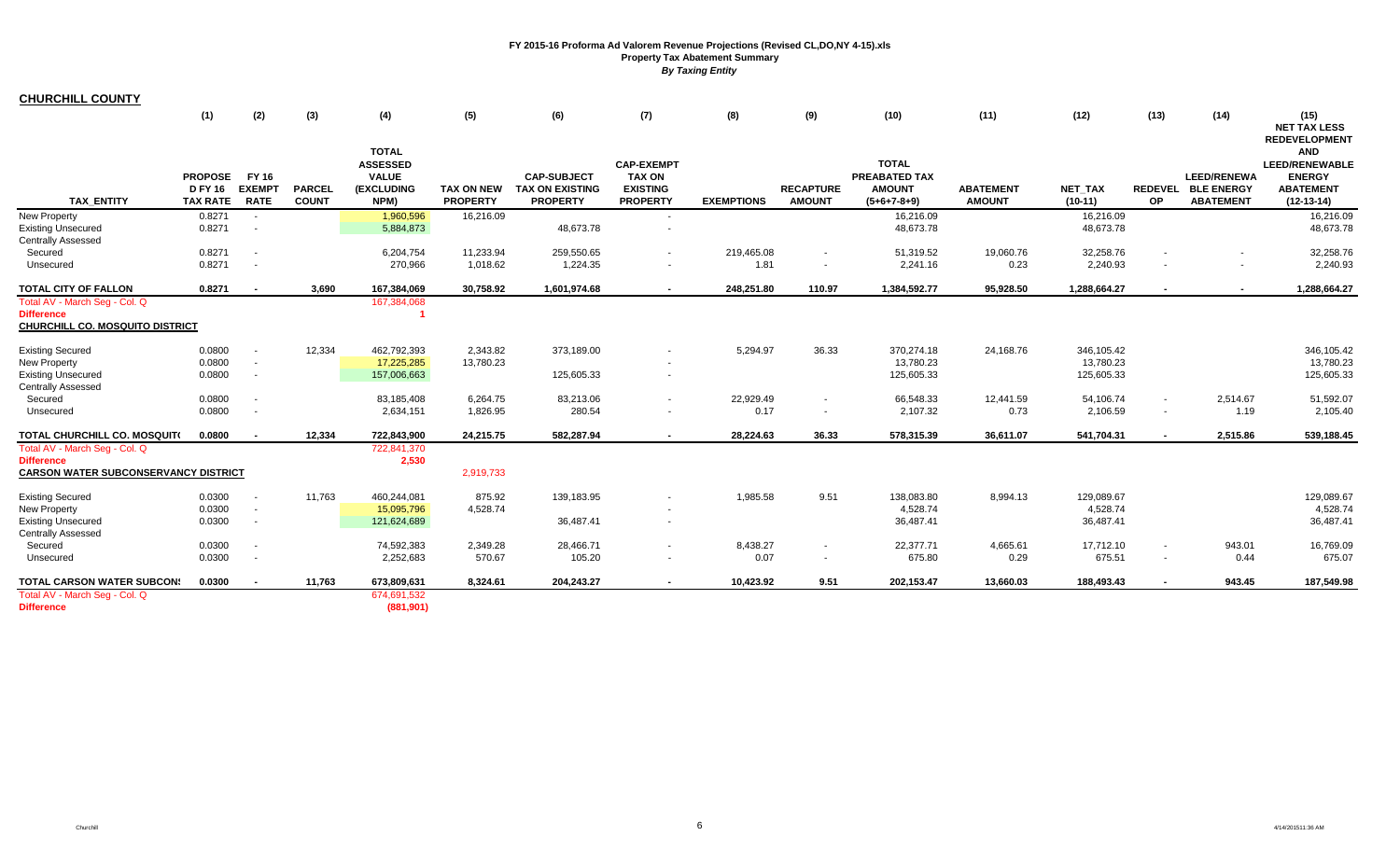| <b>CLARK COUNTY</b>              |               |                          |               |                       |                          |                                   |                 |                   |                |                        |                  |                |                          |                      |                          |
|----------------------------------|---------------|--------------------------|---------------|-----------------------|--------------------------|-----------------------------------|-----------------|-------------------|----------------|------------------------|------------------|----------------|--------------------------|----------------------|--------------------------|
|                                  | (1)           | (2)                      | (3)           | (4)                   | (5)                      | (6)                               | (7)             | (8)               | (9)            | (10)                   | (11)             | (12)           | (13)                     | (14)                 | (15)                     |
|                                  |               |                          |               |                       |                          |                                   |                 |                   |                |                        |                  |                |                          |                      |                          |
|                                  |               |                          |               |                       |                          |                                   | CAP-            |                   |                |                        |                  |                |                          |                      |                          |
|                                  |               |                          |               |                       |                          |                                   | <b>EXEMPT</b>   |                   |                |                        |                  |                |                          |                      | <b>NET TAX LESS</b>      |
|                                  | <b>PROPOS</b> |                          |               |                       |                          |                                   | <b>TAX ON</b>   |                   |                |                        |                  |                |                          |                      | <b>REDEVELOPMENT AND</b> |
|                                  |               | ED FY 16 FY 16           |               | <b>TOTAL ASSESSED</b> |                          |                                   | <b>EXISTING</b> |                   | <b>RECAPTU</b> | <b>TOTAL PREABATED</b> |                  |                |                          | <b>LEED/RENEWABL</b> | <b>LEED/RENEWABLE</b>    |
|                                  | <b>TAX</b>    | <b>EXEMPT</b>            | <b>PARCEL</b> | VALUE (EXCLUDING      | <b>TAX ON NEW</b>        | <b>CAP-SUBJECT TAX ON PROPERT</b> |                 |                   | <b>RE</b>      | <b>TAX AMOUNT</b>      | <b>ABATEMENT</b> | <b>NET TAX</b> |                          | <b>E ENERGY</b>      | <b>ENERGY ABATEMENT</b>  |
| <b>TAX ENTITY</b>                | <b>RATE</b>   | <b>RATE</b>              | <b>COUNT</b>  | NPM)                  | <b>PROPERTY</b>          | <b>EXISTING PROPERTY</b>          | Y               | <b>EXEMPTIONS</b> | <b>AMOUNT</b>  | $(5+6+7-8+9)$          | <b>AMOUNT</b>    | $(10-11)$      | <b>REDEVELOP</b>         | <b>ABATEMENT</b>     | $(12-13-14)$             |
| <b>ALL ENTITIES</b>              |               |                          |               |                       |                          |                                   |                 |                   |                |                        |                  |                |                          |                      |                          |
|                                  |               |                          |               |                       |                          |                                   |                 |                   |                |                        |                  |                |                          |                      |                          |
| <b>STATE OF NEVADA</b>           | 0.1700        |                          | 740.801       | 82,367,193,342        | 3,675,792.16             | 134,977,718.69                    |                 | 18,857,944.85     |                | 119,795,566.00         | 23,679,164.91    | 96,116,401.10  | 40,657.17                | 71,021.34            | 96.004.722.59            |
| <b>GENERAL COUNTY</b>            | 0.6541        | $\overline{\phantom{a}}$ | 740,801       | 82,367,193,342        | 14, 135, 337. 79         | 518,464,107.29                    |                 | 72,328,943.38     |                | 460,270,501.70         | 90,962,298.89    | 369,308,202.80 | 157,099.97               | 273,265.05           | 368,877,837.78           |
| <b>SCHOOL DISTRICT</b>           | 1.3034        | $\sim$                   | 740,801       | 82,367,193,342        | 28,234,334.23            | 1,040,735,303.67                  |                 | 138,143,100.92    | $\sim$         | 930,826,536.99         | 182,303,961.81   | 748,522,575.18 | 311,721.60               | 544,524.83           | 747,666,328.75           |
| <b>BOULDER CITY</b>              | 0.2600        | $\overline{\phantom{a}}$ | 7,608         | 1,033,060,409         | 274,794.06               | 2,344,564.31                      |                 | 867,474.81        |                | 1,751,883.56           | 285,393.22       | 1,466,490.34   | 2,570.33                 | 98,330.29            | 1,365,589.72             |
| <b>CITY OF HENDERSON</b>         | 0.7108        | $\sim$                   | 113,636       | 11,974,534,570        | 1,280,550.56             | 81,228,471.16                     |                 | 6,536,888.30      |                | 75,972,133.41          | 13,584,568.93    | 62,387,564.48  | 61,357.32                |                      | 62,326,207.16            |
| <b>CITY OF LAS VEGAS</b>         | 0.7715        | $\sim$                   | 200,649       | 17,889,452,170        | 2,058,232.16             | 130,537,178.31                    |                 | 12,229,748.75     |                | 120,365,661.72         | 24,109,660.77    | 96,256,000.95  | 84,510.95                |                      | 96,171,490.00            |
| <b>CITY OF MESQUITE</b>          | 0.5520        | $\overline{\phantom{a}}$ | 12,222        | 812,741,766           | 83,365.62                | 3,815,926.32                      |                 | 352,964.09        |                | 3,546,327.85           | 378,990.89       | 3,167,336.96   | 4,858.24                 |                      | 3,162,478.73             |
| CITY OF NORTH LAS VEGAS          | 1.1587        | $\sim$                   | 77.890        | 6,459,220,698         | 1,559,662.49             | 72,970,396.69                     |                 | 10,340,272.88     |                | 64,189,786.31          | 15,979,817.03    | 48,209,969.28  | 20,032.13                |                      | 48,189,937.15            |
| <b>BUNKERVILLE TOWN</b>          | 0.0200        | $\sim$                   | 1,232         | 124,430,963           | 988.99                   | 25,137.33                         |                 | 20,738.94         |                | 5,387.38               | 893.76           | 4,493.62       |                          |                      | 4,493.62                 |
| <b>ENTERPRISE TOWN</b>           | 0.2064        | $\sim$                   | 75,065        | 7,864,223,120         | 636,043.66               | 15,680,213.03                     |                 | 1,238,589.54      |                | 15,077,667.15          | 3,280,383.90     | 11,797,283.25  |                          |                      | 11,797,283.25            |
| <b>INDIAN SPRINGS TOWN</b>       | 0.0200        | $\overline{\phantom{a}}$ | 460           | 26,289,941            | 48.45                    | 5,298.45                          |                 | 2,964.65          |                | 2,382.25               | 443.79           | 1,938.46       |                          |                      | 1,938.46                 |
| <b>LAUGHLIN TOWN</b>             | 0.8416        | $\overline{\phantom{a}}$ | 4,455         | 484,229,622           | 73,787.79                | 4,030,615.68                      |                 | 895,310.26        |                | 3,209,093.21           | 446,483.99       | 2,762,609.22   |                          |                      | 2,762,609.22             |
| <b>MOAPA TOWN</b>                | 0.0200        | $\overline{\phantom{a}}$ | 1,231         | 133,818,428           | 689.53                   | 112,326.91                        |                 | 78,863.56         |                | 34,152.88              | 12,848.28        | 21,304.60      |                          |                      | 21,304.60                |
| <b>MOAPA VALLEY TOWN</b>         | 0.0200        |                          | 4,780         | 231,466,293           | 1,891.51                 | 46,516.26                         |                 | 18,548.47         |                | 29,859.30              | 3,751.98         | 26,107.32      |                          |                      | 26,107.32                |
| <b>MT CHARLESTON TOWN</b>        | 0.0200        |                          | 1,059         | 88,832,290            | 122.75                   | 17,715.47                         |                 | 10,265.41         |                | 7,572.81               | 623.47           | 6,949.34       |                          |                      | 6,949.34                 |
| <b>PARADISE TOWN</b>             | 0.2064        |                          | 63,662        | 15,462,650,494        | 1,117,403.72             | 30,889,746.54                     |                 | 3,133,198.73      |                | 28,873,951.52          | 5,328,596.82     | 23,545,354.71  |                          |                      | 23,545,354.71            |
| <b>SEARCHLIGHT TOWN</b>          | 0.0200        | $\overline{\phantom{a}}$ | 1,276         | 113,727,405           | 916.62                   | 22,584.05                         |                 | 17,052.17         |                | 6,448.50               | 551.96           | 5,896.55       |                          |                      | 5,896.55                 |
| SPRING VALLEY TOWN               | 0.2064        |                          | 71,646        | 6,217,841,557         | 242,089.96               | 12,660,696.60                     |                 | 942,993.98        |                | 11,959,792.58          | 2,096,168.71     | 9,863,623.87   |                          |                      | 9,863,623.87             |
| <b>SUMMERLIN TOWN</b>            | 0.2064        | $\overline{\phantom{a}}$ | 13,278        | 2,237,031,881         | 133,216.80               | 4,496,051.40                      |                 | 258,241.39        |                | 4,371,026.81           | 764,089.31       | 3,606,937.49   |                          |                      | 3,606,937.49             |
| <b>SUNRISE MANOR TOWN</b>        | 0.2064        | $\overline{\phantom{a}}$ | 48,812        | 3,227,772,809         | 83,755.36                | 6,635,820.80                      |                 | 1,041,231.27      | $\sim$         | 5,678,344.89           | 1,453,697.37     | 4,224,647.53   |                          |                      | 4,224,647.53             |
| WHITNEY TOWN                     | 0.2064        | $\overline{a}$           | 13,601        | 850,580,443           | 31,246.63                | 1,739,878.33                      |                 | 244,043.72        |                | 1,527,081.24           | 446,495.93       | 1,080,585.30   |                          |                      | 1,080,585.30             |
| <b>WINCHESTER TOWN</b>           | 0.2064        | $\overline{\phantom{a}}$ | 9,256         | 1,705,918,044         | 31,079.55                | 3,498,955.78                      |                 | 200,839.58        |                | 3,329,195.76           | 948,989.82       | 2,380,205.94   | 1,461.41                 |                      | 2,378,744.53             |
| <b>BOULDER CITY LIBRARY</b>      | 0.1230        | $\overline{\phantom{a}}$ | 7,608         | 1,033,060,409         | 129,998.73               | 1,109,159.26                      |                 | 410,358.38        |                | 828,799.61             | 163,036.41       | 665,763.20     | 1,150.69                 | 46,517.79            | 618,094.71               |
| <b>BOULDER CITY LIBRARY DEBT</b> | 0.0650        | $\overline{\phantom{a}}$ | 7,288         | 707,709,250           | 17,242.50                | 451,148.44                        |                 | 143,816.69        |                | 324,574.25             | 49,182.38        | 275,391.87     | 420.02                   |                      | 274,971.85               |
| BOULDER CITY REDEVELOPMENT       |               | $\overline{\phantom{a}}$ | 664           | 112,813,114           | 121,623.35               | 942,225.47                        |                 | 515,769.75        |                | 548,079.07             | 98,941.58        | 449,137.49     |                          |                      | 449,137.49               |
| <b>CLARK COUNTY FIRE SERVICE</b> | 0.2197        | $\overline{\phantom{a}}$ | 305,624       | 39,480,703,993        | 2,553,260.89             | 84,593,430.29                     |                 | 8,403,663.44      |                | 78,743,027.75          | 15,815,334.58    | 62,927,693.17  | 1,555.58                 |                      | 62,926,137.59            |
| MOAPA TOWN VOTER OVERRIDE I      | 0.0894        | $\overline{\phantom{a}}$ | 1.078         | 86,151,768            | 1,341.80                 | 76,874.54                         |                 | 43,781.19         |                | 34,435.15              | 3,110.94         | 31,324.21      |                          |                      | 31,324.21                |
| HENDERSON PUBLIC LIBRARY         | 0.0596        |                          | 113,636       | 11,974,534,570        | 107,373.12               | 6,810,941.02                      |                 | 546,558.00        |                | 6,371,756.14           | 1,522,536.70     | 4,849,219.45   | 4,554.35                 |                      | 4,844,665.10             |
| HENDERSON REDEVELOPMENT          | $\sim$        | $\overline{a}$           | 11,145        | 875,441,836           |                          | 10,577,659.02                     |                 |                   |                | 8,898,708.98           |                  |                | $\overline{\phantom{a}}$ |                      | 7,084,546.20             |
| LAS VEGAS/CLARK COUNTY LIBRA     | 0.0942        | $\overline{\phantom{a}}$ | 541,667       |                       | 121,676.74               |                                   |                 | 1,800,626.78      |                |                        | 1,814,162.78     | 7,084,546.20   | 9,657.68                 |                      | 37,704,718.59            |
|                                  | 0.2800        |                          | 200.649       | 62,819,727,899        | 1,607,452.02             | 57,075,903.01                     |                 | 8,346,597.00      |                | 50,336,758.03          | 12,618,653.41    | 37,718,104.62  | 30.671.58                | 3,728.36             |                          |
| LVMPD MANPOWER (LV)              |               | $\overline{\phantom{a}}$ |               | 17,889,452,170        | 751,718.82               | 48,889,260.43                     |                 | 4,912,902.54      |                | 44,728,076.71          | 8,926,675.40     | 35,801,401.31  |                          |                      | 35,770,729.73            |
| LVMPD MANPOWER (CO)              | 0.2800        | $\overline{\phantom{a}}$ | 328,796       | 44,117,533,962        | 3,989,693.66             | 120,656,236.56                    |                 | 20,434,661.38     |                | 104,211,268.85         | 20,725,727.00    | 83,485,541.84  | 1,982.53                 | 11,082.17            | 83,472,477.14            |
| <b>LVMPD EMERGENCY 911</b>       | 0.0050        | $\overline{\phantom{a}}$ | 519,415       | 58,519,817,272        | 76,083.28                | 2,819,506.75                      |                 | 300,301.38        |                | 2,595,288.65           | 518,631.15       | 2,076,657.50   | 583.09                   |                      | 2,076,074.41             |
| <b>LAS VEGAS REDEVELOPMENT</b>   | $\sim$        |                          | 7,774         | 1,930,734,236         | 71,022.70                | 22,745,031.67                     |                 | 7,082,601.89      |                | 15,733,452.48          | 2,681,805.31     | 13.051.647.17  |                          |                      | 13,051,647.17            |
| MESQUITE REDEVELOPMENT           | $\sim$        | $\overline{\phantom{a}}$ | 1,020         | 155,817,888           | $\overline{\phantom{a}}$ | 2,478,347.59                      |                 | 103,383.32        |                | 2,374,964.27           | 273,888.81       | 2,101,075.46   | $\overline{\phantom{a}}$ |                      | 2,101,075.46             |
| <b>MT CHARLESTON FIRE</b>        | 0.8813        |                          | 1,144         | 95,830,728            | 5,462.46                 | 842,446.91                        |                 | 510,854.97        |                | 337,054.40             | 28,142.56        | 308,911.84     |                          |                      | 308,911.84               |
| NORTH LAS VEGAS CITY LIBRARY     | 0.0632        |                          | 77,890        | 6,459,220,698         | 85,070.05                | 3,980,088.96                      |                 | 564,000.75        |                | 3,501,158.27           | 873,317.96       | 2,627,840.31   | 1,068.51                 |                      | 2,626,771.80             |
| NORTH LAS VEGAS 911              | 0.0050        |                          | 77.890        | 6,459,220,698         | 6,730.23                 | 314,880.44                        |                 | 44,620.95         |                | 276,989.72             | 69,088.91        | 207.900.81     | 84.49                    |                      | 207,816.33               |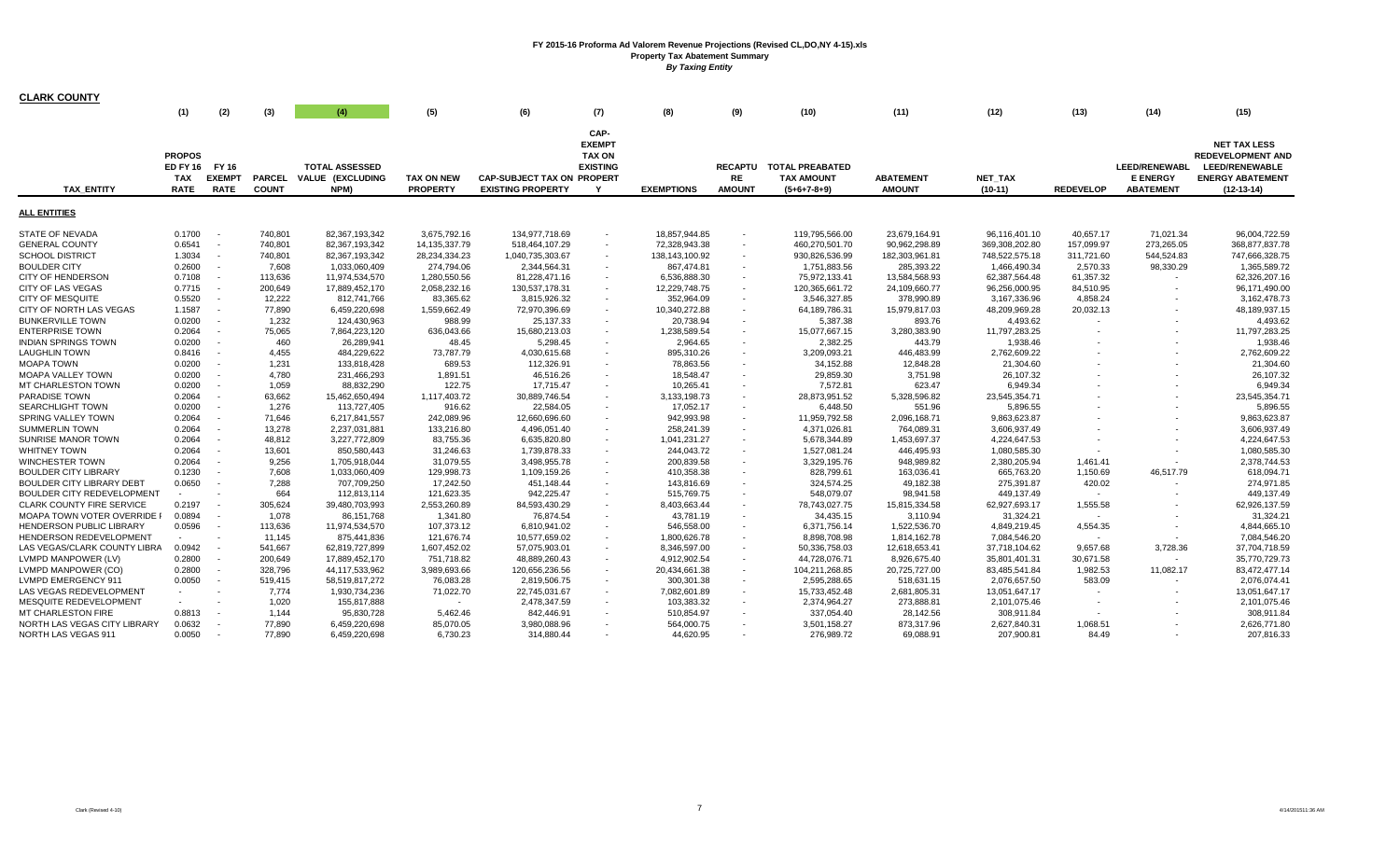| <b>CLARK COUNTY</b>                                |                |               |               |                                  |                   |                                   |                          |                   |                          |                          |                  |                  |                  |                          |                          |
|----------------------------------------------------|----------------|---------------|---------------|----------------------------------|-------------------|-----------------------------------|--------------------------|-------------------|--------------------------|--------------------------|------------------|------------------|------------------|--------------------------|--------------------------|
|                                                    | (1)            | (2)           | (3)           | (4)                              | (5)               | (6)                               | (7)                      | (8)               | (9)                      | (10)                     | (11)             | (12)             | (13)             | (14)                     | (15)                     |
|                                                    |                |               |               |                                  |                   |                                   | CAP-                     |                   |                          |                          |                  |                  |                  |                          |                          |
|                                                    |                |               |               |                                  |                   |                                   | <b>EXEMPT</b>            |                   |                          |                          |                  |                  |                  |                          | <b>NET TAX LESS</b>      |
|                                                    | <b>PROPOS</b>  |               |               |                                  |                   |                                   | <b>TAX ON</b>            |                   |                          |                          |                  |                  |                  |                          | <b>REDEVELOPMENT AND</b> |
|                                                    | ED FY 16 FY 16 |               |               | <b>TOTAL ASSESSED</b>            |                   |                                   | <b>EXISTING</b>          |                   |                          | RECAPTU TOTAL PREABATED  |                  |                  |                  | <b>LEED/RENEWABL</b>     | LEED/RENEWABLE           |
|                                                    | <b>TAX</b>     | <b>EXEMPT</b> | <b>PARCEL</b> | VALUE (EXCLUDING                 | <b>TAX ON NEW</b> | <b>CAP-SUBJECT TAX ON PROPERT</b> |                          |                   | <b>RE</b>                | <b>TAX AMOUNT</b>        | <b>ABATEMENT</b> | NET_TAX          |                  | <b>E ENERGY</b>          | <b>ENERGY ABATEMENT</b>  |
| <b>TAX ENTITY</b>                                  | <b>RATE</b>    | <b>RATE</b>   | <b>COUNT</b>  | NPM)                             | <b>PROPERTY</b>   | <b>EXISTING PROPERTY</b>          | Y                        | <b>EXEMPTIONS</b> | <b>AMOUNT</b>            | $(5+6+7-8+9)$            | <b>AMOUNT</b>    | $(10-11)$        | <b>REDEVELOP</b> | <b>ABATEMENT</b>         | $(12-13-14)$             |
| NORTH LAS VEGAS REDEVELOPM                         |                |               | 1,948         | 173,788,376                      | 1,353.35          | 2,045,715.11                      |                          | 572,010.19        |                          | 1,475,058.27             | 163,478.71       | 1,311,579.56     |                  | $\overline{\phantom{a}}$ | 1,311,579.56             |
| <b>TOTAL COUNTY</b>                                |                |               | 740,801       | 82,367,193,342                   | 63,302,454.11     | 2,431,344,078.57                  | $\overline{\phantom{a}}$ | 322,496,728.23    |                          | 2,172,149,804.45         | 432,413,590.15   | 1,739,736,214.30 | 735,997.62       | 1,048,469.83             | 1,737,951,746.86         |
|                                                    |                |               |               |                                  |                   |                                   |                          |                   |                          | <b>Abatement Percent</b> | 19.91%           |                  |                  |                          |                          |
|                                                    |                |               |               |                                  |                   |                                   |                          |                   |                          |                          |                  |                  |                  |                          |                          |
| <b>STATE OF NEVADA</b>                             |                |               |               |                                  |                   |                                   |                          |                   |                          |                          |                  |                  |                  |                          |                          |
| <b>Existing Secured</b>                            | 0.1700         |               | 740,801       | 75,494,178,857                   | 890,880.21        | 125,128,933.56                    |                          | 17,908,372.39     |                          | 108,111,441.38           | 22,241,027.13    | 85,870,414.25    |                  |                          | 85,870,414.25            |
| New Property                                       | 0.1700         | $\sim$        |               | 1,226,806,333                    | 2,085,570.77      |                                   |                          |                   |                          | 2,085,570.77             |                  | 2,085,570.77     |                  |                          | 2,085,570.77             |
| <b>Existing Unsecured</b>                          | 0.1700         |               |               | 3,042,890,517                    |                   | 5,172,913.88                      | $\overline{\phantom{a}}$ |                   |                          | 5,172,913.88             |                  | 5,172,913.88     |                  |                          | 5,172,913.88             |
| Centrally Assessed                                 |                |               |               |                                  |                   |                                   |                          |                   |                          |                          |                  |                  |                  |                          |                          |
| Secured                                            | 0.1700         |               |               | 2,516,490,035                    | 560,626.85        | 4,662,133.61                      | $\overline{\phantom{a}}$ | 944,727.41        | $\overline{\phantom{a}}$ | 4,278,033.06             | 1,438,133.50     | 2,839,899.56     | 38,403.26        | 68,993.91                | 2,732,502.40             |
| Unsecured                                          | 0.1700         |               |               | 86,827,600                       | 138,714.33        | 13,737.64                         |                          | 4,845.05          |                          | 147,606.92               | 4.28             | 147,602.64       | 2,253.91         | 2,027.43                 | 143,321.30               |
| TOTAL STATE OF NEVADA                              | 0.1700         |               | 740,801       | 82,367,193,342                   | 3,675,792.16      | 134,977,718.69                    |                          | 18,857,944.85     |                          | 119,795,566.00           | 23,679,164.91    | 96,116,401.10    | 40,657.17        | 71,021.34                | 96,004,722.59            |
| Total AV - March Seg - Col. Q<br><b>Difference</b> |                |               |               | 69,258,468,466<br>2,574,388,176  |                   |                                   |                          |                   |                          |                          |                  |                  |                  |                          |                          |
| <b>GENERAL COUNTY</b>                              |                |               |               |                                  |                   |                                   |                          |                   |                          |                          |                  |                  |                  |                          |                          |
| <b>Existing Secured</b>                            |                |               |               |                                  |                   |                                   |                          |                   |                          |                          |                  |                  |                  |                          |                          |
| <b>CLARK COUNTY FAMILY COURT</b>                   |                |               | 740,801       | 75,494,178,857                   | 100,387.72        | 14,106,304.18                     |                          | 2,015,860.93      |                          | 12,190,830.97            | 2,508,583.97     | 9,682,247.00     |                  |                          | 9,682,247.00             |
| CLARK COUNTY GENERAL OPERATING                     |                |               | 740,801       | 75,494,178,857                   | 2,337,151.57      | 328,412,395.27                    |                          | 46,931,395.06     |                          | 283,818,151.78           | 58,403,041.03    | 225,415,110.75   |                  |                          | 225,415,110.75           |
| STATE COOPERATIVE EXTENSION                        |                |               | 740,801       | 75,494,178,857                   | 52,285.27         | 7,347,033.49                      |                          | 1,049,970.88      |                          | 6,349,347.88             | 1,306,549.89     | 5,042,797.99     |                  |                          | 5,042,797.99             |
| <b>CLARK COUNTY CAPITAL</b>                        |                |               | 740,801       | 75,494,178,857                   | 261,426.35        | 36,735,167.29                     |                          | 5,249,610.10      |                          | 31,746,983.54            | 6,532,782.31     | 25,214,201.23    |                  |                          | 25,214,201.23            |
| ASSISTANCE TO INDIGENT PERSONS                     |                |               | 740,801       | 75,494,178,857                   | 522,852.70        | 73,470,334.57                     |                          | 10,499,213.27     |                          | 63,493,974.00            | 13,065,562.39    | 50.428.411.61    |                  |                          | 50,428,411.61            |
| <b>CLARK COUNTY DEBT</b>                           |                |               | 740,801       | 75,494,178,857                   | 67,448.00         | 9,477,673.15                      |                          | 1,354,431.90      |                          | 8,190,689.25             | 1,685,466.73     | 6,505,222.52     |                  |                          | 6,505,222.52             |
| INDIGENT ACCIDENT FUND                             |                |               | 740,801       | 75,494,178,857                   | 78,427.91         | 11,020,550.19                     |                          | 1,574,841.57      |                          | 9,524,136.53             | 1,959,839.40     | 7,564,297.13     |                  |                          | 7,564,297.13             |
|                                                    |                |               |               |                                  |                   |                                   |                          |                   |                          |                          |                  |                  |                  |                          |                          |
|                                                    |                |               |               |                                  |                   |                                   |                          |                   |                          |                          |                  |                  |                  |                          |                          |
|                                                    |                |               |               |                                  |                   |                                   |                          | 10,499,208,639    |                          |                          |                  |                  |                  |                          |                          |
| <b>GENERAL TOTAL</b>                               | 0.6541         |               | 740,801       | 75,494,178,857                   | 3,419,979.52      | 480,569,458.14                    |                          | 68,675,323.71     |                          | 415,314,113.95           | 85,461,825.72    | 329,852,288.23   |                  |                          | 329,852,288.23           |
| New Property                                       | 0.6541         |               |               | 1,226,806,333                    | 8,024,540.22      |                                   |                          |                   |                          | 8,024,540.22             |                  | 8,024,540.22     |                  |                          | 8,024,540.22             |
| <b>Existing Unsecured</b>                          | 0.6541         |               |               | 3,042,890,517                    |                   | 19,903,546.87                     |                          |                   |                          | 19,903,546.87            |                  | 19,903,546.87    |                  |                          | 19,903,546.87            |
| <b>Centrally Assessed</b>                          |                |               |               |                                  |                   |                                   |                          |                   |                          |                          |                  |                  |                  |                          |                          |
| Secured                                            | 0.6541         |               |               | 2,516,490,035                    | 2,157,094.27      | 17,938,244.67                     |                          | 3,634,977.62      |                          | 16,460,361.32            | 5,500,457.50     | 10,959,903.82    | 148,427.44       | 265,464.22               | 10,546,012.16            |
| Unsecured                                          | 0.6541         |               |               | 86,827,600                       | 533,723.77        | 52,857.60                         | $\overline{\phantom{a}}$ | 18,642.04         |                          | 567,939.33               | 15.68            | 567,923.66       | 8,672.53         | 7,800.83                 | 551,450.30               |
| TOTAL GENERAL TOTAL                                | 0.6541         |               | 740,801       | 82,367,193,342                   | 14,135,337.79     | 518,464,107.29                    |                          | 72,328,943.38     |                          | 460,270,501.70           | 90,962,298.89    | 369,308,202.80   | 157,099.97       | 273,265.05               | 368,877,837.78           |
| <b>March Assessors Report:</b>                     |                |               |               |                                  |                   |                                   |                          |                   |                          |                          |                  |                  |                  |                          |                          |
| New secured                                        |                |               |               | 525,439,492                      |                   |                                   |                          |                   |                          |                          |                  |                  |                  |                          |                          |
| <b>Existing Secured</b>                            |                |               |               | 62,385,453,981<br>62,910,893,473 |                   |                                   |                          |                   |                          |                          |                  |                  |                  |                          |                          |
|                                                    |                |               |               |                                  |                   |                                   |                          |                   |                          |                          |                  |                  |                  |                          |                          |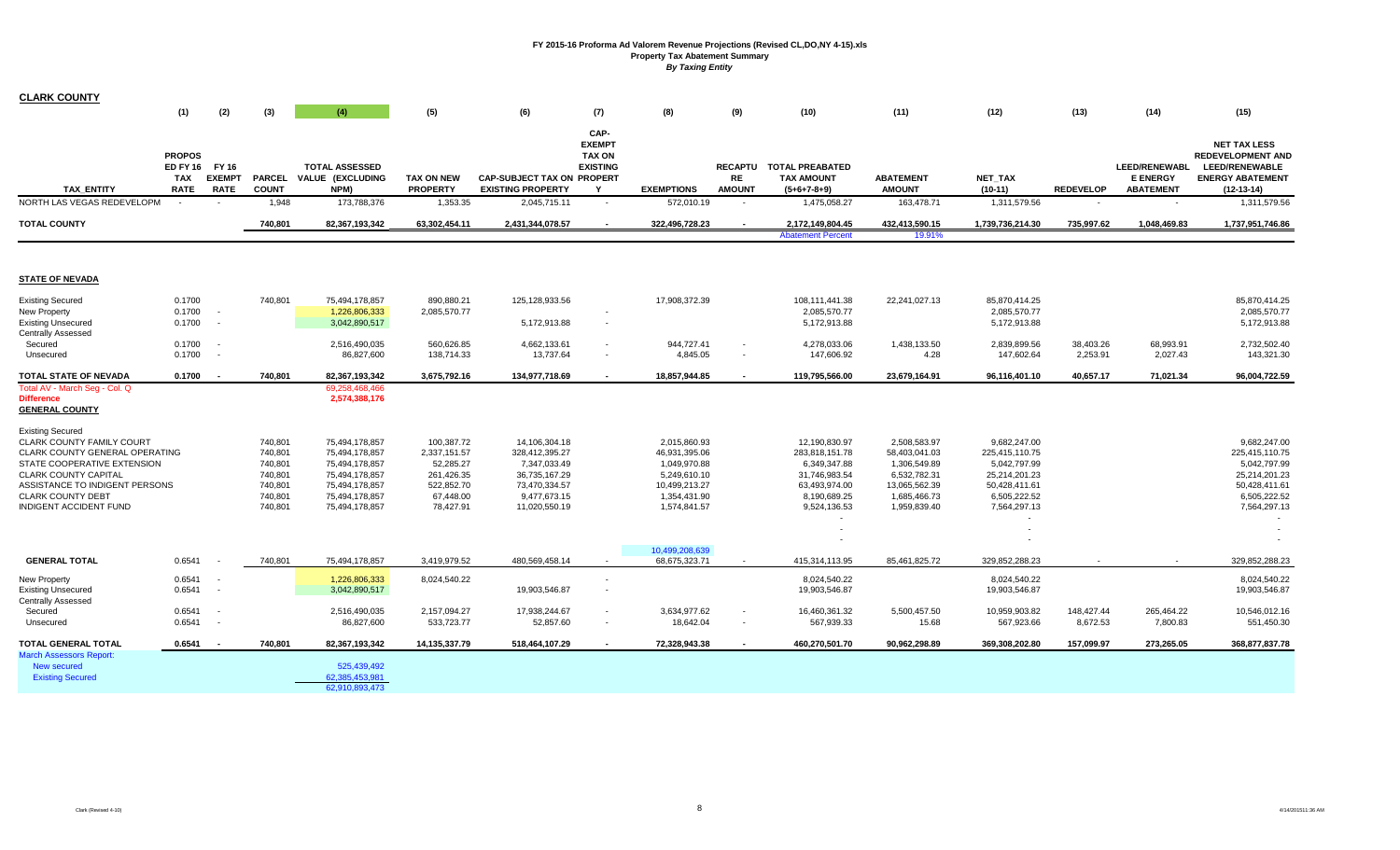| <b>CLARK COUNTY</b>                                                                                          |                                                               |                                              |                               |                                                                   |                                              |                                                               |                                                                        |                                             |                                                      |                                                                  |                                          |                                                                  |                                   |                                                             |                                                                                                                     |
|--------------------------------------------------------------------------------------------------------------|---------------------------------------------------------------|----------------------------------------------|-------------------------------|-------------------------------------------------------------------|----------------------------------------------|---------------------------------------------------------------|------------------------------------------------------------------------|---------------------------------------------|------------------------------------------------------|------------------------------------------------------------------|------------------------------------------|------------------------------------------------------------------|-----------------------------------|-------------------------------------------------------------|---------------------------------------------------------------------------------------------------------------------|
|                                                                                                              | (1)                                                           | (2)                                          | (3)                           | (4)                                                               | (5)                                          | (6)                                                           | (7)                                                                    | (8)                                         | (9)                                                  | (10)                                                             | (11)                                     | (12)                                                             | (13)                              | (14)                                                        | (15)                                                                                                                |
| TAX_ENTITY                                                                                                   | <b>PROPOS</b><br><b>ED FY 16</b><br><b>TAX</b><br><b>RATE</b> | <b>FY 16</b><br><b>EXEMPT</b><br><b>RATE</b> | <b>PARCEL</b><br><b>COUNT</b> | <b>TOTAL ASSESSED</b><br>VALUE (EXCLUDING<br>NPM)                 | <b>TAX ON NEW</b><br><b>PROPERTY</b>         | <b>CAP-SUBJECT TAX ON PROPERT</b><br><b>EXISTING PROPERTY</b> | CAP-<br><b>EXEMPT</b><br><b>TAX ON</b><br><b>EXISTING</b><br>Y         | <b>EXEMPTIONS</b>                           | <b>RE</b><br><b>AMOUNT</b>                           | RECAPTU TOTAL PREABATED<br><b>TAX AMOUNT</b><br>$(5+6+7-8+9)$    | <b>ABATEMENT</b><br><b>AMOUNT</b>        | NET_TAX<br>$(10-11)$                                             | <b>REDEVELOP</b>                  | <b>LEED/RENEWABL</b><br><b>E ENERGY</b><br><b>ABATEMENT</b> | <b>NET TAX LESS</b><br><b>REDEVELOPMENT AND</b><br><b>LEED/RENEWABLE</b><br><b>ENERGY ABATEMENT</b><br>$(12-13-14)$ |
| <b>Difference</b>                                                                                            |                                                               |                                              |                               | 2,084,076,745                                                     | 3.31%                                        |                                                               |                                                                        |                                             |                                                      |                                                                  |                                          |                                                                  |                                   |                                                             |                                                                                                                     |
| Total AV - March Seg - Col. Q<br><b>Difference</b>                                                           |                                                               |                                              |                               | 69,258,468,466<br>2,609,516,237                                   |                                              |                                                               |                                                                        |                                             |                                                      |                                                                  |                                          |                                                                  |                                   |                                                             |                                                                                                                     |
| <b>SCHOOL DISTRICT</b>                                                                                       |                                                               |                                              |                               |                                                                   |                                              |                                                               |                                                                        |                                             |                                                      |                                                                  |                                          |                                                                  |                                   |                                                             |                                                                                                                     |
| <b>Existing Secured</b><br>New Property<br><b>Existing Unsecured</b><br><b>Centrally Assessed</b><br>Secured | 0.7500<br>0.7500<br>0.7500<br>0.7500                          |                                              | 740,801                       | 75,494,178,857<br>1,226,806,333<br>3,042,890,517<br>2,516,490,035 | 3,921,395.25<br>9,201,047.50<br>2,473,353.77 | 551,027,508.77<br>22,821,678.88<br>20,568,236.52              | $\blacksquare$<br>$\overline{\phantom{a}}$<br>$\overline{\phantom{a}}$ | 74,176,779.45<br>4,167,915.03               | $\overline{\phantom{a}}$<br>$\overline{\phantom{a}}$ | 480,772,124.57<br>9,201,047.50<br>22,821,678.88<br>18,873,675.26 | 97,991,694.80<br>6,344,705.48            | 382,780,429.77<br>9,201,047.50<br>22,821,678.88<br>12,528,969.79 | 169,426.25                        | 304,384.92                                                  | 382,780,429.77<br>9,201,047.50<br>22,821,678.88<br>12,055,158.62                                                    |
| Unsecured                                                                                                    | 0.7500                                                        |                                              |                               | 86,827,600                                                        | 611,974.97                                   | 60,607.25                                                     | $\overline{\phantom{a}}$                                               | 21,375.22                                   | $\overline{\phantom{a}}$                             | 651,207.00                                                       | 17.87                                    | 651,189.13                                                       | 9,944.01                          | 8,944.55                                                    | 632,300.57                                                                                                          |
| <b>TOTAL SCHOOL DISTRICT</b>                                                                                 | 0.7500                                                        |                                              | 740,801                       | 82,367,193,342                                                    | 16,207,771.49                                | 594,478,031.41                                                |                                                                        | 78,366,069.70                               |                                                      | 532,319,733.21                                                   | 104,336,418.14                           | 427,983,315.06                                                   | 179,370.26                        | 313,329.46                                                  | 427,490,615.34                                                                                                      |
| <b>SCHOOL DEBT</b>                                                                                           |                                                               |                                              |                               |                                                                   | 6,882,250.51<br>4,298,359.07<br>1,063,530.91 | 965,224,088.72<br>35,744,852.64<br>105,327.32                 | a.<br>$\sim$<br>$\sim$                                                 | 130,862,673.04<br>7,243,280.59<br>37,147.28 | $\sim$<br>$\sim$<br>$\sim$                           | 841,243,666.19<br>32,799,931.12<br>1,131,710.94                  | 171,277,678.60<br>11,026,252.16<br>31.05 | 669,965,987.59<br>21,773,678.96<br>1,131,679.89                  | $\sim$<br>294,440.23<br>17,281.37 | 528,980.40<br>15,544.43                                     | 669,965,987.59<br>20,950,258.33<br>1,098,854.09                                                                     |
| <b>Existing Secured</b><br>New Property<br><b>Existing Unsecured</b><br><b>Centrally Assessed</b>            | 0.5534<br>0.5534<br>0.5534                                    |                                              | 740,801                       | 75,494,178,857<br>1,226,806,333<br>3,042,890,517                  | 2,960,855.26<br>6,789,146.25                 | 414,196,579.95<br>16,839,356.12                               | $\overline{\phantom{a}}$<br>$\overline{\phantom{a}}$                   | 56,685,893.59                               |                                                      | 360,471,541.62<br>6,789,146.25<br>16,839,356.12                  | 73,285,983.80                            | 287, 185, 557.82<br>6,789,146.25<br>16,839,356.12                |                                   |                                                             | 287, 185, 557.82<br>6,789,146.25<br>16,839,356.12                                                                   |
| Secured<br>Unsecured                                                                                         | 0.5534<br>0.5534                                              |                                              |                               | 2,516,490,035<br>86,827,600                                       | 1,825,005.30<br>451,555.93                   | 15,176,616.12<br>44,720.07                                    | $\overline{\phantom{a}}$<br>$\overline{\phantom{a}}$                   | 3,075,365.57<br>15,772.06                   | $\overline{\phantom{a}}$<br>$\overline{\phantom{a}}$ | 13,926,255.85<br>480,503.94                                      | 4,681,546.68<br>13.18                    | 9,244,709.17<br>480,490.75                                       | 125,013.98<br>7,337.36            | 224,595.48<br>6,599.88                                      | 8,895,099.71<br>466,553.51                                                                                          |
| TOTAL SCHOOL DEBT                                                                                            | 0.5534                                                        |                                              | 740,801                       | 82,367,193,342                                                    | 12,026,562.74                                | 446,257,272.26                                                | $\overline{a}$                                                         | 59,777,031.22                               | $\overline{a}$                                       | 398,506,803.78                                                   | 77,967,543.66                            | 320,539,260.12                                                   | 132,351.34                        | 231,195.37                                                  | 320, 175, 713. 41                                                                                                   |
| <b>TOTAL SCHOOL DISTRICT</b><br>Total AV - March Seg - Col. Q<br><b>Difference</b><br><b>BOULDER CITY</b>    | 1.3034                                                        |                                              | 740,801                       | 82,367,193,342<br>69,258,468,466<br>3,218,487,616                 | 28,234,334.23                                | 1,040,735,303.67                                              |                                                                        | 138,143,100.92                              |                                                      | 930,826,536.99                                                   | 182,303,961.81                           | 748,522,575.18                                                   | 311,721.60                        | 544,524.83                                                  | 747,666,328.75                                                                                                      |
| <b>Existing Secured</b><br><b>New Property</b><br><b>Existing Unsecured</b><br><b>Centrally Assessed</b>     | 0.2600<br>0.2600<br>0.2600                                    |                                              | 7,608                         | 815,709,920<br>5,380,784<br>103,795,177                           | 25,085.12<br>13,990.04                       | 1,962,591.39<br>269,867.46                                    | $\blacksquare$                                                         | 800,904.22                                  | $\overline{\phantom{a}}$                             | 1,186,772.29<br>13,990.04<br>269,867.46                          | 262,180.70                               | 924,591.59<br>13,990.04<br>269,867.46                            |                                   |                                                             | 924,591.59<br>13,990.04<br>269,867.46                                                                               |
| Secured<br>Unsecured                                                                                         | 0.2600<br>0.2600                                              |                                              |                               | 106,409,824<br>1,764,703                                          | 231,670.44<br>4,048.47                       | 111,242.82<br>862.64                                          | $\overline{a}$<br>$\overline{\phantom{a}}$                             | 66,247.71<br>322.88                         | $\overline{\phantom{a}}$<br>$\overline{\phantom{a}}$ | 276,665.54<br>4,588.23                                           | 23,212.52<br>$\sim$                      | 253,453.02<br>4,588.23                                           | 2,415.31<br>155.02                | 97,458.22<br>872.07                                         | 153,579.49<br>3,561.14                                                                                              |
| <b>TOTAL BOULDER CITY</b><br>Total AV - March Seg - Col. Q<br><b>Difference</b>                              | 0.2600                                                        |                                              | 7,608                         | 1,033,060,409<br>671,380,330<br>53,639,994                        | 274,794.06                                   | 2,344,564.31                                                  |                                                                        | 867,474.81                                  |                                                      | 1,751,883.56                                                     | 285,393.22                               | 1,466,490.34                                                     | 2,570.33                          | 98,330.29                                                   | 1,365,589.72                                                                                                        |
| <b>CITY OF HENDERSON</b><br><b>Existing Secured</b><br>New Property                                          | 0.7108<br>0.7108                                              |                                              | 113,636                       | 11,251,242,098<br>136,662,021                                     | 87,748.89<br>971,393.65                      | 76,843,446.20                                                 |                                                                        | 6,100,224.57                                |                                                      | 70,830,970.52<br>971,393.65                                      | 12,690,420.13                            | 58,140,550.39<br>971,393.65                                      |                                   |                                                             | 58,140,550.39<br>971,393.65                                                                                         |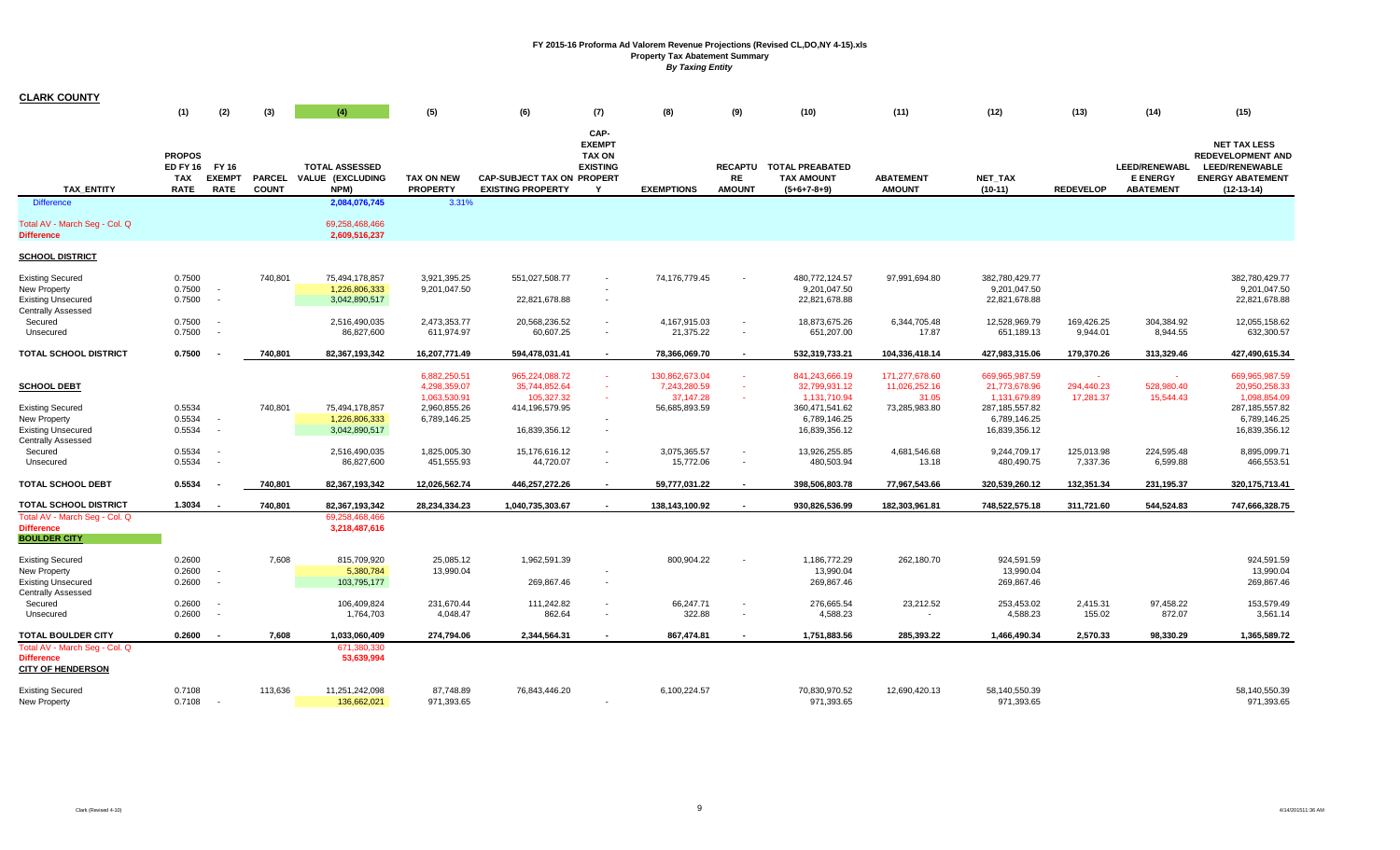| <b>CLARK COUNTY</b>                                                                  |                                                              |                              |                               |                                                   |                                      |                                                               |                                                                |                              |                                                      |                                                              |                                   |                                               |                       |                                                             |                                                                                                                     |
|--------------------------------------------------------------------------------------|--------------------------------------------------------------|------------------------------|-------------------------------|---------------------------------------------------|--------------------------------------|---------------------------------------------------------------|----------------------------------------------------------------|------------------------------|------------------------------------------------------|--------------------------------------------------------------|-----------------------------------|-----------------------------------------------|-----------------------|-------------------------------------------------------------|---------------------------------------------------------------------------------------------------------------------|
|                                                                                      | (1)                                                          | (2)                          | (3)                           | (4)                                               | (5)                                  | (6)                                                           | (7)                                                            | (8)                          | (9)                                                  | (10)                                                         | (11)                              | (12)                                          | (13)                  | (14)                                                        | (15)                                                                                                                |
| <b>TAX ENTITY</b>                                                                    | <b>PROPOS</b><br>ED FY 16 FY 16<br><b>TAX</b><br><b>RATE</b> | <b>EXEMPT</b><br><b>RATE</b> | <b>PARCEL</b><br><b>COUNT</b> | <b>TOTAL ASSESSED</b><br>VALUE (EXCLUDING<br>NPM) | <b>TAX ON NEW</b><br><b>PROPERTY</b> | <b>CAP-SUBJECT TAX ON PROPERT</b><br><b>EXISTING PROPERTY</b> | CAP-<br><b>EXEMPT</b><br><b>TAX ON</b><br><b>EXISTING</b><br>Y | <b>EXEMPTIONS</b>            | <b>RECAPTU</b><br>RE<br><b>AMOUNT</b>                | <b>TOTAL PREABATED</b><br><b>TAX AMOUNT</b><br>$(5+6+7-8+9)$ | <b>ABATEMENT</b><br><b>AMOUNT</b> | <b>NET TAX</b><br>$(10-11)$                   | <b>REDEVELOP</b>      | <b>LEED/RENEWABL</b><br><b>E ENERGY</b><br><b>ABATEMENT</b> | <b>NET TAX LESS</b><br><b>REDEVELOPMENT AND</b><br><b>LEED/RENEWABLE</b><br><b>ENERGY ABATEMENT</b><br>$(12-13-14)$ |
| <b>Existing Unsecured</b>                                                            | 0.7108                                                       |                              |                               | 267, 235, 264                                     |                                      | 1,899,508.26                                                  | $\sim$                                                         |                              |                                                      | 1,899,508.26                                                 |                                   | 1,899,508.26                                  |                       |                                                             | 1,899,508.26                                                                                                        |
| Centrally Assessed<br>Secured<br>Unsecured                                           | 0.7108<br>0.7108                                             | $\sim$                       |                               | 308,176,997<br>11,218,191                         | 144,586.11<br>76,821.91              | 2,480,950.69<br>4,566.01                                      | $\sim$<br>$\sim$                                               | 435,014.71<br>1,649.02       | $\overline{\phantom{a}}$<br>$\overline{\phantom{a}}$ | 2,190,522.09<br>79,738.90                                    | 894,147.95<br>0.85                | 1,296,374.14<br>79,738.05                     | 57,823.44<br>3,533.88 |                                                             | 1,238,550.70<br>76,204.17                                                                                           |
| TOTAL CITY OF HENDERSON                                                              | 0.7108                                                       |                              | 113,636                       | 11,974,534,570                                    | 1,280,550.56                         | 81,228,471.16                                                 | $\sim$                                                         | 6,536,888.30                 | $\sim$                                               | 75,972,133.41                                                | 13,584,568.93                     | 62,387,564.48                                 | 61,357.32             | $\sim$                                                      | 62,326,207.16                                                                                                       |
| Total AV - March Seq - Col. Q<br><b>Difference</b><br><b>CITY OF LAS VEGAS</b>       |                                                              |                              |                               | 10,630,915,219<br>485,399,800                     |                                      |                                                               |                                                                |                              |                                                      |                                                              |                                   |                                               |                       |                                                             |                                                                                                                     |
| Existing Secured - City                                                              | 0.7715                                                       |                              | 200,649                       | 16,934,489,683                                    | 487,807.80                           | 108,055,468.19                                                |                                                                | 9,984,701.22                 |                                                      | 98,558,574.77                                                | 19,691,733.14                     | 78,866,841.63                                 |                       |                                                             | 78,866,841.63                                                                                                       |
| <b>Fire Safety</b><br>New Property<br><b>Existing Unsecured</b>                      | $0.7715 -$<br>0.7715                                         | $\sim$                       |                               | 16,934,489,683<br>161,812,918<br>298,176,411      | 71,214.63<br>1,248,386.66            | 16,042,740.92<br>2,300,431.01                                 | $\sim$<br>$\sim$                                               | 1,674,404.19                 |                                                      | 14,439,551.36<br>1,248,386.66<br>2,300,431.01                | 2,866,634.54                      | 11,572,916.82<br>1,248,386.66<br>2,300,431.01 |                       |                                                             | 11,572,916.82<br>1,248,386.66<br>2,300,431.01                                                                       |
| <b>Centrally Assessed</b><br>Secured                                                 | 0.7715                                                       |                              |                               | 478,417,786                                       | 125,131.55                           | 4,135,349.30                                                  | $\overline{\phantom{a}}$                                       | 569,487.63                   |                                                      | 3,690,993.22                                                 | 1,551,292.49                      | 2,139,700.74                                  | 80,099.87             |                                                             | 2,059,600.87                                                                                                        |
| Unsecured                                                                            | 0.7715                                                       |                              |                               | 16,555,372                                        | 125,691.51                           | 3,188.89                                                      | $\sim$                                                         | 1,155.71                     | $\overline{\phantom{a}}$                             | 127,724.70                                                   | 0.61                              | 127,724.09                                    | 4,411.08              |                                                             | 123,313.01                                                                                                          |
| TOTAL CITY OF LAS VEGAS                                                              | 0.7715                                                       |                              | 200,649                       | 17,889,452,170                                    | 2,058,232.16                         | 130,537,178.31                                                | $\sim$                                                         | 12,229,748.75                | $\sim$                                               | 120,365,661.72                                               | 24,109,660.77                     | 96,256,000.95                                 | 84,510.95             | $\sim$                                                      | 96,171,490.00                                                                                                       |
| Total AV - March Seg - Col. Q<br><b>Difference</b><br><b>CITY OF MESQUITE</b>        |                                                              |                              |                               | 15,520,077,988<br>1,075,180,894                   |                                      |                                                               |                                                                |                              |                                                      |                                                              |                                   |                                               |                       |                                                             |                                                                                                                     |
| <b>Existing Secured</b><br>New Property<br><b>Existing Unsecured</b>                 | 0.5520<br>0.5520<br>0.5520                                   | $\overline{\phantom{a}}$     | 12,222                        | 783,010,799<br>14,584,067<br>9,864,093            | 431.51<br>80,504.05                  | 3,734,069.64<br>54,449.79                                     |                                                                | 352,288.24                   |                                                      | 3,382,212.91<br>80,504.05<br>54,449.79                       | 378,976.75                        | 3,003,236.16<br>80,504.05<br>54,449.79        |                       |                                                             | 3,003,236.16<br>80,504.05<br>54,449.79                                                                              |
| Centrally Assessed<br>Secured<br>Unsecured                                           | 0.5520<br>0.5520                                             |                              |                               | 4,931,463<br>351,344                              | 495.13<br>1,934.92                   | 27,399.70<br>7.19                                             |                                                                | 673.16<br>2.69               |                                                      | 27,221.68<br>1,939.42                                        | 14.14<br>$\overline{\phantom{a}}$ | 27,207.54<br>1,939.42                         | 4,534.85<br>323.39    |                                                             | 22,672.69<br>1,616.03                                                                                               |
| TOTAL CITY OF MESQUITE                                                               | 0.5520                                                       |                              | 12,222                        | 812,741,766                                       | 83,365.62                            | 3,815,926.32                                                  |                                                                | 352,964.09                   |                                                      | 3,546,327.85                                                 | 378,990.89                        | 3,167,336.96                                  | 4,858.24              |                                                             | 3,162,478.73                                                                                                        |
| Total AV - March Seg - Col. Q<br><b>Difference</b><br><b>CITY OF NORTH LAS VEGAS</b> |                                                              |                              |                               | 641,450,284<br>107,471,149                        |                                      |                                                               |                                                                |                              |                                                      |                                                              |                                   |                                               |                       |                                                             |                                                                                                                     |
| Existing Secured - N. Las Vegas                                                      | 1.1587                                                       |                              | 77,890                        | 5,819,485,240                                     | 34,229.34                            | 11,128,536.26                                                 |                                                                | 1,671,321.27                 |                                                      | 9,491,444.33                                                 | 2,507,575.65                      | 6,983,868.68                                  |                       |                                                             | 6,983,868.68                                                                                                        |
| <b>Public Safety</b><br><b>Street Maint/Fire/Park</b>                                |                                                              |                              |                               |                                                   | 129,000.61<br>41,527.59              | 41,940,276.02<br>13,501,321.74                                |                                                                | 6,298,722.83<br>2,027,675.90 |                                                      | 35,770,553.80<br>11,515,173.43                               | 9,450,345.31<br>3,042,227.50      | 26,320,208.49<br>8,472,945.93                 |                       |                                                             | 26,320,208.49<br>8,472,945.93                                                                                       |
| <b>New Property</b><br><b>Existing Unsecured</b><br><b>Centrally Assessed</b>        | 1.1587<br>1.1587                                             | $\sim$<br>$\sim$ $-$         |                               | 104,285,377<br>305,432,780                        | 1,208,354.66                         | 3,539,049.62                                                  | $\sim$<br>$\sim$                                               |                              |                                                      | 1,208,354.66<br>3,539,049.62                                 |                                   | 1,208,354.66<br>3,539,049.62                  |                       |                                                             | 1,208,354.66<br>3,539,049.62                                                                                        |
| Secured<br>Unsecured                                                                 | 1.1587<br>1.1587                                             | $\sim$                       |                               | 222,688,575<br>7,328,726                          | 63,120.63<br>83,429.67               | 2,859,221.13<br>1,991.92                                      | $\overline{\phantom{a}}$                                       | 342,049.24<br>503.64         | $\overline{\phantom{a}}$                             | 2,580,292.52<br>84,917.95                                    | 979,665.26<br>3.31                | 1,600,627.26<br>84,914.63                     | 18,894.91<br>1,137.22 |                                                             | 1,581,732.35<br>83,777.41                                                                                           |
| TOTAL CITY OF NORTH LAS VEGA                                                         | 1.1587                                                       |                              | 77.890                        | 6,459,220,698                                     | 1,559,662.49                         | 72,970,396.69                                                 |                                                                | 10,340,272.88                |                                                      | 64,189,786.31                                                | 15,979,817.03                     | 48,209,969.28                                 | 20,032.13             |                                                             | 48,189,937.15                                                                                                       |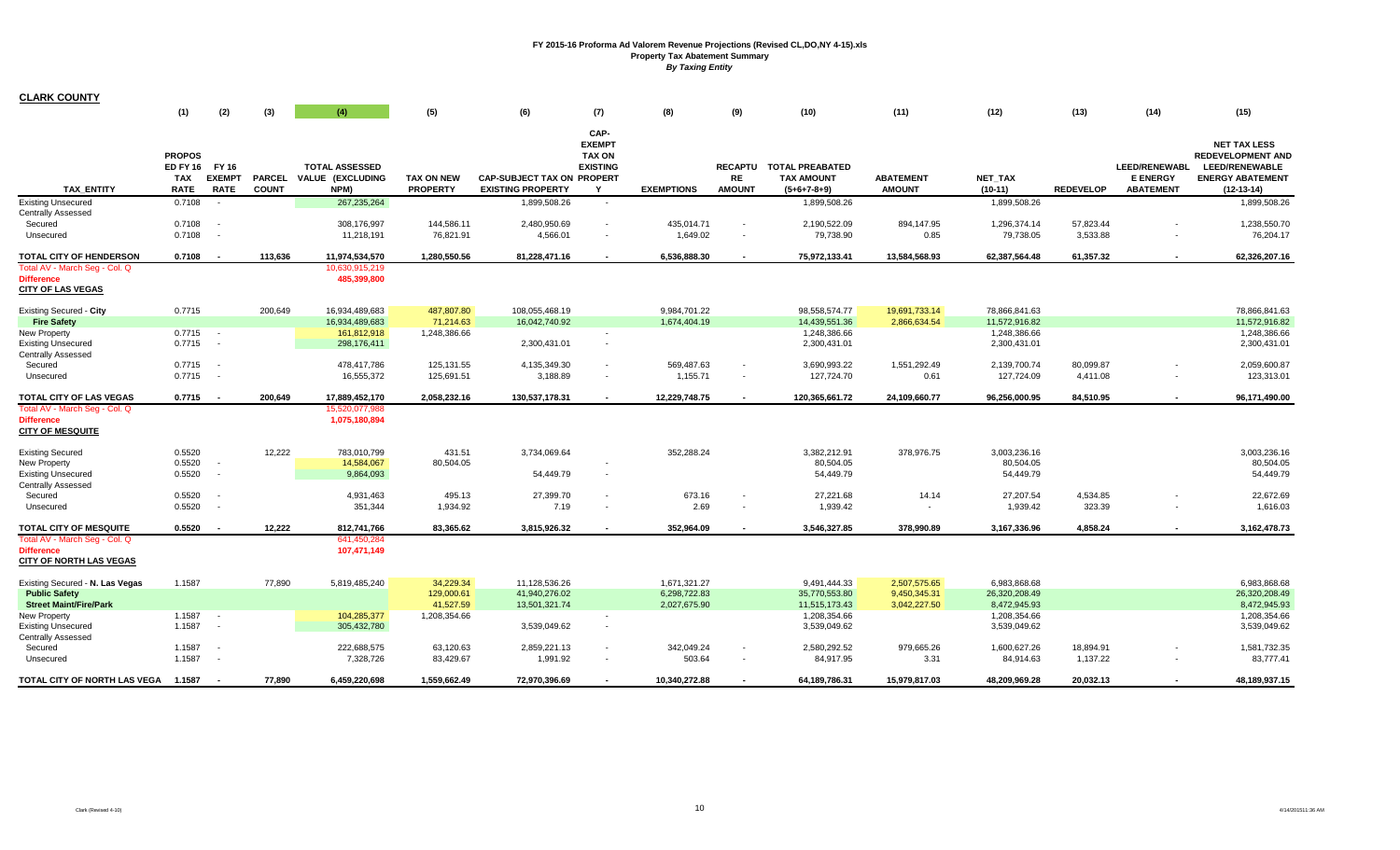| <b>CLARK COUNTY</b>                                                                               |                                                              |                                 |                               |                                                                    |                                      |                                                               |                                                                |                                   |                            |                                                               |                                    |                                           |                  |                                                             |                                                                                                                     |
|---------------------------------------------------------------------------------------------------|--------------------------------------------------------------|---------------------------------|-------------------------------|--------------------------------------------------------------------|--------------------------------------|---------------------------------------------------------------|----------------------------------------------------------------|-----------------------------------|----------------------------|---------------------------------------------------------------|------------------------------------|-------------------------------------------|------------------|-------------------------------------------------------------|---------------------------------------------------------------------------------------------------------------------|
|                                                                                                   | (1)                                                          | (2)                             | (3)                           | (4)                                                                | (5)                                  | (6)                                                           | (7)                                                            | (8)                               | (9)                        | (10)                                                          | (11)                               | (12)                                      | (13)             | (14)                                                        | (15)                                                                                                                |
| <b>TAX ENTITY</b>                                                                                 | <b>PROPOS</b><br>ED FY 16 FY 16<br><b>TAX</b><br><b>RATE</b> | <b>EXEMPT</b><br><b>RATE</b>    | <b>PARCEL</b><br><b>COUNT</b> | <b>TOTAL ASSESSED</b><br>VALUE (EXCLUDING<br>NPM)<br>5,505,886,141 | <b>TAX ON NEW</b><br><b>PROPERTY</b> | <b>CAP-SUBJECT TAX ON PROPERT</b><br><b>EXISTING PROPERTY</b> | CAP-<br><b>EXEMPT</b><br><b>TAX ON</b><br><b>EXISTING</b><br>Y | <b>EXEMPTIONS</b>                 | <b>RE</b><br><b>AMOUNT</b> | RECAPTU TOTAL PREABATED<br><b>TAX AMOUNT</b><br>$(5+6+7-8+9)$ | <b>ABATEMENT</b><br><b>AMOUNT</b>  | NET_TAX<br>$(10-11)$                      | <b>REDEVELOP</b> | <b>LEED/RENEWABL</b><br><b>E ENERGY</b><br><b>ABATEMENT</b> | <b>NET TAX LESS</b><br><b>REDEVELOPMENT AND</b><br><b>LEED/RENEWABLE</b><br><b>ENERGY ABATEMENT</b><br>$(12-13-14)$ |
| Total AV - March Seq - Col. Q<br><b>Difference</b><br><b>BUNKERVILLE TOWN</b>                     |                                                              |                                 |                               | 90,495,168                                                         |                                      |                                                               |                                                                |                                   |                            |                                                               |                                    |                                           |                  |                                                             |                                                                                                                     |
| <b>Existing Secured</b><br>New Property<br><b>Existing Unsecured</b><br><b>Centrally Assessed</b> | 0.0200<br>0.0200<br>0.0200                                   | . .<br>$\overline{\phantom{a}}$ | 1,232                         | 118,159,204<br>277,132<br>702,398                                  | 27.02<br>55.43                       | 23,613.02<br>140.48                                           | $\overline{\phantom{a}}$                                       | 19,507.01                         |                            | 4,133.03<br>55.43<br>140.48                                   | 834.59                             | 3,298.44<br>55.43<br>140.48               |                  |                                                             | 3,298.44<br>55.43<br>140.48                                                                                         |
| Secured<br>Unsecured                                                                              | 0.0200<br>0.0200                                             |                                 |                               | 4,996,422<br>295,807                                               | 865.74<br>40.81                      | 1,354.50<br>29.34                                             | $\overline{\phantom{a}}$<br>$\overline{\phantom{a}}$           | 1,220.95<br>10.98                 | $\sim$<br>$\sim$           | 999.28<br>59.16                                               | 59.17<br>$\sim$                    | 940.12<br>59.16                           |                  |                                                             | 940.12<br>59.16                                                                                                     |
| TOTAL BUNKERVILLE TOWN                                                                            | 0.0200                                                       |                                 | 1,232                         | 124,430,963                                                        | 988.99                               | 25,137.33                                                     | $\overline{\phantom{a}}$                                       | 20,738.94                         | $\sim$                     | 5,387.38                                                      | 893.76                             | 4,493.62                                  | $\sim$           |                                                             | 4,493.62                                                                                                            |
| Total AV - March Seg - Col. Q<br><b>Difference</b><br><b>ENTERPRISE TOWN</b>                      |                                                              |                                 |                               | 26,923,649<br>(27, 736)                                            |                                      |                                                               |                                                                |                                   |                            |                                                               |                                    |                                           |                  |                                                             |                                                                                                                     |
| <b>Existing Secured</b><br>New Property<br><b>Existing Unsecured</b><br><b>Centrally Assessed</b> | 0.2064<br>0.2064<br>0.2064                                   | $\overline{\phantom{a}}$        | 75,065                        | 7,205,391,394<br>250,677,236<br>219,335,500                        | 77,838.44<br>517,397.82              | 14,804,640.04<br>452,708.47                                   | $\overline{\phantom{a}}$                                       | 1,164,640.01                      |                            | 13,717,838.47<br>517,397.82<br>452,708.47                     | 3,136,255.65                       | 10,581,582.82<br>517,397.82<br>452,708.47 |                  |                                                             | 10,581,582.82<br>517,397.82<br>452,708.47                                                                           |
| Secured<br>Unsecured                                                                              | 0.2064<br>0.2064                                             |                                 |                               | 182,280,432<br>6,538,559                                           | 27,902.54<br>12,904.87               | 421,973.73<br>890.79                                          | $\overline{\phantom{a}}$                                       | 73,649.45<br>300.08               | $\sim$                     | 376,226.81<br>13,495.59                                       | 144,127.80<br>0.45                 | 232,099.01<br>13,495.13                   |                  |                                                             | 232,099.01<br>13,495.13                                                                                             |
| <b>TOTAL ENTERPRISE TOWN</b>                                                                      | 0.2064                                                       |                                 | 75,065                        | 7,864,223,120                                                      | 636,043.66                           | 15,680,213.03                                                 |                                                                | 1,238,589.54                      |                            | 15,077,667.15                                                 | 3,280,383.90                       | 11,797,283.25                             |                  |                                                             | 11,797,283.25                                                                                                       |
| Total AV - March Seg - Col. Q<br><b>Difference</b><br><b>INDIAN SPRINGS TOWN</b>                  |                                                              |                                 |                               | 7,229,163,123<br>70,796,426                                        |                                      |                                                               |                                                                |                                   |                            |                                                               |                                    |                                           |                  |                                                             |                                                                                                                     |
| <b>Existing Secured</b><br>New Property<br><b>Existing Unsecured</b><br><b>Centrally Assessed</b> | 0.0200<br>0.0200<br>0.0200                                   | $\overline{\phantom{a}}$        | 460                           | 21,564,891<br>138,264<br>1,155,388                                 | 27.65                                | 4,319.46<br>231.08                                            |                                                                | 2,882.22                          |                            | 1,437.24<br>27.65<br>231.08                                   | 145.00                             | 1,292.24<br>27.65<br>231.08               |                  |                                                             | 1,292.24<br>27.65<br>231.08                                                                                         |
| Secured<br>Unsecured                                                                              | 0.0200<br>0.0200                                             |                                 |                               | 3,327,397<br>104,000                                               | 0.00<br>20.80                        | 747.91                                                        |                                                                | 82.43<br>$\overline{\phantom{a}}$ |                            | 665.48<br>20.80                                               | 298.79<br>$\overline{\phantom{a}}$ | 366.69<br>20.80                           |                  |                                                             | 366.69<br>20.80                                                                                                     |
| <b>TOTAL INDIAN SPRINGS TOWN</b>                                                                  | 0.0200                                                       |                                 | 460                           | 26,289,941                                                         | 48.45                                | 5.298.45                                                      |                                                                | 2.964.65                          |                            | 2,382.25                                                      | 443.79                             | 1.938.46                                  |                  |                                                             | 1,938.46                                                                                                            |
| Total AV - March Seg - Col. Q<br><b>Difference</b><br><b>LAUGHLIN TOWN</b>                        |                                                              |                                 |                               | 11,890,789<br>(11, 948)                                            |                                      |                                                               |                                                                |                                   |                            |                                                               |                                    |                                           |                  |                                                             |                                                                                                                     |
| <b>Existing Secured</b><br>New Property<br><b>Existing Unsecured</b><br><b>Centrally Assessed</b> | 0.8416<br>0.8416<br>0.8416                                   | . .                             | 4,455                         | 432,636,519<br>6,567,820<br>24,311,261                             | 8,535.27<br>55,274.77                | 3,638,309.07<br>204,603.57                                    |                                                                | 871,958.68                        |                            | 2,774,885.66<br>55,274.77<br>204,603.57                       | 385,346.29                         | 2,389,539.37<br>55,274.77<br>204,603.57   |                  |                                                             | 2,389,539.37<br>55,274.77<br>204,603.57                                                                             |
| Secured<br>Unsecured                                                                              | 0.8416<br>0.8416                                             |                                 |                               | 20,134,300<br>579,722                                              | 5,193.36<br>4,784.39                 | 187,551.93<br>151.11                                          |                                                                | 23,295.02<br>56.56                |                            | 169,450.27<br>4,878.94                                        | 61,137.70                          | 108,312.57<br>4,878.94                    |                  |                                                             | 108,312.57<br>4,878.94                                                                                              |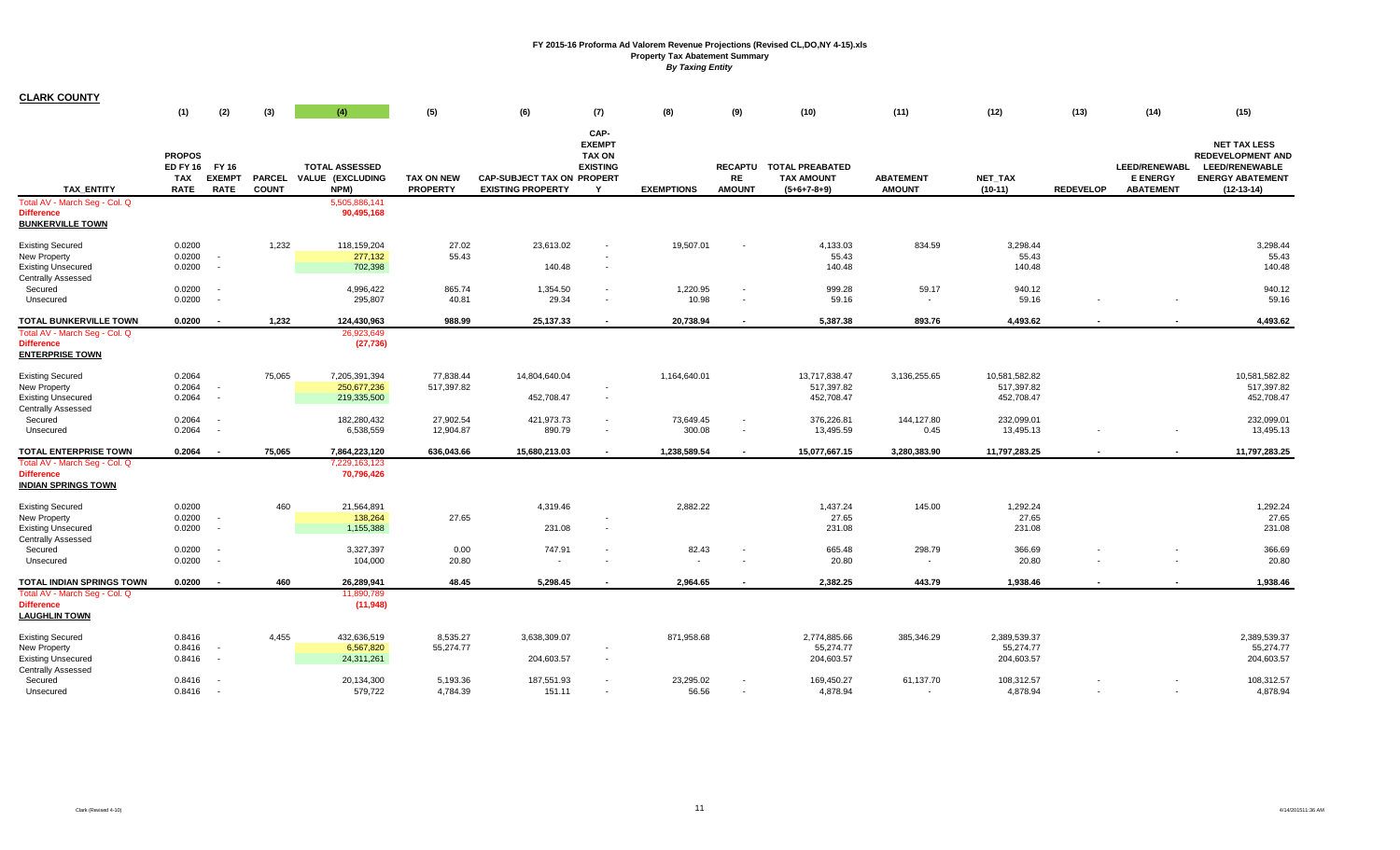| <b>CLARK COUNTY</b>                                                                               |                                                        |                                       |                               |                                                   |                                      |                                                               |                                                                |                   |                                                      |                                                              |                                   |                                             |                  |                                                             |                                                                                                                     |
|---------------------------------------------------------------------------------------------------|--------------------------------------------------------|---------------------------------------|-------------------------------|---------------------------------------------------|--------------------------------------|---------------------------------------------------------------|----------------------------------------------------------------|-------------------|------------------------------------------------------|--------------------------------------------------------------|-----------------------------------|---------------------------------------------|------------------|-------------------------------------------------------------|---------------------------------------------------------------------------------------------------------------------|
|                                                                                                   | (1)                                                    | (2)                                   | (3)                           | (4)                                               | (5)                                  | (6)                                                           | (7)                                                            | (8)               | (9)                                                  | (10)                                                         | (11)                              | (12)                                        | (13)             | (14)                                                        | (15)                                                                                                                |
|                                                                                                   |                                                        |                                       |                               |                                                   |                                      |                                                               |                                                                |                   |                                                      |                                                              |                                   |                                             |                  |                                                             |                                                                                                                     |
| <b>TAX ENTITY</b>                                                                                 | <b>PROPOS</b><br><b>ED FY 16</b><br>TAX<br><b>RATE</b> | FY 16<br><b>EXEMPT</b><br><b>RATE</b> | <b>PARCEL</b><br><b>COUNT</b> | <b>TOTAL ASSESSED</b><br>VALUE (EXCLUDING<br>NPM) | <b>TAX ON NEW</b><br><b>PROPERTY</b> | <b>CAP-SUBJECT TAX ON PROPERT</b><br><b>EXISTING PROPERTY</b> | CAP-<br><b>EXEMPT</b><br><b>TAX ON</b><br><b>EXISTING</b><br>Y | <b>EXEMPTIONS</b> | <b>RECAPTU</b><br><b>RE</b><br><b>AMOUNT</b>         | <b>TOTAL PREABATED</b><br><b>TAX AMOUNT</b><br>$(5+6+7-8+9)$ | <b>ABATEMENT</b><br><b>AMOUNT</b> | NET_TAX<br>$(10-11)$                        | <b>REDEVELOP</b> | <b>LEED/RENEWABL</b><br><b>E ENERGY</b><br><b>ABATEMENT</b> | <b>NET TAX LESS</b><br><b>REDEVELOPMENT AND</b><br><b>LEED/RENEWABLE</b><br><b>ENERGY ABATEMENT</b><br>$(12-13-14)$ |
| TOTAL LAUGHLIN TOWN                                                                               | 0.8416                                                 |                                       | 4,455                         | 484,229,622                                       | 73,787.79                            | 4,030,615.68                                                  | $\overline{\phantom{a}}$                                       | 895,310.26        | $\sim$                                               | 3,209,093.21                                                 | 446,483.99                        | 2,762,609.22                                |                  |                                                             | 2,762,609.22                                                                                                        |
| Total AV - March Seg - Col. Q<br><b>Difference</b><br><b>MOAPA TOWN</b>                           |                                                        |                                       |                               | 379,711,500<br>910,864                            |                                      |                                                               |                                                                |                   |                                                      |                                                              |                                   |                                             |                  |                                                             |                                                                                                                     |
| <b>Existing Secured</b><br>New Property<br><b>Existing Unsecured</b><br><b>Centrally Assessed</b> | 0.0200<br>0.0200<br>0.0200                             | $\overline{\phantom{a}}$              | 1,231                         | 95,832,469<br>301,465<br>2,137,098                | 320.62<br>60.29                      | 104,563.51<br>427.42                                          |                                                                | 78,393.42         |                                                      | 26,490.71<br>60.29<br>427.42                                 | 12,611.28                         | 13,879.43<br>60.29<br>427.42                |                  |                                                             | 13,879.43<br>60.29<br>427.42                                                                                        |
| Secured<br>Unsecured                                                                              | 0.0200<br>0.0200                                       | $\overline{\phantom{a}}$              |                               | 35,087,572<br>459,825                             | 224.65<br>83.97                      | 7,261.51<br>74.47                                             | $\overline{\phantom{a}}$<br>$\overline{\phantom{a}}$           | 468.64<br>1.50    | $\overline{\phantom{a}}$<br>$\overline{\phantom{a}}$ | 7,017.51<br>156.94                                           | 171.77<br>65.23                   | 6,845.74<br>91.71                           |                  |                                                             | 6,845.74<br>91.71                                                                                                   |
| <b>TOTAL MOAPA TOWN</b>                                                                           | 0.0200                                                 |                                       | 1,231                         | 133,818,428                                       | 689.53                               | 112,326.91                                                    |                                                                | 78,863.56         |                                                      | 34,152.88                                                    | 12,848.28                         | 21,304.60                                   |                  |                                                             | 21,304.60                                                                                                           |
| Total AV - March Seg - Col. Q<br><b>Difference</b><br><b>MOAPA VALLEY TOWN</b>                    |                                                        |                                       |                               | 61,869,664<br>(320,018,336)                       |                                      |                                                               |                                                                |                   |                                                      |                                                              |                                   |                                             |                  |                                                             |                                                                                                                     |
| <b>Existing Secured</b><br>New Property<br><b>Existing Unsecured</b><br><b>Centrally Assessed</b> | 0.0200<br>0.0200<br>0.0200                             | $\overline{\phantom{a}}$              | 4,780                         | 216,108,179<br>1,669,329<br>3,376,575             | 333.87                               | 43,297.92<br>675.32                                           | $\overline{\phantom{a}}$                                       | 16,510.24         |                                                      | 26,787.68<br>333.87<br>675.32                                | 3,575.08                          | 23,212.60<br>333.87<br>675.32               |                  |                                                             | 23,212.60<br>333.87<br>675.32                                                                                       |
| Secured<br>Unsecured                                                                              | 0.0200<br>0.0200                                       | $\overline{\phantom{a}}$              |                               | 9,806,581<br>505,629                              | 1,493.36<br>64.28                    | 2,488.01<br>55.02                                             | $\overline{\phantom{a}}$<br>$\overline{\phantom{a}}$           | 2,020.05<br>18.17 | $\overline{\phantom{a}}$<br>$\sim$                   | 1,961.32<br>101.13                                           | 176.88<br>0.01                    | 1,784.43<br>101.11                          |                  |                                                             | 1,784.43<br>101.11                                                                                                  |
| TOTAL MOAPA VALLEY TOWN                                                                           | 0.0200                                                 |                                       | 4,780                         | 231,466,293                                       | 1,891.51                             | 46,516.26                                                     |                                                                | 18,548.47         |                                                      | 29,859.30                                                    | 3,751.98                          | 26,107.32                                   |                  |                                                             | 26,107.32                                                                                                           |
| Total AV - March Seg - Col. Q<br><b>Difference</b><br><b>MT CHARLESTON TOWN</b>                   |                                                        |                                       |                               | 149,054,722<br>(139, 629)                         |                                      |                                                               |                                                                |                   |                                                      |                                                              |                                   |                                             |                  |                                                             |                                                                                                                     |
| <b>Existing Secured</b><br>New Property<br><b>Existing Unsecured</b><br><b>Centrally Assessed</b> | 0.0200<br>0.0200<br>0.0200                             | $\overline{\phantom{a}}$              | 1,059                         | 84,813,528<br>527,902<br>822,017                  | 105.58                               | 16,966.79<br>164.40                                           | $\overline{\phantom{a}}$                                       | 10,197.73         |                                                      | 6,769.06<br>105.58<br>164.40                                 | 386.85                            | 6,382.21<br>105.58<br>164.40                |                  |                                                             | 6,382.21<br>105.58<br>164.40                                                                                        |
| Secured<br>Unsecured                                                                              | 0.0200<br>0.0200                                       |                                       |                               | 2,583,004<br>85,839                               | $\sim$<br>17.17                      | 584.28                                                        |                                                                | 67.68             |                                                      | 516.60<br>17.17                                              | 236.62<br>$\sim$                  | 279.98<br>17.17                             |                  |                                                             | 279.98<br>17.17                                                                                                     |
| TOTAL MT CHARLESTON TOWN                                                                          | 0.0200                                                 |                                       | 1,059                         | 88,832,290                                        | 122.75                               | 17,715.47                                                     |                                                                | 10,265.41         |                                                      | 7,572.81                                                     | 623.47                            | 6,949.34                                    |                  |                                                             | 6,949.34                                                                                                            |
| Total AV - March Seg - Col. Q<br><b>Difference</b><br><b>PARADISE TOWN</b>                        |                                                        |                                       |                               | 37,861,379<br>50,461,024                          |                                      |                                                               |                                                                |                   |                                                      |                                                              |                                   |                                             |                  |                                                             |                                                                                                                     |
| <b>Existing Secured</b><br>New Property<br><b>Existing Unsecured</b>                              | 0.2064<br>0.2064<br>0.2064                             |                                       | 63,662                        | 13,743,315,584<br>256,786,098<br>1,180,836,401    | 528,328.17<br>530,006.51             | 27,851,184.92<br>2,437,246.33                                 |                                                                | 3,054,268.82      |                                                      | 25,325,244.27<br>530,006.51<br>2,437,246.33                  | 5,165,469.03                      | 20,159,775.24<br>530,006.51<br>2,437,246.33 |                  |                                                             | 20.159.775.24<br>530,006.51<br>2,437,246.33                                                                         |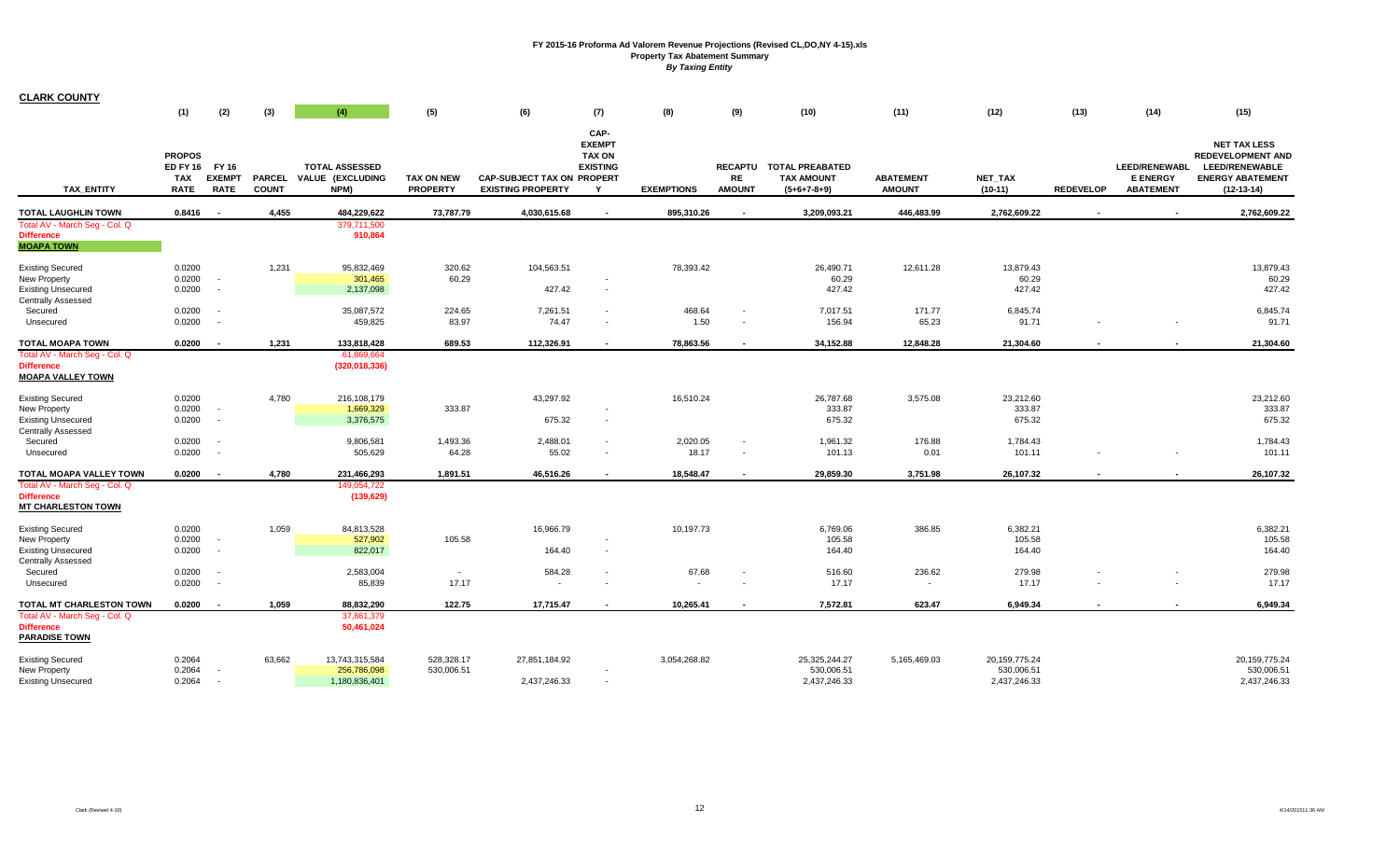| <b>CLARK COUNTY</b>                                                                                            | (1)                                                          | (2)                                                  | (3)                           | (4)                                               | (5)                                  | (6)                                                           | (7)                                                            | (8)                 | (9)                                                  | (10)                                                          | (11)                                   | (12)                                     | (13)             | (14)                                                        | (15)                                                                                                         |
|----------------------------------------------------------------------------------------------------------------|--------------------------------------------------------------|------------------------------------------------------|-------------------------------|---------------------------------------------------|--------------------------------------|---------------------------------------------------------------|----------------------------------------------------------------|---------------------|------------------------------------------------------|---------------------------------------------------------------|----------------------------------------|------------------------------------------|------------------|-------------------------------------------------------------|--------------------------------------------------------------------------------------------------------------|
| <b>TAX ENTITY</b>                                                                                              | <b>PROPOS</b><br>ED FY 16 FY 16<br><b>TAX</b><br><b>RATE</b> | <b>EXEMPT</b><br><b>RATE</b>                         | <b>PARCEL</b><br><b>COUNT</b> | <b>TOTAL ASSESSED</b><br>VALUE (EXCLUDING<br>NPM) | <b>TAX ON NEW</b><br><b>PROPERTY</b> | <b>CAP-SUBJECT TAX ON PROPERT</b><br><b>EXISTING PROPERTY</b> | CAP-<br><b>EXEMPT</b><br><b>TAX ON</b><br><b>EXISTING</b><br>Y | <b>EXEMPTIONS</b>   | <b>RE</b><br><b>AMOUNT</b>                           | RECAPTU TOTAL PREABATED<br><b>TAX AMOUNT</b><br>$(5+6+7-8+9)$ | <b>ABATEMENT</b><br><b>AMOUNT</b>      | NET_TAX<br>$(10-11)$                     | <b>REDEVELOP</b> | <b>LEED/RENEWABL</b><br><b>E ENERGY</b><br><b>ABATEMENT</b> | <b>NET TAX LESS</b><br><b>REDEVELOPMENT AND</b><br>LEED/RENEWABLE<br><b>ENERGY ABATEMENT</b><br>$(12-13-14)$ |
| Centrally Assessed<br>Secured<br>Unsecured                                                                     | 0.2064<br>0.2064                                             | $\overline{\phantom{a}}$                             |                               | 270,138,725<br>11,573,685                         | 35,756.22<br>23,312.82               | 600,437.05<br>878.24                                          | $\overline{\phantom{a}}$<br>$\overline{\phantom{a}}$           | 78,626.94<br>302.97 | $\overline{\phantom{a}}$<br>$\overline{\phantom{a}}$ | 557,566.33<br>23,888.09                                       | 163,127.39<br>0.39                     | 394,438.94<br>23,887.69                  |                  |                                                             | 394,438.94<br>23,887.69                                                                                      |
| <b>TOTAL PARADISE TOWN</b>                                                                                     | 0.2064                                                       |                                                      | 63,662                        | 15,462,650,494                                    | 1,117,403.72                         | 30,889,746.54                                                 | $\overline{a}$                                                 | 3,133,198.73        | $\overline{\phantom{a}}$                             | 28,873,951.52                                                 | 5,328,596.82                           | 23,545,354.71                            |                  |                                                             | 23,545,354.71                                                                                                |
| Total AV - March Seg - Col. Q<br><b>Difference</b><br><b>SEARCHLIGHT TOWN</b>                                  |                                                              |                                                      |                               | 13,649,350,695<br>333,518,394                     |                                      |                                                               |                                                                |                     |                                                      |                                                               |                                        |                                          |                  |                                                             |                                                                                                              |
| <b>Existing Secured</b><br>New Property<br><b>Existing Unsecured</b><br><b>Centrally Assessed</b>              | 0.0200<br>0.0200<br>0.0200                                   | $\sim$                                               | 1,276                         | 97,618,241<br>227,368<br>1,224,849                | 347.20<br>45.47                      | 19,181.50<br>244.97                                           |                                                                | 16,302.03           |                                                      | 3,226.67<br>45.47<br>244.97                                   | 517.03                                 | 2,709.64<br>45.47<br>244.97              |                  |                                                             | 2,709.64<br>45.47<br>244.97                                                                                  |
| Secured<br>Unsecured                                                                                           | 0.0200<br>0.0200                                             |                                                      |                               | 14,247,101<br>409,846                             | 450.08<br>73.86                      | 3,144.62<br>12.96                                             | $\overline{\phantom{a}}$<br>$\overline{\phantom{a}}$           | 745.29<br>4.85      | $\overline{\phantom{a}}$<br>$\overline{\phantom{a}}$ | 2,849.42<br>81.97                                             | 34.93<br>$\overline{\phantom{a}}$      | 2,814.49<br>81.97                        |                  |                                                             | 2,814.49<br>81.97                                                                                            |
| TOTAL SEARCHLIGHT TOWN<br>Total AV - March Seg - Col. Q<br><b>Difference</b><br><b>SPRING VALLEY TOWN</b>      | 0.0200                                                       |                                                      | 1,276                         | 113,727,405<br>30,475,371<br>1,741,884            | 916.62                               | 22,584.05                                                     |                                                                | 17,052.17           |                                                      | 6,448.50                                                      | 551.96                                 | 5.896.55                                 | $\sim$           |                                                             | 5,896.55                                                                                                     |
| <b>Existing Secured</b><br>New Property<br><b>Existing Unsecured</b><br><b>Centrally Assessed</b>              | 0.2064<br>0.2064<br>0.2064                                   | $\overline{\phantom{a}}$<br>$\overline{\phantom{a}}$ | 71,646                        | 5,859,675,496<br>79,196,740<br>113,845,503        | 49,346.36<br>163,462.07              | 12,056,411.91<br>234,977.12                                   |                                                                | 885,220.44          |                                                      | 11,220,537.83<br>163,462.07<br>234,977.12                     | 1,962,324.25                           | 9,258,213.58<br>163,462.07<br>234,977.12 |                  |                                                             | 9,258,213.58<br>163,462.07<br>234,977.12                                                                     |
| Secured<br>Unsecured                                                                                           | 0.2064<br>0.2064                                             | $\sim$                                               |                               | 159,260,010<br>5,863,808                          | 17,475.21<br>11,806.32               | 368,833.59<br>473.99                                          |                                                                | 57,596.13<br>177.41 | $\overline{\phantom{a}}$<br>$\overline{\phantom{a}}$ | 328,712.66<br>12,102.90                                       | 133,844.46<br>$\overline{\phantom{a}}$ | 194,868.20<br>12,102.90                  |                  |                                                             | 194,868.20<br>12,102.90                                                                                      |
| <b>TOTAL SPRING VALLEY TOWN</b><br>Total AV - March Seq - Col. Q<br><b>Difference</b><br><b>SUMMERLIN TOWN</b> | 0.2064                                                       |                                                      | 71.646                        | 6,217,841,557<br>5,754,411,488<br>34,544,197      | 242.089.96                           | 12.660.696.60                                                 |                                                                | 942.993.98          |                                                      | 11.959.792.58                                                 | 2,096,168.71                           | 9.863.623.87                             | $\blacksquare$   |                                                             | 9,863,623.87                                                                                                 |
| <b>Existing Secured</b><br><b>New Property</b><br><b>Existing Unsecured</b><br><b>Centrally Assessed</b>       | 0.2064<br>0.2064<br>0.2064                                   | $\overline{\phantom{a}}$<br>$\sim$                   | 13,278                        | 2,135,817,847<br>44,201,512<br>17,632,234         | 38,451.15<br>91,231.92               | 4,372,500.89<br>36,392.93                                     | $\blacksquare$                                                 | 248,831.00          |                                                      | 4, 162, 121.04<br>91,231.92<br>36,392.93                      | 733,359.80                             | 3,428,761.24<br>91,231.92<br>36,392.93   |                  |                                                             | 3,428,761.24<br>91,231.92<br>36,392.93                                                                       |
| Secured<br>Unsecured                                                                                           | 0.2064<br>0.2064                                             | $\sim$                                               |                               | 38,121,598<br>1,258,690                           | 945.07<br>2,588.66                   | 87,142.75<br>14.82                                            | $\overline{\phantom{a}}$                                       | 9,404.84<br>5.55    | $\overline{\phantom{a}}$                             | 78,682.98<br>2,597.94                                         | 30,729.51<br>$\sim$                    | 47,953.47<br>2,597.94                    |                  |                                                             | 47,953.47<br>2,597.94                                                                                        |
| <b>TOTAL SUMMERLIN TOWN</b><br>Total AV - March Seq - Col. Q<br><b>Difference</b><br><b>SUNRISE MANOR TOWN</b> | 0.2064                                                       |                                                      | 13,278                        | 2,237,031,881<br>2,073,366,063<br>43,108,163      | 133,216.80                           | 4.496.051.40                                                  |                                                                | 258,241.39          |                                                      | 4,371,026.81                                                  | 764,089.31                             | 3,606,937.49                             |                  |                                                             | 3,606,937.49                                                                                                 |
| <b>Existing Secured</b><br>New Property                                                                        | 0.2064<br>0.2064                                             |                                                      | 48,812                        | 2,962,790,797<br>30,320,514                       | 62,581.54                            | 6,129,637.43                                                  |                                                                | 998,215.41          |                                                      | 5,131,422.02<br>62,581.54                                     | 1,349,685.91                           | 3,781,736.11<br>62,581.54                |                  |                                                             | 3,781,736.11<br>62,581.54                                                                                    |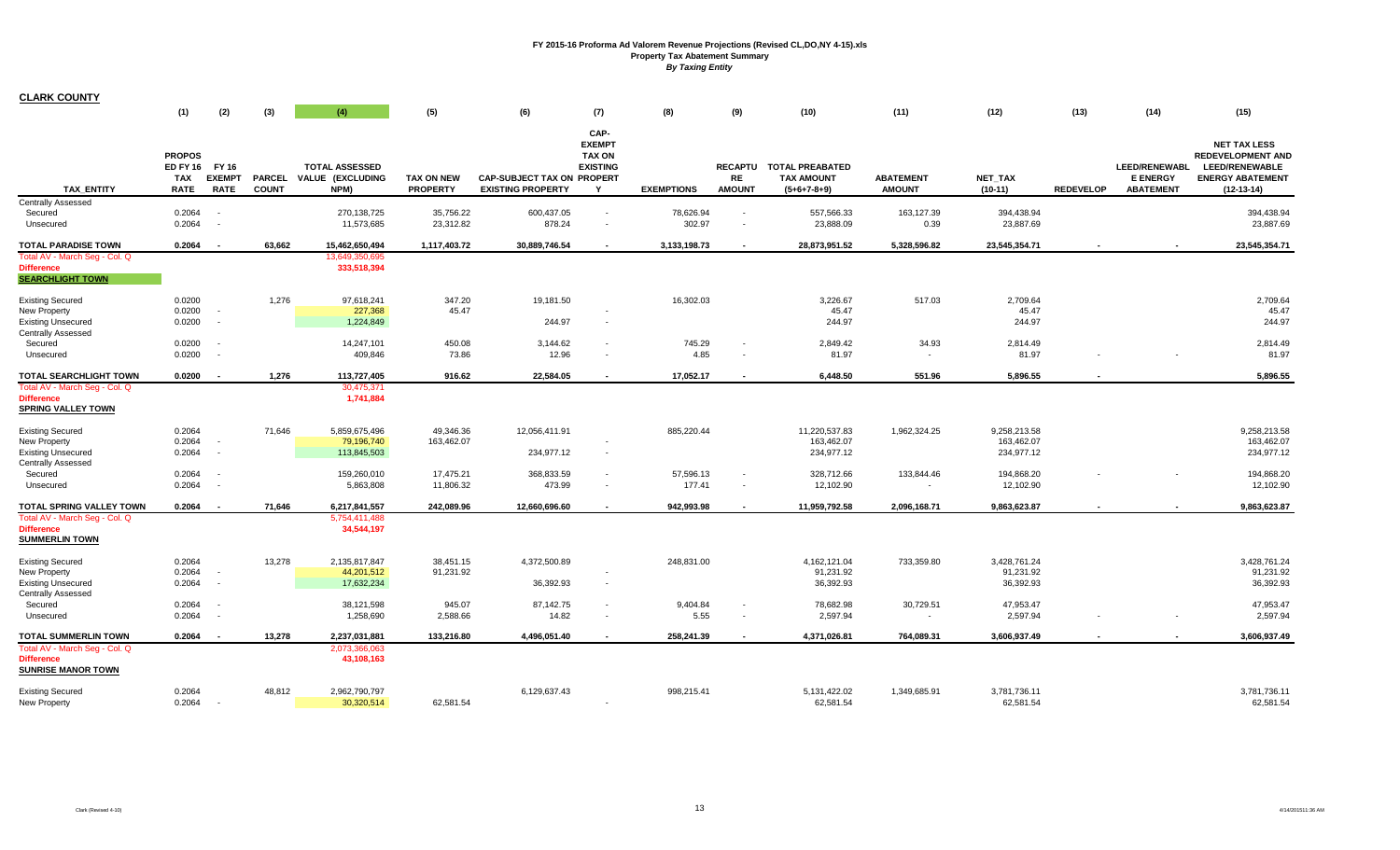| <b>CLARK COUNTY</b>                                                                                      |                                                       |                                                      |                               |                                                          |                                      |                                                               |                                                                |                     |                                                      |                                                               |                                        |                                         |                   |                                                             |                                                                                                                     |
|----------------------------------------------------------------------------------------------------------|-------------------------------------------------------|------------------------------------------------------|-------------------------------|----------------------------------------------------------|--------------------------------------|---------------------------------------------------------------|----------------------------------------------------------------|---------------------|------------------------------------------------------|---------------------------------------------------------------|----------------------------------------|-----------------------------------------|-------------------|-------------------------------------------------------------|---------------------------------------------------------------------------------------------------------------------|
|                                                                                                          | (1)                                                   | (2)                                                  | (3)                           | (4)                                                      | (5)                                  | (6)                                                           | (7)                                                            | (8)                 | (9)                                                  | (10)                                                          | (11)                                   | (12)                                    | (13)              | (14)                                                        | (15)                                                                                                                |
| <b>TAX ENTITY</b>                                                                                        | <b>PROPOS</b><br>ED FY 16 FY 16<br>TAX<br><b>RATE</b> | <b>EXEMPT</b><br><b>RATE</b>                         | <b>PARCEL</b><br><b>COUNT</b> | <b>TOTAL ASSESSED</b><br><b>VALUE (EXCLUDING</b><br>NPM) | <b>TAX ON NEW</b><br><b>PROPERTY</b> | <b>CAP-SUBJECT TAX ON PROPERT</b><br><b>EXISTING PROPERTY</b> | CAP-<br><b>EXEMPT</b><br><b>TAX ON</b><br><b>EXISTING</b><br>Y | <b>EXEMPTIONS</b>   | <b>RE</b><br><b>AMOUNT</b>                           | RECAPTU TOTAL PREABATED<br><b>TAX AMOUNT</b><br>$(5+6+7-8+9)$ | <b>ABATEMENT</b><br><b>AMOUNT</b>      | NET_TAX<br>$(10-11)$                    | <b>REDEVELOP</b>  | <b>LEED/RENEWABL</b><br><b>E ENERGY</b><br><b>ABATEMENT</b> | <b>NET TAX LESS</b><br><b>REDEVELOPMENT AND</b><br><b>LEED/RENEWABLE</b><br><b>ENERGY ABATEMENT</b><br>$(12-13-14)$ |
| <b>Existing Unsecured</b>                                                                                | 0.2064                                                | $\overline{\phantom{a}}$                             |                               | 109,828,773                                              |                                      | 226,686.59                                                    | $\sim$                                                         |                     |                                                      | 226,686.59                                                    |                                        | 226,686.59                              |                   |                                                             | 226,686.59                                                                                                          |
| <b>Centrally Assessed</b><br>Secured<br>Unsecured                                                        | 0.2064<br>0.2064                                      |                                                      |                               | 120,510,991<br>4,321,734                                 | 12,455.20<br>8,718.62                | 279,174.85<br>321.93                                          | $\overline{\phantom{a}}$<br>$\overline{\phantom{a}}$           | 42,895.37<br>120.50 | $\overline{\phantom{a}}$<br>$\overline{\phantom{a}}$ | 248,734.69<br>8,920.06                                        | 104,011.46<br>$\overline{\phantom{a}}$ | 144,723.23<br>8,920.06                  |                   |                                                             | 144,723.23<br>8,920.06                                                                                              |
| TOTAL SUNRISE MANOR TOWN                                                                                 | 0.2064                                                | . .                                                  | 48,812                        | 3,227,772,809                                            | 83,755.36                            | 6,635,820.80                                                  |                                                                | 1,041,231.27        |                                                      | 5,678,344.89                                                  | 1,453,697.37                           | 4,224,647.53                            |                   |                                                             | 4,224,647.53                                                                                                        |
| Total AV - March Seg - Col. Q<br><b>Difference</b><br><b>WHITNEY TOWN</b>                                |                                                       |                                                      |                               | 2,749,158,490<br>(5,017,178)                             |                                      |                                                               |                                                                |                     |                                                      |                                                               |                                        |                                         |                   |                                                             |                                                                                                                     |
| <b>Existing Secured</b><br><b>New Property</b><br><b>Existing Unsecured</b><br><b>Centrally Assessed</b> | 0.2064<br>0.2064<br>0.2064                            | $\overline{\phantom{a}}$<br>$\overline{\phantom{a}}$ | 13,601                        | 795,545,198<br>11,472,774<br>12,301,957                  | 1,478.56<br>23,679.81                | 1,644,268.31<br>25,391.24                                     | $\overline{\phantom{a}}$                                       | 232,258.38          |                                                      | 1,413,488.49<br>23,679.81<br>25,391.24                        | 420,671.19                             | 992,817.30<br>23,679.81<br>25,391.24    |                   |                                                             | 992,817.30<br>23,679.81<br>25,391.24                                                                                |
| Secured                                                                                                  | 0.2064                                                |                                                      |                               | 30,169,948                                               | 3,904.08                             | 70,112.11                                                     | $\overline{\phantom{a}}$                                       | 11,745.42           | $\overline{\phantom{a}}$                             | 62,270.77                                                     | 25,824.74                              | 36,446.03                               |                   |                                                             | 36,446.03                                                                                                           |
| Unsecured                                                                                                | 0.2064                                                |                                                      |                               | 1,090,566                                                | 2,184.19                             | 106.67                                                        | $\overline{\phantom{a}}$                                       | 39.92               | $\blacksquare$                                       | 2,250.93                                                      | $\overline{\phantom{a}}$               | 2,250.93                                |                   |                                                             | 2,250.93                                                                                                            |
| TOTAL WHITNEY TOWN                                                                                       | 0.2064                                                |                                                      | 13,601                        | 850,580,443                                              | 31,246.63                            | 1,739,878.33                                                  | $\overline{a}$                                                 | 244,043.72          | $\sim$                                               | 1,527,081.24                                                  | 446,495.93                             | 1,080,585.30                            |                   |                                                             | 1,080,585.30                                                                                                        |
| Total AV - March Seg - Col. Q<br><b>Difference</b>                                                       |                                                       |                                                      |                               | 739,419,144<br>(1,366,986)                               |                                      |                                                               |                                                                |                     |                                                      |                                                               |                                        |                                         |                   |                                                             |                                                                                                                     |
| <b>WINCHESTER TOWN</b>                                                                                   |                                                       |                                                      |                               |                                                          |                                      |                                                               |                                                                |                     |                                                      |                                                               |                                        |                                         |                   |                                                             |                                                                                                                     |
| <b>Existing Secured</b><br>New Property<br><b>Existing Unsecured</b><br>Centrally Assessed               | 0.2064<br>0.2064<br>0.2064                            | $\overline{\phantom{a}}$<br>$\overline{\phantom{a}}$ | 9,256                         | 1,595,736,844<br>12,987,056<br>73,474,418                | 26,805.28                            | 3,294,822.56<br>151,651.20                                    | $\overline{\phantom{a}}$<br>$\overline{\phantom{a}}$           | 193,040.80          |                                                      | 3,101,781.76<br>26,805.28<br>151,651.20                       | 929,707.47                             | 2,172,074.29<br>26,805.28<br>151,651.20 |                   |                                                             | 2,172,074.29<br>26,805.28<br>151,651.20                                                                             |
| Secured<br>Unsecured                                                                                     | 0.2064<br>0.2064                                      |                                                      |                               | 22,899,459<br>820,266                                    | 2,623.66<br>1,650.61                 | 52,418.62<br>63.41                                            | $\overline{\phantom{a}}$<br>$\overline{\phantom{a}}$           | 7,777.79<br>20.99   | $\overline{\phantom{a}}$<br>$\overline{\phantom{a}}$ | 47,264.48<br>1,693.03                                         | 19,282.33<br>0.03                      | 27,982.16<br>1,693.00                   | 1,377.64<br>83.77 |                                                             | 26,604.52<br>1,609.23                                                                                               |
| TOTAL WINCHESTER TOWN                                                                                    | 0.2064                                                | . .                                                  | 9.256                         | 1,705,918,044                                            | 31,079.55                            | 3,498,955.78                                                  | $\overline{\phantom{a}}$                                       | 200.839.58          | $\overline{\phantom{a}}$                             | 3,329,195.76                                                  | 948.989.82                             | 2,380,205.94                            | 1.461.41          | $\sim$                                                      | 2,378,744.53                                                                                                        |
| Total AV - March Seg - Col. Q<br><b>Difference</b><br><b>BOULDER CITY LIBRARY</b>                        |                                                       |                                                      |                               | 1,197,577,740<br>414,812,785                             |                                      |                                                               |                                                                |                     |                                                      |                                                               |                                        |                                         |                   |                                                             |                                                                                                                     |
| <b>Existing Secured</b><br>New Property<br><b>Existing Unsecured</b><br><b>Centrally Assessed</b>        | 0.1230<br>0.1230<br>0.1230                            | $\overline{\phantom{a}}$<br>$\overline{\phantom{a}}$ | 7,608                         | 815,709,920<br>5,380,784<br>103,795,177                  | 11,867.19<br>6,618.36                | 928,456.69<br>127,668.07                                      | $\blacksquare$<br>$\sim$                                       | 378,865.37          | $\overline{\phantom{a}}$                             | 561,458.51<br>6,618.36<br>127,668.07                          | 149,849.56                             | 411,608.95<br>6,618.36<br>127,668.07    |                   |                                                             | 411,608.95<br>6,618.36<br>127,668.07                                                                                |
| Secured<br>Unsecured                                                                                     | 0.1230<br>0.1230                                      | $\overline{\phantom{a}}$                             |                               | 106,409,824<br>1,764,703                                 | 109,597.94<br>1,915.24               | 52,626.41<br>408.10                                           | $\sim$<br>$\overline{\phantom{a}}$                             | 31,340.26<br>152.75 | $\overline{\phantom{a}}$<br>$\overline{\phantom{a}}$ | 130,884.08<br>2,170.58                                        | 13,184.57<br>2.28                      | 117,699.51<br>2,168.30                  | 1,077.54<br>73.15 | 46,105.23<br>412.56                                         | 70,516.74<br>1,682.59                                                                                               |
| TOTAL BOULDER CITY LIBRARY                                                                               | 0.1230                                                | $\overline{\phantom{a}}$                             | 7,608                         | 1,033,060,409                                            | 129,998.73                           | 1,109,159.26                                                  |                                                                | 410,358.38          | $\overline{\phantom{a}}$                             | 828,799.61                                                    | 163,036.41                             | 665,763.20                              | 1,150.69          | 46,517.79                                                   | 618,094.71                                                                                                          |
| Total AV - March Seg - Col. Q<br><b>Difference</b>                                                       |                                                       |                                                      |                               | 671,380,330<br>53,659,453                                |                                      |                                                               |                                                                |                     |                                                      |                                                               |                                        |                                         |                   |                                                             |                                                                                                                     |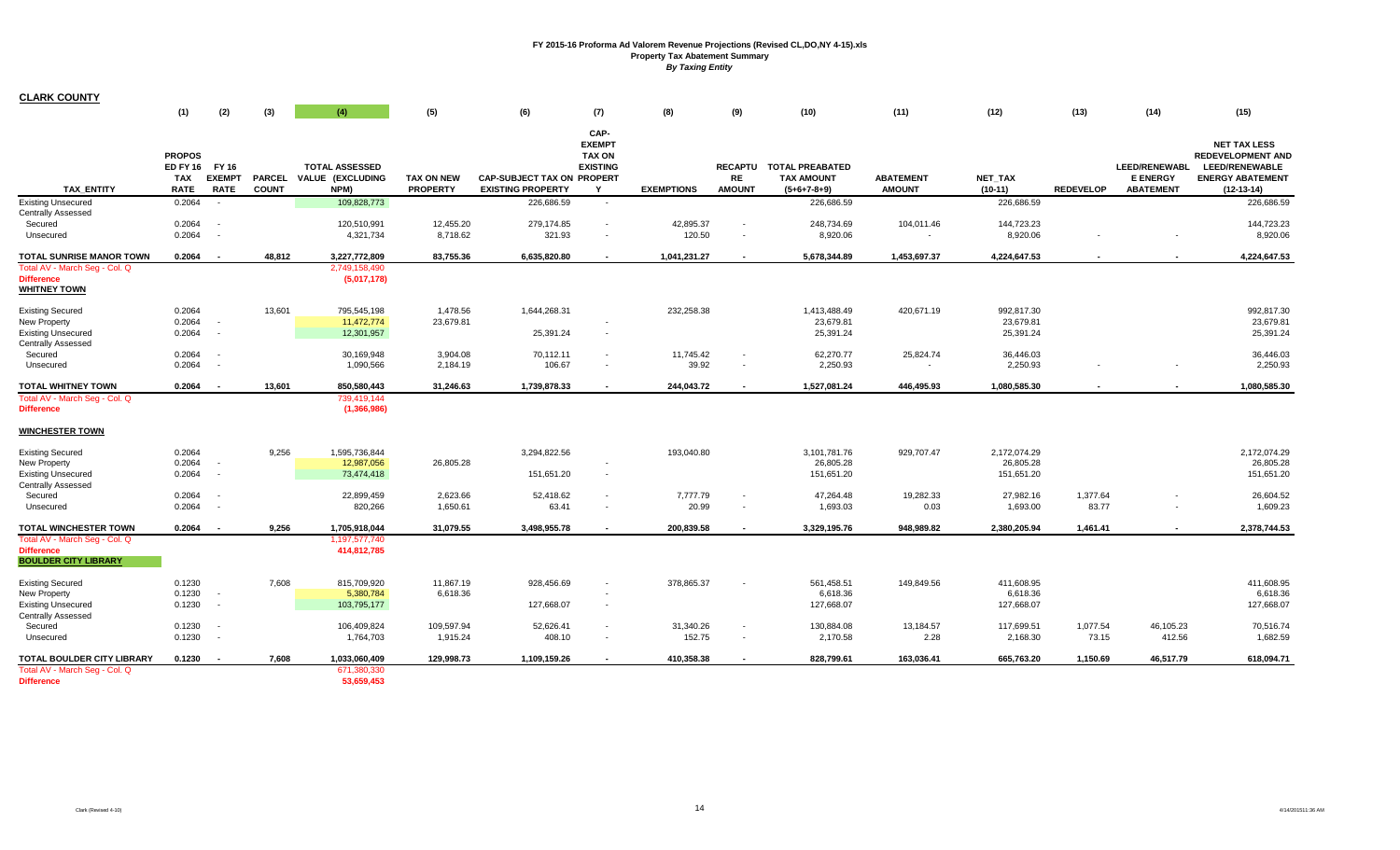| <b>CLARK COUNTY</b>                                                                                                       |                                                        |                                       |                               |                                                   |                               |                                                               |                                                                |                        |                                                      |                                                              |                                      |                                               |                   |                                                             |                                                                                                                     |
|---------------------------------------------------------------------------------------------------------------------------|--------------------------------------------------------|---------------------------------------|-------------------------------|---------------------------------------------------|-------------------------------|---------------------------------------------------------------|----------------------------------------------------------------|------------------------|------------------------------------------------------|--------------------------------------------------------------|--------------------------------------|-----------------------------------------------|-------------------|-------------------------------------------------------------|---------------------------------------------------------------------------------------------------------------------|
|                                                                                                                           | (1)                                                    | (2)                                   | (3)                           | (4)                                               | (5)                           | (6)                                                           | (7)                                                            | (8)                    | (9)                                                  | (10)                                                         | (11)                                 | (12)                                          | (13)              | (14)                                                        | (15)                                                                                                                |
| <b>TAX ENTITY</b>                                                                                                         | <b>PROPOS</b><br><b>ED FY 16</b><br>TAX<br><b>RATE</b> | FY 16<br><b>EXEMPT</b><br><b>RATE</b> | <b>PARCEL</b><br><b>COUNT</b> | <b>TOTAL ASSESSED</b><br>VALUE (EXCLUDING<br>NPM) | TAX ON NEW<br><b>PROPERTY</b> | <b>CAP-SUBJECT TAX ON PROPERT</b><br><b>EXISTING PROPERTY</b> | CAP-<br><b>EXEMPT</b><br><b>TAX ON</b><br><b>EXISTING</b><br>Y | <b>EXEMPTIONS</b>      | <b>RECAPTU</b><br>RE<br><b>AMOUNT</b>                | <b>TOTAL PREABATED</b><br><b>TAX AMOUNT</b><br>$(5+6+7-8+9)$ | <b>ABATEMENT</b><br><b>AMOUNT</b>    | NET_TAX<br>$(10-11)$                          | <b>REDEVELOP</b>  | <b>LEED/RENEWABL</b><br><b>E ENERGY</b><br><b>ABATEMENT</b> | <b>NET TAX LESS</b><br><b>REDEVELOPMENT AND</b><br><b>LEED/RENEWABLE</b><br><b>ENERGY ABATEMENT</b><br>$(12-13-14)$ |
| <b>BOULDER CITY LIBRARY DEBT</b>                                                                                          |                                                        |                                       |                               |                                                   |                               |                                                               |                                                                |                        |                                                      |                                                              |                                      |                                               |                   |                                                             |                                                                                                                     |
| <b>Existing Secured</b><br>New Property<br><b>Existing Unsecured</b><br>Centrally Assessed                                | 0.0650<br>0.0650<br>0.0650                             | $\sim$<br>$\overline{\phantom{a}}$    | 7,288                         | 665,752,461<br>3,106,514<br>19,973,147            | 10,195.00<br>2,019.23         | 423,564.56<br>12,982.55                                       | $\overline{\phantom{a}}$                                       | 136,457.22             |                                                      | 297,302.34<br>2,019.23<br>12,982.55                          | 46,683.07                            | 250,619.27<br>2,019.23<br>12,982.55           |                   |                                                             | 250,619.27<br>2,019.23<br>12,982.55                                                                                 |
| Secured<br>Unsecured                                                                                                      | 0.0650<br>0.0650                                       |                                       |                               | 18,090,936<br>786,193                             | 4,615.50<br>412.76            | 14,444.29<br>157.04                                           |                                                                | 7,300.69<br>58.78      | $\overline{\phantom{a}}$<br>$\overline{\phantom{a}}$ | 11,759.11<br>511.03                                          | 2,499.31<br>$\overline{\phantom{a}}$ | 9,259.79<br>511.03                            | 398.81<br>21.21   |                                                             | 8,860.99<br>489.82                                                                                                  |
| TOTAL BOULDER CITY LIBRARY D 0.0650<br>Total AV - March Seg - Col. Q<br>Difference<br><b>BOULDER CITY REDEVELOPMENT</b>   |                                                        | $\overline{\phantom{a}}$              | 7,288                         | 707,709,250<br>477,150,086<br>228,346,600         | 17,242.50                     | 451,148.44                                                    | $\overline{\phantom{a}}$                                       | 143,816.69             | $\sim$                                               | 324,574.25                                                   | 49,182.38                            | 275,391.87                                    | 420.02            | $\sim$                                                      | 274,971.85                                                                                                          |
| <b>Existing Secured</b><br>New Property<br><b>Existing Unsecured</b><br><b>Centrally Assessed</b><br>Secured<br>Unsecured |                                                        |                                       | 664                           | 112,813,114                                       | 121,623.35                    | 942,225.47                                                    |                                                                | 515,769.75             |                                                      | 548,079.07                                                   | 98,941.58                            | 449,137.49                                    |                   |                                                             | 449,137.49                                                                                                          |
| TOTAL BOULDER CITY REDEVELO                                                                                               |                                                        |                                       | 664                           | 112,813,114                                       | 121,623.35                    | 942,225.47                                                    |                                                                | 515,769.75             |                                                      | 548,079.07                                                   | 98,941.58                            | 449,137.49                                    |                   |                                                             | 449,137.49                                                                                                          |
| Total AV - March Seg - Col. Q<br><b>Difference</b><br><b>CLARK COUNTY FIRE SERVICE</b>                                    |                                                        |                                       |                               | 29,107,514<br>#DIV/0!                             |                               |                                                               |                                                                |                        |                                                      |                                                              |                                      |                                               |                   |                                                             |                                                                                                                     |
| <b>Existing Secured</b><br>New Property<br><b>Existing Unsecured</b><br><b>Centrally Assessed</b>                         | 0.2197<br>0.2197<br>0.2197                             | $\sim$<br>$\sim$                      | 305,624                       | 35,903,539,279<br>731,667,003<br>1,876,742,474    | 746,467.07<br>1,607,472.41    | 78,198,354.19<br>4,123,203.22                                 | $\overline{\phantom{a}}$<br>$\overline{\phantom{a}}$           | 8,060,824.39           | $\overline{\phantom{a}}$                             | 70,883,996.87<br>1,607,472.41<br>4,123,203.22                | 15,100,586.98                        | 55,783,409.89<br>1,607,472.41<br>4,123,203.22 |                   |                                                             | 55,783,409.89<br>1,607,472.41<br>4,123,203.22                                                                       |
| Secured<br>Unsecured                                                                                                      | 0.2197<br>0.2197                                       | $\sim$                                |                               | 934,228,919<br>34,526,318                         | 125,998.73<br>73,322.69       | 2,268,063.83<br>3,809.06                                      | $\overline{\phantom{a}}$<br>$\sim$                             | 341,561.63<br>1,277.42 | $\overline{\phantom{a}}$<br>$\overline{\phantom{a}}$ | 2,052,500.93<br>75,854.32                                    | 714,745.48<br>2.12                   | 1,337,755.45<br>75,852.21                     | 1,466.42<br>89.16 | $\overline{\phantom{a}}$                                    | 1,336,289.03<br>75,763.05                                                                                           |
| TOTAL CLARK COUNTY FIRE SERV                                                                                              | 0.2197                                                 | $\sim$                                | 305.624                       | 39,480,703,993                                    | 2,553,260.89                  | 84,593,430.29                                                 | $\overline{\phantom{a}}$                                       | 8,403,663.44           |                                                      | 78,743,027.75                                                | 15,815,334.58                        | 62,927,693.17                                 | 1.555.58          |                                                             | 62,926,137.59                                                                                                       |
| Total AV - March Seq - Col. Q<br><b>Difference</b><br><b>MOAPA TOWN VOTER OVERRIDE PARKS</b>                              |                                                        |                                       |                               | 34,903,569,281<br>4,538,884,082                   |                               |                                                               |                                                                |                        |                                                      |                                                              |                                      |                                               |                   |                                                             |                                                                                                                     |
| <b>Existing Secured</b><br>New Property<br><b>Existing Unsecured</b><br><b>Centrally Assessed</b>                         | 0.0894<br>0.0894<br>0.0894                             |                                       | 1,078                         | 70,690,879<br>114,624<br>2,040,244                | 262.01<br>102.47              | 62,971.12<br>1,823.98                                         |                                                                | 42,620.01              |                                                      | 20,613.12<br>102.47<br>1,823.98                              | 2,336.51                             | 18,276.61<br>102.47<br>1,823.98               |                   |                                                             | 18,276.61<br>102.47<br>1,823.98                                                                                     |
| Secured<br>Unsecured                                                                                                      | 0.0894<br>0.0894                                       |                                       |                               | 13,089,485<br>216,536                             | 852.50<br>124.81              | 12,003.98<br>75.46                                            |                                                                | 1,154.49<br>6.69       |                                                      | 11,702.00<br>193.58                                          | 736.47<br>37.96                      | 10,965.53<br>155.62                           |                   |                                                             | 10,965.53<br>155.62                                                                                                 |
| TOTAL MOAPA TOWN VOTER OVE                                                                                                | 0.0894                                                 |                                       | 1,078                         | 86,151,768                                        | 1,341.80                      | 76,874.54                                                     |                                                                | 43,781.19              |                                                      | 34,435.15                                                    | 3,110.94                             | 31,324.21                                     |                   |                                                             | 31,324.21                                                                                                           |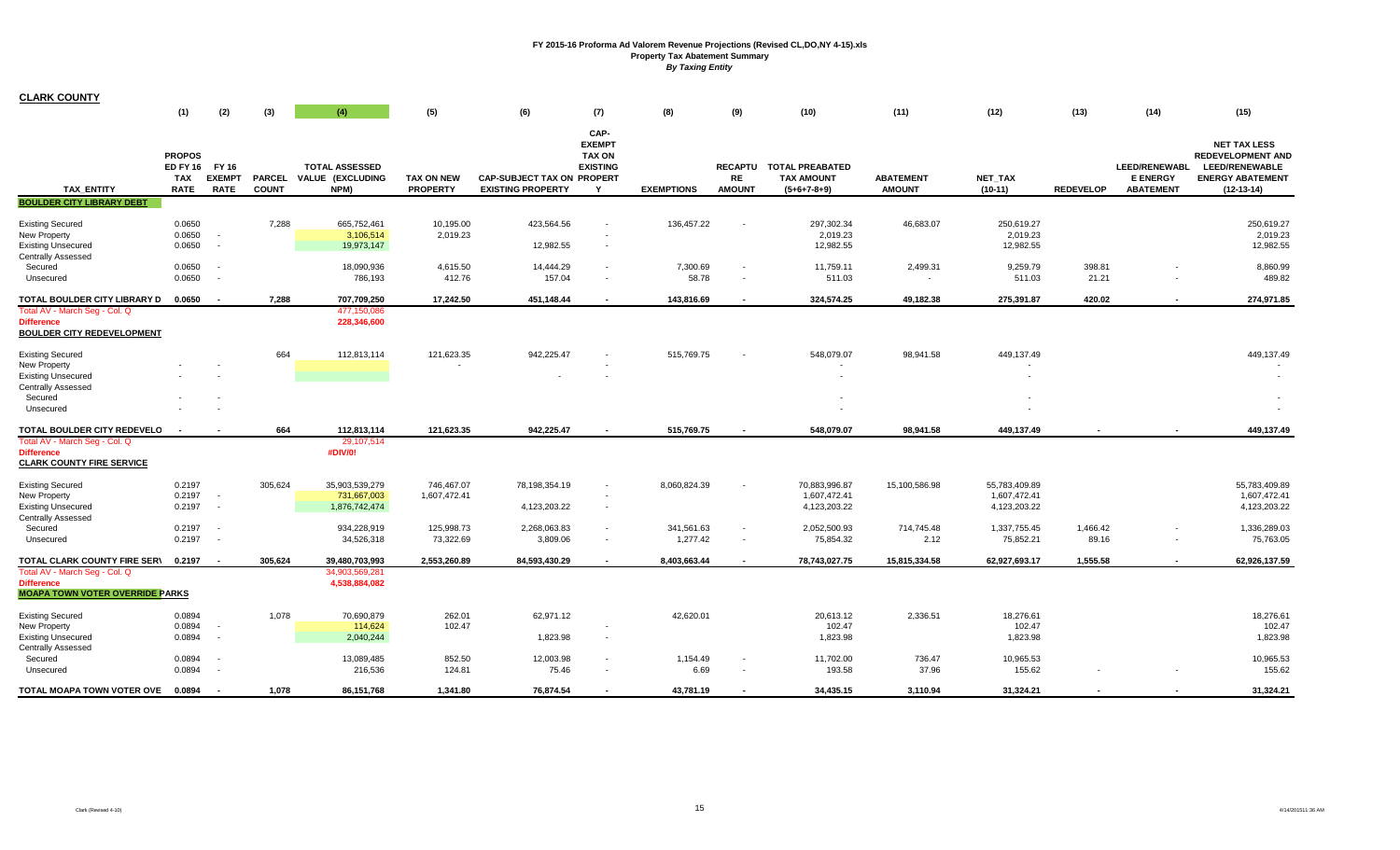| <b>CLARK COUNTY</b>                                                                                                       |                                                              |                              |                               |                                                                            |                                      |                                                               |                                                                |                         |                                                      |                                                               |                                   |                                                      |                       |                                                             |                                                                                                                     |
|---------------------------------------------------------------------------------------------------------------------------|--------------------------------------------------------------|------------------------------|-------------------------------|----------------------------------------------------------------------------|--------------------------------------|---------------------------------------------------------------|----------------------------------------------------------------|-------------------------|------------------------------------------------------|---------------------------------------------------------------|-----------------------------------|------------------------------------------------------|-----------------------|-------------------------------------------------------------|---------------------------------------------------------------------------------------------------------------------|
|                                                                                                                           | (1)                                                          | (2)                          | (3)                           | (4)                                                                        | (5)                                  | (6)                                                           | (7)                                                            | (8)                     | (9)                                                  | (10)                                                          | (11)                              | (12)                                                 | (13)                  | (14)                                                        | (15)                                                                                                                |
| TAX_ENTITY<br>Total AV - March Seg - Col. Q<br><b>Difference</b><br>HENDERSON PUBLIC LIBRARY                              | <b>PROPOS</b><br>ED FY 16 FY 16<br><b>TAX</b><br><b>RATE</b> | <b>EXEMPT</b><br><b>RATE</b> | <b>PARCEL</b><br><b>COUNT</b> | <b>TOTAL ASSESSED</b><br>VALUE (EXCLUDING<br>NPM)<br>38,208,186<br>270,193 | <b>TAX ON NEW</b><br><b>PROPERTY</b> | <b>CAP-SUBJECT TAX ON PROPERT</b><br><b>EXISTING PROPERTY</b> | CAP-<br><b>EXEMPT</b><br><b>TAX ON</b><br><b>EXISTING</b><br>Y | <b>EXEMPTIONS</b>       | <b>RE</b><br><b>AMOUNT</b>                           | RECAPTU TOTAL PREABATED<br><b>TAX AMOUNT</b><br>$(5+6+7-8+9)$ | <b>ABATEMENT</b><br><b>AMOUNT</b> | NET_TAX<br>$(10-11)$                                 | <b>REDEVELOP</b>      | <b>LEED/RENEWABL</b><br><b>E ENERGY</b><br><b>ABATEMENT</b> | <b>NET TAX LESS</b><br><b>REDEVELOPMENT AND</b><br><b>LEED/RENEWABLE</b><br><b>ENERGY ABATEMENT</b><br>$(12-13-14)$ |
| <b>Existing Secured</b><br>New Property<br><b>Existing Unsecured</b><br><b>Centrally Assessed</b><br>Secured              | 0.0596<br>0.0596<br>0.0596<br>0.0596                         | $\sim$<br>$\sim$<br>$\sim$   | 113,636                       | 11,251,242,098<br>136,662,021<br>267,235,264<br>308,176,997                | 7,357.67<br>81,450.56<br>12,123.43   | 6,443,260.26<br>159,272.22<br>208,025.69                      | $\overline{\phantom{a}}$                                       | 509,944.10<br>36,475.63 |                                                      | 5,940,673.83<br>81,450.56<br>159,272.22<br>183,673.49         | 1,435,926.95<br>86,609.69         | 4,504,746.88<br>81,450.56<br>159,272.22<br>97,063.80 | 4,258.03              |                                                             | 4,504,746.88<br>81,450.56<br>159,272.22<br>92,805.78                                                                |
| Unsecured                                                                                                                 | 0.0596                                                       |                              |                               | 11,218,191                                                                 | 6,441.45                             | 382.86                                                        |                                                                | 138.27                  | $\overline{\phantom{a}}$                             | 6,686.04                                                      | 0.06                              | 6,685.98                                             | 296.32                |                                                             | 6,389.66                                                                                                            |
| TOTAL HENDERSON PUBLIC LIBR. 0.0596                                                                                       |                                                              |                              | 113.636                       | 11,974,534,570                                                             | 107,373.12                           | 6,810,941.02                                                  |                                                                | 546.558.00              |                                                      | 6,371,756.14                                                  | 1,522,536.70                      | 4,849,219.45                                         | 4.554.35              |                                                             | 4,844,665.10                                                                                                        |
| Total AV - March Seg - Col. Q<br><b>Difference</b><br><b>HENDERSON REDEVELOPMENT</b>                                      |                                                              |                              |                               | 10,630,915,219<br>488,008,445                                              |                                      |                                                               |                                                                |                         |                                                      |                                                               |                                   |                                                      |                       |                                                             |                                                                                                                     |
| <b>Existing Secured</b><br>New Property<br><b>Existing Unsecured</b><br>Centrally Assessed                                |                                                              |                              | 11,145                        | 875,441,836                                                                | 121,676.74                           | 10,577,659.02                                                 |                                                                | 1,800,626.78            |                                                      | 8,898,708.98                                                  | 1,814,162.78                      | 7,084,546.20                                         |                       |                                                             | 7,084,546.20                                                                                                        |
| Secured<br>Unsecured                                                                                                      |                                                              |                              |                               |                                                                            |                                      |                                                               |                                                                |                         |                                                      |                                                               |                                   |                                                      |                       |                                                             |                                                                                                                     |
| TOTAL HENDERSON REDEVELOPI<br>Total AV - March Seg - Col. Q<br><b>Difference</b><br><b>LAS VEGAS/CLARK COUNTY LIBRARY</b> |                                                              |                              | 11,145                        | 875,441,836<br>423,360,072<br>#DIV/0!                                      | 121,676.74                           | 10,577,659.02                                                 |                                                                | 1,800,626.78            |                                                      | 8,898,708.98                                                  | 1,814,162.78                      | 7,084,546.20                                         |                       |                                                             | 7,084,546.20                                                                                                        |
| <b>Existing Secured</b><br>New Property<br><b>Existing Unsecured</b><br><b>Centrally Assessed</b>                         | 0.0942<br>0.0942<br>0.0942                                   | $\sim$<br>$\sim$             | 541,667                       | 57,607,741,599<br>946,317,382<br>2,319,938,298                             | 455,163.26<br>891,430.97             | 52,902,163.35<br>2,185,381.88                                 |                                                                | 7,930,259.67            |                                                      | 45,427,066.94<br>891,430.97<br>2,185,381.88                   | 11,837,106.83                     | 33,589,960.11<br>891,430.97<br>2,185,381.88          |                       |                                                             | 33,589,960.11<br>891,430.97<br>2,185,381.88                                                                         |
| Secured<br>Unsecured                                                                                                      | 0.0942<br>0.0942                                             | $\sim$                       |                               | 1,879,214,639<br>66,515,981                                                | 202,424.14<br>58,433.65              | 1,981,825.12<br>6,532.67                                      | $\overline{\phantom{a}}$                                       | 414,029.07<br>2,308.26  | $\overline{\phantom{a}}$<br>$\overline{\phantom{a}}$ | 1,770,220.19<br>62,658.05                                     | 781,544.60<br>1.98                | 988,675.59<br>62,656.07                              | 9,025.63<br>632.05    | 2,920.88<br>807.48                                          | 976,729.08<br>61,216.54                                                                                             |
| TOTAL LAS VEGAS/CLARK COUNT                                                                                               | 0.0942                                                       | $\overline{\phantom{a}}$     | 541,667                       | 62,819,727,899                                                             | 1,607,452.02                         | 57,075,903.01                                                 |                                                                | 8,346,597.00            |                                                      | 50,336,758.03                                                 | 12,618,653.41                     | 37,718,104.62                                        | 9,657.68              | 3,728.36                                                    | 37,704,718.59                                                                                                       |
| Total AV - March Seg - Col. Q<br><b>Difference</b><br><b>LVMPD MANPOWER (LV)</b>                                          |                                                              |                              |                               | 52,369,637,009<br>2,031,556,208                                            |                                      |                                                               |                                                                |                         |                                                      |                                                               |                                   |                                                      |                       |                                                             |                                                                                                                     |
| <b>Existing Secured</b><br>New Property<br><b>Existing Unsecured</b><br><b>Centrally Assessed</b>                         | 0.2800<br>0.2800<br>0.2800                                   | $\sim$<br>$\sim$             | 200,649                       | 16,934,489,683<br>161,812,918<br>298,176,411                               | 207,611.60<br>453,076.17             | 46,552,369.47<br>834,893.95                                   | $\overline{\phantom{a}}$                                       | 4,705,799.32            |                                                      | 42,054,181.75<br>453,076.17<br>834,893.95                     | 8,363,665.59                      | 33,690,516.16<br>453,076.17<br>834,893.95            |                       |                                                             | 33,690,516.16<br>453,076.17<br>834,893.95                                                                           |
| Secured<br>Unsecured                                                                                                      | 0.2800<br>0.2800                                             | $\sim$<br>$\sim$             |                               | 478,417,786<br>16,555,372                                                  | 45,413.91<br>45,617.14               | 1,500,839.67<br>1,157.34                                      | $\overline{\phantom{a}}$<br>$\overline{\phantom{a}}$           | 206,683.78<br>419.44    | $\overline{\phantom{a}}$<br>$\overline{\phantom{a}}$ | 1,339,569.80<br>46,355.04                                     | 563,009.66<br>0.16                | 776,560.14<br>46,354.89                              | 29,070.60<br>1,600.98 | $\overline{\phantom{a}}$                                    | 747,489.54<br>44,753.91                                                                                             |
| TOTAL LVMPD MANPOWER (LV)<br>Total AV - March Seq - Col. Q                                                                | 0.2800                                                       |                              | 200.649                       | 17,889,452,170<br>16,965,552,642                                           | 751,718.82                           | 48,889,260.43                                                 |                                                                | 4,912,902.54            |                                                      | 44,728,076.71                                                 | 8,926,675.40                      | 35,801,401.31                                        | 30,671.58             |                                                             | 35,770,729.73                                                                                                       |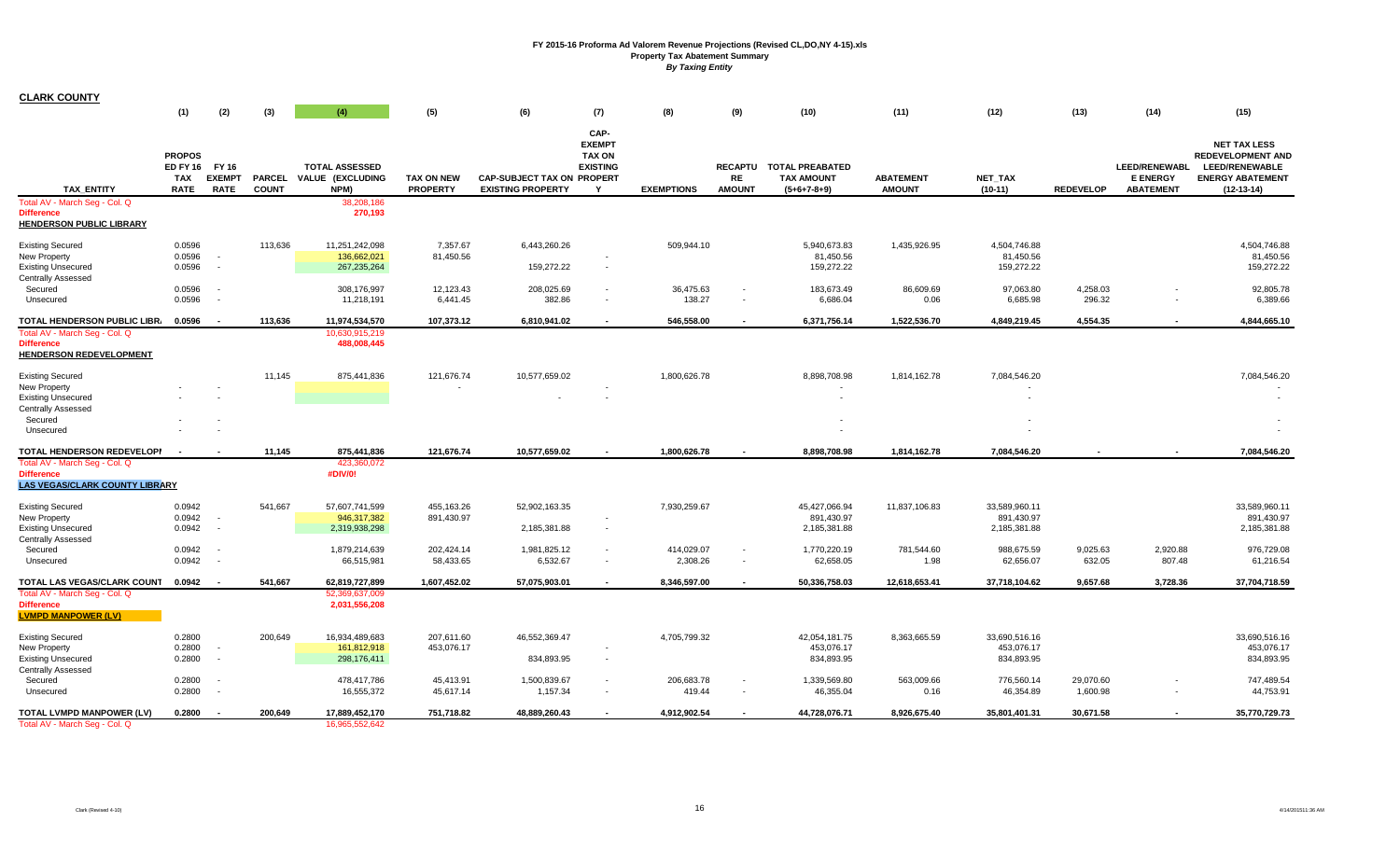| <b>CLARK COUNTY</b>                                                                                                             |                                                              |                                                      |                               |                                                                      |                                      |                                                               |                                                                |                          |                                                      |                                                              |                                   |                                               |                    |                                                             |                                                                                                                     |
|---------------------------------------------------------------------------------------------------------------------------------|--------------------------------------------------------------|------------------------------------------------------|-------------------------------|----------------------------------------------------------------------|--------------------------------------|---------------------------------------------------------------|----------------------------------------------------------------|--------------------------|------------------------------------------------------|--------------------------------------------------------------|-----------------------------------|-----------------------------------------------|--------------------|-------------------------------------------------------------|---------------------------------------------------------------------------------------------------------------------|
|                                                                                                                                 | (1)                                                          | (2)                                                  | (3)                           | (4)                                                                  | (5)                                  | (6)                                                           | (7)                                                            | (8)                      | (9)                                                  | (10)                                                         | (11)                              | (12)                                          | (13)               | (14)                                                        | (15)                                                                                                                |
| <b>TAX ENTITY</b><br><b>Difference</b>                                                                                          | <b>PROPOS</b><br>ED FY 16 FY 16<br><b>TAX</b><br><b>RATE</b> | <b>EXEMPT</b><br><b>RATE</b>                         | <b>PARCEL</b><br><b>COUNT</b> | <b>TOTAL ASSESSED</b><br>VALUE (EXCLUDING<br>NPM)<br>(756, 743, 086) | <b>TAX ON NEW</b><br><b>PROPERTY</b> | <b>CAP-SUBJECT TAX ON PROPERT</b><br><b>EXISTING PROPERTY</b> | CAP-<br><b>EXEMPT</b><br><b>TAX ON</b><br><b>EXISTING</b><br>Y | <b>EXEMPTIONS</b>        | <b>RECAPTU</b><br>RE<br><b>AMOUNT</b>                | <b>TOTAL PREABATED</b><br><b>TAX AMOUNT</b><br>$(5+6+7-8+9)$ | <b>ABATEMENT</b><br><b>AMOUNT</b> | NET_TAX<br>$(10-11)$                          | <b>REDEVELOP</b>   | <b>LEED/RENEWABL</b><br><b>E ENERGY</b><br><b>ABATEMENT</b> | <b>NET TAX LESS</b><br><b>REDEVELOPMENT AND</b><br><b>LEED/RENEWABLE</b><br><b>ENERGY ABATEMENT</b><br>$(12-13-14)$ |
| <b>LVMPD MANPOWER (CO)</b><br><b>Existing Secured</b><br>New Property<br><b>Existing Unsecured</b><br><b>Centrally Assessed</b> | 0.2800<br>0.2800<br>0.2800                                   | $\overline{\phantom{a}}$                             | 328,796                       | 39,890,241,117<br>769,920,397<br>2,011,897,794                       | 1,150,806.77<br>2,155,777.11         | 110,628,628.79<br>5,633,313.82                                | $\overline{\phantom{a}}$                                       | 19,404,586.68            |                                                      | 92,374,848.88<br>2,155,777.11<br>5,633,313.82                | 19,534,698.18                     | 72.840.150.70<br>2,155,777.11<br>5,633,313.82 |                    |                                                             | 72,840,150.70<br>2,155,777.11<br>5,633,313.82                                                                       |
| Secured<br>Unsecured                                                                                                            | 0.2800<br>0.2800                                             |                                                      |                               | 1,395,865,390<br>49,609,264                                          | 556,020.29<br>127,089.49             | 4,376,037.23<br>18,256.72                                     | $\sim$<br>$\sim$                                               | 1,023,634.43<br>6,440.27 | $\overline{\phantom{a}}$<br>$\overline{\phantom{a}}$ | 3,908,423.09<br>138,905.94                                   | 1,191,023.40<br>5.42              | 2,717,399.69<br>138,900.52                    | 1,868.89<br>113.64 | 8,682.03<br>2,400.14                                        | 2,706,848.77<br>136,386.74                                                                                          |
| <b>TOTAL LVMPD MANPOWER (CO)</b><br>Total AV - March Seg - Col. Q<br><b>Difference</b><br><b>LVMPD EMERGENCY 911</b>            | 0.2800                                                       |                                                      | 328,796                       | 44,117,533,962<br>34,762,634,083<br>2,424,690,350                    | 3,989,693.66                         | 120,656,236.56                                                |                                                                | 20,434,661.38            | $\overline{a}$                                       | 104,211,268.85                                               | 20,725,727.00                     | 83,485,541.84                                 | 1.982.53           | 11,082.17                                                   | 83,472,477.14                                                                                                       |
| <b>Existing Secured</b><br>New Property<br><b>Existing Unsecured</b><br><b>Centrally Assessed</b>                               | 0.0050<br>0.0050<br>0.0050                                   | $\overline{\phantom{a}}$<br>$\overline{\phantom{a}}$ | 519,415                       | 53,924,558,772<br>913,320,901<br>2,184,123,545                       | 23,583.23<br>45,666.05               | 2,629,699.16<br>109,206.18                                    | $\overline{\phantom{a}}$                                       | 287,756.66               |                                                      | 2,365,525.73<br>45,666.05<br>109,206.18                      | 491,554.85                        | 1,873,970.88<br>45,666.05<br>109,206.18       |                    |                                                             | 1,873,970.88<br>45,666.05<br>109,206.18                                                                             |
| Secured<br>Unsecured                                                                                                            | 0.0050<br>0.0050                                             |                                                      |                               | 1,445,020,102<br>52,793,952                                          | 4,279.79<br>2,554.21                 | 80,471.75<br>129.66                                           | $\overline{\phantom{a}}$<br>$\overline{\phantom{a}}$           | 12,500.53<br>44.18       | $\overline{\phantom{a}}$<br>$\overline{\phantom{a}}$ | 72,251.01<br>2,639.70                                        | 27,076.21<br>0.09                 | 45,174.79<br>2,639.61                         | 552.47<br>30.62    |                                                             | 44,622.32<br>2,608.99                                                                                               |
| TOTAL LVMPD EMERGENCY 911<br>Total AV - March Seg - Col. Q<br><b>Difference</b><br><b>LAS VEGAS REDEVELOPMENT</b>               | 0.0050                                                       | $\sim$                                               | 519,415                       | 58,519,817,272<br>50,903,395,893<br>1,861,288,179                    | 76,083.28                            | 2,819,506.75                                                  | $\overline{a}$                                                 | 300,301.38               | $\overline{\phantom{a}}$                             | 2,595,288.65                                                 | 518,631.15                        | 2,076,657.50                                  | 583.09             |                                                             | 2,076,074.41                                                                                                        |
| <b>Existing Secured</b><br>New Property<br><b>Existing Unsecured</b><br><b>Centrally Assessed</b><br>Secured                    |                                                              |                                                      | 7,774                         | 1,788,971,379<br>67,236,143<br>74,526,714                            | 71,022.70                            | 22,745,031.67                                                 |                                                                | 7,082,601.89             |                                                      | 15,733,452.48                                                | 2,681,805.31                      | 13,051,647.17                                 |                    |                                                             | 13,051,647.17                                                                                                       |
| Unsecured                                                                                                                       |                                                              |                                                      |                               |                                                                      |                                      |                                                               |                                                                |                          |                                                      |                                                              |                                   |                                               |                    |                                                             |                                                                                                                     |
| TOTAL LAS VEGAS REDEVELOPMI<br>Total AV - March Seg - Col. Q<br><b>Difference</b><br><b>MESQUITE REDEVELOPMENT</b>              | $\overline{\phantom{a}}$                                     |                                                      | 7,774                         | 1,930,734,236<br>689,469,010<br>#DIV/0!                              | 71,022.70                            | 22,745,031.67                                                 |                                                                | 7,082,601.89             |                                                      | 15,733,452.48                                                | 2,681,805.31                      | 13,051,647.17                                 |                    |                                                             | 13,051,647.17                                                                                                       |
| <b>Existing Secured</b><br>New Property<br><b>Existing Unsecured</b><br><b>Centrally Assessed</b><br>Secured                    |                                                              |                                                      | 1,020                         | 145,801,766<br>2,716,400<br>7,299,722                                |                                      | 2,478,347.59                                                  |                                                                | 103,383.32               |                                                      | 2,374,964.27                                                 | 273,888.81                        | 2,101,075.46                                  |                    |                                                             | 2,101,075.46                                                                                                        |
| Unsecured                                                                                                                       |                                                              |                                                      |                               |                                                                      |                                      |                                                               |                                                                |                          |                                                      |                                                              |                                   |                                               |                    |                                                             |                                                                                                                     |
| TOTAL MESQUITE REDEVELOPME<br>Total AV - March Seg - Col. Q<br><b>Difference</b>                                                |                                                              |                                                      | 1,020                         | 155,817,888<br>107,985,189<br>#DIV/0!                                |                                      | 2.478.347.59                                                  |                                                                | 103.383.32               |                                                      | 2.374.964.27                                                 | 273,888.81                        | 2,101,075.46                                  |                    |                                                             | 2,101,075.46                                                                                                        |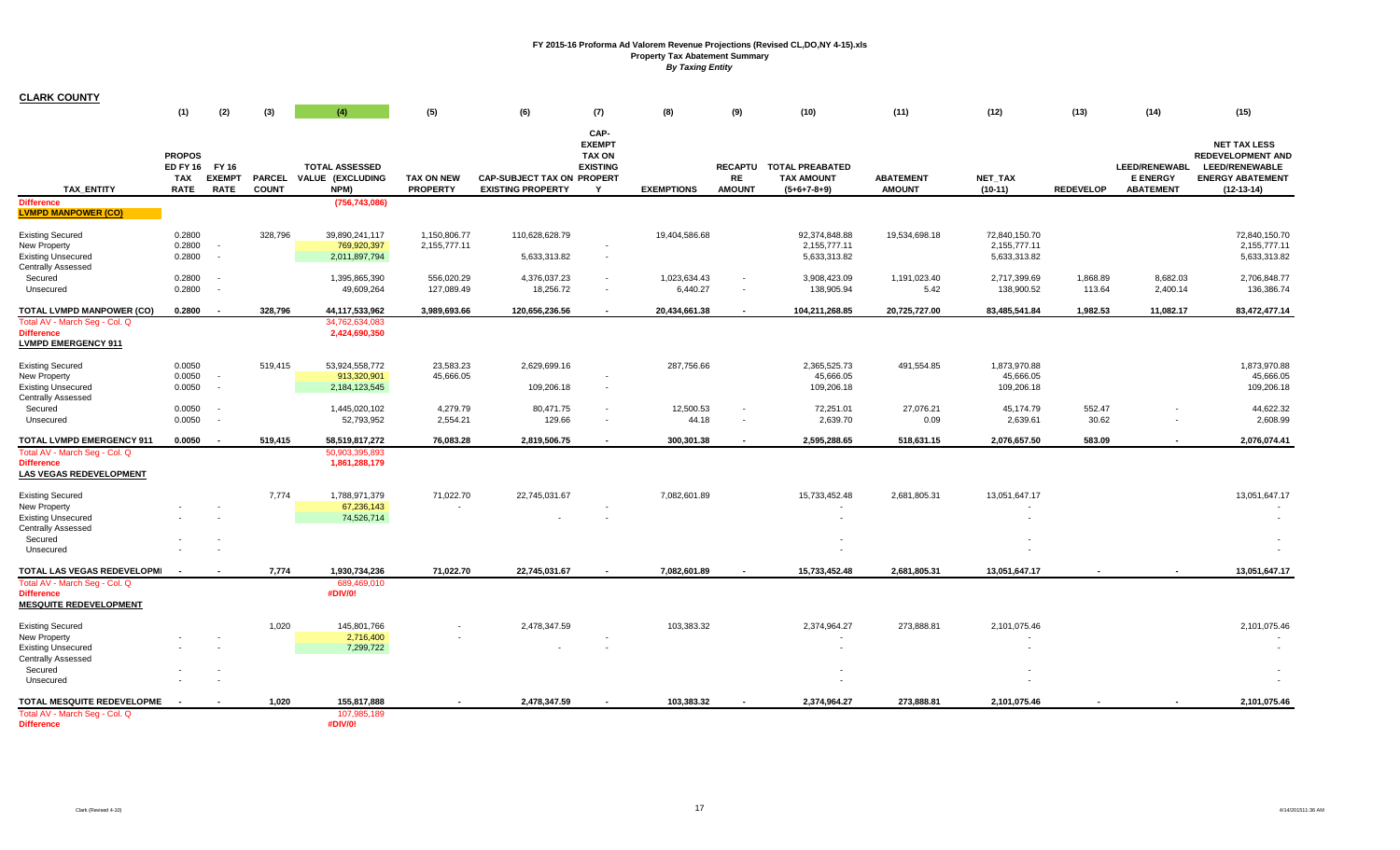| <b>CLARK COUNTY</b>                                                                                                              |                                                        |                                                      |              |                                                          |                                      |                                                               |                                                                |                    |                                            |                                                               |                                       |                                         |                   |                                                             |                                                                                                                     |
|----------------------------------------------------------------------------------------------------------------------------------|--------------------------------------------------------|------------------------------------------------------|--------------|----------------------------------------------------------|--------------------------------------|---------------------------------------------------------------|----------------------------------------------------------------|--------------------|--------------------------------------------|---------------------------------------------------------------|---------------------------------------|-----------------------------------------|-------------------|-------------------------------------------------------------|---------------------------------------------------------------------------------------------------------------------|
|                                                                                                                                  | (1)                                                    | (2)                                                  | (3)          | (4)                                                      | (5)                                  | (6)                                                           | (7)                                                            | (8)                | (9)                                        | (10)                                                          | (11)                                  | (12)                                    | (13)              | (14)                                                        | (15)                                                                                                                |
| <b>TAX ENTITY</b>                                                                                                                | <b>PROPOS</b><br><b>ED FY 16</b><br>TAX<br><b>RATE</b> | FY 16<br><b>EXEMPT</b><br><b>RATE</b>                | <b>COUNT</b> | <b>TOTAL ASSESSED</b><br>PARCEL VALUE (EXCLUDING<br>NPM) | <b>TAX ON NEW</b><br><b>PROPERTY</b> | <b>CAP-SUBJECT TAX ON PROPERT</b><br><b>EXISTING PROPERTY</b> | CAP-<br><b>EXEMPT</b><br><b>TAX ON</b><br><b>EXISTING</b><br>Y | <b>EXEMPTIONS</b>  | RE<br><b>AMOUNT</b>                        | RECAPTU TOTAL PREABATED<br><b>TAX AMOUNT</b><br>$(5+6+7-8+9)$ | <b>ABATEMENT</b><br><b>AMOUNT</b>     | NET_TAX<br>$(10-11)$                    | <b>REDEVELOP</b>  | <b>LEED/RENEWABL</b><br><b>E ENERGY</b><br><b>ABATEMENT</b> | <b>NET TAX LESS</b><br><b>REDEVELOPMENT AND</b><br><b>LEED/RENEWABLE</b><br><b>ENERGY ABATEMENT</b><br>$(12-13-14)$ |
| <b>MT CHARLESTON FIRE</b>                                                                                                        |                                                        |                                                      |              |                                                          |                                      |                                                               |                                                                |                    |                                            |                                                               |                                       |                                         |                   |                                                             |                                                                                                                     |
| <b>Existing Secured</b><br>New Property<br><b>Existing Unsecured</b><br><b>Centrally Assessed</b>                                | 0.8813<br>0.8813<br>0.8813                             | $\overline{\phantom{a}}$<br>$\overline{\phantom{a}}$ | 1,144        | 91,639,358<br>528,480<br>823,071                         | 4,657.49                             | 807,797.62<br>7,253.72                                        | $\overline{\phantom{a}}$                                       | 507,681.77         |                                            | 300,115.85<br>4,657.49<br>7,253.72                            | 17,047.92                             | 283,067.93<br>4,657.49<br>7,253.72      |                   |                                                             | 283,067.93<br>4,657.49<br>7,253.72                                                                                  |
| Secured<br>Unsecured                                                                                                             | 0.8813<br>0.8813                                       | $\overline{\phantom{a}}$                             |              | 2,748,481<br>91,338                                      | $\sim$<br>804.96                     | 27,395.57                                                     | $\overline{\phantom{a}}$                                       | 3,173.20           |                                            | 24,222.37<br>804.96                                           | 11,094.64<br>$\overline{\phantom{a}}$ | 13,127.73<br>804.96                     |                   |                                                             | 13,127.73<br>804.96                                                                                                 |
| TOTAL MT CHARLESTON FIRE                                                                                                         | 0.8813                                                 | . .                                                  | 1,144        | 95,830,728                                               | 5.462.46                             | 842,446.91                                                    | $\blacksquare$                                                 | 510,854.97         | $\blacksquare$                             | 337,054.40                                                    | 28,142.56                             | 308,911.84                              | $\blacksquare$    |                                                             | 308,911.84                                                                                                          |
| Total AV - March Seg - Col. Q<br><b>Difference</b><br>NORTH LAS VEGAS CITY LIBRARY                                               |                                                        |                                                      |              | 38,241,869<br>(17, 151)                                  |                                      |                                                               |                                                                |                    |                                            |                                                               |                                       |                                         |                   |                                                             |                                                                                                                     |
| <b>Existing Secured</b><br>New Property<br><b>Existing Unsecured</b><br><b>Centrally Assessed</b>                                | 0.0632<br>0.0632<br>0.0632                             | $\sim$<br>$\overline{\phantom{a}}$                   | 77,890       | 5,819,485,240<br>104,285,377<br>305,432,780              | 11,168.27<br>65,908.36               | 3,630,993.77<br>193,033.52                                    | $\overline{\phantom{a}}$<br>$\blacksquare$                     | 545,316.58         |                                            | 3,096,845.46<br>65,908.36<br>193,033.52                       | 818, 167.72                           | 2,278,677.74<br>65,908.36<br>193,033.52 |                   |                                                             | 2.278.677.74<br>65,908.36<br>193,033.52                                                                             |
| Secured<br>Unsecured                                                                                                             | 0.0632<br>0.0632                                       | $\overline{\phantom{a}}$<br>$\overline{\phantom{a}}$ |              | 222,688,575<br>7,328,726                                 | 3,442.84<br>4,550.58                 | 155,953.03<br>108.65                                          | $\overline{\phantom{a}}$<br>$\overline{\phantom{a}}$           | 18,656.69<br>27.47 | $\blacksquare$<br>$\overline{\phantom{a}}$ | 140,739.18<br>4,631.75                                        | 55,150.04<br>0.20                     | 85,589.14<br>4,631.55                   | 1,006.51<br>62.00 | $\overline{\phantom{a}}$                                    | 84,582.64<br>4,569.55                                                                                               |
| TOTAL NORTH LAS VEGAS CITY LI 0.0632                                                                                             |                                                        |                                                      | 77,890       | 6,459,220,698                                            | 85,070.05                            | 3,980,088.96                                                  | $\overline{a}$                                                 | 564,000.75         |                                            | 3,501,158.27                                                  | 873,317.96                            | 2,627,840.31                            | 1,068.51          | $\sim$                                                      | 2,626,771.80                                                                                                        |
| Total AV - March Seg - Col. Q<br><b>Difference</b><br><b>NORTH LAS VEGAS 911</b>                                                 |                                                        |                                                      |              | 5,505,886,141<br>90,491,867                              |                                      |                                                               |                                                                |                    |                                            |                                                               |                                       |                                         |                   |                                                             |                                                                                                                     |
| <b>Existing Secured</b><br>New Property<br><b>Existing Unsecured</b><br><b>Centrally Assessed</b>                                | 0.0050<br>0.0050<br>0.0050                             | $\overline{\phantom{a}}$                             | 77,890       | 5,819,485,240<br>104,285,377<br>305,432,780              | 883.57<br>5,214.27                   | 287,262.15<br>15,271.64                                       | $\overline{\phantom{a}}$                                       | 43,142.77          |                                            | 245,002.95<br>5,214.27<br>15,271.64                           | 64,725.74                             | 180,277.21<br>5,214.27<br>15,271.64     |                   |                                                             | 180,277.21<br>5,214.27<br>15,271.64                                                                                 |
| Secured<br>Unsecured                                                                                                             | 0.0050<br>0.0050                                       | $\overline{\phantom{a}}$                             |              | 222,688,575<br>7,328,726                                 | 272.38<br>360.01                     | 12,338.06<br>8.60                                             | $\overline{\phantom{a}}$                                       | 1,476.00<br>2.17   | $\overline{\phantom{a}}$<br>$\blacksquare$ | 11,134.43<br>366.44                                           | 4,363.16<br>0.01                      | 6,771.27<br>366.43                      | 79.62<br>4.87     |                                                             | 6,691.65<br>361.56                                                                                                  |
| <b>TOTAL NORTH LAS VEGAS 911</b>                                                                                                 | 0.0050                                                 | $\overline{\phantom{a}}$                             | 77,890       | 6,459,220,698                                            | 6,730.23                             | 314,880.44                                                    |                                                                | 44,620.95          |                                            | 276,989.72                                                    | 69,088.91                             | 207,900.81                              | 84.49             |                                                             | 207,816.33                                                                                                          |
| Total AV - March Seg - Col. Q<br><b>Difference</b><br>NORTH LAS VEGAS REDEVELOPMENT AGENCY                                       |                                                        |                                                      |              | 5,505,886,141<br>90,479,157                              |                                      |                                                               |                                                                |                    |                                            |                                                               |                                       |                                         |                   |                                                             |                                                                                                                     |
| <b>Existing Secured</b><br><b>New Property</b><br><b>Existing Unsecured</b><br><b>Centrally Assessed</b><br>Secured<br>Unsecured |                                                        |                                                      | 1,948        | 162,117,302<br>6,503,271<br>5,167,803                    | 1,353.35                             | 2,045,715.11                                                  |                                                                | 572,010.19         |                                            | 1,475,058.27<br>$\overline{\phantom{a}}$                      | 163,478.71                            | 1,311,579.56                            |                   |                                                             | 1,311,579.56                                                                                                        |
| TOTAL NORTH LAS VEGAS REDEV<br>Total AV - March Seg - Col. Q<br><b>Difference</b>                                                | $\overline{\phantom{a}}$                               |                                                      | 1,948        | 173,788,376<br>46,953,648<br>#DIV/0!                     | 1,353.35                             | 2,045,715.11                                                  |                                                                | 572,010.19         |                                            | 1,475,058.27                                                  | 163,478.71                            | 1,311,579.56                            |                   |                                                             | 1,311,579.56                                                                                                        |

Note: Per the Clark County Treasurer's Office, the total secured value in column (4) includes \$11,063,800,587 value for parcels where exemption is applied to the tax liability and is not value based.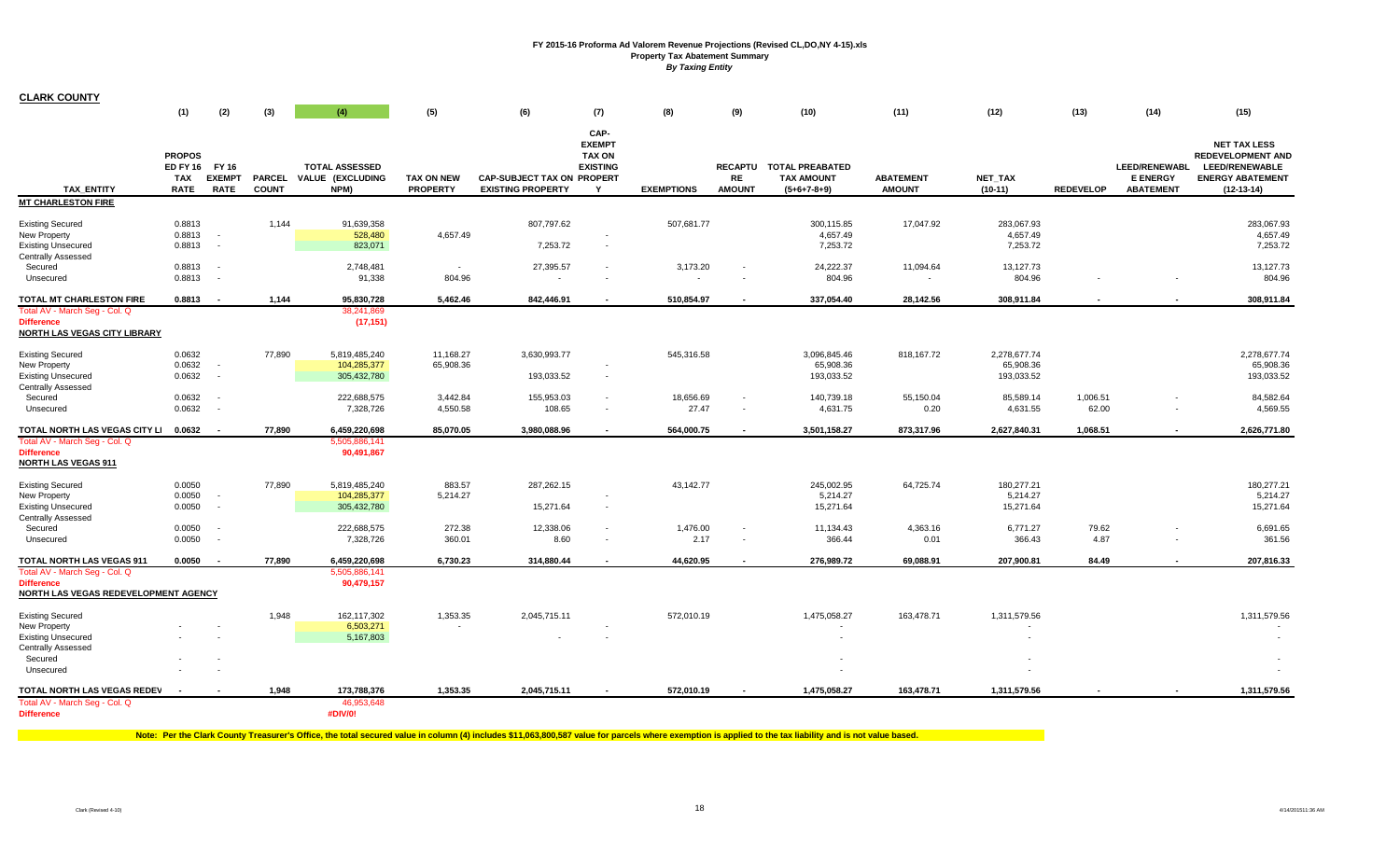| <b>DOUGLAS COUNTY</b>                      | (1)                                                 | (2)                                   | (3)                           | (4)                                                      | (5)                                  | (6)                                                             | (7)                                                                      | (8)                        | (9)                      | (10)                                                                   | (11)                              | (12)                        | (13)             | (14)                                                                       | (15)<br><b>NET TAX LESS</b><br><b>REDEVELOPMENT</b>                                       |
|--------------------------------------------|-----------------------------------------------------|---------------------------------------|-------------------------------|----------------------------------------------------------|--------------------------------------|-----------------------------------------------------------------|--------------------------------------------------------------------------|----------------------------|--------------------------|------------------------------------------------------------------------|-----------------------------------|-----------------------------|------------------|----------------------------------------------------------------------------|-------------------------------------------------------------------------------------------|
| <b>TAX ENTITY</b>                          | <b>PROPOSE</b><br><b>D FY 16</b><br><b>TAX RATE</b> | FY 16<br><b>EXEMPT</b><br><b>RATE</b> | <b>PARCEL</b><br><b>COUNT</b> | <b>TOTAL ASSESSED</b><br><b>VALUE</b><br>(EXCLUDING NPM) | <b>TAX ON NEW</b><br><b>PROPERTY</b> | <b>CAP-SUBJECT</b><br><b>TAX ON EXISTING</b><br><b>PROPERTY</b> | <b>CAP-EXEMPT</b><br><b>TAX ON</b><br><b>EXISTING</b><br><b>PROPERTY</b> | <b>EXEMPTIONS E AMOUNT</b> | <b>RECAPTUR</b>          | <b>TOTAL</b><br><b>PREABATED TAX</b><br><b>AMOUNT</b><br>$(5+6+7-8+9)$ | <b>ABATEMENT</b><br><b>AMOUNT</b> | <b>NET TAX</b><br>$(10-11)$ | <b>REDEVELOP</b> | <b>LEED/RENE</b><br><b>WABLE</b><br><b>ENERGY</b><br><b>ABATEMEN</b><br>T. | <b>AND</b><br><b>LEED/RENEWABL</b><br><b>E ENERGY</b><br><b>ABATEMENT</b><br>$(12-13-14)$ |
| ALL ENTITIES                               |                                                     |                                       |                               |                                                          |                                      |                                                                 |                                                                          |                            |                          |                                                                        |                                   |                             |                  |                                                                            |                                                                                           |
| <b>STATE OF NEVADA</b>                     | 0.1700                                              |                                       | 26,434                        | 2,805,714,034                                            | 65,240.78                            | 4,702,707.96                                                    |                                                                          | 14,266.11                  |                          | 4,753,682.62                                                           | 341,865.81                        | 4,411,816.81                | 110,450.26       |                                                                            | 4,301,366.55                                                                              |
| <b>GENERAL COUNTY</b>                      | 1.1680                                              |                                       | 26,434                        | 2,805,714,034                                            | 448,242.50                           | 32,310,387.32                                                   |                                                                          | 94,998.66                  |                          | 32,663,631.16                                                          | 6,188,388.14                      | 26,475,243.02               | 803,666.92       |                                                                            | 25,671,576.10                                                                             |
| <b>SCHOOL DISTRICT</b>                     | 0.8500                                              | $\sim$                                | 26,434                        | 2,805,714,034                                            | 326,203.88                           | 23,513,555.14                                                   |                                                                          | 71,338.60                  | $\sim$                   | 23,768,420.42                                                          | 1,709,337.95                      | 22,059,082.46               | 532,944.34       | $\overline{\phantom{a}}$                                                   | 21,526,138.12                                                                             |
| <b>GARDNERVILLE TOWN</b>                   | 0.6677                                              | $\sim$                                | 2,258                         | 183,515,426                                              | 48,464.88                            | 1,174,612.45                                                    |                                                                          | 3,020.38                   |                          | 1,220,056.96                                                           | 117,664.41                        | 1,102,392.55                |                  |                                                                            | 1,102,392.55                                                                              |
| <b>GENOA TOWN</b>                          | 0.5856                                              |                                       | 143                           | 12,177,478                                               | 396.76                               | 70,523.77                                                       |                                                                          | 82.08                      | $\overline{\phantom{a}}$ | 70,838.45                                                              | 17,587.82                         | 53,250.62                   | 12,625.14        |                                                                            | 40,625.48                                                                                 |
| <b>MINDEN TOWN</b>                         | 0.6677                                              |                                       | 1,758                         | 153,343,162                                              | 25,305.79                            | 998,256.90                                                      |                                                                          | 3,463.78                   |                          | 1,020,098.90                                                           | 73,480.34                         | 946,618.56                  |                  |                                                                            | 946,618.56                                                                                |
| CARSON WATER SUBCONSERVANO                 | 0.0300                                              |                                       | 21,208                        | 1,777,048,215                                            | 9,332.35                             | 523,836.67                                                      |                                                                          | 1,655.15                   |                          | 531,513.87                                                             | 32,726.24                         | 498,787.63                  | 21,287.44        |                                                                            | 477,500.19                                                                                |
| <b>CAVE ROCK ESTATES GID</b>               | 0.3746                                              |                                       | 93                            | 24,830,483                                               | 276.71                               | 92,789.62                                                       |                                                                          | 56.87                      |                          | 93,009.46                                                              | 12,725.33                         | 80,284.13                   | $\blacksquare$   |                                                                            | 80,284.13                                                                                 |
| DOUGLAS COUNTY MOSQUITO ABA                | 0.0345                                              |                                       | 19,460                        | 1,644,113,826                                            | 10,470.89                            | 556,859.46                                                      |                                                                          | 1,757.83                   |                          | 565,572.52                                                             | 95,075.57                         | 470,496.95                  | 22,988.98        |                                                                            | 447,507.97                                                                                |
| <b>EAST FORK FIRE PROTECTION DIST</b>      | 0.4874                                              |                                       | 26,434                        | 1,711,504,692                                            | 150,947.98                           | 8,125,581.65                                                    | 71,702.79                                                                | 31,447.08                  |                          | 8,316,785.34                                                           | 756,255.30                        | 7,560,530.04                | 340,015.72       |                                                                            | 7,220,514.32                                                                              |
| EAST FORK SWIMMING POOL DISTI              | 0.1300                                              |                                       | 21,078                        | 1,704,323,443                                            | 39,990.23                            | 2,177,284.93                                                    |                                                                          | 8,288.33                   |                          | 2,208,986.83                                                           | 231,075.56                        | 1,977,911.27                | 89,925.49        |                                                                            | 1,887,985.78                                                                              |
| <b>ELK POINT SANITATION DISTRICT</b>       | 0.0095                                              |                                       | 96                            | 34,543,575                                               | 20.08                                | 3,261.57                                                        |                                                                          | 0.00                       |                          | 3,281.65                                                               | 491.87                            | 2,789.78                    | $\sim$           |                                                                            | 2,789.78                                                                                  |
| <b>GARDNERVILLE RANCHOS GID</b>            | 0.5500                                              |                                       | 4,067                         | 231,399,496                                              | 9,488.49                             | 1,266,783.69                                                    |                                                                          | 3,795.38                   |                          | 1,272,476.79                                                           | 533,341.60                        | 739,135.20                  |                  |                                                                            | 739,135.20                                                                                |
| <b>INDIAN HILLS GID</b>                    | 0.7901                                              | $\sim$                                | 1,833                         | 111,073,263                                              | 5,081.41                             | 871,621.27                                                      |                                                                          | 4,030.52                   | $\overline{\phantom{a}}$ | 872,672.15                                                             | 40,680.91                         | 831,991.24                  | 57,204.35        |                                                                            | 774,786.88                                                                                |
| <b>KINGSBURY GID</b>                       | 0.4521                                              |                                       | 2,452                         | 232,172,769                                              | 5,186.68                             | 1,048,510.57                                                    |                                                                          | 5,835.21                   |                          | 1,047,862.04                                                           | 278,686.34                        | 769,175.69                  |                  |                                                                            | 769,175.69                                                                                |
| <b>LAKERIDGE GID</b>                       | 0.1227                                              |                                       | 83                            | 25,493,105                                               | 55.10                                | 31,303.17                                                       |                                                                          | 83.33                      |                          | 31,274.95                                                              | 4,112.26                          | 27,162.68                   |                  |                                                                            | 27,162.68                                                                                 |
| <b>LOGAN CREEK GID</b>                     | 0.6550                                              |                                       | 23                            | 7,017,472                                                | 14.74                                | 45,978.67                                                       |                                                                          | 28.86                      |                          | 45,964.55                                                              | 7,452.75                          | 38,511.80                   |                  |                                                                            | 38,511.80                                                                                 |
| MINDEN-GARDNERVILLE SANITATIC              | 0.1224                                              |                                       | 4,016                         | 336,939,584                                              | 13,523.33                            | 398,420.41                                                      |                                                                          | 1,195.15                   |                          | 410,748.59                                                             | 32,469.16                         | 378,279.43                  |                  |                                                                            | 378,279.43                                                                                |
| <b>OLIVER PARK</b>                         | 0.5838                                              |                                       | 91                            | 9,936,775                                                | 319.14                               | 57,742.97                                                       |                                                                          | 51.23                      |                          | 58,010.89                                                              | 13,523.42                         | 44,487.46                   |                  |                                                                            | 44,487.46                                                                                 |
| ROUND HILL GENERAL IMPROVEME               | 0.4129                                              |                                       | 590                           | 105,650,567                                              | 109.23                               | 436,283.80                                                      |                                                                          | 124.90                     |                          | 436,268.14                                                             | 404,227.91                        | 32,040.23                   |                  |                                                                            | 32,040.23                                                                                 |
| <b>SKYLAND GID</b>                         | 0.0731                                              |                                       | 235                           | 72,906,827                                               | 151.33                               | 52,951.08                                                       |                                                                          | 18.29                      |                          | 53,084.12                                                              | 3,569.56                          | 49,514.56                   |                  |                                                                            | 49,514.56                                                                                 |
| TAHOE-DOUGLAS FIRE PROTECTIC               | 0.6381                                              | 0.0500                                | 5,341                         | 1,093,416,310                                            | 43,783.65                            | 6,374,853.06                                                    | 543,513.38                                                               | 11,495.40                  |                          | 6,950,654.69                                                           | 1,355,727.39                      | 5,594,927.30                |                  |                                                                            | 5,594,927.30                                                                              |
| TAHOE-DOUGLAS SEWER DISTRICT               | 0.0350                                              | $\overline{\phantom{a}}$              |                               |                                                          |                                      |                                                                 |                                                                          | 116.24                     |                          |                                                                        |                                   |                             |                  |                                                                            | 164,599.55                                                                                |
|                                            |                                                     |                                       | 1,591                         | 573,077,808                                              | 846.25                               | 199,279.77                                                      |                                                                          |                            |                          | 200,009.77                                                             | 35,410.21                         | 164,599.55                  |                  |                                                                            |                                                                                           |
| TOPAZ RANCH ESTATES GID<br>ZEPHYR COVE GID | 0.8546                                              | $\overline{\phantom{a}}$<br>$\sim$    | 873<br>77                     | 22,522,916                                               | 1,493.39                             | 192,999.77                                                      |                                                                          | 2,474.77                   |                          | 192,018.38                                                             | 33,966.42<br>4,356.89             | 158,051.96                  |                  |                                                                            | 158,051.96<br>16,364.02                                                                   |
| ZEPHYR HEIGHTS                             | 0.1000                                              |                                       |                               | 20,720,873                                               | 42.39                                | 20,684.72                                                       |                                                                          | 6.21                       |                          | 20,720.91                                                              |                                   | 16,364.02                   |                  |                                                                            |                                                                                           |
| <b>ZEPHYR KNOLLS</b>                       | 0.2798<br>0.5213                                    |                                       | 228<br>65                     | 38,525,792<br>8,695,497                                  | 902.06<br>198.75                     | 107,197.71<br>45,302.72                                         |                                                                          | 295.18<br>170.24           | $\overline{\phantom{a}}$ | 107,804.60<br>45,331.24                                                | 20,534.75<br>5,805.56             | 87,269.85<br>39,525.68      |                  |                                                                            | 87,269.85<br>39,525.68                                                                    |
|                                            |                                                     |                                       |                               |                                                          |                                      |                                                                 |                                                                          |                            |                          |                                                                        |                                   |                             |                  |                                                                            |                                                                                           |
| <b>TOTAL COUNTY</b>                        |                                                     |                                       | 26,434                        | 2,805,714,034                                            | 1,206,088.77                         | 85,399,570.81                                                   | 615,216.17                                                               | 260,095.78                 |                          | 86,960,779.97                                                          | 12,350,539.48                     | 74,610,240.50               | 1,991,108.66     |                                                                            | 72,619,131.84                                                                             |
|                                            |                                                     |                                       |                               |                                                          |                                      |                                                                 |                                                                          |                            |                          | <b>Abatement Percent</b>                                               | 14.20%                            |                             |                  |                                                                            |                                                                                           |
| <b>STATE OF NEVADA</b>                     |                                                     |                                       |                               |                                                          |                                      |                                                                 |                                                                          |                            |                          |                                                                        |                                   |                             |                  |                                                                            |                                                                                           |
| <b>Existing Secured</b>                    | 0.1700                                              |                                       | 26,434                        | 2,679,443,489                                            | 34,000.00                            | 4,515,298.48                                                    |                                                                          | 10,275.79                  |                          | 4,539,022.69                                                           | 340,966.11                        | 4,198,056.58                | 109,162.91       |                                                                            | 4,088,893.67                                                                              |
| New Property                               | 0.1700                                              |                                       |                               | 16,266,522                                               | 27,653.09                            |                                                                 |                                                                          |                            |                          | 27,653.09                                                              |                                   | 27,653.09                   |                  |                                                                            | 27,653.09                                                                                 |
| <b>Existing Unsecured</b>                  | 0.1700                                              | $\sim$                                |                               | 54,504,743                                               |                                      | 92,658.06                                                       |                                                                          |                            |                          | 92,658.06                                                              |                                   | 92,658.06                   |                  |                                                                            | 92,658.06                                                                                 |
| <b>Centrally Assessed</b>                  |                                                     |                                       |                               |                                                          |                                      |                                                                 |                                                                          |                            |                          |                                                                        |                                   |                             |                  |                                                                            |                                                                                           |
| Secured                                    | 0.1700                                              |                                       |                               | 53,446,453                                               | 105.07                               | 94,743.69                                                       |                                                                          | 3,989.79                   |                          | 90,858.97                                                              | 899.70                            | 89,959.27                   | 1,251.28         |                                                                            | 88,707.99                                                                                 |
| Unsecured                                  | 0.1700                                              |                                       |                               | 2,052,828                                                | 3,482.62                             | 7.72                                                            |                                                                          | 0.54                       |                          | 3,489.81                                                               |                                   | 3,489.81                    | 36.07            |                                                                            | 3,453.74                                                                                  |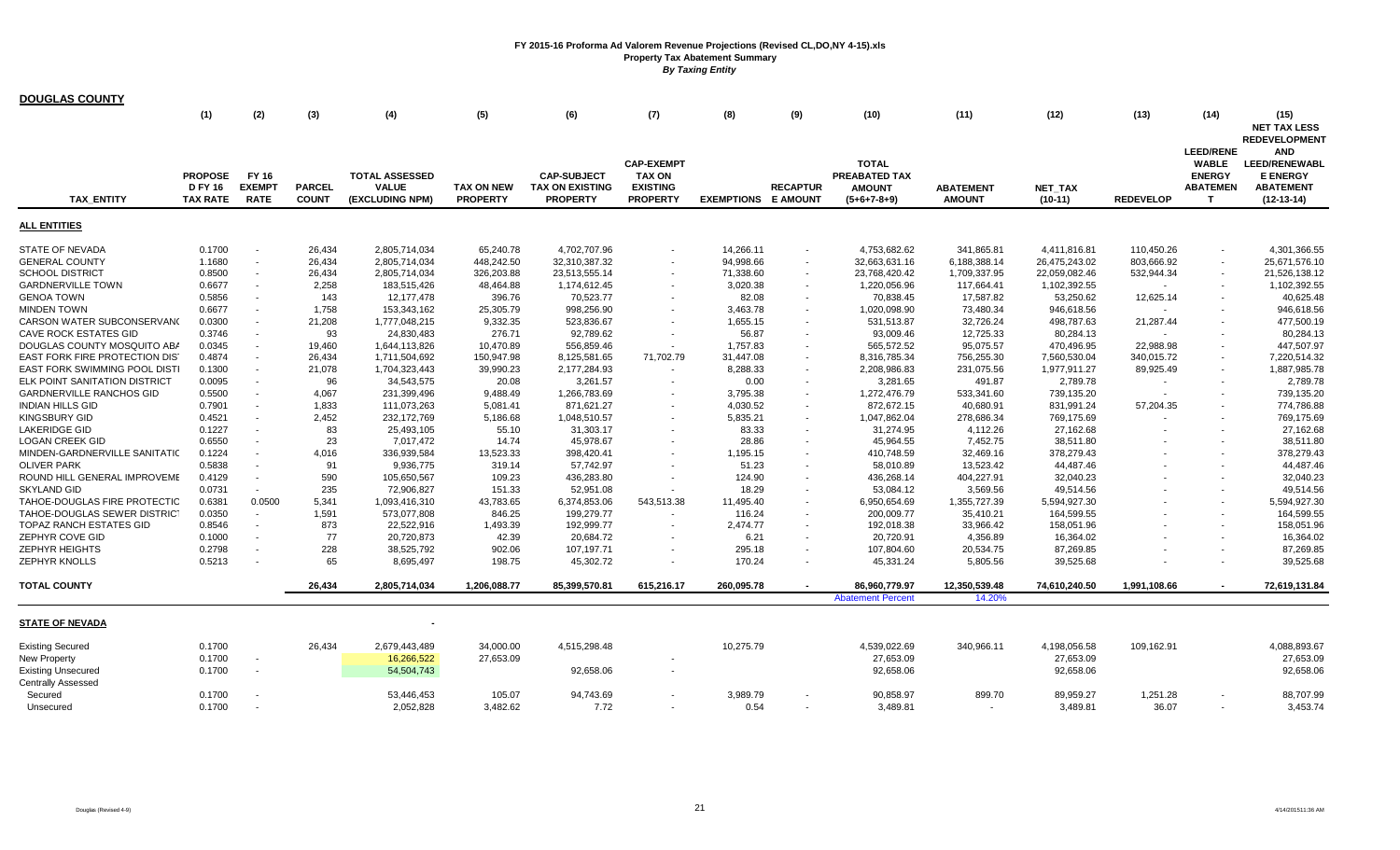| <b>DOUGLAS COUNTY</b>                              |                                                     |                                       |                               |                                                          |                                      |                                                                 |                                                                          |                            |                 |                                                                 |                                   |                         |                    |                                                        |                                                                                    |
|----------------------------------------------------|-----------------------------------------------------|---------------------------------------|-------------------------------|----------------------------------------------------------|--------------------------------------|-----------------------------------------------------------------|--------------------------------------------------------------------------|----------------------------|-----------------|-----------------------------------------------------------------|-----------------------------------|-------------------------|--------------------|--------------------------------------------------------|------------------------------------------------------------------------------------|
|                                                    | (1)                                                 | (2)                                   | (3)                           | (4)                                                      | (5)                                  | (6)                                                             | (7)                                                                      | (8)                        | (9)             | (10)                                                            | (11)                              | (12)                    | (13)               | (14)<br><b>LEED/RENE</b>                               | (15)<br><b>NET TAX LESS</b><br><b>REDEVELOPMENT</b>                                |
| <b>TAX ENTITY</b>                                  | <b>PROPOSE</b><br><b>D FY 16</b><br><b>TAX RATE</b> | FY 16<br><b>EXEMPT</b><br><b>RATE</b> | <b>PARCEL</b><br><b>COUNT</b> | <b>TOTAL ASSESSED</b><br><b>VALUE</b><br>(EXCLUDING NPM) | <b>TAX ON NEW</b><br><b>PROPERTY</b> | <b>CAP-SUBJECT</b><br><b>TAX ON EXISTING</b><br><b>PROPERTY</b> | <b>CAP-EXEMPT</b><br><b>TAX ON</b><br><b>EXISTING</b><br><b>PROPERTY</b> | <b>EXEMPTIONS E AMOUNT</b> | <b>RECAPTUR</b> | <b>TOTAL</b><br>PREABATED TAX<br><b>AMOUNT</b><br>$(5+6+7-8+9)$ | <b>ABATEMENT</b><br><b>AMOUNT</b> | NET_TAX<br>$(10-11)$    | <b>REDEVELOP</b>   | <b>WABLE</b><br><b>ENERGY</b><br><b>ABATEMEN</b><br>T. | <b>AND</b><br>LEED/RENEWABL<br><b>E ENERGY</b><br><b>ABATEMENT</b><br>$(12-13-14)$ |
| TOTAL STATE OF NEVADA                              | 0.1700                                              |                                       | 26,434                        | 2,805,714,034                                            | 65,240.78                            | 4,702,707.96                                                    |                                                                          | 14,266.11                  |                 | 4,753,682.62                                                    | 341,865.81                        | 4,411,816.81            | 110,450.26         |                                                        | 4,301,366.55                                                                       |
| Total AV - March Seg - Col. Q                      |                                                     |                                       |                               | 2,727,497,704                                            |                                      |                                                                 |                                                                          |                            |                 |                                                                 |                                   |                         |                    |                                                        |                                                                                    |
| <b>Difference</b>                                  |                                                     |                                       |                               | 78,216,330                                               |                                      |                                                                 |                                                                          |                            |                 |                                                                 |                                   |                         |                    |                                                        |                                                                                    |
| <b>GENERAL COUNTY</b>                              |                                                     |                                       |                               |                                                          |                                      |                                                                 |                                                                          |                            |                 |                                                                 |                                   |                         |                    |                                                        |                                                                                    |
| Existing Secured                                   |                                                     |                                       |                               |                                                          |                                      |                                                                 |                                                                          |                            |                 |                                                                 |                                   |                         |                    |                                                        |                                                                                    |
| <b>General Fund</b>                                | 0.8691                                              |                                       | 26,434                        | 2,679,443,489                                            | 173,820.00                           | 23,083,812.54                                                   |                                                                          | 50,113.78                  |                 | 23,207,518.76                                                   | 4,750,294.46                      | 18,457,224.30           | 591,782.48         |                                                        | 17,865,441.82                                                                      |
| State Medical Assist Indigent                      | 0.0525                                              |                                       | 26,434                        | 2,679,443,489                                            | 10,500.00                            | 1,394,430.40                                                    |                                                                          | 3,171.64                   |                 | 1,401,758.76                                                    | 105,299.12                        | 1,296,459.64            | 36,855.67          |                                                        | 1,259,603.97                                                                       |
| Self Insurance                                     | 0.0100                                              |                                       | 26,434                        | 2,679,443,489                                            | 2,000.00                             | 265,604.33                                                      |                                                                          | 606.23                     |                 | 266,998.10                                                      | 20,055.72                         | 246,942.38              | 7,020.25           |                                                        | 239,922.13                                                                         |
| Road Operating                                     | 0.0563                                              |                                       | 26,434                        | 2,679,443,489                                            | 11,260.00                            | 1,495,363.06                                                    |                                                                          | 2,898.67                   |                 | 1,503,724.39                                                    | 593,574.93                        | 910,149.46              | 35,582.36          |                                                        | 874,567.10                                                                         |
| Emergency 911                                      | 0.0475                                              |                                       | 26,434                        | 2,679,443,489                                            | 9,500.00                             | 1,261,628.72                                                    |                                                                          | 2,873.01                   |                 | 1,268,255.71                                                    | 95,270.69                         | 1,172,985.02            | 33,345.75          |                                                        | 1,139,639.27                                                                       |
| Capital Improvement                                | 0.0500                                              |                                       | 26,434                        | 2,679,443,489                                            | 10,000.00                            | 1,328,027.79                                                    |                                                                          | 3,022.32                   |                 | 1,335,005.47                                                    | 100,282.16                        | 1,234,723.31            | 35,100.09          |                                                        | 1,199,623.22                                                                       |
| <b>Social Services</b>                             | 0.0337                                              |                                       | 26,434                        | 2,679,443,489                                            | 6,740.00                             | 895,093.31                                                      |                                                                          | 1,977.41                   |                 | 899,855.90                                                      | 141,049.66                        | 758,806.24              | 23,197.06          |                                                        | 735,609.18                                                                         |
| China Spring                                       | 0.0039                                              |                                       | 26,434                        | 2,679,443,489                                            | 780.00                               | 103,586.99                                                      |                                                                          | 232.39                     |                 | 104,134.60                                                      | 13,445.24                         | 90,689.36               | 2,708.48           |                                                        | 87,980.88                                                                          |
| State MV Accident Indigent                         | 0.0150                                              |                                       | 26,434                        | 2,679,443,489                                            | 3,000.00                             | 398,410.72                                                      |                                                                          | 904.92                     |                 | 400,505.80                                                      | 30,085.00                         | 370,420.80              | 10,530.05          |                                                        | 359,890.75                                                                         |
| <b>Agriculture Extension</b>                       | 0.0100                                              |                                       | 26,434                        | 2,679,443,489                                            | 2,000.00                             | 265,603.03                                                      |                                                                          | 606.27                     |                 | 266,996.76                                                      | 20,056.91                         | 246,939.85              | 7,020.35           |                                                        | 239,919.50                                                                         |
| Western NV Regional Youth Center                   | 0.0200                                              |                                       | 26,434                        | 2,679,443,489                                            | 4,000.00                             | 531,213.09                                                      |                                                                          | 1,176.15                   |                 | 534,036.94                                                      | 102,902.51                        | 431,134.43              | 13,826.38          |                                                        | 417,308.05                                                                         |
| <b>GENERAL TOTAL</b>                               | 1.1680                                              |                                       | 26,434                        | 2,679,443,489                                            | 233,600.00                           | 31,022,773.98                                                   |                                                                          | 67,582.79                  |                 | 31,188,791.19                                                   | 5,972,316.40                      | 25,216,474.79           | 796,968.92         |                                                        | 24,419,505.87                                                                      |
| New Property                                       | 1.1680                                              | $\sim$                                |                               | 16,266,522                                               | 189,992.98                           |                                                                 |                                                                          |                            |                 | 189,992.98                                                      |                                   | 189,992.98              |                    |                                                        | 189,992.98                                                                         |
| <b>Existing Unsecured</b>                          | 1.1680                                              | $\sim$                                |                               | 54,504,743                                               |                                      | 636,615.40                                                      |                                                                          |                            |                 | 636,615.40                                                      |                                   | 636,615.40              |                    |                                                        | 636,615.40                                                                         |
| <b>Centrally Assessed</b>                          |                                                     |                                       |                               |                                                          |                                      |                                                                 |                                                                          |                            |                 |                                                                 |                                   |                         |                    |                                                        |                                                                                    |
| Secured                                            | 1.1680                                              |                                       |                               | 53,446,453                                               | 721.87                               | 650,944.88                                                      |                                                                          | 27,412.18                  |                 | 624,254.57                                                      | 216,071.74                        | 408,182.83              | 6,450.02           |                                                        | 401,732.81                                                                         |
| Unsecured                                          | 1.1680                                              | $\overline{\phantom{a}}$              |                               | 2,052,828                                                | 23,927.66                            | 53.06                                                           |                                                                          | 3.69                       |                 | 23,977.03                                                       |                                   | 23,977.03               | 247.98             |                                                        | 23,729.05                                                                          |
| TOTAL GENERAL COUNTY                               | 1.1680                                              |                                       | 26,434                        | 2,805,714,034                                            | 448,242.50                           | 32,310,387.32                                                   |                                                                          | 94,998.66                  |                 | 32,663,631.16                                                   | 6,188,388.14                      | 26,475,243.02           | 803,666.92         |                                                        | 25,671,576.10                                                                      |
| <b>March Assessors Report:</b>                     |                                                     |                                       |                               |                                                          |                                      |                                                                 |                                                                          |                            |                 |                                                                 |                                   |                         |                    |                                                        |                                                                                    |
| <b>New secured</b>                                 |                                                     |                                       |                               | 4,632,209                                                |                                      |                                                                 |                                                                          |                            |                 |                                                                 |                                   |                         |                    |                                                        |                                                                                    |
| <b>Existing Secured</b>                            |                                                     |                                       |                               | 2,581,227,158                                            |                                      |                                                                 |                                                                          |                            |                 |                                                                 |                                   |                         |                    |                                                        |                                                                                    |
| <b>Difference</b>                                  |                                                     |                                       |                               | 2,585,859,367<br>93,584,122                              | 3.62%                                |                                                                 |                                                                          |                            |                 |                                                                 |                                   |                         |                    |                                                        |                                                                                    |
| Total AV - March Seg - Col. Q<br><b>Difference</b> |                                                     |                                       |                               | 2,727,497,704<br>78,216,330                              |                                      |                                                                 |                                                                          |                            |                 |                                                                 |                                   |                         |                    |                                                        |                                                                                    |
| <b>SCHOOL DISTRICT</b>                             |                                                     |                                       |                               | 20,141,168                                               |                                      | 20,070,448.00                                                   |                                                                          | 6,045,644.00               |                 |                                                                 |                                   |                         |                    |                                                        |                                                                                    |
| <b>Existing Secured</b>                            | 0.7500                                              |                                       | 26,434                        | 2,679,443,489                                            | 150,000.00                           | 19,920,448.00                                                   |                                                                          | 45,342.33                  |                 | 20,025,105.67                                                   | 1,504,271.69                      | 18,520,833.98           | 526,507.59         |                                                        | 17,994,326.39                                                                      |
| <b>New Property</b>                                | 0.7500                                              |                                       |                               | 16,266,522                                               | 121,998.92                           |                                                                 |                                                                          |                            |                 | 121,998.92                                                      |                                   | 121,998.92              |                    |                                                        | 121,998.92                                                                         |
| <b>Existing Unsecured</b>                          | 0.7500                                              | $\sim$                                |                               | 54,504,743                                               |                                      | 408,785.57                                                      |                                                                          |                            |                 | 408,785.57                                                      |                                   | 408,785.57              |                    |                                                        | 408,785.57                                                                         |
| <b>Centrally Assessed</b>                          |                                                     |                                       |                               |                                                          |                                      |                                                                 |                                                                          |                            |                 |                                                                 |                                   |                         |                    |                                                        |                                                                                    |
| Secured<br>Unsecured                               | 0.7500<br>0.7500                                    |                                       |                               | 53,446,453<br>2.052.828                                  | 463.53<br>15.364.51                  | 417,986.87<br>34.07                                             |                                                                          | 17,602.00<br>2.37          |                 | 400,848.40<br>15.396.21                                         | 3,969.64                          | 396,878.76<br>15.396.21 | 5,520.25<br>159.24 |                                                        | 391,358.51<br>15.236.97                                                            |
|                                                    |                                                     |                                       |                               |                                                          |                                      |                                                                 |                                                                          |                            |                 |                                                                 |                                   |                         |                    |                                                        |                                                                                    |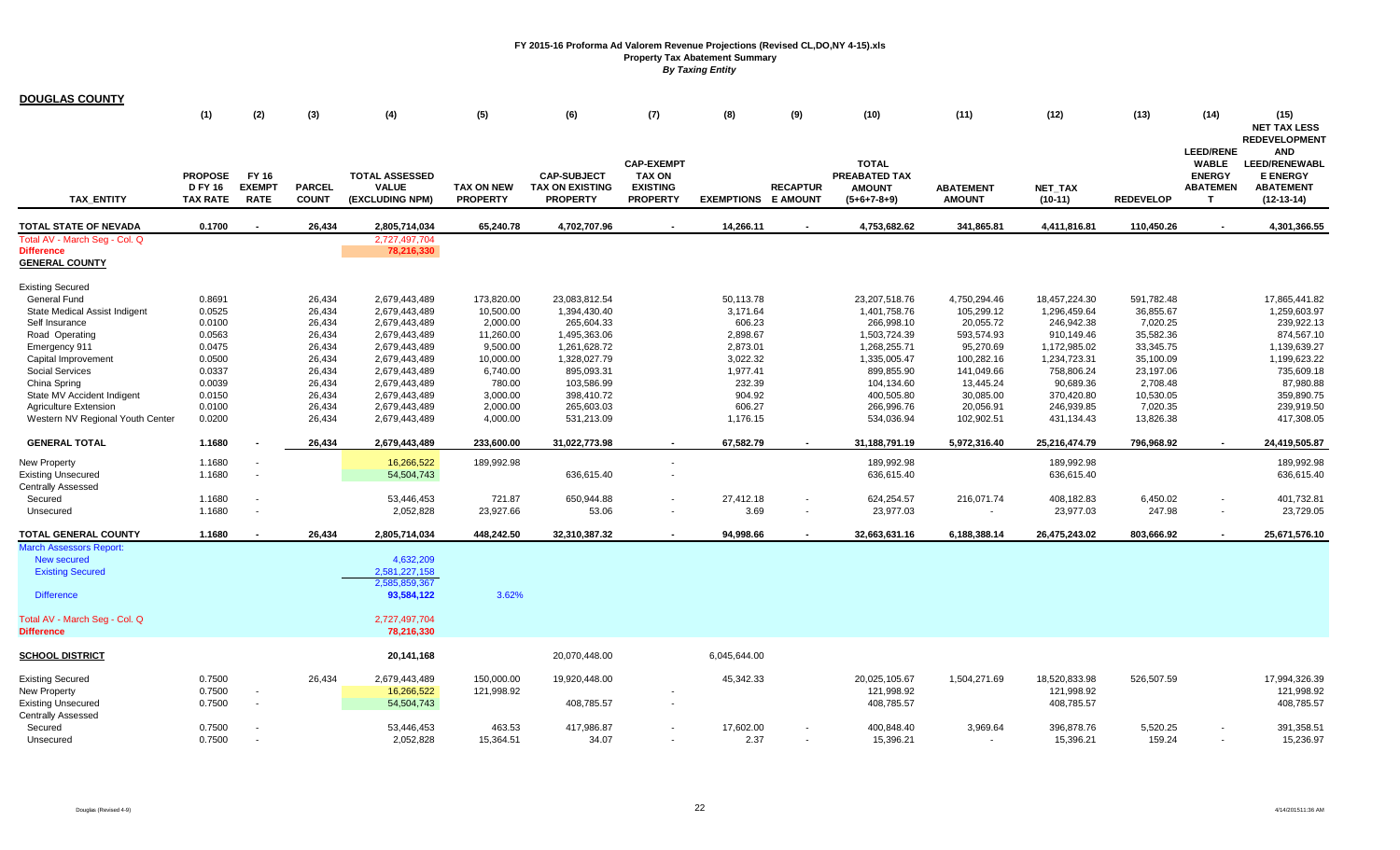| <b>DOUGLAS COUNTY</b>                                                                                     |                                                     |                                       |                               |                                                          |                                      |                                                                 |                                                                          |                            |                 |                                                                 |                                   |                                        |                    |                                                                            |                                                                                           |
|-----------------------------------------------------------------------------------------------------------|-----------------------------------------------------|---------------------------------------|-------------------------------|----------------------------------------------------------|--------------------------------------|-----------------------------------------------------------------|--------------------------------------------------------------------------|----------------------------|-----------------|-----------------------------------------------------------------|-----------------------------------|----------------------------------------|--------------------|----------------------------------------------------------------------------|-------------------------------------------------------------------------------------------|
|                                                                                                           | (1)                                                 | (2)                                   | (3)                           | (4)                                                      | (5)                                  | (6)                                                             | (7)                                                                      | (8)                        | (9)             | (10)                                                            | (11)                              | (12)                                   | (13)               | (14)                                                                       | (15)<br><b>NET TAX LESS</b><br><b>REDEVELOPMENT</b>                                       |
| <b>TAX ENTITY</b>                                                                                         | <b>PROPOSE</b><br><b>D FY 16</b><br><b>TAX RATE</b> | FY 16<br><b>EXEMPT</b><br><b>RATE</b> | <b>PARCEL</b><br><b>COUNT</b> | <b>TOTAL ASSESSED</b><br><b>VALUE</b><br>(EXCLUDING NPM) | <b>TAX ON NEW</b><br><b>PROPERTY</b> | <b>CAP-SUBJECT</b><br><b>TAX ON EXISTING</b><br><b>PROPERTY</b> | <b>CAP-EXEMPT</b><br><b>TAX ON</b><br><b>EXISTING</b><br><b>PROPERTY</b> | <b>EXEMPTIONS E AMOUNT</b> | <b>RECAPTUR</b> | <b>TOTAL</b><br>PREABATED TAX<br><b>AMOUNT</b><br>$(5+6+7-8+9)$ | <b>ABATEMENT</b><br><b>AMOUNT</b> | NET_TAX<br>$(10-11)$                   | <b>REDEVELOP</b>   | <b>LEED/RENE</b><br><b>WABLE</b><br><b>ENERGY</b><br><b>ABATEMEN</b><br>T. | <b>AND</b><br><b>LEED/RENEWABL</b><br><b>E ENERGY</b><br><b>ABATEMENT</b><br>$(12-13-14)$ |
| TOTAL SCHOOL OPERATING                                                                                    | 0.7500                                              |                                       | 26,434                        | 2,805,714,034                                            | 287,826.95                           | 20,747,254.51                                                   | $\sim$                                                                   | 62,946.70                  | $\sim$          | 20,972,134.76                                                   | 1,508,241.33                      | 19,463,893.43                          | 532,187.08         |                                                                            | 18,931,706.35                                                                             |
| <b>SCHOOL DEBT</b>                                                                                        |                                                     |                                       |                               |                                                          | 525.33<br>17,413.11                  | 473,718.45<br>38.61                                             | $\sim$                                                                   | 19,948.93<br>2.69          | $\sim$          | 454,294.85<br>17,449.04                                         | 4,498.92                          | 449,795.93<br>17,449.04                | 6,256.28<br>180.47 |                                                                            | 443,539.64<br>17,268.57                                                                   |
| <b>Existing Secured</b><br>New Property<br><b>Existing Unsecured</b><br><b>Centrally Assessed</b>         | 0.1000<br>0.1000<br>0.1000                          | $\sim$<br>$\sim$                      | 26,434                        | 2,679,443,489<br>16,266,522<br>54,504,743                | 20,000.00<br>16,266.52               | 2,656,059.76<br>54,504.74                                       |                                                                          | 6,044.65                   |                 | 2,670,015.11<br>16,266.52<br>54,504.74                          | 200,567.34                        | 2,469,447.77<br>16,266.52<br>54,504.74 |                    |                                                                            | 2,469,447.77<br>16,266.52<br>54,504.74                                                    |
| Secured<br>Unsecured                                                                                      | 0.1000<br>0.1000                                    |                                       |                               | 53,446,453<br>2,052,828                                  | 61.80<br>2,048.60                    | 55,731.58<br>4.54                                               |                                                                          | 2,346.93<br>0.32           | $\blacksquare$  | 53,446.45<br>2,052.83                                           | 529.29<br>$\sim$                  | 52,917.17<br>2,052.83                  | 736.03<br>21.23    | $\blacksquare$                                                             | 52,181.13<br>2,031.60                                                                     |
| <b>TOTAL SCHOOL DEBT</b>                                                                                  | 0.1000                                              |                                       | 26,434                        | 2,805,714,034                                            | 38,376.93                            | 2,766,300.63                                                    |                                                                          | 8,391.90                   |                 | 2,796,285.66                                                    | 201,096.63                        | 2,595,189.03                           | 757.27             |                                                                            | 2,594,431.77                                                                              |
| <b>TOTAL SCHOOL DISTRICT</b>                                                                              | 0.8500                                              |                                       | 26,434                        | 2,805,714,034                                            | 326,203.88                           | 23,513,555.14                                                   |                                                                          | 71,338.60                  |                 | 23,768,420.42                                                   | 1,709,337.95                      | 22,059,082.46                          | 532,944.34         |                                                                            | 21,526,138.12                                                                             |
| Total AV - March Seg - Col. Q<br><b>Difference</b><br><b>GARDNERVILLE TOWN</b>                            |                                                     |                                       |                               | 2,727,497,704<br>78,216,330                              |                                      |                                                                 |                                                                          |                            |                 |                                                                 |                                   |                                        |                    |                                                                            |                                                                                           |
| <b>Existing Secured</b><br>New Property<br><b>Existing Unsecured</b>                                      | 0.6677<br>0.6677<br>0.6677                          | $\sim$                                | 2,258                         | 170,872,507<br>3,216,839<br>6,521,763                    | 26,460.63<br>21,478.84               | 1,111,530.35<br>43,545.81                                       |                                                                          | 2,350.79                   |                 | 1,135,640.19<br>21,478.84<br>43,545.81                          | 116,800.41                        | 1,018,839.78<br>21,478.84<br>43,545.81 |                    |                                                                            | 1,018,839.78<br>21,478.84<br>43,545.81                                                    |
| <b>Centrally Assessed</b><br>Secured<br>Unsecured                                                         | 0.6677<br>0.6677                                    |                                       |                               | 2,825,708<br>78,608                                      | 0.55<br>524.87                       | 19,536.29                                                       |                                                                          | 669.59                     |                 | 18,867.25<br>524.87                                             | 864.00                            | 18,003.26<br>524.87                    |                    |                                                                            | 18,003.26<br>524.87                                                                       |
| <b>TOTAL GARDNERVILLE TOWN</b><br>Total AV - March Seg - Col. Q<br><b>Difference</b><br><b>GENOA TOWN</b> | 0.6677                                              |                                       | 2,258                         | 183,515,426<br>182,748,874<br>766,552                    | 48,464.88                            | 1,174,612.45                                                    |                                                                          | 3,020.38                   |                 | 1,220,056.96                                                    | 117,664.41                        | 1,102,392.55                           |                    |                                                                            | 1,102,392.55                                                                              |
| <b>Existing Secured</b><br>New Property<br><b>Existing Unsecured</b><br><b>Centrally Assessed</b>         | 0.5856<br>0.5856<br>0.5856                          | $\sim$<br>$\overline{\phantom{a}}$    | 143                           | 11,863,399<br>51,876<br>64,193                           | 48.32<br>303.79                      | 68,976.27<br>375.91                                             |                                                                          | 25.40                      |                 | 68,999.19<br>303.79<br>375.91                                   | 16,971.18                         | 52,028.01<br>303.79<br>375.91          | 12,577.02          |                                                                            | 39,450.99<br>303.79<br>375.91                                                             |
| Secured<br>Unsecured                                                                                      | 0.5856<br>0.5856                                    |                                       |                               | 190,477<br>7,534                                         | 0.53<br>44.12                        | 1,171.59                                                        |                                                                          | 56.68                      |                 | 1,115.43<br>44.12                                               | 616.64                            | 498.79<br>44.12                        | 47.69<br>0.43      |                                                                            | 451.10<br>43.69                                                                           |
| <b>TOTAL GENOA TOWN</b>                                                                                   | 0.5856                                              |                                       | 143                           | 12,177,478                                               | 396.76                               | 70,523.77                                                       |                                                                          | 82.08                      |                 | 70,838.45                                                       | 17,587.82                         | 53,250.62                              | 12,625.14          |                                                                            | 40,625.48                                                                                 |
| Total AV - March Seg - Col. Q<br><b>Difference</b><br><b>MINDEN TOWN</b>                                  |                                                     |                                       |                               | 9,181,190<br>2,996,288                                   |                                      |                                                                 |                                                                          |                            |                 |                                                                 |                                   |                                        |                    |                                                                            |                                                                                           |
| <b>Existing Secured</b><br>New Property                                                                   | 0.6677<br>0.6677                                    |                                       | 1,758                         | 147,189,330<br>1,289,720                                 | 16,319.72<br>8,611.46                | 965,688.35                                                      |                                                                          | 2,998.31                   |                 | 979,009.76<br>8,611.46                                          | 73,364.62                         | 905,645.14<br>8,611.46                 |                    |                                                                            | 905,645.14<br>8,611.46                                                                    |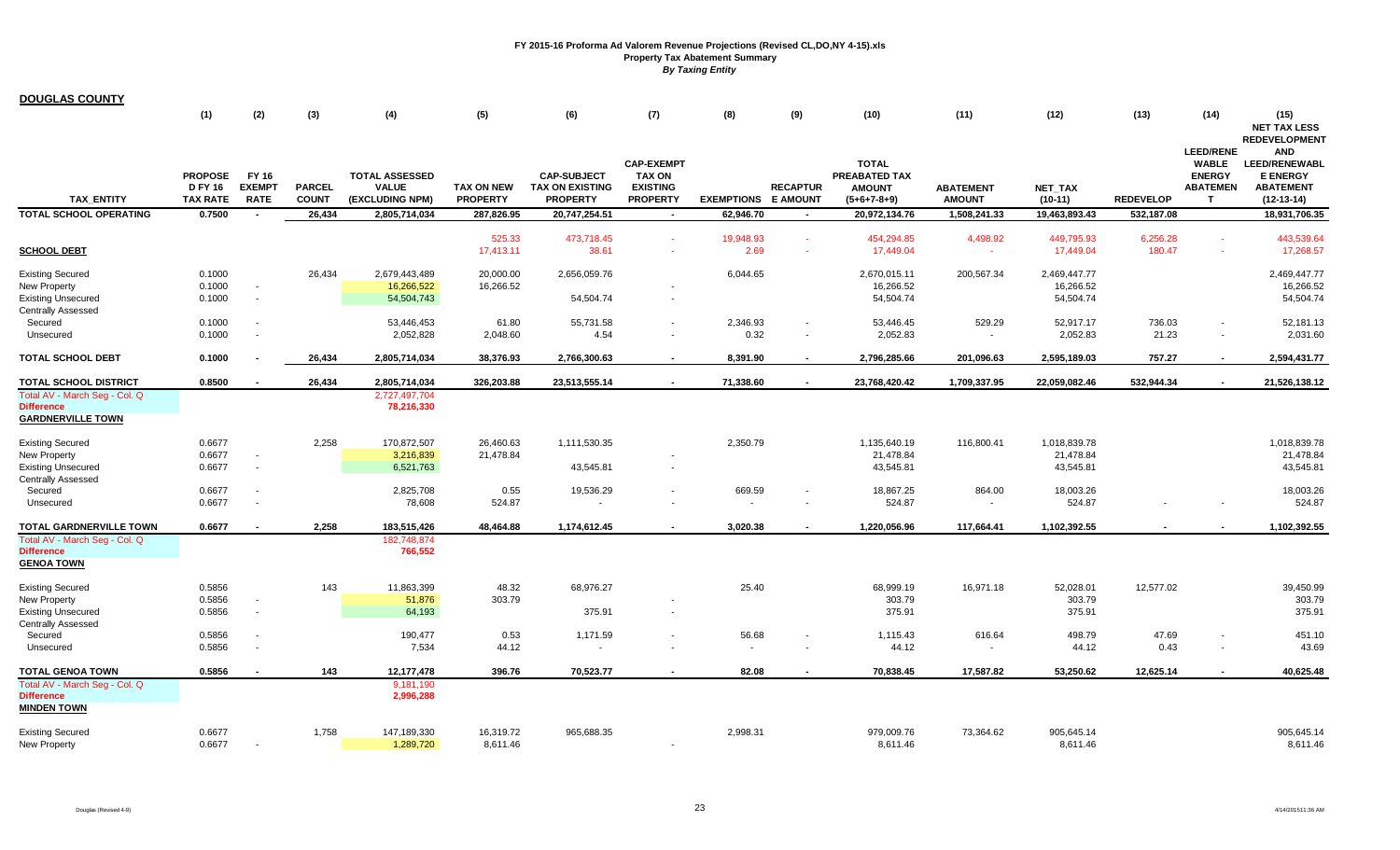| <b>DOUGLAS COUNTY</b>              |                                                     |                                              |                               |                                                          |                                      |                                                                 |                                                                          |                            |                 |                                                                 |                                   |                        |                  |                                                                           |                                                                                    |
|------------------------------------|-----------------------------------------------------|----------------------------------------------|-------------------------------|----------------------------------------------------------|--------------------------------------|-----------------------------------------------------------------|--------------------------------------------------------------------------|----------------------------|-----------------|-----------------------------------------------------------------|-----------------------------------|------------------------|------------------|---------------------------------------------------------------------------|------------------------------------------------------------------------------------|
|                                    | (1)                                                 | (2)                                          | (3)                           | (4)                                                      | (5)                                  | (6)                                                             | (7)                                                                      | (8)                        | (9)             | (10)                                                            | (11)                              | (12)                   | (13)             | (14)                                                                      | (15)<br><b>NET TAX LESS</b><br><b>REDEVELOPMENT</b>                                |
| <b>TAX ENTITY</b>                  | <b>PROPOSE</b><br><b>D FY 16</b><br><b>TAX RATE</b> | <b>FY 16</b><br><b>EXEMPT</b><br><b>RATE</b> | <b>PARCEL</b><br><b>COUNT</b> | <b>TOTAL ASSESSED</b><br><b>VALUE</b><br>(EXCLUDING NPM) | <b>TAX ON NEW</b><br><b>PROPERTY</b> | <b>CAP-SUBJECT</b><br><b>TAX ON EXISTING</b><br><b>PROPERTY</b> | <b>CAP-EXEMPT</b><br><b>TAX ON</b><br><b>EXISTING</b><br><b>PROPERTY</b> | <b>EXEMPTIONS E AMOUNT</b> | <b>RECAPTUR</b> | <b>TOTAL</b><br>PREABATED TAX<br><b>AMOUNT</b><br>$(5+6+7-8+9)$ | <b>ABATEMENT</b><br><b>AMOUNT</b> | NET_TAX<br>$(10-11)$   | <b>REDEVELOP</b> | <b>LEED/RENE</b><br><b>WABLE</b><br><b>ENERGY</b><br><b>ABATEMEN</b><br>т | <b>AND</b><br>LEED/RENEWABL<br><b>E ENERGY</b><br><b>ABATEMENT</b><br>$(12-13-14)$ |
| <b>Existing Unsecured</b>          | 0.6677                                              | $\sim$                                       |                               | 2,853,472                                                |                                      | 19,052.63                                                       | $\sim$                                                                   |                            |                 | 19,052.63                                                       |                                   | 19,052.63              |                  |                                                                           | 19,052.63                                                                          |
| <b>Centrally Assessed</b>          |                                                     |                                              |                               |                                                          |                                      |                                                                 |                                                                          |                            |                 |                                                                 |                                   |                        |                  |                                                                           |                                                                                    |
| Secured                            | 0.6677                                              | $\overline{\phantom{a}}$                     |                               | 1,954,838                                                | 2.01                                 | 13,515.91                                                       |                                                                          | 465.47                     |                 | 13,052.45                                                       | 115.72                            | 12,936.73              |                  |                                                                           | 12,936.73                                                                          |
| Unsecured                          | 0.6677                                              | $\sim$                                       |                               | 55,803                                                   | 372.59                               |                                                                 |                                                                          |                            |                 | 372.59                                                          | $\sim$                            | 372.59                 |                  |                                                                           | 372.59                                                                             |
| <b>TOTAL MINDEN TOWN</b>           | 0.6677                                              |                                              | 1,758                         | 153,343,162                                              | 25,305.79                            | 998,256.90                                                      |                                                                          | 3,463.78                   |                 | 1,020,098.90                                                    | 73,480.34                         | 946,618.56             |                  |                                                                           | 946,618.56                                                                         |
| Total AV - March Seg - Col. Q      |                                                     |                                              |                               | 152,775,842                                              |                                      |                                                                 |                                                                          |                            |                 |                                                                 |                                   |                        |                  |                                                                           |                                                                                    |
| <b>Difference</b>                  |                                                     |                                              |                               | 567,320                                                  |                                      |                                                                 |                                                                          |                            |                 |                                                                 |                                   |                        |                  |                                                                           |                                                                                    |
| <b>CARSON WATER SUBCONSERVANCY</b> |                                                     |                                              |                               |                                                          |                                      |                                                                 |                                                                          |                            |                 |                                                                 |                                   |                        |                  |                                                                           |                                                                                    |
| <b>Existing Secured</b>            | 0.0300                                              |                                              | 21,208                        | 1,674,973,830                                            | 4,916.94                             | 497,109.69                                                      |                                                                          | 1,135.08                   |                 | 500,891.55                                                      | 32,625.88                         | 468,265.67             | 21,060.29        |                                                                           | 447,205.38                                                                         |
| New Property                       | 0.0300                                              | $\sim$                                       |                               | 13,214,535                                               | 3,964.36                             |                                                                 |                                                                          |                            |                 | 3,964.36                                                        |                                   | 3,964.36               |                  |                                                                           | 3,964.36                                                                           |
| <b>Existing Unsecured</b>          | 0.0300                                              | $\sim$                                       |                               | 48,221,629                                               |                                      | 14,466.49                                                       | $\blacksquare$                                                           |                            |                 | 14,466.49                                                       |                                   | 14,466.49              |                  |                                                                           | 14,466.49                                                                          |
| <b>Centrally Assessed</b>          |                                                     |                                              |                               |                                                          |                                      |                                                                 |                                                                          |                            |                 |                                                                 |                                   |                        |                  |                                                                           |                                                                                    |
| Secured                            | 0.0300                                              | $\overline{\phantom{a}}$                     |                               | 39,170,121                                               | 10.61                                | 12,260.49                                                       |                                                                          | 520.07                     |                 | 11,751.04                                                       | 100.36                            | 11,650.68              | 220.78           |                                                                           | 11,429.90                                                                          |
| Unsecured                          | 0.0300                                              | $\sim$                                       |                               | 1,468,099                                                | 440.43                               | $\sim$                                                          |                                                                          | $\sim$                     |                 | 440.43                                                          | $\sim$                            | 440.43                 | 6.37             |                                                                           | 434.06                                                                             |
| TOTAL CARSON WATER SUBCONS         | 0.0300                                              | $\overline{\phantom{a}}$                     | 21,208                        | 1,777,048,215                                            | 9,332.35                             | 523,836.67                                                      |                                                                          | 1,655.15                   |                 | 531,513.87                                                      | 32,726.24                         | 498,787.63             | 21,287.44        |                                                                           | 477,500.19                                                                         |
|                                    |                                                     |                                              |                               |                                                          |                                      |                                                                 |                                                                          |                            |                 |                                                                 |                                   |                        |                  |                                                                           |                                                                                    |
| Total AV - March Seg - Col. Q      |                                                     |                                              |                               | 1,702,949,455                                            |                                      |                                                                 |                                                                          |                            |                 |                                                                 |                                   |                        |                  |                                                                           |                                                                                    |
| <b>Difference</b>                  |                                                     |                                              |                               | 74,098,760                                               |                                      |                                                                 |                                                                          |                            |                 |                                                                 |                                   |                        |                  |                                                                           |                                                                                    |
| <b>CAVE ROCK ESTATES GID</b>       |                                                     |                                              |                               |                                                          |                                      |                                                                 |                                                                          |                            |                 |                                                                 |                                   |                        |                  |                                                                           |                                                                                    |
| <b>Existing Secured</b>            | 0.3746                                              |                                              | 93                            | 24,684,806                                               | 229.56                               | 92,262.59                                                       |                                                                          | 28.39                      |                 | 92,463.76                                                       | 12,724.83                         | 79,738.93              |                  |                                                                           | 79,738.93                                                                          |
| New Property                       | 0.3746                                              | $\blacksquare$                               |                               | 7,039                                                    | 26.37                                |                                                                 |                                                                          |                            |                 | 26.37                                                           |                                   | 26.37                  |                  |                                                                           | 26.37                                                                              |
| <b>Existing Unsecured</b>          | 0.3746                                              | $\sim$                                       |                               |                                                          |                                      | $\sim$                                                          |                                                                          |                            |                 | $\sim$                                                          |                                   | $\sim$                 |                  |                                                                           |                                                                                    |
| <b>Centrally Assessed</b>          |                                                     |                                              |                               |                                                          |                                      |                                                                 |                                                                          |                            |                 |                                                                 |                                   |                        |                  |                                                                           |                                                                                    |
| Secured                            | 0.3746                                              | $\sim$                                       |                               | 133,099                                                  | 0.04                                 | 527.03                                                          |                                                                          | 28.48                      |                 | 498.59                                                          | 0.50                              | 498.09                 |                  |                                                                           | 498.09                                                                             |
| Unsecured                          | 0.3746                                              | $\sim$                                       |                               | 5,538                                                    | 20.75                                |                                                                 |                                                                          |                            |                 | 20.75                                                           | $\sim$                            | 20.75                  |                  |                                                                           | 20.75                                                                              |
| <b>TOTAL CAVE ROCK ESTATES GID</b> | 0.3746                                              | $\blacksquare$                               | 93                            | 24,830,483                                               | 276.71                               | 92,789.62                                                       | $\overline{\phantom{a}}$                                                 | 56.87                      |                 | 93,009.46                                                       | 12,725.33                         | 80,284.13              |                  |                                                                           | 80,284.13                                                                          |
| Total AV - March Seg - Col. Q      |                                                     |                                              |                               | 24,828,896                                               |                                      |                                                                 |                                                                          |                            |                 |                                                                 |                                   |                        |                  |                                                                           |                                                                                    |
| <b>Difference</b>                  |                                                     |                                              |                               | 1,587                                                    |                                      |                                                                 |                                                                          |                            |                 |                                                                 |                                   |                        |                  |                                                                           |                                                                                    |
| DOUGLAS COUNTY MOSQUITO ABATEMENT  |                                                     |                                              |                               |                                                          |                                      |                                                                 |                                                                          |                            |                 |                                                                 |                                   |                        |                  |                                                                           |                                                                                    |
|                                    |                                                     |                                              |                               |                                                          |                                      |                                                                 |                                                                          |                            |                 |                                                                 |                                   |                        |                  |                                                                           |                                                                                    |
| <b>Existing Secured</b>            | 0.0345<br>0.0345                                    | $\overline{\phantom{a}}$                     | 19,460                        | 1,550,725,940<br>12,644,749                              | 5,599.77<br>4,362.44                 | 528,920.38                                                      |                                                                          | 1,166.45                   |                 | 533,353.70<br>4,362.44                                          | 86,060.20                         | 447,293.50<br>4,362.44 | 22,854.75        |                                                                           | 424,438.75<br>4,362.44                                                             |
| New Property                       |                                                     | $\sim$                                       |                               |                                                          |                                      |                                                                 |                                                                          |                            |                 |                                                                 |                                   |                        |                  |                                                                           |                                                                                    |
| <b>Existing Unsecured</b>          | 0.0345                                              |                                              |                               | 40,884,885                                               |                                      | 14,105.29                                                       |                                                                          |                            |                 | 14,105.29                                                       |                                   | 14,105.29              |                  |                                                                           | 14,105.29                                                                          |
| <b>Centrally Assessed</b>          |                                                     |                                              |                               |                                                          |                                      |                                                                 |                                                                          |                            |                 |                                                                 |                                   |                        |                  |                                                                           |                                                                                    |
| Secured                            | 0.0345                                              |                                              |                               | 38,416,971                                               | 11.44                                | 13,833.80                                                       |                                                                          | 591.38                     |                 | 13,253.86                                                       | 9,015.37                          | 4,238.48               | 126.91           |                                                                           | 4,111.57                                                                           |
| Unsecured                          | 0.0345                                              | $\overline{\phantom{a}}$                     |                               | 1,441,280                                                | 497.24                               | $\sim$                                                          |                                                                          |                            |                 | 497.24                                                          | $\sim$                            | 497.24                 | 7.32             |                                                                           | 489.92                                                                             |
| TOTAL DOUGLAS COUNTY MOSQU         | 0.0345                                              |                                              | 19,460                        | 1,644,113,826                                            | 10,470.89                            | 556,859.46                                                      |                                                                          | 1,757.83                   |                 | 565,572.52                                                      | 95,075.57                         | 470,496.95             | 22,988.98        |                                                                           | 447,507.97                                                                         |
| Total AV - March Seg - Col. Q      |                                                     |                                              |                               | 1,570,178,972                                            |                                      |                                                                 |                                                                          |                            |                 |                                                                 |                                   |                        |                  |                                                                           |                                                                                    |
| <b>Difference</b>                  |                                                     |                                              |                               | 73,934,854                                               |                                      |                                                                 |                                                                          |                            |                 |                                                                 |                                   |                        |                  |                                                                           |                                                                                    |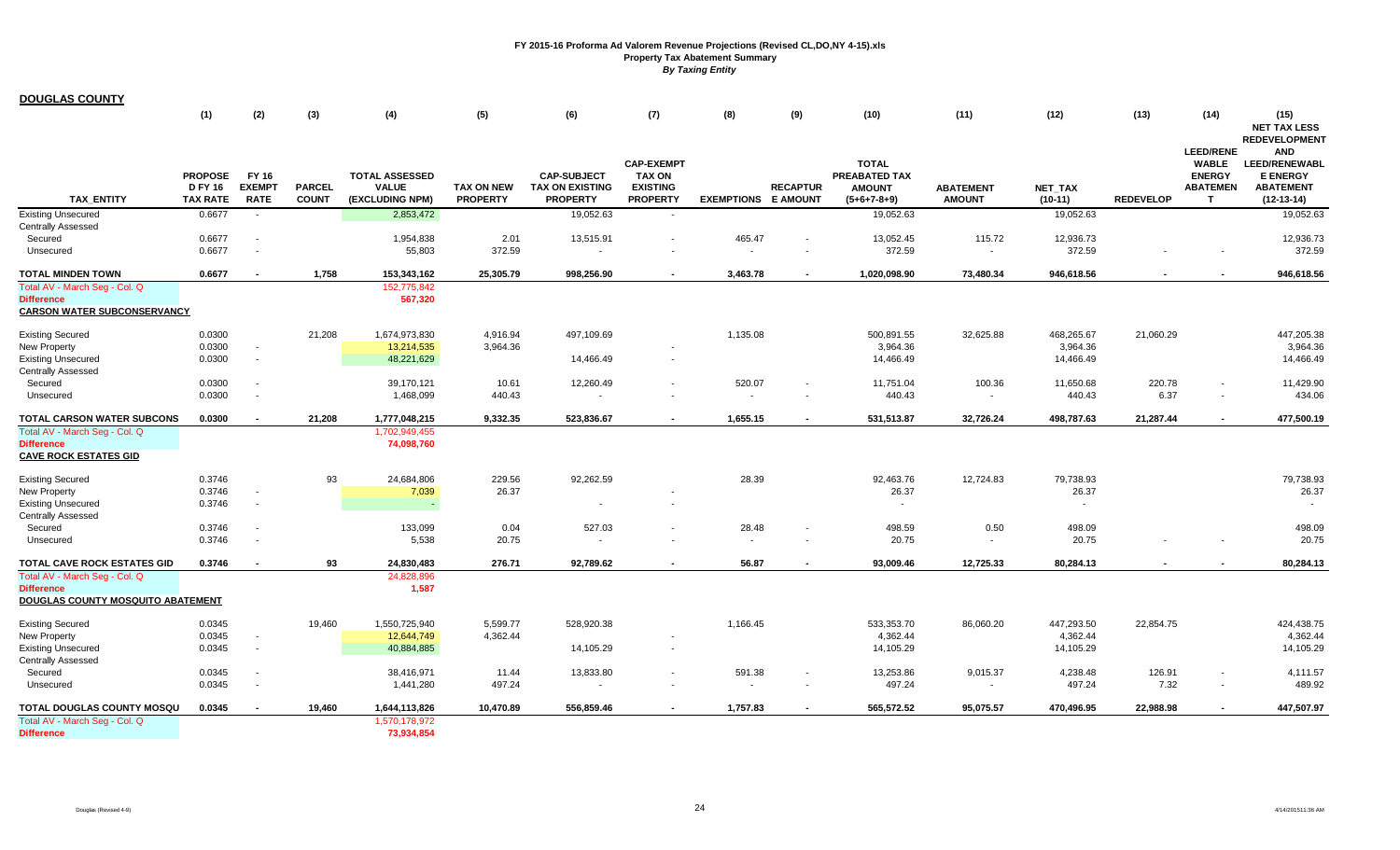| <b>DOUGLAS COUNTY</b>                                                                           |                                                     |                                       |                               |                                                          |                                      |                                                                 |                                                                          |                                    |                 |                                                                        |                                       |                             |                    |                                                                           |                                                                                                                   |
|-------------------------------------------------------------------------------------------------|-----------------------------------------------------|---------------------------------------|-------------------------------|----------------------------------------------------------|--------------------------------------|-----------------------------------------------------------------|--------------------------------------------------------------------------|------------------------------------|-----------------|------------------------------------------------------------------------|---------------------------------------|-----------------------------|--------------------|---------------------------------------------------------------------------|-------------------------------------------------------------------------------------------------------------------|
|                                                                                                 | (1)                                                 | (2)                                   | (3)                           | (4)                                                      | (5)                                  | (6)                                                             | (7)                                                                      | (8)                                | (9)             | (10)                                                                   | (11)                                  | (12)                        | (13)               | (14)                                                                      | (15)<br><b>NET TAX LESS</b>                                                                                       |
| <b>TAX ENTITY</b>                                                                               | <b>PROPOSE</b><br><b>D FY 16</b><br><b>TAX RATE</b> | FY 16<br><b>EXEMPT</b><br><b>RATE</b> | <b>PARCEL</b><br><b>COUNT</b> | <b>TOTAL ASSESSED</b><br><b>VALUE</b><br>(EXCLUDING NPM) | <b>TAX ON NEW</b><br><b>PROPERTY</b> | <b>CAP-SUBJECT</b><br><b>TAX ON EXISTING</b><br><b>PROPERTY</b> | <b>CAP-EXEMPT</b><br><b>TAX ON</b><br><b>EXISTING</b><br><b>PROPERTY</b> | <b>EXEMPTIONS E AMOUNT</b>         | <b>RECAPTUR</b> | <b>TOTAL</b><br><b>PREABATED TAX</b><br><b>AMOUNT</b><br>$(5+6+7-8+9)$ | <b>ABATEMENT</b><br><b>AMOUNT</b>     | <b>NET TAX</b><br>$(10-11)$ | <b>REDEVELOP</b>   | <b>LEED/RENE</b><br><b>WABLE</b><br><b>ENERGY</b><br><b>ABATEMEN</b><br>т | <b>REDEVELOPMENT</b><br><b>AND</b><br><b>LEED/RENEWABL</b><br><b>E ENERGY</b><br><b>ABATEMENT</b><br>$(12-13-14)$ |
| Total AV - March Seq - Col. Q<br><b>Difference</b><br><b>EAST FORK FIRE PROTECTION DISTRICT</b> |                                                     |                                       |                               | #DIV/0!                                                  |                                      |                                                                 |                                                                          |                                    |                 |                                                                        |                                       |                             |                    |                                                                           |                                                                                                                   |
| <b>Existing Secured</b>                                                                         | 0.4874<br>0.4874                                    |                                       | 26,434                        | 1,606,224,027<br>12,911,607                              | 79,911.86                            | 7,745,556.58                                                    |                                                                          | 21,821.06                          |                 | 7,803,647.38                                                           | 717,282.44                            | 7,086,364.94<br>62,931.17   | 336,695.72         |                                                                           | 6,749,669.22                                                                                                      |
| <b>New Property</b><br><b>Existing Unsecured</b><br><b>Centrally Assessed</b>                   | 0.4874                                              | $\overline{\phantom{a}}$              |                               | 47,641,695                                               | 62,931.17                            | 232,205.62                                                      |                                                                          |                                    |                 | 62,931.17<br>232,205.62                                                |                                       | 232,205.62                  |                    |                                                                           | 62,931.17<br>232,205.62                                                                                           |
| Secured<br>Unsecured                                                                            | 0.4874<br>0.4874                                    | $\sim$                                |                               | 43,097,553<br>1,629,810                                  | 161.25<br>7,943.69                   | 147,819.45                                                      | 71,702.79<br>$\sim$                                                      | 9,626.02                           |                 | 210,057.47<br>7,943.69                                                 | 38,972.86<br>$\overline{\phantom{a}}$ | 171,084.62<br>7,943.69      | 3,216.52<br>103.48 |                                                                           | 167,868.09<br>7,840.21                                                                                            |
| TOTAL EAST FORK FIRE PROTECTI                                                                   | 0.4874                                              |                                       | 26,434                        | 1,711,504,692                                            | 150,947.98                           | 8,125,581.65                                                    | 71,702.79                                                                | 31,447.08                          |                 | 8,316,785.34                                                           | 756,255.30                            | 7,560,530.04                | 340,015.72         |                                                                           | 7,220,514.32                                                                                                      |
| Total AV - March Seg - Col. Q<br><b>Difference</b><br>EAST FORK SWIMMING POOL DISTRICT          |                                                     |                                       |                               | 1,637,445,745<br>74,058,947                              |                                      |                                                                 |                                                                          |                                    |                 |                                                                        |                                       |                             |                    |                                                                           |                                                                                                                   |
| <b>Existing Secured</b>                                                                         | 0.1300                                              |                                       | 21,078                        | 1,605,980,253                                            | 21,314.20                            | 2,065,589.05                                                    |                                                                          | 5,762.57                           |                 | 2,081,140.68                                                           | 215,134.99                            | 1,866,005.69                | 89,139.94          |                                                                           | 1,776,865.75                                                                                                      |
| <b>New Property</b><br><b>Existing Unsecured</b><br><b>Centrally Assessed</b>                   | 0.1300<br>0.1300                                    | $\sim$<br>$\sim$                      |                               | 12,726,482<br>41,442,332                                 | 16,544.43                            | 53,875.03                                                       |                                                                          |                                    |                 | 16,544.43<br>53,875.03                                                 |                                       | 16,544.43<br>53,875.03      |                    |                                                                           | 16,544.43<br>53,875.03                                                                                            |
| Secured<br>Unsecured                                                                            | 0.1300<br>0.1300                                    | $\sim$<br>$\sim$                      |                               | 42,567,731<br>1,606,646                                  | 42.96<br>2,088.64                    | 57,820.85                                                       |                                                                          | 2,525.76                           |                 | 55,338.05<br>2,088.64                                                  | 15,940.57<br>$\overline{\phantom{a}}$ | 39,397.48<br>2,088.64       | 757.95<br>27.60    |                                                                           | 38,639.53<br>2,061.04                                                                                             |
| TOTAL EAST FORK SWIMMING PO(                                                                    | 0.1300                                              |                                       | 21,078                        | 1,704,323,443                                            | 39,990.23                            | 2,177,284.93                                                    |                                                                          | 8,288.33                           |                 | 2,208,986.83                                                           | 231,075.56                            | 1,977,911.27                | 89,925.49          |                                                                           | 1,887,985.78                                                                                                      |
| Total AV - March Seg - Col. Q<br><b>Difference</b><br>ELK POINT SANITATION DISTRICT             |                                                     |                                       |                               | 1,630,264,496<br>74,058,947                              |                                      |                                                                 |                                                                          |                                    |                 |                                                                        |                                       |                             |                    |                                                                           |                                                                                                                   |
| <b>Existing Secured</b>                                                                         | 0.0095                                              |                                       | 96                            | 34,490,697                                               | 16.83                                | 3,259.80                                                        |                                                                          |                                    |                 | 3,276.63                                                               | 491.86                                | 2,784.77                    |                    |                                                                           | 2,784.77                                                                                                          |
| New Property<br><b>Existing Unsecured</b><br><b>Centrally Assessed</b>                          | 0.0095<br>0.0095                                    | $\sim$<br>$\sim$                      |                               | 34,157<br>15,514                                         | 3.24                                 | 1.47                                                            |                                                                          |                                    |                 | 3.24<br>1.47                                                           |                                       | 3.24<br>1.47                |                    |                                                                           | 3.24<br>1.47                                                                                                      |
| Secured<br>Unsecured                                                                            | 0.0095<br>0.0095                                    | $\sim$<br>$\sim$                      |                               | 3,156<br>51                                              | 0.00<br>0.00                         | 0.30<br>$\sim$                                                  |                                                                          | 0.00                               |                 | 0.30<br>0.00                                                           | 0.01<br>$\blacksquare$                | 0.29<br>0.00                |                    |                                                                           | 0.29<br>0.00                                                                                                      |
| TOTAL ELK POINT SANITATION DIS                                                                  | 0.0095                                              | $\overline{\phantom{a}}$              | 96                            | 34,543,575                                               | 20.08                                | 3,261.57                                                        |                                                                          | 0.00                               |                 | 3,281.65                                                               | 491.87                                | 2,789.78                    |                    |                                                                           | 2,789.78                                                                                                          |
| Total AV - March Seg - Col. Q<br><b>Difference</b><br><b>GARDNERVILLE RANCHOS GID</b>           |                                                     |                                       |                               | 34,543,575<br>(0)                                        |                                      |                                                                 |                                                                          |                                    |                 |                                                                        |                                       |                             |                    |                                                                           |                                                                                                                   |
| <b>Existing Secured</b>                                                                         | 0.5500                                              |                                       | 4,067                         | 226,852,845                                              | 6,990.47                             | 1,243,438.98                                                    |                                                                          | 2,959.24                           |                 | 1,247,470.21                                                           | 526,685.74                            | 720,784.47                  |                    |                                                                           | 720,784.47                                                                                                        |
| New Property<br><b>Existing Unsecured</b><br><b>Centrally Assessed</b>                          | 0.5500<br>0.5500                                    | $\sim$<br>$\sim$                      |                               | 336,652<br>587,711                                       | 1,851.59                             | 3,232.41                                                        |                                                                          |                                    |                 | 1,851.59<br>3,232.41                                                   |                                       | 1,851.59<br>3,232.41        |                    |                                                                           | 1,851.59<br>3,232.41                                                                                              |
| Secured<br>Unsecured                                                                            | 0.5500<br>0.5500                                    |                                       |                               | 3,505,302<br>116,987                                     | 3.00<br>643.43                       | 20,112.29                                                       |                                                                          | 836.14<br>$\overline{\phantom{a}}$ |                 | 19,279.16<br>643.43                                                    | 6,655.86<br>$\overline{\phantom{a}}$  | 12,623.30<br>643.43         |                    |                                                                           | 12,623.30<br>643.43                                                                                               |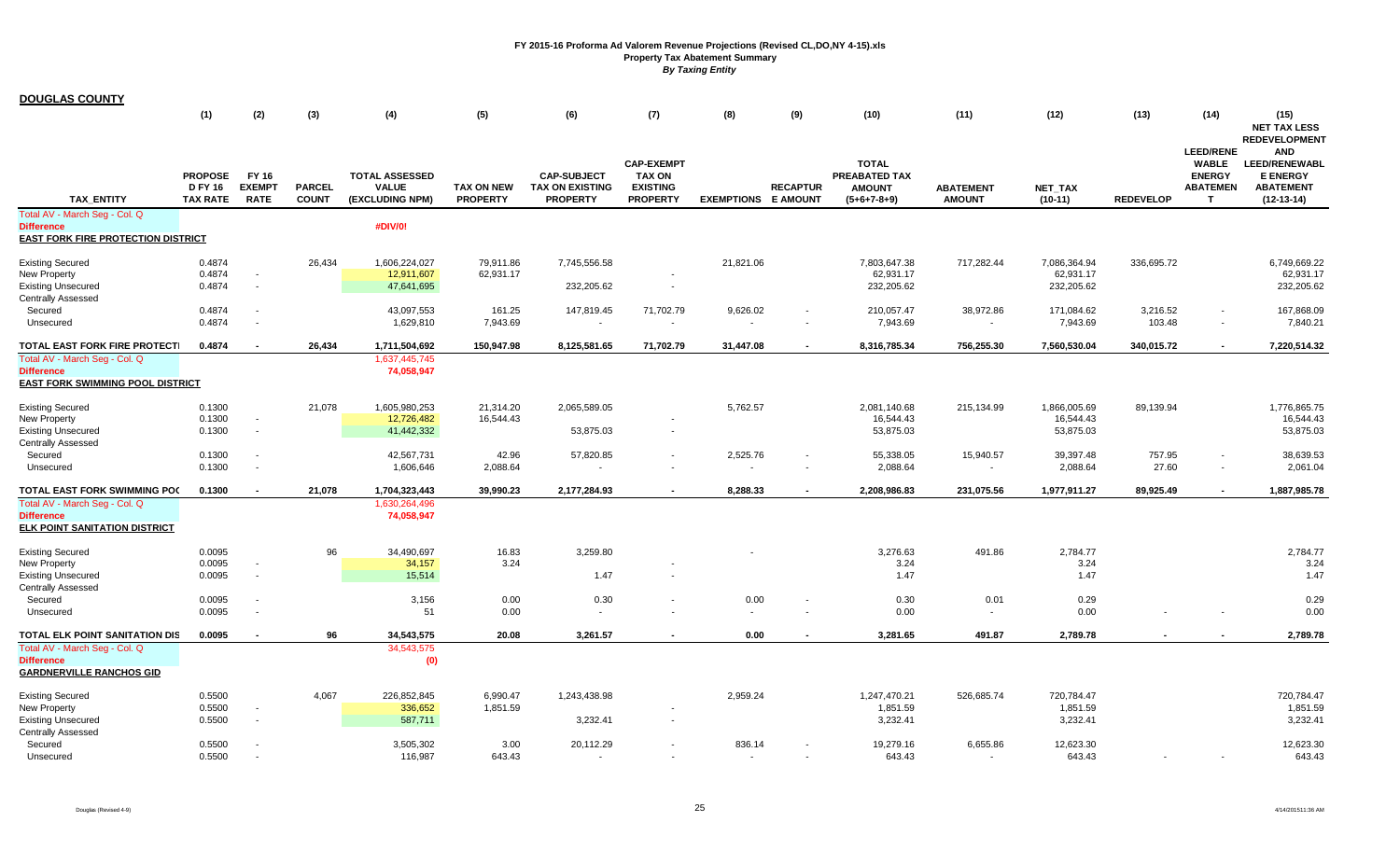| <b>DOUGLAS COUNTY</b>                                                                             |                                                     |                                                      |                               |                                                          |                                      |                                                                 |                                                                          |                            |                 |                                                                 |                                   |                                    |                   |                                                                            |                                                                                    |
|---------------------------------------------------------------------------------------------------|-----------------------------------------------------|------------------------------------------------------|-------------------------------|----------------------------------------------------------|--------------------------------------|-----------------------------------------------------------------|--------------------------------------------------------------------------|----------------------------|-----------------|-----------------------------------------------------------------|-----------------------------------|------------------------------------|-------------------|----------------------------------------------------------------------------|------------------------------------------------------------------------------------|
|                                                                                                   | (1)                                                 | (2)                                                  | (3)                           | (4)                                                      | (5)                                  | (6)                                                             | (7)                                                                      | (8)                        | (9)             | (10)                                                            | (11)                              | (12)                               | (13)              | (14)                                                                       | (15)<br><b>NET TAX LESS</b><br><b>REDEVELOPMENT</b>                                |
| <b>TAX ENTITY</b>                                                                                 | <b>PROPOSE</b><br><b>D FY 16</b><br><b>TAX RATE</b> | FY 16<br><b>EXEMPT</b><br><b>RATE</b>                | <b>PARCEL</b><br><b>COUNT</b> | <b>TOTAL ASSESSED</b><br><b>VALUE</b><br>(EXCLUDING NPM) | <b>TAX ON NEW</b><br><b>PROPERTY</b> | <b>CAP-SUBJECT</b><br><b>TAX ON EXISTING</b><br><b>PROPERTY</b> | <b>CAP-EXEMPT</b><br><b>TAX ON</b><br><b>EXISTING</b><br><b>PROPERTY</b> | <b>EXEMPTIONS E AMOUNT</b> | <b>RECAPTUR</b> | <b>TOTAL</b><br>PREABATED TAX<br><b>AMOUNT</b><br>$(5+6+7-8+9)$ | <b>ABATEMENT</b><br><b>AMOUNT</b> | NET_TAX<br>$(10-11)$               | <b>REDEVELOP</b>  | <b>LEED/RENE</b><br><b>WABLE</b><br><b>ENERGY</b><br><b>ABATEMEN</b><br>T. | <b>AND</b><br>LEED/RENEWABL<br><b>E ENERGY</b><br><b>ABATEMENT</b><br>$(12-13-14)$ |
| <b>TOTAL GARDNERVILLE RANCHOS</b>                                                                 | 0.5500                                              | $\overline{\phantom{a}}$                             | 4,067                         | 231,399,496                                              | 9,488.49                             | 1,266,783.69                                                    | $\overline{\phantom{a}}$                                                 | 3,795.38                   |                 | 1,272,476.79                                                    | 533,341.60                        | 739,135.20                         | $\blacksquare$    | $\overline{\phantom{a}}$                                                   | 739,135.20                                                                         |
| Total AV - March Seg - Col. Q<br><b>Difference</b><br><b>INDIAN HILLS GID</b>                     |                                                     |                                                      |                               | 231, 123, 563<br>275,933                                 |                                      |                                                                 |                                                                          |                            |                 |                                                                 |                                   |                                    |                   |                                                                            |                                                                                    |
| <b>Existing Secured</b><br>New Property<br><b>Existing Unsecured</b>                              | 0.7901<br>0.7901<br>0.7901                          | $\sim$<br>$\sim$                                     | 1,833                         | 108,539,809<br>165,774<br>414,203                        | 3,275.74<br>1,309.78                 | 852,805.38<br>3,272.62                                          |                                                                          | 3,425.80                   |                 | 852,655.32<br>1,309.78<br>3,272.62                              | 40,643.16                         | 812,012.16<br>1,309.78<br>3,272.62 | 55,350.43         |                                                                            | 756,661.73<br>1,309.78<br>3,272.62                                                 |
| <b>Centrally Assessed</b><br>Secured<br>Unsecured                                                 | 0.7901<br>0.7901                                    | $\overline{\phantom{a}}$<br>$\sim$                   |                               | 1,891,493<br>61,984                                      | 6.14<br>489.74                       | 15,543.27                                                       |                                                                          | 604.72                     |                 | 14,944.69<br>489.74                                             | 37.75                             | 14,906.93<br>489.74                | 1,811.25<br>42.67 | $\blacksquare$                                                             | 13,095.68<br>447.07                                                                |
| TOTAL INDIAN HILLS GID                                                                            | 0.7901                                              | $\sim$                                               | 1,833                         | 111,073,263                                              | 5,081.41                             | 871,621.27                                                      |                                                                          | 4,030.52                   |                 | 872,672.15                                                      | 40,680.91                         | 831,991.24                         | 57,204.35         | $\overline{\phantom{a}}$                                                   | 774,786.88                                                                         |
| Total AV - March Seg - Col. Q<br><b>Difference</b><br><b>KINGSBURY GID</b>                        |                                                     |                                                      |                               | 103,610,892<br>7,462,371                                 |                                      |                                                                 |                                                                          |                            |                 |                                                                 |                                   |                                    |                   |                                                                            |                                                                                    |
| <b>Existing Secured</b><br>New Property<br><b>Existing Unsecured</b><br><b>Centrally Assessed</b> | 0.4521<br>0.4521<br>0.4521                          | $\sim$<br>$\sim$                                     | 2,452                         | 228,308,851<br>657,306<br>1,361,989                      | 1,892.55<br>2,971.68                 | 1,034,121.08<br>6,157.55                                        |                                                                          | 5,509.69                   |                 | 1,030,503.94<br>2,971.68<br>6,157.55                            | 276,784.84                        | 753,719.10<br>2,971.68<br>6,157.55 |                   |                                                                            | 753,719.10<br>2,971.68<br>6,157.55                                                 |
| Secured<br>Unsecured                                                                              | 0.4521<br>0.4521                                    | $\sim$<br>$\sim$                                     |                               | 1,775,272<br>69,351                                      | 13.08<br>309.38                      | 8,231.94                                                        |                                                                          | 325.52                     |                 | 7,919.49<br>309.38                                              | 1,901.50                          | 6,017.98<br>309.38                 |                   |                                                                            | 6,017.98<br>309.38                                                                 |
| <b>TOTAL KINGSBURY GID</b>                                                                        | 0.4521                                              | $\overline{\phantom{a}}$                             | 2,452                         | 232,172,769                                              | 5,186.68                             | 1,048,510.57                                                    |                                                                          | 5,835.21                   |                 | 1,047,862.04                                                    | 278,686.34                        | 769,175.69                         |                   |                                                                            | 769,175.69                                                                         |
| Total AV - March Seg - Col. Q<br><b>Difference</b><br><b>LAKERIDGE GID</b>                        |                                                     |                                                      |                               | 231,785,140<br>387,629                                   |                                      |                                                                 |                                                                          |                            |                 |                                                                 |                                   |                                    |                   |                                                                            |                                                                                    |
| <b>Existing Secured</b>                                                                           | 0.1227                                              |                                                      | 83                            | 24,431,226                                               |                                      | 29,979.52                                                       |                                                                          | 7.50                       |                 | 29,972.02                                                       | 4,111.00                          | 25,861.02                          |                   |                                                                            | 25,861.02                                                                          |
| New Property<br><b>Existing Unsecured</b>                                                         | 0.1227<br>0.1227                                    | $\sim$<br>$\sim$                                     |                               | 555                                                      |                                      | 0.68                                                            | ٠                                                                        |                            |                 | 0.68                                                            |                                   | 0.68                               |                   |                                                                            | 0.68                                                                               |
| <b>Centrally Assessed</b><br>Secured<br>Unsecured                                                 | 0.1227<br>0.1227                                    | $\overline{\phantom{a}}$<br>$\overline{\phantom{a}}$ |                               | 1,016,529<br>44,795                                      | 0.14<br>54.96                        | 1,322.97<br>$\sim$                                              |                                                                          | 75.83<br>$\sim$            |                 | 1,247.28<br>54.96                                               | 1.26<br>$\sim$                    | 1,246.02<br>54.96                  |                   |                                                                            | 1,246.02<br>54.96                                                                  |
| <b>TOTAL LAKERIDGE GID</b>                                                                        | 0.1227                                              |                                                      | 83                            | 25,493,105                                               | 55.10                                | 31,303.17                                                       |                                                                          | 83.33                      |                 | 31,274.95                                                       | 4,112.26                          | 27,162.68                          |                   |                                                                            | 27,162.68                                                                          |
| Total AV - March Seg - Col. Q<br><b>Difference</b><br><b>LOGAN CREEK GID</b>                      |                                                     |                                                      |                               | 25,488,661<br>4,444                                      |                                      |                                                                 |                                                                          |                            |                 |                                                                 |                                   |                                    |                   |                                                                            |                                                                                    |
| <b>Existing Secured</b><br>New Property<br><b>Existing Unsecured</b><br><b>Centrally Assessed</b> | 0.6550<br>0.6550<br>0.6550                          | $\sim$<br>$\sim$                                     | 23                            | 6,963,285                                                |                                      | 45,617.91                                                       |                                                                          | 8.28                       |                 | 45,609.63<br>$\sim$                                             | 7,452.70                          | 38,156.93                          |                   |                                                                            | 38,156.93                                                                          |
| Secured<br>Unsecured                                                                              | 0.6550<br>0.6550                                    | $\sim$                                               |                               | 51,936<br>2,251                                          | $\sim$<br>14.74                      | 360.76<br>$\sim$                                                |                                                                          | 20.58<br>$\sim$            |                 | 340.18<br>14.74                                                 | 0.05<br>$\sim$                    | 340.13<br>14.74                    |                   |                                                                            | 340.13<br>14.74                                                                    |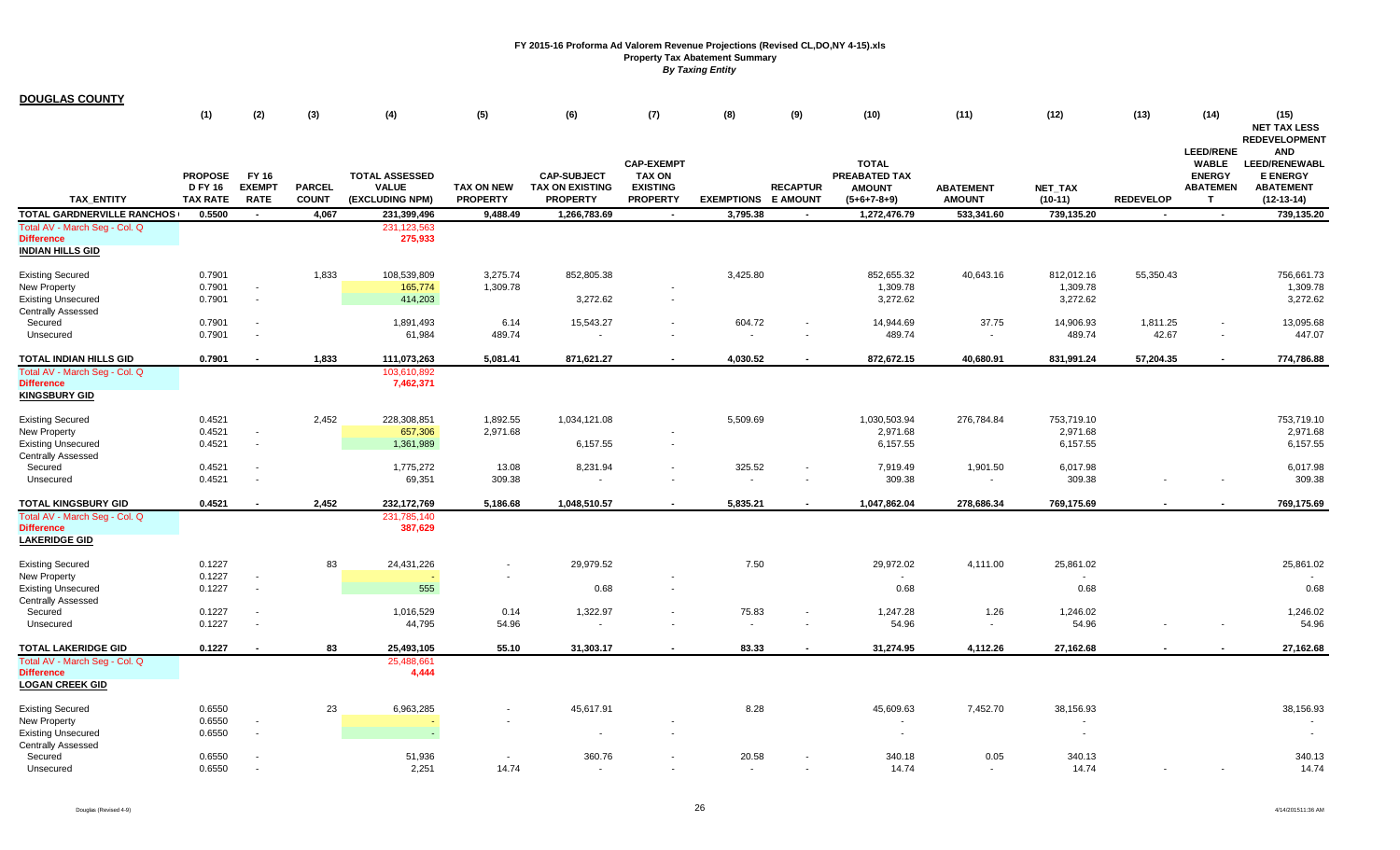| <b>DOUGLAS COUNTY</b>                                                                       |                                                     |                                       |                               |                                                          |                                      |                                                                 |                                                                          |                            |                 |                                                                 |                                   |                      |                  |                                                                           |                                                                                                                   |
|---------------------------------------------------------------------------------------------|-----------------------------------------------------|---------------------------------------|-------------------------------|----------------------------------------------------------|--------------------------------------|-----------------------------------------------------------------|--------------------------------------------------------------------------|----------------------------|-----------------|-----------------------------------------------------------------|-----------------------------------|----------------------|------------------|---------------------------------------------------------------------------|-------------------------------------------------------------------------------------------------------------------|
|                                                                                             | (1)                                                 | (2)                                   | (3)                           | (4)                                                      | (5)                                  | (6)                                                             | (7)                                                                      | (8)                        | (9)             | (10)                                                            | (11)                              | (12)                 | (13)             | (14)                                                                      | (15)<br><b>NET TAX LESS</b>                                                                                       |
| <b>TAX ENTITY</b>                                                                           | <b>PROPOSE</b><br><b>D FY 16</b><br><b>TAX RATE</b> | FY 16<br><b>EXEMPT</b><br><b>RATE</b> | <b>PARCEL</b><br><b>COUNT</b> | <b>TOTAL ASSESSED</b><br><b>VALUE</b><br>(EXCLUDING NPM) | <b>TAX ON NEW</b><br><b>PROPERTY</b> | <b>CAP-SUBJECT</b><br><b>TAX ON EXISTING</b><br><b>PROPERTY</b> | <b>CAP-EXEMPT</b><br><b>TAX ON</b><br><b>EXISTING</b><br><b>PROPERTY</b> | <b>EXEMPTIONS E AMOUNT</b> | <b>RECAPTUR</b> | <b>TOTAL</b><br>PREABATED TAX<br><b>AMOUNT</b><br>$(5+6+7-8+9)$ | <b>ABATEMENT</b><br><b>AMOUNT</b> | NET_TAX<br>$(10-11)$ | <b>REDEVELOP</b> | <b>LEED/RENE</b><br><b>WABLE</b><br><b>ENERGY</b><br><b>ABATEMEN</b><br>T | <b>REDEVELOPMENT</b><br><b>AND</b><br><b>LEED/RENEWABL</b><br><b>E ENERGY</b><br><b>ABATEMENT</b><br>$(12-13-14)$ |
| <b>TOTAL LOGAN CREEK GID</b>                                                                | 0.6550                                              | $\overline{\phantom{a}}$              | 23                            | 7,017,472                                                | 14.74                                | 45,978.67                                                       | $\sim$                                                                   | 28.86                      |                 | 45,964.55                                                       | 7,452.75                          | 38,511.80            |                  |                                                                           | 38,511.80                                                                                                         |
| Total AV - March Seq - Col. Q<br><b>Difference</b><br><b>MINDEN-GARDNERVILLE SANITATION</b> |                                                     |                                       |                               | 7,017,472<br>(0)                                         |                                      |                                                                 |                                                                          |                            |                 |                                                                 |                                   |                      |                  |                                                                           |                                                                                                                   |
| <b>Existing Secured</b>                                                                     | 0.1224                                              |                                       | 4,016                         | 318,061,838                                              | 7,842.32                             | 380,786.99                                                      |                                                                          | 987.08                     |                 | 387,642.23                                                      | 32,452.10                         | 355,190.13           |                  |                                                                           | 355,190.13                                                                                                        |
| New Property                                                                                | 0.1224                                              | $\sim$                                |                               | 4,506,559                                                | 5,516.03                             |                                                                 |                                                                          |                            |                 | 5,516.03                                                        |                                   | 5,516.03             |                  |                                                                           | 5,516.03                                                                                                          |
| <b>Existing Unsecured</b>                                                                   | 0.1224                                              | $\sim$                                |                               | 9,456,230                                                |                                      | 11,574.43                                                       |                                                                          |                            |                 | 11,574.43                                                       |                                   | 11,574.43            |                  |                                                                           | 11,574.43                                                                                                         |
| <b>Centrally Assessed</b>                                                                   |                                                     |                                       |                               |                                                          |                                      |                                                                 |                                                                          |                            |                 |                                                                 |                                   |                      |                  |                                                                           |                                                                                                                   |
| Secured                                                                                     | 0.1224                                              | $\overline{\phantom{a}}$              |                               | 4,780,546                                                | 0.47                                 | 6,058.99                                                        |                                                                          | 208.07                     |                 | 5,851.39                                                        | 17.06                             | 5,834.33             |                  |                                                                           | 5,834.33                                                                                                          |
| Unsecured                                                                                   | 0.1224                                              | $\sim$                                |                               | 134,411                                                  | 164.52                               | $\blacksquare$                                                  |                                                                          | $\blacksquare$             |                 | 164.52                                                          | $\sim$                            | 164.52               |                  |                                                                           | 164.52                                                                                                            |
| TOTAL MINDEN-GARDNERVILLE SA                                                                | 0.1224                                              | $\sim$                                | 4,016                         | 336,939,584                                              | 13,523.33                            | 398,420.41                                                      | $\overline{\phantom{a}}$                                                 | 1,195.15                   |                 | 410,748.59                                                      | 32,469.16                         | 378,279.43           | $\blacksquare$   |                                                                           | 378,279.43                                                                                                        |
| Total AV - March Seg - Col. Q                                                               |                                                     |                                       |                               | 335,605,711                                              |                                      |                                                                 |                                                                          |                            |                 |                                                                 |                                   |                      |                  |                                                                           |                                                                                                                   |
| <b>Difference</b>                                                                           |                                                     |                                       |                               | 1,333,873                                                |                                      |                                                                 |                                                                          |                            |                 |                                                                 |                                   |                      |                  |                                                                           |                                                                                                                   |
| <b>OLIVER PARK</b>                                                                          |                                                     |                                       |                               |                                                          |                                      |                                                                 |                                                                          |                            |                 |                                                                 |                                   |                      |                  |                                                                           |                                                                                                                   |
| <b>Existing Secured</b>                                                                     | 0.5838                                              |                                       | 91                            | 9,240,911                                                | 170.63                               | 53,777.83                                                       |                                                                          | 0.03                       |                 | 53,948.43                                                       | 13,115.13                         | 40,833.30            |                  |                                                                           | 40,833.30                                                                                                         |
| New Property                                                                                | 0.5838                                              | $\sim$                                |                               | 18,977                                                   | 110.79                               |                                                                 |                                                                          |                            |                 | 110.79                                                          |                                   | 110.79               |                  |                                                                           | 110.79                                                                                                            |
| <b>Existing Unsecured</b>                                                                   | 0.5838                                              | $\sim$                                |                               | 502,658                                                  |                                      | 2,934.52                                                        | $\blacksquare$                                                           |                            |                 | 2,934.52                                                        |                                   | 2,934.52             |                  |                                                                           | 2,934.52                                                                                                          |
| <b>Centrally Assessed</b>                                                                   |                                                     |                                       |                               |                                                          |                                      |                                                                 |                                                                          |                            |                 |                                                                 |                                   |                      |                  |                                                                           |                                                                                                                   |
| Secured                                                                                     | 0.5838                                              | $\overline{\phantom{a}}$              |                               | 167,777                                                  | 0.05                                 | 1,030.62                                                        | $\overline{\phantom{a}}$                                                 | 51.20                      |                 | 979.48                                                          | 408.29                            | 571.19               |                  |                                                                           | 571.19                                                                                                            |
| Unsecured                                                                                   | 0.5838                                              | $\sim$                                |                               | 6,453                                                    | 37.67                                | $\sim$                                                          | $\sim$                                                                   | $\overline{\phantom{a}}$   | $\sim$          | 37.67                                                           | $\sim$                            | 37.67                |                  |                                                                           | 37.67                                                                                                             |
| <b>TOTAL OLIVER PARK</b>                                                                    | 0.5838                                              | $\overline{\phantom{a}}$              | 91                            | 9,936,775                                                | 319.14                               | 57,742.97                                                       | $\overline{\phantom{a}}$                                                 | 51.23                      |                 | 58,010.89                                                       | 13,523.42                         | 44,487.46            |                  |                                                                           | 44,487.46                                                                                                         |
| Total AV - March Seg - Col. Q                                                               |                                                     |                                       |                               | 9,936,775                                                |                                      |                                                                 |                                                                          |                            |                 |                                                                 |                                   |                      |                  |                                                                           |                                                                                                                   |
| <b>Difference</b>                                                                           |                                                     |                                       |                               | - 0                                                      |                                      |                                                                 |                                                                          |                            |                 |                                                                 |                                   |                      |                  |                                                                           |                                                                                                                   |
| ROUND HILL GENERAL IMPROVEMENT DISTRICT                                                     |                                                     |                                       |                               |                                                          |                                      |                                                                 |                                                                          |                            |                 |                                                                 |                                   |                      |                  |                                                                           |                                                                                                                   |
| <b>Existing Secured</b>                                                                     | 0.4129                                              |                                       | 590                           | 104,803,471                                              |                                      | 432,770.48                                                      |                                                                          |                            |                 | 432,770.48                                                      | 400,841.96                        | 31,928.52            |                  |                                                                           | 31,928.52                                                                                                         |
| New Property                                                                                | 0.4129                                              | $\sim$                                |                               |                                                          |                                      |                                                                 |                                                                          |                            |                 |                                                                 |                                   |                      |                  |                                                                           |                                                                                                                   |
| <b>Existing Unsecured</b>                                                                   | 0.4129                                              | $\sim$                                |                               |                                                          |                                      | $\overline{\phantom{a}}$                                        |                                                                          |                            |                 | ÷                                                               |                                   |                      |                  |                                                                           |                                                                                                                   |
| <b>Centrally Assessed</b>                                                                   |                                                     |                                       |                               |                                                          |                                      |                                                                 |                                                                          |                            |                 |                                                                 |                                   |                      |                  |                                                                           |                                                                                                                   |
| Secured                                                                                     | 0.4129                                              | $\overline{\phantom{a}}$              |                               | 821,164                                                  | 2.16                                 | 3,513.32                                                        |                                                                          | 124.90                     |                 | 3,390.59                                                        | 3,385.95                          | 4.64                 |                  |                                                                           | 4.64                                                                                                              |
| Unsecured                                                                                   | 0.4129                                              | ÷.                                    |                               | 25,932                                                   | 107.07                               | $\sim$                                                          |                                                                          | $\mathbf{r}$               | $\sim$          | 107.07                                                          | $\sim$                            | 107.07               |                  |                                                                           | 107.07                                                                                                            |
| <b>TOTAL ROUND HILL GENERAL IMPI</b>                                                        | 0.4129                                              | $\overline{\phantom{a}}$              | 590                           | 105,650,567                                              | 109.23                               | 436,283.80                                                      |                                                                          | 124.90                     |                 | 436,268.14                                                      | 404,227.91                        | 32,040.23            |                  |                                                                           | 32,040.23                                                                                                         |
| Total AV - March Seg - Col. Q                                                               |                                                     |                                       |                               |                                                          |                                      |                                                                 |                                                                          |                            |                 |                                                                 |                                   |                      |                  |                                                                           |                                                                                                                   |
| <b>Difference</b>                                                                           |                                                     |                                       |                               | 105,650,869                                              |                                      |                                                                 |                                                                          |                            |                 |                                                                 |                                   |                      |                  |                                                                           |                                                                                                                   |
| <b>SKYLAND GID</b>                                                                          |                                                     |                                       |                               |                                                          |                                      |                                                                 |                                                                          |                            |                 |                                                                 |                                   |                      |                  |                                                                           |                                                                                                                   |
| <b>Existing Secured</b>                                                                     | 0.0731                                              |                                       | 235                           | 72,414,453                                               | 20.51                                | 52,711.18                                                       |                                                                          | 7.49                       |                 | 52,724.20                                                       | 3,569.53                          | 49,154.67            |                  |                                                                           | 49,154.67                                                                                                         |
| New Property                                                                                | 0.0731                                              | $\overline{\phantom{a}}$              |                               | 168,126                                                  | 122.90                               |                                                                 |                                                                          |                            |                 | 122.90                                                          |                                   | 122.90               |                  |                                                                           | 122.90                                                                                                            |
| <b>Existing Unsecured</b>                                                                   | 0.0731                                              | $\overline{\phantom{a}}$              |                               | 30,404                                                   |                                      | 22.23                                                           |                                                                          |                            |                 | 22.23                                                           |                                   | 22.23                |                  |                                                                           | 22.23                                                                                                             |
| <b>Centrally Assessed</b>                                                                   |                                                     |                                       |                               |                                                          |                                      |                                                                 |                                                                          |                            |                 |                                                                 |                                   |                      |                  |                                                                           |                                                                                                                   |
| Secured                                                                                     | 0.0731                                              |                                       |                               | 283,015                                                  | 0.00                                 | 217.68                                                          |                                                                          | 10.80                      |                 | 206.88                                                          | 0.03                              | 206.86               |                  |                                                                           | 206.86                                                                                                            |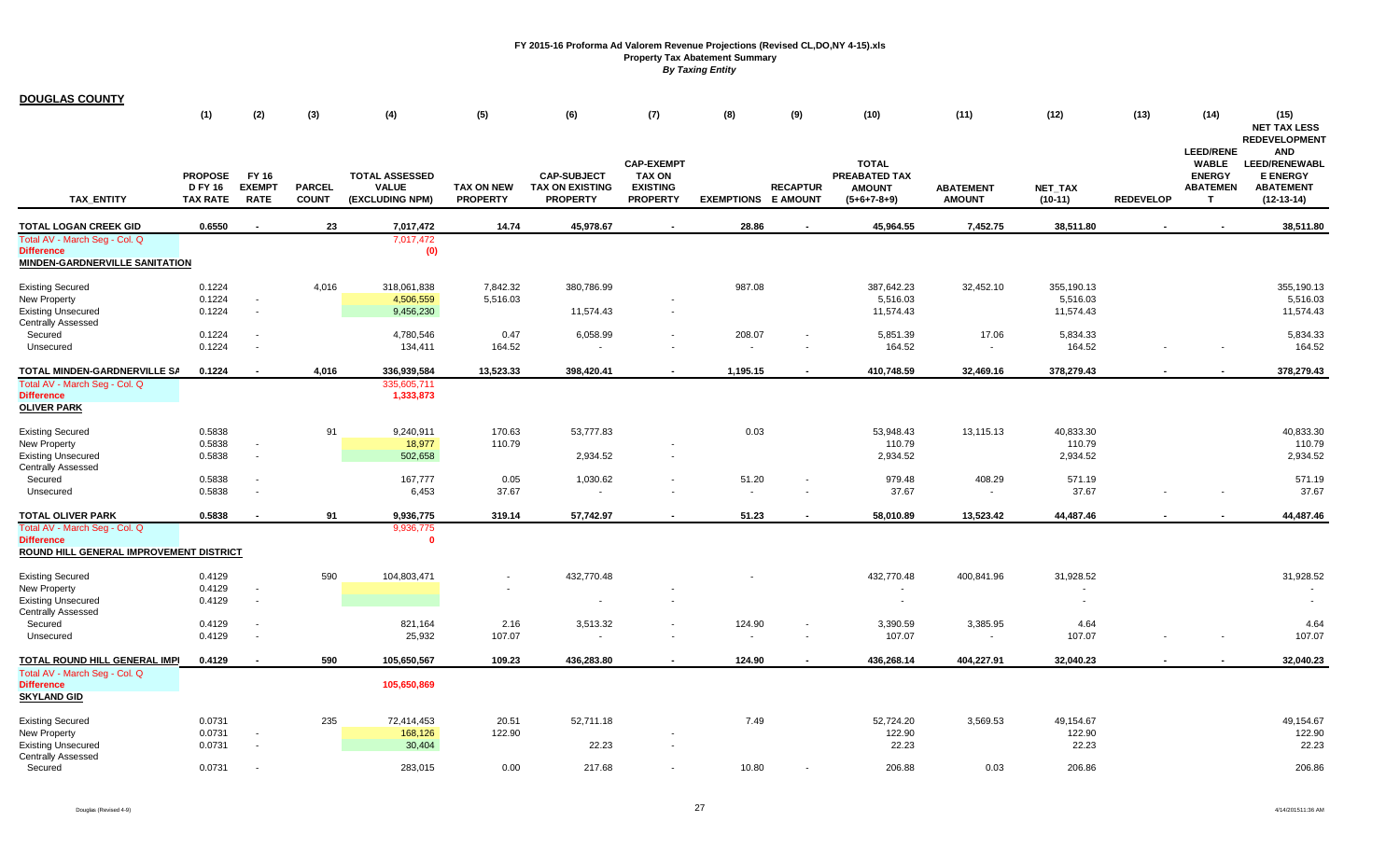| <b>DOUGLAS COUNTY</b>                              |                 |                          |               |                       |                   |                        |                                    |                            |                 |                               |                  |              |                  |                               |                                         |
|----------------------------------------------------|-----------------|--------------------------|---------------|-----------------------|-------------------|------------------------|------------------------------------|----------------------------|-----------------|-------------------------------|------------------|--------------|------------------|-------------------------------|-----------------------------------------|
|                                                    | (1)             | (2)                      | (3)           | (4)                   | (5)               | (6)                    | (7)                                | (8)                        | (9)             | (10)                          | (11)             | (12)         | (13)             | (14)                          | (15)                                    |
|                                                    |                 |                          |               |                       |                   |                        |                                    |                            |                 |                               |                  |              |                  |                               | <b>NET TAX LESS</b>                     |
|                                                    |                 |                          |               |                       |                   |                        |                                    |                            |                 |                               |                  |              |                  |                               | <b>REDEVELOPMENT</b>                    |
|                                                    |                 |                          |               |                       |                   |                        |                                    |                            |                 |                               |                  |              |                  | <b>LEED/RENE</b>              | <b>AND</b>                              |
|                                                    | <b>PROPOSE</b>  | FY 16                    |               | <b>TOTAL ASSESSED</b> |                   | <b>CAP-SUBJECT</b>     | <b>CAP-EXEMPT</b><br><b>TAX ON</b> |                            |                 | <b>TOTAL</b><br>PREABATED TAX |                  |              |                  | <b>WABLE</b><br><b>ENERGY</b> | <b>LEED/RENEWABL</b><br><b>E ENERGY</b> |
|                                                    | <b>D FY 16</b>  | <b>EXEMPT</b>            | <b>PARCEL</b> | <b>VALUE</b>          | <b>TAX ON NEW</b> | <b>TAX ON EXISTING</b> | <b>EXISTING</b>                    |                            | <b>RECAPTUR</b> | <b>AMOUNT</b>                 | <b>ABATEMENT</b> | NET_TAX      |                  | <b>ABATEMEN</b>               | <b>ABATEMENT</b>                        |
| <b>TAX ENTITY</b>                                  | <b>TAX RATE</b> | <b>RATE</b>              | <b>COUNT</b>  | (EXCLUDING NPM)       | <b>PROPERTY</b>   | <b>PROPERTY</b>        | <b>PROPERTY</b>                    | <b>EXEMPTIONS E AMOUNT</b> |                 | $(5+6+7-8+9)$                 | <b>AMOUNT</b>    | $(10-11)$    | <b>REDEVELOP</b> | T.                            | $(12-13-14)$                            |
| Unsecured                                          | 0.0731          | $\sim$                   |               | 10,829                | 7.92              |                        |                                    |                            |                 | 7.92                          | $\sim$           | 7.92         |                  | $\sim$                        | 7.92                                    |
| <b>TOTAL SKYLAND GID</b>                           | 0.0731          | $\overline{\phantom{a}}$ | 235           | 72,906,827            | 151.33            | 52,951.08              |                                    | 18.29                      |                 | 53,084.12                     | 3,569.56         | 49,514.56    |                  |                               | 49,514.56                               |
| Total AV - March Seg - Col. Q<br><b>Difference</b> |                 |                          |               | 72,620,967<br>285,860 |                   | 0.74                   |                                    |                            |                 |                               | 0.07<br>0.21     |              |                  |                               |                                         |
| TAHOE-DOUGLAS FIRE PROTECTION DISTRICT             |                 |                          |               |                       |                   |                        |                                    |                            |                 |                               |                  |              |                  |                               |                                         |
|                                                    |                 |                          |               | 6320008.951           |                   | 6,297,445.94           |                                    | 1,429,228.96               |                 |                               |                  |              |                  |                               |                                         |
| <b>Existing Secured</b>                            | 0.6381          | 0.0500                   | 5,341         | 1,073,219,462         | 23,000.06         | 6,274,445.88           | 533,452.57                         | 9,119.91                   |                 | 6,821,778.60                  | 1,344,383.41     | 5,477,395.19 |                  |                               | 5,477,395.19                            |
| New Property                                       | 0.6381          | 0.0500                   |               | 3,048,466             | 17,928.03         |                        | 1,524.23                           |                            |                 | 19,452.26                     |                  | 19,452.26    |                  |                               | 19,452.26                               |
| <b>Existing Unsecured</b>                          | 0.6381          | 0.0500                   |               | 6,376,465             |                   | 37,499.99              | 3,188.23                           |                            |                 | 40,688.22                     |                  | 40,688.22    |                  |                               | 40,688.22                               |
| <b>Centrally Assessed</b>                          |                 |                          |               |                       |                   |                        |                                    |                            |                 |                               |                  |              |                  |                               |                                         |
| Secured                                            | 0.6381          | 0.0500                   |               | 10,348,900            | 183.26            | 62,880.48              | 5,346.07                           | 2,373.47                   |                 | 66,036.33                     | 11,343.98        | 54,692.35    |                  |                               | 54,692.35                               |
| Unsecured                                          | 0.6381          | 0.0500                   |               | 423,018               | 2,672.31          | 26.72                  | 2.27                               | 2.02                       |                 | 2,699.28                      | $\sim$           | 2,699.28     |                  |                               | 2,699.28                                |
| TOTAL TAHOE-DOUGLAS FIRE PRC                       | 0.6381          | 0.0500                   | 5,341         | 1,093,416,310         | 43,783.65         | 6,374,853.06           | 543,513.38                         | 11,495.40                  |                 | 6,950,654.69                  | 1,355,727.39     | 5,594,927.30 |                  |                               | 5,594,927.30                            |
| Total AV - March Seq - Col. Q                      |                 |                          |               | 1,089,565,376         |                   |                        |                                    |                            |                 |                               |                  |              |                  |                               |                                         |
| <b>Difference</b>                                  |                 |                          |               | 3,850,934             |                   |                        |                                    |                            |                 |                               |                  |              |                  |                               |                                         |
| TAHOE-DOUGLAS SEWER DISTRICT                       |                 |                          |               |                       |                   |                        |                                    |                            |                 |                               |                  |              |                  |                               |                                         |
|                                                    | 0.0350          |                          | 1,591         | 566,877,641           | 354.16            | 197,538.21             |                                    | 52.66                      |                 | 197,839.71                    | 35,311.54        | 162,528.17   |                  |                               | 162,528.17                              |
| <b>Existing Secured</b><br>New Property            | 0.0350          | $\overline{\phantom{a}}$ |               | 1,266,001             | 443.10            |                        |                                    |                            |                 | 443.10                        |                  | 443.10       |                  |                               | 443.10                                  |
| <b>Existing Unsecured</b>                          | 0.0350          | $\overline{\phantom{a}}$ |               | 1,340,160             |                   | 469.06                 | $\blacksquare$                     |                            |                 | 469.06                        |                  | 469.06       |                  |                               | 469.06                                  |
| <b>Centrally Assessed</b>                          |                 |                          |               |                       |                   |                        |                                    |                            |                 |                               |                  |              |                  |                               |                                         |
| Secured                                            | 0.0350          |                          |               | 3,455,315             | 0.44              | 1,272.50               | $\blacksquare$                     | 63.58                      |                 | 1,209.36                      | 98.67            | 1,110.69     |                  |                               | 1,110.69                                |
| Unsecured                                          | 0.0350          | $\overline{\phantom{a}}$ |               | 138,692               | 48.54             | $\sim$                 |                                    | $\overline{\phantom{a}}$   |                 | 48.54                         |                  | 48.54        |                  |                               | 48.54                                   |
|                                                    |                 |                          |               |                       |                   |                        |                                    |                            |                 |                               |                  |              |                  |                               |                                         |
| TOTAL TAHOE-DOUGLAS SEWER D                        | 0.0350          | $\overline{\phantom{a}}$ | 1,591         | 573,077,808           | 846.25            | 199,279.77             |                                    | 116.24                     |                 | 200,009.77                    | 35,410.21        | 164,599.55   |                  |                               | 164,599.55                              |
| Total AV - March Seg - Col. Q                      |                 |                          |               | 571,452,144           |                   |                        |                                    |                            |                 |                               |                  |              |                  |                               |                                         |
| <b>Difference</b>                                  |                 |                          |               | 1,625,664             |                   |                        |                                    |                            |                 |                               |                  |              |                  |                               |                                         |
| <b>TOPAZ RANCH ESTATES GID</b>                     |                 |                          |               |                       |                   |                        |                                    |                            |                 |                               |                  |              |                  |                               |                                         |
| <b>Existing Secured</b>                            | 0.8546          |                          | 873           | 20,958,609            | 841.18            | 179,590.28             |                                    | 1,781.65                   |                 | 178,649.81                    | 30,714.24        | 147,935.57   |                  |                               | 147,935.57                              |
| New Property                                       | 0.8546          | $\overline{\phantom{a}}$ |               | 17,764                | 151.81            |                        |                                    |                            |                 | 151.81                        |                  | 151.81       |                  |                               | 151.81                                  |
| <b>Existing Unsecured</b>                          | 0.8546          | $\overline{\phantom{a}}$ |               | 66,390                |                   | 567.37                 | $\blacksquare$                     |                            |                 | 567.37                        |                  | 567.37       |                  |                               | 567.37                                  |
| <b>Centrally Assessed</b>                          |                 |                          |               |                       |                   |                        |                                    |                            |                 |                               |                  |              |                  |                               |                                         |
| Secured                                            | 0.8546          |                          |               | 1,421,600             | $\sim$            | 12,842.12              |                                    | 693.12                     |                 | 12,148.99                     | 3,252.18         | 8,896.81     |                  |                               | 8,896.81                                |
| Unsecured                                          | 0.8546          | $\overline{\phantom{a}}$ |               | 58,554                | 500.40            |                        |                                    |                            |                 | 500.40                        | $\sim$           | 500.40       |                  |                               | 500.40                                  |
| TOTAL TOPAZ RANCH ESTATES GI                       | 0.8546          |                          | 873           | 22,522,916            | 1.493.39          | 192,999.77             |                                    | 2,474.77                   |                 | 192,018.38                    | 33,966.42        | 158,051.96   |                  |                               | 158,051.96                              |
| Total AV - March Seg - Col. Q                      |                 |                          |               | 22,454,607            |                   |                        |                                    |                            |                 |                               |                  |              |                  |                               |                                         |
| <b>Difference</b>                                  |                 |                          |               | 68,309                |                   |                        |                                    |                            |                 |                               |                  |              |                  |                               |                                         |
| <b>ZEPHYR COVE GID</b>                             |                 |                          |               |                       |                   |                        |                                    |                            |                 |                               |                  |              |                  |                               |                                         |
| <b>Existing Secured</b>                            | 0.1000          |                          | $77$          | 20,563,337            | $\sim$            | 20,564.65              |                                    | 1.28                       |                 | 20,563.37                     | 4,356.53         | 16,206.84    |                  |                               | 16,206.84                               |
| New Property                                       | 0.1000          |                          |               | 38,777                | 38.78             |                        |                                    |                            |                 | 38.78                         |                  | 38.78        |                  |                               | 38.78                                   |
| <b>Existing Unsecured</b>                          | 0.1000          | $\overline{\phantom{a}}$ |               | 22,499                |                   | 22.50                  |                                    |                            |                 | 22.50                         |                  | 22.50        |                  |                               | 22.50                                   |
| <b>Centrally Assessed</b>                          |                 |                          |               |                       |                   |                        |                                    |                            |                 |                               |                  |              |                  |                               |                                         |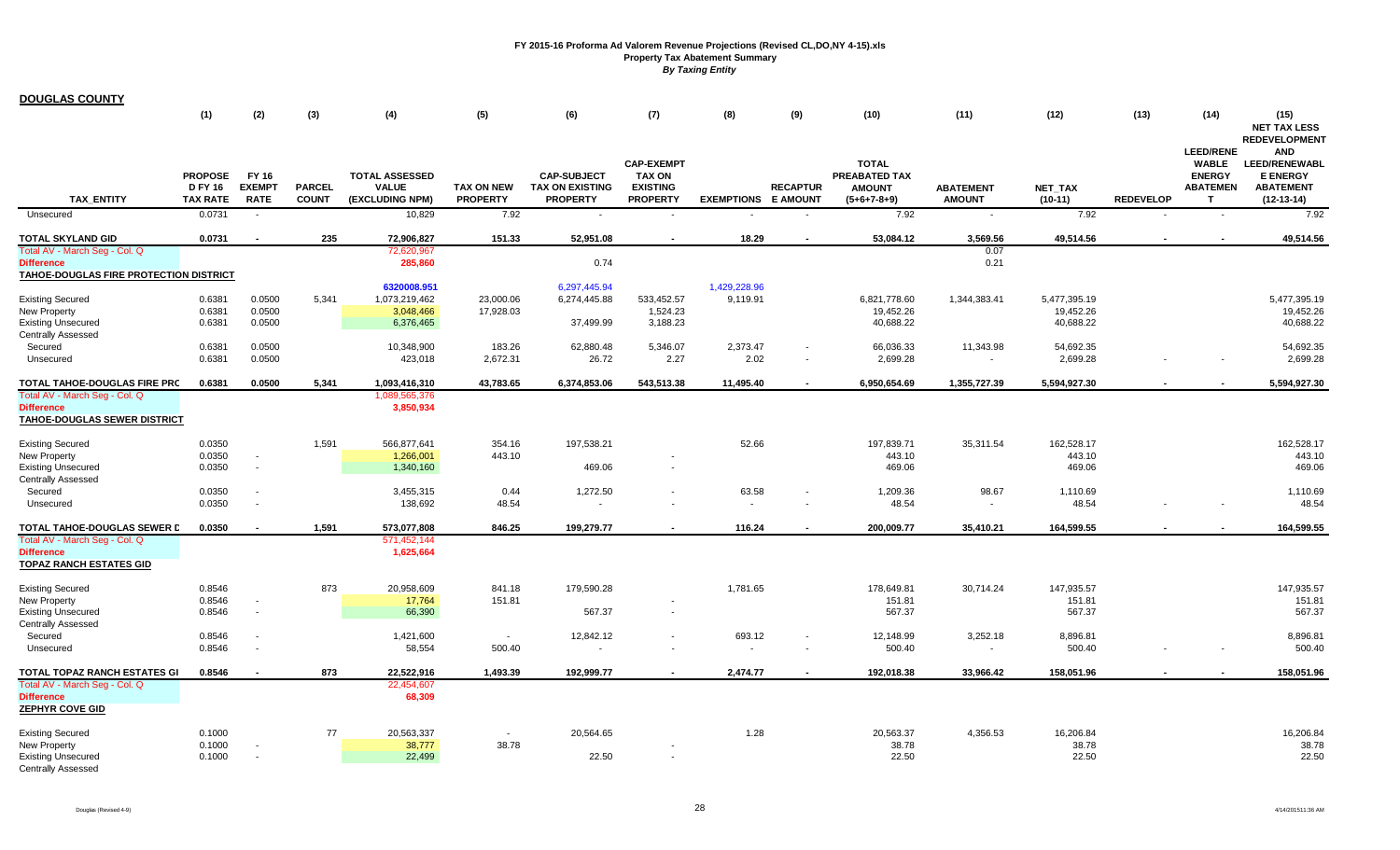| <b>DOUGLAS COUNTY</b>                                                       |                                                     |                                       |                               |                                                          |                                      |                                                                 |                                                                          |                            |                 |                                                                        |                                   |                      |                          |                                                                           |                                                                                    |
|-----------------------------------------------------------------------------|-----------------------------------------------------|---------------------------------------|-------------------------------|----------------------------------------------------------|--------------------------------------|-----------------------------------------------------------------|--------------------------------------------------------------------------|----------------------------|-----------------|------------------------------------------------------------------------|-----------------------------------|----------------------|--------------------------|---------------------------------------------------------------------------|------------------------------------------------------------------------------------|
|                                                                             | (1)                                                 | (2)                                   | (3)                           | (4)                                                      | (5)                                  | (6)                                                             | (7)                                                                      | (8)                        | (9)             | (10)                                                                   | (11)                              | (12)                 | (13)                     | (14)                                                                      | (15)<br><b>NET TAX LESS</b><br><b>REDEVELOPMENT</b>                                |
| <b>TAX ENTITY</b>                                                           | <b>PROPOSE</b><br><b>D FY 16</b><br><b>TAX RATE</b> | FY 16<br><b>EXEMPT</b><br><b>RATE</b> | <b>PARCEL</b><br><b>COUNT</b> | <b>TOTAL ASSESSED</b><br><b>VALUE</b><br>(EXCLUDING NPM) | <b>TAX ON NEW</b><br><b>PROPERTY</b> | <b>CAP-SUBJECT</b><br><b>TAX ON EXISTING</b><br><b>PROPERTY</b> | <b>CAP-EXEMPT</b><br><b>TAX ON</b><br><b>EXISTING</b><br><b>PROPERTY</b> | <b>EXEMPTIONS E AMOUNT</b> | <b>RECAPTUR</b> | <b>TOTAL</b><br><b>PREABATED TAX</b><br><b>AMOUNT</b><br>$(5+6+7-8+9)$ | <b>ABATEMENT</b><br><b>AMOUNT</b> | NET_TAX<br>$(10-11)$ | <b>REDEVELOP</b>         | <b>LEED/RENE</b><br><b>WABLE</b><br><b>ENERGY</b><br><b>ABATEMEN</b><br>т | <b>AND</b><br>LEED/RENEWABL<br><b>E ENERGY</b><br><b>ABATEMENT</b><br>$(12-13-14)$ |
| Secured                                                                     | 0.1000                                              | $\sim$                                |                               | 92,647                                                   | 0.00                                 | 97.57                                                           | $\sim$                                                                   | 4.93                       |                 | 92.65                                                                  | 0.36                              | 92.29                | $\sim$                   |                                                                           | 92.29                                                                              |
| Unsecured                                                                   | 0.1000                                              |                                       |                               | 3,613                                                    | 3.61                                 | $\sim$                                                          | $\overline{\phantom{a}}$                                                 | $\overline{\phantom{a}}$   |                 | 3.61                                                                   |                                   | 3.61                 |                          |                                                                           | 3.61                                                                               |
| TOTAL ZEPHYR COVE GID                                                       | 0.1000                                              |                                       | 77                            | 20,720,873                                               | 42.39                                | 20,684.72                                                       | $\blacksquare$                                                           | 6.21                       | $\blacksquare$  | 20,720.91                                                              | 4,356.89                          | 16,364.02            | $\overline{\phantom{a}}$ | $\blacksquare$                                                            | 16,364.02                                                                          |
| Total AV - March Seg - Col. Q<br><b>Difference</b><br><b>ZEPHYR HEIGHTS</b> |                                                     |                                       |                               | 20,720,873<br>(0)                                        |                                      |                                                                 |                                                                          |                            |                 |                                                                        |                                   |                      |                          |                                                                           |                                                                                    |
| <b>Existing Secured</b>                                                     | 0.2798                                              |                                       | 228                           | 37,884,935                                               | $\overline{\phantom{a}}$             | 106,273.58                                                      |                                                                          | 262.10                     |                 | 106,011.48                                                             | 20,530.93                         | 85,480.55            |                          |                                                                           | 85,480.55                                                                          |
| New Property                                                                | 0.2798                                              |                                       |                               | 313,234                                                  | 876.43                               |                                                                 | $\overline{\phantom{a}}$                                                 |                            |                 | 876.43                                                                 |                                   | 876.43               |                          |                                                                           | 876.43                                                                             |
| <b>Existing Unsecured</b><br><b>Centrally Assessed</b>                      | 0.2798                                              | $\sim$                                |                               | 90,458                                                   |                                      | 253.10                                                          | $\sim$                                                                   |                            |                 | 253.10                                                                 |                                   | 253.10               |                          |                                                                           | 253.10                                                                             |
| Secured                                                                     | 0.2798                                              |                                       |                               | 228,094                                                  | 0.25                                 | 671.03                                                          | $\sim$                                                                   | 33.08                      |                 | 638.21                                                                 | 3.82                              | 634.39               |                          |                                                                           | 634.39                                                                             |
| Unsecured                                                                   | 0.2798                                              | $\sim$                                |                               | 9,072                                                    | 25.38                                | $\sim$                                                          | $\sim$                                                                   | $\overline{\phantom{a}}$   | $\sim$          | 25.38                                                                  | $\sim$                            | 25.38                |                          |                                                                           | 25.38                                                                              |
| <b>TOTAL ZEPHYR HEIGHTS</b>                                                 | 0.2798                                              | $\overline{\phantom{a}}$              | 228                           | 38,525,792                                               | 902.06                               | 107,197.71                                                      |                                                                          | 295.18                     |                 | 107,804.60                                                             | 20,534.75                         | 87,269.85            |                          |                                                                           | 87,269.85                                                                          |
| Total AV - March Seg - Col. Q<br><b>Difference</b>                          |                                                     |                                       |                               | 38,525,792<br>n                                          |                                      |                                                                 |                                                                          |                            |                 |                                                                        |                                   |                      |                          |                                                                           |                                                                                    |
| <b>ZEPHYR KNOLLS</b>                                                        |                                                     |                                       |                               |                                                          |                                      |                                                                 |                                                                          |                            |                 |                                                                        |                                   |                      |                          |                                                                           |                                                                                    |
| <b>Existing Secured</b>                                                     | 0.5213                                              |                                       | 65                            | 8,584,824                                                | $\sim$                               | 44,906.17                                                       |                                                                          | 151.87                     |                 | 44,754.30                                                              | 5,805.50                          | 38,948.80            |                          |                                                                           | 38,948.80                                                                          |
| New Property                                                                | 0.5213                                              | $\sim$                                |                               | 35,583                                                   | 185.49                               |                                                                 |                                                                          |                            |                 | 185.49                                                                 |                                   | 185.49               |                          |                                                                           | 185.49                                                                             |
| <b>Existing Unsecured</b><br><b>Centrally Assessed</b>                      | 0.5213                                              | $\sim$                                |                               | 13,440                                                   |                                      | 70.06                                                           | $\overline{\phantom{a}}$                                                 |                            |                 | 70.06                                                                  |                                   | 70.06                |                          |                                                                           | 70.06                                                                              |
| Secured                                                                     | 0.5213                                              | $\sim$                                |                               | 59,109                                                   | 0.01                                 | 326.49                                                          | $\overline{\phantom{a}}$                                                 | 18.37                      | $\sim$          | 308.14                                                                 | 0.06                              | 308.08               |                          |                                                                           | 308.08                                                                             |
| Unsecured                                                                   | 0.5213                                              | $\sim$                                |                               | 2,540                                                    | 13.24                                | $\sim$                                                          | $\sim$                                                                   | $\sim$                     |                 | 13.24                                                                  | $\sim$                            | 13.24                |                          |                                                                           | 13.24                                                                              |
| <b>TOTAL ZEPHYR KNOLLS</b>                                                  | 0.5213                                              | $\overline{\phantom{a}}$              | 65                            | 8,695,497                                                | 198.75                               | 45,302.72                                                       | $\blacksquare$                                                           | 170.24                     |                 | 45,331.24                                                              | 5,805.56                          | 39,525.68            | $\blacksquare$           |                                                                           | 39,525.68                                                                          |
| Total AV - March Seg - Col. Q                                               |                                                     |                                       |                               | 8,695,496                                                |                                      |                                                                 |                                                                          |                            |                 |                                                                        |                                   |                      |                          |                                                                           |                                                                                    |
| <b>Difference</b>                                                           |                                                     |                                       |                               |                                                          |                                      |                                                                 |                                                                          |                            |                 |                                                                        |                                   |                      |                          |                                                                           |                                                                                    |

**NOTE: Total secured value includes \$72,376,761 incremental value for the Redevelopment Agency.**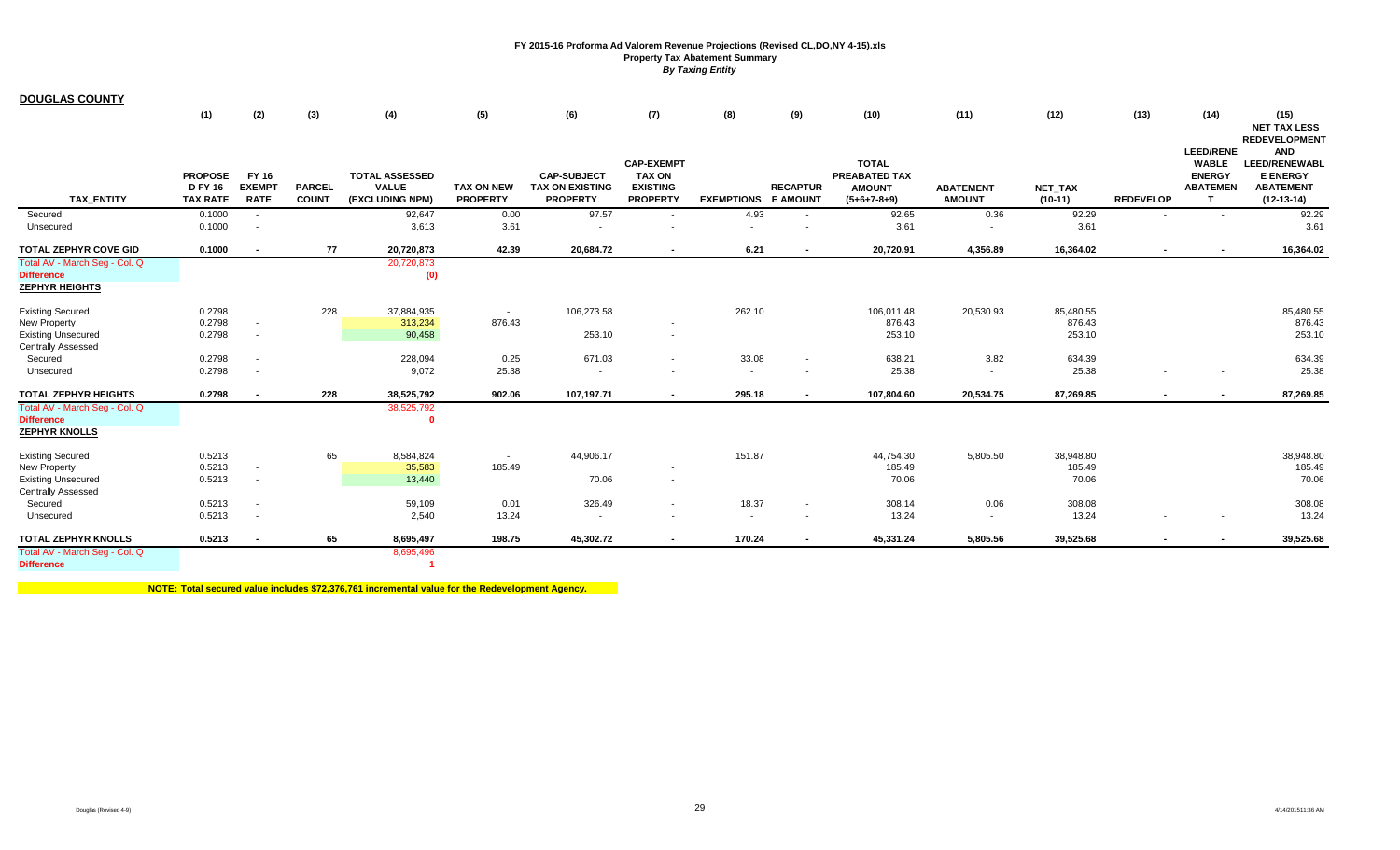| <b>ELKO COUNTY</b>            |                 |                |               |                       |                   |                        |                          |                   |                          |                                      |                  |               |                  |                  |                                         |
|-------------------------------|-----------------|----------------|---------------|-----------------------|-------------------|------------------------|--------------------------|-------------------|--------------------------|--------------------------------------|------------------|---------------|------------------|------------------|-----------------------------------------|
|                               | (1)             | (2)            | (3)           | (4)                   | (5)               | (6)                    | (7)                      | (8)               | (9)                      | (10)                                 | (11)             | (12)          | (13)             | (14)             | (15)                                    |
|                               |                 |                |               |                       |                   |                        |                          |                   |                          |                                      |                  |               |                  |                  | <b>NET TAX LESS</b>                     |
|                               |                 |                |               |                       |                   |                        |                          |                   |                          |                                      |                  |               |                  |                  | <b>REDEVELOPMENT</b>                    |
|                               |                 |                |               |                       |                   |                        | CAP-<br><b>EXEMPT</b>    |                   |                          |                                      |                  |               |                  |                  | <b>AND</b><br>LEED/RENEW LEED/RENEWABLE |
|                               | <b>PROPOSE</b>  | <b>FY 16</b>   |               | <b>TOTAL ASSESSED</b> |                   | <b>CAP-SUBJECT TAX</b> | <b>TAX ON</b>            |                   |                          | <b>TOTAL</b><br><b>PREABATED TAX</b> |                  |               |                  | <b>ABLE</b>      | <b>ENERGY</b>                           |
|                               | <b>D FY 16</b>  | <b>EXEMPT</b>  | <b>PARCEL</b> | <b>VALUE</b>          | <b>TAX ON NEW</b> | <b>ON EXISTING</b>     | <b>EXISTING</b>          |                   | <b>RECAPTURE</b>         | <b>AMOUNT</b>                        | <b>ABATEMENT</b> | NET_TAX       |                  | <b>ENERGY</b>    | <b>ABATEMENT</b>                        |
| <b>TAX ENTITY</b>             | <b>TAX RATE</b> | <b>RATE</b>    | <b>COUNT</b>  | (EXCLUDING NPM)       | <b>PROPERTY</b>   | <b>PROPERTY</b>        | <b>PROPERTY</b>          | <b>EXEMPTIONS</b> | <b>AMOUNT</b>            | $(5+6+7-8+9)$                        | <b>AMOUNT</b>    | $(10-11)$     | <b>REDEVELOP</b> | <b>ABATEMENT</b> | $(12-13-14)$                            |
| <u>ALL ENTITIES</u>           |                 |                |               |                       |                   |                        |                          |                   |                          |                                      |                  |               |                  |                  |                                         |
|                               |                 |                |               |                       |                   |                        |                          |                   |                          |                                      |                  |               |                  |                  |                                         |
| STATE OF NEVADA               | 0.1700          |                | 42,562        | 1,795,792,404         | 291,184.55        | 2,865,408.85           |                          | 103,665.80        | 413.87                   | 3,053,341.46                         | 92,653.09        | 2,960,688.38  | 13,079.18        | 261.30           | 2,947,347.89                            |
| <b>GENERAL COUNTY</b>         | 0.8386          | $\sim$         | 42,562        | 1,795,792,399         | 1,436,396.23      | 14, 134, 913. 35       | $\blacksquare$           | 511,370.65        | 2,048.69                 | 15,061,987.62                        | 463,842.46       | 14,598,145.16 | 70,522.46        | 1,288.97         | 14,526,333.74                           |
| <b>SCHOOL DISTRICT</b>        | 1.5000          | $\sim$         | 42,562        | 1,795,792,439         | 2,569,275.40      | 25,283,097.48          | $\blacksquare$           | 914,693.11        | 3,660.14                 | 26,941,339.91                        | 817,509.48       | 26,123,830.42 | 63,082.63        | 2,305.57         | 26,058,442.22                           |
| <b>CITY OF CARLIN</b>         | 1.1481          | $\sim$         | 944           | 34,150,017            | 34,225.72         | 310,212.89             |                          | 1,086.44          | 0.01                     | 343,352.18                           | 1,639.50         | 341,712.68    | $\sim$           | $\sim$           | 341,712.68                              |
| CITY OF ELKO                  | 0.9200          | $\sim$         | 5,928         | 491,808,321           | 302,602.83        | 4,235,358.37           | $\blacksquare$           | 13,321.48         | 1,246.89                 | 4,525,886.61                         | 119,212.40       | 4,406,674.22  | 77,381.25        |                  | 4,329,292.97                            |
| <b>CITY OF WELLS</b>          | 0.9605          | $\sim$         | 817           | 25,619,101            | 14,002.03         | 233,885.29             |                          | 1,815.91          | 0.03                     | 246,071.44                           | 4,671.62         | 241,399.82    |                  |                  | 241,399.82                              |
| CITY OF WEST WENDOVER         | 1.1514          | $\sim$         | 813           | 128,087,198           | 64,403.20         | 1,420,560.88           |                          | 10,127.89         | 110.57                   | 1,474,946.77                         | 51,061.69        | 1,423,885.07  |                  |                  | 1,423,885.07                            |
| <b>JACKPOT TOWN</b>           | 0.5891          |                | 183           | 26,926,043            | 12,137.47         | 146,676.52             | $\blacksquare$           | 192.67            | $\sim$                   | 158,621.32                           | 923.76           | 157,697.56    |                  |                  | 157,697.56                              |
| MONTELLO TOWN                 | 0.4858          | $\sim$         | 167           | 1,516,042             | 824.76            | 6,787.23               |                          | 61.72             | $\sim$                   | 7,550.26                             | 638.69           | 6,911.57      |                  |                  | 6,911.57                                |
| <b>MOUNTAIN CITY TOWN</b>     | 0.4347          | $\sim$         | 88            | 1,924,666             | 256.88            | 8,411.36               | $\overline{\phantom{a}}$ | 301.74            | 122.29                   | 8,488.80                             | 389.22           | 8,099.58      |                  |                  | 8,099.58                                |
| ELKO CONVENTION & VISITORS AU | 0.0392          |                | 26,168        | 1,261,031,296         | 53,295.15         | 446,419.89             | $\blacksquare$           | 5,386.67          | 54.99                    | 494,383.36                           | 9,248.60         | 485,134.76    | 3,297.28         |                  | 481,837.48                              |
| ELKO TELEVISION DISTRICT      | 0.0145          |                | 25,927        | 1,027,511,455         | 8,984.13          | 142,311.13             |                          | 2,307.36          | 22.09                    | 149,009.99                           | 3,645.31         | 145,364.68    | 1,219.55         |                  | 144,145.13                              |
| <b>TOTAL COUNTY</b>           |                 |                | 42,562        | 1,795,792,404         | 4,787,588.35      | 49,234,043.26          |                          | 1,564,331.45      | 7,679.57                 | 52,464,979.72                        | 1,565,435.83     | 50,899,543.89 | 228,582.35       | 3,855.84         | 50,667,105.70                           |
|                               |                 |                |               |                       |                   |                        |                          |                   |                          | <b>Abatement Percent</b>             | 2.98%            |               |                  |                  |                                         |
| <b>STATE OF NEVADA</b>        |                 |                |               |                       | 30,119,094        |                        |                          |                   |                          |                                      |                  |               |                  |                  |                                         |
| <b>Existing Secured</b>       | 0.1700          |                | 42,562        | 1,147,051,702         | 51,202.46         | 1,988,490.77           |                          | 89,624.83         | 413.87                   | 1,950,482.27                         | 61,260.88        | 1,889,221.39  | 13,079.18        |                  | 1,876,142.21                            |
| New Property                  | 0.1700          |                |               | 120,218,028           | 204,370.65        |                        |                          |                   |                          | 204,370.65                           |                  | 204,370.65    |                  |                  | 204,370.65                              |
| <b>Existing Unsecured</b>     | 0.1700          |                |               | 136,555,579           |                   | 232,144.48             |                          |                   |                          | 232,144.48                           |                  | 232,144.48    |                  |                  | 232,144.48                              |
| <b>Centrally Assessed</b>     |                 |                |               |                       |                   |                        |                          |                   |                          |                                      |                  |               |                  |                  |                                         |
| Secured                       | 0.1700          |                |               | 385,058,199           | 27,046.26         | 641,591.44             | $\sim$                   | 14,038.76         |                          | 654,598.94                           | 31,385.33        | 623,213.61    |                  | 209.18           | 623,004.43                              |
| Unsecured                     | 0.1700          |                |               | 6,908,897             | 8,565.18          | 3,182.15               | $\blacksquare$           | 2.21              | $\overline{\phantom{a}}$ | 11,745.13                            | 6.88             | 11,738.24     | ٠                | 52.12            | 11,686.12                               |
|                               |                 |                |               |                       |                   |                        |                          |                   |                          |                                      |                  |               |                  |                  |                                         |
| TOTAL STATE OF NEVADA         | 0.1700          |                | 42,562        | 1,795,792,404         | 291,184.55        | 2,865,408.85           |                          | 103,665.80        | 413.87                   | 3,053,341.46                         | 92,653.09        | 2,960,688.38  | 13,079.18        | 261.30           | 2,947,347.89                            |
| Total AV - March Seg - Col. Q |                 |                |               | 1,786,375,922         |                   |                        |                          |                   |                          |                                      |                  |               |                  |                  |                                         |
| <b>Difference</b>             |                 |                |               | 9,416,482             |                   |                        |                          |                   |                          |                                      |                  |               |                  |                  |                                         |
| <b>GENERAL COUNTY</b>         |                 |                |               |                       |                   |                        |                          |                   |                          |                                      |                  |               |                  |                  |                                         |
| <b>Existing Secured</b>       |                 |                |               |                       |                   |                        |                          |                   |                          |                                      |                  |               |                  |                  |                                         |
| General Co.                   | 0.5163          |                | 42,562        | 1,147,051,702         | 155,505.30        | 6,039,163.48           | $\overline{\phantom{a}}$ | 272,191.35        | 1,266.17                 | 5,923,743.60                         | 186,374.30       | 5,737,369.30  | 43,426.15        |                  | 5,693,943.15                            |
| Gen Indigent                  | 0.0282          | $\sim$         | 42,562        | 1,147,051,702         | 8,494.53          | 329,845.16             | $\sim$                   | 14,864.03         | 71.89                    | 323,547.55                           | 11,137.09        | 312,410.46    | 2,369.98         |                  | 310,040.48                              |
| Extension                     | 0.0100          | $\blacksquare$ | 42,562        | 1,147,051,702         | 3,012.20          | 116,936.27             | $\sim$                   | 5,271.65          | 24.40                    | 114,701.22                           | 3,598.42         | 111,102.80    | 841.16           |                  | 110,261.64                              |
| Library                       | 0.0295          | $\sim$         | 42,562        | 1,147,051,702         | 8,885.22          | 345,072.07             | $\blacksquare$           | 15,553.02         | 71.70                    | 338,475.97                           | 11,143.04        | 327,332.93    | 2,480.34         |                  | 324,852.59                              |
| Juvenile Prob                 | 0.0649          | $\sim$         | 42,562        | 1,147,051,702         | 19,547.07         | 759,142.24             |                          | 34,213.92         | 158.07                   | 744,633.46                           | 24,923.22        | 719,710.24    | 5,455.91         |                  | 714,254.33                              |
| Sr Citizen Sv                 | 0.0200          | $\sim$         | 42,562        | 1,147,051,702         | 6,023.81          | 233,945.35             | $\sim$                   | 10,543.89         | 47.83                    | 229,473.10                           | 7,208.33         | 222,264.77    | 1,682.10         |                  | 220,582.67                              |
| Jail Operatns                 | 0.0150          | $\sim$         | 42,562        | 1,147,051,702         | 4,517.65          | 175,457.31             |                          | 7,909.34          | 35.65                    | 172,101.27                           | 5,404.25         | 166,697.02    | 1,261.57         |                  | 165,435.45                              |
| Med Indigent                  | 0.0577          | $\sim$         | 42,562        | 1,147,051,702         | 17,378.59         | 674,900.81             |                          | 30,418.22         | 140.15                   | 662,001.33                           | 22,965.98        | 639,035.35    | 4,849.22         |                  | 634,186.13                              |
| Co Captl Proj                 | 0.0500          |                | 42,562        | 1,147,051,702         | 15,059.46         | 584,861.71             |                          | 26,360.56         | 121.66                   | 573,682.27                           | 18,014.45        | 555,667.82    | 4,205.50         |                  | 551,462.32                              |
| Fair Board Im                 | 0.0045          | $\sim$         | 42,562        | 1,147,051,702         | 1,354.83          | 52,654.72              |                          | 2,374.68          | 9.62                     | 51,644.49                            | 1,609.72         | 50,034.77     | 378.42           |                  | 49,656.35                               |
| Hosp Indigent                 | 0.0150          |                | 42,562        | 1,147,051,702         | 4,517.65          | 175,457.31             |                          | 7,909.34          | 35.65                    | 172,101.27                           | 5,404.25         | 166,697.02    | 1,261.57         |                  | 165,435.45                              |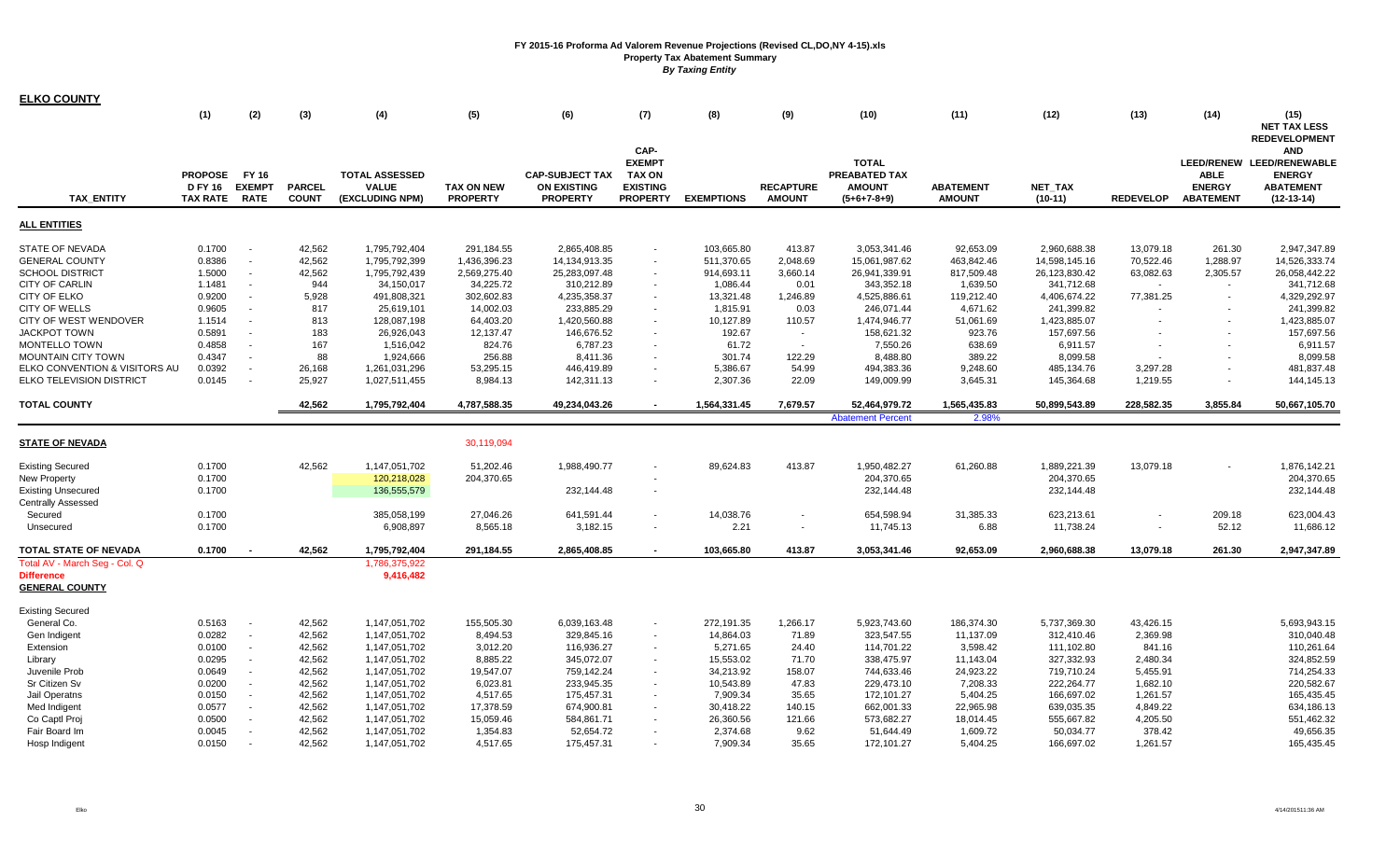| <b>ELKO COUNTY</b>                                                                                       |                                                     |                                              |                               |                                                           |                                      |                                                                 |                                                                       |                      |                                    |                                                                 |                                   |                                            |                    |                                                  |                                                                                       |
|----------------------------------------------------------------------------------------------------------|-----------------------------------------------------|----------------------------------------------|-------------------------------|-----------------------------------------------------------|--------------------------------------|-----------------------------------------------------------------|-----------------------------------------------------------------------|----------------------|------------------------------------|-----------------------------------------------------------------|-----------------------------------|--------------------------------------------|--------------------|--------------------------------------------------|---------------------------------------------------------------------------------------|
|                                                                                                          | (1)                                                 | (2)                                          | (3)                           | (4)                                                       | (5)                                  | (6)                                                             | (7)                                                                   | (8)                  | (9)                                | (10)                                                            | (11)                              | (12)                                       | (13)               | (14)                                             | (15)<br><b>NET TAX LESS</b><br><b>REDEVELOPMENT</b>                                   |
| <b>TAX ENTITY</b>                                                                                        | <b>PROPOSE</b><br><b>D FY 16</b><br><b>TAX RATE</b> | <b>FY 16</b><br><b>EXEMPT</b><br><b>RATE</b> | <b>PARCEL</b><br><b>COUNT</b> | <b>TOTAL ASSESSED</b><br><b>VALUE</b><br>(EXCLUDING NPM)  | <b>TAX ON NEW</b><br><b>PROPERTY</b> | <b>CAP-SUBJECT TAX</b><br><b>ON EXISTING</b><br><b>PROPERTY</b> | CAP-<br><b>EXEMPT</b><br>TAX ON<br><b>EXISTING</b><br><b>PROPERTY</b> | <b>EXEMPTIONS</b>    | <b>RECAPTURE</b><br><b>AMOUNT</b>  | <b>TOTAL</b><br>PREABATED TAX<br><b>AMOUNT</b><br>$(5+6+7-8+9)$ | <b>ABATEMENT</b><br><b>AMOUNT</b> | <b>NET TAX</b><br>$(10-11)$                | <b>REDEVELOP</b>   | <b>ABLE</b><br><b>ENERGY</b><br><b>ABATEMENT</b> | AND<br>LEED/RENEW LEED/RENEWABLE<br><b>ENERGY</b><br><b>ABATEMENT</b><br>$(12-13-14)$ |
| <b>Youth Service</b><br>Museum                                                                           | 0.0090<br>0.0185                                    | $\sim$                                       | 42,562<br>42,562              | 1,147,051,702<br>1,147,051,702                            | 2,710.50<br>5,571.96                 | 105,284.79<br>216,406.83                                        | $\overline{\phantom{a}}$                                              | 4,745.09<br>9,752.28 | 21.62<br>44.28                     | 103,271.82<br>212,270.79                                        | 4,303.15<br>6,900.09              | 98,968.67<br>205,370.70                    | 754.93<br>1,555.61 |                                                  | 98,213.74<br>203,815.09                                                               |
| <b>GENERAL TOTAL</b>                                                                                     | 0.8386                                              |                                              | 42,562                        | 1,147,051,702                                             | 252,578.77                           | 9,809,128.05                                                    | $\blacksquare$                                                        | 442,107.37           | 2,048.69                           | 9,621,648.14                                                    | 308,986.29                        | 9,312,661.85                               | 70,522.46          |                                                  | 9,242,139.39                                                                          |
| New Property<br><b>Existing Unsecured</b><br><b>Centrally Assessed</b>                                   | 0.8386<br>0.8386                                    | $\overline{\phantom{a}}$                     |                               | 120,218,022<br>136,555,579                                | 1,008,148.34                         | 1,145,155.09                                                    | $\sim$                                                                |                      |                                    | 1,008,148.34<br>1,145,155.09                                    |                                   | 1,008,148.34<br>1,145,155.09               |                    |                                                  | 1,008,148.34<br>1,145,155.09                                                          |
| Secured<br>Unsecured                                                                                     | 0.8386<br>0.8386                                    | $\sim$<br>$\blacksquare$                     |                               | 385,058,199<br>6,908,897                                  | 133,417.59<br>42,251.54              | 3,164,932.85<br>15,697.37                                       | $\sim$<br>$\sim$                                                      | 69,252.38<br>10.90   | $\overline{\phantom{a}}$<br>$\sim$ | 3,229,098.05<br>57,938.01                                       | 154,822.03<br>34.14               | 3,074,276.02<br>57,903.87                  |                    | 1,031.89<br>257.08                               | 3,073,244.14<br>57,646.79                                                             |
| <b>TOTAL GENERAL COUNTY</b>                                                                              | 0.8386                                              |                                              | 42,562                        | 1,795,792,399                                             | 1,436,396.23                         | 14,134,913.35                                                   | $\overline{\phantom{0}}$                                              | 511,370.65           | 2,048.69                           | 15,061,987.62                                                   | 463,842.46                        | 14,598,145.16                              | 70,522.46          | 1,288.97                                         | 14,526,333.74                                                                         |
| <b>March Assessors Report:</b><br>New secured<br><b>Existing Secured</b><br><b>Difference</b>            |                                                     |                                              |                               | 30,087,866<br>1,107,516,125<br>1,137,603,991<br>9,447,711 | 0.83%                                |                                                                 |                                                                       |                      |                                    |                                                                 |                                   |                                            |                    |                                                  |                                                                                       |
| Total AV - March Seg - Col. Q<br>Difference<br>SCHOOL DISTRICT                                           |                                                     |                                              |                               | 1,786,375,922<br>9,416,477                                |                                      |                                                                 |                                                                       |                      |                                    |                                                                 |                                   |                                            |                    |                                                  |                                                                                       |
| <b>Existing Secured</b><br>New Property<br><b>Existing Unsecured</b><br><b>Centrally Assessed</b>        | 0.7500<br>0.7500<br>0.7500                          | $\blacksquare$                               | 42,562                        | 1,147,051,702<br>120,218,062<br>136,555,579               | 225,892.95<br>901,635.47             | 8,772,792.51<br>1,024,166.84                                    |                                                                       | 395,401.10           | 1,830.07                           | 8,605,114.43<br>901,635.47<br>1,024,166.84                      | 270,259.59                        | 8,334,854.84<br>901,635.47<br>1,024,166.84 | 63,082.63          |                                                  | 8,271,772.21<br>901,635.47<br>1,024,166.84                                            |
| Secured<br>Unsecured                                                                                     | 0.7500<br>0.7500                                    | $\sim$                                       |                               | 385,058,199<br>6,908,897                                  | 119,321.72<br>37,787.57              | 2,830,550.48<br>14,038.90                                       | $\sim$<br>$\sim$                                                      | 61,935.71<br>9.75    | $\sim$                             | 2,887,936.49<br>51,816.73                                       | 138,464.72<br>30.44               | 2,749,471.77<br>51,786.29                  |                    | 922.86<br>229.93                                 | 2,748,548.91<br>51,556.36                                                             |
| TOTAL SCHOOL OPERATING                                                                                   | 0.7500                                              |                                              | 42,562                        | 1,795,792,439                                             | 1,284,637.70                         | 12,641,548.74                                                   | $\blacksquare$                                                        | 457,346.56           | 1,830.07                           | 13,470,669.95                                                   | 408,754.75                        | 13,061,915.21                              | 63,082.63          | 1,152.79                                         | 12,997,679.79                                                                         |
| <b>SCHOOL - PAY-AS-YOU-GO</b>                                                                            |                                                     |                                              |                               |                                                           | 238,643.43<br>75,575.14              | 5,661,100.97<br>28,077.81                                       | $\sim$<br>×.                                                          | 123,871.42<br>19.49  | a.                                 | 5,775,872.98<br>103,633.46                                      | 276,929.43<br>60.88               | 5,498,943.55<br>103,572.57                 |                    | 1,845.72<br>459.85                               | 5,497,097.82<br>103,112.72                                                            |
| <b>Existing Secured</b><br><b>New Property</b><br><b>Existing Unsecured</b><br><b>Centrally Assessed</b> | 0.7500<br>0.7500<br>0.7500                          | $\blacksquare$                               | 42,562                        | 1,147,051,702<br>120,218,062<br>136,555,579               | 225,892.95<br>901,635.47             | 8,772,792.51<br>1,024,166.84                                    | $\blacksquare$                                                        | 395,401.10           | 1,830.07                           | 8,605,114.43<br>901,635.47<br>1,024,166.84                      | 270,259.58                        | 8,334,854.85<br>901,635.47<br>1,024,166.84 |                    |                                                  | 8,334,854.85<br>901,635.47<br>1,024,166.84                                            |
| Secured<br>Unsecured                                                                                     | 0.7500<br>0.7500                                    | $\overline{\phantom{a}}$                     |                               | 385,058,199                                               | 119,321.72<br>37,787.57              | 2,830,550.48<br>14,038.90                                       | $\sim$<br>$\sim$                                                      | 61,935.71<br>9.75    | $\sim$                             | 2,887,936.49<br>51,816.73                                       | 138,464.72<br>30.44               | 2,749,471.77<br>51,786.29                  | $\sim$<br>$\sim$   | 922.86<br>229.93                                 | 2,748,548.91<br>51,556.36                                                             |
| <b>TOTAL SCHOOL DEBT</b>                                                                                 | 0.7500                                              |                                              | 42,562                        | 1,788,883,542                                             | 1,284,637.70                         | 12,641,548.74                                                   |                                                                       | 457,346.56           | 1,830.07                           | 13,470,669.95                                                   | 408,754.74                        | 13,061,915.22                              |                    | 1,152.79                                         | 13,060,762.43                                                                         |
| <b>TOTAL SCHOOL DISTRICT</b>                                                                             | 1.5000                                              |                                              | 42.562                        | 1,795,792,439                                             | 2,569,275.40                         | 25,283,097.48                                                   |                                                                       | 914,693.11           | 3,660.14                           | 26,941,339.91                                                   | 817,509.48                        | 26,123,830.42                              | 63,082.63          | 2,305.57                                         | 26,058,442.22                                                                         |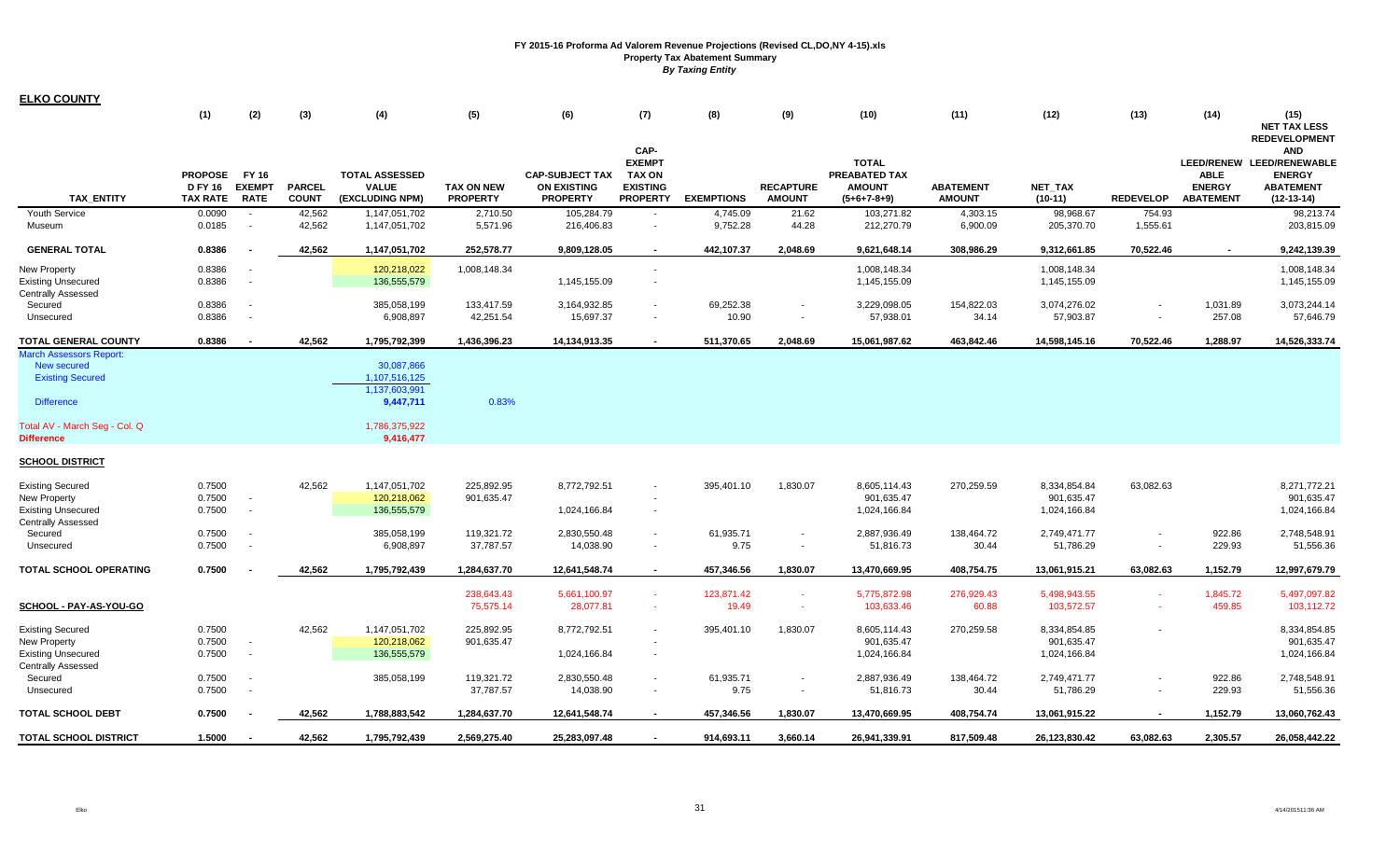| <b>ELKO COUNTY</b>                                                                                        |                                                    |                                              |                               |                                                          |                                      |                                                                 |                                                                              |                   |                                    |                                                                 |                                   |                                          |                  |                                                  |                                                                                              |
|-----------------------------------------------------------------------------------------------------------|----------------------------------------------------|----------------------------------------------|-------------------------------|----------------------------------------------------------|--------------------------------------|-----------------------------------------------------------------|------------------------------------------------------------------------------|-------------------|------------------------------------|-----------------------------------------------------------------|-----------------------------------|------------------------------------------|------------------|--------------------------------------------------|----------------------------------------------------------------------------------------------|
|                                                                                                           | (1)                                                | (2)                                          | (3)                           | (4)                                                      | (5)                                  | (6)                                                             | (7)                                                                          | (8)               | (9)                                | (10)                                                            | (11)                              | (12)                                     | (13)             | (14)                                             | (15)<br><b>NET TAX LESS</b><br><b>REDEVELOPMENT</b>                                          |
| <b>TAX ENTITY</b>                                                                                         | <b>PROPOSE</b><br><b>DFY 16</b><br><b>TAX RATE</b> | <b>FY 16</b><br><b>EXEMPT</b><br><b>RATE</b> | <b>PARCEL</b><br><b>COUNT</b> | <b>TOTAL ASSESSED</b><br><b>VALUE</b><br>(EXCLUDING NPM) | <b>TAX ON NEW</b><br><b>PROPERTY</b> | <b>CAP-SUBJECT TAX</b><br><b>ON EXISTING</b><br><b>PROPERTY</b> | CAP-<br><b>EXEMPT</b><br><b>TAX ON</b><br><b>EXISTING</b><br><b>PROPERTY</b> | <b>EXEMPTIONS</b> | <b>RECAPTURE</b><br><b>AMOUNT</b>  | <b>TOTAL</b><br>PREABATED TAX<br><b>AMOUNT</b><br>$(5+6+7-8+9)$ | <b>ABATEMENT</b><br><b>AMOUNT</b> | <b>NET TAX</b><br>$(10-11)$              | <b>REDEVELOP</b> | <b>ABLE</b><br><b>ENERGY</b><br><b>ABATEMENT</b> | <b>AND</b><br>LEED/RENEW LEED/RENEWABLE<br><b>ENERGY</b><br><b>ABATEMENT</b><br>$(12-13-14)$ |
| Total AV - March Seg - Col. Q<br><b>Difference</b><br><b>CITY OF CARLIN</b>                               |                                                    |                                              |                               | 1,786,375,922<br>9,416,517                               |                                      |                                                                 |                                                                              |                   |                                    |                                                                 |                                   |                                          |                  |                                                  |                                                                                              |
| <b>Existing Secured</b><br>New Property<br><b>Existing Unsecured</b><br><b>Centrally Assessed</b>         | 1.1481<br>1.1481<br>1.1481                         | $\sim$<br>$\sim$<br>$\sim$                   | 944                           | 24,613,081<br>2,329,387<br>2,333,761                     | 6,603.93<br>26,743.69                | 276,870.54<br>26,793.91                                         | $\blacksquare$                                                               | 877.98            | 0.01                               | 282,596.50<br>26,743.69<br>26,793.91                            | 1,639.46                          | 280,957.04<br>26,743.69<br>26,793.91     |                  |                                                  | 280,957.04<br>26,743.69<br>26,793.91                                                         |
| Secured<br>Unsecured                                                                                      | 1.1481<br>1.1481                                   | $\sim$<br>$\sim$                             |                               | 4,741,836<br>131,952                                     | 768.24<br>109.86                     | 6,462.83<br>85.61                                               | $\sim$<br>$\sim$                                                             | 208.41<br>0.05    | $\overline{\phantom{a}}$<br>$\sim$ | 7,022.66<br>195.42                                              | 0.04                              | 7,022.66<br>195.38                       |                  |                                                  | 7,022.66<br>195.38                                                                           |
| TOTAL CITY OF CARLIN<br>Total AV - March Seg - Col. Q<br><b>Difference</b><br><b>CITY OF ELKO</b>         | 1.1481                                             |                                              | 944                           | 34,150,017<br>34, 150, 020<br>(3)                        | 34,225.72                            | 310,212.89                                                      | $\blacksquare$                                                               | 1,086.44          | 0.01                               | 343,352.18                                                      | 1,639.50                          | 341,712.68                               |                  |                                                  | 341,712.68                                                                                   |
| <b>Existing Secured</b><br>New Property<br><b>Existing Unsecured</b><br><b>Centrally Assessed</b>         | 0.9200<br>0.9200<br>0.9200                         | $\sim$<br>$\sim$<br>$\sim$                   | 5,928                         | 411,400,443<br>24,644,190<br>31,459,556                  | 41,147.43<br>226,726.55              | 3,751,483.21<br>289,427.92                                      | $\sim$<br>$\sim$                                                             | 7,743.39          | 1,246.89                           | 3,786,134.14<br>226,726.55<br>289,427.92                        | 115,487.04                        | 3,670,647.10<br>226,726.55<br>289,427.92 | 77,381.25        |                                                  | 3,593,265.85<br>226,726.55<br>289,427.92                                                     |
| Secured<br>Unsecured                                                                                      | 0.9200<br>0.9200                                   | $\sim$<br>$\sim$                             |                               | 23,741,757<br>562,374                                    | 30,225.51<br>4,503.34                | 193,776.48<br>670.76                                            | $\sim$<br>$\sim$                                                             | 5,577.83<br>0.26  | $\overline{\phantom{a}}$<br>$\sim$ | 218,424.16<br>5,173.85                                          | 3,723.69<br>1.67                  | 214,700.48<br>5,172.17                   |                  |                                                  | 214,700.48<br>5,172.17                                                                       |
| <b>TOTAL CITY OF ELKO</b>                                                                                 | 0.9200                                             | $\blacksquare$                               | 5,928                         | 491,808,321                                              | 302,602.83                           | 4,235,358.37                                                    | $\blacksquare$                                                               | 13,321.48         | 1,246.89                           | 4,525,886.61                                                    | 119,212.40                        | 4,406,674.22                             | 77,381.25        |                                                  | 4,329,292.97                                                                                 |
| Total AV - March Seg - Col. Q<br><b>Difference</b><br><b>CITY OF WELLS</b>                                |                                                    |                                              |                               | 482,366,245<br>9,442,076                                 |                                      |                                                                 |                                                                              |                   |                                    |                                                                 |                                   |                                          |                  |                                                  |                                                                                              |
| <b>Existing Secured</b><br>New Property<br><b>Existing Unsecured</b><br><b>Centrally Assessed</b>         | 0.9605<br>0.9605<br>0.9605                         | $\sim$<br>$\sim$<br>$\sim$                   | 817                           | 19,744,008<br>926,265<br>2,037,053                       | 1,557.70<br>8,896.78                 | 188,709.38<br>19,565.89                                         | $\overline{\phantom{a}}$<br>$\blacksquare$                                   | 625.94            | 0.03                               | 189,641.17<br>8,896.78<br>19,565.89                             | 2,846.28                          | 186,794.89<br>8,896.78<br>19,565.89      |                  |                                                  | 186,794.89<br>8,896.78<br>19,565.89                                                          |
| Secured<br>Unsecured                                                                                      | 0.9605<br>0.9605                                   | $\sim$<br>$\sim$                             |                               | 2,856,189<br>55,587                                      | 3,407.41<br>140.14                   | 25,216.04<br>393.98                                             | $\sim$<br>$\sim$                                                             | 1,189.76<br>0.21  | $\sim$                             | 27,433.69<br>533.91                                             | 1,824.52<br>0.83                  | 25,609.17<br>533.09                      |                  |                                                  | 25,609.17<br>533.09                                                                          |
| TOTAL CITY OF WELLS<br>Total AV - March Seg - Col. Q<br><b>Difference</b><br><b>CITY OF WEST WENDOVER</b> | 0.9605                                             |                                              | 817                           | 25,619,101<br>25,619,103<br>(2)                          | 14,002.03                            | 233,885.29                                                      | $\blacksquare$                                                               | 1,815.91          | 0.03                               | 246,071.44                                                      | 4,671.62                          | 241,399.82                               |                  |                                                  | 241,399.82                                                                                   |
| <b>Existing Secured</b><br>New Property<br><b>Existing Unsecured</b><br><b>Centrally Assessed</b>         | 1.1514<br>1.1514<br>1.1514                         | $\sim$<br>$\sim$<br>$\sim$                   | 813                           | 105,926,038<br>4,625,095<br>15,371,958                   | 5,407.60<br>53,253.34                | 1,224,013.78<br>176,992.72                                      | $\overline{\phantom{a}}$<br>$\blacksquare$                                   | 9,748.78          | 110.57                             | 1,219,783.17<br>53,253.34<br>176,992.72                         | 49,131.88                         | 1,170,651.29<br>53,253.34<br>176,992.72  |                  |                                                  | 1,170,651.29<br>53,253.34<br>176,992.72                                                      |
| Secured                                                                                                   | 1.1514                                             |                                              |                               | 2,140,683                                                | 5,558.07                             | 19.468.85                                                       |                                                                              | 379.11            |                                    | 24,647.82                                                       | 1.920.96                          | 22.726.86                                |                  |                                                  | 22,726.86                                                                                    |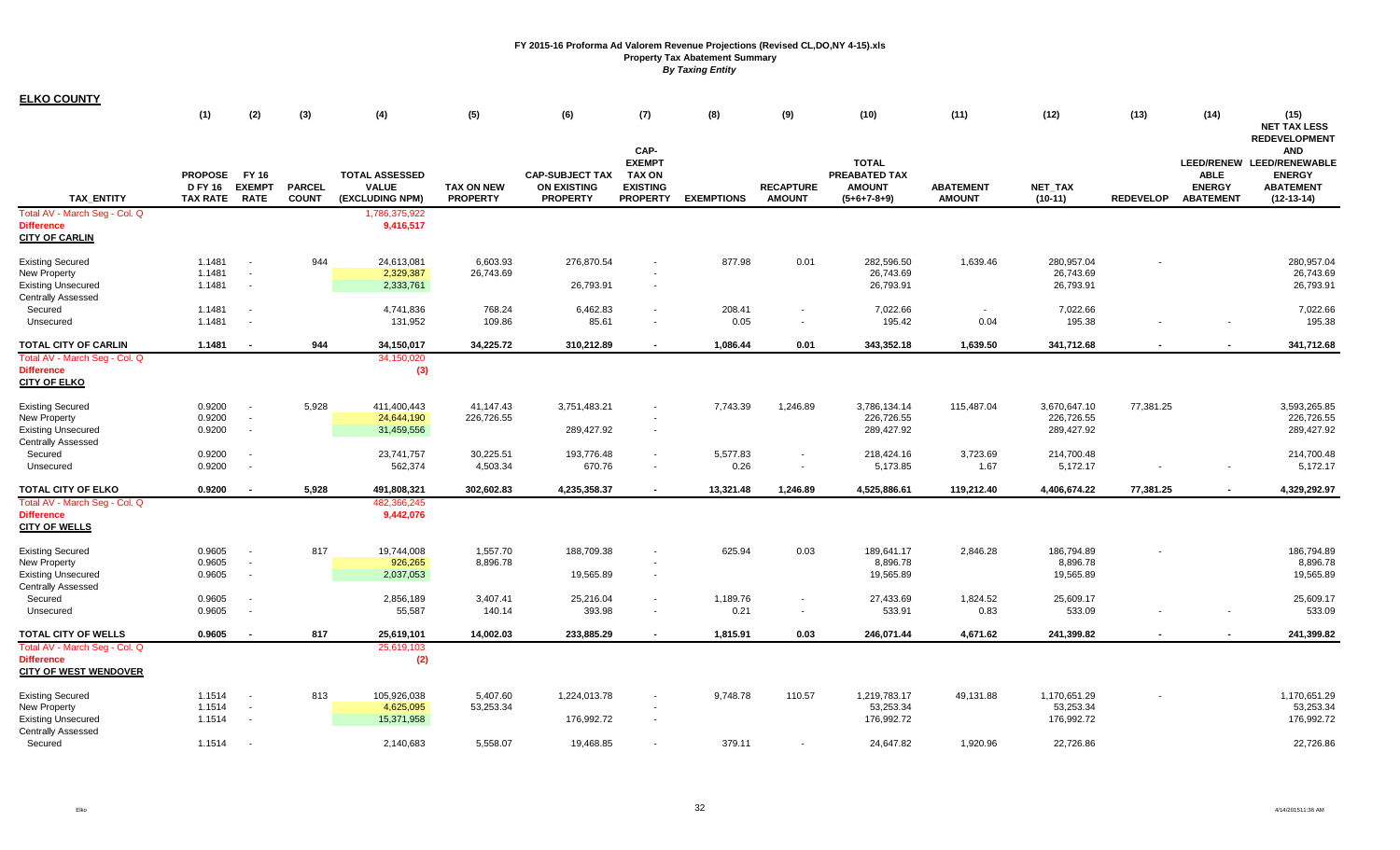| <b>TAX ENTITY</b>                                                                          | (1)<br><b>PROPOSE</b><br><b>D FY 16</b> | (2)<br><b>FY 16</b><br><b>EXEMPT</b> | (3)<br><b>PARCEL</b><br><b>COUNT</b> | (4)<br><b>TOTAL ASSESSED</b><br><b>VALUE</b><br>(EXCLUDING NPM) | (5)<br><b>TAX ON NEW</b><br><b>PROPERTY</b> | (6)<br><b>CAP-SUBJECT TAX</b><br><b>ON EXISTING</b><br><b>PROPERTY</b> | (7)<br>CAP-<br><b>EXEMPT</b><br><b>TAX ON</b><br><b>EXISTING</b><br><b>PROPERTY</b> | (8)<br><b>EXEMPTIONS</b> | (9)<br><b>RECAPTURE</b>  | (10)<br><b>TOTAL</b><br>PREABATED TAX<br><b>AMOUNT</b> | (11)<br><b>ABATEMENT</b><br><b>AMOUNT</b> | (12)<br><b>NET TAX</b>  | (13)<br><b>REDEVELOP</b> | (14)<br><b>ABLE</b><br><b>ENERGY</b><br><b>ABATEMENT</b> | (15)<br><b>NET TAX LESS</b><br><b>REDEVELOPMENT</b><br><b>AND</b><br>LEED/RENEW LEED/RENEWABLE<br><b>ENERGY</b><br><b>ABATEMENT</b><br>$(12-13-14)$ |
|--------------------------------------------------------------------------------------------|-----------------------------------------|--------------------------------------|--------------------------------------|-----------------------------------------------------------------|---------------------------------------------|------------------------------------------------------------------------|-------------------------------------------------------------------------------------|--------------------------|--------------------------|--------------------------------------------------------|-------------------------------------------|-------------------------|--------------------------|----------------------------------------------------------|-----------------------------------------------------------------------------------------------------------------------------------------------------|
| Unsecured                                                                                  | <b>TAX RATE</b><br>1.1514               | <b>RATE</b><br>$\sim$                |                                      | 23,425                                                          | 184.19                                      | 85.52                                                                  | $\sim$                                                                              | $\sim$                   | <b>AMOUNT</b><br>$\sim$  | $(5+6+7-8+9)$<br>269.71                                | 8.86                                      | $(10-11)$<br>260.86     | $\overline{\phantom{a}}$ |                                                          | 260.86                                                                                                                                              |
|                                                                                            |                                         |                                      |                                      |                                                                 |                                             |                                                                        |                                                                                     |                          |                          |                                                        |                                           |                         |                          |                                                          |                                                                                                                                                     |
| <b>TOTAL CITY OF WEST WENDOVER</b>                                                         | 1.1514                                  |                                      | 813                                  | 128,087,198                                                     | 64,403.20                                   | 1,420,560.88                                                           | $\blacksquare$                                                                      | 10,127.89                | 110.57                   | 1,474,946.77                                           | 51,061.69                                 | 1,423,885.07            | $\blacksquare$           |                                                          | 1,423,885.07                                                                                                                                        |
| Total AV - March Seg - Col. Q<br><b>Difference</b><br><b>JACKPOT TOWN</b>                  |                                         |                                      |                                      | 128,087,199<br>(1)                                              |                                             |                                                                        |                                                                                     |                          |                          |                                                        |                                           |                         |                          |                                                          |                                                                                                                                                     |
| <b>Existing Secured</b><br><b>New Property</b>                                             | 0.5891<br>0.5891                        | $\sim$                               | 183                                  | 25, 142, 199                                                    | 11,822.49                                   | 136,290.20                                                             |                                                                                     |                          |                          | 148,112.69                                             | 923.76                                    | 147,188.93              |                          |                                                          | 147,188.93                                                                                                                                          |
| <b>Existing Unsecured</b><br>Centrally Assessed                                            | 0.5891                                  | $\sim$                               |                                      | 879,636                                                         |                                             | 5,181.94                                                               |                                                                                     |                          |                          | 5,181.94                                               |                                           | 5,181.94                |                          |                                                          | 5,181.94                                                                                                                                            |
| Secured<br>Unsecured                                                                       | 0.5891<br>0.5891                        |                                      |                                      | 866,565<br>37,643                                               | 93.22<br>221.75                             | 5,204.38                                                               |                                                                                     | 192.67<br>$\sim$         |                          | 5,104.94<br>221.75                                     | $\sim$                                    | 5,104.94<br>221.75      |                          |                                                          | 5,104.94<br>221.75                                                                                                                                  |
| <b>TOTAL JACKPOT TOWN</b>                                                                  | 0.5891                                  |                                      | 183                                  | 26,926,043                                                      | 12,137.47                                   | 146,676.52                                                             |                                                                                     | 192.67                   |                          | 158,621.32                                             | 923.76                                    | 157,697.56              |                          |                                                          | 157,697.56                                                                                                                                          |
| Total AV - March Seg - Col. Q<br><b>Difference</b><br><b>MONTELLO TOWN</b>                 |                                         |                                      |                                      | 26,529,538<br>396,505                                           |                                             |                                                                        |                                                                                     |                          |                          |                                                        |                                           |                         |                          |                                                          |                                                                                                                                                     |
| <b>Existing Secured</b><br><b>New Property</b>                                             | 0.4858<br>0.4858                        |                                      | 167                                  | 584,004<br>108,078                                              | 1.84<br>525.04                              | 3,068.04                                                               |                                                                                     | 47.46                    |                          | 3,022.42<br>525.04                                     | 329.23                                    | 2,693.19<br>525.04      |                          |                                                          | 2,693.19<br>525.04                                                                                                                                  |
| <b>Existing Unsecured</b><br><b>Centrally Assessed</b>                                     | 0.4858                                  |                                      |                                      | 159,873                                                         |                                             | 776.66                                                                 | $\sim$                                                                              |                          |                          | 776.66                                                 |                                           | 776.66                  |                          |                                                          | 776.66                                                                                                                                              |
| Secured<br>Unsecured                                                                       | 0.4858<br>0.4858                        |                                      |                                      | 652,358<br>11,729                                               | 283.74<br>14.13                             | 2,899.68<br>42.85                                                      | $\sim$<br>$\overline{\phantom{a}}$                                                  | 14.26<br>$\sim$          | $\blacksquare$<br>٠      | 3,169.15<br>56.98                                      | 309.29<br>0.18                            | 2,859.87<br>56.80       |                          |                                                          | 2,859.87<br>56.80                                                                                                                                   |
| <b>TOTAL MONTELLO TOWN</b>                                                                 | 0.4858                                  |                                      | 167                                  | 1,516,042                                                       | 824.76                                      | 6,787.23                                                               | $\sim$                                                                              | 61.72                    | $\overline{\phantom{a}}$ | 7,550.26                                               | 638.69                                    | 6,911.57                | $\overline{\phantom{a}}$ |                                                          | 6,911.57                                                                                                                                            |
| Total AV - March Seg - Col. Q<br><b>Difference</b><br><b>MOUNTAIN CITY TOWN</b>            |                                         |                                      |                                      | 1,516,042<br>-0                                                 |                                             |                                                                        |                                                                                     |                          |                          |                                                        |                                           |                         |                          |                                                          |                                                                                                                                                     |
| <b>Existing Secured</b><br><b>New Property</b>                                             | 0.4347<br>0.4347                        |                                      | 88                                   | 817,061<br>197                                                  | 54.91<br>0.86                               | 3,518.57                                                               |                                                                                     | 21.73                    | 122.29                   | 3,674.04<br>0.86                                       | 389.22                                    | 3,284.82<br>0.86        |                          |                                                          | 3,284.82<br>0.86                                                                                                                                    |
| <b>Existing Unsecured</b><br><b>Centrally Assessed</b>                                     | 0.4347                                  | $\sim$                               |                                      | 18,016                                                          |                                             | 78.32                                                                  | $\sim$                                                                              |                          |                          | 78.32                                                  |                                           | 78.32                   |                          |                                                          | 78.32                                                                                                                                               |
| Secured<br>Unsecured                                                                       | 0.4347<br>0.4347                        |                                      |                                      | 1,043,401<br>45,990                                             | 1.20<br>199.92                              | 4,814.48<br>$\overline{\phantom{a}}$                                   | $\sim$<br>$\overline{\phantom{a}}$                                                  | 280.01<br>$\sim$         | $\sim$<br>$\sim$         | 4,535.67<br>199.92                                     | $\sim$<br>$\sim$                          | 4,535.67<br>199.92      |                          |                                                          | 4,535.67<br>199.92                                                                                                                                  |
| TOTAL MOUNTAIN CITY TOWN                                                                   | 0.4347                                  |                                      | 88                                   | 1,924,666                                                       | 256.88                                      | 8,411.36                                                               |                                                                                     | 301.74                   | 122.29                   | 8,488.80                                               | 389.22                                    | 8,099.58                |                          |                                                          | 8,099.58                                                                                                                                            |
| Total AV - March Seg - Col. Q<br><b>Difference</b><br>ELKO CONVENTION & VISITORS AUTHORITY |                                         |                                      |                                      | 1,924,664<br>-2                                                 |                                             |                                                                        |                                                                                     |                          |                          |                                                        |                                           |                         |                          |                                                          |                                                                                                                                                     |
| <b>Existing Secured</b><br>New Property                                                    | 0.0392<br>0.0392                        |                                      | 26,168                               | 824,160,030<br>120,568,278                                      | 4,004.05<br>47,262.76                       | 323,050.59                                                             |                                                                                     | 3,979.81                 | 54.99                    | 323,129.82<br>47,262.76                                | 8,943.50                                  | 314,186.32<br>47,262.76 | 3,297.28                 |                                                          | 310,889.04<br>47,262.76                                                                                                                             |

**ELKO COUNTY**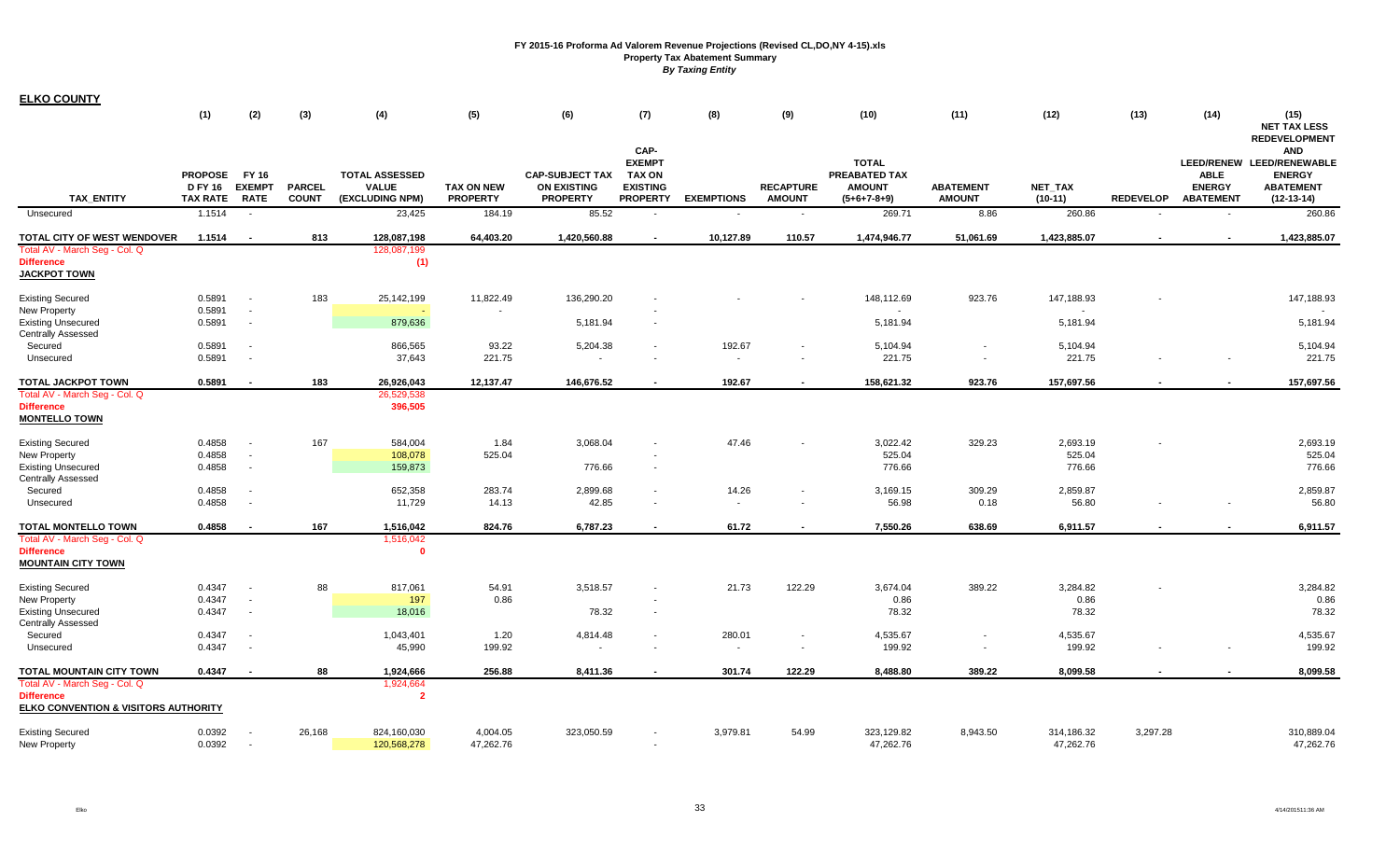(1) (2) (3) (4) (5) (6) (7) (8) (9) (10) (11) (12) (13) (14) (15) **TAX\_ENTITY PROPOSED FY 16 TAX RATE FY 16 EXEMPT RATE PARCEL COUNT TOTAL ASSESSED VALUE (EXCLUDING NPM) TAX ON NEW PROPERTY CAP-SUBJECT TAX ON EXISTING PROPERTY CAP-EXEMPT TAX ON EXISTING PROPERTY EXEMPTIONS RECAPTURE AMOUNT TOTAL PREABATED TAX AMOUNT (5+6+7-8+9) ABATEMENT AMOUNT NET\_TAX (10-11) REDEVELOP LEED/RENEW LEED/RENEWABLE ABLE ENERGY ABATEMENT NET TAX LESS REDEVELOPMENT AND ENERGY ABATEMENT (12-13-14)**  Existing Unsecured 0.0392 - 108,550,909 42,551.96 - 42,551.96 42,551.96 42,551.96 Centrally Assessed Secured 0.0392 - 206,680,792 1,672.53 80,753.17 1,406.83 81,018.87 80,713.90 80,713.90 Unsecured 0.0392 - 1,071,287 355.80 64.18 0.03 419.94 419.82 419.82 **TOTAL ELKO CONVENTION & VISIT 0.0392 - 0.0392 26,168 1,261,031,296 53,295.15 446,419.89 - 5,386.67 54.99 494,383.36 9,248.60 485,134.76 3,297.28 - 481,837.48** Total AV - March Seg - Col. Q 1,251,615,730 **Difference 9,415,566 ELKO TELEVISION DISTRICT**Existing Secured 0.0145 - 25,927 838,589,658 1,491.16 121,581.28 - 1,478.20 22.09 121,616.33 3,419.32 118,197.01 1,219.55 116,977.46 New Property 0.0145 - 42,971,952 6,230.93 6,230.93 6,230.93 Existing Unsecured 0.0145 - 50,883,927 7,378.17 7,378.17 Centrally Assessed Secured 0.0145 - 92,184,928 974.23 13,221.66 829.07 13,366.81 225.73 13,141.09 13,141.09 Unsecured 0.0145 - 2,880,990 287.80 130.03 0.09 417.74 0.26 417.48 417.48 **TOTAL ELKO TELEVISION DISTRIC 0.0145 - 0.0145 25,927 1,027,511,455 8,984.13 142,311.13 - 2,307.36 22.09 149,009.99 3,645.31 145,364.68 1,219.55 - 144,145.13** Total AV - March Seg - Col. Q 1,018,095,002 **Difference9,416,453**

**Note: The total existing secured value in column (4) includes incremental value of parcels located within the boundary of the Redevelopment Authority.**

**ELKO COUNTY**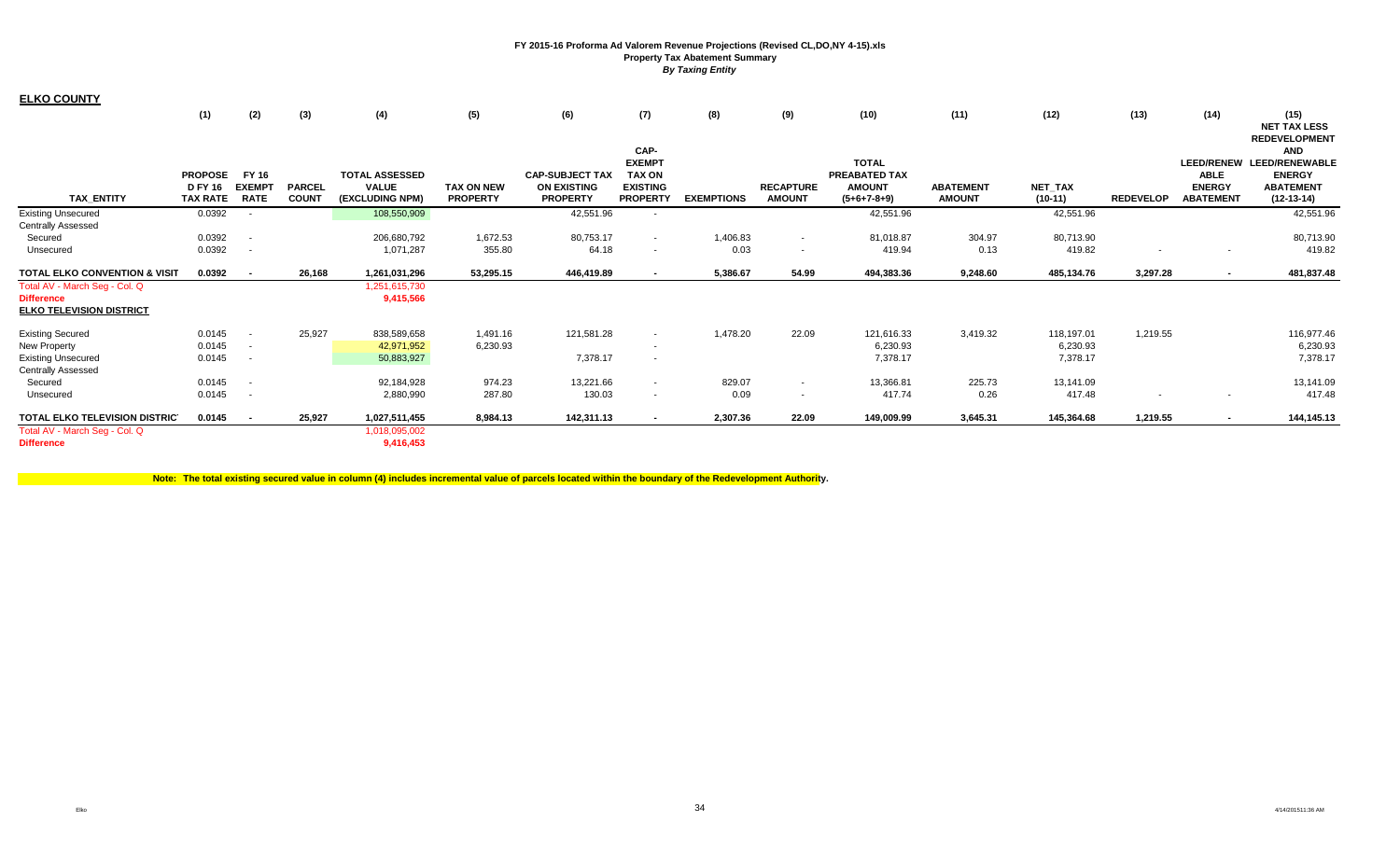| <u>ESMERALDA COUNTY</u>                                                                                                                       |                                                          |                                              |                                                    |                                                                                  |                                                      |                                                                      |                                                                    |                                                      |                                                    |                                                                      |                                                            |                                                                      |                  |                                                                               |                                                                                                           |
|-----------------------------------------------------------------------------------------------------------------------------------------------|----------------------------------------------------------|----------------------------------------------|----------------------------------------------------|----------------------------------------------------------------------------------|------------------------------------------------------|----------------------------------------------------------------------|--------------------------------------------------------------------|------------------------------------------------------|----------------------------------------------------|----------------------------------------------------------------------|------------------------------------------------------------|----------------------------------------------------------------------|------------------|-------------------------------------------------------------------------------|-----------------------------------------------------------------------------------------------------------|
|                                                                                                                                               | (1)                                                      | (2)                                          | (3)                                                | (4)                                                                              | (5)                                                  | (6)                                                                  | (7)                                                                | (8)                                                  | (9)                                                | (10)                                                                 | (11)                                                       | (12)                                                                 | (13)             | (14)                                                                          | (15)<br><b>NET TAX LESS</b>                                                                               |
| TAX_ENTITY                                                                                                                                    | <b>PROPOSED</b><br><b>FY 16 TAX</b><br><b>RATE</b>       | <b>FY 16</b><br><b>EXEMPT</b><br><b>RATE</b> | <b>PARCEL</b><br><b>COUNT</b>                      | <b>TOTAL</b><br><b>ASSESSED</b><br><b>VALUE</b><br>(EXCLUDING<br>NPM)            | <b>TAX ON NEW</b><br><b>PROPERTY</b>                 | <b>CAP-SUBJECT</b><br><b>TAX ON EXISTING</b><br><b>PROPERTY</b>      | CAP-<br><b>EXEMPT TAX</b><br><b>ON EXISTING</b><br><b>PROPERTY</b> | <b>EXEMPTIONS</b>                                    | <b>RECAPTURE</b><br><b>AMOUNT</b>                  | <b>TOTAL PREABATED</b><br><b>TAX AMOUNT</b><br>$(5+6+7-8+9)$         | <b>ABATEMENT</b><br><b>AMOUNT</b>                          | <b>NET TAX</b><br>$(10-11)$                                          | <b>REDEVELOP</b> | <b>LEED/RENE</b><br>WABLE<br><b>ENERGY</b><br><b>ABATEMEN</b><br>$\mathbf{T}$ | <b>REDEVELOPMENT</b><br><b>AND</b><br>LEED/RENEWABLE<br><b>ENERGY</b><br><b>ABATEMENT</b><br>$(12-13-14)$ |
| <b>ALL ENTITIES</b>                                                                                                                           |                                                          |                                              |                                                    |                                                                                  |                                                      |                                                                      |                                                                    |                                                      |                                                    |                                                                      |                                                            |                                                                      |                  |                                                                               |                                                                                                           |
| STATE OF NEVADA<br>GENERAL COUNTY<br>SCHOOL DISTRICT                                                                                          | 0.1700<br>2.0995<br>0.7500                               | $\sim$<br>$\sim$                             | 2,528<br>2,528<br>2,528                            | 64,691,158<br>64,691,173<br>64,691,173                                           | 44,536.49<br>550,025.70<br>196,484.53                | 102,835.93<br>1,270,038.72<br>453,692.02                             | $\sim$                                                             | 37,398.36<br>461,871.24<br>164,993.25                | 162.41<br>2,005.51<br>716.41                       | 110,136.47<br>1,360,198.70<br>485,899.72                             | 4,460.82<br>55,090.03<br>32,019.18                         | 105,675.65<br>1,305,108.67<br>453,880.53                             |                  | $\sim$                                                                        | 105,675.65<br>1,305,108.67<br>453,880.53                                                                  |
| <b>TOTAL COUNTY</b>                                                                                                                           |                                                          |                                              | 2,528                                              | 64,691,158                                                                       | 791,046.73                                           | 1,826,566.67                                                         | $\sim$                                                             | 664,262.85                                           | 2,884.33                                           | 1,956,234.88                                                         | 91,570.02                                                  | 1,864,664.85                                                         |                  |                                                                               | 1,864,664.85                                                                                              |
|                                                                                                                                               |                                                          |                                              |                                                    |                                                                                  |                                                      |                                                                      |                                                                    |                                                      |                                                    | <b>Abatement Percent</b>                                             | 4.68%                                                      |                                                                      |                  |                                                                               |                                                                                                           |
| <b>STATE OF NEVADA</b>                                                                                                                        |                                                          |                                              |                                                    |                                                                                  | 350,929                                              |                                                                      |                                                                    |                                                      |                                                    |                                                                      |                                                            |                                                                      |                  |                                                                               |                                                                                                           |
| <b>Existing Secured</b><br><b>New Property</b><br><b>Existing Unsecured</b><br><b>Centrally Assessed</b>                                      | 0.1700<br>0.1700<br>0.1700                               |                                              | 2,528                                              | 26,668,783<br>2,873,337<br>3,931,300                                             | 596.58<br>4,884.67                                   | 45,432.86<br>6,683.21                                                |                                                                    | 693.42                                               | 162.41                                             | 45,498.43<br>4,884.67<br>6,683.21                                    | 2,351.02                                                   | 43,147.41<br>4,884.67<br>6,683.21                                    |                  |                                                                               | 43,147.41<br>4,884.67<br>6,683.21                                                                         |
| Secured<br>Unsecured                                                                                                                          | 0.1700<br>0.1700                                         |                                              |                                                    | 30,708,250<br>509,488                                                            | 38,189.11<br>866.13                                  | 50,719.86                                                            |                                                                    | 36,704.94                                            |                                                    | 52,204.03<br>866.13                                                  | 2,109.80                                                   | 50,094.23<br>866.13                                                  |                  |                                                                               | 50,094.23<br>866.13                                                                                       |
| TOTAL STATE OF NEVADA<br>Total AV - March Seg - Col. Q<br>Difference<br><b>GENERAL COUNTY</b>                                                 | 0.1700                                                   |                                              | 2,528                                              | 64,691,158<br>64,697,729<br>(6, 571)                                             | 44,536.49                                            | 102,835.93                                                           |                                                                    | 37,398.36                                            | 162.41                                             | 110,136.47                                                           | 4,460.82                                                   | 105,675.65                                                           |                  |                                                                               | 105,675.65                                                                                                |
| <b>Existing Secured</b>                                                                                                                       |                                                          |                                              |                                                    |                                                                                  |                                                      |                                                                      |                                                                    |                                                      |                                                    |                                                                      |                                                            |                                                                      |                  |                                                                               |                                                                                                           |
| General Fund<br>State Indigent<br><b>County Medical Assistance</b><br><b>Agriculture Extension</b><br><b>Youth Services</b><br>HEALTH/WELFARE | 2.0435<br>0.0150<br>0.0100<br>0.0100<br>0.0010<br>0.0200 | $\sim$<br>$\sim$<br>$\sim$                   | 2,528<br>2,528<br>2,528<br>2,528<br>2,528<br>2,528 | 26,668,783<br>26,668,783<br>26,668,783<br>26,668,783<br>26,668,783<br>26,668,783 | 7,170.98<br>52.63<br>35.07<br>35.07<br>3.50<br>70.20 | 546,142.31<br>4,009.89<br>2,672.80<br>2,672.80<br>268.26<br>5,344.76 |                                                                    | 8,336.58<br>61.17<br>40.85<br>40.85<br>4.14<br>81.58 | 1,952.02<br>14.35<br>9.54<br>9.54<br>0.95<br>19.11 | 546,928.73<br>4,015.70<br>2,676.56<br>2,676.56<br>268.57<br>5,352.49 | 28,259.61<br>207.53<br>138.33<br>138.33<br>13.70<br>276.55 | 518,669.12<br>3,808.17<br>2,538.23<br>2,538.23<br>254.87<br>5,075.94 |                  |                                                                               | 518,669.12<br>3,808.17<br>2,538.23<br>2,538.23<br>254.87<br>5,075.94                                      |
| <b>GENERAL TOTAL</b>                                                                                                                          | 2.0995                                                   |                                              | 2,528                                              | 26,668,783                                                                       | 7,367.45                                             | 561,110.82                                                           |                                                                    | 8,565.17                                             | 2,005.51                                           | 561,918.61                                                           | 29,034.05                                                  | 532,884.56                                                           |                  |                                                                               | 532,884.56                                                                                                |
| New Property<br><b>Existing Unsecured</b><br>Centrally Assessed                                                                               | 2.0995<br>2.0995                                         | $\sim$<br>$\sim$                             |                                                    | 2,873,351<br>3,931,300                                                           | 60,326.01                                            | 82,537.64                                                            |                                                                    |                                                      |                                                    | 60,326.01<br>82,537.64                                               |                                                            | 60,326.01<br>82,537.64                                               |                  |                                                                               | 60,326.01<br>82,537.64                                                                                    |
| Secured<br>Unsecured                                                                                                                          | 2.0995<br>2.0995                                         | $\sim$<br>$\overline{\phantom{a}}$           |                                                    | 30,708,250<br>509,488                                                            | 471,635.53<br>10,696.71                              | 626,390.26                                                           |                                                                    | 453,306.07                                           |                                                    | 644,719.72<br>10,696.71                                              | 26,055.98<br>$\sim$                                        | 618,663.74<br>10,696.71                                              |                  |                                                                               | 618,663.74<br>10,696.71                                                                                   |
| <b>TOTAL GENERAL COUNTY</b><br><b>March Assessors Report:</b><br><b>New secured</b><br><b>Existing Secured</b>                                | 2.0995                                                   |                                              | 2,528                                              | 64,691,173<br>327,976<br>26,324,424                                              | 550,025.70                                           | 1,270,038.72                                                         |                                                                    | 461,871.24                                           | 2,005.51                                           | 1,360,198.70                                                         | 55,090.03                                                  | 1,305,108.67                                                         |                  |                                                                               | 1,305,108.67                                                                                              |
|                                                                                                                                               |                                                          |                                              |                                                    | 26.652.400                                                                       |                                                      |                                                                      |                                                                    |                                                      |                                                    |                                                                      |                                                            |                                                                      |                  |                                                                               |                                                                                                           |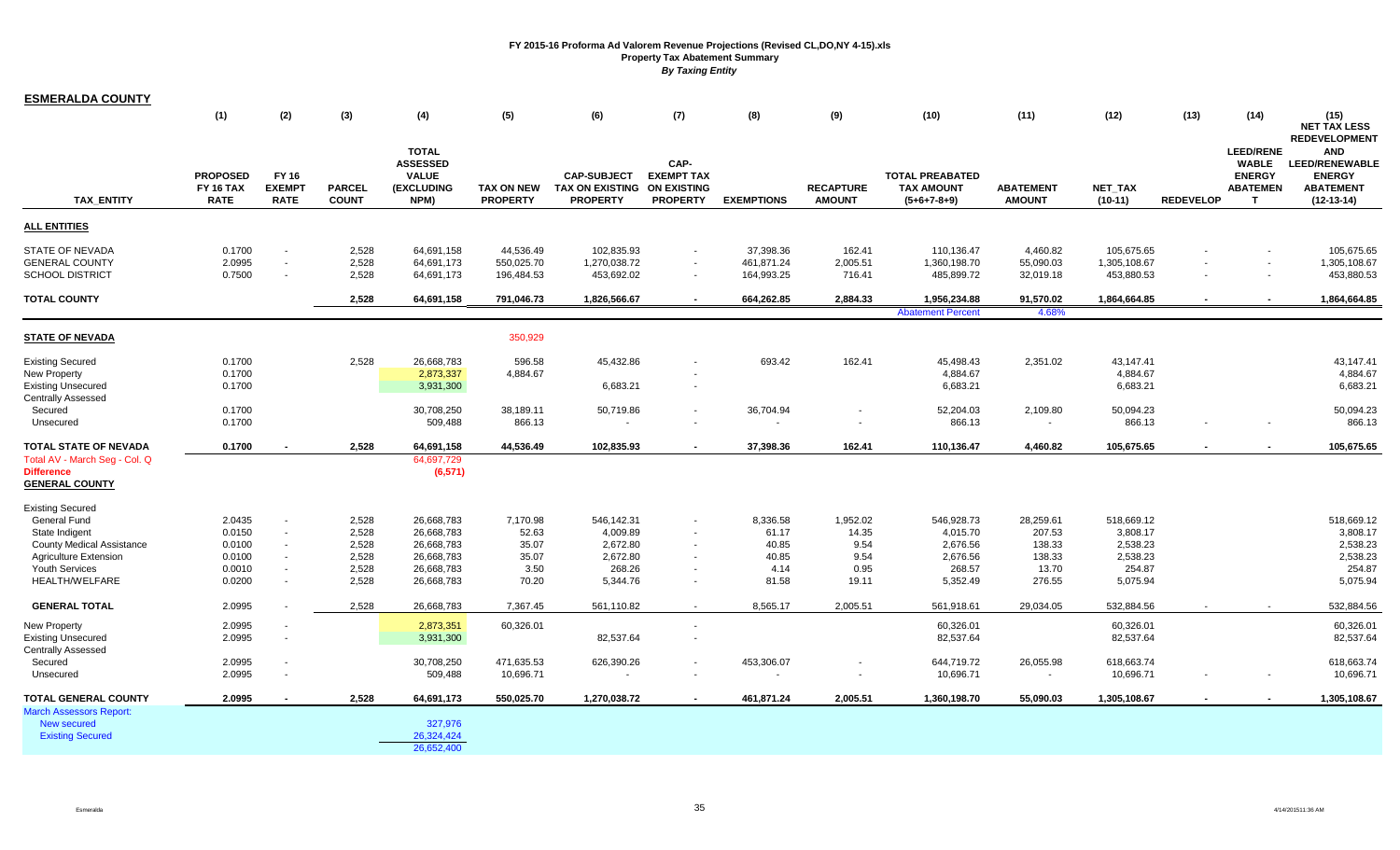| <b>ESMERALDA COUNTY</b>                                              |                                             |                                              |                               |                                                                       |                                      |                                                                 |                                                                    |                      |                                                      |                                                              |                                   |                                      |                  |                                                                           |                                                                                                                  |
|----------------------------------------------------------------------|---------------------------------------------|----------------------------------------------|-------------------------------|-----------------------------------------------------------------------|--------------------------------------|-----------------------------------------------------------------|--------------------------------------------------------------------|----------------------|------------------------------------------------------|--------------------------------------------------------------|-----------------------------------|--------------------------------------|------------------|---------------------------------------------------------------------------|------------------------------------------------------------------------------------------------------------------|
|                                                                      | (1)                                         | (2)                                          | (3)                           | (4)                                                                   | (5)                                  | (6)                                                             | (7)                                                                | (8)                  | (9)                                                  | (10)                                                         | (11)                              | (12)                                 | (13)             | (14)                                                                      | (15)<br><b>NET TAX LESS</b>                                                                                      |
| <b>TAX ENTITY</b>                                                    | <b>PROPOSED</b><br>FY 16 TAX<br><b>RATE</b> | <b>FY 16</b><br><b>EXEMPT</b><br><b>RATE</b> | <b>PARCEL</b><br><b>COUNT</b> | <b>TOTAL</b><br><b>ASSESSED</b><br><b>VALUE</b><br>(EXCLUDING<br>NPM) | <b>TAX ON NEW</b><br><b>PROPERTY</b> | <b>CAP-SUBJECT</b><br><b>TAX ON EXISTING</b><br><b>PROPERTY</b> | CAP-<br><b>EXEMPT TAX</b><br><b>ON EXISTING</b><br><b>PROPERTY</b> | <b>EXEMPTIONS</b>    | <b>RECAPTURE</b><br><b>AMOUNT</b>                    | <b>TOTAL PREABATED</b><br><b>TAX AMOUNT</b><br>$(5+6+7-8+9)$ | <b>ABATEMENT</b><br><b>AMOUNT</b> | NET_TAX<br>$(10-11)$                 | <b>REDEVELOP</b> | <b>LEED/RENE</b><br><b>WABLE</b><br><b>ENERGY</b><br><b>ABATEMEN</b><br>T | <b>REDEVELOPMENT</b><br><b>AND</b><br><b>LEED/RENEWABLE</b><br><b>ENERGY</b><br><b>ABATEMENT</b><br>$(12-13-14)$ |
| <b>Difference</b>                                                    |                                             |                                              |                               | 16,383                                                                | 0.06%                                |                                                                 |                                                                    |                      |                                                      |                                                              |                                   |                                      |                  |                                                                           |                                                                                                                  |
| Total AV - March Seg - Col. Q<br><b>Difference</b>                   |                                             |                                              |                               | 64,697,729<br>(6, 556)                                                |                                      |                                                                 |                                                                    |                      |                                                      |                                                              |                                   |                                      |                  |                                                                           |                                                                                                                  |
| <b>SCHOOL DISTRICT</b>                                               |                                             |                                              |                               |                                                                       |                                      |                                                                 |                                                                    |                      |                                                      |                                                              |                                   |                                      |                  |                                                                           |                                                                                                                  |
| <b>Existing Secured</b><br>New Property<br><b>Existing Unsecured</b> | 0.7500<br>0.7500<br>0.7500                  | $\sim$<br>$\sim$<br>$\sim$                   | 2,528                         | 26,668,783<br>2,873,351<br>3,931,300                                  | 2,631.86<br>21,550.14                | 200,443.19<br>29,484.75                                         | $\sim$                                                             | 3,059.67             | 716.41                                               | 200,731.79<br>21,550.14<br>29,484.75                         | 10,371.74                         | 190,360.05<br>21,550.14<br>29,484.75 |                  |                                                                           | 190,360.05<br>21,550.14<br>29,484.75                                                                             |
| <b>Centrally Assessed</b><br>Secured<br>Unsecured                    | 0.7500<br>0.7500                            | $\sim$<br>$\sim$                             |                               | 30,708,250<br>509,488                                                 | 168,481.37<br>3,821.16               | 223,764.08<br>$\sim$                                            |                                                                    | 161,933.58<br>$\sim$ | $\overline{\phantom{a}}$<br>$\overline{\phantom{a}}$ | 230,311.88<br>3,821.16                                       | 21,647.44<br>$\sim$               | 208,664.44<br>3,821.16               |                  | $\sim$                                                                    | 208,664.44<br>3,821.16                                                                                           |
| TOTAL SCHOOL OPERATING                                               | 0.7500                                      |                                              | 2,528                         | 64,691,173                                                            | 196,484.53                           | 453,692.02                                                      | $\sim$                                                             | 164,993.25           | 716.41                                               | 485,899.72                                                   | 32,019.18                         | 453,880.53                           |                  | $\sim$                                                                    | 453,880.53                                                                                                       |
| <b>SCHOOL DEBT</b>                                                   |                                             |                                              |                               |                                                                       |                                      |                                                                 |                                                                    |                      |                                                      |                                                              |                                   |                                      |                  |                                                                           |                                                                                                                  |
| <b>Existing Secured</b>                                              |                                             |                                              |                               |                                                                       |                                      |                                                                 |                                                                    |                      |                                                      |                                                              |                                   |                                      |                  |                                                                           |                                                                                                                  |
| New Property<br><b>Existing Unsecured</b><br>Centrally Assessed      |                                             |                                              |                               | 3,224,266<br>3,931,300                                                |                                      |                                                                 |                                                                    |                      |                                                      |                                                              |                                   |                                      |                  |                                                                           |                                                                                                                  |
| Secured<br>Unsecured                                                 |                                             | $\sim$<br>$\sim$                             |                               |                                                                       |                                      |                                                                 |                                                                    |                      |                                                      |                                                              |                                   |                                      |                  |                                                                           |                                                                                                                  |
| <b>TOTAL SCHOOL DEBT</b>                                             |                                             |                                              | $\sim$                        | 7,155,566                                                             |                                      |                                                                 |                                                                    |                      |                                                      |                                                              |                                   |                                      |                  |                                                                           |                                                                                                                  |
| <b>TOTAL SCHOOL DISTRICT</b>                                         | 0.7500                                      |                                              | 2,528                         | 64,691,173                                                            | 196,484.53                           | 453,692.02                                                      |                                                                    | 164,993.25           | 716.41                                               | 485,899.72                                                   | 32,019.18                         | 453,880.53                           |                  |                                                                           | 453,880.53                                                                                                       |
| Total AV - March Seg - Col. Q<br><b>Difference</b>                   |                                             |                                              |                               | 64,697,729<br>(6, 556)                                                |                                      |                                                                 |                                                                    |                      |                                                      |                                                              |                                   |                                      |                  |                                                                           |                                                                                                                  |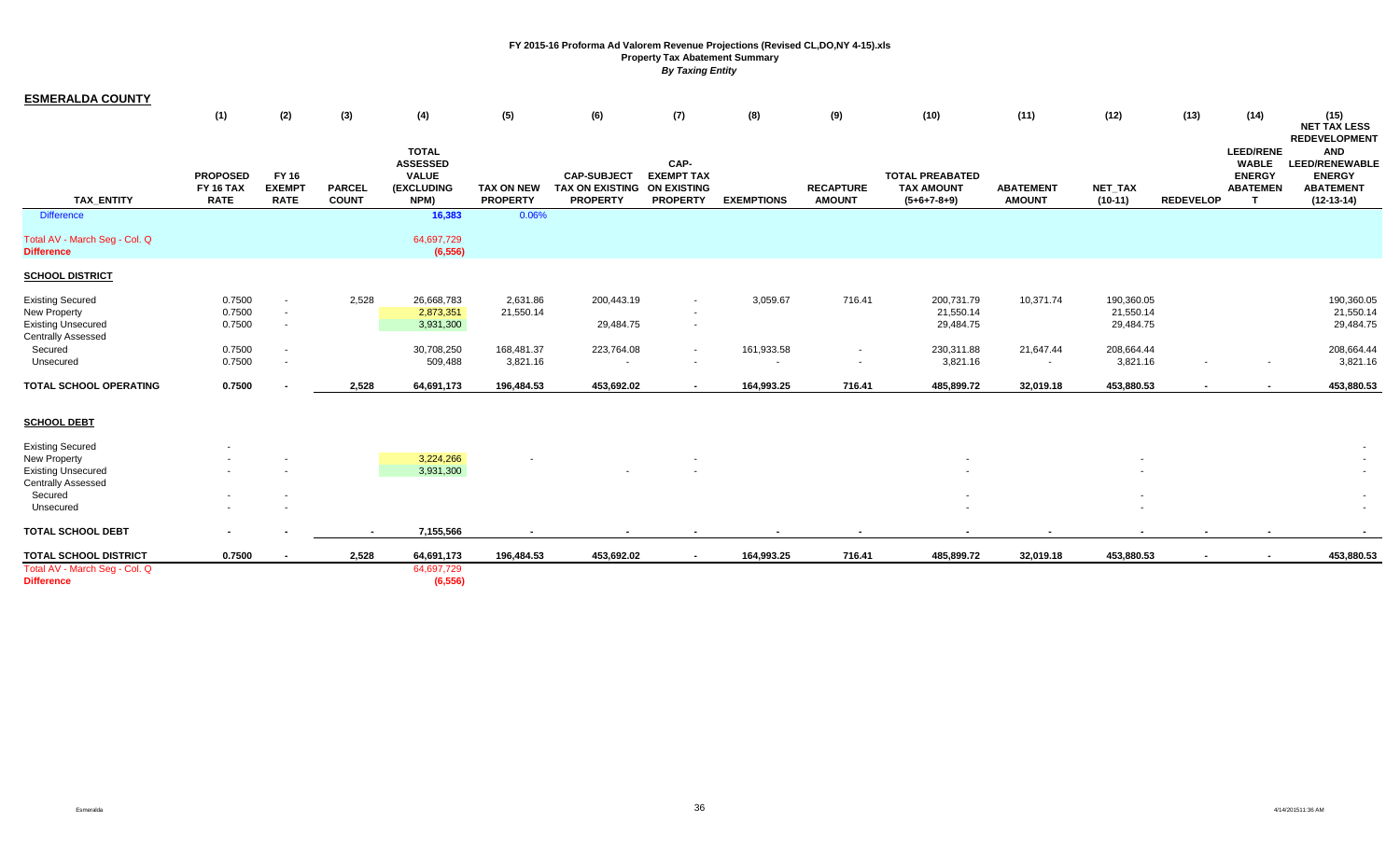| <b>EUREKA COUNTY</b>          |                                                    |                                              |                               |                                                                              |                               |                                                                 |                                                                    |                   |                                   |                                                                 |                                   |                             |                          |                                                  |                                                                                              |
|-------------------------------|----------------------------------------------------|----------------------------------------------|-------------------------------|------------------------------------------------------------------------------|-------------------------------|-----------------------------------------------------------------|--------------------------------------------------------------------|-------------------|-----------------------------------|-----------------------------------------------------------------|-----------------------------------|-----------------------------|--------------------------|--------------------------------------------------|----------------------------------------------------------------------------------------------|
|                               | (1)                                                | (2)                                          | (3)                           | (4)                                                                          | (5)                           | (6)                                                             | (7)                                                                | (8)               | (9)                               | (10)                                                            | (11)                              | (12)                        | (13)                     | (14)                                             | (15)<br><b>NET TAX LESS</b><br><b>REDEVELOPMENT</b>                                          |
| <b>TAX_ENTITY</b>             | <b>PROPOSED</b><br><b>FY 16 TAX</b><br><b>RATE</b> | <b>FY 16</b><br><b>EXEMPT</b><br><b>RATE</b> | <b>PARCEL</b><br><b>COUNT</b> | <b>TOTAL</b><br><b>ASSESSED</b><br><b>VALUE</b><br><b>(EXCLUDING</b><br>NPM) | TAX ON NEW<br><b>PROPERTY</b> | <b>CAP-SUBJECT</b><br><b>TAX ON EXISTING</b><br><b>PROPERTY</b> | CAP-<br><b>EXEMPT TAX</b><br><b>ON EXISTING</b><br><b>PROPERTY</b> | <b>EXEMPTIONS</b> | <b>RECAPTURE</b><br><b>AMOUNT</b> | <b>TOTAL</b><br>PREABATED TAX<br><b>AMOUNT</b><br>$(5+6+7-8+9)$ | <b>ABATEMENT</b><br><b>AMOUNT</b> | <b>NET TAX</b><br>$(10-11)$ | <b>REDEVELO</b><br>P.    | <b>ABLE</b><br><b>ENERGY</b><br><b>ABATEMENT</b> | <b>AND</b><br>LEED/RENEW LEED/RENEWABLE<br><b>ENERGY</b><br><b>ABATEMENT</b><br>$(12-13-14)$ |
| <b>ALL ENTITIES</b>           |                                                    |                                              |                               |                                                                              |                               |                                                                 |                                                                    |                   |                                   |                                                                 |                                   |                             |                          |                                                  |                                                                                              |
| <b>STATE OF NEVADA</b>        | 0.1700                                             | $\blacksquare$                               | 3,880                         | 863,783,638                                                                  | 160,280.97                    | 1,783,559.35                                                    | $\sim$                                                             | 475,408.65        | 23.64                             | 1,468,455.31                                                    | 23,554.98                         | 1,444,900.34                |                          | 968.39                                           | 1,443,931.95                                                                                 |
| <b>GENERAL COUNTY</b>         | 0.8458                                             | $\sim$                                       | 3,880                         | 863,783,676                                                                  | 797.444.98                    | 8.873.736.66                                                    | $\sim$                                                             | 2,365,297.42      | 118.50                            | 7,306,002.72                                                    | 117,195.16                        | 7.188.807.56                |                          | $\sim$                                           | 7,183,989.50                                                                                 |
| <b>SCHOOL DISTRICT</b>        | 0.7500                                             | $\sim$                                       | 3,880                         | 863,783,663                                                                  | 707,121.94                    | 7,868,644.96                                                    | $\sim$                                                             | 2,097,390.83      | 104.56                            | 6,478,480.62                                                    | 115,351.20                        | 6,363,129.42                | $\sim$                   | 4,272.32                                         | 6,358,857.10                                                                                 |
| <b>CRESCENT VALLEY TOWN</b>   | 0.2153                                             | $\sim$                                       | 501                           | 4,132,504                                                                    | 690.31                        | 8,353.45                                                        | $\sim$                                                             | 146.33            | $\sim$                            | 8,897.43                                                        | 333.06                            | 8,564.37                    | $\sim$                   | $\sim$                                           | 8,564.37                                                                                     |
| <b>EUREKA TOWN</b>            | 0.2153                                             | $\sim$                                       | 399                           | 13,789,778                                                                   | 1,091.08                      | 28,693.43                                                       | $\sim$                                                             | 95.08             | $\sim$                            | 29,689.43                                                       | 809.60                            | 28,879.83                   | $\sim$                   | $\sim$                                           | 28,879.83                                                                                    |
| DIAMOND VALLEY RODENT CONTR   | $\sim$                                             | $\sim$                                       | $\sim$                        |                                                                              | ٠                             | $\sim$                                                          | ÷.                                                                 | $\sim$            | $\sim$                            | $\sim$                                                          | $\sim$                            | $\sim$                      | $\sim$                   | $\sim$                                           | $\sim$                                                                                       |
| DIAMOND VALLEY WEED CONTROL   |                                                    |                                              | $\sim$                        |                                                                              | $\sim$                        | $\sim$                                                          |                                                                    |                   |                                   | $\sim$                                                          | $\sim$                            | $\sim$                      |                          | $\sim$                                           | $\sim$                                                                                       |
| EUREKA COUNTY TV DISTRICT     | 0.0085                                             | $\sim$                                       | 3,880                         | 863,783,338                                                                  | 8,014.05                      | 89,177.86                                                       | $\sim$                                                             | 23,770.48         | 0.37                              | 73,421.79                                                       | 1,177.39                          | 72,244.40                   | $\sim$                   | 48.43                                            | 72,195.97                                                                                    |
| <b>TOTAL COUNTY</b>           |                                                    |                                              | 3,880                         | 863,783,638                                                                  | 1,674,643.32                  | 18,652,165.70                                                   | $\sim$                                                             | 4,962,108.78      | 247.07                            | 15,364,947.30                                                   | 258,421.39                        | 15,106,525.92               | $\sim$                   | 5,289.15                                         | 15,096,418.72                                                                                |
|                               |                                                    |                                              |                               |                                                                              |                               |                                                                 |                                                                    |                   |                                   | <b>Abatement Percent</b>                                        | 1.68%                             |                             |                          |                                                  |                                                                                              |
| <b>STATE OF NEVADA</b>        |                                                    |                                              |                               |                                                                              | 2,649,465                     |                                                                 |                                                                    | 271,728,682       |                                   |                                                                 |                                   |                             |                          |                                                  |                                                                                              |
| <b>Existing Secured</b>       | 0.1700                                             |                                              | 3,880                         | 729,424,484                                                                  | 4,504.09                      | 1,697,455.78                                                    |                                                                    | 461,938.76        | 23.64                             | 1,240,044.75                                                    | 15,648.35                         | 1,224,396.40                |                          |                                                  | 1,224,396.40                                                                                 |
| New Property                  | 0.1700                                             |                                              |                               | 85,392,710                                                                   | 145, 167.61                   |                                                                 |                                                                    |                   |                                   | 145,167.61                                                      |                                   | 145,167.61                  |                          |                                                  | 145, 167.61                                                                                  |
| <b>Existing Unsecured</b>     | 0.1700                                             |                                              |                               | 7,085,747                                                                    |                               | 12,045.77                                                       |                                                                    |                   |                                   | 12,045.77                                                       |                                   | 12,045.77                   |                          |                                                  | 12,045.77                                                                                    |
| <b>Centrally Assessed</b>     |                                                    |                                              |                               |                                                                              |                               |                                                                 |                                                                    |                   |                                   |                                                                 |                                   |                             |                          |                                                  |                                                                                              |
| Secured                       | 0.1700                                             |                                              |                               | 40,311,019                                                                   | 8,394.20                      | 73,604.22                                                       |                                                                    | 13,469.68         |                                   | 68,528.73                                                       | 7,905.29                          | 60,623.44                   | $\sim$                   | 777.13                                           | 59,846.31                                                                                    |
| Unsecured                     | 0.1700                                             |                                              |                               | 1,569,678                                                                    | 2,215.08                      | 453.58                                                          |                                                                    | 0.20              | $\sim$                            | 2,668.45                                                        | 1.33                              | 2,667.12                    | $\blacksquare$           | 191.26                                           | 2,475.86                                                                                     |
| TOTAL STATE OF NEVADA         | 0.1700                                             |                                              | 3,880                         | 863,783,638                                                                  | 160,280.97                    | 1,783,559.35                                                    |                                                                    | 475,408.65        | 23.64                             | 1,468,455.31                                                    | 23,554.98                         | 1,444,900.34                | $\overline{\phantom{a}}$ | 968.39                                           | 1,443,931.95                                                                                 |
| Total AV - March Seg - Col. Q |                                                    |                                              |                               | 863,783,668                                                                  |                               |                                                                 |                                                                    |                   |                                   |                                                                 |                                   |                             |                          |                                                  |                                                                                              |
| <b>Difference</b>             |                                                    |                                              |                               | (30)                                                                         |                               |                                                                 |                                                                    |                   |                                   |                                                                 |                                   |                             |                          |                                                  |                                                                                              |
| <b>GENERAL COUNTY</b>         |                                                    |                                              |                               |                                                                              |                               |                                                                 |                                                                    |                   |                                   |                                                                 |                                   |                             |                          |                                                  |                                                                                              |
| <b>Existing Secured</b>       |                                                    |                                              |                               |                                                                              |                               |                                                                 |                                                                    |                   |                                   |                                                                 |                                   |                             |                          |                                                  |                                                                                              |
| <b>General Fund</b>           | 0.6260                                             | $\sim$                                       | 3,880                         | 729,424,484                                                                  | 16,585.40                     | 6,250,631.90                                                    | $\sim$                                                             | 1,701,021.12      | 90.01                             | 4,566,286.19                                                    | 57,623.77                         | 4,508,662.42                |                          |                                                  | 4,508,662.42                                                                                 |
| Road Fund                     | 0.1295                                             | $\sim$                                       | 3,880                         | 729,424,484                                                                  | 3,430.97                      | 1,293,062.54                                                    |                                                                    | 351,888.67        | 18.43                             | 944,623.27                                                      | 11,921.55                         | 932,701.72                  |                          |                                                  | 932,701.72                                                                                   |
| Agr Ext Fund                  | 0.0100                                             | $\blacksquare$                               | 3,880                         | 729,424,484                                                                  | 264.90                        | 99,851.53                                                       |                                                                    | 27,172.92         | 0.56                              | 72,944.07                                                       | 920.78                            | 72,023.29                   |                          |                                                  | 72,023.29                                                                                    |
| Fair Board                    | 0.0020                                             | $\sim$                                       | 3,880                         | 729,424,484                                                                  | 53.01                         | 19,971.47                                                       |                                                                    | 5,434.63          | 0.06                              | 14,589.91                                                       | 182.20                            | 14,407.71                   |                          |                                                  | 14,407.71                                                                                    |
| Cap Imprvment                 | 0.0500                                             |                                              | 3,880                         | 729,424,484                                                                  | 1,324.78                      | 499,252.97                                                      |                                                                    | 135,864.30        | 6.40                              | 364,719.85                                                      | 4,602.99                          | 360,116.86                  |                          |                                                  | 360,116.86                                                                                   |
| St Indigent                   | 0.0150                                             | $\sim$                                       | 3,880                         | 729,424,484                                                                  | 397.42                        | 149,775.92                                                      |                                                                    | 40,759.24         | 2.40                              | 109,416.50                                                      | 1,380.89                          | 108,035.61                  |                          |                                                  | 108,035.61                                                                                   |
| Co Indigent                   | 0.0033                                             | $\blacksquare$                               | 3,880                         | 729,424,484                                                                  | 87.42                         | 32,948.75                                                       |                                                                    | 8,966.97          | 0.11                              | 24,069.31                                                       | 304.62                            | 23,764.69                   |                          |                                                  | 23,764.69                                                                                    |
| Hospital Indg                 | 0.0100                                             | $\sim$                                       | 3,880                         | 729,424,484                                                                  | 264.95                        | 99,851.01                                                       | $\sim$                                                             | 27,172.92         | 0.53                              | 72,943.57                                                       | 920.44                            | 72,023.13                   |                          |                                                  | 72,023.13                                                                                    |
| <b>GENERAL TOTAL</b>          | 0.8458                                             |                                              | 3,880                         | 729,424,484                                                                  | 22,408.85                     | 8,445,346.09                                                    | $\sim$                                                             | 2,298,280.77      | 118.50                            | 6,169,592.67                                                    | 77,857.24                         | 6,091,735.43                |                          |                                                  | 6,091,735.43                                                                                 |
| New Property                  | 0.8458                                             |                                              |                               | 85,392,748                                                                   | 722,251.87                    |                                                                 |                                                                    |                   |                                   | 722,251.87                                                      |                                   | 722,251.87                  |                          |                                                  | 722,251.87                                                                                   |
| <b>Existing Unsecured</b>     | 0.8458                                             |                                              |                               | 7,085,747                                                                    |                               | 59,931.25                                                       |                                                                    |                   |                                   | 59,931.25                                                       |                                   | 59,931.25                   |                          |                                                  | 59,931.25                                                                                    |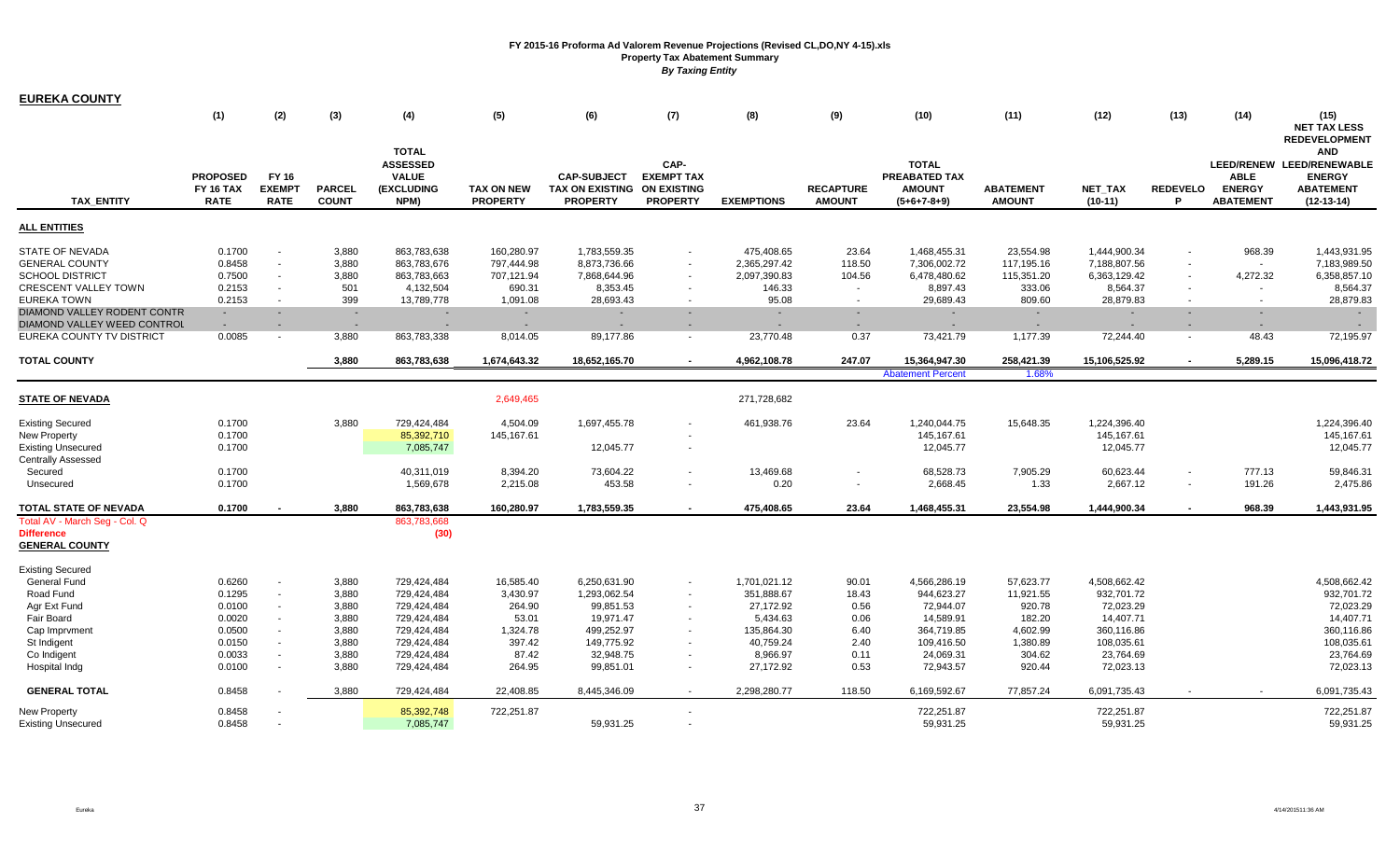| <b>EUREKA COUNTY</b>                                                                                                      |                                                    |                                              |                               |                                                                              |                                      |                                                                 |                                                                    |                   |                                   |                                                                 |                                   |                                         |                      |                                                  |                                                                                              |
|---------------------------------------------------------------------------------------------------------------------------|----------------------------------------------------|----------------------------------------------|-------------------------------|------------------------------------------------------------------------------|--------------------------------------|-----------------------------------------------------------------|--------------------------------------------------------------------|-------------------|-----------------------------------|-----------------------------------------------------------------|-----------------------------------|-----------------------------------------|----------------------|--------------------------------------------------|----------------------------------------------------------------------------------------------|
|                                                                                                                           | (1)                                                | (2)                                          | $(3)$                         | (4)                                                                          | (5)                                  | (6)                                                             | (7)                                                                | (8)               | (9)                               | (10)                                                            | (11)                              | (12)                                    | (13)                 | (14)                                             | (15)<br><b>NET TAX LESS</b><br><b>REDEVELOPMENT</b>                                          |
| TAX_ENTITY                                                                                                                | <b>PROPOSED</b><br><b>FY 16 TAX</b><br><b>RATE</b> | <b>FY 16</b><br><b>EXEMPT</b><br><b>RATE</b> | <b>PARCEL</b><br><b>COUNT</b> | <b>TOTAL</b><br><b>ASSESSED</b><br><b>VALUE</b><br><b>(EXCLUDING</b><br>NPM) | <b>TAX ON NEW</b><br><b>PROPERTY</b> | <b>CAP-SUBJECT</b><br><b>TAX ON EXISTING</b><br><b>PROPERTY</b> | CAP-<br><b>EXEMPT TAX</b><br><b>ON EXISTING</b><br><b>PROPERTY</b> | <b>EXEMPTIONS</b> | <b>RECAPTURE</b><br><b>AMOUNT</b> | <b>TOTAL</b><br>PREABATED TAX<br><b>AMOUNT</b><br>$(5+6+7-8+9)$ | <b>ABATEMENT</b><br><b>AMOUNT</b> | <b>NET TAX</b><br>$(10-11)$             | <b>REDEVELO</b><br>P | <b>ABLE</b><br><b>ENERGY</b><br><b>ABATEMENT</b> | <b>AND</b><br>LEED/RENEW LEED/RENEWABLE<br><b>ENERGY</b><br><b>ABATEMENT</b><br>$(12-13-14)$ |
| <b>Centrally Assessed</b><br>Secured<br>Unsecured                                                                         | 0.8458<br>0.8458                                   | $\sim$<br>$\sim$                             |                               | 40,311,019<br>1,569,678                                                      | 41,763.59<br>11,020.67               | 366,202.64<br>2,256.68                                          |                                                                    | 67,015.64<br>1.01 | $\sim$                            | 340,950.60<br>13,276.34                                         | 39,331.30<br>6.62                 | 301,619.30<br>13,269.71                 |                      | 3,866.47<br>951.58                               | 297,752.82<br>12,318.13                                                                      |
| <b>TOTAL GENERAL COUNTY</b>                                                                                               | 0.8458                                             |                                              | 3,880                         | 863,783,676                                                                  | 797,444.98                           | 8,873,736.66                                                    |                                                                    | 2,365,297.42      | 118.50                            | 7,306,002.72                                                    | 117,195.16                        | 7,188,807.56                            |                      |                                                  | 7,183,989.50                                                                                 |
| <b>March Assessors Report:</b><br>New secured<br><b>Existing Secured</b><br><b>Difference</b>                             |                                                    |                                              |                               | 2,649,435<br>726,775,049<br>729,424,484<br>$\sim$                            | 0.00%                                |                                                                 |                                                                    |                   |                                   |                                                                 |                                   |                                         |                      |                                                  |                                                                                              |
| Total AV - March Seg - Col. Q<br><b>Difference</b>                                                                        |                                                    |                                              |                               | 863,783,668<br>$\mathbf{R}$                                                  |                                      |                                                                 |                                                                    |                   |                                   |                                                                 |                                   |                                         |                      |                                                  |                                                                                              |
| <b>SCHOOL DISTRICT</b>                                                                                                    |                                                    |                                              |                               |                                                                              |                                      |                                                                 |                                                                    |                   |                                   |                                                                 |                                   |                                         |                      |                                                  |                                                                                              |
| <b>Existing Secured</b><br><b>New Property</b><br><b>Existing Unsecured</b>                                               | 0.7500<br>0.7500<br>0.7500                         | $\sim$<br>$\sim$<br>$\sim$                   | 3,880                         | 729,424,484<br>85,392,735<br>7,085,747                                       | 19,870.80<br>640,445.51              | 7,488,776.28<br>53,143.10                                       | $\overline{a}$                                                     | 2,037,964.86      | 104.56                            | 5,470,786.78<br>640,445.51<br>53,143.10                         | 69,036.95                         | 5,401,749.83<br>640,445.51<br>53,143.10 |                      |                                                  | 5,401,749.83<br>640,445.51<br>53,143.10                                                      |
| <b>Centrally Assessed</b><br>Secured<br>Unsecured                                                                         | 0.7500<br>0.7500                                   | $\sim$<br>$\sim$                             |                               | 40,311,019<br>1,569,678                                                      | 37,033.21<br>9,772.41                | 324,724.50<br>2,001.07                                          |                                                                    | 59,425.07<br>0.90 | $\blacksquare$<br>$\sim$          | 302,332.64<br>11,772.59                                         | 46,307.92<br>6.33                 | 256,024.72<br>11,766.25                 |                      | 3,428.52<br>843.80                               | 252,596.20<br>10,922.45                                                                      |
| TOTAL SCHOOL OPERATING                                                                                                    | 0.7500                                             |                                              | 3,880                         | 863,783,663                                                                  | 707,121.94                           | 7,868,644.96                                                    | $\sim$                                                             | 2,097,390.83      | 104.56                            | 6,478,480.62                                                    | 115,351.20                        | 6,363,129.42                            |                      | 4,272.32                                         | 6,358,857.10                                                                                 |
| <b>SCHOOL DEBT</b>                                                                                                        |                                                    |                                              |                               |                                                                              | 37,033.21<br>9,772.41                | 324,724.50<br>2,001.07                                          |                                                                    | 59,425.07<br>0.90 | $\sim$                            | 302,332.64<br>11,772.59                                         | 46,307.92<br>6.33                 | 256,024.72<br>11,766.25                 |                      | 3,428.52<br>843.80                               | 252,596.20<br>10,922.45                                                                      |
| <b>Existing Secured</b><br>New Property<br><b>Existing Unsecured</b><br><b>Centrally Assessed</b><br>Secured<br>Unsecured |                                                    |                                              |                               |                                                                              |                                      |                                                                 |                                                                    |                   |                                   |                                                                 |                                   | $\blacksquare$                          |                      |                                                  |                                                                                              |
| <b>TOTAL SCHOOL DEBT</b>                                                                                                  |                                                    |                                              |                               |                                                                              |                                      |                                                                 |                                                                    |                   |                                   |                                                                 |                                   |                                         |                      |                                                  |                                                                                              |
| <b>TOTAL SCHOOL DISTRICT</b><br>Total AV - March Seg - Col. Q<br><b>Difference</b><br><b>CRESCENT VALLEY TOWN</b>         | 0.7500                                             |                                              | 3,880                         | 863,783,663<br>863,783,668<br>(5)                                            | 707,121.94                           | 7,868,644.96                                                    | $\sim$                                                             | 2,097,390.83      | 104.56                            | 6,478,480.62                                                    | 115,351.20                        | 6,363,129.42                            |                      | 4,272.32                                         | 6,358,857.10                                                                                 |
| <b>Existing Secured</b><br>New Property                                                                                   | 0.2153<br>0.2153                                   |                                              | 501                           | 3,571,385                                                                    | 650.40                               | 7,129.37                                                        |                                                                    | 90.43             |                                   | 7,689.34                                                        | 333.06                            | 7,356.28                                |                      |                                                  | 7,356.28<br>$\sim$                                                                           |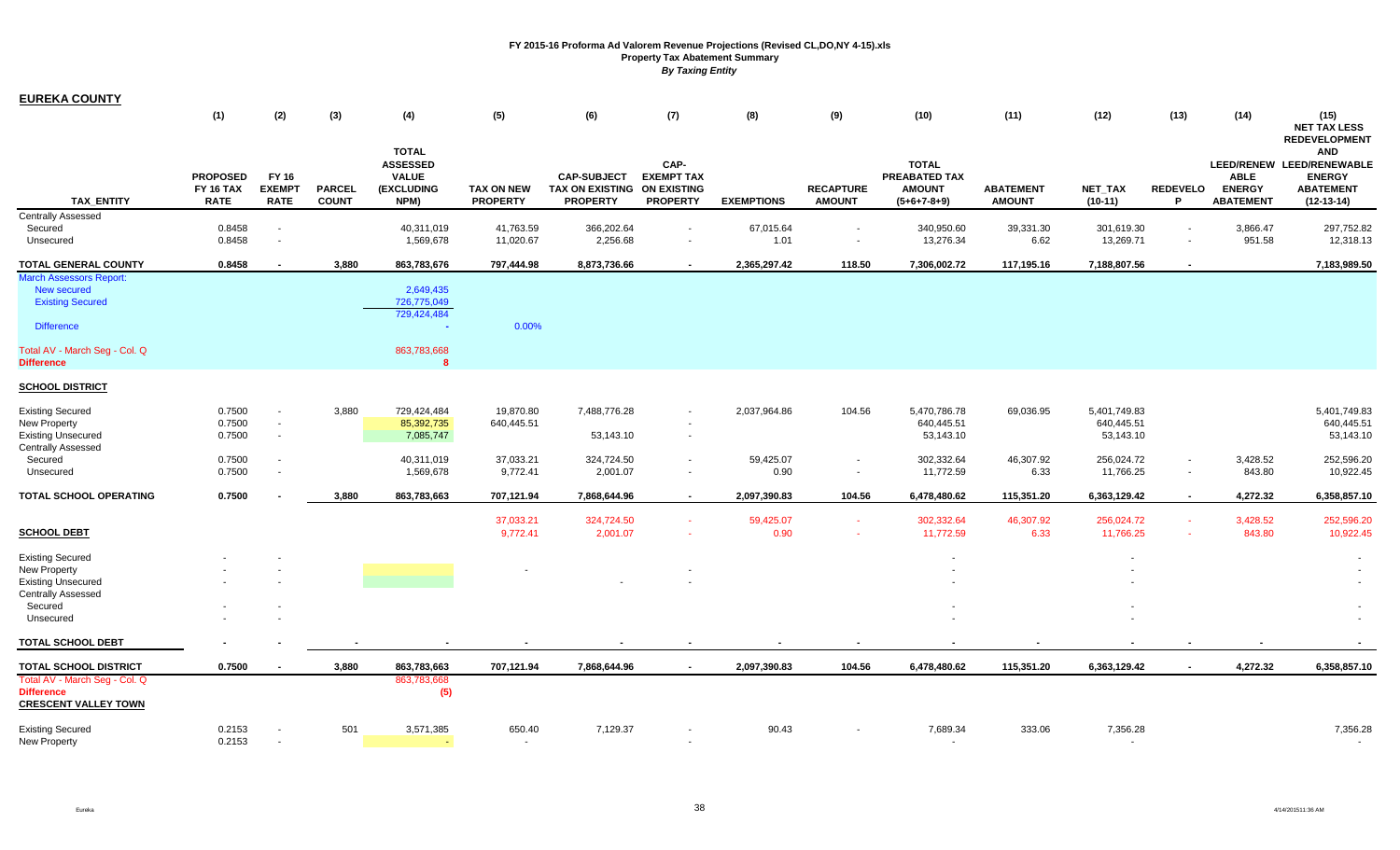| <b>EUREKA COUNTY</b>                   |                                                    |                                       |                               |                                                                       |                                      |                                                                 |                                                                    |                   |                                   |                                                                 |                                   |                             |                      |                                                  |                                                                                              |
|----------------------------------------|----------------------------------------------------|---------------------------------------|-------------------------------|-----------------------------------------------------------------------|--------------------------------------|-----------------------------------------------------------------|--------------------------------------------------------------------|-------------------|-----------------------------------|-----------------------------------------------------------------|-----------------------------------|-----------------------------|----------------------|--------------------------------------------------|----------------------------------------------------------------------------------------------|
|                                        | (1)                                                | (2)                                   | (3)                           | (4)                                                                   | (5)                                  | (6)                                                             | (7)                                                                | (8)               | (9)                               | (10)                                                            | (11)                              | (12)                        | (13)                 | (14)                                             | (15)<br><b>NET TAX LESS</b><br><b>REDEVELOPMENT</b>                                          |
| <b>TAX ENTITY</b>                      | <b>PROPOSED</b><br><b>FY 16 TAX</b><br><b>RATE</b> | FY 16<br><b>EXEMPT</b><br><b>RATE</b> | <b>PARCEL</b><br><b>COUNT</b> | <b>TOTAL</b><br><b>ASSESSED</b><br><b>VALUE</b><br>(EXCLUDING<br>NPM) | <b>TAX ON NEW</b><br><b>PROPERTY</b> | <b>CAP-SUBJECT</b><br><b>TAX ON EXISTING</b><br><b>PROPERTY</b> | CAP-<br><b>EXEMPT TAX</b><br><b>ON EXISTING</b><br><b>PROPERTY</b> | <b>EXEMPTIONS</b> | <b>RECAPTURE</b><br><b>AMOUNT</b> | <b>TOTAL</b><br>PREABATED TAX<br><b>AMOUNT</b><br>$(5+6+7-8+9)$ | <b>ABATEMENT</b><br><b>AMOUNT</b> | <b>NET TAX</b><br>$(10-11)$ | <b>REDEVELO</b><br>P | <b>ABLE</b><br><b>ENERGY</b><br><b>ABATEMENT</b> | <b>AND</b><br>LEED/RENEW LEED/RENEWABLE<br><b>ENERGY</b><br><b>ABATEMENT</b><br>$(12-13-14)$ |
| <b>Existing Unsecured</b>              | 0.2153                                             | $\sim$                                |                               | 125,000                                                               |                                      | 269.13                                                          | $\overline{\phantom{a}}$                                           |                   |                                   | 269.13                                                          |                                   | 269.13                      |                      |                                                  | 269.13                                                                                       |
| <b>Centrally Assessed</b>              |                                                    |                                       |                               |                                                                       |                                      |                                                                 |                                                                    |                   |                                   |                                                                 |                                   |                             |                      |                                                  |                                                                                              |
| Secured                                | 0.2153                                             | $\sim$                                |                               | 417,581                                                               | $\sim$                               | 954.95                                                          |                                                                    | 55.90             | $\blacksquare$                    | 899.05                                                          | $\overline{\phantom{a}}$          | 899.05                      |                      |                                                  | 899.05                                                                                       |
| Unsecured                              | 0.2153                                             |                                       |                               | 18,538                                                                | 39.91                                |                                                                 |                                                                    | $\sim$            |                                   | 39.91                                                           |                                   | 39.91                       |                      |                                                  | 39.91                                                                                        |
| TOTAL CRESCENT VALLEY TOWN             | 0.2153                                             |                                       | 501                           | 4,132,504                                                             | 690.31                               | 8,353.45                                                        |                                                                    | 146.33            | $\sim$                            | 8,897.43                                                        | 333.06                            | 8,564.37                    |                      |                                                  | 8,564.37                                                                                     |
| Total AV - March Seg - Col. Q          |                                                    |                                       |                               | 3,968,368                                                             |                                      |                                                                 |                                                                    |                   |                                   |                                                                 |                                   |                             |                      |                                                  |                                                                                              |
| <b>Difference</b>                      |                                                    |                                       |                               | 164,136                                                               |                                      |                                                                 |                                                                    |                   |                                   |                                                                 |                                   |                             |                      |                                                  |                                                                                              |
| <b>EUREKA TOWN</b>                     |                                                    |                                       |                               |                                                                       |                                      |                                                                 |                                                                    |                   |                                   |                                                                 |                                   |                             |                      |                                                  |                                                                                              |
| <b>Existing Secured</b>                | 0.2153                                             |                                       | 399                           | 11,691,597                                                            | 188.61                               | 25,038.59                                                       |                                                                    | 55.15             |                                   | 25,172.05                                                       | 802.22                            | 24,369.83                   |                      |                                                  | 24,369.83                                                                                    |
| New Property                           | 0.2153                                             | $\sim$                                |                               | 319,171                                                               | 687.17                               |                                                                 |                                                                    |                   |                                   | 687.17                                                          |                                   | 687.17                      |                      |                                                  | 687.17                                                                                       |
| <b>Existing Unsecured</b>              | 0.2153                                             | $\sim$                                |                               | 157,532                                                               |                                      | 339.17                                                          |                                                                    |                   |                                   | 339.17                                                          |                                   | 339.17                      |                      |                                                  | 339.17                                                                                       |
| <b>Centrally Assessed</b>              |                                                    |                                       |                               |                                                                       |                                      |                                                                 |                                                                    |                   |                                   |                                                                 |                                   |                             |                      |                                                  |                                                                                              |
| Secured                                | 0.2153                                             | $\sim$                                |                               | 1,535,122                                                             | 29.37                                | 3,315.67                                                        |                                                                    | 39.93             |                                   | 3,305.12                                                        | 7.38                              | 3,297.74                    |                      |                                                  | 3,297.74                                                                                     |
| Unsecured                              | 0.2153                                             | $\sim$                                |                               | 86,356                                                                | 185.92                               | $\sim$                                                          |                                                                    | $\sim$            |                                   | 185.92                                                          | $\sim$                            | 185.92                      |                      |                                                  | 185.92                                                                                       |
| <b>TOTAL EUREKA TOWN</b>               | 0.2153                                             |                                       | 399                           | 13,789,778                                                            | 1,091.08                             | 28,693.43                                                       |                                                                    | 95.08             | $\sim$                            | 29,689.43                                                       | 809.60                            | 28,879.83                   |                      |                                                  | 28,879.83                                                                                    |
| Total AV - March Seq - Col. Q          |                                                    |                                       |                               | 13,789,778                                                            |                                      |                                                                 |                                                                    |                   |                                   |                                                                 |                                   |                             |                      |                                                  |                                                                                              |
| <b>Difference</b>                      |                                                    |                                       |                               | (0)                                                                   |                                      |                                                                 |                                                                    |                   |                                   |                                                                 |                                   |                             |                      |                                                  |                                                                                              |
| DIAMOND VALLEY RODENT CONTROL DISTRICT |                                                    |                                       |                               |                                                                       |                                      |                                                                 |                                                                    |                   |                                   |                                                                 |                                   |                             |                      |                                                  |                                                                                              |
| <b>Existing Secured</b>                |                                                    |                                       |                               |                                                                       |                                      |                                                                 |                                                                    |                   |                                   |                                                                 |                                   |                             |                      |                                                  |                                                                                              |
| <b>New Property</b>                    |                                                    |                                       |                               |                                                                       |                                      |                                                                 |                                                                    |                   |                                   |                                                                 |                                   |                             |                      |                                                  |                                                                                              |
| <b>Existing Unsecured</b>              |                                                    |                                       |                               |                                                                       |                                      |                                                                 |                                                                    |                   |                                   |                                                                 |                                   |                             |                      |                                                  |                                                                                              |
| <b>Centrally Assessed</b>              |                                                    |                                       |                               |                                                                       |                                      |                                                                 |                                                                    |                   |                                   |                                                                 |                                   |                             |                      |                                                  |                                                                                              |
| Secured                                |                                                    |                                       |                               |                                                                       |                                      |                                                                 |                                                                    |                   |                                   |                                                                 |                                   |                             |                      |                                                  |                                                                                              |
| Unsecured                              |                                                    |                                       |                               |                                                                       |                                      |                                                                 |                                                                    |                   |                                   |                                                                 |                                   |                             |                      |                                                  |                                                                                              |
| TOTAL DIAMOND VALLEY RODENT            |                                                    |                                       |                               |                                                                       |                                      |                                                                 |                                                                    |                   |                                   | SPECIAL ASSESSMENT DISTRICTS                                    |                                   |                             |                      |                                                  |                                                                                              |
| Total AV - March Seg - Col. Q          |                                                    |                                       |                               |                                                                       |                                      |                                                                 |                                                                    |                   |                                   |                                                                 |                                   |                             |                      |                                                  |                                                                                              |
| <b>Difference</b>                      |                                                    |                                       |                               |                                                                       |                                      |                                                                 |                                                                    |                   |                                   |                                                                 |                                   |                             |                      |                                                  |                                                                                              |
| DIAMOND VALLEY WEED CONTROL DISTRICT   |                                                    |                                       |                               |                                                                       |                                      |                                                                 |                                                                    |                   |                                   |                                                                 |                                   |                             |                      |                                                  |                                                                                              |
| <b>Existing Secured</b>                |                                                    |                                       |                               |                                                                       |                                      |                                                                 |                                                                    |                   |                                   |                                                                 |                                   |                             |                      |                                                  |                                                                                              |
| <b>New Property</b>                    |                                                    |                                       |                               |                                                                       |                                      |                                                                 |                                                                    |                   |                                   |                                                                 |                                   |                             |                      |                                                  |                                                                                              |
| <b>Existing Unsecured</b>              |                                                    |                                       |                               |                                                                       |                                      |                                                                 |                                                                    |                   |                                   |                                                                 |                                   |                             |                      |                                                  |                                                                                              |
| <b>Centrally Assessed</b>              |                                                    |                                       |                               |                                                                       |                                      |                                                                 |                                                                    |                   |                                   |                                                                 |                                   |                             |                      |                                                  |                                                                                              |
| Secured                                |                                                    |                                       |                               |                                                                       |                                      |                                                                 |                                                                    |                   |                                   |                                                                 |                                   |                             |                      |                                                  |                                                                                              |
| Unsecured                              |                                                    |                                       |                               |                                                                       |                                      |                                                                 |                                                                    |                   |                                   |                                                                 |                                   |                             |                      |                                                  |                                                                                              |
| TOTAL DIAMOND VALLEY WEED C(           |                                                    |                                       |                               |                                                                       |                                      |                                                                 |                                                                    |                   |                                   |                                                                 |                                   |                             |                      |                                                  |                                                                                              |
| Total AV - March Seg - Col. Q          |                                                    |                                       |                               |                                                                       |                                      |                                                                 |                                                                    |                   |                                   |                                                                 |                                   |                             |                      |                                                  |                                                                                              |
| <b>Difference</b>                      |                                                    |                                       |                               | #DIV/0!                                                               |                                      |                                                                 |                                                                    |                   |                                   |                                                                 |                                   |                             |                      |                                                  |                                                                                              |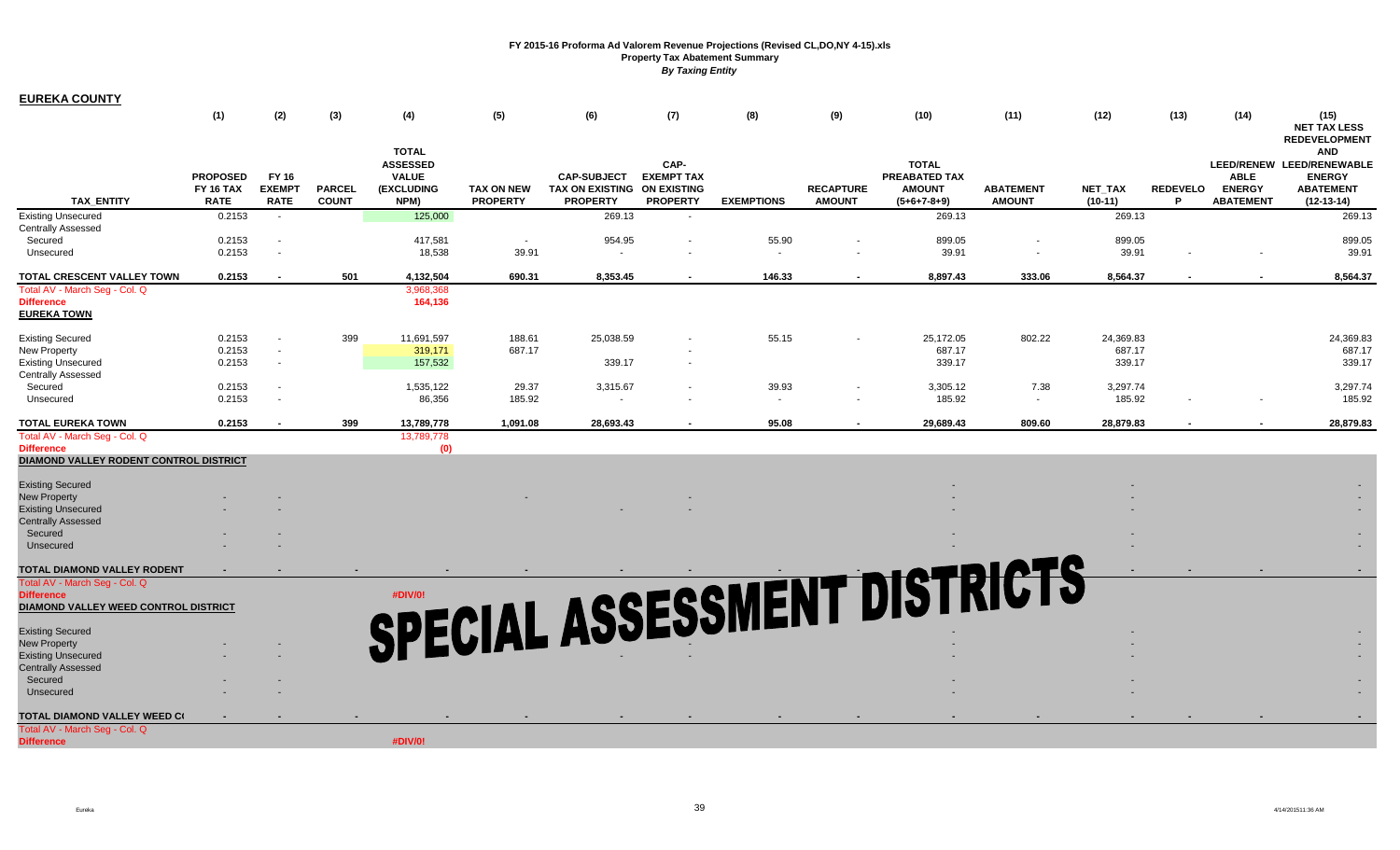| <b>EUREKA COUNTY</b>             |                 |               |               |                                 |                   |                             |                           |                   |                  |                               |                  |           |                 |                  |                                                     |
|----------------------------------|-----------------|---------------|---------------|---------------------------------|-------------------|-----------------------------|---------------------------|-------------------|------------------|-------------------------------|------------------|-----------|-----------------|------------------|-----------------------------------------------------|
|                                  | (1)             | (2)           | (3)           | (4)                             | (5)               | (6)                         | (7)                       | (8)               | (9)              | (10)                          | (11)             | (12)      | (13)            | (14)             | (15)<br><b>NET TAX LESS</b><br><b>REDEVELOPMENT</b> |
|                                  |                 |               |               | <b>TOTAL</b>                    |                   |                             |                           |                   |                  |                               |                  |           |                 |                  | <b>AND</b>                                          |
|                                  | <b>PROPOSED</b> | <b>FY 16</b>  |               | <b>ASSESSED</b><br><b>VALUE</b> |                   | <b>CAP-SUBJECT</b>          | CAP-<br><b>EXEMPT TAX</b> |                   |                  | <b>TOTAL</b><br>PREABATED TAX |                  |           |                 | <b>ABLE</b>      | LEED/RENEW LEED/RENEWABLE<br><b>ENERGY</b>          |
|                                  | FY 16 TAX       | <b>EXEMPT</b> | <b>PARCEL</b> | <b>(EXCLUDING</b>               | <b>TAX ON NEW</b> | TAX ON EXISTING ON EXISTING |                           |                   | <b>RECAPTURE</b> | <b>AMOUNT</b>                 | <b>ABATEMENT</b> | NET_TAX   | <b>REDEVELO</b> | <b>ENERGY</b>    | <b>ABATEMENT</b>                                    |
| <b>TAX ENTITY</b>                | <b>RATE</b>     | <b>RATE</b>   | <b>COUNT</b>  | NPM)                            | <b>PROPERTY</b>   | <b>PROPERTY</b>             | <b>PROPERTY</b>           | <b>EXEMPTIONS</b> | <b>AMOUNT</b>    | $(5+6+7-8+9)$                 | <b>AMOUNT</b>    | $(10-11)$ |                 | <b>ABATEMENT</b> | $(12-13-14)$                                        |
| <b>EUREKA COUNTY TV DISTRICT</b> |                 |               |               |                                 |                   |                             |                           |                   |                  |                               |                  |           |                 |                  |                                                     |
| <b>Existing Secured</b>          | 0.0085          | $\sim$        | 3,880         | 729,424,484                     | 225.23            | 84,872.68                   | $\sim$                    | 23,096.99         | 0.37             | 62,001.29                     | 782.11           | 61,219.18 |                 |                  | 61,219.18                                           |
| New Property                     | 0.0085          | $\sim$        |               | 85,392,410                      | 7,258.35          |                             | $\sim$                    |                   |                  | 7,258.35                      |                  | 7,258.35  |                 |                  | 7,258.35                                            |
| <b>Existing Unsecured</b>        | 0.0085          |               |               | 7,085,747                       |                   | 602.29                      |                           |                   |                  | 602.29                        |                  | 602.29    |                 |                  | 602.29                                              |
| <b>Centrally Assessed</b>        |                 |               |               |                                 |                   |                             |                           |                   |                  |                               |                  |           |                 |                  |                                                     |
| Secured                          | 0.0085          | $\sim$        |               | 40,311,019                      | 419.71            | 3,680.21                    | $\sim$                    | 673.48            |                  | 3,426.44                      | 395.22           | 3,031.22  | $\sim$          | 38.87            | 2,992.35                                            |
| Unsecured                        | 0.0085          |               |               | 1,569,678                       | 110.75            | 22.68                       | $\overline{\phantom{a}}$  | 0.01              |                  | 133.42                        | 0.06             | 133.36    | $\sim$          | 9.56             | 123.80                                              |
| TOTAL EUREKA COUNTY TV DISTR     | 0.0085          |               | 3,880         | 863,783,338                     | 8,014.05          | 89,177.86                   |                           | 23,770.48         | 0.37             | 73,421.79                     | 1,177.39         | 72,244.40 |                 | 48.43            | 72,195.97                                           |
| Total AV - March Seg - Col. Q    |                 |               |               | 863,783,668                     |                   |                             |                           |                   |                  |                               |                  |           |                 |                  |                                                     |
| <b>Difference</b>                |                 |               |               | (330)                           |                   |                             |                           |                   |                  |                               |                  |           |                 |                  |                                                     |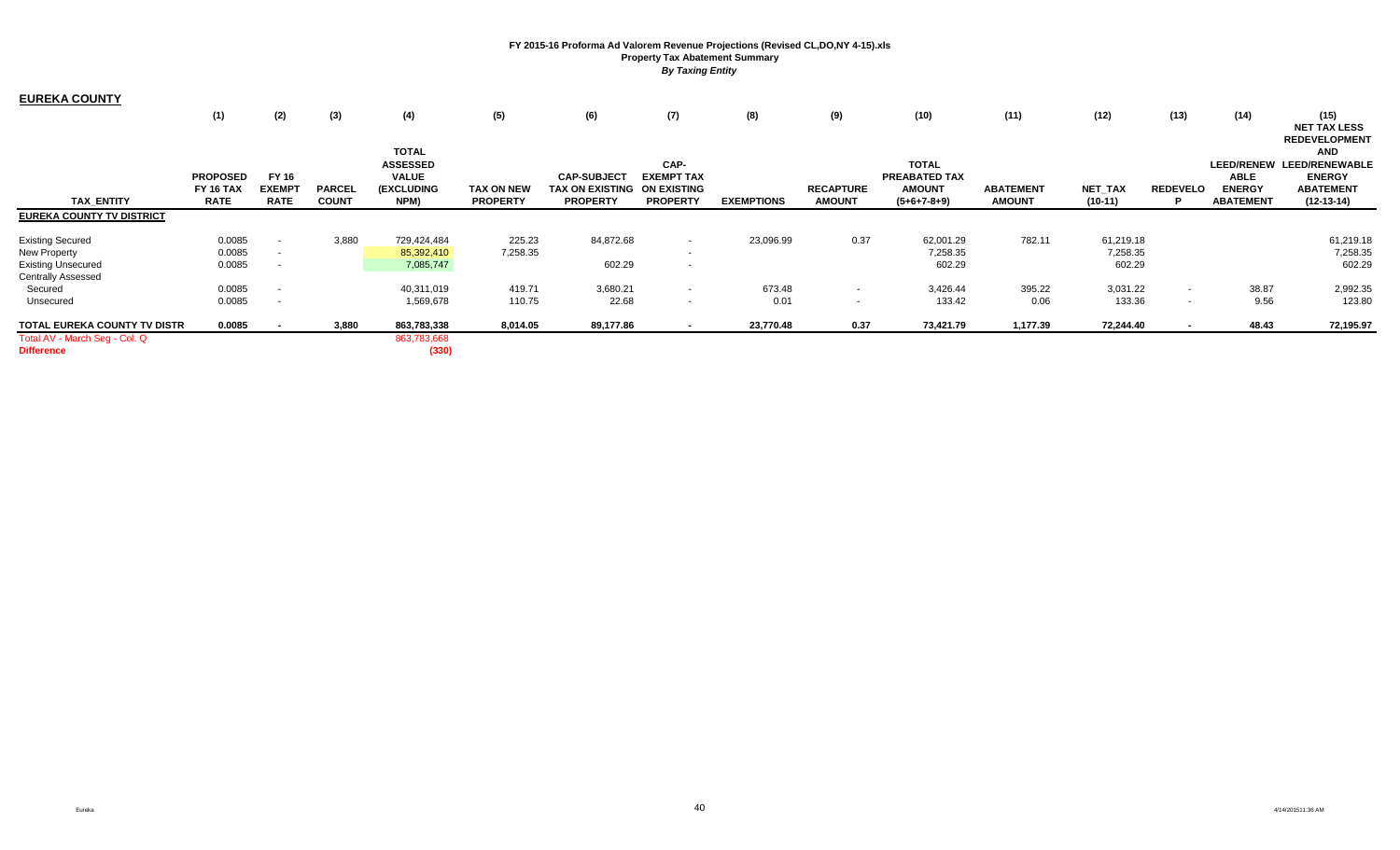| <b>HUMBOLDT COUNTY</b>         |                  |                          |               |                       |                   |                        |                 |                   |                  |                                           |                       |                |      |                          |                       |
|--------------------------------|------------------|--------------------------|---------------|-----------------------|-------------------|------------------------|-----------------|-------------------|------------------|-------------------------------------------|-----------------------|----------------|------|--------------------------|-----------------------|
|                                | (1)              | (2)                      | (3)           | (4)                   | (5)               | (6)                    | (7)             | (8)               | (9)              | (10)                                      | (11)                  | (12)           | (13) | (14)                     | (15)                  |
|                                |                  |                          |               |                       |                   |                        |                 |                   |                  |                                           |                       |                |      |                          | <b>NET TAX LESS</b>   |
|                                |                  |                          |               |                       |                   |                        |                 |                   |                  |                                           |                       |                |      |                          | <b>REDEVELOPMENT</b>  |
|                                |                  |                          |               |                       |                   |                        | CAP-            |                   |                  |                                           |                       |                |      |                          | <b>AND</b>            |
|                                |                  |                          |               |                       |                   |                        | <b>EXEMPT</b>   |                   |                  |                                           |                       |                |      |                          | <b>LEED/RENEWABLE</b> |
|                                | <b>PROPOSED</b>  | FY 16                    |               | <b>TOTAL ASSESSED</b> |                   | <b>CAP-SUBJECT TAX</b> | <b>TAX ON</b>   |                   |                  | <b>TOTAL PREABATED</b>                    |                       |                |      | <b>LEED/RENEWA</b>       | <b>ENERGY</b>         |
|                                | <b>FY 16 TAX</b> | <b>EXEMPT</b>            | <b>PARCEL</b> | <b>VALUE</b>          | <b>TAX ON NEW</b> | <b>ON EXISTING</b>     | <b>EXISTING</b> |                   | <b>RECAPTURE</b> | <b>TAX AMOUNT</b>                         | <b>ABATEMENT</b>      | <b>NET TAX</b> |      | REDEVELO BLE ENERGY      | <b>ABATEMENT</b>      |
| <b>TAX ENTITY</b>              | <b>RATE</b>      | <b>RATE</b>              | <b>COUNT</b>  | (EXCLUDING NPM)       | <b>PROPERTY</b>   | <b>PROPERTY</b>        | <b>PROPERTY</b> | <b>EXEMPTIONS</b> | <b>AMOUNT</b>    | $(5+6+7-8+9)$                             | <b>AMOUNT</b>         | $(10-11)$      | P    | <b>ABATEMENT</b>         | $(12-13-14)$          |
| <b>ALL ENTITIES</b>            |                  |                          |               |                       |                   |                        |                 |                   |                  |                                           |                       |                |      |                          |                       |
| <b>STATE OF NEVADA</b>         | 0.1700           |                          | 15,660        | 1,058,802,469         | 121,229.39        | 1,857,096.43           |                 | 178,359.27        | 45.83            | 1,800,012.39                              | 125,699.74            | 1,674,312.65   |      | 30.76                    | 1,674,281.89          |
| <b>GENERAL COUNTY</b>          | 0.7512           | $\sim$                   | 15,660        | 1,058,802,447         | 535,691.30        | 8,206,178.39           |                 | 788,136.09        | 201.03           | 7,953,934.62                              | 555,523.43            | 7,398,411.20   |      | 135.84                   | 7,398,275.35          |
| <b>SCHOOL DISTRICT</b>         | 0.8850           | $\sim$                   | 15,660        | 1,058,802,441         | 631,105.96        | 9,667,833.28           |                 | 928,516.79        | 237.25           | 9,370,659.70                              | 654,386.50            | 8,716,273.21   |      | 160.05                   | 8,716,113.15          |
| CITY OF WINNEMUCCA             | 0.9700           | $\sim$                   | 3,404         | 210,055,873           | 84,606.34         | 1,959,119.68           |                 | 6,184.26          | $\sim$           | 2,037,541.77                              | 77,403.16             | 1,960,138.61   |      | $\overline{\phantom{a}}$ | 1,960,138.61          |
| GOLCONDA FIRE PROTECTION DIST  | 0.0290           | $\overline{\phantom{a}}$ | 2,872         | 378,589,835           | 12,325.10         | 123,831.44             |                 | 26,365.52         | 2.39             | 109,793.41                                | 17,149.96             | 92,643.46      |      | $\overline{\phantom{a}}$ | 92,643.46             |
| HUMBOLDT COUNTY FIRE DISTRICT  | 0.1047           |                          | 1,740         | 31,690,312            | 3,649.12          | 29,941.18              |                 | 408.15            | 0.29             | 33,182.44                                 | 634.94                | 32,547.50      |      |                          | 32,547.50             |
| HUMBOLDT COUNTY HOSPITAL DIST  | 0.3954           |                          | 15,660        | 1,058,802,441         | 281,965.31        | 4,319,396.10           |                 | 414,841.45        | 105.69           | 4,186,625.65                              | 292,779.26            | 3,893,846.39   |      | 71.50                    | 3,893,774.89          |
| KINGS RIVER GID                | 0.2000           |                          | 82            | 5,599,945             | 387.65            | 10,820.11              |                 | 7.88              | 0.28             | 11,200.16                                 | 683.71                | 10,516.45      |      |                          | 10,516.45             |
| MCDERMITT FIRE PROTECTION DIST | 0.4655           |                          | 435           | 4,917,325             | 1,054.78          | 22,019.94              |                 | 185.36            | 3.52             | 22,892.88                                 | 2,557.85              | 20,335.04      |      | $\overline{\phantom{a}}$ | 20,335.04             |
| OROVADA COMMUNITY SERVICES D   | 0.0974           |                          | 400           | 38,648,480            | 2,067.46          | 39,797.04              |                 | 4,221.21          | 0.06             | 37,643.35                                 | 212.97                | 37,430.38      |      |                          | 37,430.38             |
| OROVADA FIRE PROTECTION DISTR  | 0.1500           |                          | 400           | 38,648,486            | 3,183.97          | 61,289.43              |                 | 6,500.83          | 0.08             | 57,972.65                                 | 327.96                | 57,644.69      |      |                          | 57,644.69             |
| PARADISE VALLEY FIRE DISTRICT  | 0.1745           |                          | 1,437         | 46,802,944            | 1,499.44          | 81,173.36              |                 | 1,003.32          | 18.19            | 81,687.67                                 | 822.48                | 80,865.19      |      |                          | 80,865.19             |
| PUEBLO FIRE PROTECTION DISTRIC | 0.3500           |                          | 200           | 32,312,944            | 1,714.35          | 111,437.38             |                 | 56.45             | 1.85             | 113,097.13                                | 1,223.57              | 111,873.56     |      |                          | 111,873.56            |
| WINNEMUCCA RURAL FIRE PROTEC   | 0.1047           |                          | 2,958         | 108,577,544           | 4,661.72          | 109,835.58             |                 | 816.87            | 0.22             | 113,680.65                                | 2,902.03              | 110,778.62     |      |                          | 110,778.62            |
|                                |                  |                          |               |                       |                   |                        |                 |                   |                  |                                           |                       |                |      |                          |                       |
| <b>TOTAL COUNTY</b>            |                  |                          | 15,660        | 1,058,802,469         | 1,685,141.91      | 26,599,769.34          | $\sim$          | 2,355,603.46      | 616.68           | 25,929,924.47<br><b>Abatement Percent</b> | 1,732,307.55<br>6.68% | 24,197,616.93  |      | 398.15                   | 24, 197, 218. 77      |
|                                |                  |                          |               |                       |                   |                        |                 |                   |                  |                                           |                       |                |      |                          |                       |
| <b>STATE OF NEVADA</b>         |                  |                          |               |                       | 7,669,259         |                        |                 |                   |                  |                                           |                       |                |      |                          |                       |
| <b>Existing Secured</b>        | 0.1700           |                          | 15,660        | 535,293,334           | 13,037.74         | 1,044,526.67           |                 | 147,563.38        | 45.83            | 910,046.86                                | 121,022.80            | 789,024.06     |      |                          | 789,024.06            |
| <b>New Property</b>            | 0.1700           |                          |               | 49,884,095            | 84,802.96         |                        |                 |                   |                  | 84,802.96                                 |                       | 84,802.96      |      |                          | 84,802.96             |
| <b>Existing Unsecured</b>      | 0.1700           |                          |               | 158,545,644           |                   | 269,527.59             |                 |                   |                  | 269,527.59                                |                       | 269,527.59     |      |                          | 269,527.59            |
| <b>Centrally Assessed</b>      |                  |                          |               |                       |                   |                        |                 |                   |                  |                                           |                       |                |      |                          |                       |
| Secured                        | 0.1700           |                          |               | 310,834,385           | 17,202.43         | 542,011.85             |                 | 30,795.83         |                  | 528,418.45                                | 4,673.39              | 523,745.07     |      | 24.69                    | 523,720.38            |
| Unsecured                      | 0.1700           |                          |               | 4,245,011             | 6,186.26          | 1,030.32               | $\sim$          | 0.06              | $\sim$           | 7,216.52                                  | 3.56                  | 7,212.96       |      | 6.07                     | 7,206.89              |
| TOTAL STATE OF NEVADA          | 0.1700           |                          | 15,660        | 1,058,802,469         | 121,229.39        | 1,857,096.43           |                 | 178,359.27        | 45.83            | 1,800,012.39                              | 125,699.74            | 1,674,312.65   |      | 30.76                    | 1,674,281.89          |
| Total AV - March Seg - Col. Q  |                  |                          |               | 1,058,724,518         |                   |                        |                 |                   |                  |                                           |                       |                |      |                          |                       |
| <b>Difference</b>              |                  |                          |               | 77,951                |                   |                        |                 |                   |                  |                                           |                       |                |      |                          |                       |
| <b>GENERAL COUNTY</b>          |                  |                          |               |                       |                   |                        |                 |                   |                  |                                           |                       |                |      |                          |                       |
| <b>Existing Secured</b>        |                  |                          |               |                       |                   |                        |                 |                   |                  |                                           |                       |                |      |                          |                       |
| <b>General Fund</b>            | 0.2720           |                          | 15,660        | 535,293,334           | 20,860.44         | 1,671,231.43           |                 | 236,101.95        | 75.27            | 1,456,065.19                              | 193,700.68            | 1,262,364.51   |      |                          | 1,262,364.51          |
| <b>Senior Citizens</b>         | 0.0300           | $\sim$                   | 15,660        | 535,293,334           | 2,300.78          | 184,330.13             |                 | 26,040.25         | 9.47             | 160,600.13                                | 21,362.06             | 139,238.07     |      |                          | 139,238.07            |
| Indigent Fund                  | 0.0227           | $\sim$                   | 15,660        | 535,293,334           | 1,740.87          | 139,487.57             |                 | 19,703.71         | 5.51             | 121,530.24                                | 16,161.73             | 105,368.51     |      |                          | 105,368.51            |
| State Accident Indigent        | 0.0150           | $\sim$                   | 15,660        | 535,293,334           | 1,150.48          | 92,168.59              |                 | 13,019.41         | 3.62             | 80,303.28                                 | 10,677.94             | 69,625.34      |      |                          | 69,625.34             |
| <b>Building Reserve</b>        | 0.0100           | $\sim$                   | 15,660        | 535,293,334           | 766.93            | 61,442.40              |                 | 8,681.05          | 2.75             | 53,531.03                                 | 7,117.72              | 46,413.31      |      |                          | 46,413.31             |
| <b>Cooperative Extension</b>   | 0.0165           | $\sim$                   | 15,660        | 535,293,334           | 1,265.38          | 101,381.71             |                 | 14,321.69         | 3.83             | 88,329.23                                 | 11,746.33             | 76,582.90      |      |                          | 76,582.90             |
| 6th Judicial                   | 0.1886           |                          | 15,660        | 535,293,334           | 14,464.22         | 1,158,805.74           |                 | 163,707.94        | 50.54            | 1,009,612.56                              | 134,275.54            | 875,337.02     |      |                          | 875,337.02            |
| <b>Capital Projects</b>        | 0.0100           |                          | 15,660        | 535,293,334           | 766.93            | 61,442.10              |                 | 8,681.05          | 2.75             | 53,530.73                                 | 7,117.72              | 46,413.01      |      |                          | 46,413.01             |
| Library                        | 0.0950           |                          | 15,660        | 535,293,334           | 7,285.75          | 583,709.49             |                 | 82,462.00         | 25.51            | 508,558.75                                | 67,631.22             | 440,927.53     |      |                          | 440,927.53            |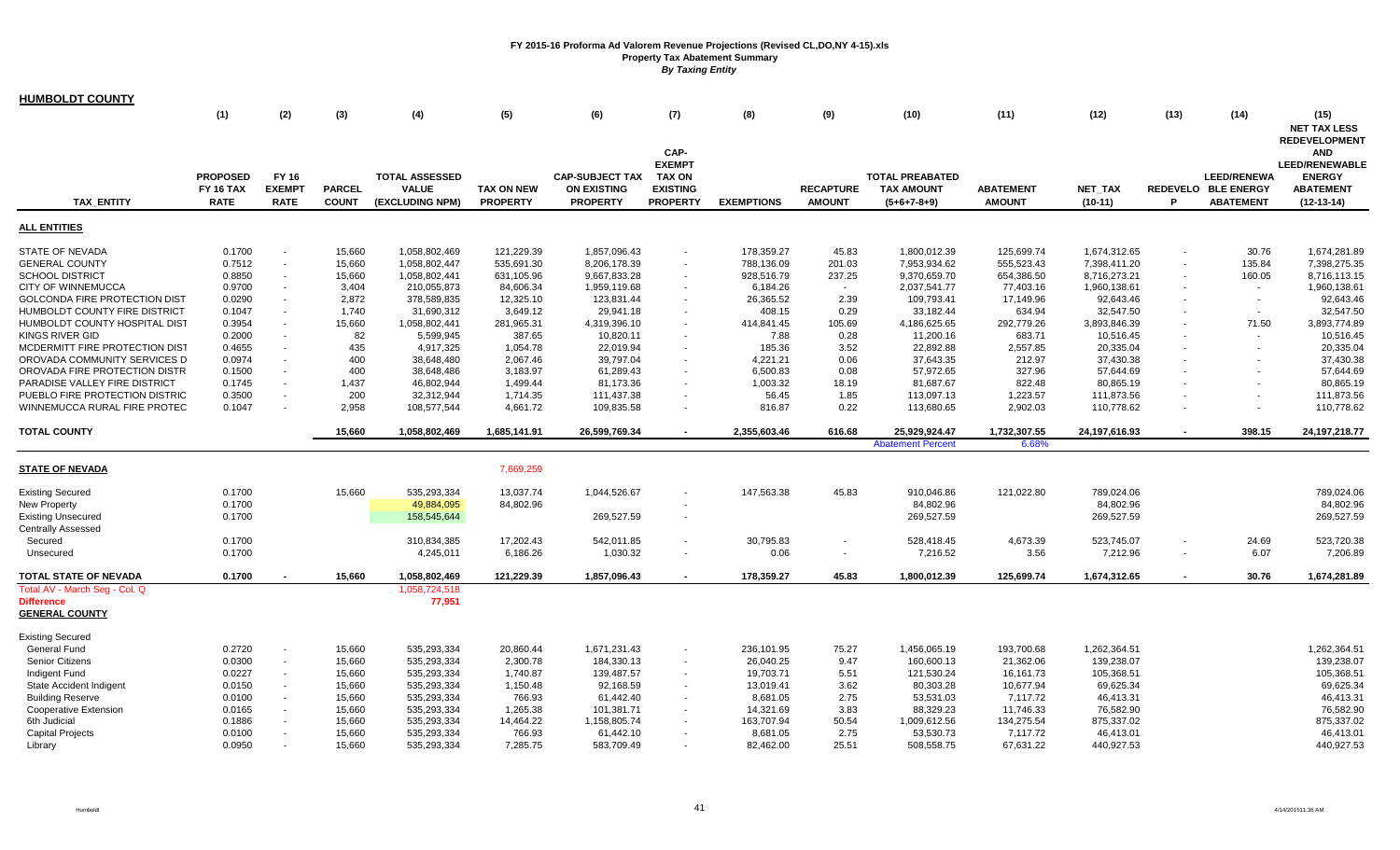| <b>HUMBOLDT COUNTY</b>                                                  |                                             |                                       |                               |                                                          |                                      |                                                                 |                                                                       |                   |                                   |                                                              |                                   |                         |        |                                                               |                                                                                          |
|-------------------------------------------------------------------------|---------------------------------------------|---------------------------------------|-------------------------------|----------------------------------------------------------|--------------------------------------|-----------------------------------------------------------------|-----------------------------------------------------------------------|-------------------|-----------------------------------|--------------------------------------------------------------|-----------------------------------|-------------------------|--------|---------------------------------------------------------------|------------------------------------------------------------------------------------------|
|                                                                         | (1)                                         | (2)                                   | (3)                           | (4)                                                      | (5)                                  | (6)                                                             | (7)                                                                   | (8)               | (9)                               | (10)                                                         | (11)                              | (12)                    | (13)   | (14)                                                          | (15)<br><b>NET TAX LESS</b><br><b>REDEVELOPMENT</b>                                      |
| <b>TAX ENTITY</b>                                                       | <b>PROPOSED</b><br>FY 16 TAX<br><b>RATE</b> | FY 16<br><b>EXEMPT</b><br><b>RATE</b> | <b>PARCEL</b><br><b>COUNT</b> | <b>TOTAL ASSESSED</b><br><b>VALUE</b><br>(EXCLUDING NPM) | <b>TAX ON NEW</b><br><b>PROPERTY</b> | <b>CAP-SUBJECT TAX</b><br><b>ON EXISTING</b><br><b>PROPERTY</b> | CAP-<br><b>EXEMPT</b><br>TAX ON<br><b>EXISTING</b><br><b>PROPERTY</b> | <b>EXEMPTIONS</b> | <b>RECAPTURE</b><br><b>AMOUNT</b> | <b>TOTAL PREABATED</b><br><b>TAX AMOUNT</b><br>$(5+6+7-8+9)$ | <b>ABATEMENT</b><br><b>AMOUNT</b> | NET_TAX<br>$(10-11)$    | P      | <b>LEED/RENEWA</b><br>REDEVELO BLE ENERGY<br><b>ABATEMENT</b> | <b>AND</b><br><b>LEED/RENEWABLE</b><br><b>ENERGY</b><br><b>ABATEMENT</b><br>$(12-13-14)$ |
| Museum                                                                  | 0.0150                                      | $\sim$                                | 15,660                        | 535,293,334                                              | 1,150.48                             | 92,166.03                                                       |                                                                       | 13,019.42         | 3.62                              | 80,300.71                                                    | 10,677.95                         | 69,622.76               |        |                                                               | 69,622.76                                                                                |
| <b>Medical Indigent</b>                                                 | 0.0200                                      |                                       | 15,660                        | 535,293,334                                              | 1,533.81                             | 122,880.00                                                      |                                                                       | 17,360.58         | 4.78                              | 107,058.01                                                   | 14,237.61                         | 92,820.40               |        |                                                               | 92,820.40                                                                                |
| <b>State Medical Indigent</b>                                           | 0.0100                                      | $\sim$                                | 15,660                        | 535,293,334                                              | 766.93                               | 61,442.10                                                       | $\sim$                                                                | 8,681.05          | 2.75                              | 53,530.73                                                    | 7,117.72                          | 46,413.01               |        |                                                               | 46,413.01                                                                                |
| China Springs                                                           | 0.0064                                      | $\sim$                                | 15,660                        | 535,293,334                                              | 490.90                               | 39,317.46                                                       |                                                                       | 5,554.50          | 0.79                              | 34,254.65                                                    | 4,556.47                          | 29,698.18               |        |                                                               | 29,698.18                                                                                |
| <b>WMCA Events</b>                                                      | 0.0400                                      |                                       | 15,660                        | 535,293,334                                              | 3,067.74                             | 245,771.25                                                      |                                                                       | 34,719.90         | 9.84                              | 214,128.93                                                   | 28,476.22                         | 185,652.71              |        |                                                               | 185,652.71                                                                               |
| <b>GENERAL TOTAL</b>                                                    | 0.7512                                      |                                       | 15,660                        | 535,293,334                                              | 57,611.64                            | 4,615,576.00                                                    |                                                                       | 652,054.50        | 201.03                            | 4,021,334.17                                                 | 534,856.91                        | 3,486,477.26            |        |                                                               | 3,486,477.26                                                                             |
| New Property                                                            | 0.7512                                      | $\sim$                                |                               | 49,884,073                                               | 374,729.16                           |                                                                 |                                                                       |                   |                                   | 374,729.16                                                   |                                   | 374,729.16              |        |                                                               | 374,729.16                                                                               |
| <b>Existing Unsecured</b>                                               | 0.7512                                      | $\sim$                                |                               | 158,545,644                                              |                                      | 1,190,994.88                                                    |                                                                       |                   |                                   | 1,190,994.88                                                 |                                   | 1,190,994.88            |        |                                                               | 1,190,994.88                                                                             |
| <b>Centrally Assessed</b>                                               |                                             |                                       |                               |                                                          |                                      |                                                                 |                                                                       |                   |                                   |                                                              |                                   |                         |        |                                                               |                                                                                          |
| Secured                                                                 | 0.7512                                      |                                       |                               | 310,834,385                                              | 76,014.51                            | 2,395,054.72                                                    |                                                                       | 136,081.34        |                                   | 2,334,987.90                                                 | 20,650.73                         | 2,314,337.17            |        | 109.01                                                        | 2,314,228.15                                                                             |
| Unsecured                                                               | 0.7512                                      |                                       |                               | 4,245,011                                                | 27,335.99                            | 4,552.79                                                        | $\sim$                                                                | 0.26              | $\sim$                            | 31,888.52                                                    | 15.79                             | 31,872.74               | $\sim$ | 26.83                                                         | 31,845.91                                                                                |
| <b>TOTAL GENERAL COUNTY</b>                                             | 0.7512                                      |                                       | 15,660                        | 1,058,802,447                                            | 535,691.30                           | 8,206,178.39                                                    |                                                                       | 788,136.09        | 201.03                            | 7,953,934.62                                                 | 555,523.43                        | 7,398,411.20            |        | 135.84                                                        | 7,398,275.35                                                                             |
| <b>March Assessors Report</b><br>New secured<br><b>Existing Secured</b> |                                             |                                       |                               | 7,668,473<br>527,546,124<br>535,214,597                  |                                      |                                                                 |                                                                       |                   |                                   |                                                              |                                   |                         |        |                                                               |                                                                                          |
| <b>Difference</b>                                                       |                                             |                                       |                               | 78,737                                                   | 0.01%                                |                                                                 |                                                                       |                   |                                   |                                                              |                                   |                         |        |                                                               |                                                                                          |
| Total AV - March Seg - Col. Q<br><b>Difference</b>                      |                                             |                                       |                               | 1,058,724,518<br>77,929                                  |                                      |                                                                 |                                                                       |                   |                                   |                                                              |                                   |                         |        |                                                               |                                                                                          |
| <b>SCHOOL DISTRICT</b>                                                  |                                             |                                       |                               |                                                          |                                      |                                                                 |                                                                       |                   |                                   |                                                              |                                   |                         |        |                                                               |                                                                                          |
| <b>Existing Secured</b>                                                 | 0.7500                                      |                                       | 15,660                        | 535,293,334                                              | 57,519.65                            | 4,608,210.43                                                    |                                                                       | 651,013.70        | 201.07                            | 4,014,917.45                                                 | 533,931.11                        | 3,480,986.34            |        |                                                               | 3,480,986.34                                                                             |
| New Property                                                            | 0.7500                                      | $\sim$                                |                               | 49,884,067                                               | 374,130.51                           |                                                                 |                                                                       |                   |                                   | 374,130.51                                                   |                                   | 374,130.51              |        |                                                               | 374,130.51                                                                               |
| <b>Existing Unsecured</b>                                               | 0.7500                                      | $\sim$                                |                               | 158,545,644                                              |                                      | 1,189,092.33                                                    | $\sim$                                                                |                   |                                   | 1,189,092.33                                                 |                                   | 1,189,092.33            |        |                                                               | 1,189,092.33                                                                             |
| <b>Centrally Assessed</b>                                               |                                             |                                       |                               |                                                          |                                      |                                                                 |                                                                       |                   |                                   |                                                              |                                   |                         |        |                                                               |                                                                                          |
| Secured                                                                 | 0.7500                                      |                                       |                               | 310,834,385                                              | 75,893.08                            | 2,391,228.76                                                    |                                                                       | 135,863.95        |                                   | 2,331,257.89                                                 | 20,617.82                         | 2,310,640.07            |        | 108.85                                                        | 2,310,531.22                                                                             |
| Unsecured                                                               | 0.7500                                      |                                       |                               | 4,245,011                                                | 27,292.32                            | 4,545.52                                                        | $\sim$                                                                | 0.26              | $\sim$                            | 31,837.58                                                    | 15.82                             | 31,821.77               | $\sim$ | 26.79                                                         | 31,794.98                                                                                |
| TOTAL SCHOOL OPERATING                                                  | 0.7500                                      |                                       | 15,660                        | 1,058,802,441                                            | 534,835.56                           | 8,193,077.03                                                    | $\blacksquare$                                                        | 786,877.91        | 201.07                            | 7,941,235.75                                                 | 554,564.74                        | 7,386,671.01            |        | 135.64                                                        | 7,386,535.37                                                                             |
|                                                                         |                                             |                                       |                               |                                                          | 89,553.84                            | 2,821,649.93                                                    | $\sim$                                                                | 160,319.46        | $\sim$                            | 2,750,884.31                                                 | 24,329.02                         | 2,726,555.28            |        | 128.44                                                        | 2,726,426.84                                                                             |
| <b>SCHOOL DEBT</b>                                                      |                                             |                                       |                               |                                                          | 32,204.94                            | 5,363.71                                                        |                                                                       | 0.31              |                                   | 37,568.35                                                    | 18.66                             | 37,549.68               |        | 31.61                                                         | 37,518.07                                                                                |
|                                                                         |                                             |                                       |                               |                                                          |                                      |                                                                 |                                                                       |                   |                                   |                                                              |                                   |                         |        |                                                               |                                                                                          |
| <b>Existing Secured</b>                                                 | 0.1350<br>0.1350                            |                                       | 15,660                        | 535,293,334<br>49,884,073                                | 10,353.53<br>67,343.50               | 829,480.26                                                      |                                                                       | 117,183.32        | 36.18                             | 722,686.65<br>67,343.50                                      | 96,107.70                         | 626,578.95<br>67,343.50 |        |                                                               | 626,578.95<br>67,343.50                                                                  |
| New Property<br><b>Existing Unsecured</b>                               | 0.1350                                      | $\sim$                                |                               | 158,545,644                                              |                                      | 214,036.62                                                      | $\sim$                                                                |                   |                                   | 214,036.62                                                   |                                   | 214,036.62              |        |                                                               | 214,036.62                                                                               |
| <b>Centrally Assessed</b>                                               |                                             |                                       |                               |                                                          |                                      |                                                                 |                                                                       |                   |                                   |                                                              |                                   |                         |        |                                                               |                                                                                          |
| Secured                                                                 | 0.1350                                      |                                       |                               | 310,834,385                                              | 13,660.76                            | 430,421.18                                                      |                                                                       | 24,455.51         |                                   | 419,626.42                                                   | 3,711.21                          | 415,915.21              |        | 19.59                                                         | 415,895.62                                                                               |
| Unsecured                                                               | 0.1350                                      |                                       |                               | 4,245,011                                                | 4,912.62                             | 818.19                                                          |                                                                       | 0.05              |                                   | 5,730.76                                                     | 2.85                              | 5,727.92                |        | 4.82                                                          | 5,723.10                                                                                 |
| <b>TOTAL SCHOOL DEBT</b>                                                | 0.1350                                      |                                       | 15.660                        | 1,058,802,446                                            | 96.270.40                            | 1,474,756.25                                                    |                                                                       | 141,638.88        | 36.18                             | 1.429.423.95                                                 | 99,821.75                         | 1,329,602.20            |        | 24.41                                                         | 1,329,577.78                                                                             |
|                                                                         |                                             |                                       |                               |                                                          |                                      |                                                                 |                                                                       |                   |                                   |                                                              |                                   |                         |        |                                                               |                                                                                          |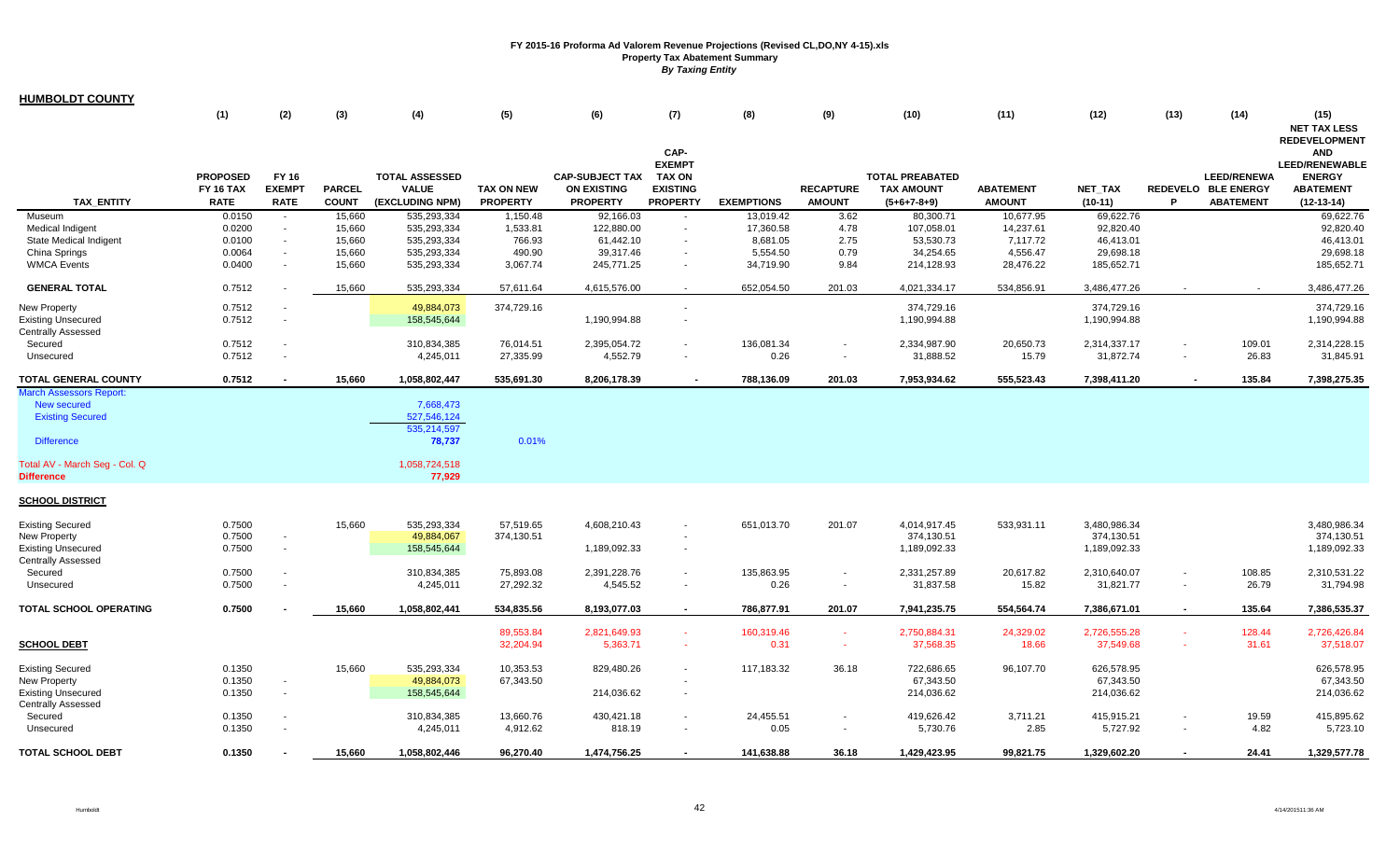| <b>HUMBOLDT COUNTY</b>                                                                                                      |                                                    |                                       |                               |                                                          |                                      |                                                                 |                                                                       |                   |                                   |                                                              |                                                      |                                          |      |                                                               |                                                                                          |
|-----------------------------------------------------------------------------------------------------------------------------|----------------------------------------------------|---------------------------------------|-------------------------------|----------------------------------------------------------|--------------------------------------|-----------------------------------------------------------------|-----------------------------------------------------------------------|-------------------|-----------------------------------|--------------------------------------------------------------|------------------------------------------------------|------------------------------------------|------|---------------------------------------------------------------|------------------------------------------------------------------------------------------|
|                                                                                                                             | (1)                                                | (2)                                   | (3)                           | (4)                                                      | (5)                                  | (6)                                                             | (7)                                                                   | (8)               | (9)                               | (10)                                                         | (11)                                                 | (12)                                     | (13) | (14)                                                          | (15)<br><b>NET TAX LESS</b><br><b>REDEVELOPMENT</b>                                      |
| <b>TAX ENTITY</b>                                                                                                           | <b>PROPOSED</b><br><b>FY 16 TAX</b><br><b>RATE</b> | FY 16<br><b>EXEMPT</b><br><b>RATE</b> | <b>PARCEL</b><br><b>COUNT</b> | <b>TOTAL ASSESSED</b><br><b>VALUE</b><br>(EXCLUDING NPM) | <b>TAX ON NEW</b><br><b>PROPERTY</b> | <b>CAP-SUBJECT TAX</b><br><b>ON EXISTING</b><br><b>PROPERTY</b> | CAP-<br><b>EXEMPT</b><br>TAX ON<br><b>EXISTING</b><br><b>PROPERTY</b> | <b>EXEMPTIONS</b> | <b>RECAPTURE</b><br><b>AMOUNT</b> | <b>TOTAL PREABATED</b><br><b>TAX AMOUNT</b><br>$(5+6+7-8+9)$ | <b>ABATEMENT</b><br><b>AMOUNT</b>                    | <b>NET TAX</b><br>$(10-11)$              | P    | <b>LEED/RENEWA</b><br>REDEVELO BLE ENERGY<br><b>ABATEMENT</b> | <b>AND</b><br><b>LEED/RENEWABLE</b><br><b>ENERGY</b><br><b>ABATEMENT</b><br>$(12-13-14)$ |
| TOTAL SCHOOL DISTRICT                                                                                                       | 0.8850                                             |                                       | 15,660                        | 1,058,802,441                                            | 631,105.96                           | 9,667,833.28                                                    |                                                                       | 928,516.79        | 237.25                            | 9,370,659.70                                                 | 654,386.50                                           | 8,716,273.21                             |      | 160.05                                                        | 8,716,113.15                                                                             |
| Total AV - March Seg - Col. Q<br>Difference<br><b>CITY OF WINNEMUCCA</b>                                                    |                                                    |                                       |                               | 1,058,724,518<br>77,923                                  |                                      |                                                                 |                                                                       |                   |                                   |                                                              |                                                      |                                          |      |                                                               |                                                                                          |
| <b>Existing Secured</b><br><b>New Property</b><br><b>Existing Unsecured</b>                                                 | 0.9700<br>0.9700<br>0.9700                         | $\sim$<br>$\sim$                      | 3,404                         | 186,341,988<br>5,940,318<br>10,498,391                   | 22,130.37<br>57,621.08               | 1,788,872.14<br>101,834.39                                      |                                                                       | 3,485.43          |                                   | 1,807,517.08<br>57,621.08<br>101,834.39                      | 75,894.53                                            | 1,731,622.55<br>57,621.08<br>101,834.39  |      |                                                               | 1,731,622.55<br>57,621.08<br>101,834.39                                                  |
| <b>Centrally Assessed</b><br>Secured<br>Unsecured                                                                           | 0.9700<br>0.9700                                   |                                       |                               | 7,004,990<br>270,187                                     | 2,531.37<br>2,323.52                 | 68,115.85<br>297.29                                             |                                                                       | 2,698.83          | $\blacksquare$                    | 67,948.40<br>2,620.81                                        | 1,507.64<br>0.99                                     | 66,440.76<br>2,619.82                    |      |                                                               | 66,440.76<br>2,619.82                                                                    |
| TOTAL CITY OF WINNEMUCCA                                                                                                    | 0.9700                                             |                                       | 3,404                         | 210,055,873                                              | 84.606.34                            | 1,959,119.68                                                    |                                                                       | 6,184.26          |                                   | 2,037,541.77                                                 | 77,403.16                                            | 1,960,138.61                             |      |                                                               | 1,960,138.61                                                                             |
| Total AV - March Seg - Col. Q<br><b>Difference</b><br><u>GOLCONDA FIRE PROTECTION DISTRICT</u>                              |                                                    |                                       |                               | 209,973,695<br>82,178                                    |                                      |                                                                 |                                                                       |                   |                                   |                                                              |                                                      |                                          |      |                                                               |                                                                                          |
| <b>Existing Secured</b><br>New Property<br><b>Existing Unsecured</b>                                                        | 0.0290<br>0.0290<br>0.0290                         | $\sim$                                | 2,872                         | 172,529,785<br>39,263,585<br>86,015,593                  | 44.36<br>11,386.44                   | 74.827.81<br>24,944.52                                          |                                                                       | 24,838.56         | 2.39                              | 50.036.00<br>11,386.44<br>24,944.52                          | 16,817.51                                            | 33,218.49<br>11,386.44<br>24,944.52      |      |                                                               | 33,218.49<br>11,386.44<br>24,944.52                                                      |
| <b>Centrally Assessed</b><br>Secured<br>Unsecured                                                                           | 0.0290<br>0.0290                                   |                                       |                               | 79,722,508<br>1,058,364                                  | 657.17<br>237.13                     | 23,989.32<br>69.79                                              |                                                                       | 1,526.96          | $\sim$                            | 23,119.53<br>306.93                                          | 332.15<br>0.30                                       | 22,787.38<br>306.63                      |      |                                                               | 22,787.38<br>306.63                                                                      |
| TOTAL GOLCONDA FIRE PROTECTIC<br>Total AV - March Seg - Col. Q<br><b>Difference</b><br><b>HUMBOLDT COUNTY FIRE DISTRICT</b> | 0.0290                                             |                                       | 2,872                         | 378,589,835<br>378,590,156<br>(321)                      | 12,325.10                            | 123,831.44                                                      |                                                                       | 26,365.52         | 2.39                              | 109,793.41                                                   | 17,149.96                                            | 92,643.46                                |      |                                                               | 92,643.46                                                                                |
| <b>Existing Secured</b><br><b>New Property</b><br><b>Existing Unsecured</b>                                                 | 0.1047<br>0.1047<br>0.1047                         | $\sim$<br>$\sim$                      | 1,740                         | 27,626,892<br>185,758<br>491,794                         | 3,304.01<br>194.49                   | 25,820.93<br>514.91                                             |                                                                       | 197.19            | 0.29                              | 28,928.04<br>194.49<br>514.91                                | 634.94                                               | 28,293.10<br>194.49<br>514.91            |      |                                                               | 28,293.10<br>194.49<br>514.91                                                            |
| <b>Centrally Assessed</b><br>Secured<br>Unsecured                                                                           | 0.1047<br>0.1047                                   |                                       |                               | 3,242,010<br>143,859                                     | $\sim$<br>150.62                     | 3,605.34<br>$\overline{\phantom{a}}$                            |                                                                       | 210.96<br>$\sim$  | $\sim$<br>$\sim$                  | 3,394.38<br>150.62                                           | $\overline{\phantom{a}}$<br>$\overline{\phantom{a}}$ | 3,394.38<br>150.62                       |      |                                                               | 3,394.38<br>150.62                                                                       |
| TOTAL HUMBOLDT COUNTY FIRE DI<br>Total AV - March Seg - Col. Q<br><b>Difference</b><br>HUMBOLDT COUNTY HOSPITAL DISTRICT    | 0.1047                                             |                                       | 1,740                         | 31,690,312<br>31,690,316<br>(4)                          | 3,649.12                             | 29,941.18                                                       |                                                                       | 408.15            | 0.29                              | 33,182.44                                                    | 634.94                                               | 32,547.50                                |      | $\blacksquare$                                                | 32,547.50                                                                                |
| <b>Existing Secured</b><br>New Property<br><b>Existing Unsecured</b>                                                        | 0.3954<br>0.3954<br>0.3954                         |                                       | 15,660                        | 535,293,334<br>49,884,067<br>158,545,644                 | 30,324.36<br>197,241.60              | 2,429,454.43<br>626,889.48                                      |                                                                       | 343,213.84        | 105.69                            | 2,116,670.64<br>197,241.60<br>626,889.48                     | 281,485.27                                           | 1,835,185.37<br>197,241.60<br>626,889.48 |      |                                                               | 1,835,185.37<br>197,241.60<br>626,889.48                                                 |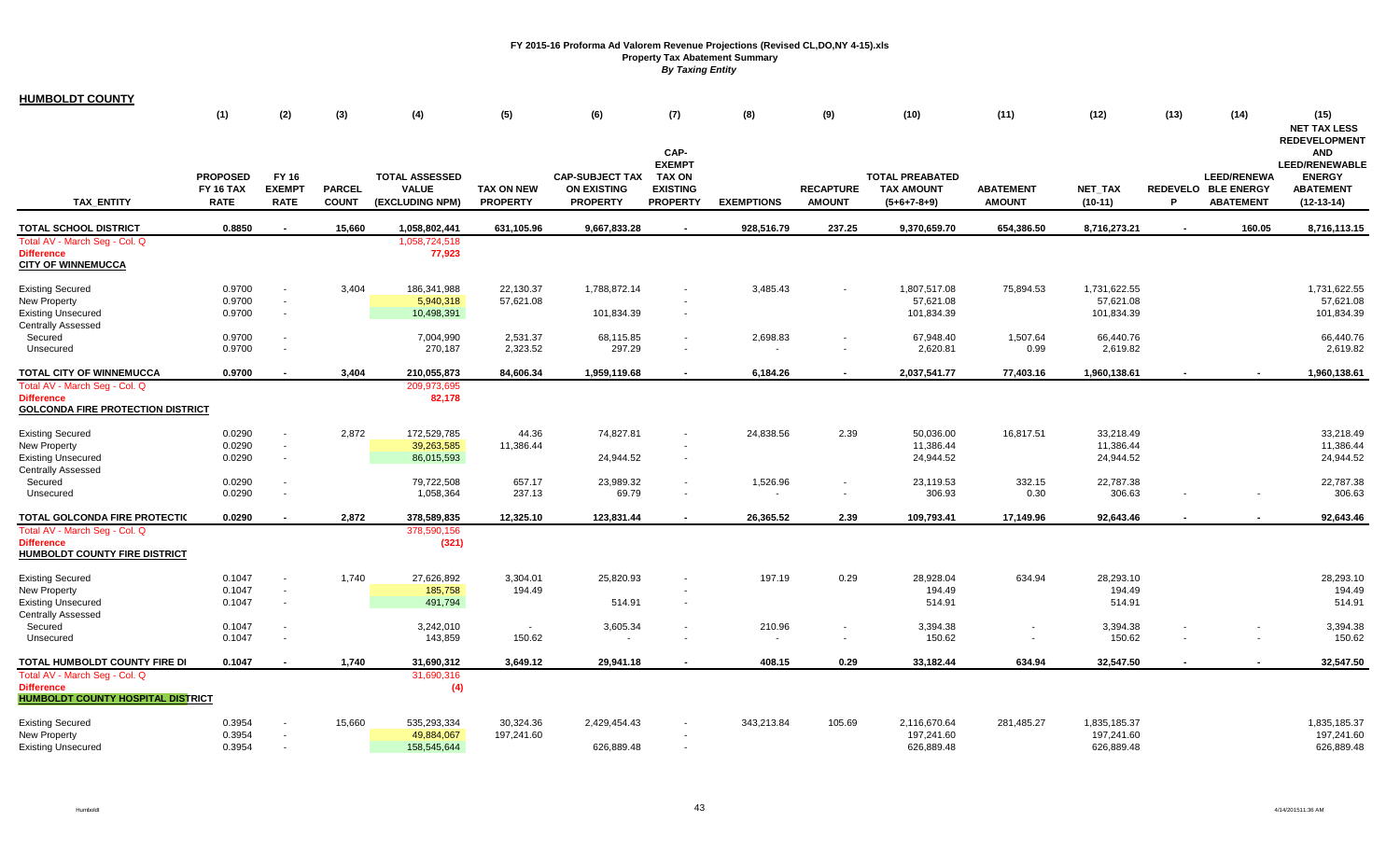**HUMBOLDT COUNTY**

|                                                                                           | (1)                                                | (2)                                                  | (3)                           | (4)                                                      | (5)                                  | (6)                                                             | (7)                                                                          | (8)                               | (9)                                | (10)                                                         | (11)                              | (12)                          | (13)                     | (14)                                                          | (15)<br><b>NET TAX LESS</b><br><b>REDEVELOPMENT</b>                                      |
|-------------------------------------------------------------------------------------------|----------------------------------------------------|------------------------------------------------------|-------------------------------|----------------------------------------------------------|--------------------------------------|-----------------------------------------------------------------|------------------------------------------------------------------------------|-----------------------------------|------------------------------------|--------------------------------------------------------------|-----------------------------------|-------------------------------|--------------------------|---------------------------------------------------------------|------------------------------------------------------------------------------------------|
| <b>TAX ENTITY</b>                                                                         | <b>PROPOSED</b><br><b>FY 16 TAX</b><br><b>RATE</b> | FY 16<br><b>EXEMPT</b><br><b>RATE</b>                | <b>PARCEL</b><br><b>COUNT</b> | <b>TOTAL ASSESSED</b><br><b>VALUE</b><br>(EXCLUDING NPM) | <b>TAX ON NEW</b><br><b>PROPERTY</b> | <b>CAP-SUBJECT TAX</b><br><b>ON EXISTING</b><br><b>PROPERTY</b> | CAP-<br><b>EXEMPT</b><br><b>TAX ON</b><br><b>EXISTING</b><br><b>PROPERTY</b> | <b>EXEMPTIONS</b>                 | <b>RECAPTURE</b><br><b>AMOUNT</b>  | <b>TOTAL PREABATED</b><br><b>TAX AMOUNT</b><br>$(5+6+7-8+9)$ | <b>ABATEMENT</b><br><b>AMOUNT</b> | <b>NET TAX</b><br>$(10-11)$   | P                        | <b>LEED/RENEWA</b><br>REDEVELO BLE ENERGY<br><b>ABATEMENT</b> | <b>AND</b><br><b>LEED/RENEWABLE</b><br><b>ENERGY</b><br><b>ABATEMENT</b><br>$(12-13-14)$ |
| <b>Centrally Assessed</b><br>Secured<br>Unsecured                                         | 0.3954<br>0.3954                                   | $\sim$                                               |                               | 310,834,385<br>4,245,011                                 | 40,010.83<br>14,388.51               | 1,260,655.80<br>2,396.40                                        | $\sim$                                                                       | 71,627.48<br>0.14                 | $\sim$                             | 1,229,039.16<br>16,784.77                                    | 11,285.62<br>8.37                 | 1,217,753.54<br>16,776.41     | $\blacksquare$<br>$\sim$ | 57.38<br>14.12                                                | 1,217,696.15<br>16,762.29                                                                |
| TOTAL HUMBOLDT COUNTY HOSPIT                                                              | 0.3954                                             |                                                      | 15,660                        | 1,058,802,441                                            | 281,965.31                           | 4,319,396.10                                                    |                                                                              | 414,841.45                        | 105.69                             | 4,186,625.65                                                 | 292,779.26                        | 3,893,846.39                  | $\blacksquare$           | 71.50                                                         | 3,893,774.89                                                                             |
| Total AV - March Seg - Col. Q<br><b>Difference</b><br><b>KINGS RIVER GID</b>              |                                                    |                                                      |                               | 1,058,724,518<br>77,923                                  |                                      |                                                                 |                                                                              |                                   |                                    |                                                              |                                   |                               |                          |                                                               |                                                                                          |
| <b>Existing Secured</b><br><b>New Property</b><br><b>Existing Unsecured</b>               | 0.2000<br>0.2000<br>0.2000                         | $\overline{\phantom{a}}$<br>$\sim$<br>$\sim$         | 82                            | 5,292,227<br>4,169<br>251,371                            | 360.75<br>8.34                       | 10,228.81<br>502.74                                             |                                                                              | 5.12                              | 0.28                               | 10,584.72<br>8.34<br>502.74                                  | 683.71                            | 9,901.01<br>8.34<br>502.74    |                          |                                                               | 9,901.01<br>8.34<br>502.74                                                               |
| <b>Centrally Assessed</b><br>Secured                                                      | 0.2000                                             | $\overline{\phantom{a}}$                             |                               | 42,896                                                   | $\sim$                               | 88.55                                                           |                                                                              | 2.76                              |                                    | 85.79                                                        |                                   | 85.79                         |                          |                                                               | 85.79                                                                                    |
| Unsecured<br><b>TOTAL KINGS RIVER GID</b>                                                 | 0.2000<br>0.2000                                   | $\overline{\phantom{a}}$                             | 82                            | 9,282<br>5,599,945                                       | 18.56<br>387.65                      | 10,820.11                                                       |                                                                              | $\sim$<br>7.88                    | 0.28                               | 18.56<br>11,200.16                                           | 683.71                            | 18.56<br>10,516.45            |                          |                                                               | 18.56<br>10,516.45                                                                       |
| Total AV - March Seg - Col. Q<br><b>Difference</b><br>MCDERMITT FIRE PROTECTION DISTRICT  |                                                    |                                                      |                               | 5,599,943<br>$\overline{2}$                              |                                      |                                                                 |                                                                              |                                   |                                    |                                                              |                                   |                               |                          |                                                               |                                                                                          |
| <b>Existing Secured</b><br><b>New Property</b><br><b>Existing Unsecured</b>               | 0.4655<br>0.4655<br>0.4655                         | $\sim$<br>$\sim$<br>$\sim$                           | 435                           | 4,096,418<br>47,293<br>185,219                           | 347.38<br>220.15                     | 18,833.51<br>862.19                                             |                                                                              | 112.85                            | 3.52                               | 19,071.56<br>220.15<br>862.19                                | 2,557.56                          | 16,514.00<br>220.15<br>862.19 |                          |                                                               | 16,514.00<br>220.15<br>862.19                                                            |
| <b>Centrally Assessed</b><br>Secured<br>Unsecured                                         | 0.4655<br>0.4655                                   | $\sim$                                               |                               | 483,722<br>104,673                                       | $\sim$<br>487.25                     | 2,324.23                                                        |                                                                              | 72.51<br>$\overline{\phantom{a}}$ | $\sim$<br>$\sim$                   | 2,251.73<br>487.25                                           | $\sim$<br>0.29                    | 2,251.73<br>486.97            |                          |                                                               | 2,251.73<br>486.97                                                                       |
| TOTAL MCDERMITT FIRE PROTECTI                                                             | 0.4655                                             | $\overline{\phantom{a}}$                             | 435                           | 4,917,325                                                | 1,054.78                             | 22,019.94                                                       |                                                                              | 185.36                            | 3.52                               | 22,892.88                                                    | 2,557.85                          | 20,335.04                     |                          |                                                               | 20,335.04                                                                                |
| Total AV - March Seg - Col. Q<br><b>Difference</b><br>OROVADA COMMUNITY SERVICES DISTRICT |                                                    |                                                      |                               | 4,917,324                                                |                                      |                                                                 |                                                                              |                                   |                                    |                                                              |                                   |                               |                          |                                                               |                                                                                          |
| <b>Existing Secured</b><br><b>New Property</b><br><b>Existing Unsecured</b>               | 0.0974<br>0.0974<br>0.0974                         | $\overline{\phantom{a}}$<br>$\sim$                   | 400                           | 11,603,993<br>457,634<br>399,924                         | 196.41<br>445.74                     | 11,119.27<br>389.53                                             |                                                                              | 13.72                             | 0.06                               | 11,302.02<br>445.74<br>389.53                                | 212.97                            | 11,089.05<br>445.74<br>389.53 |                          |                                                               | 11,089.05<br>445.74<br>389.53                                                            |
| <b>Centrally Assessed</b><br>Secured<br>Unsecured                                         | 0.0974<br>0.0974                                   | $\overline{\phantom{a}}$<br>$\overline{\phantom{a}}$ |                               | 25,926,730<br>260,199                                    | 1,171.88<br>253.43                   | 28,288.25                                                       |                                                                              | 4,207.49                          | $\overline{\phantom{a}}$<br>$\sim$ | 25,252.64<br>253.43                                          |                                   | 25,252.64<br>253.43           |                          |                                                               | 25,252.64<br>253.43                                                                      |
| TOTAL OROVADA COMMUNITY SERV<br>Total AV - March Seg - Col. Q<br><b>Difference</b>        | 0.0974                                             | $\sim$                                               | 400                           | 38,648,480<br>38,650,055<br>(1, 575)                     | 2,067.46                             | 39,797.04                                                       |                                                                              | 4,221.21                          | 0.06                               | 37,643.35                                                    | 212.97                            | 37,430.38                     |                          |                                                               | 37,430.38                                                                                |

**OROVADA FIRE PROTECTION DISTRICT**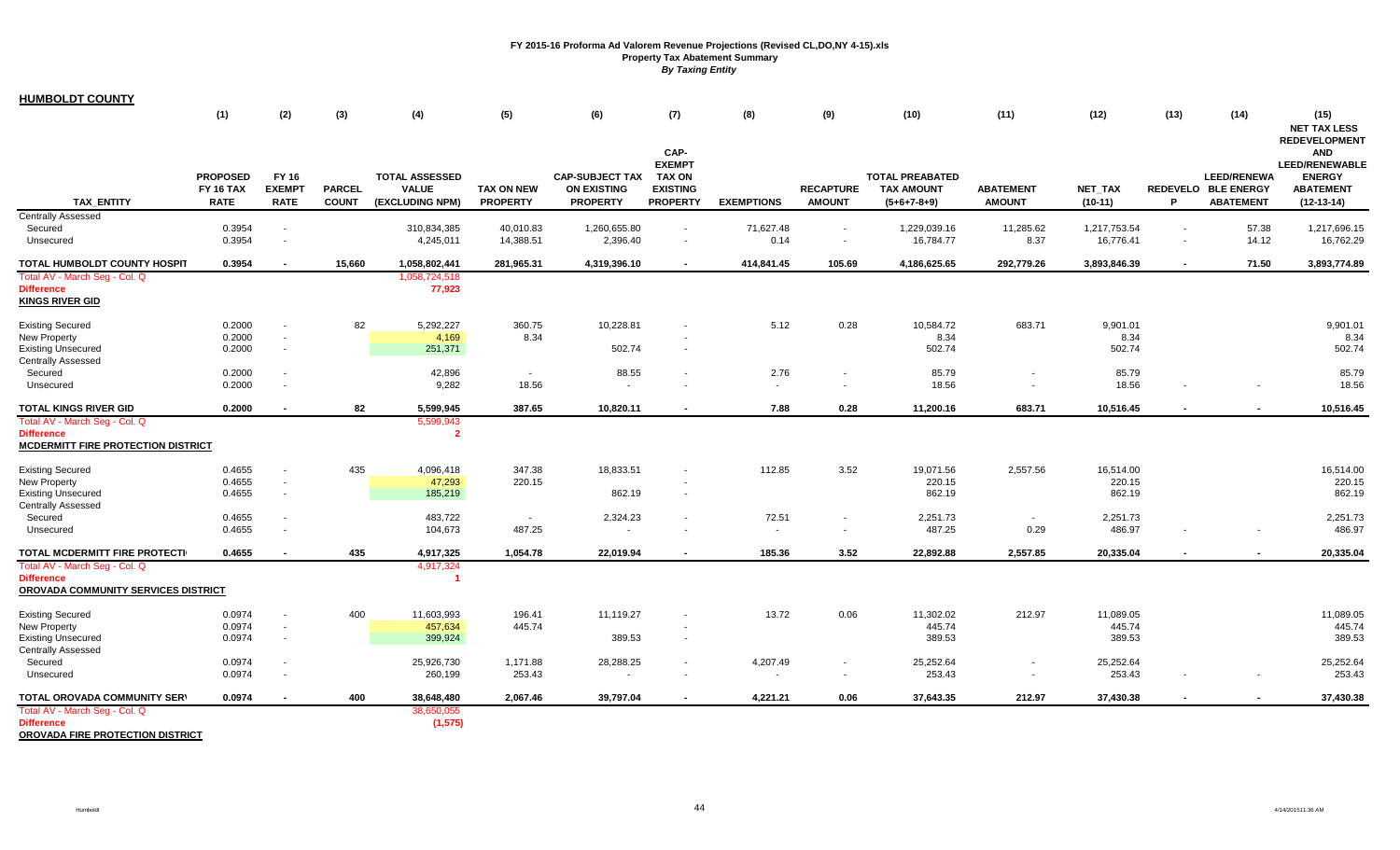| <b>HUMBOLDT COUNTY</b> |  |
|------------------------|--|
|------------------------|--|

|                                                                       | (1)                                                | (2)                                   | (3)                           | (4)                                                      | (5)                                  | (6)                                                             | (7)                                                                          | (8)                      | (9)                               | (10)                                                         | (11)                              | (12)                        | (13) | (14)                                                          | (15)<br><b>NET TAX LESS</b>                                                                                      |
|-----------------------------------------------------------------------|----------------------------------------------------|---------------------------------------|-------------------------------|----------------------------------------------------------|--------------------------------------|-----------------------------------------------------------------|------------------------------------------------------------------------------|--------------------------|-----------------------------------|--------------------------------------------------------------|-----------------------------------|-----------------------------|------|---------------------------------------------------------------|------------------------------------------------------------------------------------------------------------------|
| <b>TAX ENTITY</b>                                                     | <b>PROPOSED</b><br><b>FY 16 TAX</b><br><b>RATE</b> | FY 16<br><b>EXEMPT</b><br><b>RATE</b> | <b>PARCEL</b><br><b>COUNT</b> | <b>TOTAL ASSESSED</b><br><b>VALUE</b><br>(EXCLUDING NPM) | <b>TAX ON NEW</b><br><b>PROPERTY</b> | <b>CAP-SUBJECT TAX</b><br><b>ON EXISTING</b><br><b>PROPERTY</b> | CAP-<br><b>EXEMPT</b><br><b>TAX ON</b><br><b>EXISTING</b><br><b>PROPERTY</b> | <b>EXEMPTIONS</b>        | <b>RECAPTURE</b><br><b>AMOUNT</b> | <b>TOTAL PREABATED</b><br><b>TAX AMOUNT</b><br>$(5+6+7-8+9)$ | <b>ABATEMENT</b><br><b>AMOUNT</b> | <b>NET TAX</b><br>$(10-11)$ | P    | <b>LEED/RENEWA</b><br>REDEVELO BLE ENERGY<br><b>ABATEMENT</b> | <b>REDEVELOPMENT</b><br><b>AND</b><br><b>LEED/RENEWABLE</b><br><b>ENERGY</b><br><b>ABATEMENT</b><br>$(12-13-14)$ |
| <b>Existing Secured</b>                                               | 0.1500                                             | $\sim$                                | 400                           | 11,603,993                                               | 302.47                               | 17,124.48                                                       |                                                                              | 21.12                    | 0.08                              | 17,405.91                                                    | 327.96                            | 17,077.95                   |      |                                                               | 17,077.95                                                                                                        |
| New Property                                                          | 0.1500                                             | $\sim$                                |                               | 457,640                                                  | 686.46                               |                                                                 |                                                                              |                          |                                   | 686.46                                                       |                                   | 686.46                      |      |                                                               | 686.46                                                                                                           |
| <b>Existing Unsecured</b>                                             | 0.1500                                             | $\sim$                                |                               | 399,924                                                  |                                      | 599.89                                                          |                                                                              |                          |                                   | 599.89                                                       |                                   | 599.89                      |      |                                                               | 599.89                                                                                                           |
| <b>Centrally Assessed</b>                                             |                                                    |                                       |                               |                                                          |                                      |                                                                 |                                                                              |                          |                                   |                                                              |                                   |                             |      |                                                               |                                                                                                                  |
| Secured                                                               | 0.1500                                             | $\sim$                                |                               | 25,926,730                                               | 1,804.75                             | 43,565.06                                                       |                                                                              | 6,479.71                 |                                   | 38,890.10                                                    |                                   | 38,890.10                   |      |                                                               | 38,890.10                                                                                                        |
| Unsecured                                                             | 0.1500                                             | $\sim$                                |                               | 260,199                                                  | 390.30                               |                                                                 |                                                                              |                          |                                   | 390.30                                                       |                                   | 390.30                      |      |                                                               | 390.30                                                                                                           |
| TOTAL OROVADA FIRE PROTECTION                                         | 0.1500                                             |                                       | 400                           | 38,648,486                                               | 3,183.97                             | 61,289.43                                                       |                                                                              | 6,500.83                 | 0.08                              | 57,972.65                                                    | 327.96                            | 57,644.69                   |      |                                                               | 57,644.69                                                                                                        |
| Total AV - March Seg - Col. Q                                         |                                                    |                                       |                               | 38,650,055                                               |                                      |                                                                 |                                                                              |                          |                                   |                                                              |                                   |                             |      |                                                               |                                                                                                                  |
| <b>Difference</b><br>PARADISE VALLEY FIRE DISTRICT                    |                                                    |                                       |                               | (1, 569)                                                 |                                      |                                                                 |                                                                              |                          |                                   |                                                              |                                   |                             |      |                                                               |                                                                                                                  |
| <b>Existing Secured</b>                                               | 0.1745                                             | $\sim$                                | 1,437                         | 17,610,424                                               | 274.10                               | 30,716.27                                                       |                                                                              | 261.84                   | 18.19                             | 30,746.72                                                    | 822.48                            | 29,924.24                   |      |                                                               | 29,924.24                                                                                                        |
| <b>New Property</b>                                                   | 0.1745                                             | $\sim$                                |                               | 166,377                                                  | 290.33                               |                                                                 |                                                                              |                          |                                   | 290.33                                                       |                                   | 290.33                      |      |                                                               | 290.33                                                                                                           |
| <b>Existing Unsecured</b>                                             | 0.1745                                             | $\sim$                                |                               | 125,957                                                  |                                      | 219.79                                                          |                                                                              |                          |                                   | 219.79                                                       |                                   | 219.79                      |      |                                                               | 219.79                                                                                                           |
| <b>Centrally Assessed</b>                                             |                                                    |                                       |                               |                                                          |                                      |                                                                 |                                                                              |                          |                                   |                                                              |                                   |                             |      |                                                               |                                                                                                                  |
| Secured                                                               | 0.1745                                             | $\sim$                                |                               | 28,391,160                                               | 46.76                                | 50,237.30                                                       |                                                                              | 741.48                   |                                   | 49,542.57                                                    |                                   | 49,542.57                   |      |                                                               | 49,542.57                                                                                                        |
| Unsecured                                                             | 0.1745                                             | $\sim$                                |                               | 509,027                                                  | 888.25                               |                                                                 |                                                                              | $\sim$                   | $\sim$                            | 888.25                                                       | $\blacksquare$                    | 888.25                      |      |                                                               | 888.25                                                                                                           |
| TOTAL PARADISE VALLEY FIRE DIS1                                       | 0.1745                                             | $\blacksquare$                        | 1,437                         | 46,802,944                                               | 1,499.44                             | 81,173.36                                                       |                                                                              | 1,003.32                 | 18.19                             | 81,687.67                                                    | 822.48                            | 80,865.19                   |      |                                                               | 80,865.19                                                                                                        |
| Total AV - March Seg - Col. Q                                         |                                                    |                                       |                               | 46,802,935                                               |                                      |                                                                 |                                                                              |                          |                                   |                                                              |                                   |                             |      |                                                               |                                                                                                                  |
| <b>Difference</b><br>PUEBLO FIRE PROTECTION DISTRICT                  |                                                    |                                       |                               | -9                                                       |                                      |                                                                 |                                                                              |                          |                                   |                                                              |                                   |                             |      |                                                               |                                                                                                                  |
| <b>Existing Secured</b>                                               | 0.3500                                             | $\sim$                                | 200                           | 5,181,747                                                | 655.86                               | 17,511.59                                                       |                                                                              | 31.36                    | 1.85                              | 18,137.94                                                    | 1,223.57                          | 16,914.37                   |      |                                                               | 16,914.37                                                                                                        |
| New Property                                                          | 0.3500                                             | $\sim$                                |                               | 262,204                                                  | 917.72                               |                                                                 |                                                                              |                          |                                   | 917.72                                                       |                                   | 917.72                      |      |                                                               | 917.72                                                                                                           |
| <b>Existing Unsecured</b><br><b>Centrally Assessed</b>                | 0.3500                                             | $\sim$                                |                               | 1,111,890                                                |                                      | 3,891.62                                                        |                                                                              |                          |                                   | 3,891.62                                                     |                                   | 3,891.62                    |      |                                                               | 3,891.62                                                                                                         |
| Secured                                                               | 0.3500                                             | $\sim$                                |                               | 25,716,881                                               | $\sim$                               | 90,034.17                                                       |                                                                              | 25.09                    | $\sim$                            | 90,009.08                                                    |                                   | 90,009.08                   |      |                                                               | 90,009.08                                                                                                        |
| Unsecured                                                             | 0.3500                                             | ÷.                                    |                               | 40,221                                                   | 140.78                               |                                                                 |                                                                              | $\overline{\phantom{a}}$ | $\sim$                            | 140.78                                                       |                                   | 140.78                      |      |                                                               | 140.78                                                                                                           |
| TOTAL PUEBLO FIRE PROTECTION I                                        | 0.3500                                             |                                       | 200                           | 32,312,944                                               | 1,714.35                             | 111,437.38                                                      |                                                                              | 56.45                    | 1.85                              | 113,097.13                                                   | 1,223.57                          | 111,873.56                  |      |                                                               | 111,873.56                                                                                                       |
| Total AV - March Seg - Col. Q                                         |                                                    |                                       |                               | 32,312,941                                               |                                      |                                                                 |                                                                              |                          |                                   |                                                              |                                   |                             |      |                                                               |                                                                                                                  |
| <b>Difference</b><br><u>WINNEMUCCA RURAL FIRE PROTECTION DISTRICT</u> |                                                    |                                       |                               | -3                                                       |                                      |                                                                 |                                                                              |                          |                                   |                                                              |                                   |                             |      |                                                               |                                                                                                                  |
| <b>Existing Secured</b>                                               | 0.1047                                             | $\sim$                                | 2,958                         | 87,920,629                                               | 771.62                               | 91,701.70                                                       |                                                                              | 420.68                   | 0.22                              | 92,052.86                                                    | 2,553.63                          | 89,499.23                   |      |                                                               | 89,499.23                                                                                                        |
| <b>New Property</b>                                                   | 0.1047                                             | $\sim$                                |                               | 3,097,776                                                | 3,243.37                             |                                                                 |                                                                              |                          |                                   | 3,243.37                                                     |                                   | 3,243.37                    |      |                                                               | 3,243.37                                                                                                         |
| <b>Existing Unsecured</b>                                             | 0.1047                                             | $\sim$                                |                               | 6,330,902                                                |                                      | 6,628.45                                                        | $\sim$                                                                       |                          |                                   | 6,628.45                                                     |                                   | 6,628.45                    |      |                                                               | 6,628.45                                                                                                         |
| <b>Centrally Assessed</b>                                             |                                                    |                                       |                               |                                                          |                                      |                                                                 |                                                                              |                          |                                   |                                                              |                                   |                             |      |                                                               |                                                                                                                  |
| Secured                                                               | 0.1047                                             | $\sim$                                |                               | 10,857,174                                               | 330.47                               | 11,433.18                                                       |                                                                              | 396.19                   | $\sim$                            | 11,367.46                                                    | 348.12                            | 11,019.34                   |      |                                                               | 11,019.34                                                                                                        |
| Unsecured                                                             | 0.1047                                             | $\sim$                                |                               | 371,064                                                  | 316.26                               | 72.25                                                           |                                                                              | $\sim$                   | $\sim$                            | 388.50                                                       | 0.29                              | 388.22                      |      |                                                               | 388.22                                                                                                           |
| TOTAL WINNEMUCCA RURAL FIRE P                                         | 0.1047                                             |                                       | 2,958                         | 108,577,544                                              | 4,661.72                             | 109,835.58                                                      |                                                                              | 816.87                   | 0.22                              | 113,680.65                                                   | 2,902.03                          | 110,778.62                  |      |                                                               | 110,778.62                                                                                                       |
| Total AV - March Seg - Col. Q                                         |                                                    |                                       |                               | 108,579,877                                              |                                      |                                                                 |                                                                              |                          |                                   |                                                              |                                   |                             |      |                                                               |                                                                                                                  |
| <b>Difference</b>                                                     |                                                    |                                       |                               | (2, 333)                                                 |                                      |                                                                 |                                                                              |                          |                                   |                                                              |                                   |                             |      |                                                               |                                                                                                                  |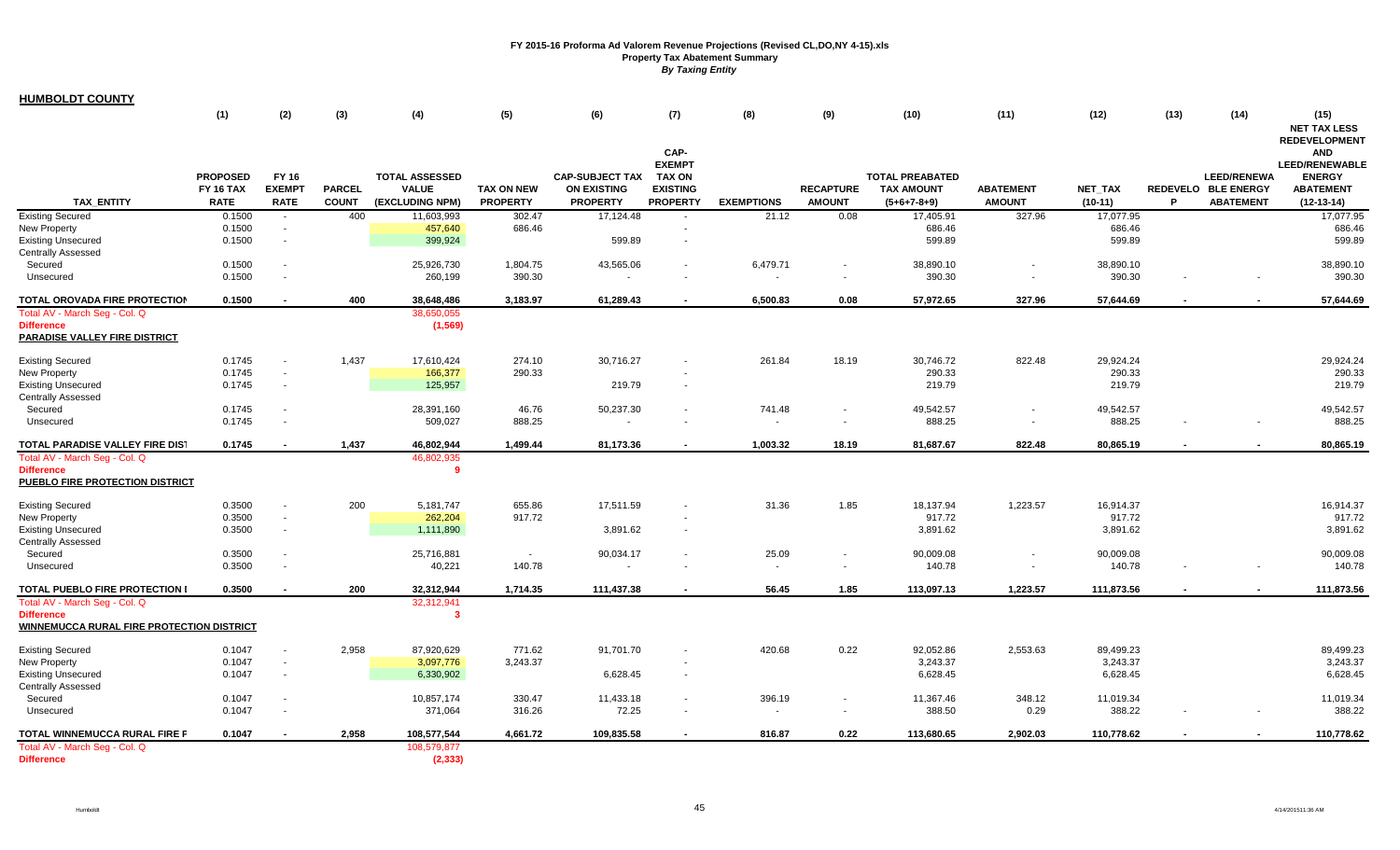| LANDER COUNTY                              |                                                    |                                              |                               |                                                      |                                      |                                                                 |                                                                              |                   |                                   |                                                              |                                   |                      |        |                                                        |                                                                                                                  |
|--------------------------------------------|----------------------------------------------------|----------------------------------------------|-------------------------------|------------------------------------------------------|--------------------------------------|-----------------------------------------------------------------|------------------------------------------------------------------------------|-------------------|-----------------------------------|--------------------------------------------------------------|-----------------------------------|----------------------|--------|--------------------------------------------------------|------------------------------------------------------------------------------------------------------------------|
|                                            | (1)                                                | (2)                                          | (3)                           | (4)                                                  | (5)                                  | (6)                                                             | (7)                                                                          | (8)               | (9)                               | (10)                                                         | (11)                              | (12)                 | (13)   | (14)                                                   | (15)<br><b>NET TAX LESS</b>                                                                                      |
| <b>TAX ENTITY</b>                          | <b>PROPOSED</b><br><b>FY 16 TAX</b><br><b>RATE</b> | <b>FY 16</b><br><b>EXEMPT</b><br><b>RATE</b> | <b>PARCEL</b><br><b>COUNT</b> | <b>TOTAL</b><br>ASSESSED VALUE<br>(EXCLUDING<br>NPM) | <b>TAX ON NEW</b><br><b>PROPERTY</b> | <b>CAP-SUBJECT TAX</b><br><b>ON EXISTING</b><br><b>PROPERTY</b> | CAP-<br><b>EXEMPT</b><br><b>TAX ON</b><br><b>EXISTING</b><br><b>PROPERTY</b> | <b>EXEMPTIONS</b> | <b>RECAPTURE</b><br><b>AMOUNT</b> | <b>TOTAL PREABATED</b><br><b>TAX AMOUNT</b><br>$(5+6+7-8+9)$ | <b>ABATEMENT</b><br><b>AMOUNT</b> | NET_TAX<br>$(10-11)$ | P      | LEED/RENEWA<br>REDEVELO BLE ENERGY<br><b>ABATEMENT</b> | <b>REDEVELOPMENT</b><br><b>AND</b><br><b>LEED/RENEWABLE</b><br><b>ENERGY</b><br><b>ABATEMENT</b><br>$(12-13-14)$ |
| <b>ALL ENTITIES</b>                        |                                                    |                                              |                               |                                                      |                                      |                                                                 |                                                                              |                   |                                   |                                                              |                                   |                      |        |                                                        |                                                                                                                  |
| STATE OF NEVADA                            | 0.1700                                             |                                              | 6,545                         | 705,976,589                                          | 297,610.84                           | 1,049,493.18                                                    | $\sim$                                                                       | 146,943.63        | 59.23                             | 1,200,219.61                                                 | 63,581.86                         | 1,136,637.75         |        | 61.49                                                  | 1,136,576.26                                                                                                     |
| <b>GENERAL COUNTY</b>                      | 1.9243                                             | $\sim$                                       | 6,545                         | 705,976,630                                          | 3,368,779.59                         | 11,879,641.64                                                   | $\sim$                                                                       | 1,663,314.27      | 666.48                            | 13,585,773.44                                                | 719,788.56                        | 12,865,984.88        |        | 695.98                                                 | 12,865,288.90                                                                                                    |
| SCHOOL DISTRICT                            | 0.7500                                             |                                              | 6,545                         | 705,976,616                                          | 1,312,988.98                         | 4,630,115.07                                                    |                                                                              | 648,280.26        | 260.08                            | 5,295,083.87                                                 | 280,509.25                        | 5,014,574.63         |        | 271.26                                                 | 5,014,303.36                                                                                                     |
| <b>AUSTIN TOWN</b>                         | 0.2213                                             | $\overline{\phantom{a}}$                     | 331                           | 4,476,152                                            | 719.60                               | 9,314.00                                                        | $\sim$                                                                       | 127.73            | $\sim$                            | 9,905.87                                                     | 133.55                            | 9,772.32             |        | $\sim$                                                 | 9,772.32                                                                                                         |
| BATTLE MOUNTAIN TOWN                       | 0.0500                                             | $\overline{\phantom{a}}$                     | 1,323                         | 48,209,751                                           | 2,693.36                             | 21,550.03                                                       |                                                                              | 138.52            | 6.56                              | 24,111.43                                                    | 308.42                            | 23,803.01            |        | $\sim$                                                 | 23,803.01                                                                                                        |
| <b>KINGSTON TOWN</b>                       | 0.3048                                             | $\overline{\phantom{a}}$                     | 897                           | 5,585,620                                            | 420.24                               | 16,787.11                                                       | $\sim$                                                                       | 182.36            | 9.99                              | 17,034.98                                                    | 1,113.10                          | 15,921.88            |        | $\sim$                                                 | 15,921.88                                                                                                        |
| LANDER CO HOSPITAL DISTRICT                | 0.5109                                             | $\overline{\phantom{a}}$                     | 6,545                         | 705,976,595                                          | 894,408.09                           | 3,154,038.37                                                    | $\sim$                                                                       | 441,608.59        | 177.98                            | 3,607,015.85                                                 | 191,083.03                        | 3,415,932.82         |        | 184.79                                                 | 3,415,748.03                                                                                                     |
| LANDER CO SEWER & WATER DIST               | 0.0677                                             |                                              | 331                           | 4,476,144                                            | 220.14                               | 2,849.34                                                        |                                                                              | 39.09             | $\sim$                            | 3,030.39                                                     | 145.86                            | 2,884.54             |        | $\sim$                                                 | 2,884.54                                                                                                         |
| <b>TOTAL COUNTY</b>                        |                                                    |                                              | 6,545                         | 705,976,589                                          | 5,877,840.84                         | 20,763,788.73                                                   |                                                                              | 2,900,634.45      | 1,180.32                          | 23,742,175.44                                                | 1,256,663.63                      | 22,485,511.82        |        | 1,213.51                                               | 22,484,298.30                                                                                                    |
|                                            |                                                    |                                              |                               |                                                      |                                      |                                                                 |                                                                              |                   |                                   | <b>Abatement Percent</b>                                     | 5.29%                             |                      |        |                                                        |                                                                                                                  |
| <u>STATE OF NEVADA</u>                     |                                                    |                                              |                               |                                                      |                                      |                                                                 |                                                                              |                   |                                   |                                                              |                                   |                      |        |                                                        |                                                                                                                  |
| <b>Existing Secured</b>                    | 0.1700                                             | $\overline{\phantom{a}}$                     | 6,545                         | 216,770,953                                          | 1,137.21                             | 483,451.75                                                      |                                                                              | 116,078.16        | 59.23                             | 368,570.03                                                   | 60,648.89                         | 307,921.14           |        |                                                        | 307,921.14                                                                                                       |
| New Property                               | 0.1700                                             | $\overline{\phantom{a}}$                     |                               | 168,683,001                                          | 286,761.10                           |                                                                 |                                                                              |                   |                                   | 286,761.10                                                   |                                   | 286,761.10           |        |                                                        | 286,761.10                                                                                                       |
| <b>Existing Unsecured</b>                  | 0.1700                                             | $\overline{\phantom{a}}$                     |                               | 266,158,535                                          |                                      | 452,469.51                                                      | $\sim$                                                                       |                   |                                   | 452,469.51                                                   |                                   | 452,469.51           |        |                                                        | 452,469.51                                                                                                       |
| <b>Centrally Assessed</b>                  |                                                    |                                              |                               |                                                      |                                      |                                                                 |                                                                              |                   |                                   |                                                              |                                   |                      |        |                                                        |                                                                                                                  |
| Secured                                    | 0.1700                                             | $\overline{\phantom{a}}$                     |                               | 52,200,141                                           | 6,440.45                             | 113,165.03                                                      | ۰.                                                                           | 30,865.25         |                                   | 88,740.24                                                    | 2,931.90                          | 85,808.34            |        | 49.34                                                  | 85,759.00                                                                                                        |
| Unsecured                                  | 0.1700                                             |                                              |                               | 2,163,959                                            | 3,272.07                             | 406.88                                                          | $\sim$                                                                       | 0.22              | $\sim$                            | 3,678.73                                                     | 1.07                              | 3,677.66             | $\sim$ | 12.15                                                  | 3,665.51                                                                                                         |
| TOTAL STATE OF NEVADA                      | 0.1700                                             |                                              | 6,545                         | 705,976,589                                          | 297,610.84                           | 1,049,493.18                                                    |                                                                              | 146,943.63        | 59.23                             | 1,200,219.61                                                 | 63,581.86                         | 1,136,637.75         |        | 61.49                                                  | 1,136,576.26                                                                                                     |
| Total AV - March Seg - Col. Q              |                                                    |                                              |                               | 705,976,617                                          |                                      |                                                                 |                                                                              |                   |                                   |                                                              |                                   |                      |        |                                                        |                                                                                                                  |
| <b>Difference</b><br><b>GENERAL COUNTY</b> |                                                    |                                              |                               | (28)                                                 |                                      |                                                                 |                                                                              |                   |                                   |                                                              |                                   |                      |        |                                                        |                                                                                                                  |
| <b>Existing Secured</b>                    |                                                    |                                              |                               |                                                      |                                      |                                                                 |                                                                              |                   |                                   |                                                              |                                   |                      |        |                                                        |                                                                                                                  |
| General                                    | 1.2733                                             |                                              | 6,545                         | 216,770,953                                          | 8,517.04                             | 3,621,045.01                                                    | $\sim$                                                                       | 869,425.06        | 441.01                            | 2,760,578.00                                                 | 454,309.31                        | 2,306,268.69         |        |                                                        | 2,306,268.69                                                                                                     |
| Road & Bridge                              | 0.1855                                             |                                              | 6,545                         | 216,770,953                                          | 1,240.82                             | 527,525.32                                                      | $\sim$                                                                       | 126,661.48        | 65.17                             | 402,169.83                                                   | 66,180.55                         | 335,989.28           |        |                                                        | 335,989.28                                                                                                       |
| Indigent                                   | 0.0755                                             |                                              | 6,545                         | 216,770,953                                          | 504.93                               | 214,703.68                                                      | $\sim$                                                                       | 51,552.37         | 25.98                             | 163,682.22                                                   | 26,958.19                         | 136,724.03           |        |                                                        | 136,724.03                                                                                                       |
| St Med Indgnt                              | 0.0655                                             |                                              | 6,545                         | 216,770,953                                          | 438.12                               | 186,273.75                                                      |                                                                              | 44,724.46         | 21.90                             | 142,009.31                                                   | 23,372.05                         | 118,637.26           |        |                                                        | 118,637.26                                                                                                       |
| Ag Extension                               | 0.0150                                             |                                              | 6,545                         | 216,770,953                                          | 100.34                               | 42,662.18                                                       | $\sim$                                                                       | 10,241.85         | 5.05                              | 32,525.72                                                    | 5,350.80                          | 27,174.92            |        |                                                        | 27,174.92                                                                                                        |
| State Indgnt                               | 0.0150                                             |                                              | 6,545                         | 216,770,953                                          | 100.34                               | 42,662.18                                                       |                                                                              | 10,241.85         | 5.05                              | 32,525.72                                                    | 5,350.79                          | 27,174.93            |        |                                                        | 27,174.93                                                                                                        |
| Cap Acquistn                               | 0.0300                                             |                                              | 6,545                         | 216,770,953                                          | 200.65                               | 85,314.68                                                       | $\sim$                                                                       | 20,484.26         | 10.87                             | 65,041.94                                                    | 10,702.65                         | 54,339.29            |        |                                                        | 54,339.29                                                                                                        |
| <b>Aging Service</b>                       | 0.0850                                             |                                              | 6,545                         | 216,770,953                                          | 568.66                               | 241,729.39                                                      | $\sim$                                                                       | 58,039.37         | 28.69                             | 184,287.37                                                   | 30,325.34                         | 153,962.03           |        |                                                        | 153,962.03                                                                                                       |
| L C Airports                               | 0.0400                                             |                                              | 6,545                         | 216,770,953                                          | 267.55                               | 113,753.34                                                      | $\sim$                                                                       | 27,312.14         | 13.76                             | 86,722.51                                                    | 14,272.34                         | 72,450.17            |        |                                                        | 72,450.17                                                                                                        |
| Culture & Rec                              | 0.0895                                             |                                              | 6,545                         | 216,770,953                                          | 598.80                               | 254,525.03                                                      | $\sim$                                                                       | 61,111.87         | 31.32                             | 194,043.28                                                   | 31,929.91                         | 162,113.37           |        |                                                        | 162,113.37                                                                                                       |
| Landfill                                   | 0.0500                                             |                                              | 6,545                         | 216,770,953                                          | 334.52                               | 142,191.10                                                      |                                                                              | 34,140.60         | 17.68                             | 108,402.70                                                   | 17,837.57                         | 90,565.13            |        |                                                        | 90,565.13                                                                                                        |
| <b>GENERAL TOTAL</b>                       | 1.9243                                             |                                              | 6,545                         | 216,770,953                                          | 12,871.77                            | 5,472,385.66                                                    |                                                                              | 1,313,935.31      | 666.48                            | 4,171,988.60                                                 | 686,589.50                        | 3.485.399.10         |        |                                                        | 3,485,399.10                                                                                                     |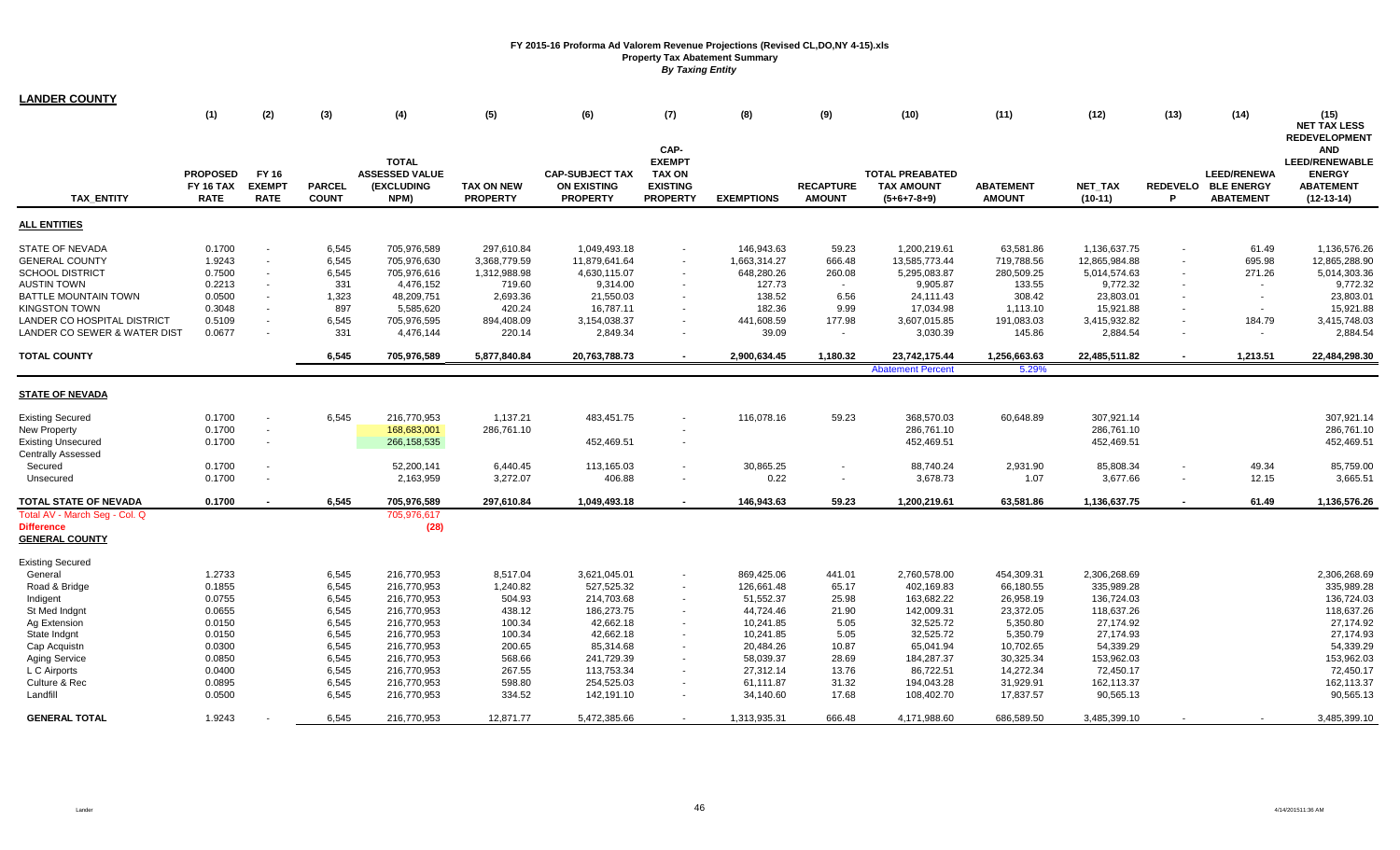| <b>LANDER COUNTY</b>                                                                                                                                |                                                    |                                                                        |                               |                                                             |                                      |                                                                 |                                                                              |                    |                                   |                                                              |                                   |                                              |                                            |                                                               |                                                                                          |
|-----------------------------------------------------------------------------------------------------------------------------------------------------|----------------------------------------------------|------------------------------------------------------------------------|-------------------------------|-------------------------------------------------------------|--------------------------------------|-----------------------------------------------------------------|------------------------------------------------------------------------------|--------------------|-----------------------------------|--------------------------------------------------------------|-----------------------------------|----------------------------------------------|--------------------------------------------|---------------------------------------------------------------|------------------------------------------------------------------------------------------|
|                                                                                                                                                     | (1)                                                | (2)                                                                    | (3)                           | (4)                                                         | (5)                                  | (6)                                                             | (7)                                                                          | (8)                | (9)                               | (10)                                                         | (11)                              | (12)                                         | (13)                                       | (14)                                                          | (15)<br><b>NET TAX LESS</b><br><b>REDEVELOPMENT</b>                                      |
| <b>TAX ENTITY</b>                                                                                                                                   | <b>PROPOSED</b><br><b>FY 16 TAX</b><br><b>RATE</b> | FY 16<br><b>EXEMPT</b><br><b>RATE</b>                                  | <b>PARCEL</b><br><b>COUNT</b> | <b>TOTAL</b><br><b>ASSESSED VALUE</b><br>(EXCLUDING<br>NPM) | <b>TAX ON NEW</b><br><b>PROPERTY</b> | <b>CAP-SUBJECT TAX</b><br><b>ON EXISTING</b><br><b>PROPERTY</b> | CAP-<br><b>EXEMPT</b><br><b>TAX ON</b><br><b>EXISTING</b><br><b>PROPERTY</b> | <b>EXEMPTIONS</b>  | <b>RECAPTURE</b><br><b>AMOUNT</b> | <b>TOTAL PREABATED</b><br><b>TAX AMOUNT</b><br>$(5+6+7-8+9)$ | <b>ABATEMENT</b><br><b>AMOUNT</b> | NET_TAX<br>$(10-11)$                         | P                                          | <b>LEED/RENEWA</b><br>REDEVELO BLE ENERGY<br><b>ABATEMENT</b> | <b>AND</b><br><b>LEED/RENEWABLE</b><br><b>ENERGY</b><br><b>ABATEMENT</b><br>$(12-13-14)$ |
| <b>New Property</b><br><b>Existing Unsecured</b><br><b>Centrally Assessed</b>                                                                       | 1.9243<br>1.9243                                   | $\overline{\phantom{a}}$<br>$\overline{\phantom{a}}$                   |                               | 168,683,041<br>266, 158, 535                                | 3,245,967.77                         | 5,121,688.69                                                    | $\sim$<br>$\sim$                                                             |                    |                                   | 3,245,967.77<br>5,121,688.69                                 |                                   | 3,245,967.77<br>5,121,688.69                 |                                            |                                                               | 3,245,967.77<br>5,121,688.69                                                             |
| Secured<br>Unsecured                                                                                                                                | 1.9243<br>1.9243                                   | $\overline{\phantom{a}}$                                               |                               | 52,200,141<br>2,163,959                                     | 72,902.16<br>37,037.90               | 1,280,961.59<br>4,605.70                                        | $\sim$<br>$\sim$                                                             | 349,376.44<br>2.52 |                                   | 1,004,487.31<br>41,641.07                                    | 33,187.18<br>11.88                | 971,300.13<br>41,629.20                      | $\blacksquare$<br>÷.                       | 558.52<br>137.46                                              | 970,741.61<br>41,491.74                                                                  |
| TOTAL GENERAL COUNTY                                                                                                                                | 1.9243                                             | $\overline{\phantom{a}}$                                               | 6,545                         | 705,976,630                                                 | 3,368,779.59                         | 11,879,641.64                                                   |                                                                              | 1,663,314.27       | 666.48                            | 13,585,773.44                                                | 719,788.56                        | 12,865,984.88                                |                                            | 695.98                                                        | 12,865,288.90                                                                            |
| <b>March Assessors Report:</b><br>New secured<br><b>Existing Secured</b><br><b>Difference</b><br>Total AV - March Seg - Col. Q<br><b>Difference</b> |                                                    |                                                                        |                               | 668,920<br>216,102,033<br>216,770,953<br>705,976,617<br>13  | 0.00%                                |                                                                 |                                                                              |                    |                                   |                                                              |                                   |                                              |                                            |                                                               |                                                                                          |
| <b>SCHOOL DISTRICT</b>                                                                                                                              |                                                    |                                                                        |                               |                                                             |                                      |                                                                 |                                                                              |                    |                                   |                                                              |                                   |                                              |                                            |                                                               |                                                                                          |
| <b>Existing Secured</b><br>New Property<br><b>Existing Unsecured</b>                                                                                | 0.7500<br>0.7500<br>0.7500                         | $\blacksquare$<br>$\overline{\phantom{a}}$<br>$\overline{\phantom{a}}$ | 6,545                         | 216,770,953<br>168,683,028<br>266,158,535                   | 5,016.90<br>1,265,122.71             | 2,132,873.49<br>1,996,189.01                                    | $\overline{\phantom{a}}$                                                     | 512,109.07         | 260.08                            | 1,626,041.40<br>1,265,122.71<br>1,996,189.01                 | 267,569.87                        | 1,358,471.53<br>1,265,122.71<br>1,996,189.01 |                                            |                                                               | 1,358,471.53<br>1,265,122.71<br>1,996,189.01                                             |
| <b>Centrally Assessed</b><br>Secured<br>Unsecured                                                                                                   | 0.7500<br>0.7500                                   | $\overline{\phantom{a}}$                                               |                               | 52,200,141<br>2,163,959                                     | 28,413.77<br>14,435.60               | 499,257.49<br>1,795.08                                          | $\sim$<br>$\sim$                                                             | 136,170.21<br>0.98 | $\sim$<br>$\sim$                  | 391,501.06<br>16,229.70                                      | 12,934.77<br>4.61                 | 378,566.29<br>16,225.09                      | $\overline{a}$<br>$\overline{\phantom{a}}$ | 217.68<br>53.58                                               | 378,348.61<br>16,171.51                                                                  |
| TOTAL SCHOOL OPERATING                                                                                                                              | 0.7500                                             |                                                                        | 6,545                         | 705,976,616                                                 | 1,312,988.98                         | 4,630,115.07                                                    | $\blacksquare$                                                               | 648,280.26         | 260.08                            | 5,295,083.87                                                 | 280,509.25                        | 5,014,574.63                                 | $\sim$                                     | 271.26                                                        | 5,014,303.36                                                                             |
| <b>SCHOOL DEBT</b>                                                                                                                                  |                                                    |                                                                        |                               |                                                             | 28,413.77<br>14,435.60               | 499,257.49<br>1,795.08                                          | $\sim$<br>$\sim$                                                             | 136,170.21<br>0.98 | $\sim$<br>$\sim$                  | 391,501.06<br>16,229.70                                      | 12,934.77<br>4.61                 | 378,566.29<br>16,225.09                      | $\sim$                                     | 217.68<br>53.58                                               | 378,348.61<br>16,171.51                                                                  |
| <b>Existing Secured</b><br>New Property                                                                                                             |                                                    |                                                                        |                               | 169,351,948                                                 |                                      |                                                                 |                                                                              |                    |                                   |                                                              |                                   |                                              |                                            |                                                               |                                                                                          |
| <b>Existing Unsecured</b><br><b>Centrally Assessed</b><br>Secured                                                                                   |                                                    |                                                                        |                               | 266,158,535                                                 |                                      |                                                                 |                                                                              |                    |                                   |                                                              |                                   |                                              |                                            |                                                               |                                                                                          |
| Unsecured                                                                                                                                           |                                                    |                                                                        |                               |                                                             |                                      |                                                                 |                                                                              |                    |                                   |                                                              |                                   |                                              |                                            |                                                               |                                                                                          |
| <b>TOTAL SCHOOL DEBT</b>                                                                                                                            |                                                    |                                                                        | $\blacksquare$                | 435,510,483                                                 |                                      |                                                                 |                                                                              |                    |                                   |                                                              |                                   |                                              |                                            |                                                               |                                                                                          |
| <b>TOTAL SCHOOL DISTRICT</b>                                                                                                                        | 0.7500                                             |                                                                        | 6,545                         | 705,976,616                                                 | 1,312,988.98                         | 4,630,115.07                                                    |                                                                              | 648,280.26         | 260.08                            | 5,295,083.87                                                 | 280,509.25                        | 5,014,574.63                                 |                                            | 271.26                                                        | 5,014,303.36                                                                             |
| Total AV - March Seg - Col. Q<br><b>Difference</b>                                                                                                  |                                                    |                                                                        |                               | 705,976,617<br>(1)                                          |                                      |                                                                 |                                                                              |                    |                                   |                                                              |                                   |                                              |                                            |                                                               |                                                                                          |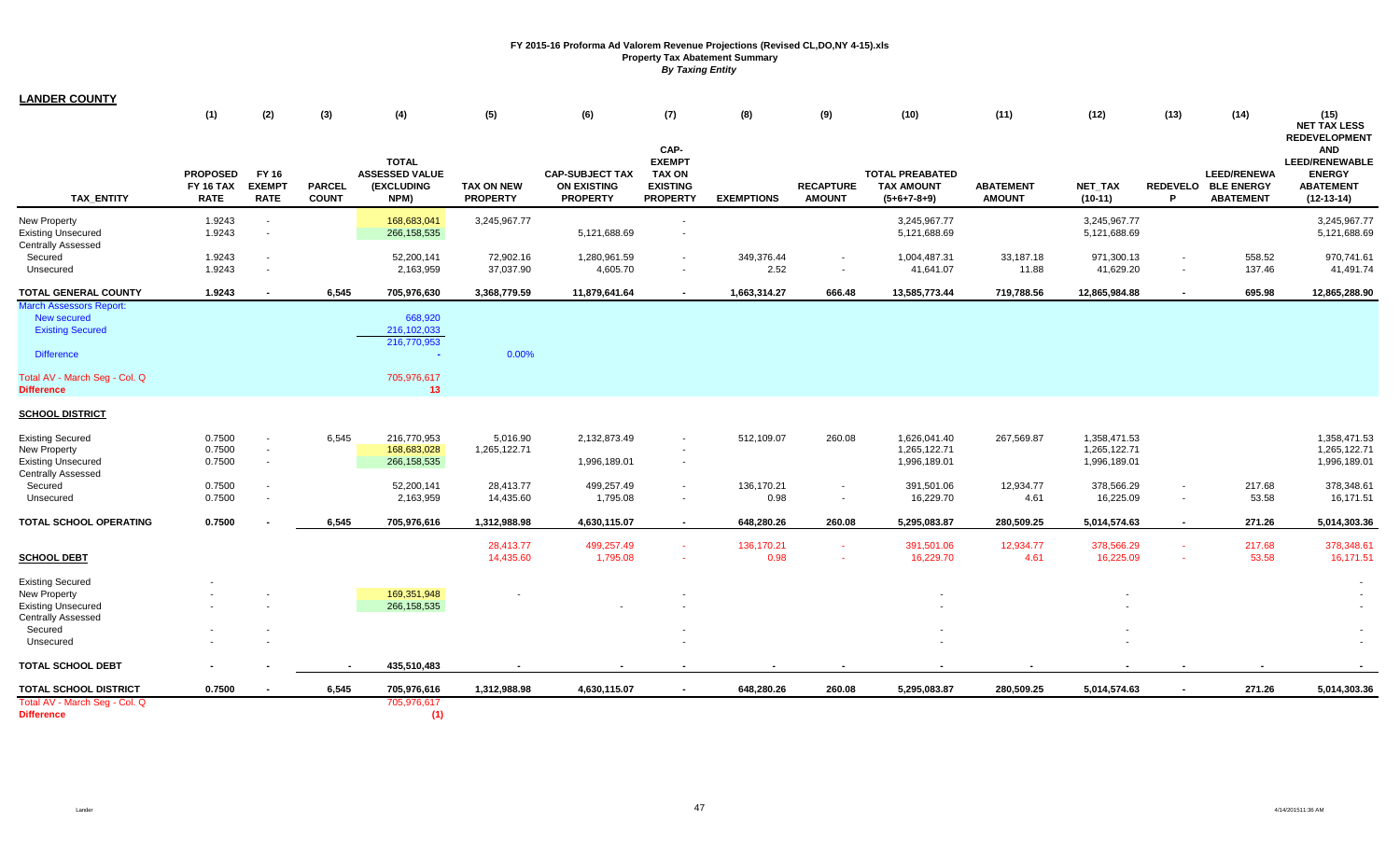**LANDER COUNTY**

|                                                                                                                 | (1)                                                | (2)                                          | (3)                           | (4)                                                         | (5)                                  | (6)                                                             | (7)                                                                          | (8)                      | (9)                               | (10)                                                         | (11)                              | (12)                                     | (13)   | (14)                                                          | (15)<br><b>NET TAX LESS</b><br><b>REDEVELOPMENT</b>                                      |
|-----------------------------------------------------------------------------------------------------------------|----------------------------------------------------|----------------------------------------------|-------------------------------|-------------------------------------------------------------|--------------------------------------|-----------------------------------------------------------------|------------------------------------------------------------------------------|--------------------------|-----------------------------------|--------------------------------------------------------------|-----------------------------------|------------------------------------------|--------|---------------------------------------------------------------|------------------------------------------------------------------------------------------|
| <b>TAX ENTITY</b>                                                                                               | <b>PROPOSED</b><br><b>FY 16 TAX</b><br><b>RATE</b> | <b>FY 16</b><br><b>EXEMPT</b><br><b>RATE</b> | <b>PARCEL</b><br><b>COUNT</b> | <b>TOTAL</b><br><b>ASSESSED VALUE</b><br>(EXCLUDING<br>NPM) | <b>TAX ON NEW</b><br><b>PROPERTY</b> | <b>CAP-SUBJECT TAX</b><br><b>ON EXISTING</b><br><b>PROPERTY</b> | CAP-<br><b>EXEMPT</b><br><b>TAX ON</b><br><b>EXISTING</b><br><b>PROPERTY</b> | <b>EXEMPTIONS</b>        | <b>RECAPTURE</b><br><b>AMOUNT</b> | <b>TOTAL PREABATED</b><br><b>TAX AMOUNT</b><br>$(5+6+7-8+9)$ | <b>ABATEMENT</b><br><b>AMOUNT</b> | NET_TAX<br>$(10-11)$                     | P      | <b>LEED/RENEWA</b><br>REDEVELO BLE ENERGY<br><b>ABATEMENT</b> | <b>AND</b><br><b>LEED/RENEWABLE</b><br><b>ENERGY</b><br><b>ABATEMENT</b><br>$(12-13-14)$ |
| <b>AUSTIN TOWN</b>                                                                                              |                                                    |                                              |                               |                                                             |                                      |                                                                 |                                                                              |                          |                                   |                                                              |                                   |                                          |        |                                                               |                                                                                          |
| <b>Existing Secured</b><br><b>New Property</b><br><b>Existing Unsecured</b><br><b>Centrally Assessed</b>        | 0.2213<br>0.2213<br>0.2213                         | $\overline{\phantom{a}}$<br>$\sim$           | 331                           | 3,208,827<br>310,077<br>603,048                             | 0.08<br>686.20                       | 7,182.26<br>1,334.55                                            |                                                                              | 81.06                    |                                   | 7,101.28<br>686.20<br>1,334.55                               | 133.55                            | 6,967.73<br>686.20<br>1,334.55           |        |                                                               | 6,967.73<br>686.20<br>1,334.55                                                           |
| Secured                                                                                                         | 0.2213                                             | $\sim$                                       |                               | 339,145                                                     | $\sim$                               | 797.19                                                          | $\sim$                                                                       | 46.67                    |                                   | 750.53                                                       |                                   | 750.53                                   |        |                                                               | 750.53                                                                                   |
| Unsecured                                                                                                       | 0.2213                                             | $\sim$                                       |                               | 15,056                                                      | 33.32                                |                                                                 |                                                                              | $\overline{\phantom{a}}$ | $\sim$                            | 33.32                                                        |                                   | 33.32                                    |        |                                                               | 33.32                                                                                    |
| <b>TOTAL AUSTIN TOWN</b>                                                                                        | 0.2213                                             |                                              | 331                           | 4,476,152                                                   | 719.60                               | 9,314.00                                                        |                                                                              | 127.73                   |                                   | 9,905.87                                                     | 133.55                            | 9,772.32                                 |        |                                                               | 9,772.32                                                                                 |
| Total AV - March Seg - Col. Q<br><b>Difference</b><br><b>BATTLE MOUNTAIN TOWN</b>                               |                                                    |                                              |                               | 4,476,151                                                   |                                      |                                                                 |                                                                              |                          |                                   |                                                              |                                   |                                          |        |                                                               |                                                                                          |
| <b>Existing Secured</b><br>New Property<br><b>Existing Unsecured</b><br><b>Centrally Assessed</b>               | 0.0500<br>0.0500<br>0.0500                         | $\overline{\phantom{a}}$<br>$\sim$           | 1,323                         | 37,290,768<br>4,862,420<br>3,298,942                        | 171.93<br>2,431.21                   | 18,548.53<br>1,649.47                                           | $\sim$                                                                       | 75.08                    | 6.56                              | 18,651.94<br>2,431.21<br>1,649.47                            | 296.02                            | 18,355.92<br>2,431.21<br>1,649.47        |        |                                                               | 18,355.92<br>2,431.21<br>1,649.47                                                        |
| Secured<br>Unsecured                                                                                            | 0.0500<br>0.0500                                   | $\sim$<br>$\sim$                             |                               | 2,646,960<br>110,661                                        | 38.09<br>52.13                       | 1,348.83<br>3.20                                                | $\sim$<br>$\sim$                                                             | 63.44<br>$\blacksquare$  | $\sim$                            | 1,323.48<br>55.33                                            | 12.40<br>$\sim$                   | 1,311.08<br>55.33                        |        |                                                               | 1,311.08<br>55.33                                                                        |
| TOTAL BATTLE MOUNTAIN TOWN                                                                                      | 0.0500                                             |                                              | 1,323                         | 48,209,751                                                  | 2,693.36                             | 21,550.03                                                       |                                                                              | 138.52                   | 6.56                              | 24,111.43                                                    | 308.42                            | 23,803.01                                |        |                                                               | 23,803.01                                                                                |
| Total AV - March Seg - Col. Q<br><b>Difference</b><br><b>KINGSTON TOWN</b>                                      |                                                    |                                              |                               | 48,209,863<br>(112)                                         |                                      |                                                                 |                                                                              |                          |                                   |                                                              |                                   |                                          |        |                                                               |                                                                                          |
| <b>Existing Secured</b><br><b>New Property</b><br><b>Existing Unsecured</b>                                     | 0.3048<br>0.3048<br>0.3048                         | $\sim$<br>$\sim$                             | 897                           | 4,809,292<br>117,082<br>170,077                             | $\sim$<br>356.87                     | 14,752.34<br>518.39                                             |                                                                              | 93.60                    | 9.99                              | 14,668.73<br>356.87<br>518.39                                | 1,113.10                          | 13,555.63<br>356.87<br>518.39            |        |                                                               | 13,555.63<br>356.87<br>518.39                                                            |
| <b>Centrally Assessed</b><br>Secured<br>Unsecured                                                               | 0.3048<br>0.3048                                   |                                              |                               | 468,377<br>20,793                                           | $\sim$<br>63.38                      | 1,516.38                                                        |                                                                              | 88.76<br>$\blacksquare$  | $\sim$                            | 1,427.61<br>63.38                                            |                                   | 1,427.61<br>63.38                        |        |                                                               | 1,427.61<br>63.38                                                                        |
|                                                                                                                 |                                                    |                                              |                               |                                                             |                                      |                                                                 |                                                                              |                          |                                   |                                                              |                                   |                                          |        |                                                               |                                                                                          |
| TOTAL KINGSTON TOWN<br>Total AV - March Seg - Col. Q<br><b>Difference</b><br><b>LANDER CO HOSPITAL DISTRICT</b> | 0.3048                                             |                                              | 897                           | 5,585,620<br>5,585,621<br>(1)                               | 420.24                               | 16,787.11                                                       |                                                                              | 182.36                   | 9.99                              | 17,034.98                                                    | 1,113.10                          | 15,921.88                                |        |                                                               | 15,921.88                                                                                |
| <b>Existing Secured</b><br>New Property<br><b>Existing Unsecured</b><br><b>Centrally Assessed</b>               | 0.5109<br>0.5109<br>0.5109                         | $\overline{\phantom{a}}$<br>$\sim$           | 6,545                         | 216,770,953<br>168,683,007<br>266,158,535                   | 3,417.62<br>861,801.48               | 1,452,917.40<br>1,359,803.96                                    | $\sim$<br>$\sim$                                                             | 348,848.78               | 177.98                            | 1,107,664.22<br>861,801.48<br>1,359,803.96                   | 182,268.68                        | 925,395.54<br>861,801.48<br>1,359,803.96 |        |                                                               | 925,395.54<br>861,801.48<br>1,359,803.96                                                 |
| Secured<br>Unsecured                                                                                            | 0.5109<br>0.5109                                   | $\sim$                                       |                               | 52,200,141<br>2,163,959                                     | 19,355.46<br>9,833.53                | 340,094.20<br>1,222.81                                          |                                                                              | 92,759.14<br>0.67        | $\sim$                            | 266,690.52<br>11,055.67                                      | 8,811.17<br>3.18                  | 257,879.35<br>11,052.49                  | $\sim$ | 148.29<br>36.50                                               | 257,731.07<br>11,015.99                                                                  |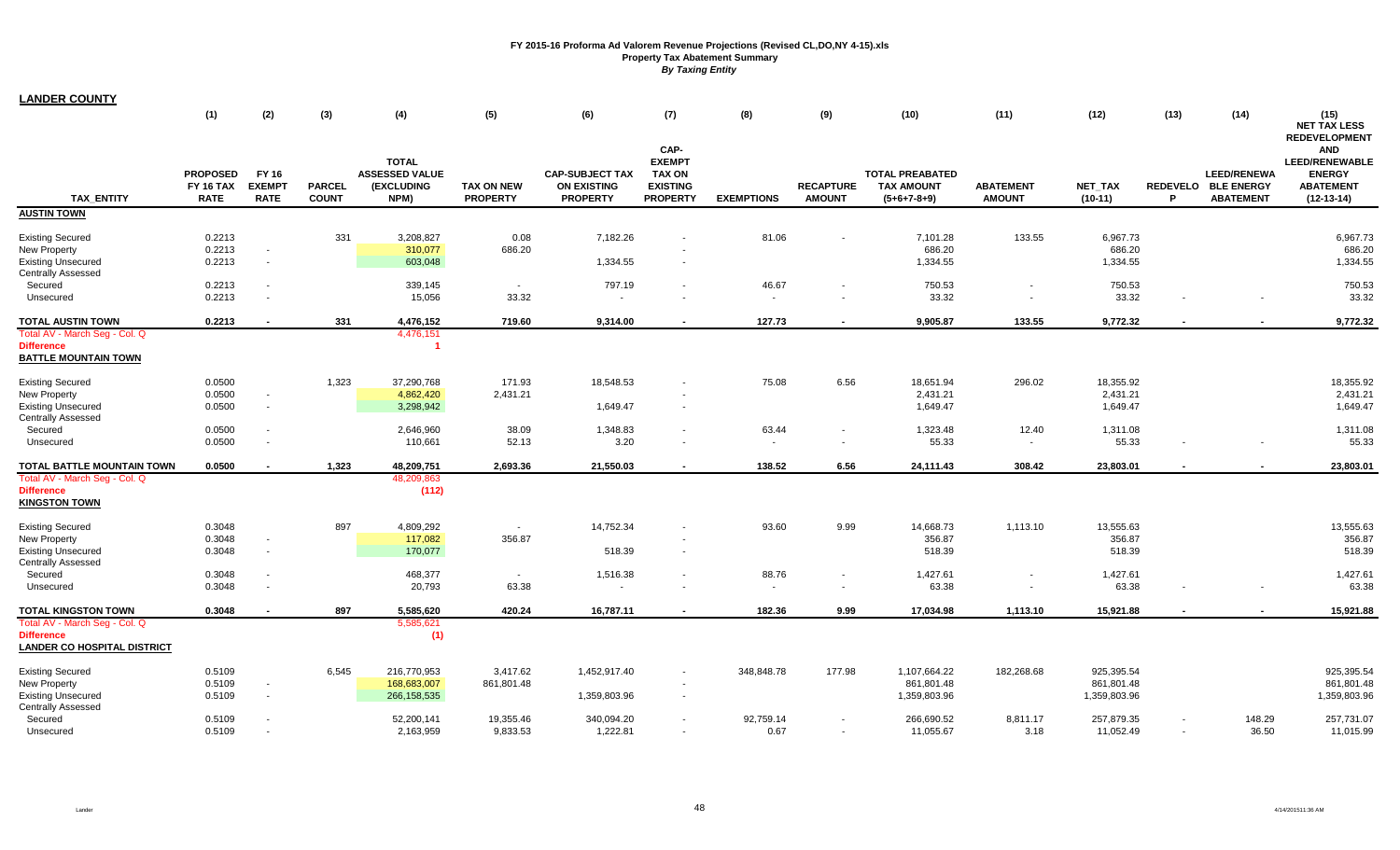| <b>LANDER COUNTY</b>                    |                  |                          |               |                       |                   |                        |                 |                   |                          |                        |                          |              |                 |                    |                                    |
|-----------------------------------------|------------------|--------------------------|---------------|-----------------------|-------------------|------------------------|-----------------|-------------------|--------------------------|------------------------|--------------------------|--------------|-----------------|--------------------|------------------------------------|
|                                         | (1)              | (2)                      | (3)           | (4)                   | (5)               | (6)                    | (7)             | (8)               | (9)                      | (10)                   | (11)                     | (12)         | (13)            | (14)               | (15)<br><b>NET TAX LESS</b>        |
|                                         |                  |                          |               |                       |                   |                        | CAP-            |                   |                          |                        |                          |              |                 |                    | <b>REDEVELOPMENT</b><br><b>AND</b> |
|                                         |                  |                          |               | <b>TOTAL</b>          |                   |                        | <b>EXEMPT</b>   |                   |                          |                        |                          |              |                 |                    | <b>LEED/RENEWABLE</b>              |
|                                         | <b>PROPOSED</b>  | FY 16                    |               | <b>ASSESSED VALUE</b> |                   | <b>CAP-SUBJECT TAX</b> | <b>TAX ON</b>   |                   |                          | <b>TOTAL PREABATED</b> |                          |              |                 | <b>LEED/RENEWA</b> | <b>ENERGY</b>                      |
|                                         | <b>FY 16 TAX</b> | <b>EXEMPT</b>            | <b>PARCEL</b> | (EXCLUDING            | <b>TAX ON NEW</b> | <b>ON EXISTING</b>     | <b>EXISTING</b> |                   | <b>RECAPTURE</b>         | <b>TAX AMOUNT</b>      | <b>ABATEMENT</b>         | NET_TAX      | <b>REDEVELO</b> | <b>BLE ENERGY</b>  | <b>ABATEMENT</b>                   |
| <b>TAX ENTITY</b>                       | <b>RATE</b>      | <b>RATE</b>              | <b>COUNT</b>  | NPM)                  | <b>PROPERTY</b>   | <b>PROPERTY</b>        | <b>PROPERTY</b> | <b>EXEMPTIONS</b> | <b>AMOUNT</b>            | $(5+6+7-8+9)$          | <b>AMOUNT</b>            | $(10-11)$    | P               | <b>ABATEMENT</b>   | $(12-13-14)$                       |
| TOTAL LANDER CO HOSPITAL DIST           | 0.5109           |                          | 6,545         | 705,976,595           | 894,408.09        | 3,154,038.37           |                 | 441,608.59        | 177.98                   | 3,607,015.85           | 191,083.03               | 3,415,932.82 |                 | 184.79             | 3,415,748.03                       |
| Total AV - March Seg - Col. Q           |                  |                          |               | 705,976,617           |                   |                        |                 |                   |                          |                        |                          |              |                 |                    |                                    |
| <b>Difference</b>                       |                  |                          |               | (22)                  |                   |                        |                 |                   |                          |                        |                          |              |                 |                    |                                    |
| LANDER CO SEWER & WATER DISTRICT #2     |                  |                          |               |                       |                   |                        |                 |                   |                          |                        |                          |              |                 |                    |                                    |
| <b>Existing Secured</b>                 | 0.0677           |                          | 331           | 3,208,827             | 0.03              | 2,197.20               | $\sim$          | 24.81             | $\sim$                   | 2,172.42               | 42.16                    | 2,130.26     |                 |                    | 2,130.26                           |
| New Property                            | 0.0677           |                          |               | 310,069               | 209.92            |                        | $\sim$          |                   |                          | 209.92                 |                          | 209.92       |                 |                    | 209.92                             |
| <b>Existing Unsecured</b>               | 0.0677           | . .                      |               | 603,048               |                   | 408.26                 | $\sim$          |                   |                          | 408.26                 |                          | 408.26       |                 |                    | 408.26                             |
| <b>Centrally Assessed</b>               |                  |                          |               |                       |                   |                        |                 |                   |                          |                        |                          |              |                 |                    |                                    |
| Secured                                 | 0.0677           | $\overline{\phantom{a}}$ |               | 339,145               | $\sim$            | 243.88                 | $\sim$          | 14.28             | $\sim$                   | 229.60                 | 103.70                   | 125.90       |                 |                    | 125.90                             |
| Unsecured                               | 0.0677           |                          |               | 15,056                | 10.19             | $\sim$                 |                 | $\sim$            | $\sim$                   | 10.19                  | $\overline{\phantom{a}}$ | 10.19        |                 |                    | 10.19                              |
| <b>TOTAL LANDER CO SEWER &amp; WATI</b> | 0.0677           |                          | 331           | 4,476,144             | 220.14            | 2,849.34               |                 | 39.09             | $\overline{\phantom{a}}$ | 3,030.39               | 145.86                   | 2,884.54     |                 |                    | 2,884.54                           |
| Total AV - March Seg - Col. Q           |                  |                          |               | 4,151,849             |                   |                        |                 |                   |                          |                        |                          |              |                 |                    |                                    |
| <b>Difference</b>                       |                  |                          |               | 324,295               |                   |                        |                 |                   |                          |                        |                          |              |                 |                    |                                    |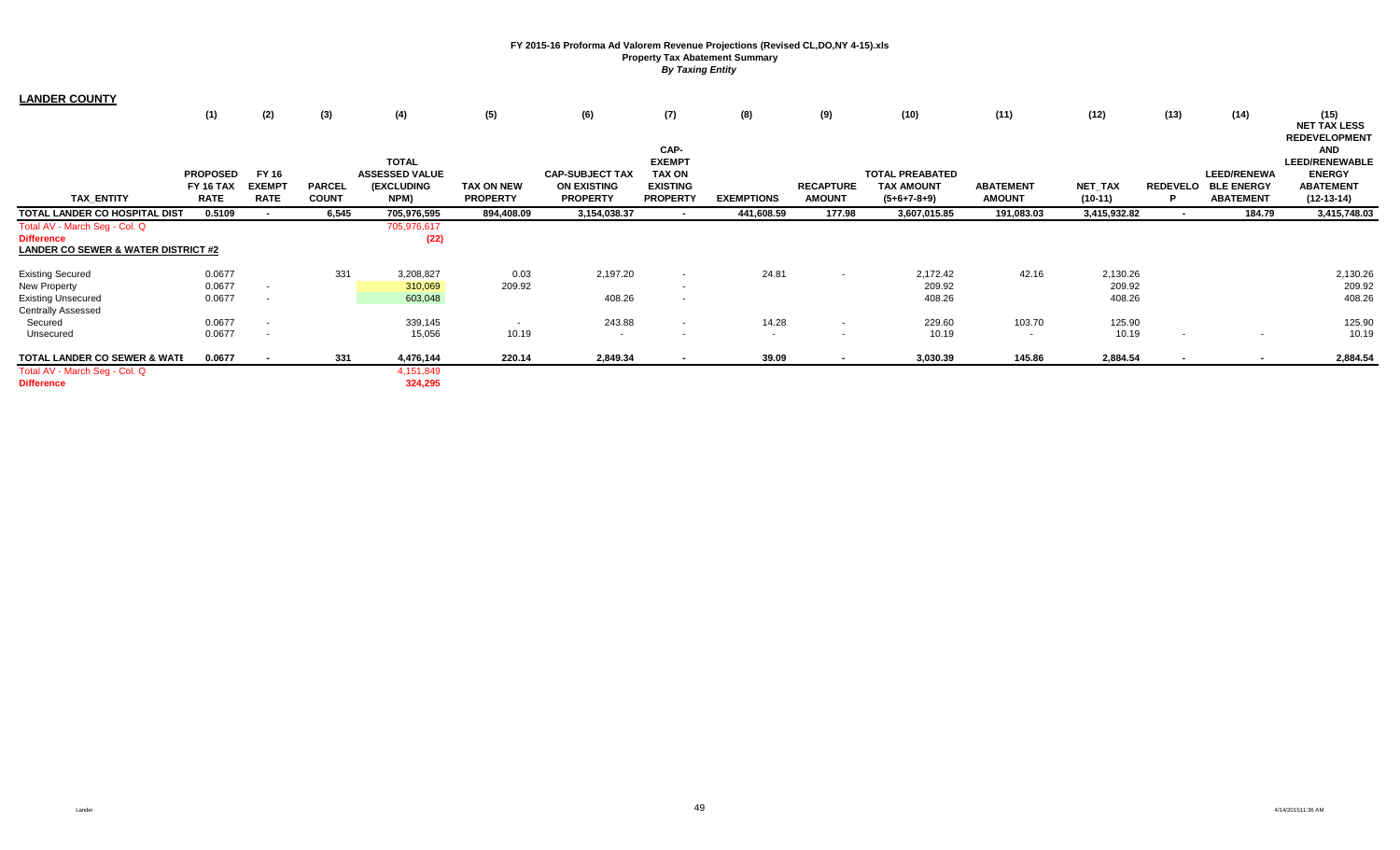| <b>LINCOLN COUNTY</b>                      |                  |               |                |                            |                         |                            |                          |                        |                  |                              |                            |                            |                          |                         |                                    |
|--------------------------------------------|------------------|---------------|----------------|----------------------------|-------------------------|----------------------------|--------------------------|------------------------|------------------|------------------------------|----------------------------|----------------------------|--------------------------|-------------------------|------------------------------------|
|                                            | (1)              | (2)           | (3)            | (4)                        | (5)                     | (6)                        | (7)                      | (8)                    | (9)              | (10)                         | (11)                       | (12)                       | (13)                     | (14)                    | (15)                               |
|                                            |                  |               |                |                            |                         |                            |                          |                        |                  |                              |                            |                            |                          |                         | <b>NET TAX LESS</b>                |
|                                            |                  |               |                | <b>TOTAL</b>               |                         |                            | CAP-                     |                        |                  |                              |                            |                            |                          |                         | <b>REDEVELOPMENT</b><br><b>AND</b> |
|                                            |                  |               |                | <b>ASSESSED</b>            |                         |                            | <b>EXEMPT</b>            |                        |                  | <b>TOTAL</b>                 |                            |                            |                          |                         | <b>LEED/RENEWABL</b>               |
|                                            | <b>PROPOSE</b>   | <b>FY 16</b>  |                | <b>VALUE</b>               |                         | <b>CAP-SUBJECT</b>         | <b>TAX ON</b>            |                        |                  | PREABATED TAX                |                            |                            |                          | <b>LEED/RENEWAB</b>     | <b>E ENERGY</b>                    |
|                                            | <b>D FY 16</b>   | <b>EXEMPT</b> | <b>PARCEL</b>  | (EXCLUDING                 | <b>TAX ON NEW</b>       | <b>TAX ON EXISTING</b>     | <b>EXISTING</b>          |                        | <b>RECAPTURE</b> | <b>AMOUNT</b>                | <b>ABATEMENT</b>           | NET_TAX                    | <b>REDEVEL</b>           | <b>LE ENERGY</b>        | <b>ABATEMENT</b>                   |
| <b>TAX ENTITY</b>                          | <b>TAX RATE</b>  | <b>RATE</b>   | <b>COUNT</b>   | NPM)                       | <b>PROPERTY</b>         | <b>PROPERTY</b>            | <b>PROPERTY</b>          | <b>EXEMPTIONS</b>      | <b>AMOUNT</b>    | $(5+6+7-8+9)$                | <b>AMOUNT</b>              | $(10-11)$                  | OP                       | <b>ABATEMENT</b>        | $(12-13-14)$                       |
| <b>ALL ENTITIES</b>                        |                  |               |                |                            |                         |                            |                          |                        |                  |                              |                            |                            |                          |                         |                                    |
|                                            |                  |               |                |                            |                         |                            |                          |                        |                  |                              |                            |                            |                          |                         |                                    |
| STATE OF NEVADA<br><b>GENERAL COUNTY</b>   | 0.1700<br>1.3375 | $\sim$        | 4,591<br>4,591 | 340,285,320<br>340,285,308 | 46,045.79<br>362,272.05 | 543,501.31<br>4,276,080.25 | $\sim$                   | 11,053.74<br>86,948.63 | 13.01<br>102.99  | 578,506.37                   | 134,101.32                 | 444,405.05<br>3,493,938.52 | $\overline{\phantom{a}}$ | 24,015.15<br>188,942.79 | 420,389.90                         |
| <b>SCHOOL DISTRICT</b>                     | 0.9731           | $\sim$        | 4,591          | 340,285,317                | 263,571.54              | 3,111,066.60               |                          | 63,273.10              | 74.84            | 4,551,506.67<br>3,311,439.87 | 1,057,568.15<br>767,612.82 | 2,543,827.05               |                          | 137,465.59              | 3,304,995.73<br>2,406,361.46       |
| <b>CITY OF CALIENTE</b>                    | 0.9115           | $\sim$        | 545            | 14,731,606                 | 4,817.66                | 130,689.82                 |                          | 1,212.08               | 32.63            | 134,328.03                   | 4,665.90                   | 129,662.13                 |                          |                         | 129,662.13                         |
| <b>ALAMO TOWN</b>                          | 0.6481           | $\sim$        | 392            | 10,273,331                 | 2,586.70                | 64,689.77                  | $\sim$                   | 605.53                 | 7.32             | 66,678.26                    | 18,418.50                  | 48,259.76                  |                          |                         | 48,259.76                          |
| PANACA TOWN                                | 0.0974           | $\sim$        | 474            | 12,589,226                 | 173.13                  | 12,158.29                  |                          | 69.61                  |                  | 12,261.81                    | 1,392.86                   | 10,868.95                  |                          |                         | 10,868.95                          |
| PIOCHE TOWN                                | 0.3058           | $\sim$        | 982            | 18,061,219                 | 1,058.31                | 54,636.55                  |                          | 462.02                 |                  | 55,232.85                    | 6,541.89                   | 48,690.96                  |                          |                         | 48,690.96                          |
| LINCOLN CO HOSPITAL DISTRICT               | 0.2679           | $\sim$        | 4,591          | 340,285,316                | 72,562.75               | 856,494.63                 | $\sim$                   | 17,419.58              | 20.57            | 911,658.38                   | 211,328.26                 | 700,330.12                 |                          | 37,845.06               | 662,485.06                         |
| PAHRANAGAT VALLEY FIRE DISTRIC             | 0.2334           | $\sim$        | 791            | 26,159,300                 | 1,377.72                | 60,075.36                  |                          | 389.93                 | 6.31             | 61,069.46                    | 3,762.06                   | 57,307.40                  |                          |                         | 57,307.40                          |
| PIOCHE FIRE PROTECTION DISTRICT            | 0.1463           |               | 1,083          | 20,220,550                 | 528.53                  | 29,336.41                  |                          | 282.27                 | $\sim$           | 29,582.66                    | 3,150.47                   | 26,432.19                  |                          |                         | 26,432.19                          |
| <b>COYOTE SPRINGS</b>                      | 0.9115           | $\sim$        | 14             | 10,233,797                 | 1,619.53                | 91,661.53                  | $\sim$                   |                        | $\sim$           | 93,281.05                    | $\sim$                     | 93,281.05                  |                          |                         | 93,281.05                          |
| LINCOLN COUNTY FIRE DISTRICT               | 0.2500           | $\sim$        | 1,164          | 241,776,410                | 61,971.41               | 557,067.02                 |                          | 14,597.89              | 3.21             | 604,443.75                   | 174,285.27                 | 430,158.48                 |                          | 35,316.42               | 394,842.05                         |
| <b>SLCHCP GID</b>                          | 0.0300           | $\sim$        | 16             | 9,502,563                  | 22.24                   | 2,828.68                   |                          | 0.16                   | $\sim$           | 2,850.76                     | 24.14                      | 2,826.62                   |                          |                         | 2,826.62                           |
| PANACA FIRE                                | 0.1873           | $\sim$        | 994            | 26,872,452                 | 1,179.80                | 49,471.00                  | $\blacksquare$           | 318.51                 | 0.22             | 50,332.51                    | 2,606.40                   | 47,726.10                  |                          | $\blacksquare$          | 47,726.10                          |
| <b>TOTAL COUNTY</b>                        |                  |               | 4,591          | 340,285,320                | 819,787.16              | 9,839,757.22               |                          | 196,633.05             | 261.10           | 10,463,172.43                | 2,385,458.05               | 8,077,714.38               |                          | 423,585.02              | 7,654,129.36                       |
|                                            |                  |               |                |                            |                         |                            |                          |                        |                  | <b>Abatement Percent</b>     | 22.80%                     |                            |                          |                         |                                    |
| <b>STATE OF NEVADA</b>                     |                  |               |                |                            |                         |                            |                          |                        |                  |                              |                            |                            |                          |                         |                                    |
|                                            |                  |               |                |                            |                         |                            |                          |                        |                  |                              |                            |                            |                          |                         |                                    |
| <b>Existing Secured</b>                    | 0.1700           |               | 4,591          | 144,382,454                | 950.70                  | 245,275.54                 |                          | 767.75                 | 13.01            | 245,471.50                   | 12,627.70                  | 232,843.80                 |                          |                         | 232,843.80                         |
| New Property                               | 0.1700           |               |                | 10,845,679                 | 18,437.65               |                            |                          |                        |                  | 18,437.65                    |                            | 18,437.65                  |                          |                         | 18,437.65                          |
| <b>Existing Unsecured</b>                  | 0.1700           |               |                | 11,794,585                 |                         | 20,050.79                  | $\overline{\phantom{a}}$ |                        |                  | 20,050.79                    |                            | 20,050.79                  |                          |                         | 20,050.79                          |
| Centrally Assessed                         |                  |               |                |                            |                         |                            |                          |                        |                  |                              |                            |                            |                          |                         |                                    |
| Secured                                    | 0.1700           |               |                | 168,305,977                | 18,846.61               | 277,559.49                 |                          | 10,285.94              |                  | 286,120.16                   | 121,471.59                 | 164,648.57                 |                          | 19,272.07               | 145,376.50                         |
| Unsecured                                  | 0.1700           |               |                | 4,956,625                  | 7,810.83                | 615.49                     | $\sim$                   | 0.05                   | $\sim$           | 8,426.26                     | 2.02                       | 8,424.24                   | $\sim$                   | 4,743.08                | 3,681.16                           |
| <b>TOTAL STATE OF NEVADA</b>               | 0.1700           |               | 4,591          | 340,285,320                | 46,045.79               | 543,501.31                 |                          | 11,053.74              | 13.01            | 578,506.37                   | 134,101.32                 | 444,405.05                 |                          | 24,015.15               | 420,389.90                         |
| Total AV - March Seg - Col. Q              |                  |               |                | 340,283,401                |                         |                            |                          |                        |                  |                              |                            |                            |                          |                         |                                    |
| <b>Difference</b><br><b>GENERAL COUNTY</b> |                  |               |                | 1,919                      |                         |                            |                          |                        |                  |                              |                            |                            |                          |                         |                                    |
|                                            |                  |               |                |                            |                         |                            |                          |                        |                  |                              |                            |                            |                          |                         |                                    |
| Existing Secured                           |                  |               |                |                            |                         |                            |                          |                        |                  |                              |                            |                            |                          |                         |                                    |
| General Co.                                | 0.9743           |               | 4,591          | 144,382,454                | 5,448.68                | 1,405,720.18               |                          | 4,399.43               | 75.27            | 1,406,844.70                 | 72,374.63                  | 1,334,470.07               |                          |                         | 1,334,470.07                       |
| Ag Extension                               | 0.0100           | $\sim$        | 4,591          | 144,382,454                | 55.94                   | 14,429.11                  | $\blacksquare$           | 44.63                  | 0.88             | 14,441.30                    | 743.59                     | 13,697.71                  |                          |                         | 13,697.71                          |
| Co Indigent                                | 0.0359           | $\sim$        | 4,591          | 144,382,454                | 200.80                  | 51,796.48                  |                          | 162.19                 | 2.75             | 51,837.84                    | 2,666.96                   | 49,170.88                  |                          |                         | 49,170.88                          |
| Cap Projects                               | 0.0420           |               | 4,591          | 144,382,454                | 234.92                  | 60,597.74                  |                          | 189.82                 | 3.19             | 60,646.03                    | 3,119.54                   | 57,526.49                  |                          |                         | 57,526.49                          |
| St Indigent                                | 0.0100           | $\sim$        | 4,591          | 144,382,454                | 55.90                   | 14,427.88                  |                          | 45.19                  | 0.75             | 14,439.34                    | 742.70                     | 13,696.64                  |                          |                         | 13,696.64                          |
| St Acc Ind                                 | 0.0150           | $\sim$        | 4,591          | 144,382,454                | 83.91                   | 21,641.97                  |                          | 67.93                  | 1.15             | 21,659.10                    | 1,114.09                   | 20,545.01                  |                          |                         | 20,545.01                          |
| Spec Indgt                                 | 0.0800           |               | 4,591          | 144,382,454                | 447.36                  | 115,423.93                 |                          | 361.27                 | 6.09             | 115,516.11                   | 5,942.51                   | 109,573.60                 |                          |                         | 109,573.60                         |
| Alamo Cap Prj                              | 0.0010           |               | 4,591          | 144,382,454                | 5.56                    | 1,441.87                   |                          | 4.39                   | 0.08             | 1,443.12                     | 73.64                      | 1,369.48                   |                          |                         | 1,369.48                           |
| Panaca Cap Pj                              | 0.0020           |               | 4,591          | 144,382,454                | 11.23                   | 2,885.58                   |                          | 9.07                   | 0.14             | 2,887.88                     | 148.35                     | 2,739.53                   |                          |                         | 2,739.53                           |
| Pioche Cap Pr                              | 0.0015           |               | 4,591          | 144,382,454                | 8.35                    | 2,163.91                   |                          | 7.02                   | 0.11             | 2,165.35                     | 110.83                     | 2,054.52                   |                          |                         | 2,054.52                           |
| Caliente Cap                               | 0.0035           |               | 4,591          | 144,382,454                | 19.55                   | 5,049.95                   |                          | 15.86                  | 0.26             | 5,053.90                     | 259.83                     | 4,794.07                   |                          |                         | 4,794.07                           |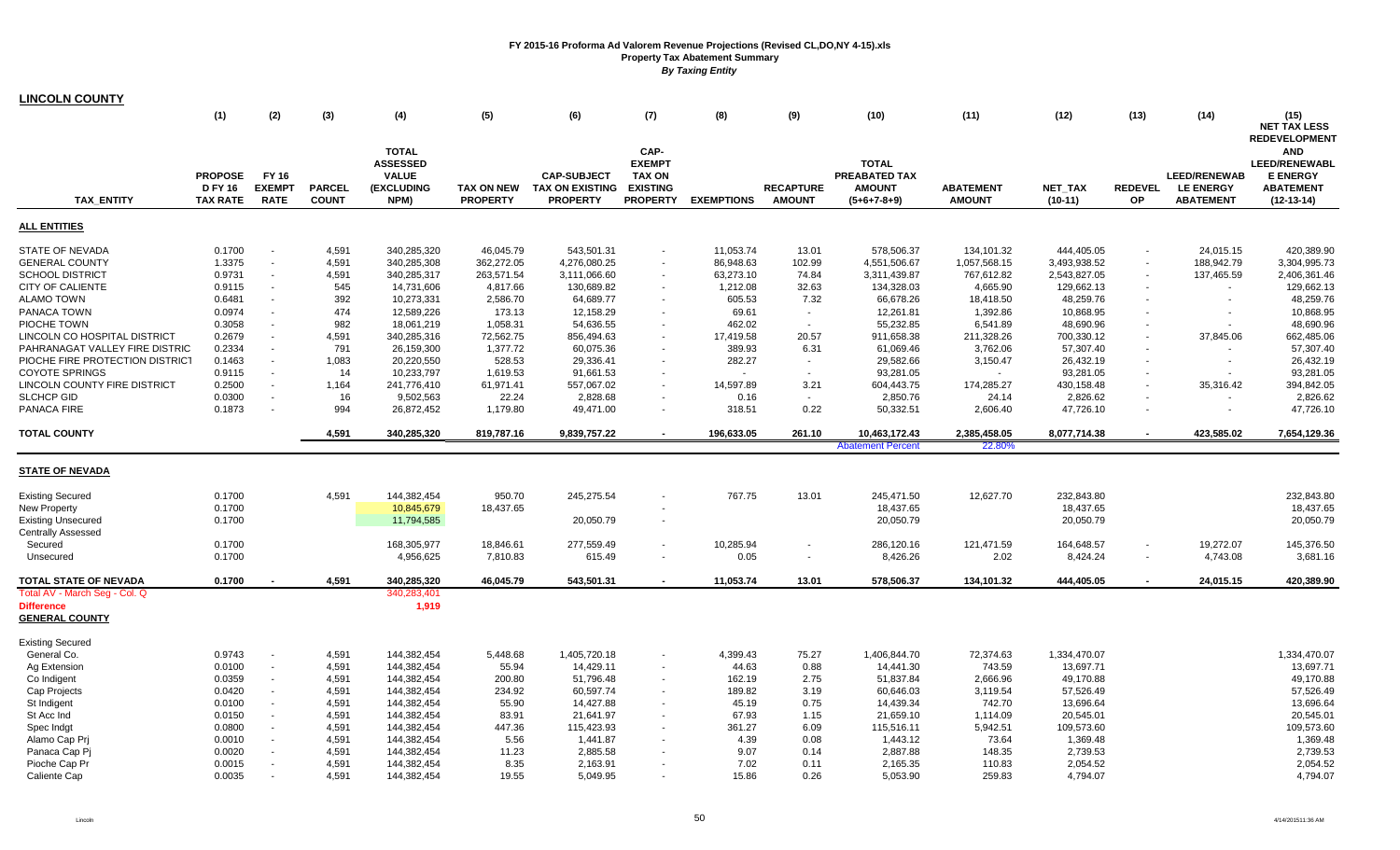| <b>LINCOLN COUNTY</b>                                                                                                                               |                                                     |                                                                |                               |                                                                              |                                                 |                                                                 |                                                                              |                               |                                             |                                                                        |                                   |                                                                   |                       |                                                             |                                                                                           |
|-----------------------------------------------------------------------------------------------------------------------------------------------------|-----------------------------------------------------|----------------------------------------------------------------|-------------------------------|------------------------------------------------------------------------------|-------------------------------------------------|-----------------------------------------------------------------|------------------------------------------------------------------------------|-------------------------------|---------------------------------------------|------------------------------------------------------------------------|-----------------------------------|-------------------------------------------------------------------|-----------------------|-------------------------------------------------------------|-------------------------------------------------------------------------------------------|
|                                                                                                                                                     | (1)                                                 | (2)                                                            | (3)                           | (4)                                                                          | (5)                                             | (6)                                                             | (7)                                                                          | (8)                           | (9)                                         | (10)                                                                   | (11)                              | (12)                                                              | (13)                  | (14)                                                        | (15)<br><b>NET TAX LESS</b><br><b>REDEVELOPMENT</b>                                       |
| <b>TAX ENTITY</b>                                                                                                                                   | <b>PROPOSE</b><br><b>D FY 16</b><br><b>TAX RATE</b> | FY 16<br><b>EXEMPT</b><br><b>RATE</b>                          | <b>PARCEL</b><br><b>COUNT</b> | <b>TOTAL</b><br><b>ASSESSED</b><br><b>VALUE</b><br><b>(EXCLUDING</b><br>NPM) | <b>TAX ON NEW</b><br><b>PROPERTY</b>            | <b>CAP-SUBJECT</b><br><b>TAX ON EXISTING</b><br><b>PROPERTY</b> | CAP-<br><b>EXEMPT</b><br><b>TAX ON</b><br><b>EXISTING</b><br><b>PROPERTY</b> | <b>EXEMPTIONS</b>             | <b>RECAPTURE</b><br><b>AMOUNT</b>           | <b>TOTAL</b><br><b>PREABATED TAX</b><br><b>AMOUNT</b><br>$(5+6+7-8+9)$ | <b>ABATEMENT</b><br><b>AMOUNT</b> | <b>NET TAX</b><br>$(10-11)$                                       | <b>REDEVEL</b><br>OP. | <b>LEED/RENEWAB</b><br><b>LE ENERGY</b><br><b>ABATEMENT</b> | <b>AND</b><br><b>LEED/RENEWABL</b><br><b>E ENERGY</b><br><b>ABATEMENT</b><br>$(12-13-14)$ |
| China Sprgs                                                                                                                                         | 0.0042                                              | $\sim$                                                         | 4,591                         | 144,382,454                                                                  | 23.48                                           | 6,059.91                                                        |                                                                              | 19.12                         | 0.31                                        | 6,064.58                                                               | 311.50                            | 5,753.08                                                          |                       |                                                             | 5,753.08                                                                                  |
| Alamo Clinic                                                                                                                                        | 0.0425                                              | $\mathbf{r}$                                                   | 4,591                         | 144,382,454                                                                  | 237.71                                          | 61,319.23                                                       | $\sim$                                                                       | 191.72                        | 3.23                                        | 61,368.45                                                              | 3,156.43                          | 58,212.02                                                         |                       |                                                             | 58,212.02                                                                                 |
| Museum                                                                                                                                              | 0.0216<br>0.0425                                    | $\sim$<br>$\sim$                                               | 4,591<br>4,591                | 144,382,454<br>144,382,454                                                   | 120.80<br>237.71                                | 31,164.01<br>61,319.23                                          | $\sim$<br>$\sim$                                                             | 93.95<br>177.90               | 1.64<br>3.23                                | 31,192.50<br>61,382.27                                                 | 2,260.46<br>4,926.68              | 28,932.04<br>56,455.59                                            |                       |                                                             | 28,932.04<br>56,455.59                                                                    |
| Library<br>Nutrition                                                                                                                                | 0.0515                                              | $\sim$                                                         | 4,591                         | 144,382,454                                                                  | 288.02                                          | 74,304.19                                                       |                                                                              | 232.60                        | 3.91                                        | 74,363.52                                                              | 3,904.82                          | 70,458.70                                                         |                       |                                                             | 70,458.70                                                                                 |
| <b>GENERAL TOTAL</b>                                                                                                                                | 1.3375                                              |                                                                | 4,591                         | 144,382,454                                                                  | 7,479.92                                        | 1,929,745.17                                                    | $\sim$                                                                       | 6,022.09                      | 102.99                                      | 1,931,305.99                                                           | 101,856.56                        | 1,829,449.43                                                      |                       |                                                             | 1,829,449.43                                                                              |
| <b>New Property</b><br><b>Existing Unsecured</b>                                                                                                    | 1.3375<br>1.3375                                    | $\overline{\phantom{a}}$<br>$\sim$                             |                               | 10,845,668<br>11,794,585                                                     | 145,060.80                                      | 157,752.57                                                      | $\overline{\phantom{a}}$                                                     |                               |                                             | 145,060.80<br>157,752.57                                               |                                   | 145,060.80<br>157,752.57                                          |                       |                                                             | 145,060.80<br>157,752.57                                                                  |
| <b>Centrally Assessed</b><br>Secured                                                                                                                | 1.3375                                              | $\sim$                                                         |                               | 168,305,977                                                                  | 148,278.49                                      | 2,183,740.08                                                    |                                                                              | 80,926.12                     |                                             | 2,251,092.45                                                           | 955,695.66                        | 1,295,396.79                                                      |                       | 151,625.92                                                  | 1,143,770.86                                                                              |
| Unsecured                                                                                                                                           | 1.3375                                              | $\sim$                                                         |                               | 4,956,625                                                                    | 61,452.84                                       | 4,842.43                                                        |                                                                              | 0.42                          | $\sim$                                      | 66,294.85                                                              | 15.93                             | 66,278.93                                                         | $\blacksquare$        | 37,316.87                                                   | 28,962.06                                                                                 |
| <b>TOTAL GENERAL COUNTY</b>                                                                                                                         | 1.3375                                              |                                                                | 4,591                         | 340,285,308                                                                  | 362,272                                         | 4,276,080                                                       |                                                                              | 86,949                        | 103                                         | 4,551,507                                                              | 1,057,568                         | 3,493,939                                                         |                       | 188,943                                                     | 3,304,996                                                                                 |
| <b>March Assessors Report:</b><br>New secured<br><b>Existing Secured</b><br><b>Difference</b><br>Total AV - March Seg - Col. Q<br><b>Difference</b> |                                                     |                                                                |                               | 559,243<br>143,821,300<br>144,380,543<br>1,911<br>340,283,401<br>1,907       | 0.00%                                           |                                                                 |                                                                              |                               |                                             |                                                                        |                                   |                                                                   |                       |                                                             |                                                                                           |
| <b>SCHOOL DISTRICT</b>                                                                                                                              |                                                     |                                                                |                               |                                                                              |                                                 |                                                                 |                                                                              |                               |                                             |                                                                        |                                   |                                                                   |                       |                                                             |                                                                                           |
| <b>Existing Secured</b><br><b>New Property</b><br><b>Existing Unsecured</b><br><b>Centrally Assessed</b><br>Secured<br>Unsecured                    | 0.7500<br>0.7500<br>0.7500<br>0.7500<br>0.7500      | $\sim$<br>$\blacksquare$<br>$\sim$<br>$\sim$<br>$\blacksquare$ | 4,591                         | 144,382,454<br>10,845,677<br>11,794,585<br>168,305,977<br>4,956,625          | 4,194.28<br>81,342.58<br>83,146.82<br>34,459.54 | 1,082,098.84<br>88,459.39<br>1,224,527.15<br>2,715.38           | $\overline{\phantom{a}}$<br>$\overline{\phantom{a}}$<br>$\sim$               | 3,387.11<br>45,379.13<br>0.23 | 57.70<br>$\overline{\phantom{a}}$<br>$\sim$ | 1,082,963.71<br>81,342.58<br>88,459.39<br>1,262,294.83<br>37,174.68    | 55,711.32<br>535,904.07<br>8.93   | 1,027,252.39<br>81,342.58<br>88,459.39<br>726,390.76<br>37,165.75 | $\sim$<br>$\sim$      | 85,023.88<br>20,925.35                                      | 1,027,252.39<br>81,342.58<br>88,459.39<br>641,366.87<br>16,240.40                         |
| <b>TOTAL SCHOOL OPERATING</b>                                                                                                                       | 0.7500                                              |                                                                | 4,591                         | 340,285,317                                                                  | 203,143.21                                      | 2,397,800.76                                                    |                                                                              | 48,766.48                     | 57.70                                       | 2,552,235.19                                                           | 591,624.33                        | 1,960,610.86                                                      |                       | 105,949.23                                                  | 1,854,661.63                                                                              |
| <b>SCHOOL DEBT</b>                                                                                                                                  |                                                     |                                                                |                               |                                                                              | 107,880.22<br>44,710.10                         | 1,588,783.16<br>3,523.12                                        | $\sim$                                                                       | 58,877.91<br>0.30             | $\sim$                                      | 1,637,785.46<br>48,232.91                                              | 695,317.67<br>11.59               | 942,467.79<br>48,221.32                                           |                       | 110,315.65<br>27,149.94                                     | 832, 152.14<br>21,071.38                                                                  |
| <b>Existing Secured</b><br>New Property<br><b>Existing Unsecured</b>                                                                                | 0.2231<br>0.2231<br>0.2231                          | $\overline{\phantom{a}}$<br>$\sim$                             | 4,591                         | 144,382,454<br>10,845,658<br>11,794,585                                      | 1,247.70<br>24,196.66                           | 321,888.38<br>26,313.72                                         | $\overline{\phantom{a}}$                                                     | 1,007.78                      | 17.14                                       | 322,145.44<br>24,196.66<br>26,313.72                                   | 16,572.24                         | 305,573.20<br>24,196.66<br>26,313.72                              |                       |                                                             | 305,573.20<br>24,196.66<br>26,313.72                                                      |
| <b>Centrally Assessed</b><br>Secured<br>Unsecured                                                                                                   | 0.2231<br>0.2231                                    | $\blacksquare$<br>÷,                                           |                               | 168,305,977<br>4,956,625                                                     | 24,733.41<br>10,250.56                          | 364,256.01<br>807.74                                            | $\overline{\phantom{a}}$                                                     | 13,498.78<br>0.07             |                                             | 375,490.64<br>11,058.23                                                | 159,413.60<br>2.66                | 216,077.04<br>11,055.57                                           |                       | 25,291.77<br>6,224.59                                       | 190,785.27<br>4,830.98                                                                    |
| <b>TOTAL SCHOOL DEBT</b>                                                                                                                            | 0.2231                                              |                                                                | 4.591                         | 340.285.299                                                                  | 60,428.33                                       | 713.265.84                                                      |                                                                              | 14.506.63                     | 17.14                                       | 759,204.69                                                             | 175.988.50                        | 583.216.19                                                        |                       | 31,516.36                                                   | 551,699.83                                                                                |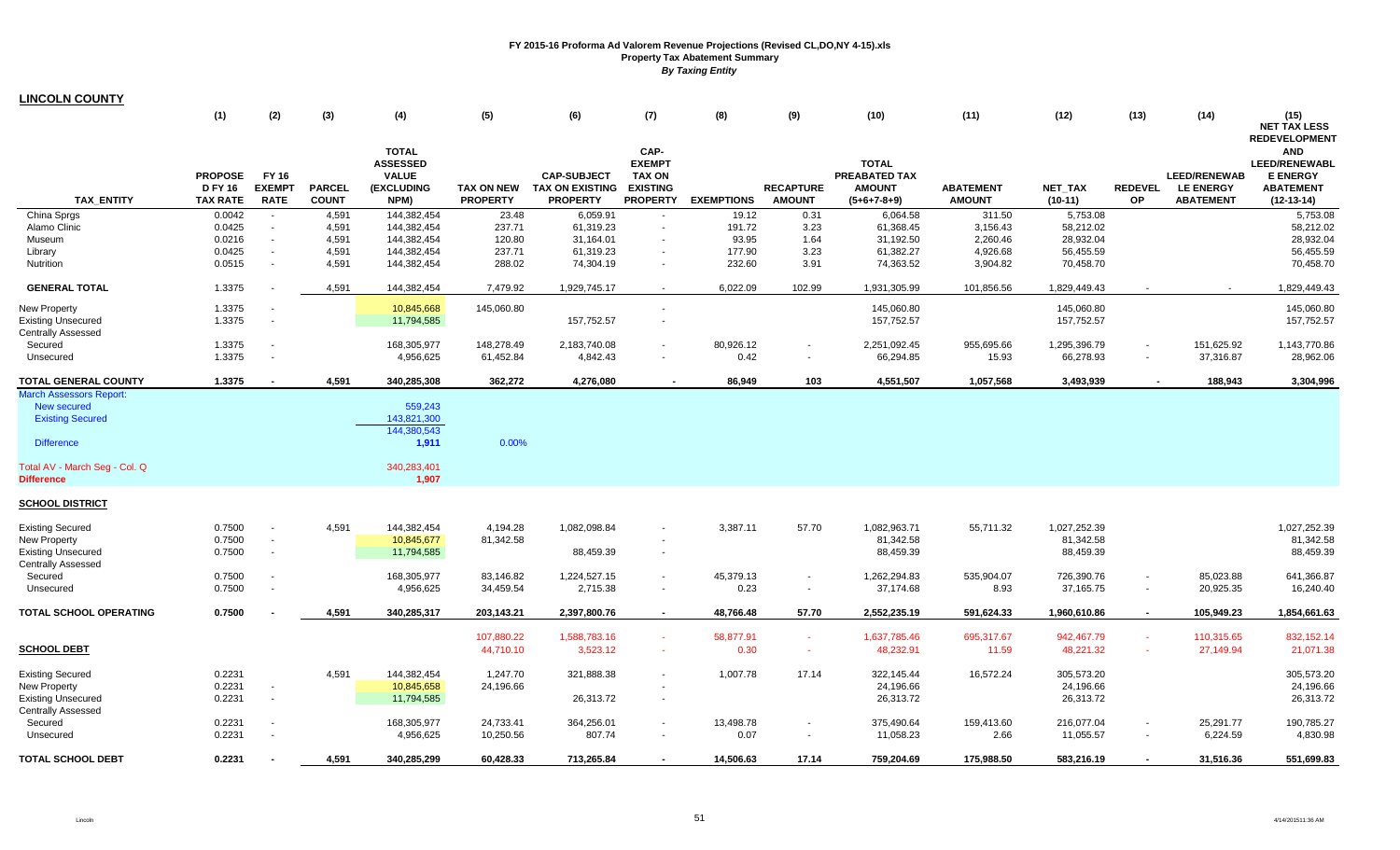| <b>LINCOLN COUNTY</b>                                                                                    |                                                     |                                                      |                               |                                                                              |                               |                                                                 |                                                                              |                   |                                   |                                                                        |                                   |                      |                          |                                                             |                                                                                    |
|----------------------------------------------------------------------------------------------------------|-----------------------------------------------------|------------------------------------------------------|-------------------------------|------------------------------------------------------------------------------|-------------------------------|-----------------------------------------------------------------|------------------------------------------------------------------------------|-------------------|-----------------------------------|------------------------------------------------------------------------|-----------------------------------|----------------------|--------------------------|-------------------------------------------------------------|------------------------------------------------------------------------------------|
|                                                                                                          | (1)                                                 | (2)                                                  | (3)                           | (4)                                                                          | (5)                           | (6)                                                             | (7)                                                                          | (8)               | (9)                               | (10)                                                                   | (11)                              | (12)                 | (13)                     | (14)                                                        | (15)<br><b>NET TAX LESS</b><br><b>REDEVELOPMENT</b>                                |
| <b>TAX ENTITY</b>                                                                                        | <b>PROPOSE</b><br><b>D FY 16</b><br><b>TAX RATE</b> | <b>FY 16</b><br><b>EXEMPT</b><br><b>RATE</b>         | <b>PARCEL</b><br><b>COUNT</b> | <b>TOTAL</b><br><b>ASSESSED</b><br><b>VALUE</b><br><b>(EXCLUDING</b><br>NPM) | TAX ON NEW<br><b>PROPERTY</b> | <b>CAP-SUBJECT</b><br><b>TAX ON EXISTING</b><br><b>PROPERTY</b> | CAP-<br><b>EXEMPT</b><br><b>TAX ON</b><br><b>EXISTING</b><br><b>PROPERTY</b> | <b>EXEMPTIONS</b> | <b>RECAPTURE</b><br><b>AMOUNT</b> | <b>TOTAL</b><br><b>PREABATED TAX</b><br><b>AMOUNT</b><br>$(5+6+7-8+9)$ | <b>ABATEMENT</b><br><b>AMOUNT</b> | NET_TAX<br>$(10-11)$ | <b>REDEVEL</b><br>ОP     | <b>LEED/RENEWAB</b><br><b>LE ENERGY</b><br><b>ABATEMENT</b> | <b>AND</b><br>LEED/RENEWABL<br><b>E ENERGY</b><br><b>ABATEMENT</b><br>$(12-13-14)$ |
| <b>TOTAL SCHOOL DISTRICT</b>                                                                             | 0.9731                                              |                                                      | 4,591                         | 340,285,317                                                                  | 263,571.54                    | 3,111,066.60                                                    |                                                                              | 63,273.10         | 74.84                             | 3,311,439.87                                                           | 767,612.82                        | 2,543,827.05         | $\overline{\phantom{a}}$ | 137,465.59                                                  | 2,406,361.46                                                                       |
| Total AV - March Seg - Col. Q<br><b>Difference</b><br><b>CITY OF CALIENTE</b>                            |                                                     |                                                      |                               | 340,283,401<br>1,916                                                         |                               |                                                                 |                                                                              |                   |                                   |                                                                        |                                   |                      |                          |                                                             |                                                                                    |
| <b>Existing Secured</b>                                                                                  | 0.9115                                              | $\sim$                                               | 545                           | 12,770,735                                                                   | 2,169.52                      | 115,078.00                                                      |                                                                              | 825.46            | 32.63                             | 116,454.69                                                             | 4,088.85                          | 112,365.84           |                          |                                                             | 112,365.84                                                                         |
| <b>New Property</b><br><b>Existing Unsecured</b><br><b>Centrally Assessed</b>                            | 0.9115<br>0.9115                                    | $\sim$<br>$\overline{\phantom{a}}$                   |                               | 198,516<br>323,264                                                           | 1,809.47                      | 2,946.55                                                        |                                                                              |                   |                                   | 1,809.47<br>2,946.55                                                   |                                   | 1,809.47<br>2,946.55 |                          |                                                             | 1,809.47<br>2,946.55                                                               |
| Secured                                                                                                  | 0.9115                                              | $\overline{\phantom{a}}$                             |                               | 1,406,073                                                                    | 682.27                        | 12,520.70                                                       |                                                                              | 386.62            |                                   | 12,816.35                                                              | 576.54                            | 12,239.81            |                          |                                                             | 12,239.81                                                                          |
| Unsecured                                                                                                | 0.9115                                              | $\sim$                                               |                               | 33,019                                                                       | 156.39                        | 144.57                                                          |                                                                              | $\sim$            |                                   | 300.97                                                                 | 0.51                              | 300.46               |                          |                                                             | 300.46                                                                             |
| <b>TOTAL CITY OF CALIENTE</b><br>Total AV - March Seg - Col. Q<br><b>Difference</b><br><b>ALAMO TOWN</b> | 0.9115                                              | $\blacksquare$                                       | 545                           | 14,731,606<br>14,731,606<br>$\mathbf{0}$                                     | 4,817.66                      | 130,689.82                                                      |                                                                              | 1,212.08          | 32.63                             | 134,328.03                                                             | 4,665.90                          | 129,662.13           |                          |                                                             | 129,662.13                                                                         |
| <b>Existing Secured</b>                                                                                  | 0.6481                                              | $\sim$                                               | 392                           | 9,481,158                                                                    | 20.31                         | 61,942.32                                                       |                                                                              | 425.76            | 7.32                              | 61,544.19                                                              | 17,707.35                         | 43,836.84            |                          |                                                             | 43,836.84                                                                          |
| <b>New Property</b><br><b>Existing Unsecured</b><br><b>Centrally Assessed</b>                            | 0.6481<br>0.6481                                    | $\sim$<br>$\blacksquare$                             |                               | 385,480<br>156,336                                                           | 2,498.30                      | 1,013.21                                                        | $\sim$                                                                       |                   |                                   | 2,498.30<br>1,013.21                                                   |                                   | 2,498.30<br>1,013.21 |                          |                                                             | 2,498.30<br>1,013.21                                                               |
| Secured<br>Unsecured                                                                                     | 0.6481<br>0.6481                                    | $\sim$<br>$\sim$                                     |                               | 239,850<br>10,507                                                            | $\sim$<br>68.10               | 1,734.24<br>$\blacksquare$                                      | $\sim$                                                                       | 179.77<br>$\sim$  | $\sim$                            | 1,554.47<br>68.10                                                      | 711.15<br>$\sim$                  | 843.32<br>68.10      |                          |                                                             | 843.32<br>68.10                                                                    |
| <b>TOTAL ALAMO TOWN</b>                                                                                  | 0.6481                                              | $\blacksquare$                                       | 392                           | 10,273,331                                                                   | 2,586.70                      | 64,689.77                                                       |                                                                              | 605.53            | 7.32                              | 66,678.26                                                              | 18,418.50                         | 48,259.76            |                          |                                                             | 48,259.76                                                                          |
| Total AV - March Seg - Col. Q<br><b>Difference</b><br><b>PANACA TOWN</b>                                 |                                                     |                                                      |                               | 10,273,332<br>(1)                                                            |                               |                                                                 |                                                                              |                   |                                   |                                                                        |                                   |                      |                          |                                                             |                                                                                    |
| <b>Existing Secured</b>                                                                                  | 0.0974                                              | $\sim$                                               | 474                           | 12,230,662                                                                   | 59.32                         | 11,903.22                                                       |                                                                              | 49.97             |                                   | 11,912.57                                                              | 1,363.53                          | 10,549.04            |                          |                                                             | 10,549.04                                                                          |
| <b>New Property</b><br><b>Existing Unsecured</b><br><b>Centrally Assessed</b>                            | 0.0974<br>0.0974                                    | $\blacksquare$<br>$\sim$                             |                               | 109,160<br>67,071                                                            | 106.32                        | 65.33                                                           |                                                                              |                   |                                   | 106.32<br>65.33                                                        |                                   | 106.32<br>65.33      |                          |                                                             | 106.32<br>65.33                                                                    |
| Secured<br>Unsecured                                                                                     | 0.0974<br>0.0974                                    | $\overline{\phantom{a}}$<br>$\overline{\phantom{a}}$ |                               | 174,696<br>7,637                                                             | 0.05<br>7.44                  | 189.75                                                          |                                                                              | 19.64<br>$\sim$   |                                   | 170.15<br>7.44                                                         | 29.33                             | 140.82<br>7.44       |                          |                                                             | 140.82<br>7.44                                                                     |
| <b>TOTAL PANACA TOWN</b>                                                                                 | 0.0974                                              | $\blacksquare$                                       | 474                           | 12,589,226                                                                   | 173.13                        | 12,158.29                                                       |                                                                              | 69.61             |                                   | 12,261.81                                                              | 1,392.86                          | 10,868.95            |                          |                                                             | 10,868.95                                                                          |
| Total AV - March Seg - Col. Q<br><b>Difference</b><br><b>PIOCHE TOWN</b>                                 |                                                     |                                                      |                               | 12,589,221<br>-5                                                             |                               |                                                                 |                                                                              |                   |                                   |                                                                        |                                   |                      |                          |                                                             |                                                                                    |
| <b>Existing Secured</b>                                                                                  | 0.3058                                              | $\overline{\phantom{a}}$                             | 982                           | 17,236,302                                                                   | 287.79                        | 52,727.74                                                       |                                                                              | 305.28            |                                   | 52,710.25                                                              | 6,541.89                          | 46,168.36            |                          |                                                             | 46,168.36                                                                          |
| <b>New Property</b><br><b>Existing Unsecured</b>                                                         | 0.3058<br>0.3058                                    | $\sim$<br>$\sim$                                     |                               | 232,554<br>129,754                                                           | 711.15                        | 396.79                                                          |                                                                              |                   |                                   | 711.15<br>396.79                                                       |                                   | 711.15<br>396.79     |                          |                                                             | 711.15<br>396.79                                                                   |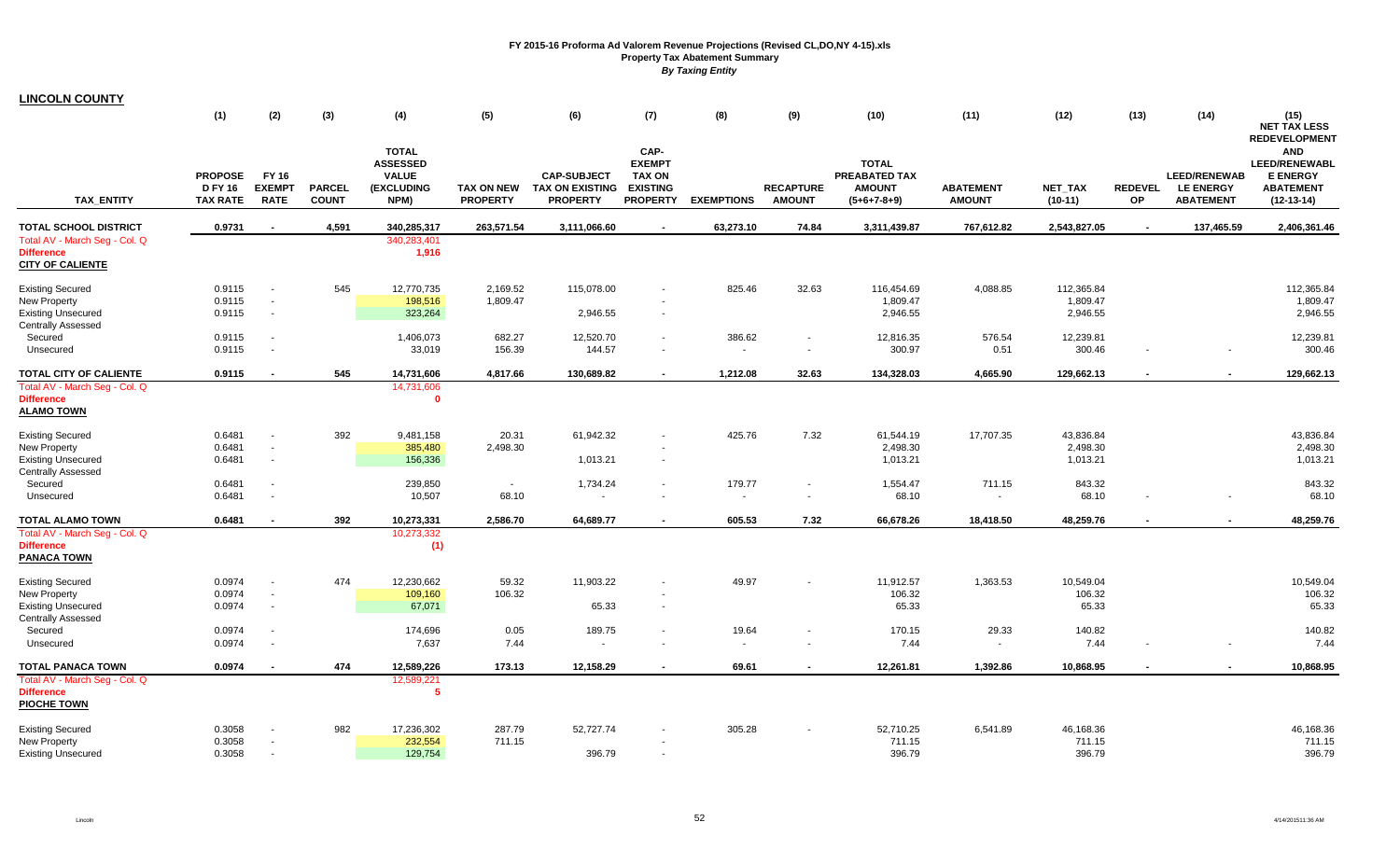| <b>LINCOLN COUNTY</b>                                                                     |                                                     |                                              |                               |                                                                              |                                   |                                                                 |                                                                              |                   |                                   |                                                                        |                                   |                                      |                             |                                                             |                                                                                                                   |
|-------------------------------------------------------------------------------------------|-----------------------------------------------------|----------------------------------------------|-------------------------------|------------------------------------------------------------------------------|-----------------------------------|-----------------------------------------------------------------|------------------------------------------------------------------------------|-------------------|-----------------------------------|------------------------------------------------------------------------|-----------------------------------|--------------------------------------|-----------------------------|-------------------------------------------------------------|-------------------------------------------------------------------------------------------------------------------|
|                                                                                           | (1)                                                 | (2)                                          | (3)                           | (4)                                                                          | (5)                               | (6)                                                             | (7)                                                                          | (8)               | (9)                               | (10)                                                                   | (11)                              | (12)                                 | (13)                        | (14)                                                        | (15)<br><b>NET TAX LESS</b>                                                                                       |
| <b>TAX ENTITY</b>                                                                         | <b>PROPOSE</b><br><b>D FY 16</b><br><b>TAX RATE</b> | <b>FY 16</b><br><b>EXEMPT</b><br><b>RATE</b> | <b>PARCEL</b><br><b>COUNT</b> | <b>TOTAL</b><br><b>ASSESSED</b><br><b>VALUE</b><br><b>(EXCLUDING</b><br>NPM) | TAX ON NEW<br><b>PROPERTY</b>     | <b>CAP-SUBJECT</b><br><b>TAX ON EXISTING</b><br><b>PROPERTY</b> | CAP-<br><b>EXEMPT</b><br><b>TAX ON</b><br><b>EXISTING</b><br><b>PROPERTY</b> | <b>EXEMPTIONS</b> | <b>RECAPTURE</b><br><b>AMOUNT</b> | <b>TOTAL</b><br><b>PREABATED TAX</b><br><b>AMOUNT</b><br>$(5+6+7-8+9)$ | <b>ABATEMENT</b><br><b>AMOUNT</b> | NET_TAX<br>$(10-11)$                 | <b>REDEVEL</b><br><b>OP</b> | <b>LEED/RENEWAB</b><br><b>LE ENERGY</b><br><b>ABATEMENT</b> | <b>REDEVELOPMENT</b><br><b>AND</b><br><b>LEED/RENEWABL</b><br><b>E ENERGY</b><br><b>ABATEMENT</b><br>$(12-13-14)$ |
| <b>Centrally Assessed</b>                                                                 |                                                     |                                              |                               |                                                                              |                                   |                                                                 |                                                                              |                   |                                   |                                                                        |                                   |                                      |                             |                                                             |                                                                                                                   |
| Secured<br>Unsecured                                                                      | 0.3058<br>0.3058                                    | $\sim$<br>$\sim$                             |                               | 443,194<br>19,415                                                            | $\sim$<br>59.37                   | 1,512.02                                                        | $\sim$                                                                       | 156.74            |                                   | 1,355.29<br>59.37                                                      | $\sim$<br>$\sim$                  | 1,355.29<br>59.37                    |                             |                                                             | 1,355.29<br>59.37                                                                                                 |
| <b>TOTAL PIOCHE TOWN</b>                                                                  | 0.3058                                              | $\overline{\phantom{a}}$                     | 982                           | 18,061,219                                                                   | 1,058.31                          | 54,636.55                                                       | $\overline{\phantom{a}}$                                                     | 462.02            |                                   | 55,232.85                                                              | 6,541.89                          | 48,690.96                            |                             |                                                             | 48,690.96                                                                                                         |
| Total AV - March Seg - Col. Q<br><b>Difference</b><br><b>LINCOLN CO HOSPITAL DISTRICT</b> |                                                     |                                              |                               | 18,059,309<br>1,910                                                          |                                   |                                                                 |                                                                              |                   |                                   |                                                                        |                                   |                                      |                             |                                                             |                                                                                                                   |
| <b>Existing Secured</b><br><b>New Property</b><br><b>Existing Unsecured</b>               | 0.2679<br>0.2679<br>0.2679                          | $\sim$<br>$\sim$<br>$\blacksquare$           | 4,591                         | 144,382,454<br>10,845,675<br>11,794,585                                      | 1,498.20<br>29,055.56             | 386,525.91<br>31,597.69                                         | $\overline{\phantom{a}}$<br>$\overline{\phantom{a}}$                         | 1,210.07          | 20.57                             | 386,834.61<br>29,055.56<br>31,597.69                                   | 19,900.10                         | 366,934.51<br>29,055.56<br>31,597.69 |                             |                                                             | 366,934.51<br>29,055.56<br>31,597.69                                                                              |
| <b>Centrally Assessed</b><br>Secured                                                      | 0.2679                                              | $\sim$                                       |                               | 168,305,977                                                                  | 29,700.04                         | 437,401.10                                                      | $\blacksquare$                                                               | 16.209.43         | $\blacksquare$                    | 450,891.71                                                             | 191,424.94                        | 259,466.78                           |                             | 30,370.53                                                   | 229,096.25                                                                                                        |
| Unsecured                                                                                 | 0.2679                                              | $\blacksquare$                               |                               | 4,956,625                                                                    | 12,308.95                         | 969.93                                                          | $\overline{\phantom{a}}$                                                     | 0.08              | $\overline{\phantom{a}}$          | 13,278.80                                                              | 3.23                              | 13,275.57                            |                             | 7,474.53                                                    | 5,801.04                                                                                                          |
| TOTAL LINCOLN CO HOSPITAL DISTI                                                           | 0.2679                                              | $\blacksquare$                               | 4,591                         | 340,285,316                                                                  | 72,562.75                         | 856,494.63                                                      | $\sim$                                                                       | 17,419.58         | 20.57                             | 911,658.38                                                             | 211,328.26                        | 700,330.12                           | $\sim$                      | 37,845.06                                                   | 662,485.06                                                                                                        |
| Total AV - March Seg - Col. Q<br><b>Difference</b><br>PAHRANAGAT VALLEY FIRE DISTRICT     |                                                     |                                              |                               | 340,283,401<br>1,915                                                         |                                   |                                                                 |                                                                              |                   |                                   |                                                                        |                                   |                                      |                             |                                                             |                                                                                                                   |
| <b>Existing Secured</b>                                                                   | 0.2334                                              | $\blacksquare$                               | 791                           | 24,508,516                                                                   | 44.83                             | 57,366.79                                                       | $\overline{\phantom{a}}$                                                     | 201.40            | 6.31                              | 57,216.53                                                              | 3,762.06                          | 53,454.47                            |                             |                                                             | 53,454.47                                                                                                         |
| <b>New Property</b><br><b>Existing Unsecured</b><br><b>Centrally Assessed</b>             | 0.2334<br>0.2334                                    | $\sim$<br>$\blacksquare$                     |                               | 540,478<br>381,241                                                           | 1,261.47                          | 889.82                                                          | $\sim$                                                                       |                   |                                   | 1,261.47<br>889.82                                                     |                                   | 1,261.47<br>889.82                   |                             |                                                             | 1,261.47<br>889.82                                                                                                |
| Secured<br>Unsecured                                                                      | 0.2334<br>0.2334                                    | $\sim$<br>$\blacksquare$                     |                               | 698,468<br>30,597                                                            | $\overline{\phantom{a}}$<br>71.41 | 1,818.76                                                        | $\overline{\phantom{a}}$                                                     | 188.53            | $\overline{\phantom{a}}$          | 1,630.23<br>71.41                                                      | $\blacksquare$                    | 1,630.23<br>71.41                    |                             | $\overline{\phantom{a}}$                                    | 1,630.23<br>71.41                                                                                                 |
| TOTAL PAHRANAGAT VALLEY FIRE                                                              | 0.2334                                              | $\blacksquare$                               | 791                           | 26,159,300                                                                   | 1,377.72                          | 60,075.36                                                       |                                                                              | 389.93            | 6.31                              | 61,069.46                                                              | 3,762.06                          | 57,307.40                            |                             |                                                             | 57,307.40                                                                                                         |
| Total AV - March Seg - Col. Q<br><b>Difference</b><br>PIOCHE FIRE PROTECTION DISTRICT     |                                                     |                                              |                               | 26,097,699<br>61,601                                                         |                                   |                                                                 |                                                                              |                   |                                   |                                                                        |                                   |                                      |                             |                                                             |                                                                                                                   |
| <b>Existing Secured</b>                                                                   | 0.1463                                              | $\sim$                                       | 1,083                         | 19,028,250                                                                   | 137.68                            | 27,849.28                                                       |                                                                              | 148.63            |                                   | 27,838.33                                                              | 3,150.47                          | 24,687.86                            |                             |                                                             | 24,687.86                                                                                                         |
| New Property<br><b>Existing Unsecured</b><br><b>Centrally Assessed</b>                    | 0.1463<br>0.1463                                    | $\mathcal{L}$<br>$\sim$                      |                               | 232,557<br>135,245                                                           | 340.23                            | 197.86                                                          | $\sim$                                                                       |                   |                                   | 340.23<br>197.86                                                       |                                   | 340.23<br>197.86                     |                             |                                                             | 340.23<br>197.86                                                                                                  |
| Secured<br>Unsecured                                                                      | 0.1463<br>0.1463                                    | $\sim$<br>$\blacksquare$                     |                               | 789,895<br>34,602                                                            | $\sim$<br>50.62                   | 1,289.26                                                        | $\blacksquare$<br>$\overline{\phantom{a}}$                                   | 133.64            | $\overline{\phantom{a}}$          | 1,155.62<br>50.62                                                      | $\blacksquare$                    | 1,155.62<br>50.62                    |                             |                                                             | 1,155.62<br>50.62                                                                                                 |
| TOTAL PIOCHE FIRE PROTECTION D                                                            | 0.1463                                              | $\blacksquare$                               | 1,083                         | 20,220,550                                                                   | 528.53                            | 29,336.41                                                       |                                                                              | 282.27            |                                   | 29,582.66                                                              | 3,150.47                          | 26,432.19                            |                             | $\blacksquare$                                              | 26,432.19                                                                                                         |
| Total AV - March Seg - Col. Q<br><b>Difference</b><br><b>COYOTE SPRINGS</b>               |                                                     |                                              |                               | 20,218,637<br>1,913                                                          |                                   |                                                                 |                                                                              |                   |                                   |                                                                        |                                   |                                      |                             |                                                             |                                                                                                                   |
| <b>Existing Secured</b><br>New Property                                                   | 0.9115<br>0.9115                                    |                                              | 14                            | 10,017,574<br>177,677                                                        | 1,619.53                          | 91,310.18                                                       |                                                                              |                   |                                   | 91,310.18<br>1,619.53                                                  |                                   | 91,310.18<br>1,619.53                |                             |                                                             | 91,310.18<br>1,619.53                                                                                             |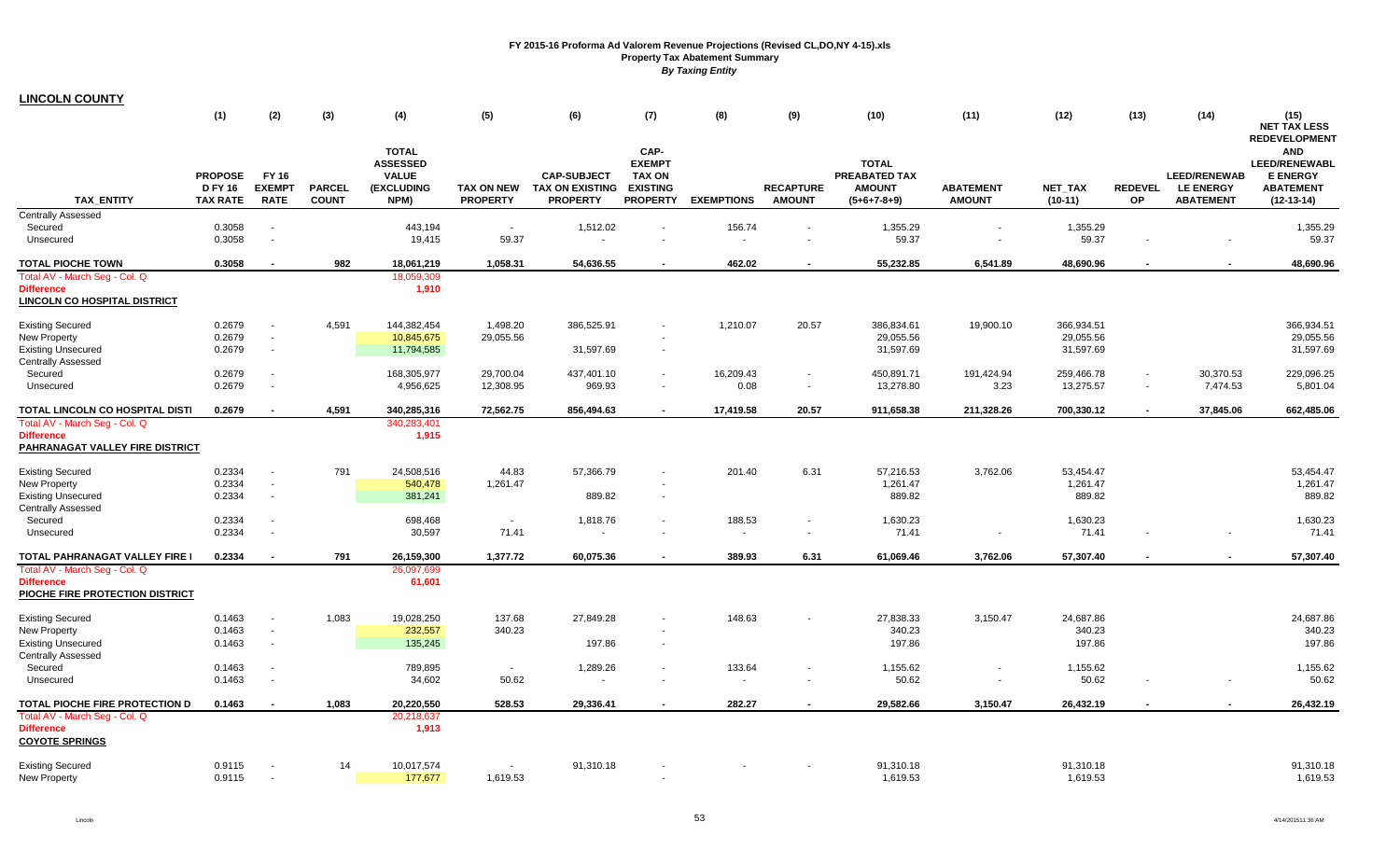| <b>LINCOLN COUNTY</b>                |                                                     |                                       |                               |                                                                       |                                      |                                                                 |                                                                              |                   |                                   |                                                                        |                                   |                          |                       |                                                             |                                                                                    |
|--------------------------------------|-----------------------------------------------------|---------------------------------------|-------------------------------|-----------------------------------------------------------------------|--------------------------------------|-----------------------------------------------------------------|------------------------------------------------------------------------------|-------------------|-----------------------------------|------------------------------------------------------------------------|-----------------------------------|--------------------------|-----------------------|-------------------------------------------------------------|------------------------------------------------------------------------------------|
|                                      | (1)                                                 | (2)                                   | (3)                           | (4)                                                                   | (5)                                  | (6)                                                             | (7)                                                                          | (8)               | (9)                               | (10)                                                                   | (11)                              | (12)                     | (13)                  | (14)                                                        | (15)<br><b>NET TAX LESS</b><br><b>REDEVELOPMENT</b>                                |
| <b>TAX ENTITY</b>                    | <b>PROPOSE</b><br><b>D FY 16</b><br><b>TAX RATE</b> | FY 16<br><b>EXEMPT</b><br><b>RATE</b> | <b>PARCEL</b><br><b>COUNT</b> | <b>TOTAL</b><br><b>ASSESSED</b><br><b>VALUE</b><br>(EXCLUDING<br>NPM) | <b>TAX ON NEW</b><br><b>PROPERTY</b> | <b>CAP-SUBJECT</b><br><b>TAX ON EXISTING</b><br><b>PROPERTY</b> | CAP-<br><b>EXEMPT</b><br><b>TAX ON</b><br><b>EXISTING</b><br><b>PROPERTY</b> | <b>EXEMPTIONS</b> | <b>RECAPTURE</b><br><b>AMOUNT</b> | <b>TOTAL</b><br><b>PREABATED TAX</b><br><b>AMOUNT</b><br>$(5+6+7-8+9)$ | <b>ABATEMENT</b><br><b>AMOUNT</b> | NET_TAX<br>$(10-11)$     | <b>REDEVEL</b><br>OP. | <b>LEED/RENEWAB</b><br><b>LE ENERGY</b><br><b>ABATEMENT</b> | <b>AND</b><br>LEED/RENEWABL<br><b>E ENERGY</b><br><b>ABATEMENT</b><br>$(12-13-14)$ |
| <b>Existing Unsecured</b>            | 0.9115                                              | $\sim$                                |                               | 38,546                                                                |                                      | 351.35                                                          |                                                                              |                   |                                   | 351.35                                                                 |                                   | 351.35                   |                       |                                                             | 351.35                                                                             |
| <b>Centrally Assessed</b>            |                                                     |                                       |                               |                                                                       |                                      |                                                                 |                                                                              |                   |                                   |                                                                        |                                   |                          |                       |                                                             |                                                                                    |
| Secured                              | 0.9115                                              | $\sim$                                |                               |                                                                       |                                      |                                                                 |                                                                              |                   |                                   |                                                                        |                                   |                          |                       |                                                             |                                                                                    |
| Unsecured                            | 0.9115                                              | $\sim$                                |                               |                                                                       |                                      |                                                                 |                                                                              |                   |                                   |                                                                        |                                   | $\overline{\phantom{a}}$ |                       |                                                             |                                                                                    |
| <b>TOTAL COYOTE SPRINGS</b>          | 0.9115                                              |                                       | 14                            | 10,233,797                                                            | 1,619.53                             | 91,661.53                                                       |                                                                              |                   |                                   | 93,281.05                                                              |                                   | 93,281.05                |                       |                                                             | 93,281.05                                                                          |
| Total AV - March Seg - Col. Q        |                                                     |                                       |                               | 10,233,797                                                            |                                      |                                                                 |                                                                              |                   |                                   |                                                                        |                                   |                          |                       |                                                             |                                                                                    |
| <b>Difference</b>                    |                                                     |                                       |                               |                                                                       |                                      |                                                                 |                                                                              |                   |                                   |                                                                        |                                   |                          |                       |                                                             |                                                                                    |
| <b>LINCOLN COUNTY FIRE DISTRICT</b>  |                                                     |                                       |                               |                                                                       |                                      |                                                                 |                                                                              |                   |                                   |                                                                        |                                   |                          |                       |                                                             |                                                                                    |
| <b>Existing Secured</b>              | 0.2500                                              | $\sim$                                | 1,164                         | 52,163,991                                                            | 227.28                               | 130,324.69                                                      |                                                                              | 142.48            | 3.21                              | 130,412.70                                                             | 5,271.19                          | 125,141.51               |                       |                                                             | 125,141.51                                                                         |
| <b>New Property</b>                  | 0.2500                                              | $\sim$                                |                               | 9,194,471                                                             | 22,986.18                            |                                                                 |                                                                              |                   |                                   | 22,986.18                                                              |                                   | 22,986.18                |                       |                                                             | 22,986.18                                                                          |
| <b>Existing Unsecured</b>            | 0.2500                                              | $\sim$                                |                               | 10,634,618                                                            |                                      | 26,586.55                                                       |                                                                              |                   |                                   | 26,586.55                                                              |                                   | 26,586.55                |                       |                                                             | 26,586.55                                                                          |
| <b>Centrally Assessed</b>            |                                                     |                                       |                               |                                                                       |                                      |                                                                 |                                                                              |                   |                                   |                                                                        |                                   |                          |                       |                                                             |                                                                                    |
| Secured                              | 0.2500                                              | $\sim$                                |                               | 164,945,331                                                           | 27,528.36                            | 399,290.31                                                      |                                                                              | 14,455.33         |                                   | 412,363.33                                                             | 168,575.06                        | 243,788.27               |                       | 28,341.30                                                   | 215,446.97                                                                         |
| Unsecured                            | 0.2500                                              | $\sim$                                |                               | 4,837,999                                                             | 11,229.60                            | 865.47                                                          |                                                                              | 0.08              |                                   | 12,095.00                                                              | 439.03                            | 11,655.97                | $\blacksquare$        | 6,975.12                                                    | 4,680.85                                                                           |
| TOTAL LINCOLN COUNTY FIRE DISTI      | 0.2500                                              |                                       | 1,164                         | 241,776,410                                                           | 61,971.41                            | 557,067.02                                                      |                                                                              | 14,597.89         | 3.21                              | 604,443.75                                                             | 174,285.27                        | 430,158.48               |                       | 35,316.42                                                   | 394,842.05                                                                         |
| Total AV - March Seg - Col. Q        |                                                     |                                       |                               | 241,776,402                                                           |                                      |                                                                 |                                                                              |                   |                                   |                                                                        |                                   |                          |                       |                                                             |                                                                                    |
| <b>Difference</b>                    |                                                     |                                       |                               | -8                                                                    |                                      |                                                                 |                                                                              |                   |                                   |                                                                        |                                   |                          |                       |                                                             |                                                                                    |
| <b>SLCHCP GID</b>                    |                                                     |                                       |                               |                                                                       |                                      |                                                                 |                                                                              |                   |                                   |                                                                        |                                   |                          |                       |                                                             |                                                                                    |
|                                      |                                                     |                                       |                               |                                                                       |                                      |                                                                 |                                                                              |                   |                                   |                                                                        |                                   |                          |                       |                                                             |                                                                                    |
| <b>Existing Secured</b>              | 0.0300                                              | $\sim$                                | 16                            | 9,152,700                                                             | $\sim$                               | 2,745.80                                                        |                                                                              |                   |                                   | 2,745.80                                                               | 22.76                             | 2,723.04                 |                       |                                                             | 2,723.04                                                                           |
| New Property                         | 0.0300                                              | $\sim$                                |                               | 73,931                                                                | 22.18                                |                                                                 |                                                                              |                   |                                   | 22.18                                                                  |                                   | 22.18                    |                       |                                                             | 22.18                                                                              |
| <b>Existing Unsecured</b>            | 0.0300                                              | $\sim$                                |                               |                                                                       |                                      | $\blacksquare$                                                  |                                                                              |                   |                                   | $\sim$                                                                 |                                   | $\sim$                   |                       |                                                             | $\sim$                                                                             |
| <b>Centrally Assessed</b><br>Secured | 0.0300                                              | $\sim$                                |                               | 275,725                                                               | $\sim$                               | 82.88                                                           |                                                                              | 0.16              |                                   | 82.72                                                                  | 1.38                              | 81.34                    |                       |                                                             | 81.34                                                                              |
| Unsecured                            | 0.0300                                              | $\sim$                                |                               | 207                                                                   | $0.06\,$                             | $\sim$                                                          |                                                                              | $\sim$            | $\sim$                            | 0.06                                                                   | $\sim$                            | 0.06                     |                       |                                                             | 0.06                                                                               |
|                                      |                                                     |                                       |                               |                                                                       |                                      |                                                                 |                                                                              |                   |                                   |                                                                        |                                   |                          |                       |                                                             |                                                                                    |
| <b>TOTAL SLCHCP GID</b>              | 0.0300                                              |                                       | 16                            | 9,502,563                                                             | 22.24                                | 2,828.68                                                        |                                                                              | 0.16              |                                   | 2,850.76                                                               | 24.14                             | 2,826.62                 |                       |                                                             | 2,826.62                                                                           |
| Total AV - March Seg - Col. Q        |                                                     |                                       |                               | 9,502,563                                                             |                                      |                                                                 |                                                                              |                   |                                   |                                                                        |                                   |                          |                       |                                                             |                                                                                    |
| <b>Difference</b>                    |                                                     |                                       |                               | (0)                                                                   |                                      |                                                                 |                                                                              |                   |                                   |                                                                        |                                   |                          |                       |                                                             |                                                                                    |
| <b>PANACA FIRE</b>                   |                                                     |                                       |                               |                                                                       |                                      |                                                                 |                                                                              |                   |                                   |                                                                        |                                   |                          |                       |                                                             |                                                                                    |
| <b>Existing Secured</b>              | 0.1873                                              | $\sim$                                | 994                           | 25,893,388                                                            | 219.13                               | 48,496.97                                                       |                                                                              | 217.60            | 0.22                              | 48,498.72                                                              | 2,606.26                          | 45,892.46                |                       |                                                             | 45,892.46                                                                          |
| <b>New Property</b>                  | 0.1873                                              | $\sim$                                |                               | 492,447                                                               | 922.35                               |                                                                 |                                                                              |                   |                                   | 922.35                                                                 |                                   | 922.35                   |                       |                                                             | 922.35                                                                             |
| <b>Existing Unsecured</b>            | 0.1873                                              | $\sim$                                |                               | $\sim$                                                                |                                      | $\sim$                                                          |                                                                              |                   |                                   | $\sim$                                                                 |                                   | $\sim$                   |                       |                                                             | $\sim$                                                                             |
| <b>Centrally Assessed</b>            |                                                     |                                       |                               |                                                                       |                                      |                                                                 |                                                                              |                   |                                   |                                                                        |                                   |                          |                       |                                                             |                                                                                    |
| Secured                              | 0.1873                                              | $\sim$                                |                               | 466,209                                                               | 0.09                                 | 974.03                                                          |                                                                              | 100.91            |                                   | 873.21                                                                 | 0.14                              | 873.07                   |                       |                                                             | 873.07                                                                             |
| Unsecured                            | 0.1873                                              | $\sim$                                |                               | 20,407                                                                | 38.22                                | $\blacksquare$                                                  |                                                                              | $\blacksquare$    |                                   | 38.22                                                                  | $\sim$                            | 38.22                    |                       | $\sim$                                                      | 38.22                                                                              |
| <b>TOTAL PANACA FIRE</b>             | 0.1873                                              |                                       | 994                           | 26,872,452                                                            | 1,179.80                             | 49,471.00                                                       |                                                                              | 318.51            | 0.22                              | 50,332.51                                                              | 2,606.40                          | 47,726.10                |                       |                                                             | 47,726.10                                                                          |
| Total AV - March Seg - Col. Q        |                                                     |                                       |                               | 26,872,459                                                            |                                      |                                                                 |                                                                              |                   |                                   |                                                                        |                                   |                          |                       |                                                             |                                                                                    |
| <b>Difference</b>                    |                                                     |                                       |                               | (7)                                                                   |                                      |                                                                 |                                                                              |                   |                                   |                                                                        |                                   |                          |                       |                                                             |                                                                                    |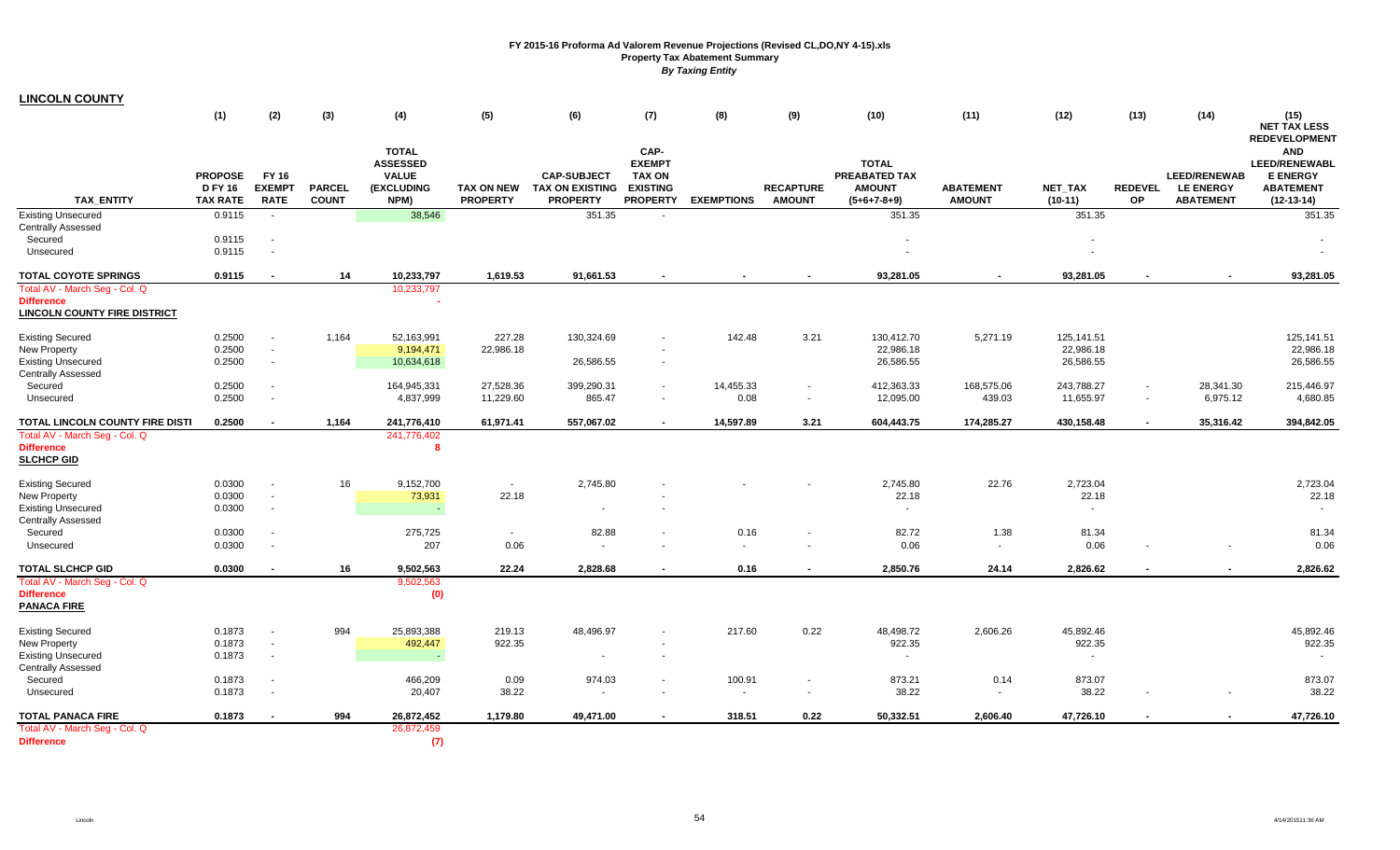| <b>LYON COUNTY</b>                         |                                                     |                                              |                               |                                                          |                                      |                                                                 |                                                                              |                   |                                   |                                                              |                                   |                      |                      |                                                             |                                                                                                                  |
|--------------------------------------------|-----------------------------------------------------|----------------------------------------------|-------------------------------|----------------------------------------------------------|--------------------------------------|-----------------------------------------------------------------|------------------------------------------------------------------------------|-------------------|-----------------------------------|--------------------------------------------------------------|-----------------------------------|----------------------|----------------------|-------------------------------------------------------------|------------------------------------------------------------------------------------------------------------------|
|                                            | (1)                                                 | (2)                                          | (3)                           | (4)                                                      | (5)                                  | (6)                                                             | (7)                                                                          | (8)               | (9)                               | (10)                                                         | (11)                              | (12)                 | (13)                 | (14)                                                        | (15)                                                                                                             |
|                                            |                                                     |                                              |                               |                                                          |                                      |                                                                 |                                                                              |                   |                                   |                                                              |                                   |                      |                      |                                                             | <b>NET TAX LESS</b>                                                                                              |
| <b>TAX ENTITY</b>                          | <b>PROPOSE</b><br><b>D FY 16</b><br><b>TAX RATE</b> | <b>FY 16</b><br><b>EXEMPT</b><br><b>RATE</b> | <b>PARCEL</b><br><b>COUNT</b> | <b>TOTAL ASSESSED</b><br><b>VALUE</b><br>(EXCLUDING NPM) | <b>TAX ON NEW</b><br><b>PROPERTY</b> | <b>CAP-SUBJECT TAX</b><br><b>ON EXISTING</b><br><b>PROPERTY</b> | CAP-<br><b>EXEMPT</b><br><b>TAX ON</b><br><b>EXISTING</b><br><b>PROPERTY</b> | <b>EXEMPTIONS</b> | <b>RECAPTURE</b><br><b>AMOUNT</b> | <b>TOTAL PREABATED</b><br><b>TAX AMOUNT</b><br>$(5+6+7-8+9)$ | <b>ABATEMENT</b><br><b>AMOUNT</b> | NET_TAX<br>$(10-11)$ | <b>REDEVELO</b><br>P | <b>LEED/RENEWAB</b><br><b>LE ENERGY</b><br><b>ABATEMENT</b> | <b>REDEVELOPMENT</b><br><b>AND</b><br><b>LEED/RENEWABLE</b><br><b>ENERGY</b><br><b>ABATEMENT</b><br>$(12-13-14)$ |
| <b>ALL ENTITIES</b>                        |                                                     |                                              |                               |                                                          |                                      |                                                                 |                                                                              |                   |                                   |                                                              |                                   |                      |                      |                                                             |                                                                                                                  |
| <b>STATE OF NEVADA</b>                     | 0.1700                                              | $\blacksquare$                               | 32,067                        | 1,524,347,250                                            | 125,447.50                           | 2,495,677.32                                                    | $\blacksquare$                                                               | 29,545.68         | 1,366.76                          | 2,592,945.90                                                 | 490,706.54                        | 2,102,239.36         |                      | 44,957.39                                                   | 2,057,281.97                                                                                                     |
| <b>GENERAL COUNTY</b>                      | 0.9287                                              | $\blacksquare$                               | 32,067                        | 1,524,347,207                                            | 685,312.31                           | 13,633,708.48                                                   | $\blacksquare$                                                               | 161,306.11        | 7,467.28                          | 14, 165, 181. 96                                             | 2,876,310.05                      | 11,288,871.91        | $\blacksquare$       | 245,596.41                                                  | 11,043,275.50                                                                                                    |
| <b>SCHOOL DISTRICT</b>                     | 1.3367                                              | $\sim$                                       | 32,067                        | 1,524,347,363                                            | 986,386.31                           | 19,623,338.39                                                   | $\blacksquare$                                                               | 232,308.33        | 10,747.78                         | 20,388,164.15                                                | 3,858,407.77                      | 16,529,756.38        |                      | 353,497.40                                                  | 16,176,258.98                                                                                                    |
| <b>CITY OF FERNLEY</b>                     | 0.6696                                              | $\sim$                                       | 9,356                         | 654.967.822                                              | 302,652.47                           | 4.101.103.13                                                    |                                                                              | 17,347.57         | 2,340.35                          | 4,388,748.37                                                 | 1,845,104.32                      | 2,543,644.05         |                      | 177,023.59                                                  | 2,366,620.46                                                                                                     |
| <b>CITY OF YERINGTON</b>                   | 0.4044                                              | $\blacksquare$                               | 1,518                         | 60,908,999                                               | 10,611.32                            | 236,760.06                                                      | $\blacksquare$                                                               | 1,053.90          | 6.67                              | 246,324.14                                                   | 10,821.00                         | 235,503.14           | $\sim$               | $\sim$                                                      | 235,503.14                                                                                                       |
| CARSON WATER SUBCONSERVANC                 | 0.0300                                              | $\blacksquare$                               | 15,815                        | 558,121,705                                              | 5,171.82                             | 164,174.20                                                      |                                                                              | 1,882.56          | 42.85                             | 167,506.31                                                   | 19,951.24                         | 147,555.07           |                      | $\blacksquare$                                              | 147,555.07                                                                                                       |
| CENTRAL LYON COUNTY FIRE DISTI             | 0.5968                                              | $\blacksquare$                               | 16,042                        | 563,247,259                                              | 104,394.47                           | 3,295,405.32                                                    | $\blacksquare$                                                               | 37,828.74         | 852.71                            | 3,362,823.76                                                 | 519,825.06                        | 2,842,998.70         |                      | $\blacksquare$                                              | 2,842,998.70                                                                                                     |
| CENTRAL LYON VECTOR CONTROL                | 0.0350                                              | $\blacksquare$                               | 15,708                        | 549,204,925                                              | 5,827.63                             | 188,629.52                                                      | $\blacksquare$                                                               | 2,206.37          | 49.95                             | 192,300.74                                                   | 23,278.51                         | 169,022.23           |                      |                                                             | 169,022.23                                                                                                       |
| FERNLEY SWIMMING POOL DISTRIC              | 0.2000                                              | $\sim$                                       | 9,458                         | 668,402,624                                              | 90,465.91                            | 1,252,435.52                                                    |                                                                              | 6,041.38          | 699.07                            | 1,337,559.12                                                 | 410,656.93                        | 926,902.19           |                      | 52,874.43                                                   | 874,027.76                                                                                                       |
| MASON VALLEY FIRE MAINTENANCE              | 0.3527                                              | $\sim$                                       | 3,320                         | 127,513,266                                              | 16,004.03                            | 451,395.78                                                      | $\blacksquare$                                                               | 17,647.68         | 894.61                            | 450,646.74                                                   | 76,964.08                         | 373,682.67           | $\sim$               |                                                             | 373,682.67                                                                                                       |
| <b>MASON VALLEY MOSQUITO DISTRIC</b>       | 0.0838                                              | $\blacksquare$                               | 4,838                         | 188,422,219                                              | 6,001.37                             | 156,311.25                                                      | $\blacksquare$                                                               | 4,414.36          | 213.85                            | 158,112.11                                                   | 10,736.02                         | 147,376.08           | $\sim$               | $\sim$                                                      | 147,376.08                                                                                                       |
| MASON VALLEY SWIMMING POOL D               | 0.1749                                              | $\blacksquare$                               | 4,837                         | 185,653,894                                              | 12,464.68                            | 321,450.72                                                      |                                                                              | 9,203.86          | 446.52                            | 325,158.07                                                   | 22,252.02                         | 302,906.05           |                      | $\blacksquare$                                              | 302,906.05                                                                                                       |
| NO LYON CO FIRE MAINTENANCE D              | 0.3001                                              | $\blacksquare$                               | 9,476                         | 669,702,655                                              | 136,001.80                           | 1,882,920.94                                                    | $\blacksquare$                                                               | 9,001.25          | 1,048.87                          | 2,010,970.36                                                 | 698,953.97                        | 1,312,016.39         |                      | 79,338.08                                                   | 1,232,678.31                                                                                                     |
| SILVER SPRINGS-STAGECOACH HO               | 0.0450                                              | $\sim$                                       | 7,726                         | 114,626,217                                              | 1,362.08                             | 51,760.84                                                       | $\overline{\phantom{a}}$                                                     | 1,523.50          | 30.49                             | 51,629.90                                                    | 7,631.15                          | 43,998.76            |                      | $\sim$                                                      | 43,998.76                                                                                                        |
| SMITH VALLEY FIRE MAINTENANCE              | 0.4264                                              | $\overline{\phantom{a}}$                     | 1,543                         | 76,066,574                                               | 9,548.05                             | 317,646.20                                                      |                                                                              | 2,845.90          | 239.82                            | 324,588.18                                                   | 43,759.17                         | 280,829.01           |                      | $\sim$                                                      | 280,829.01                                                                                                       |
| SOUTH LYON COUNTY HOSPITAL DI              | 0.5615                                              | $\blacksquare$                               | 6,549                         | 291,397,256                                              | 61,660.83                            | 1,619,545.42                                                    | $\blacksquare$                                                               | 45,004.17         | 1,749.81                          | 1,637,951.89                                                 | 92,625.70                         | 1,545,326.19         | $\blacksquare$       | 46.69                                                       | 1,545,279.49                                                                                                     |
| <b>WILLOW CREEK GID</b>                    | 0.0156                                              | $\blacksquare$                               | 252                           | 4,028,649                                                | 7.07                                 | 627.34                                                          | $\blacksquare$                                                               | 5.98              | $\blacksquare$                    | 628.44                                                       | 92.30                             | 536.14               |                      |                                                             | 536.14                                                                                                           |
| <b>TOTAL COUNTY</b>                        |                                                     |                                              | 32,067                        | 1,524,347,250                                            | 2,559,319.65                         | 49,792,890.44                                                   | $\blacksquare$                                                               | 579,167.33        | 28,197.39                         | 51,801,240.14<br><b>Abatement Percent</b>                    | 11,008,075.83<br>21.25%           | 40,793,164.31        | $\blacksquare$       | 953,334.00                                                  | 39,839,830.31                                                                                                    |
|                                            |                                                     |                                              |                               |                                                          |                                      |                                                                 |                                                                              |                   |                                   |                                                              |                                   |                      |                      |                                                             |                                                                                                                  |
| <b>STATE OF NEVADA</b>                     |                                                     |                                              |                               |                                                          |                                      |                                                                 |                                                                              |                   |                                   |                                                              |                                   |                      |                      |                                                             |                                                                                                                  |
| <b>Existing Secured</b>                    | 0.1700                                              |                                              | 32,067                        | 1,205,432,868                                            | 10,300.31                            | 2,050,831.88                                                    | $\blacksquare$                                                               | 11,707.50         | 1,366.76                          | 2,050,791.45                                                 | 332,429.91                        | 1,718,361.54         |                      |                                                             | 1,718,361.54                                                                                                     |
| New Property                               | 0.1700                                              |                                              |                               | 26,148,059                                               | 44,451.70                            |                                                                 |                                                                              |                   |                                   | 44,451.70                                                    |                                   | 44,451.70            |                      |                                                             | 44,451.70                                                                                                        |
| <b>Existing Unsecured</b>                  | 0.1700                                              |                                              |                               | 67,238,178                                               |                                      | 114,304.90                                                      | $\blacksquare$                                                               |                   |                                   | 114,304.90                                                   |                                   | 114,304.90           |                      |                                                             | 114,304.90                                                                                                       |
| <b>Centrally Assessed</b>                  |                                                     |                                              |                               |                                                          |                                      |                                                                 |                                                                              |                   |                                   |                                                              |                                   |                      |                      |                                                             |                                                                                                                  |
| Secured                                    | 0.1700                                              |                                              |                               | 221,750,063                                              | 64,545.08                            | 330,264.36                                                      | $\blacksquare$                                                               | 17,834.34         |                                   | 376,975.11                                                   | 158,275.53                        | 218,699.58           |                      | 44,954.36                                                   | 173,745.21                                                                                                       |
| Unsecured                                  | 0.1700                                              |                                              |                               | 3,778,082                                                | 6,150.41                             | 276.18                                                          | $\blacksquare$                                                               | 3.84              | $\overline{\phantom{a}}$          | 6,422.74                                                     | 1.10                              | 6,421.64             | $\blacksquare$       | 3.03                                                        | 6,418.61                                                                                                         |
| TOTAL STATE OF NEVADA                      | 0.1700                                              |                                              | 32,067                        | 1,524,347,250                                            | 125,447.50                           | 2,495,677.32                                                    |                                                                              | 29,545.68         | 1,366.76                          | 2,592,945.90                                                 | 490,706.54                        | 2,102,239.36         |                      | 44,957.39                                                   | 2,057,281.97                                                                                                     |
| Total AV - March Seg - Col. Q              |                                                     |                                              |                               | 1,524,382,122                                            |                                      |                                                                 |                                                                              |                   |                                   |                                                              |                                   |                      |                      |                                                             |                                                                                                                  |
| <b>Difference</b><br><b>GENERAL COUNTY</b> |                                                     |                                              |                               | (34, 872)                                                |                                      |                                                                 |                                                                              |                   |                                   |                                                              |                                   |                      |                      |                                                             |                                                                                                                  |
| <b>Existing Secured</b>                    |                                                     |                                              |                               |                                                          |                                      |                                                                 |                                                                              |                   |                                   |                                                              |                                   |                      |                      |                                                             |                                                                                                                  |
| General Fund                               | 0.7077                                              |                                              | 32,067                        | 1,205,432,868                                            | 42,879.96                            | 8,537,476.59                                                    | $\overline{\phantom{a}}$                                                     | 48,703.13         | 5,690.31                          | 8,537,343.73                                                 | 1,447,589.11                      | 7,089,754.62         |                      |                                                             | 7,089,754.62                                                                                                     |
| Gen. Indigent                              | 0.0280                                              | $\blacksquare$                               | 32,067                        | 1,205,432,868                                            | 1,696.27                             | 337,779.94                                                      | $\blacksquare$                                                               | 1,930.86          | 225.08                            | 337,770.43                                                   | 54,751.87                         | 283,018.56           |                      |                                                             | 283,018.56                                                                                                       |
| Med Indigent                               | 0.1320                                              | $\sim$                                       | 32,067                        | 1,205,432,868                                            | 7,997.86                             | 1,592,406.30                                                    |                                                                              | 9,019.33          | 1,061.31                          | 1,592,446.14                                                 | 347,400.79                        | 1,245,045.35         |                      |                                                             | 1,245,045.35                                                                                                     |
| Capital Improvement                        | 0.0100                                              | $\blacksquare$                               | 32,067                        | 1,205,432,868                                            | 606.33                               | 120,638.74                                                      |                                                                              | 691.52            | 80.45                             | 120,634.00                                                   | 19,552.20                         | 101,081.80           |                      |                                                             | 101,081.80                                                                                                       |
| Co-Op Extensn                              | 0.0100                                              | $\overline{\phantom{a}}$                     | 32,067                        | 1,205,432,868                                            | 606.33                               | 120,638.74                                                      |                                                                              | 691.52            | 80.45                             | 120,634.00                                                   | 19,552.20                         | 101,081.80           |                      |                                                             | 101,081.80                                                                                                       |
| China Springs                              | 0.0050                                              |                                              | 32,067                        | 1,205,432,868                                            | 302.40                               | 60,316.30                                                       |                                                                              | 344.85            | 40.32                             | 60,314.17                                                    | 9,776.46                          | 50,537.71            |                      |                                                             | 50,537.71                                                                                                        |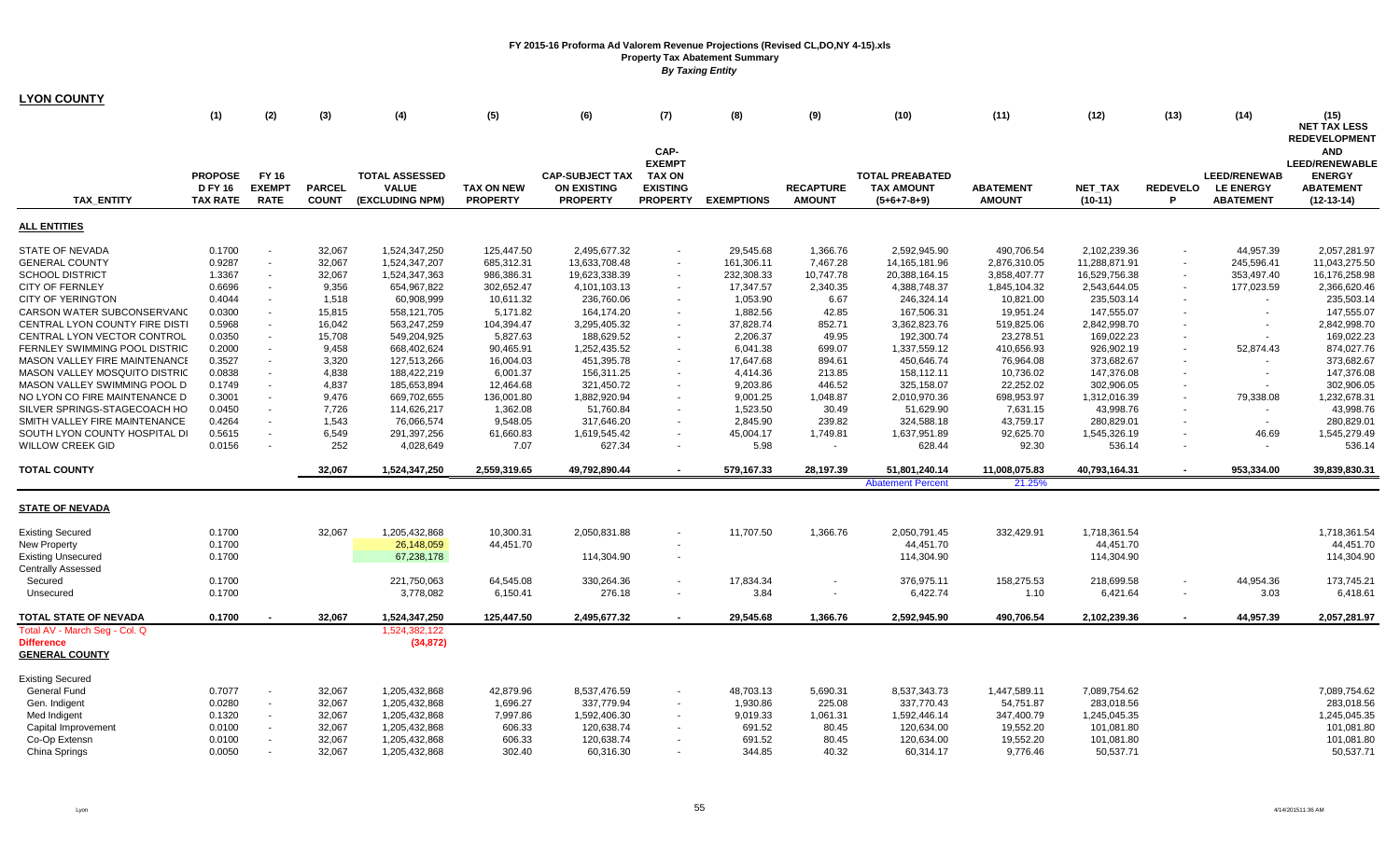| <b>LYON COUNTY</b>                                                                                                             |                                                     |                                              |                               |                                                                       |                                      |                                                                 |                                                                              |                     |                                   |                                                              |                                   |                                          |                  |                                                               |                                                                                          |
|--------------------------------------------------------------------------------------------------------------------------------|-----------------------------------------------------|----------------------------------------------|-------------------------------|-----------------------------------------------------------------------|--------------------------------------|-----------------------------------------------------------------|------------------------------------------------------------------------------|---------------------|-----------------------------------|--------------------------------------------------------------|-----------------------------------|------------------------------------------|------------------|---------------------------------------------------------------|------------------------------------------------------------------------------------------|
|                                                                                                                                | (1)                                                 | (2)                                          | (3)                           | (4)                                                                   | (5)                                  | (6)                                                             | (7)                                                                          | (8)                 | (9)                               | (10)                                                         | (11)                              | (12)                                     | (13)             | (14)                                                          | (15)<br><b>NET TAX LESS</b><br><b>REDEVELOPMENT</b>                                      |
| <b>TAX ENTITY</b>                                                                                                              | <b>PROPOSE</b><br><b>D FY 16</b><br><b>TAX RATE</b> | FY 16<br><b>EXEMPT</b><br><b>RATE</b>        | <b>PARCEL</b><br><b>COUNT</b> | <b>TOTAL ASSESSED</b><br><b>VALUE</b><br>(EXCLUDING NPM)              | <b>TAX ON NEW</b><br><b>PROPERTY</b> | <b>CAP-SUBJECT TAX</b><br><b>ON EXISTING</b><br><b>PROPERTY</b> | CAP-<br><b>EXEMPT</b><br><b>TAX ON</b><br><b>EXISTING</b><br><b>PROPERTY</b> | <b>EXEMPTIONS</b>   | <b>RECAPTURE</b><br><b>AMOUNT</b> | <b>TOTAL PREABATED</b><br><b>TAX AMOUNT</b><br>$(5+6+7-8+9)$ | <b>ABATEMENT</b><br><b>AMOUNT</b> | NET_TAX<br>$(10-11)$                     |                  | <b>LEED/RENEWAB</b><br>REDEVELO LE ENERGY<br><b>ABATEMENT</b> | <b>AND</b><br><b>LEED/RENEWABLE</b><br><b>ENERGY</b><br><b>ABATEMENT</b><br>$(12-13-14)$ |
| Juvenile Cntr                                                                                                                  | 0.0360                                              |                                              | 32,067                        | 1,205,432,868                                                         | 2,181.23                             | 434,287.39                                                      | $\sim$                                                                       | 2,475.96            | 289.36                            | 434,282.02                                                   | 74,322.85                         | 359,959.17                               |                  |                                                               | 359,959.17                                                                               |
| <b>GENERAL TOTAL</b>                                                                                                           | 0.9287                                              |                                              | 32,067                        | 1,205,432,868                                                         | 56,270.38                            | 11,203,544.00                                                   | $\sim$                                                                       | 63,857.17           | 7,467.28                          | 11,203,424.49                                                | 1,972,945.48                      | 9,230,479.01                             |                  |                                                               | 9,230,479.01                                                                             |
| <b>New Property</b><br><b>Existing Unsecured</b><br><b>Centrally Assessed</b>                                                  | 0.9287<br>0.9287                                    |                                              |                               | 26,148,017<br>67,238,178                                              | 242,836.63                           | 624,440.96                                                      |                                                                              |                     |                                   | 242,836.63<br>624,440.96                                     |                                   | 242,836.63<br>624,440.96                 |                  |                                                               | 242,836.63<br>624,440.96                                                                 |
| Secured<br>Unsecured                                                                                                           | 0.9287<br>0.9287                                    | $\sim$                                       |                               | 221,750,063<br>3,778,082                                              | 352,605.98<br>33,599.32              | 1,804,214.79<br>1,508.73                                        | $\blacksquare$                                                               | 97,427.94<br>21.00  | $\overline{\phantom{a}}$          | 2,059,392.83<br>35,087.05                                    | 903,358.07<br>6.51                | 1,156,034.76<br>35,080.54                | $\sim$           | 245,579.83<br>16.58                                           | 910,454.93<br>35,063.96                                                                  |
| <b>TOTAL GENERAL COUNTY</b>                                                                                                    | 0.9287                                              |                                              | 32,067                        | 1,524,347,207                                                         | 685,312.31                           | 13,633,708.48                                                   |                                                                              | 161,306.11          | 7,467.28                          | 14, 165, 181. 96                                             | 2,876,310.05                      | 11,288,871.91                            | $\sim$           | 245,596.41                                                    | 11,043,275.50                                                                            |
| <b>March Assessors Report:</b><br>New secured<br><b>Existing Secured</b><br><b>Difference</b><br>Total AV - March Seg - Col. Q |                                                     |                                              |                               | 6,019,431<br>1,199,408,735<br>1,205,428,166<br>4,702<br>1,524,382,122 | 0.00%                                |                                                                 |                                                                              |                     |                                   |                                                              |                                   |                                          |                  |                                                               |                                                                                          |
| <b>Difference</b><br><b>SCHOOL DISTRICT</b>                                                                                    |                                                     |                                              |                               | (34, 915)                                                             |                                      |                                                                 |                                                                              |                     |                                   |                                                              |                                   |                                          |                  |                                                               |                                                                                          |
| <b>Existing Secured</b><br><b>New Property</b><br><b>Existing Unsecured</b><br><b>Centrally Assessed</b>                       | 0.7500<br>0.7500<br>0.7500                          | $\overline{\phantom{a}}$<br>$\sim$<br>$\sim$ | 32,067                        | 1,205,432,868<br>26,148,173<br>67,238,178                             | 45,441.69<br>196,111.30              | 9,047,772.91<br>504,286.34                                      |                                                                              | 51,644.88           | 6,030.49                          | 9,047,600.21<br>196,111.30<br>504,286.34                     | 1,466,609.48                      | 7,580,990.73<br>196,111.30<br>504,286.34 |                  |                                                               | 7,580,990.73<br>196,111.30<br>504,286.34                                                 |
| Secured<br>Unsecured                                                                                                           | 0.7500<br>0.7500                                    |                                              |                               | 221,750,063<br>3,778,082                                              | 284,757.71<br>27,134.15              | 1,457,048.66<br>1,218.42                                        | $\sim$<br>$\sim$                                                             | 78,680.90<br>16.96  |                                   | 1,663,125.47<br>28,335.61                                    | 698,274.53<br>4.74                | 964,850.94<br>28,330.87                  | $\sim$           | 198,328.08<br>13.39                                           | 766,522.86<br>28,317.48                                                                  |
| TOTAL SCHOOL OPERATING                                                                                                         | 0.7500                                              |                                              | 32,067                        | 1,524,347,363                                                         | 553,444.85                           | 11,010,326.33                                                   | $\sim$                                                                       | 130,342.74          | 6,030.49                          | 11,439,458.93                                                | 2,164,888.75                      | 9,274,570.17                             | $\sim$           | 198,341.47                                                    | 9,076,228.70                                                                             |
| <b>SCHOOL DEBT</b>                                                                                                             |                                                     |                                              |                               |                                                                       | 507,514.17<br>48,360.30              | 2,596,849.26<br>2,171.56                                        | $\sim$                                                                       | 140,230.34<br>30.23 | $\sim$<br>$\sim$                  | 2,964,133.09<br>50,501.62                                    | 1,244,511.42<br>8.45              | 1,719,621.67<br>50,493.17                | $\sim$<br>$\sim$ | 353,473.53<br>23.87                                           | 1,366,148.14<br>50,469.30                                                                |
| <b>Existing Secured</b><br>New Property<br><b>Existing Unsecured</b><br><b>Centrally Assessed</b>                              | 0.5867<br>0.5867<br>0.5867                          | $\sim$<br>$\sim$                             | 32,067                        | 1,205,432,868<br>26,148,009<br>67,238,178                             | 35,548.48<br>153,410.37              | 7,077,771.94<br>394,486.39                                      |                                                                              | 40,402.87           | 4,717.29                          | 7,077,634.84<br>153,410.37<br>394,486.39                     | 1,147,278.42                      | 5,930,356.42<br>153,410.37<br>394,486.39 |                  |                                                               | 5,930,356.42<br>153,410.37<br>394,486.39                                                 |
| Secured<br>Unsecured                                                                                                           | 0.5867<br>0.5867                                    |                                              |                               | 221,750,063<br>3,778,082                                              | 222,756.46<br>21,226.14              | 1,139,800.60<br>953.13                                          |                                                                              | 61,549.45<br>13.27  |                                   | 1,301,007.62<br>22,166.01                                    | 546,236.89<br>3.71                | 754,770.73<br>22,162.30                  |                  | 155,145.45<br>10.48                                           | 599,625.28<br>22,151.82                                                                  |
| <b>TOTAL SCHOOL DEBT</b>                                                                                                       | 0.5867                                              |                                              | 32,067                        | 1,524,347,200                                                         | 432,941.46                           | 8,613,012.06                                                    |                                                                              | 101,965.58          | 4,717.29                          | 8,948,705.22                                                 | 1,693,519.02                      | 7,255,186.21                             |                  | 155,155.92                                                    | 7,100,030.28                                                                             |
| <b>TOTAL SCHOOL DISTRICT</b><br>Total AV - March Seg - Col. Q                                                                  | 1.3367                                              |                                              | 32,067                        | 1,524,347,363<br>1.524.382.122                                        | 986,386.31                           | 19,623,338.39                                                   |                                                                              | 232,308.33          | 10,747.78                         | 20,388,164.15                                                | 3,858,407.77                      | 16,529,756.38                            |                  | 353,497.40                                                    | 16,176,258.98                                                                            |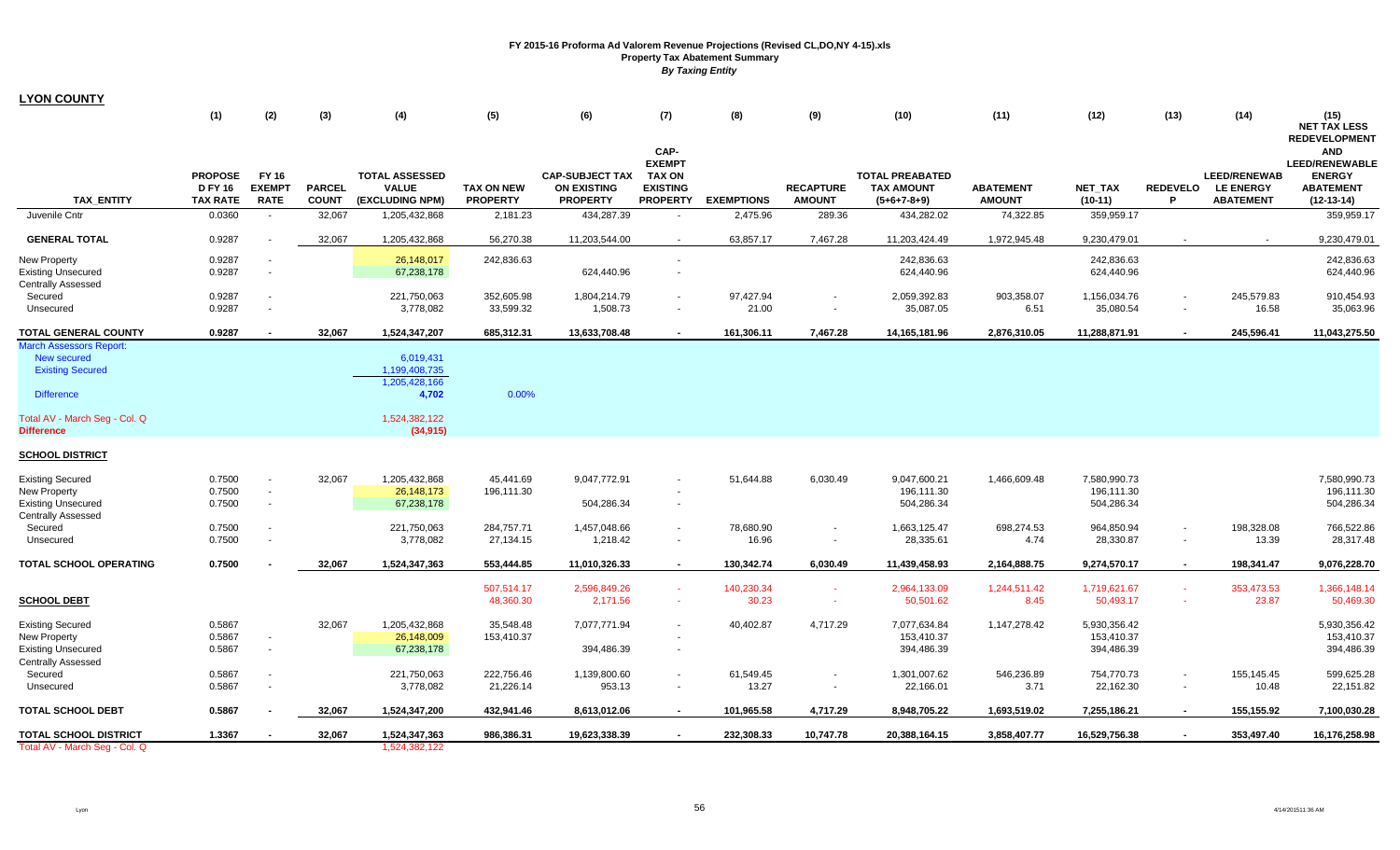| <b>LYON COUNTY</b> |
|--------------------|
|--------------------|

|                                                                                                                                      | (1)                                                 | (2)                                              | (3)                           | (4)                                                      | (5)                                  | (6)                                                             | (7)                                                                          | (8)                | (9)                               | (10)                                                         | (11)                              | (12)                                     | (13)                 | (14)                                                        | (15)                                                                                                                                    |
|--------------------------------------------------------------------------------------------------------------------------------------|-----------------------------------------------------|--------------------------------------------------|-------------------------------|----------------------------------------------------------|--------------------------------------|-----------------------------------------------------------------|------------------------------------------------------------------------------|--------------------|-----------------------------------|--------------------------------------------------------------|-----------------------------------|------------------------------------------|----------------------|-------------------------------------------------------------|-----------------------------------------------------------------------------------------------------------------------------------------|
| <b>TAX ENTITY</b>                                                                                                                    | <b>PROPOSE</b><br><b>D FY 16</b><br><b>TAX RATE</b> | FY 16<br><b>EXEMPT</b><br><b>RATE</b>            | <b>PARCEL</b><br><b>COUNT</b> | <b>TOTAL ASSESSED</b><br><b>VALUE</b><br>(EXCLUDING NPM) | <b>TAX ON NEW</b><br><b>PROPERTY</b> | <b>CAP-SUBJECT TAX</b><br><b>ON EXISTING</b><br><b>PROPERTY</b> | CAP-<br><b>EXEMPT</b><br><b>TAX ON</b><br><b>EXISTING</b><br><b>PROPERTY</b> | <b>EXEMPTIONS</b>  | <b>RECAPTURE</b><br><b>AMOUNT</b> | <b>TOTAL PREABATED</b><br><b>TAX AMOUNT</b><br>$(5+6+7-8+9)$ | <b>ABATEMENT</b><br><b>AMOUNT</b> | NET_TAX<br>$(10-11)$                     | <b>REDEVELO</b><br>P | <b>LEED/RENEWAB</b><br><b>LE ENERGY</b><br><b>ABATEMENT</b> | <b>NET TAX LESS</b><br><b>REDEVELOPMENT</b><br><b>AND</b><br><b>LEED/RENEWABLE</b><br><b>ENERGY</b><br><b>ABATEMENT</b><br>$(12-13-14)$ |
| <b>Difference</b><br><b>CITY OF FERNLEY</b>                                                                                          |                                                     |                                                  |                               | (34, 759)                                                |                                      |                                                                 |                                                                              |                    |                                   |                                                              |                                   |                                          |                      |                                                             |                                                                                                                                         |
| <b>Existing Secured</b><br><b>New Property</b><br><b>Existing Unsecured</b><br><b>Centrally Assessed</b>                             | 0.6696<br>0.6696<br>0.6696                          | $\blacksquare$<br>$\blacksquare$                 | 9,356                         | 480,426,530<br>9,484,896<br>29,886,091                   | 88.53<br>63,510.86                   | 3,231,347.72<br>200,117.27                                      | $\sim$                                                                       | 13,756.72          | 2,340.35                          | 3,220,019.88<br>63,510.86<br>200,117.27                      | 1,198,371.17                      | 2,021,648.71<br>63,510.86<br>200, 117.27 |                      |                                                             | 2,021,648.71<br>63,510.86<br>200,117.27                                                                                                 |
| Secured<br>Unsecured                                                                                                                 | 0.6696<br>0.6696                                    | $\overline{\phantom{a}}$                         |                               | 134,770,412<br>399,893                                   | 236,388.75<br>2,664.33               | 669,624.79<br>13.36                                             | $\sim$                                                                       | 3,590.85<br>$\sim$ | $\blacksquare$                    | 902,422.68<br>2,677.69                                       | 646,731.01<br>2.14                | 255,691.67<br>2,675.54                   | $\sim$               | 177,023.59<br>$\sim$                                        | 78,668.08<br>2,675.54                                                                                                                   |
| <b>TOTAL CITY OF FERNLEY</b>                                                                                                         | 0.6696                                              | $\blacksquare$                                   | 9,356                         | 654,967,822                                              | 302,652.47                           | 4,101,103.13                                                    | $\overline{\phantom{a}}$                                                     | 17,347.57          | 2,340.35                          | 4,388,748.37                                                 | 1,845,104.32                      | 2,543,644.05                             |                      | 177,023.59                                                  | 2,366,620.46                                                                                                                            |
| Total AV - March Seq - Col. Q<br><b>Difference</b><br><b>CITY OF YERINGTON</b>                                                       |                                                     |                                                  |                               | 654,969,102<br>(1, 280)                                  |                                      |                                                                 |                                                                              |                    |                                   |                                                              | 0.4204                            |                                          |                      |                                                             |                                                                                                                                         |
| <b>Existing Secured</b><br><b>New Property</b><br><b>Existing Unsecured</b><br><b>Centrally Assessed</b>                             | 0.4044<br>0.4044<br>0.4044                          | $\blacksquare$                                   | 1,518                         | 52,732,188<br>2,519,920<br>3,548,002                     | 125.53<br>10,190.56                  | 213,839.02<br>14,348.12                                         |                                                                              | 714.10             | 6.67                              | 213,257.12<br>10,190.56<br>14,348.12                         | 10,788.46                         | 202,468.66<br>10,190.56<br>14,348.12     |                      |                                                             | 202,468.66<br>10,190.56<br>14,348.12                                                                                                    |
| Secured<br>Unsecured                                                                                                                 | 0.4044<br>0.4044                                    | $\overline{\phantom{a}}$                         |                               | 2,037,488<br>71,401                                      | 6.49<br>288.74                       | 8,572.92                                                        | $\sim$<br>٠                                                                  | 339.80             | $\blacksquare$                    | 8,239.60<br>288.74                                           | 32.54                             | 8,207.06<br>288.74                       |                      |                                                             | 8,207.06<br>288.74                                                                                                                      |
| TOTAL CITY OF YERINGTON<br>Total AV - March Seg - Col. Q<br><b>Difference</b><br><b>CARSON WATER SUBCONSERVANCY DISTRICT</b>         | 0.4044                                              |                                                  | 1,518                         | 60,908,999<br>60,903,135<br>5,864                        | 10,611.32                            | 236,760.06                                                      |                                                                              | 1,053.90           | 6.67                              | 246,324.14                                                   | 10,821.00                         | 235,503.14                               |                      |                                                             | 235,503.14                                                                                                                              |
| <b>Existing Secured</b><br><b>New Property</b><br><b>Existing Unsecured</b><br><b>Centrally Assessed</b>                             | 0.0300<br>0.0300<br>0.0300                          | $\sim$<br>$\blacksquare$                         | 15,815                        | 488,498,343<br>11,405,412<br>27,264,869                  | 1,188.41<br>3,421.62                 | 146,420.13<br>8,179.46                                          | $\sim$                                                                       | 1,032.09           | 42.85                             | 146,619.30<br>3,421.62<br>8,179.46                           | 19,673.66                         | 126,945.64<br>3,421.62<br>8,179.46       |                      |                                                             | 126,945.64<br>3,421.62<br>8,179.46                                                                                                      |
| Secured<br>Unsecured                                                                                                                 | 0.0300<br>0.0300                                    | $\overline{a}$                                   |                               | 29,711,046<br>1,242,035                                  | 204.74<br>357.04                     | 9,558.89<br>15.72                                               | $\sim$                                                                       | 850.32<br>0.16     | $\blacksquare$                    | 8,913.31<br>372.61                                           | 277.50<br>0.08                    | 8,635.81<br>372.53                       |                      |                                                             | 8,635.81<br>372.53                                                                                                                      |
| <b>TOTAL CARSON WATER SUBCONSI</b><br>Total AV - March Seg - Col. Q<br><b>Difference</b><br><b>CENTRAL LYON COUNTY FIRE DISTRICT</b> | 0.0300                                              | $\overline{\phantom{a}}$                         | 15,815                        | 558,121,705<br>558,160,773<br>(39,068)                   | 5,171.82                             | 164,174.20                                                      | $\sim$                                                                       | 1,882.56           | 42.85                             | 167,506.31                                                   | 19,951.24                         | 147,555.07                               |                      |                                                             | 147,555.07                                                                                                                              |
| <b>Existing Secured</b><br><b>New Property</b><br><b>Existing Unsecured</b><br><b>Centrally Assessed</b>                             | 0.5968<br>0.5968<br>0.5968                          | $\blacksquare$<br>$\mathbf{r}$<br>$\blacksquare$ | 16,042                        | 489,180,508<br>11,394,839<br>27,291,162                  | 23,704.54<br>68,004.40               | 2,916,729.23<br>162,873.65                                      | $\sim$                                                                       | 20,493.09          | 852.71                            | 2,920,793.39<br>68,004.40<br>162,873.65                      | 453,290.46                        | 2,467,502.93<br>68,004.40<br>162,873.65  |                      |                                                             | 2,467,502.93<br>68,004.40<br>162,873.65                                                                                                 |
| Secured<br>Unsecured                                                                                                                 | 0.5968<br>0.5968                                    |                                                  |                               | 33,950,683<br>1,430,067                                  | 4,526.34<br>8,159.19                 | 215,423.88<br>378.56                                            | $\sim$                                                                       | 17,332.55<br>3.10  |                                   | 202,617.68<br>8,534.64                                       | 66,530.59<br>4.01                 | 136,087.09<br>8,530.63                   |                      |                                                             | 136,087.09<br>8,530.63                                                                                                                  |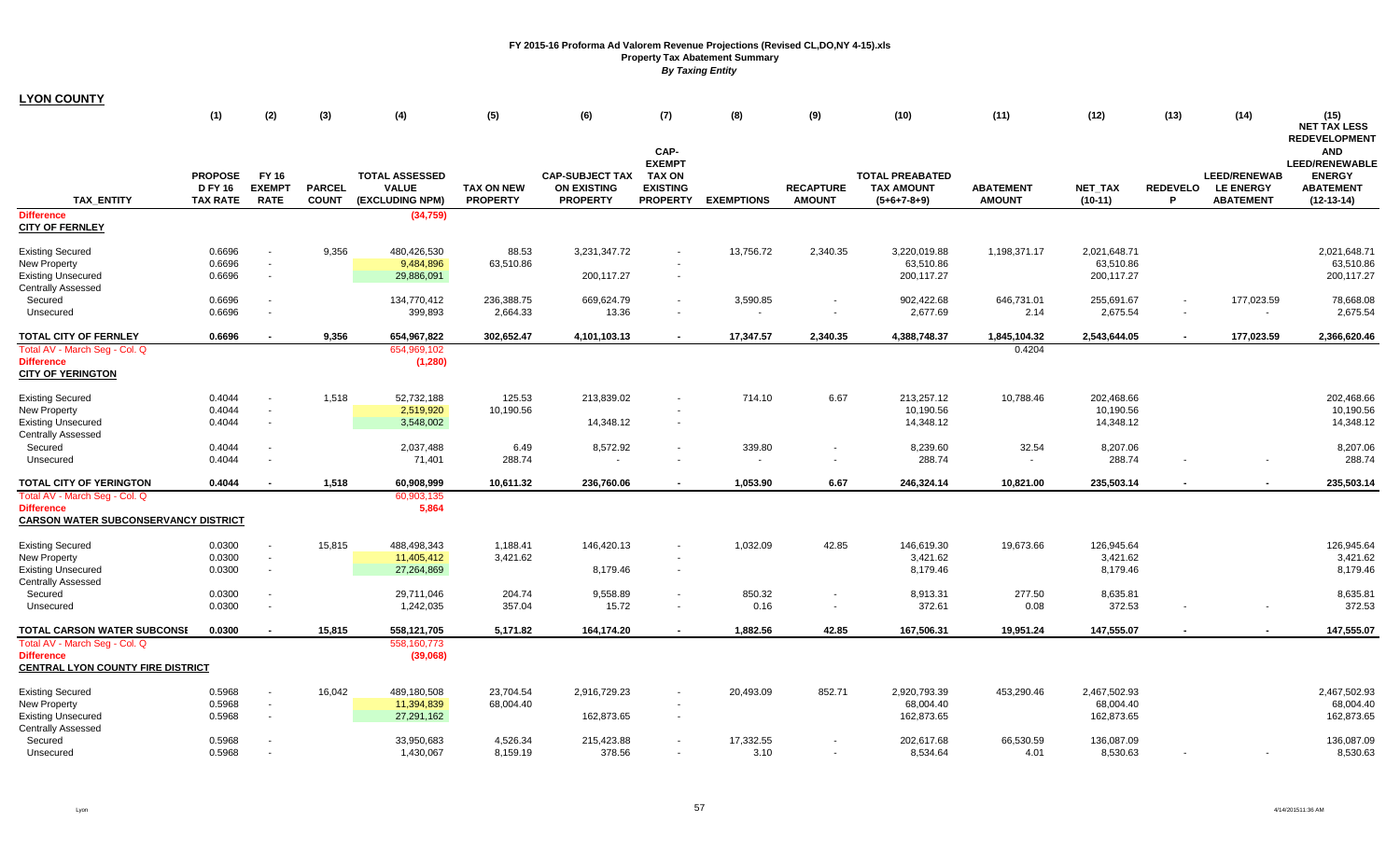| <b>LYON COUNTY</b>                                                                                                                   |                                                     |                                              |                               |                                                          |                                      |                                                                 |                                                                              |                   |                                   |                                                              |                                   |                                      |                      |                                                             |                                                                                   |
|--------------------------------------------------------------------------------------------------------------------------------------|-----------------------------------------------------|----------------------------------------------|-------------------------------|----------------------------------------------------------|--------------------------------------|-----------------------------------------------------------------|------------------------------------------------------------------------------|-------------------|-----------------------------------|--------------------------------------------------------------|-----------------------------------|--------------------------------------|----------------------|-------------------------------------------------------------|-----------------------------------------------------------------------------------|
|                                                                                                                                      | (1)                                                 | (2)                                          | (3)                           | (4)                                                      | (5)                                  | (6)                                                             | (7)                                                                          | (8)               | (9)                               | (10)                                                         | (11)                              | (12)                                 | (13)                 | (14)                                                        | (15)<br><b>NET TAX LESS</b><br><b>REDEVELOPMENT</b>                               |
| <b>TAX ENTITY</b>                                                                                                                    | <b>PROPOSE</b><br><b>D FY 16</b><br><b>TAX RATE</b> | FY 16<br><b>EXEMPT</b><br><b>RATE</b>        | <b>PARCEL</b><br><b>COUNT</b> | <b>TOTAL ASSESSED</b><br><b>VALUE</b><br>(EXCLUDING NPM) | <b>TAX ON NEW</b><br><b>PROPERTY</b> | <b>CAP-SUBJECT TAX</b><br><b>ON EXISTING</b><br><b>PROPERTY</b> | CAP-<br><b>EXEMPT</b><br><b>TAX ON</b><br><b>EXISTING</b><br><b>PROPERTY</b> | <b>EXEMPTIONS</b> | <b>RECAPTURE</b><br><b>AMOUNT</b> | <b>TOTAL PREABATED</b><br><b>TAX AMOUNT</b><br>$(5+6+7-8+9)$ | <b>ABATEMENT</b><br><b>AMOUNT</b> | <b>NET TAX</b><br>$(10-11)$          | <b>REDEVELO</b><br>P | <b>LEED/RENEWAB</b><br><b>LE ENERGY</b><br><b>ABATEMENT</b> | AND<br><b>LEED/RENEWABLE</b><br><b>ENERGY</b><br><b>ABATEMENT</b><br>$(12-13-14)$ |
| TOTAL CENTRAL LYON COUNTY FIF                                                                                                        | 0.5968                                              |                                              | 16,042                        | 563,247,259                                              | 104,394.47                           | 3,295,405.32                                                    | $\blacksquare$                                                               | 37,828.74         | 852.71                            | 3,362,823.76                                                 | 519,825.06                        | 2,842,998.70                         |                      |                                                             | 2,842,998.70                                                                      |
| Total AV - March Seg - Col. Q<br><b>Difference</b><br><b>CENTRAL LYON VECTOR CONTROL DISTRICT</b>                                    |                                                     |                                              |                               | 563,286,790<br>(39, 531)                                 |                                      |                                                                 |                                                                              |                   |                                   |                                                              |                                   |                                      |                      |                                                             |                                                                                   |
| <b>Existing Secured</b><br><b>New Property</b><br><b>Existing Unsecured</b>                                                          | 0.0350<br>0.0350<br>0.0350                          | $\sim$<br>$\sim$                             | 15,708                        | 479,563,771<br>10,575,065<br>24,171,673                  | 1,389.64<br>3,701.27                 | 167,686.58<br>8,460.09                                          | $\sim$                                                                       | 1,199.83          | 49.95                             | 167,926.34<br>3,701.27<br>8,460.09                           | 22,864.85                         | 145,061.49<br>3,701.27<br>8,460.09   |                      |                                                             | 145,061.49<br>3,701.27<br>8,460.09                                                |
| <b>Centrally Assessed</b><br>Secured<br>Unsecured                                                                                    | 0.0350<br>0.0350                                    |                                              |                               | 33,485,021<br>1,409,395                                  | 265.45<br>471.27                     | 12,460.66<br>22.20                                              |                                                                              | 1,006.35<br>0.18  | $\sim$                            | 11,719.76<br>493.29                                          | 413.58<br>0.09                    | 11,306.18<br>493.20                  |                      |                                                             | 11,306.18<br>493.20                                                               |
| TOTAL CENTRAL LYON VECTOR CO                                                                                                         | 0.0350                                              |                                              | 15,708                        | 549,204,925                                              | 5,827.63                             | 188,629.52                                                      |                                                                              | 2,206.37          | 49.95                             | 192,300.74                                                   | 23,278.51                         | 169,022.23                           |                      |                                                             | 169,022.23                                                                        |
| Total AV - March Seg - Col. Q<br><b>Difference</b><br>FERNLEY SWIMMING POOL DISTRICT                                                 |                                                     |                                              |                               | 549,242,916<br>(37, 991)                                 |                                      |                                                                 |                                                                              |                   |                                   |                                                              |                                   |                                      |                      |                                                             |                                                                                   |
| <b>Existing Secured</b><br><b>New Property</b><br><b>Existing Unsecured</b>                                                          | 0.2000<br>0.2000<br>0.2000                          | $\sim$                                       | 9,458                         | 493,055,416<br>9,501,637<br>30,675,266                   | 60.88<br>19,003.27                   | 991,073.59<br>61,350.53                                         |                                                                              | 4,968.84          | 699.07                            | 986,864.70<br>19,003.27<br>61,350.53                         | 230,594.57                        | 756,270.13<br>19,003.27<br>61,350.53 |                      |                                                             | 756,270.13<br>19,003.27<br>61,350.53                                              |
| <b>Centrally Assessed</b><br>Secured<br>Unsecured                                                                                    | 0.2000<br>0.2000                                    | $\sim$<br>$\overline{\phantom{a}}$           |                               | 134,770,412<br>399,893                                   | 70,605.96<br>795.80                  | 200,007.40<br>3.99                                              |                                                                              | 1,072.54          | $\overline{\phantom{a}}$          | 269,540.82<br>799.79                                         | 180,062.34<br>0.02                | 89,478.49<br>799.77                  |                      | 52,874.43                                                   | 36,604.06<br>799.77                                                               |
| TOTAL FERNLEY SWIMMING POOL I<br>Total AV - March Seg - Col. Q<br><b>Difference</b><br><b>MASON VALLEY FIRE MAINTENANCE DISTRICT</b> | 0.2000                                              |                                              | 9,458                         | 668,402,624<br>668,403,901<br>(1, 277)                   | 90,465.91                            | 1,252,435.52                                                    |                                                                              | 6,041.38          | 699.07                            | 1,337,559.12                                                 | 410,656.93                        | 926,902.19                           |                      | 52,874.43                                                   | 874,027.76                                                                        |
| <b>Existing Secured</b><br><b>New Property</b><br><b>Existing Unsecured</b><br><b>Centrally Assessed</b>                             | 0.3527<br>0.3527<br>0.3527                          | $\overline{\phantom{a}}$<br>$\sim$<br>$\sim$ | 3,320                         | 99,423,208<br>1,516,428<br>4,641,721                     | 4,419.27<br>5,348.44                 | 348,083.98<br>16,371.35                                         | $\sim$                                                                       | 1,824.75          | 894.61                            | 351,573.11<br>5,348.44<br>16,371.35                          | 53,976.81                         | 297,596.30<br>5,348.44<br>16,371.35  |                      |                                                             | 297,596.30<br>5,348.44<br>16,371.35                                               |
| Secured<br>Unsecured                                                                                                                 | 0.3527<br>0.3527                                    | $\sim$                                       |                               | 21, 157, 279<br>774,630                                  | 3,601.35<br>2,634.97                 | 86,839.13<br>101.32                                             | $\sim$                                                                       | 15,818.76<br>4.17 |                                   | 74,621.72<br>2,732.12                                        | 22,986.21<br>1.05                 | 51,635.51<br>2,731.07                |                      |                                                             | 51,635.51<br>2,731.07                                                             |
| TOTAL MASON VALLEY FIRE MAINT<br>Total AV - March Seg - Col. Q<br><b>Difference</b><br><b>MASON VALLEY MOSQUITO DISTRICT</b>         | 0.3527                                              | $\sim$                                       | 3,320                         | 127,513,266<br>127,513,262<br>4                          | 16,004.03                            | 451,395.78                                                      | $\blacksquare$                                                               | 17,647.68         | 894.61                            | 450,646.74                                                   | 76,964.08                         | 373,682.67                           |                      |                                                             | 373,682.67                                                                        |
| <b>Existing Secured</b><br><b>New Property</b>                                                                                       | 0.0838<br>0.0838                                    |                                              | 4,838                         | 152, 155, 396<br>4,036,303                               | 1,076.05<br>3,382.42                 | 127,015.10                                                      |                                                                              | 584.49            | 213.85                            | 127,720.51<br>3,382.42                                       | 10,254.98                         | 117,465.53<br>3,382.42               |                      |                                                             | 117,465.53<br>3,382.42                                                            |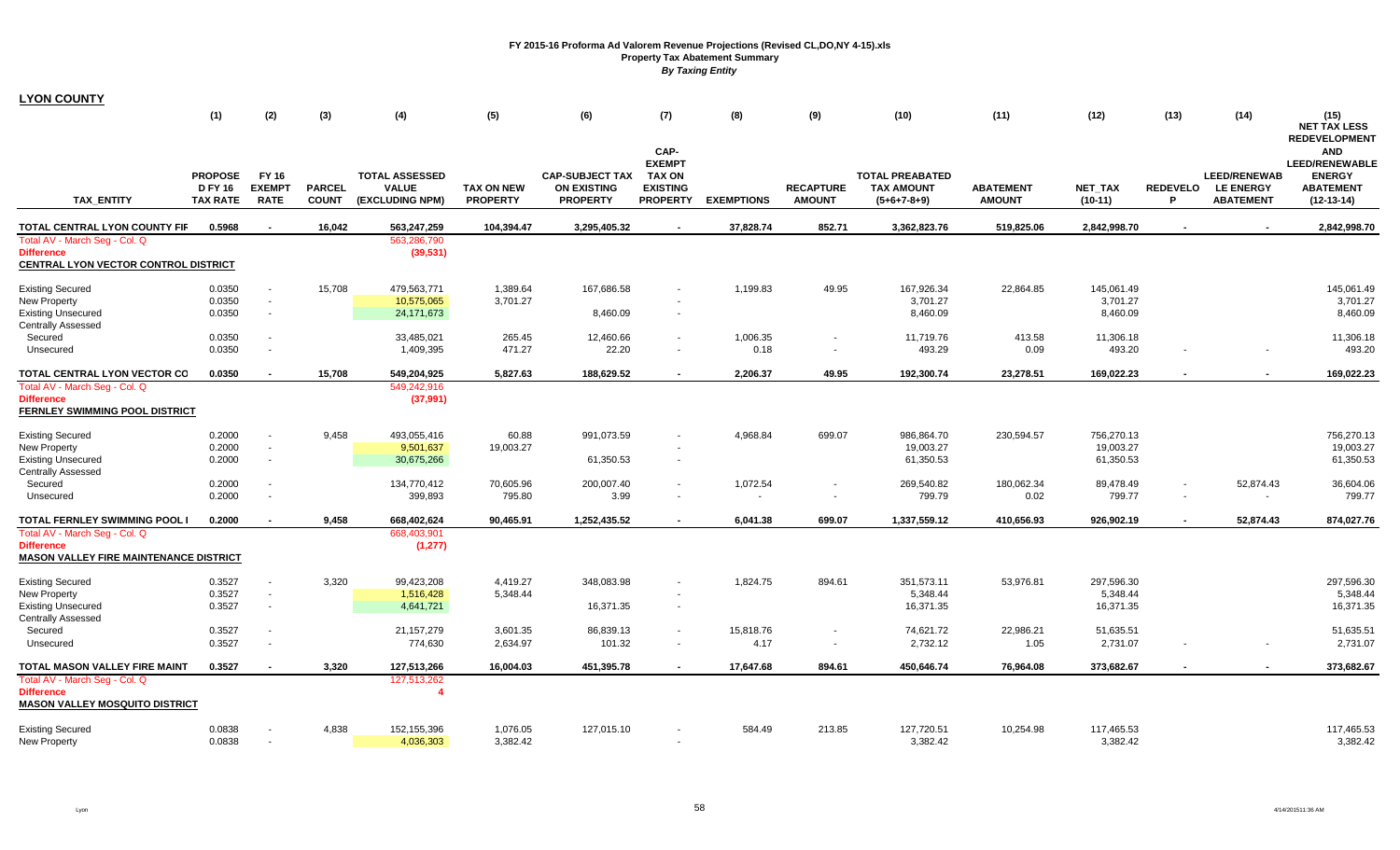|                                                                                                  | (1)                                                 | (2)                                   | (3)                           | (4)                                                      | (5)                                  | (6)                                                             | (7)<br>CAP-                                                          | (8)               | (9)                               | (10)                                                         | (11)                              | (12)                        | (13)                     | (14)                                                        | (15)<br><b>NET TAX LESS</b><br><b>REDEVELOPMENT</b><br><b>AND</b>          |
|--------------------------------------------------------------------------------------------------|-----------------------------------------------------|---------------------------------------|-------------------------------|----------------------------------------------------------|--------------------------------------|-----------------------------------------------------------------|----------------------------------------------------------------------|-------------------|-----------------------------------|--------------------------------------------------------------|-----------------------------------|-----------------------------|--------------------------|-------------------------------------------------------------|----------------------------------------------------------------------------|
| <b>TAX ENTITY</b>                                                                                | <b>PROPOSE</b><br><b>D FY 16</b><br><b>TAX RATE</b> | FY 16<br><b>EXEMPT</b><br><b>RATE</b> | <b>PARCEL</b><br><b>COUNT</b> | <b>TOTAL ASSESSED</b><br><b>VALUE</b><br>(EXCLUDING NPM) | <b>TAX ON NEW</b><br><b>PROPERTY</b> | <b>CAP-SUBJECT TAX</b><br><b>ON EXISTING</b><br><b>PROPERTY</b> | <b>EXEMPT</b><br><b>TAX ON</b><br><b>EXISTING</b><br><b>PROPERTY</b> | <b>EXEMPTIONS</b> | <b>RECAPTURE</b><br><b>AMOUNT</b> | <b>TOTAL PREABATED</b><br><b>TAX AMOUNT</b><br>$(5+6+7-8+9)$ | <b>ABATEMENT</b><br><b>AMOUNT</b> | <b>NET TAX</b><br>$(10-11)$ | <b>REDEVELO</b><br>P     | <b>LEED/RENEWAB</b><br><b>LE ENERGY</b><br><b>ABATEMENT</b> | <b>LEED/RENEWABLE</b><br><b>ENERGY</b><br><b>ABATEMENT</b><br>$(12-13-14)$ |
| <b>Existing Unsecured</b>                                                                        | 0.0838                                              | $\sim$                                |                               | 8,189,723                                                |                                      | 6,862.99                                                        | $\sim$                                                               |                   |                                   | 6,862.99                                                     |                                   | 6,862.99                    |                          |                                                             | 6,862.99                                                                   |
| <b>Centrally Assessed</b><br>Secured                                                             | 0.0838                                              |                                       |                               | 23,194,767                                               | 857.01                               | 22,409.09                                                       |                                                                      | 3,828.88          |                                   | 19,437.21                                                    | 480.97                            | 18,956.25                   |                          |                                                             | 18,956.25                                                                  |
| Unsecured                                                                                        | 0.0838                                              |                                       |                               | 846,031                                                  | 685.89                               | 24.07                                                           |                                                                      | 0.99              | $\sim$                            | 708.97                                                       | 0.08                              | 708.89                      |                          |                                                             | 708.89                                                                     |
| TOTAL MASON VALLEY MOSQUITO                                                                      | 0.0838                                              |                                       | 4,838                         | 188,422,219                                              | 6,001.37                             | 156,311.25                                                      |                                                                      | 4,414.36          | 213.85                            | 158,112.11                                                   | 10,736.02                         | 147,376.08                  |                          |                                                             | 147,376.08                                                                 |
| Total AV - March Seg - Col. Q<br><b>Difference</b><br><b>MASON VALLEY SWIMMING POOL DISTRICT</b> |                                                     |                                       |                               | 188,416,397<br>5,822                                     |                                      |                                                                 |                                                                      |                   |                                   |                                                              |                                   |                             |                          |                                                             |                                                                            |
| <b>Existing Secured</b>                                                                          | 0.1749                                              |                                       | 4,837                         | 149,887,647                                              | 2,242.61                             | 261, 133. 17                                                    |                                                                      | 1,219.40          | 446.52                            | 262,602.90                                                   | 21,284.85                         | 241,318.05                  |                          |                                                             | 241,318.05                                                                 |
| <b>New Property</b>                                                                              | 0.1749                                              |                                       |                               | 4,033,169                                                | 7,054.01                             |                                                                 |                                                                      |                   |                                   | 7,054.01                                                     |                                   | 7.054.01                    |                          |                                                             | 7,054.01                                                                   |
| <b>Existing Unsecured</b><br><b>Centrally Assessed</b>                                           | 0.1749                                              |                                       |                               | 8,178,806                                                |                                      | 14,304.73                                                       | $\sim$                                                               |                   |                                   | 14,304.73                                                    |                                   | 14,304.73                   |                          |                                                             | 14,304.73                                                                  |
| Secured                                                                                          | 0.1749<br>0.1749                                    | $\sim$                                |                               | 22,733,870<br>820,402                                    | 1,781.35<br>1,386.71                 | 45,962.58<br>50.24                                              | $\sim$                                                               | 7,982.39          |                                   | 39,761.54<br>1,434.88                                        | 967.01<br>0.16                    | 38,794.53                   |                          |                                                             | 38,794.53<br>1,434.73                                                      |
| Unsecured                                                                                        |                                                     |                                       |                               |                                                          |                                      |                                                                 | $\sim$                                                               | 2.07              | $\overline{\phantom{a}}$          |                                                              |                                   | 1,434.73                    |                          |                                                             |                                                                            |
| TOTAL MASON VALLEY SWIMMING                                                                      | 0.1749                                              |                                       | 4,837                         | 185,653,894                                              | 12,464.68                            | 321,450.72                                                      | $\overline{\phantom{a}}$                                             | 9,203.86          | 446.52                            | 325,158.07                                                   | 22,252.02                         | 302,906.05                  | $\overline{\phantom{a}}$ |                                                             | 302,906.05                                                                 |
| Total AV - March Seg - Col. Q<br><b>Difference</b><br>NO LYON CO FIRE MAINTENANCE DISTRICT       |                                                     |                                       |                               | 185,648,047<br>5,847                                     |                                      |                                                                 |                                                                      |                   |                                   |                                                              |                                   |                             |                          |                                                             |                                                                            |
| <b>Existing Secured</b>                                                                          | 0.3001                                              |                                       | 9,476                         | 493,688,964                                              | 91.35                                | 1,489,004.92                                                    |                                                                      | 7,391.87          | 1,048.87                          | 1,482,753.27                                                 | 418,369.64                        | 1,064,383.63                |                          |                                                             | 1,064,383.63                                                               |
| New Property                                                                                     | 0.3001                                              | $\sim$                                |                               | 9,501,637                                                | 28,514.41                            |                                                                 |                                                                      |                   |                                   | 28,514.41                                                    |                                   | 28,514.41                   |                          |                                                             | 28,514.41                                                                  |
| <b>Existing Unsecured</b>                                                                        | 0.3001                                              | $\sim$                                |                               | 30,675,266                                               |                                      | 92,056.47                                                       | $\sim$                                                               |                   |                                   | 92,056.47                                                    |                                   | 92,056.47                   |                          |                                                             | 92,056.47                                                                  |
| <b>Centrally Assessed</b><br>Secured                                                             | 0.3001                                              |                                       |                               | 135,429,567                                              | 106,179.95                           | 301,853.56                                                      | $\sim$                                                               | 1,609.38          |                                   | 406,424.13                                                   | 280,584.19                        | 125,839.94                  |                          | 79,338.08                                                   | 46,501.86                                                                  |
| Unsecured                                                                                        | 0.3001                                              |                                       |                               | 407,221                                                  | 1,216.08                             | 5.99                                                            |                                                                      |                   |                                   | 1,222.07                                                     | 0.14                              | 1,221.93                    |                          | $\sim$                                                      | 1,221.93                                                                   |
| TOTAL NO LYON CO FIRE MAINTEN.                                                                   | 0.3001                                              |                                       | 9,476                         | 669,702,655                                              | 136,001.80                           | 1,882,920.94                                                    | $\blacksquare$                                                       | 9,001.25          | 1,048.87                          | 2,010,970.36                                                 | 698,953.97                        | 1,312,016.39                |                          | 79,338.08                                                   | 1,232,678.31                                                               |
| Total AV - March Seg - Col. Q                                                                    |                                                     |                                       |                               | 669,703,932                                              |                                      |                                                                 |                                                                      |                   |                                   |                                                              |                                   |                             |                          |                                                             |                                                                            |
| <b>Difference</b><br>SILVER SPRINGS-STAGECOACH HOSPITAL DIST                                     |                                                     |                                       |                               | (1, 277)                                                 |                                      |                                                                 |                                                                      |                   |                                   |                                                              |                                   |                             |                          |                                                             |                                                                            |
| <b>Existing Secured</b>                                                                          | 0.0450                                              |                                       | 7,726                         | 88,745,477                                               | 146.12                               | 40,313.57                                                       |                                                                      | 506.61            | 30.49                             | 39,983.57                                                    | 5,698.89                          | 34,284.68                   |                          |                                                             | 34,284.68                                                                  |
| New Property                                                                                     | 0.0450                                              | $\sim$                                |                               | 1,350,259                                                | 607.62                               |                                                                 |                                                                      |                   |                                   | 607.62                                                       |                                   | 607.62                      |                          |                                                             | 607.62                                                                     |
| <b>Existing Unsecured</b><br><b>Centrally Assessed</b>                                           | 0.0450                                              |                                       |                               | 5,376,888                                                |                                      | 2,419.60                                                        |                                                                      |                   |                                   | 2,419.60                                                     |                                   | 2,419.60                    |                          |                                                             | 2,419.60                                                                   |
| Secured                                                                                          | 0.0450                                              |                                       |                               | 18,448,402                                               | 319.31                               | 8,999.13                                                        | $\sim$                                                               | 1,016.66          |                                   | 8,301.78                                                     | 1,932.14                          | 6,369.64                    |                          |                                                             | 6,369.64                                                                   |
| Unsecured                                                                                        | 0.0450                                              | $\sim$                                |                               | 705,192                                                  | 289.03                               | 28.54                                                           | $\sim$                                                               | 0.23              | $\sim$                            | 317.34                                                       | 0.12                              | 317.22                      |                          |                                                             | 317.22                                                                     |
| TOTAL SILVER SPRINGS-STAGECO.                                                                    | 0.0450                                              |                                       | 7,726                         | 114,626,217                                              | 1,362.08                             | 51,760.84                                                       |                                                                      | 1,523.50          | 30.49                             | 51,629.90                                                    | 7,631.15                          | 43,998.76                   |                          |                                                             | 43,998.76                                                                  |
| Total AV - March Seg - Col. Q                                                                    |                                                     |                                       |                               | 114.647.180                                              |                                      |                                                                 |                                                                      |                   |                                   |                                                              |                                   |                             |                          |                                                             |                                                                            |
| <b>Difference</b>                                                                                |                                                     |                                       |                               | (20, 963)                                                |                                      |                                                                 |                                                                      |                   |                                   |                                                              |                                   |                             |                          |                                                             |                                                                            |

**LYON COUNTY**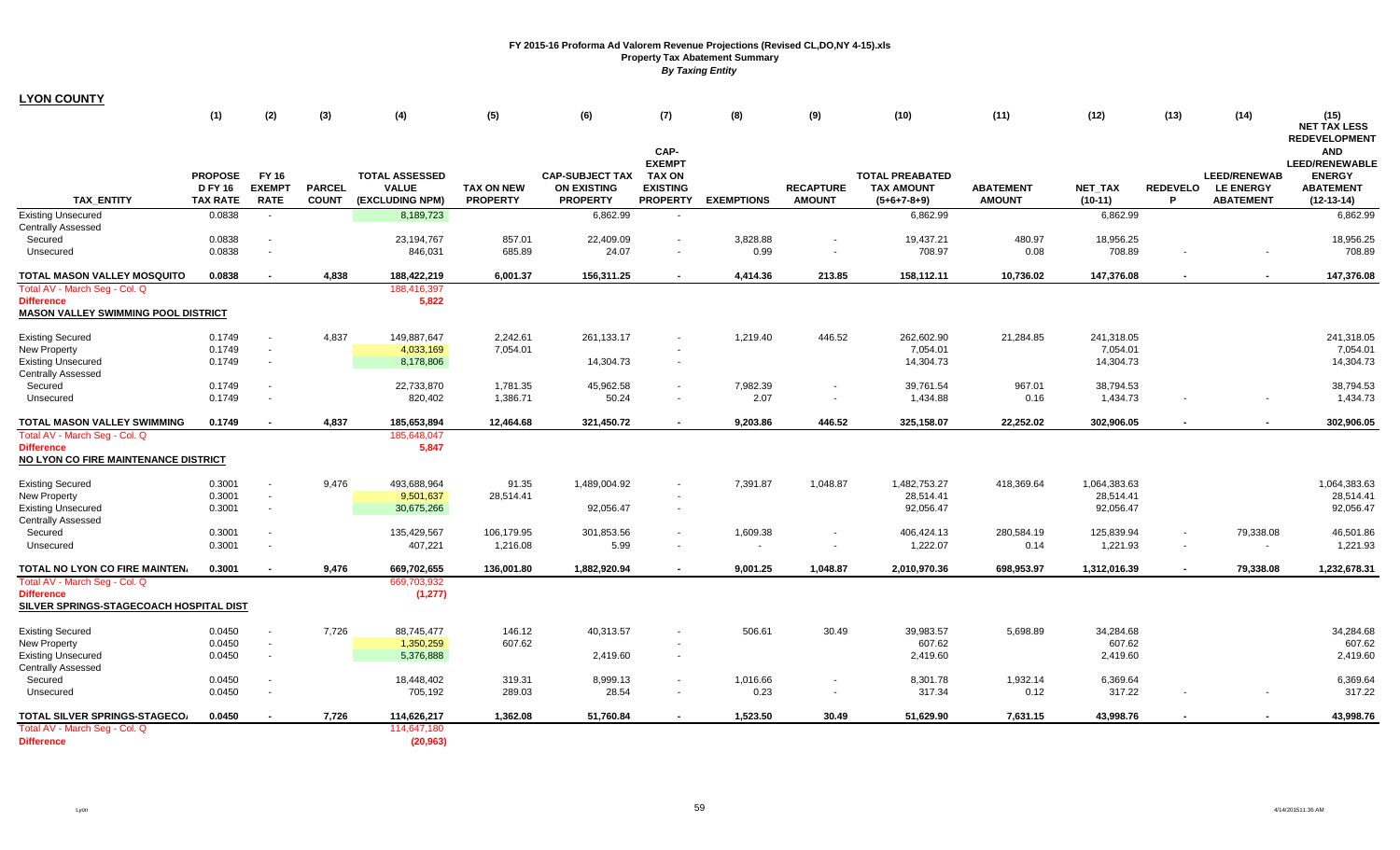| <b>LYON COUNTY</b> |  |  |  |
|--------------------|--|--|--|
|--------------------|--|--|--|

| CAP-<br><b>AND</b><br><b>EXEMPT</b><br><b>PROPOSE</b><br>FY 16<br><b>TOTAL ASSESSED</b><br><b>CAP-SUBJECT TAX</b><br><b>TOTAL PREABATED</b><br><b>LEED/RENEWAB</b><br><b>TAX ON</b><br><b>EXEMPT</b><br><b>PARCEL</b><br><b>VALUE</b><br><b>EXISTING</b><br><b>DFY16</b><br><b>TAX ON NEW</b><br><b>ON EXISTING</b><br><b>RECAPTURE</b><br><b>TAX AMOUNT</b><br><b>ABATEMENT</b><br>NET_TAX<br><b>REDEVELO</b><br><b>LE ENERGY</b><br><b>TAX ENTITY</b><br><b>COUNT</b><br>(EXCLUDING NPM)<br><b>PROPERTY</b><br><b>AMOUNT</b><br><b>AMOUNT</b><br>$(10-11)$<br><b>ABATEMENT</b><br><b>TAX RATE</b><br><b>RATE</b><br><b>PROPERTY</b><br><b>PROPERTY</b><br><b>EXEMPTIONS</b><br>$(5+6+7-8+9)$<br>P<br>SMITH VALLEY FIRE MAINTENANCE DISTRICT<br>0.4264<br>1,543<br>3,278.43<br>282,061.11<br>1,134.75<br>239.82<br>32,586.93<br>251,857.68<br><b>Existing Secured</b><br>66,652,041<br>284,444.61<br>0.4264<br>5,033.51<br>5,033.51<br>5,033.51<br><b>New Property</b><br>1,180,467<br>0.4264<br>878,637<br>3,746.51<br>3,746.51<br>3,746.51<br><b>Existing Unsecured</b><br>$\overline{\phantom{a}}$<br>$\sim$<br><b>Centrally Assessed</b><br>1,711.15<br>11,172.24<br>Secured<br>0.4264<br>7,065,534<br>31,838.59<br>30,127.44<br>18,955.19<br>$\sim$<br>0.4264<br>289,895<br>1,236.11<br>1,236.11<br>1,236.11<br>Unsecured<br>$\sim$<br>$\overline{\phantom{a}}$<br>TOTAL SMITH VALLEY FIRE MAINTE<br>0.4264<br>43,759.17<br>1,543<br>76,066,574<br>9,548.05<br>317,646.20<br>2,845.90<br>239.82<br>324,588.18<br>280,829.01<br>$\sim$<br>Total AV - March Seg - Col. Q<br>76,066,568<br><b>Difference</b><br>6<br>SOUTH LYON COUNTY HOSPITAL DISTRICT<br>6.549<br><b>Existing Secured</b><br>0.5615<br>222,563,396<br>11,548.40<br>1,243,558.75<br>5,407.19<br>1,749.81<br>1,251,449.77<br>82,009.39<br>1,169,440.38<br>$\sim$<br>0.5615<br>29,487.19<br>5,251,504<br>29,487.19<br>29,487.19<br>New Property<br>$\sim$<br>0.5615<br>9,271,750<br>52,060.88<br>52,060.88<br><b>Existing Unsecured</b><br>52,060.88<br>$\sim$<br>$\sim$<br><b>Centrally Assessed</b><br>0.5615<br>10,262.73<br>39,587.20<br>Secured<br>52,369,812<br>323,380.97<br>294,056.50<br>10,614.32<br>283,442.18<br>36.66<br>$\sim$<br>0.5615<br>1,940,794<br>10,362.51<br>544.83<br>9.78<br>10,897.56<br>2.00<br>10,895.56<br>10.03<br>Unsecured<br>$\sim$<br>$\sim$<br>$\sim$<br>TOTAL SOUTH LYON COUNTY HOSF<br>0.5615<br>6,549<br>61,660.83<br>1,637,951.89<br>92,625.70<br>46.69<br>291,397,256<br>1,619,545.42<br>45,004.17<br>1,749.81<br>1,545,326.19<br>$\sim$<br>$\sim$<br>$\sim$<br>Total AV - March Seg - Col. Q<br>291,391,400<br>5,856<br><b>Difference</b><br><b>WILLOW CREEK GID</b><br>252<br>602.13<br>92.30<br>0.0156<br>5.14<br>596.99<br>504.69<br><b>Existing Secured</b><br>3,827,068<br>$\sim$<br>6.47<br>6.47<br>6.47<br>0.0156<br>41,488<br>New Property<br>$\sim$<br><b>Existing Unsecured</b><br>70,155<br>10.94<br>10.94<br>10.94<br>0.0156<br>$\sim$<br><b>Centrally Assessed</b> | (1) | (2) | (3) | (4) | (5) | (6) | (7) | (8) | (9) | (10) | (11) | (12) | (13) | (14) | (15)<br><b>NET TAX LESS</b><br><b>REDEVELOPMENT</b>                        |
|---------------------------------------------------------------------------------------------------------------------------------------------------------------------------------------------------------------------------------------------------------------------------------------------------------------------------------------------------------------------------------------------------------------------------------------------------------------------------------------------------------------------------------------------------------------------------------------------------------------------------------------------------------------------------------------------------------------------------------------------------------------------------------------------------------------------------------------------------------------------------------------------------------------------------------------------------------------------------------------------------------------------------------------------------------------------------------------------------------------------------------------------------------------------------------------------------------------------------------------------------------------------------------------------------------------------------------------------------------------------------------------------------------------------------------------------------------------------------------------------------------------------------------------------------------------------------------------------------------------------------------------------------------------------------------------------------------------------------------------------------------------------------------------------------------------------------------------------------------------------------------------------------------------------------------------------------------------------------------------------------------------------------------------------------------------------------------------------------------------------------------------------------------------------------------------------------------------------------------------------------------------------------------------------------------------------------------------------------------------------------------------------------------------------------------------------------------------------------------------------------------------------------------------------------------------------------------------------------------------------------------------------------------------------------------------------------------------------------------------------------------------------------------------------------------------------------------------------------------------------------------------------------------------------------------------------------------------------------------------------|-----|-----|-----|-----|-----|-----|-----|-----|-----|------|------|------|------|------|----------------------------------------------------------------------------|
|                                                                                                                                                                                                                                                                                                                                                                                                                                                                                                                                                                                                                                                                                                                                                                                                                                                                                                                                                                                                                                                                                                                                                                                                                                                                                                                                                                                                                                                                                                                                                                                                                                                                                                                                                                                                                                                                                                                                                                                                                                                                                                                                                                                                                                                                                                                                                                                                                                                                                                                                                                                                                                                                                                                                                                                                                                                                                                                                                                                             |     |     |     |     |     |     |     |     |     |      |      |      |      |      | <b>LEED/RENEWABLE</b><br><b>ENERGY</b><br><b>ABATEMENT</b><br>$(12-13-14)$ |
|                                                                                                                                                                                                                                                                                                                                                                                                                                                                                                                                                                                                                                                                                                                                                                                                                                                                                                                                                                                                                                                                                                                                                                                                                                                                                                                                                                                                                                                                                                                                                                                                                                                                                                                                                                                                                                                                                                                                                                                                                                                                                                                                                                                                                                                                                                                                                                                                                                                                                                                                                                                                                                                                                                                                                                                                                                                                                                                                                                                             |     |     |     |     |     |     |     |     |     |      |      |      |      |      |                                                                            |
|                                                                                                                                                                                                                                                                                                                                                                                                                                                                                                                                                                                                                                                                                                                                                                                                                                                                                                                                                                                                                                                                                                                                                                                                                                                                                                                                                                                                                                                                                                                                                                                                                                                                                                                                                                                                                                                                                                                                                                                                                                                                                                                                                                                                                                                                                                                                                                                                                                                                                                                                                                                                                                                                                                                                                                                                                                                                                                                                                                                             |     |     |     |     |     |     |     |     |     |      |      |      |      |      | 251,857.68<br>5,033.51<br>3,746.51                                         |
|                                                                                                                                                                                                                                                                                                                                                                                                                                                                                                                                                                                                                                                                                                                                                                                                                                                                                                                                                                                                                                                                                                                                                                                                                                                                                                                                                                                                                                                                                                                                                                                                                                                                                                                                                                                                                                                                                                                                                                                                                                                                                                                                                                                                                                                                                                                                                                                                                                                                                                                                                                                                                                                                                                                                                                                                                                                                                                                                                                                             |     |     |     |     |     |     |     |     |     |      |      |      |      |      | 18,955.19<br>1,236.11                                                      |
|                                                                                                                                                                                                                                                                                                                                                                                                                                                                                                                                                                                                                                                                                                                                                                                                                                                                                                                                                                                                                                                                                                                                                                                                                                                                                                                                                                                                                                                                                                                                                                                                                                                                                                                                                                                                                                                                                                                                                                                                                                                                                                                                                                                                                                                                                                                                                                                                                                                                                                                                                                                                                                                                                                                                                                                                                                                                                                                                                                                             |     |     |     |     |     |     |     |     |     |      |      |      |      |      | 280,829.01                                                                 |
|                                                                                                                                                                                                                                                                                                                                                                                                                                                                                                                                                                                                                                                                                                                                                                                                                                                                                                                                                                                                                                                                                                                                                                                                                                                                                                                                                                                                                                                                                                                                                                                                                                                                                                                                                                                                                                                                                                                                                                                                                                                                                                                                                                                                                                                                                                                                                                                                                                                                                                                                                                                                                                                                                                                                                                                                                                                                                                                                                                                             |     |     |     |     |     |     |     |     |     |      |      |      |      |      |                                                                            |
|                                                                                                                                                                                                                                                                                                                                                                                                                                                                                                                                                                                                                                                                                                                                                                                                                                                                                                                                                                                                                                                                                                                                                                                                                                                                                                                                                                                                                                                                                                                                                                                                                                                                                                                                                                                                                                                                                                                                                                                                                                                                                                                                                                                                                                                                                                                                                                                                                                                                                                                                                                                                                                                                                                                                                                                                                                                                                                                                                                                             |     |     |     |     |     |     |     |     |     |      |      |      |      |      | 1,169,440.38<br>29,487.19<br>52,060.88                                     |
|                                                                                                                                                                                                                                                                                                                                                                                                                                                                                                                                                                                                                                                                                                                                                                                                                                                                                                                                                                                                                                                                                                                                                                                                                                                                                                                                                                                                                                                                                                                                                                                                                                                                                                                                                                                                                                                                                                                                                                                                                                                                                                                                                                                                                                                                                                                                                                                                                                                                                                                                                                                                                                                                                                                                                                                                                                                                                                                                                                                             |     |     |     |     |     |     |     |     |     |      |      |      |      |      | 283,405.52<br>10,885.53                                                    |
|                                                                                                                                                                                                                                                                                                                                                                                                                                                                                                                                                                                                                                                                                                                                                                                                                                                                                                                                                                                                                                                                                                                                                                                                                                                                                                                                                                                                                                                                                                                                                                                                                                                                                                                                                                                                                                                                                                                                                                                                                                                                                                                                                                                                                                                                                                                                                                                                                                                                                                                                                                                                                                                                                                                                                                                                                                                                                                                                                                                             |     |     |     |     |     |     |     |     |     |      |      |      |      |      | 1,545,279.49                                                               |
|                                                                                                                                                                                                                                                                                                                                                                                                                                                                                                                                                                                                                                                                                                                                                                                                                                                                                                                                                                                                                                                                                                                                                                                                                                                                                                                                                                                                                                                                                                                                                                                                                                                                                                                                                                                                                                                                                                                                                                                                                                                                                                                                                                                                                                                                                                                                                                                                                                                                                                                                                                                                                                                                                                                                                                                                                                                                                                                                                                                             |     |     |     |     |     |     |     |     |     |      |      |      |      |      | 504.69<br>6.47<br>10.94                                                    |
| 14.27<br>0.84<br>Secured<br>0.0156<br>86,116<br>13.43<br>13.43<br>$\sim$<br>$\sim$<br>$\blacksquare$<br>0.60<br>0.0156<br>3,823<br>0.60<br>0.60<br>Unsecured<br>$\sim$<br>$\blacksquare$<br>$\sim$                                                                                                                                                                                                                                                                                                                                                                                                                                                                                                                                                                                                                                                                                                                                                                                                                                                                                                                                                                                                                                                                                                                                                                                                                                                                                                                                                                                                                                                                                                                                                                                                                                                                                                                                                                                                                                                                                                                                                                                                                                                                                                                                                                                                                                                                                                                                                                                                                                                                                                                                                                                                                                                                                                                                                                                          |     |     |     |     |     |     |     |     |     |      |      |      |      |      | 13.43<br>0.60                                                              |
| TOTAL WILLOW CREEK GID<br>0.0156<br>252<br>4,028,649<br>7.07<br>627.34<br>5.98<br>628.44<br>92.30<br>536.14<br>4,028,649<br>Total AV - March Seq - Col. Q<br><b>Difference</b><br>n                                                                                                                                                                                                                                                                                                                                                                                                                                                                                                                                                                                                                                                                                                                                                                                                                                                                                                                                                                                                                                                                                                                                                                                                                                                                                                                                                                                                                                                                                                                                                                                                                                                                                                                                                                                                                                                                                                                                                                                                                                                                                                                                                                                                                                                                                                                                                                                                                                                                                                                                                                                                                                                                                                                                                                                                         |     |     |     |     |     |     |     |     |     |      |      |      |      |      | 536.14                                                                     |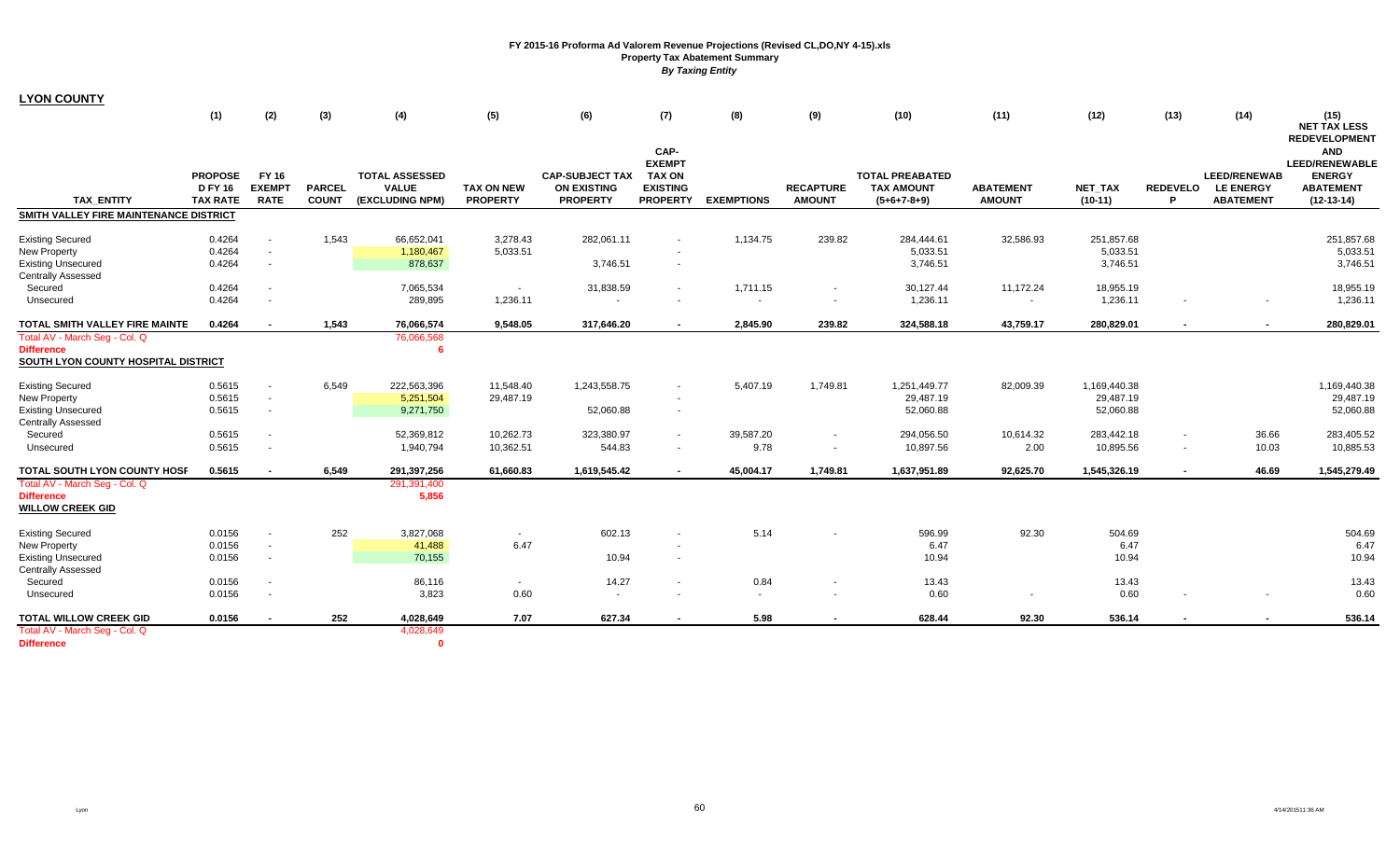| <b>MINERAL COUNTY</b>                   |                                 |                              |                               |                          |                               |                                           |                                       |                   |                                   |                                |                                   |                        |      |                                      |                                    |
|-----------------------------------------|---------------------------------|------------------------------|-------------------------------|--------------------------|-------------------------------|-------------------------------------------|---------------------------------------|-------------------|-----------------------------------|--------------------------------|-----------------------------------|------------------------|------|--------------------------------------|------------------------------------|
|                                         | (1)                             | (2)                          | (3)                           | (4)                      | (5)                           | (6)                                       | (7)                                   | (8)               | (9)                               | (10)                           | (11)                              | (12)                   | (13) | (14)                                 | (15)                               |
|                                         |                                 |                              |                               |                          |                               |                                           |                                       |                   |                                   |                                |                                   |                        |      |                                      | <b>NET TAX LESS</b>                |
|                                         |                                 |                              |                               | <b>TOTAL</b>             |                               |                                           |                                       |                   |                                   |                                |                                   |                        |      |                                      | <b>REDEVELOPMENT</b><br><b>AND</b> |
|                                         |                                 |                              |                               | <b>ASSESSED</b>          |                               |                                           | <b>CAP-EXEMPT</b>                     |                   |                                   | <b>TOTAL</b>                   |                                   |                        |      | <b>LEED/RENE</b>                     | <b>LEED/RENEWABL</b>               |
|                                         | <b>PROPOSED</b>                 | <b>FY 16</b>                 |                               | <b>VALUE</b>             |                               | <b>CAP-SUBJECT</b>                        | <b>TAX ON</b>                         |                   |                                   | PREABATED TAX                  |                                   |                        |      | <b>WABLE</b>                         | <b>E ENERGY</b>                    |
| <b>TAX ENTITY</b>                       | <b>FY 16 TAX</b><br><b>RATE</b> | <b>EXEMPT</b><br><b>RATE</b> | <b>PARCEL</b><br><b>COUNT</b> | (EXCLUDING<br>NPM)       | TAX ON NEW<br><b>PROPERTY</b> | <b>TAX ON EXISTING</b><br><b>PROPERTY</b> | <b>EXISTING</b><br><b>PROPERTY</b>    | <b>EXEMPTIONS</b> | <b>RECAPTURE</b><br><b>AMOUNT</b> | <b>AMOUNT</b><br>$(5+6+7-8+9)$ | <b>ABATEMENT</b><br><b>AMOUNT</b> | NET_TAX<br>$(10-11)$   |      | <b>ENERGY</b><br>REDEVELOP ABATEMENT | <b>ABATEMENT</b><br>$(12-13-14)$   |
|                                         |                                 |                              |                               |                          |                               |                                           |                                       |                   |                                   |                                |                                   |                        |      |                                      |                                    |
| <b>ALL ENTITIES</b>                     |                                 |                              |                               |                          |                               |                                           |                                       |                   |                                   |                                |                                   |                        |      |                                      |                                    |
| STATE OF NEVADA                         | 0.1700                          | $\sim$                       | 3,626                         | 151, 173, 477            | 32,681.15                     | 234,958.86                                | $\sim$                                | 10,631.74         | 6.03                              | 257,014.31                     | 27,483.11                         | 229,531.19             |      | $\sim$                               | 229,531.19                         |
| <b>GENERAL COUNTY</b>                   | 2.2600                          | 0.0600                       | 3,626                         | 151,173,470              | 432,840.46                    | 3,040,652.68                              | 84,553.64                             | 141,346.45        | 78.25                             | 3,416,778.59                   | 408,614.79                        | 3,008,163.80           |      | $\sim$                               | 3,008,163.80                       |
| <b>SCHOOL DISTRICT</b>                  | 1.0300                          | $\sim$                       | 3,626                         | 151, 173, 468            | 198,009.34                    | 1,423,579.05                              |                                       | 64,414.25         | 36.58                             | 1,557,210.72                   | 153,099.10                        | 1,404,111.62           |      | $\sim$                               | 1,404,111.62                       |
| MINERAL COUNTY HOSPITAL DISTR           | 0.2000                          | $\sim$                       | 3,626                         | 151, 173, 474            | 38,448.42                     | 276,423.59                                | $\blacksquare$                        | 12,507.65         | 7.04                              | 302,371.39                     | 32,332.88                         | 270,038.51             |      | $\sim$                               | 270,038.51                         |
| <b>TOTAL COUNTY</b>                     |                                 |                              | 3,626                         | 151, 173, 477            | 701,979.37                    | 4,975,614.17                              | 84,553.64                             | 228,900.08        | 127.90                            | 5,533,375.01                   | 621,529.88                        | 4,911,845.13           |      |                                      | 4,911,845.13                       |
|                                         |                                 |                              |                               |                          |                               |                                           |                                       |                   |                                   | <b>Abatement Percent</b>       | 11.23%                            |                        |      |                                      |                                    |
| <b>STATE OF NEVADA</b>                  |                                 |                              |                               |                          |                               |                                           |                                       |                   |                                   |                                |                                   |                        |      |                                      |                                    |
| <b>Existing Secured</b>                 | 0.1700                          |                              | 3,626                         | 57,514,867               | 1,233.72                      | 98,548.11                                 |                                       | 1,993.19          | 6.03                              | 97,794.67                      | 5,584.62                          | 92,210.05              |      |                                      | 92,210.05                          |
| <b>New Property</b>                     | 0.1700                          |                              |                               | 2,711,060                | 4,608.80                      |                                           |                                       |                   |                                   | 4,608.80                       |                                   | 4,608.80               |      |                                      | 4,608.80                           |
| <b>Existing Unsecured</b>               | 0.1700                          |                              |                               | 30,779,155               |                               | 52,324.56                                 |                                       |                   |                                   | 52,324.56                      |                                   | 52,324.56              |      |                                      | 52,324.56                          |
| <b>Centrally Assessed</b>               |                                 |                              |                               |                          |                               |                                           |                                       |                   |                                   |                                |                                   |                        |      |                                      |                                    |
| Secured                                 | 0.1700                          |                              |                               | 59,215,335               | 25,225.47                     | 84,076.89                                 |                                       | 8,636.30          |                                   | 100,666.07                     | 21,898.49                         | 78,767.58              |      |                                      | 78,767.58                          |
| Unsecured                               | 0.1700                          |                              |                               | 953,059                  | 1,613.16                      | 9.29                                      | $\sim$                                | 2.25              | $\sim$                            | 1,620.20                       |                                   | 1,620.20               |      |                                      | 1,620.20                           |
| TOTAL STATE OF NEVADA                   | 0.1700                          |                              | 3,626                         | 151, 173, 477            | 32,681.15                     | 234,958.86                                |                                       | 10,631.74         | 6.03                              | 257,014.31                     | 27,483.11                         | 229,531.19             |      |                                      | 229,531.19                         |
| Total AV - March Seg - Col. Q           |                                 |                              |                               | 151, 173, 470            |                               |                                           |                                       |                   |                                   |                                |                                   |                        |      |                                      |                                    |
| <b>Difference</b>                       |                                 |                              |                               | -7                       |                               |                                           |                                       |                   |                                   |                                |                                   |                        |      |                                      |                                    |
| <b>GENERAL COUNTY</b>                   |                                 |                              |                               |                          |                               |                                           |                                       |                   |                                   |                                |                                   |                        |      |                                      |                                    |
| <b>Existing Secured</b>                 |                                 |                              |                               |                          |                               |                                           |                                       |                   |                                   |                                |                                   |                        |      |                                      |                                    |
| General                                 | 2.0098                          | $\sim$                       | 3,626                         | 57,514,867               | 14,585.64                     | 1,165,080.33                              |                                       | 23,560.85         | 71.60                             | 1,156,176.72                   | 66,021.39                         | 1,090,155.33           |      |                                      | 1,090,155.33                       |
| China Springs                           | 0.0052                          | $\sim$                       | 3,626                         | 57,514,867               | 37.73                         | 3,014.69                                  |                                       | 61.00             | 0.15                              | 2,991.57                       | 170.93                            | 2,820.64               |      |                                      | 2,820.64                           |
| Medical Indigent                        | 0.1250                          | $\sim$                       | 3,626                         | 57,514,867               | 907.16                        | 72,461.49                                 | $\sim$                                | 1,465.42          | 4.46                              | 71,907.69                      | 4,105.95                          | 67,801.74              |      |                                      | 67,801.74                          |
| General Indigent                        | 0.0100                          | $\sim$                       | 3,626                         | 57,514,867               | 72.57                         | 5,796.03                                  |                                       | 117.98            | 0.33                              | 5,750.95                       | 327.22                            | 5,423.73               |      |                                      | 5,423.73                           |
| Care & Share<br><b>Capital Projects</b> | 0.0600<br>0.0500                | 0.0600<br>$\sim$             | 3,626<br>3,626                | 57,514,867<br>57,514,867 | 435.43<br>362.84              | $\sim$<br>28,984.54                       | 34,782.04<br>$\overline{\phantom{a}}$ | 713.14<br>586.19  | $\sim$<br>1.71                    | 34,504.33<br>28,762.90         | 0.01<br>1,640.91                  | 34,504.32<br>27,121.99 |      |                                      | 34,504.32<br>27,121.99             |
|                                         |                                 |                              |                               |                          |                               |                                           |                                       |                   |                                   |                                |                                   |                        |      |                                      |                                    |
| <b>GENERAL TOTAL</b>                    | 2.2600                          | 0.0600                       | 3,626                         | 57,514,867               | 16,401.37                     | 1,275,337.08                              | 34,782.04                             | 26,504.58         | 78.25                             | 1,300,094.16                   | 72,266.41                         | 1,227,827.75           |      |                                      | 1,227,827.75                       |
| <b>New Property</b>                     | 2.2600                          | 0.0600                       |                               | 2,711,054                | 59,643.18                     |                                           | 1,626.63                              |                   |                                   | 61,269.81                      |                                   | 61,269.81              |      |                                      | 61,269.81                          |
| <b>Existing Unsecured</b>               | 2.2600                          | 0.0600                       |                               | 30,779,155               |                               | 677,141.41                                | 18,467.49                             |                   |                                   | 695,608.90                     |                                   | 695,608.90             |      |                                      | 695,608.90                         |
| <b>Centrally Assessed</b>               |                                 |                              |                               |                          |                               |                                           |                                       |                   |                                   |                                |                                   |                        |      |                                      |                                    |
| Secured                                 | 2.2600                          | 0.0600                       |                               | 59,215,335               | 335,350.40                    | 1,088,053.90                              | 29,674.20                             | 114,811.92        |                                   | 1,338,266.57                   | 336,348.38                        | 1,001,918.19           |      |                                      | 1,001,918.19                       |
| Unsecured                               | 2.2600                          | 0.0600                       |                               | 953,059                  | 21,445.51                     | 120.29                                    | 3.28                                  | 29.94             | $\sim$                            | 21,539.14                      |                                   | 21,539.14              |      |                                      | 21,539.14                          |
| <b>TOTAL GENERAL COUNTY</b>             | 2.2600                          | 0.0600                       | 3,626                         | 151,173,470              | 432,840.46                    | 3,040,652.68                              | 84,553.64                             | 141,346.45        | 78.25                             | 3,416,778.59                   | 408,614.79                        | 3,008,163.80           |      |                                      | 3,008,163.80                       |
| <b>March Assessors Report:</b>          |                                 |                              |                               |                          |                               |                                           |                                       |                   |                                   |                                |                                   |                        |      |                                      |                                    |
| <b>New secured</b>                      |                                 |                              |                               | 725,724                  |                               |                                           |                                       |                   |                                   |                                |                                   |                        |      |                                      |                                    |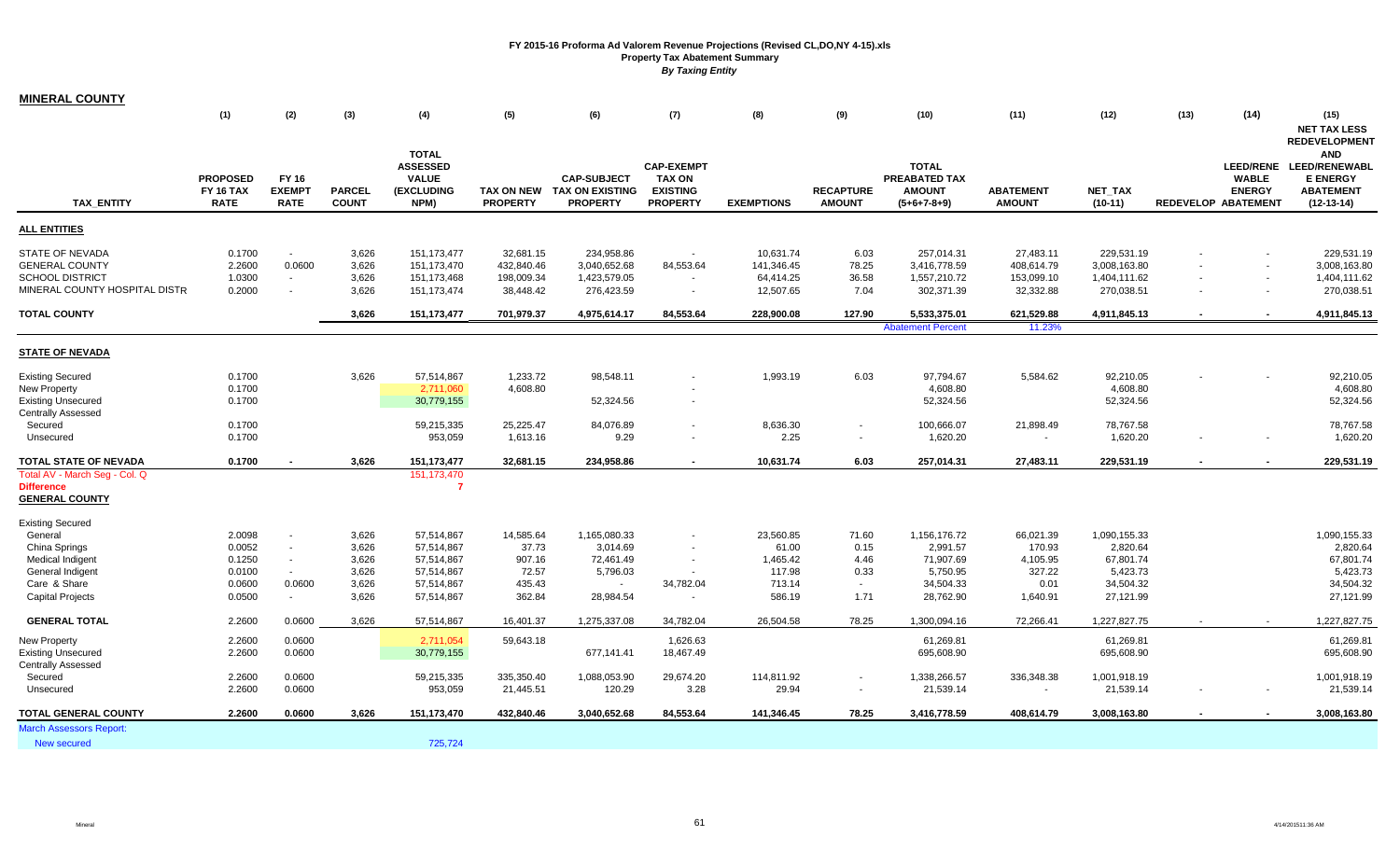| <b>MINERAL COUNTY</b>                                                                             |                                                    |                                                      |                               |                                                                       |                               |                                                                 |                                                                          |                    |                                   |                                                                 |                                       |                                       |                     |                               |                                                                                                                      |
|---------------------------------------------------------------------------------------------------|----------------------------------------------------|------------------------------------------------------|-------------------------------|-----------------------------------------------------------------------|-------------------------------|-----------------------------------------------------------------|--------------------------------------------------------------------------|--------------------|-----------------------------------|-----------------------------------------------------------------|---------------------------------------|---------------------------------------|---------------------|-------------------------------|----------------------------------------------------------------------------------------------------------------------|
|                                                                                                   | (1)                                                | (2)                                                  | (3)                           | (4)                                                                   | (5)                           | (6)                                                             | (7)                                                                      | (8)                | (9)                               | (10)                                                            | (11)                                  | (12)                                  | (13)                | (14)                          | (15)<br><b>NET TAX LESS</b>                                                                                          |
| <b>TAX ENTITY</b>                                                                                 | <b>PROPOSED</b><br><b>FY 16 TAX</b><br><b>RATE</b> | <b>FY 16</b><br><b>EXEMPT</b><br><b>RATE</b>         | <b>PARCEL</b><br><b>COUNT</b> | <b>TOTAL</b><br><b>ASSESSED</b><br><b>VALUE</b><br>(EXCLUDING<br>NPM) | TAX ON NEW<br><b>PROPERTY</b> | <b>CAP-SUBJECT</b><br><b>TAX ON EXISTING</b><br><b>PROPERTY</b> | <b>CAP-EXEMPT</b><br><b>TAX ON</b><br><b>EXISTING</b><br><b>PROPERTY</b> | <b>EXEMPTIONS</b>  | <b>RECAPTURE</b><br><b>AMOUNT</b> | <b>TOTAL</b><br>PREABATED TAX<br><b>AMOUNT</b><br>$(5+6+7-8+9)$ | <b>ABATEMENT</b><br><b>AMOUNT</b>     | NET_TAX<br>$(10-11)$                  | REDEVELOP ABATEMENT | <b>WABLE</b><br><b>ENERGY</b> | <b>REDEVELOPMENT</b><br><b>AND</b><br>LEED/RENE LEED/RENEWABL<br><b>E ENERGY</b><br><b>ABATEMENT</b><br>$(12-13-14)$ |
| <b>Existing Secured</b>                                                                           |                                                    |                                                      |                               | 56,789,143                                                            |                               |                                                                 |                                                                          |                    |                                   |                                                                 |                                       |                                       |                     |                               |                                                                                                                      |
| <b>Difference</b>                                                                                 |                                                    |                                                      |                               | 57,514,867<br>$\sim$                                                  | 0.00%                         |                                                                 |                                                                          |                    |                                   |                                                                 |                                       |                                       |                     |                               |                                                                                                                      |
| Total AV - March Seg - Col. Q<br><b>Difference</b>                                                |                                                    |                                                      |                               | 151,173,470<br>(0)                                                    |                               |                                                                 |                                                                          |                    |                                   |                                                                 |                                       |                                       |                     |                               |                                                                                                                      |
| <b>SCHOOL DISTRICT</b>                                                                            |                                                    |                                                      |                               |                                                                       |                               |                                                                 |                                                                          |                    |                                   |                                                                 |                                       |                                       |                     |                               |                                                                                                                      |
| <b>Existing Secured</b><br>New Property<br><b>Existing Unsecured</b><br><b>Centrally Assessed</b> | 0.7500<br>0.7500<br>0.7500                         | $\blacksquare$<br>$\blacksquare$<br>$\sim$           | 3,626                         | 57,514,867<br>2,711,051<br>30,779,155                                 | 5,442.95<br>20,332.89         | 434,774.27<br>230,843.66                                        |                                                                          | 8,792.51           | 26.59                             | 431,451.30<br>20,332.89<br>230,843.66                           | 24,637.66                             | 406,813.64<br>20,332.89<br>230,843.66 |                     |                               | 406,813.64<br>20,332.89<br>230,843.66                                                                                |
| Secured<br>Unsecured                                                                              | 0.7500<br>0.7500                                   | $\blacksquare$<br>$\blacksquare$                     |                               | 59,215,335<br>953,059                                                 | 111,288.85<br>7,116.87        | 370,927.47<br>41.01                                             | $\sim$                                                                   | 38,101.30<br>9.94  | $\blacksquare$<br>$\blacksquare$  | 444,115.01<br>7,147.94                                          | 86,842.38<br>$\overline{\phantom{a}}$ | 357,272.63<br>7,147.94                |                     |                               | 357,272.63<br>7,147.94                                                                                               |
| TOTAL SCHOOL OPERATING                                                                            | 0.7500                                             |                                                      | 3,626                         | 151,173,468                                                           | 144,181.56                    | 1,036,586.40                                                    | $\sim$                                                                   | 46,903.75          | 26.59                             | 1,133,890.80                                                    | 111,480.04                            | 1,022,410.76                          |                     |                               | 1,022,410.76                                                                                                         |
| <b>SCHOOL DEBT</b>                                                                                |                                                    |                                                      |                               |                                                                       | 152,836.69<br>9,773.84        | 509,407.05<br>56.32                                             | $\sim$                                                                   | 52,325.79<br>13.65 | $\sim$<br>$\sim$                  | 609,917.95<br>9,816.51                                          | 119,263.54<br>$\sim$                  | 490,654.41<br>9,816.51                |                     |                               | 490,654.41<br>9,816.51                                                                                               |
| <b>Existing Secured</b><br>New Property<br><b>Existing Unsecured</b>                              | 0.2800<br>0.2800<br>0.2800                         | $\blacksquare$<br>$\sim$                             | 3,626                         | 57,514,867<br>2,711,057<br>30,779,155                                 | 2,032.02<br>7,590.96          | 162,316.11<br>86,181.63                                         |                                                                          | 3,282.30           | 9.99                              | 161,075.82<br>7,590.96<br>86,181.63                             | 9,197.90                              | 151,877.92<br>7,590.96<br>86,181.63   |                     |                               | 151,877.92<br>7,590.96<br>86,181.63                                                                                  |
| <b>Centrally Assessed</b><br>Secured<br>Unsecured                                                 | 0.2800<br>0.2800                                   | $\blacksquare$<br>$\blacksquare$                     |                               | 59,215,335<br>953,059                                                 | 41,547.84<br>2,656.97         | 138,479.59<br>15.31                                             |                                                                          | 14,224.49<br>3.71  | $\blacksquare$<br>$\blacksquare$  | 165,802.94<br>2,668.57                                          | 32,421.16<br>$\sim$                   | 133,381.78<br>2,668.57                |                     |                               | 133,381.78<br>2,668.57                                                                                               |
| <b>TOTAL SCHOOL DEBT</b>                                                                          | 0.2800                                             |                                                      | 3,626                         | 151, 173, 473                                                         | 53,827.78                     | 386,992.64                                                      |                                                                          | 17,510.50          | 9.99                              | 423,319.92                                                      | 41,619.06                             | 381,700.86                            |                     |                               | 381,700.86                                                                                                           |
| <b>TOTAL SCHOOL DISTRICT</b><br>Total AV - March Seg - Col. Q                                     | 1.0300                                             |                                                      | 3,626                         | 151,173,468<br>151, 173, 470                                          | 198,009.34                    | 1,423,579.05                                                    | $\sim$                                                                   | 64,414.25          | 36.58                             | 1,557,210.72                                                    | 153,099.10                            | 1,404,111.62                          |                     |                               | 1,404,111.62                                                                                                         |
| <b>Difference</b><br><b>MINERAL COUNTY HOSPITAL DISTRICT</b>                                      |                                                    |                                                      |                               | (2)                                                                   |                               |                                                                 |                                                                          |                    |                                   |                                                                 |                                       |                                       |                     |                               |                                                                                                                      |
| <b>Existing Secured</b><br>New Property<br><b>Existing Unsecured</b><br><b>Centrally Assessed</b> | 0.2000<br>0.2000<br>0.2000                         | $\blacksquare$<br>$\overline{\phantom{a}}$<br>$\sim$ | 3,626                         | 57,514,867<br>2,711,058<br>30,779,155                                 | 1,451.44<br>5,422.12          | 115,940.35<br>61,558.31                                         |                                                                          | 2,344.65           | 7.04                              | 115,054.18<br>5,422.12<br>61,558.31                             | 6,570.01                              | 108,484.17<br>5,422.12<br>61,558.31   |                     |                               | 108,484.17<br>5,422.12<br>61,558.31                                                                                  |
| Secured<br>Unsecured                                                                              | 0.2000<br>0.2000                                   | $\blacksquare$<br>$\sim$                             |                               | 59,215,335<br>953,059                                                 | 29,677.03<br>1,897.83         | 98,913.99<br>10.94                                              |                                                                          | 10,160.35<br>2.65  | $\blacksquare$<br>$\blacksquare$  | 118,430.67<br>1,906.12                                          | 25,762.87<br>$\sim$                   | 92,667.80<br>1,906.12                 |                     |                               | 92,667.80<br>1,906.12                                                                                                |
| TOTAL MINERAL COUNTY HOSPITA                                                                      | 0.2000                                             |                                                      | 3,626                         | 151, 173, 474                                                         | 38,448.42                     | 276,423.59                                                      |                                                                          | 12,507.65          | 7.04                              | 302,371.39                                                      | 32,332.88                             | 270,038.51                            |                     |                               | 270,038.51                                                                                                           |
| Total AV - March Seg - Col. Q<br><b>Difference</b>                                                |                                                    |                                                      |                               | 151, 173, 470<br>$\overline{\mathbf{4}}$                              |                               |                                                                 |                                                                          |                    |                                   |                                                                 |                                       |                                       |                     |                               |                                                                                                                      |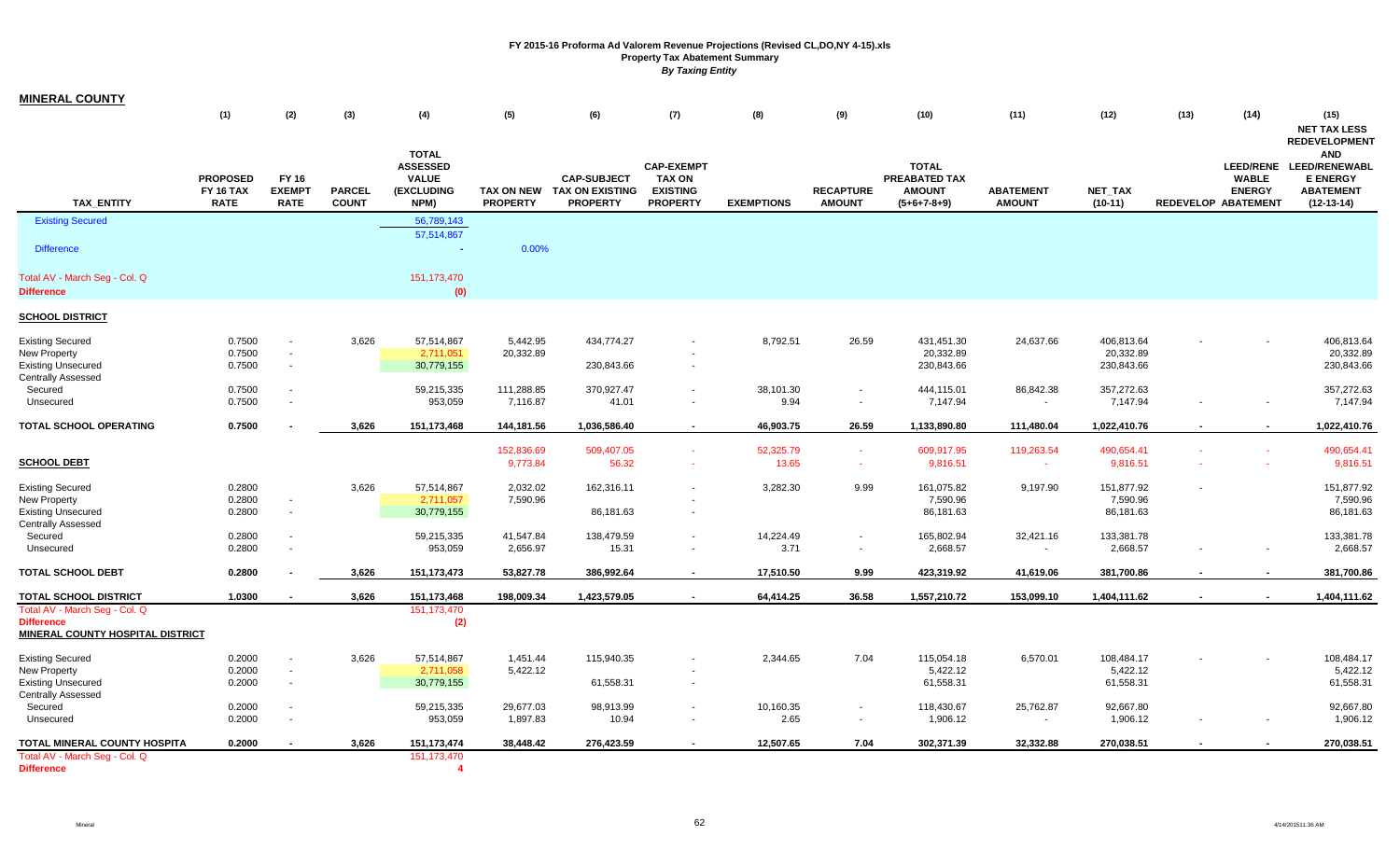| <b>NYE COUNTY</b>                               |                                             |                                              |                               |                                                          |                                      |                                                                 |                                                     |                   |                                   |                                                 |                                   |                             |                             |                                                             |                                                                                    |
|-------------------------------------------------|---------------------------------------------|----------------------------------------------|-------------------------------|----------------------------------------------------------|--------------------------------------|-----------------------------------------------------------------|-----------------------------------------------------|-------------------|-----------------------------------|-------------------------------------------------|-----------------------------------|-----------------------------|-----------------------------|-------------------------------------------------------------|------------------------------------------------------------------------------------|
|                                                 | (1)                                         | (2)                                          | (3)                           | (4)                                                      | (5)                                  | (6)                                                             | (7)                                                 | (8)               | (9)                               | (10)                                            | (11)                              | (12)                        | (13)                        | (14)                                                        | (15)                                                                               |
|                                                 |                                             |                                              |                               |                                                          |                                      |                                                                 | CAP-<br><b>EXEMPT</b>                               |                   |                                   | <b>TOTAL</b>                                    |                                   |                             |                             |                                                             | <b>NET TAX LESS</b><br><b>REDEVELOPMENT</b><br><b>AND</b><br><b>LEED/RENEWABLE</b> |
| <b>TAX_ENTITY</b>                               | <b>PROPOSED</b><br>FY 16 TAX<br><b>RATE</b> | <b>FY 16</b><br><b>EXEMPT</b><br><b>RATE</b> | <b>PARCEL</b><br><b>COUNT</b> | <b>TOTAL ASSESSED</b><br><b>VALUE</b><br>(EXCLUDING NPM) | <b>TAX ON NEW</b><br><b>PROPERTY</b> | <b>CAP-SUBJECT TAX</b><br><b>ON EXISTING</b><br><b>PROPERTY</b> | <b>TAX ON</b><br><b>EXISTING</b><br><b>PROPERTY</b> | <b>EXEMPTIONS</b> | <b>RECAPTURE</b><br><b>AMOUNT</b> | PREABATED TAX<br><b>AMOUNT</b><br>$(5+6+7-8+9)$ | <b>ABATEMENT</b><br><b>AMOUNT</b> | <b>NET TAX</b><br>$(10-11)$ | <b>REDEVEL</b><br><b>OP</b> | <b>LEED/RENEWA</b><br><b>BLE ENERGY</b><br><b>ABATEMENT</b> | <b>ENERGY</b><br><b>ABATEMENT</b><br>$(12-13-14)$                                  |
| <b>ALL ENTITIES</b>                             |                                             |                                              |                               |                                                          |                                      |                                                                 |                                                     |                   |                                   |                                                 |                                   |                             |                             |                                                             |                                                                                    |
| <b>STATE OF NEVADA</b>                          | 0.1700                                      | $\sim$                                       | 57,379                        | 1,320,810,586                                            | 415,798.96                           | 1,971,689.46                                                    |                                                     | 142,134.94        | 426.57                            | 2,245,780.05                                    | 273,390.38                        | 1,972,389.67                |                             | 49,004.88                                                   | 1,923,384.78                                                                       |
| <b>GENERAL COUNTY</b>                           | 1.3468                                      | $\sim$                                       | 57,379                        | 1,320,810,593                                            | 3,294,106.10                         | 15,620,642.26                                                   | $\sim$                                              | 1,126,043.22      | 3,380.59                          | 17,792,085.74                                   | 2,214,698.46                      | 15,577,387.28               |                             | 204,162.56                                                  | 15,373,224.72                                                                      |
| <b>SCHOOL DISTRICT</b>                          | 1.3350                                      | $\sim$                                       | 57,379                        | 1,320,810,615                                            | 3,265,244.76                         | 15,483,761.22                                                   | $\blacksquare$                                      | 1,116,177.40      | 3,350.98                          | 17,636,179.57                                   | 2,146,918.10                      | 15,489,261.47               |                             | 202,373.88                                                  | 15,286,887.59                                                                      |
| AMARGOSA TOWN                                   | 0.4949                                      | $\sim$                                       | 1,960                         | 29,731,518                                               | 5,887.16                             | 146,495.41                                                      | $\sim$                                              | 5,240.02          | 5.41                              | 147,147.95                                      | 15,450.98                         | 131,696.97                  |                             | $\blacksquare$                                              | 131,696.97                                                                         |
| <b>BEATTY TOWN</b>                              | 0.2105                                      | $\sim$                                       | 774                           | 15,129,073                                               | 1,224.70                             | 30,652.64                                                       |                                                     | 30.71             | 29.30                             | 31,875.92                                       | 2,546.74                          | 29,329.18                   |                             |                                                             | 29,329.18                                                                          |
| <b>GABBS TOWN</b>                               | 0.4846                                      | $\sim$                                       | 244                           | 7,277,974                                                | 2,328.85                             | 33,204.26                                                       |                                                     | 264.12            | 146.79                            | 35,415.78                                       | 5,293.34                          | 30,122.44                   |                             |                                                             | 30,122.44                                                                          |
| <b>MANHATTAN TOWN</b>                           | 0.3164                                      | $\sim$                                       | 219                           | 2,220,984                                                | 1,337.73                             | 5,777.44                                                        |                                                     | 87.97             | $\sim$                            | 7,027.20                                        | 172.08                            | 6,855.12                    |                             |                                                             | 6,855.12                                                                           |
| PAHRUMP TOWN                                    | 0.4795                                      | $\sim$                                       | 50,413                        | 709,503,757                                              | 56,122.01                            | 3,347,390.07                                                    |                                                     | 1,426.72          | 741.99                            | 3,402,827.34                                    | 443,743.42                        | 2,959,083.92                |                             |                                                             | 2,959,083.92                                                                       |
| ROUND MOUNTAIN TOWN                             | 0.3164                                      |                                              | 587                           | 106,136,642                                              | 44,356.85                            | 386,994.38                                                      |                                                     | 95,534.87         | 0.58                              | 335,816.93                                      | 2,219.99                          | 333,596.94                  |                             |                                                             | 333,596.94                                                                         |
| <b>TONOPAH TOWN</b>                             | 0.6081                                      | $\sim$                                       | 1,549                         | 31,299,645                                               | 7,247.95                             | 184,275.61                                                      | $\sim$                                              | 1,190.23          | 115.25                            | 190,448.59                                      | 31,249.64                         | 159,198.95                  |                             |                                                             | 159,198.95                                                                         |
| AMARGOSA LIBRARY DISTRICT                       | 0.3100                                      | $\sim$                                       | 2,125                         | 34,643,103                                               | 3,718.90                             | 107,084.80                                                      | $\sim$                                              | 3,409.05          | 4.36                              | 107,399.00                                      | 13,255.85                         | 94,143.15                   |                             |                                                             | 94,143.15                                                                          |
| <b>BEATTY LIBRARY DISTRICT</b>                  | 0.3200                                      |                                              | 837                           | 20,918,782                                               | 4,888.58                             | 62,191.09                                                       |                                                     | 139.75            | 44.53                             | 66,984.45                                       | 8,503.33                          | 58,481.12                   |                             |                                                             | 58,481.12                                                                          |
| PAHRUMP COMMUNITY LIBRARY DI:                   | 0.0984                                      | $\sim$                                       | 50,413                        | 709,504,043                                              | 11,517.01                            | 686,942.72                                                      | $\sim$                                              | 292.76            | 152.25                            | 698,319.21                                      | 120,109.80                        | 578,209.41                  |                             |                                                             | 578,209.41                                                                         |
| PAHRUMP SWIMMING POOL DISTRI                    | 0.0163                                      | $\sim$                                       | 50,413                        | 709,505,042                                              | 1,907.80                             | 113,773.40                                                      |                                                     | 48.49             | 25.23                             | 115,657.94                                      | 14,953.27                         | 100,704.67                  |                             |                                                             | 100,704.67                                                                         |
| SMOKY VALLEY LIBRARY DISTRICT                   | 0.3586                                      | $\sim$                                       | 1,432                         | 126,837,657                                              | 54,422.89                            | 510,209.28                                                      | $\sim$                                              | 109,792.31        | 42.01                             | 454,881.88                                      | 30,309.45                         | 424,572.42                  |                             |                                                             | 424,572.42                                                                         |
| <b>TONOPAH LIBRARY DISTRICT</b>                 | 0.2000                                      | $\sim$                                       | 1,781                         | 245,189,690                                              | 197,284.95                           | 294,441.03                                                      | $\overline{a}$                                      | 1,346.70          | 54.94                             | 490,434.22                                      | 119,861.85                        | 370,572.37                  |                             | 19,596.19                                                   | 350,976.18                                                                         |
| <b>TOTAL COUNTY</b>                             |                                             |                                              | 57,379                        | 1,320,810,586                                            | 7,367,395.19                         | 38,985,525.05                                                   |                                                     | 2,603,159.24      | 8,520.78                          | 43,758,281.77                                   | 5,442,676.68                      | 38,315,605.10               |                             | 475,137.51                                                  | 37,840,467.59                                                                      |
|                                                 |                                             |                                              |                               |                                                          |                                      |                                                                 |                                                     |                   |                                   | <b>Abatement Percent</b>                        | 12.44%                            |                             |                             |                                                             |                                                                                    |
| <b>STATE OF NEVADA</b>                          |                                             |                                              |                               |                                                          |                                      |                                                                 |                                                     |                   |                                   |                                                 |                                   |                             |                             |                                                             |                                                                                    |
| <b>Existing Secured</b>                         | 0.1700                                      |                                              | 57,379                        | 909,677,510                                              | 5,056.02                             | 1,594,512.63                                                    |                                                     | 53,141.40         | 426.57                            | 1,546,853.82                                    | 200,366.61                        | 1,346,487.21                |                             | 39,891.20                                                   | 1,306,596.01                                                                       |
| New Property                                    | 0.1700                                      |                                              |                               | 204,658,017                                              | 347,918.63                           |                                                                 |                                                     |                   |                                   | 347,918.63                                      |                                   | 347,918.63                  |                             |                                                             | 347,918.63                                                                         |
| <b>Existing Unsecured</b><br>Centrally Assessed | 0.1700                                      |                                              |                               | 73,891,164                                               |                                      | 125,614.98                                                      | ٠                                                   |                   |                                   | 125,614.98                                      |                                   | 125,614.98                  |                             |                                                             | 125,614.98                                                                         |
| Secured                                         | 0.1700                                      |                                              |                               | 127,296,887                                              | 52,949.03                            | 250,963.17                                                      | $\sim$                                              | 87,507.49         |                                   | 216,404.71                                      | 73,023.77                         | 143,380.94                  |                             | 7,144.40                                                    | 136,236.53                                                                         |
| Unsecured                                       | 0.1700                                      |                                              |                               | 5,287,008                                                | 9,875.28                             | 598.67                                                          |                                                     | 1,486.04          |                                   | 8,987.91                                        |                                   | 8,987.91                    |                             | 1,969.28                                                    | 7,018.63                                                                           |
| TOTAL STATE OF NEVADA                           | 0.1700                                      |                                              | 57,379                        | 1,320,810,586                                            | 415,798.96                           | 1,971,689.46                                                    |                                                     | 142,134.94        | 426.57                            | 2,245,780.05                                    | 273,390.38                        | 1,972,389.67                |                             | 49,004.88                                                   | 1,923,384.78                                                                       |
| Total AV - March Seg - Col. Q                   |                                             |                                              |                               | 1,334,377,490                                            |                                      |                                                                 |                                                     |                   |                                   |                                                 |                                   |                             |                             |                                                             |                                                                                    |
| <b>Difference</b><br><b>GENERAL COUNTY</b>      |                                             |                                              |                               | (13, 566, 904)                                           |                                      |                                                                 |                                                     |                   |                                   |                                                 |                                   |                             |                             |                                                             |                                                                                    |
| <b>Existing Secured</b>                         |                                             |                                              |                               |                                                          |                                      |                                                                 |                                                     |                   |                                   |                                                 |                                   |                             |                             |                                                             |                                                                                    |
| General Fund                                    | 1.0094                                      |                                              | 57,379                        | 909,677,510                                              | 30,020.88                            | 9,467,774.44                                                    | ٠                                                   | 315,534.94        | 2,534.88                          | 9,184,795.26                                    | 1,234,744.46                      | 7,950,050.80                |                             | 98,901.95                                                   | 7,851,148.85                                                                       |
| Road                                            | 0.0050                                      |                                              | 57,379                        | 909,677,510                                              | 148.84                               | 46,862.96                                                       | $\blacksquare$                                      | 1,562.97          | 12.68                             | 45,461.51                                       | 5,894.71                          | 39,566.80                   |                             | 489.88                                                      | 39,076.92                                                                          |
| <b>Agriculture Extension</b>                    | 0.0150                                      |                                              | 57,379                        | 909,677,510                                              | 446.13                               | 140,702.42                                                      | $\sim$                                              | 4,688.91          | 37.60                             | 136,497.24                                      | 17,678.90                         | 118,818.34                  |                             | 1,469.71                                                    | 117,348.63                                                                         |
| Medical & General Indigent                      | 0.0798                                      |                                              | 57,379                        | 909,677,510                                              | 2,373.36                             | 748,537.61                                                      |                                                     | 24,945.21         | 200.16                            | 726,165.92                                      | 97,825.14                         | 628,340.78                  |                             | 7,818.89                                                    | 620,521.89                                                                         |
| Dedicated Co. Medical                           | 0.0202                                      |                                              | 57,379                        | 909,677,510                                              | 600.90                               | 189,437.94                                                      |                                                     | 6,314.43          | 50.53                             | 183,774.94                                      | 23,806.60                         | 159,968.34                  |                             | 1,979.21                                                    | 157,989.13                                                                         |
| Auto Accident Indigent                          | 0.0150                                      |                                              | 57,379                        | 909,677,510                                              | 446.05                               | 140,688.61                                                      |                                                     | 4,688.97          | 37.61                             | 136,483.30                                      | 17,680.21                         | 118,803.09                  |                             | 1,469.72                                                    | 117,333.37                                                                         |
| Museum                                          | 0.0079                                      |                                              | 57,379                        | 909,677,510                                              | 234.87                               | 74,091.69                                                       |                                                     | 2,469.51          | 19.66                             | 71,876.71                                       | 9,311.30                          | 62,565.41                   |                             | 774.07                                                      | 61,791.34                                                                          |

 $\mathcal{A}$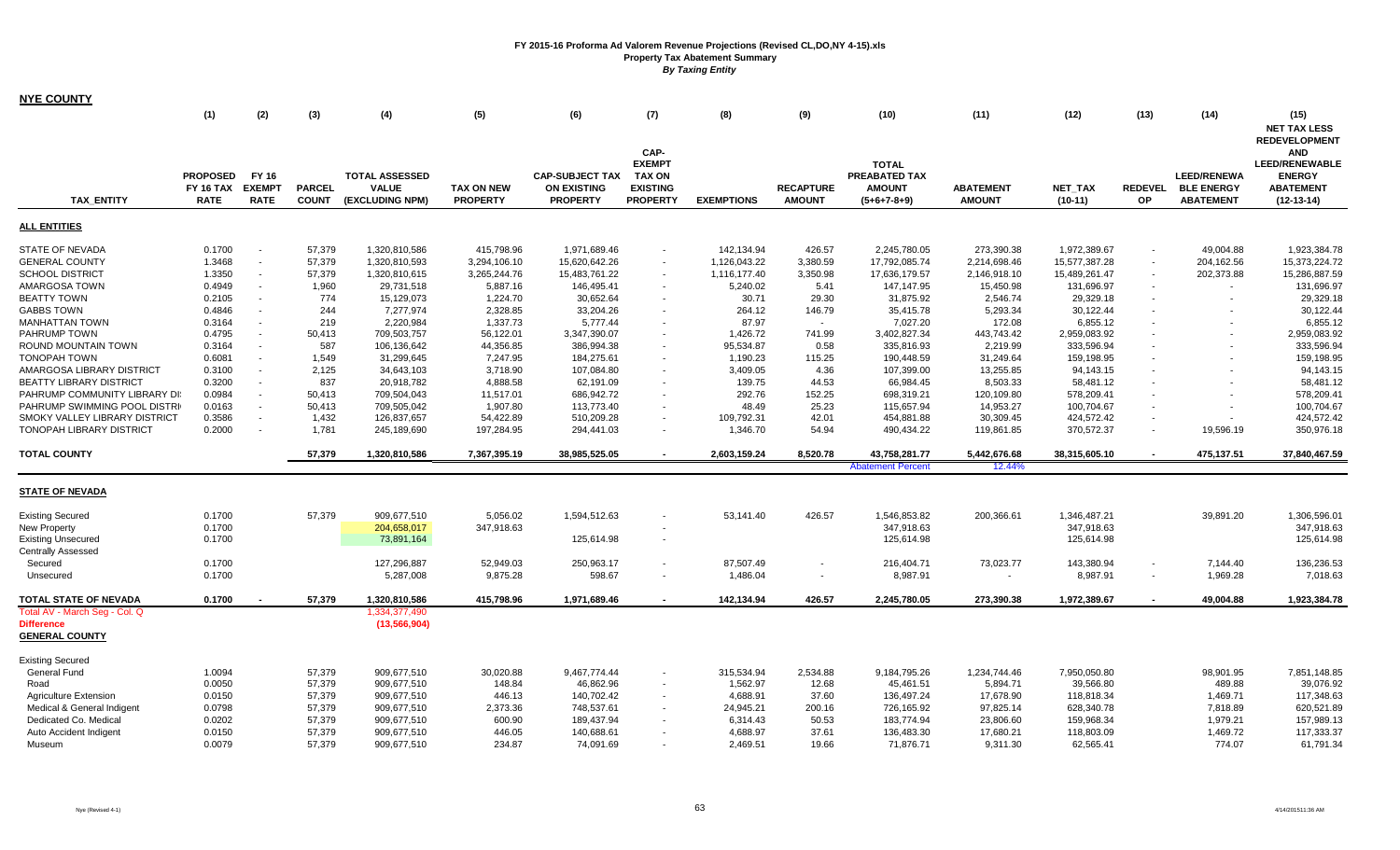| <b>NYE COUNTY</b>                                                                                   |                                                    |                                       |                               |                                                           |                                      |                                                                 |                                                                              |                         |                                   |                                                                        |                                   |                                            |                             |                                                             |                                                                                          |
|-----------------------------------------------------------------------------------------------------|----------------------------------------------------|---------------------------------------|-------------------------------|-----------------------------------------------------------|--------------------------------------|-----------------------------------------------------------------|------------------------------------------------------------------------------|-------------------------|-----------------------------------|------------------------------------------------------------------------|-----------------------------------|--------------------------------------------|-----------------------------|-------------------------------------------------------------|------------------------------------------------------------------------------------------|
|                                                                                                     | (1)                                                | (2)                                   | (3)                           | (4)                                                       | (5)                                  | (6)                                                             | (7)                                                                          | (8)                     | (9)                               | (10)                                                                   | (11)                              | (12)                                       | (13)                        | (14)                                                        | (15)<br><b>NET TAX LESS</b><br><b>REDEVELOPMENT</b>                                      |
| <b>TAX ENTITY</b>                                                                                   | <b>PROPOSED</b><br><b>FY 16 TAX</b><br><b>RATE</b> | FY 16<br><b>EXEMPT</b><br><b>RATE</b> | <b>PARCEL</b><br><b>COUNT</b> | <b>TOTAL ASSESSED</b><br><b>VALUE</b><br>(EXCLUDING NPM)  | <b>TAX ON NEW</b><br><b>PROPERTY</b> | <b>CAP-SUBJECT TAX</b><br><b>ON EXISTING</b><br><b>PROPERTY</b> | CAP-<br><b>EXEMPT</b><br><b>TAX ON</b><br><b>EXISTING</b><br><b>PROPERTY</b> | <b>EXEMPTIONS</b>       | <b>RECAPTURE</b><br><b>AMOUNT</b> | <b>TOTAL</b><br><b>PREABATED TAX</b><br><b>AMOUNT</b><br>$(5+6+7-8+9)$ | <b>ABATEMENT</b><br><b>AMOUNT</b> | <b>NET TAX</b><br>$(10-11)$                | <b>REDEVEL</b><br><b>OP</b> | <b>LEED/RENEWA</b><br><b>BLE ENERGY</b><br><b>ABATEMENT</b> | <b>AND</b><br><b>LEED/RENEWABLE</b><br><b>ENERGY</b><br><b>ABATEMENT</b><br>$(12-13-14)$ |
| Juvenile Probation                                                                                  | 0.1000                                             |                                       | 57,379                        | 909,677,510                                               | 2,974.02                             | 938,003.19                                                      | $\sim$                                                                       | 31,259.65               | 250.80                            | 909,968.36                                                             | 117,862.11                        | 792,106.25                                 |                             | 9,798.09                                                    | 782,308.16                                                                               |
| <b>Health Clinc</b>                                                                                 | 0.0395                                             |                                       | 57,379                        | 909,677,510                                               | 1,174.77                             | 370,540.87                                                      | $\sim$                                                                       | 12,347.57               | 98.99                             | 359,467.06                                                             | 46,554.44                         | 312,912.62                                 |                             | 3,870.25                                                    | 309,042.37                                                                               |
| <b>Capital Projects</b>                                                                             | $\sim$                                             |                                       | 57,379                        | 909,677,510                                               | $\sim$                               |                                                                 |                                                                              |                         | $\sim$                            |                                                                        |                                   | $\sim$                                     |                             | $\sim$                                                      |                                                                                          |
| <b>Special Capital Projects</b>                                                                     | 0.0500                                             |                                       | 57,379                        | 909,677,510                                               | 1,487.03                             | 468,953.35                                                      |                                                                              | 15,629.83               | 125.34                            | 454,935.89                                                             | 58,929.87                         | 396,006.02                                 |                             | 4,899.06                                                    | 391,106.96                                                                               |
| 911 Emergency                                                                                       | 0.0050                                             |                                       | 57,379                        | 909,677,510                                               | 148.62                               | 46,921.24                                                       | $\sim$                                                                       | 1,563.02                | 12.34                             | 45,519.18                                                              | 5,891.36                          | 39,627.82                                  |                             | 489.91                                                      | 39,137.91                                                                                |
| <b>GENERAL TOTAL</b>                                                                                | 1.3468                                             |                                       | 57,379                        | 909,677,510                                               | 40,055.47                            | 12,632,514.32                                                   |                                                                              | 421,005.01              | 3,380.59                          | 12,254,945.37                                                          | 1,636,179.10                      | 10,618,766.27                              |                             | 131,960.74                                                  | 10,486,805.53                                                                            |
| <b>New Property</b>                                                                                 | 1.3468                                             |                                       |                               | 204,658,024                                               | 2,756,334.27                         |                                                                 |                                                                              |                         |                                   | 2,756,334.27                                                           |                                   | 2,756,334.27                               |                             |                                                             | 2,756,334.27                                                                             |
| <b>Existing Unsecured</b>                                                                           | 1.3468                                             |                                       |                               | 73,891,164                                                |                                      | 995,166.20                                                      | $\sim$                                                                       |                         |                                   | 995,166.20                                                             |                                   | 995,166.20                                 |                             |                                                             | 995,166.20                                                                               |
| <b>Centrally Assessed</b>                                                                           |                                                    |                                       |                               |                                                           |                                      |                                                                 |                                                                              |                         |                                   |                                                                        |                                   |                                            |                             |                                                             |                                                                                          |
| Secured                                                                                             | 1.3468                                             |                                       |                               | 127,296,887                                               | 419,480.89                           | 1,988,218.83                                                    | $\sim$                                                                       | 693,265.24              |                                   | 1,714,434.48                                                           | 578,519.36                        | 1,135,915.12                               |                             | 56,600.47                                                   | 1,079,314.65                                                                             |
| Unsecured                                                                                           | 1.3468                                             |                                       |                               | 5,287,008                                                 | 78,235.47                            | 4,742.91                                                        | $\sim$                                                                       | 11,772.97               | $\sim$                            | 71,205.42                                                              | $\sim$                            | 71,205.42                                  |                             | 15,601.35                                                   | 55,604.07                                                                                |
| TOTAL GENERAL COUNTY                                                                                | 1.3468                                             |                                       | 57,379                        | 1,320,810,593                                             | 3,294,106.10                         | 15,620,642.26                                                   |                                                                              | 1,126,043.22            | 3,380.59                          | 17,792,085.74                                                          | 2,214,698.46                      | 15,577,387.28                              |                             | 204,162.56                                                  | 15,373,224.72                                                                            |
| <b>March Assessors Report</b><br><b>New secured</b><br><b>Existing Secured</b><br><b>Difference</b> |                                                    |                                       |                               | 2,951,098<br>920,270,285<br>923,221,383<br>(13, 543, 873) | $-1.47%$                             |                                                                 |                                                                              |                         |                                   |                                                                        |                                   |                                            |                             |                                                             |                                                                                          |
| Total AV - March Seg - Col. Q<br><b>Difference</b>                                                  |                                                    |                                       |                               | 1,334,377,490<br>(13, 566, 897)                           |                                      |                                                                 |                                                                              |                         |                                   |                                                                        |                                   |                                            |                             |                                                             |                                                                                          |
| <b>SCHOOL DISTRICT</b>                                                                              |                                                    |                                       |                               |                                                           |                                      |                                                                 |                                                                              |                         |                                   |                                                                        |                                   |                                            |                             |                                                             |                                                                                          |
| <b>Existing Secured</b><br>New Property<br><b>Existing Unsecured</b><br><b>Centrally Assessed</b>   | 0.7500<br>0.7500<br>0.7500                         | $\sim$<br>$\sim$                      | 57,379                        | 909,677,510<br>204,658,046<br>73,891,164                  | 22,305.75<br>1,534,935.35            | 7,034,719.03<br>554,183.73                                      | $\sim$                                                                       | 234,447.39              | 1,882.70                          | 6,824,460.09<br>1,534,935.35<br>554,183.73                             | 883,971.92                        | 5,940,488.17<br>1,534,935.35<br>554,183.73 |                             | 73,485.74                                                   | 5,867,002.43<br>1,534,935.35<br>554,183.73                                               |
| Secured<br>Unsecured                                                                                | 0.7500<br>0.7500                                   | $\sim$                                |                               | 127,296,887<br>5,287,008                                  | 233,598.65<br>43,567.42              | 1,107,190.47<br>2,641.21                                        | $\sim$<br>$\sim$                                                             | 386,062.47<br>6,556.08  | $\overline{\phantom{a}}$          | 954,726.66<br>39,652.56                                                | 322,163.31                        | 632,563.34<br>39,652.56                    | $\sim$                      | 31,519.43<br>8,688.02                                       | 601,043.92<br>30,964.54                                                                  |
| TOTAL SCHOOL OPERATING                                                                              | 0.7500                                             |                                       | 57,379                        | 1,320,810,615                                             | 1,834,407.17                         | 8,698,734.44                                                    | $\sim$                                                                       | 627,065.93              | 1,882.70                          | 9,907,958.38                                                           | 1,206,135.23                      | 8,701,823.14                               | $\sim$                      | 113,693.18                                                  | 8,588,129.96                                                                             |
| <b>SCHOOL DEBT</b>                                                                                  |                                                    |                                       |                               |                                                           | 415,805.60<br>77,550.01              | 1,970,799.03<br>4,701.36                                        | a.<br>$\sim$                                                                 | 687,191.19<br>11,669.82 | $\sim$<br>÷                       | 1,699,413.45<br>70,581.55                                              | 573,450.70<br>$\sim$              | 1,125,962.75<br>70,581.55                  | <b>Contract</b>             | 56,104.58<br>15,464.67                                      | 1,069,858.17<br>55,116.88                                                                |
| <b>Existing Secured</b>                                                                             | 0.5850                                             |                                       | 57,379                        | 909,677,510                                               | 17,398.13                            | 5,487,094.76                                                    | $\sim$                                                                       | 182,869.00              | 1,468.28                          | 5,323,092.17                                                           | 689,495.48                        | 4,633,596.69                               |                             | 57,318.89                                                   | 4,576,277.80                                                                             |
| New Property                                                                                        | 0.5850                                             |                                       |                               | 204,658,107                                               | 1,197,249.92                         |                                                                 |                                                                              |                         |                                   | 1,197,249.92                                                           |                                   | 1,197,249.92                               |                             |                                                             | 1,197,249.92                                                                             |
| <b>Existing Unsecured</b>                                                                           | 0.5850                                             | $\sim$                                |                               | 73,891,164                                                |                                      | 432,263.31                                                      | $\sim$                                                                       |                         |                                   | 432,263.31                                                             |                                   | 432,263.31                                 |                             |                                                             | 432,263.31                                                                               |
| <b>Centrally Assessed</b>                                                                           |                                                    |                                       |                               |                                                           |                                      |                                                                 |                                                                              |                         |                                   |                                                                        |                                   |                                            |                             |                                                             |                                                                                          |
| Secured                                                                                             | 0.5850                                             |                                       |                               | 127,296,887                                               | 182,206.95                           | 863,608.57                                                      |                                                                              | 301,128.72              |                                   | 744,686.79                                                             | 251,287.39                        | 493,399.41                                 |                             | 24,585.15                                                   | 468,814.25                                                                               |
| Unsecured                                                                                           | 0.5850                                             |                                       |                               | 5,287,008                                                 | 33,982.59                            | 2,060.15                                                        | $\sim$                                                                       | 5,113.74                | $\sim$                            | 30,928.99                                                              |                                   | 30,928.99                                  |                             | 6,776.65                                                    | 24,152.34                                                                                |
| <b>TOTAL SCHOOL DEBT</b>                                                                            | 0.5850                                             |                                       | 57.379                        | 1,320,810,676                                             | 1,430,837.59                         | 6.785.026.78                                                    |                                                                              | 489.111.46              | 1.468.28                          | 7,728,221.19                                                           | 940.782.87                        | 6.787.438.32                               |                             | 88.680.70                                                   | 6,698,757.63                                                                             |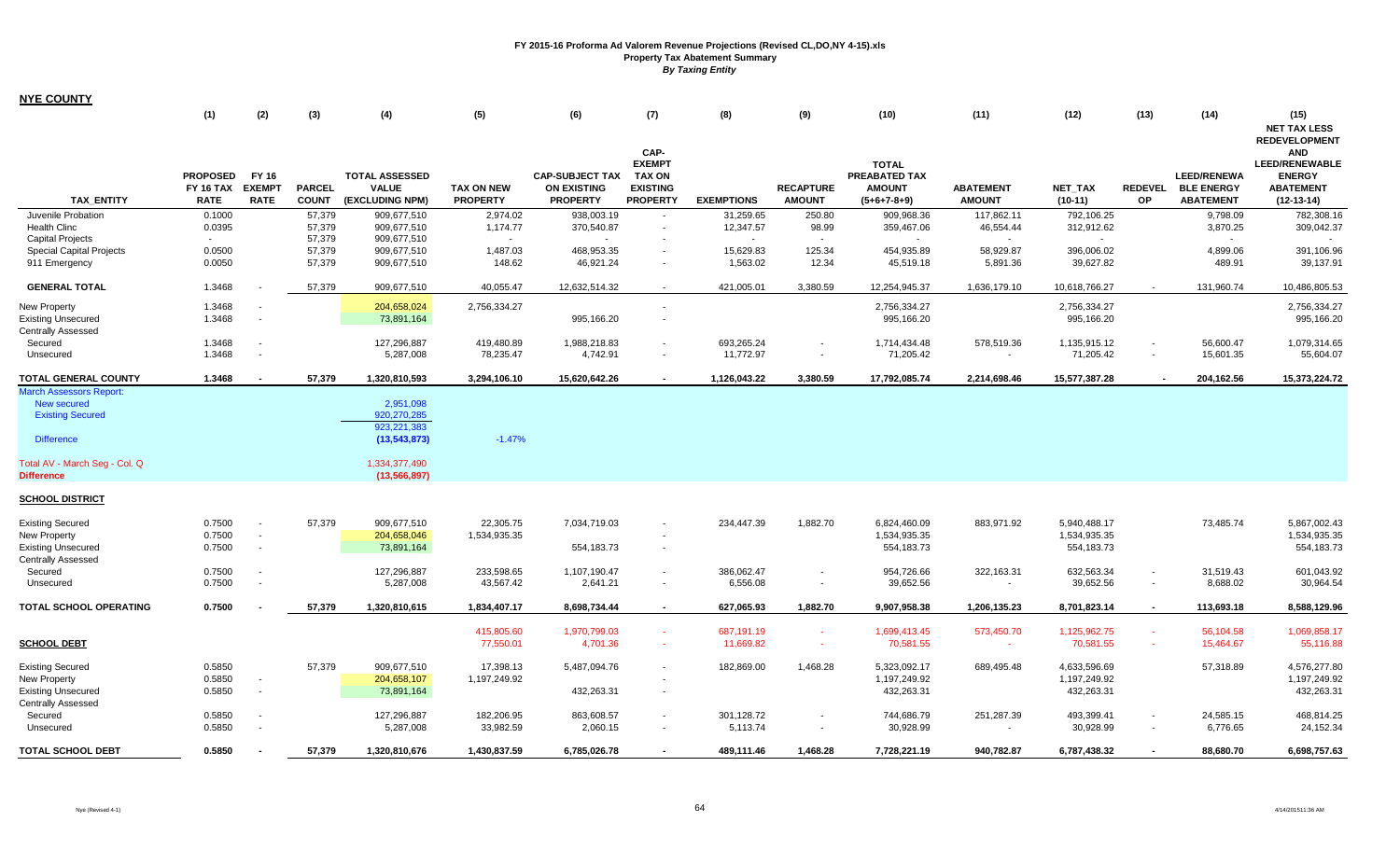| <b>NYE COUNTY</b>                                                           | (1)                             | (2)                          | (3)                           | (4)                             | (5)                                  | (6)                                   | (7)                                    | (8)               | (9)                               | (10)                           | (11)                              | (12)                        | (13)                 | (14)                                  | (15)                                                                                                |
|-----------------------------------------------------------------------------|---------------------------------|------------------------------|-------------------------------|---------------------------------|--------------------------------------|---------------------------------------|----------------------------------------|-------------------|-----------------------------------|--------------------------------|-----------------------------------|-----------------------------|----------------------|---------------------------------------|-----------------------------------------------------------------------------------------------------|
|                                                                             | <b>PROPOSED</b>                 | FY 16                        |                               | <b>TOTAL ASSESSED</b>           |                                      | <b>CAP-SUBJECT TAX</b>                | CAP-<br><b>EXEMPT</b><br><b>TAX ON</b> |                   |                                   | <b>TOTAL</b><br>PREABATED TAX  |                                   |                             |                      | <b>LEED/RENEWA</b>                    | <b>NET TAX LESS</b><br><b>REDEVELOPMENT</b><br><b>AND</b><br><b>LEED/RENEWABLE</b><br><b>ENERGY</b> |
| <b>TAX_ENTITY</b>                                                           | <b>FY 16 TAX</b><br><b>RATE</b> | <b>EXEMPT</b><br><b>RATE</b> | <b>PARCEL</b><br><b>COUNT</b> | <b>VALUE</b><br>(EXCLUDING NPM) | <b>TAX ON NEW</b><br><b>PROPERTY</b> | <b>ON EXISTING</b><br><b>PROPERTY</b> | <b>EXISTING</b><br><b>PROPERTY</b>     | <b>EXEMPTIONS</b> | <b>RECAPTURE</b><br><b>AMOUNT</b> | <b>AMOUNT</b><br>$(5+6+7-8+9)$ | <b>ABATEMENT</b><br><b>AMOUNT</b> | <b>NET TAX</b><br>$(10-11)$ | <b>REDEVEL</b><br>OP | <b>BLE ENERGY</b><br><b>ABATEMENT</b> | <b>ABATEMENT</b><br>$(12-13-14)$                                                                    |
| <b>TOTAL SCHOOL DISTRICT</b>                                                | 1.3350                          | $\sim$                       | 57,379                        | 1,320,810,615                   | 3,265,244.76                         | 15,483,761.22                         | $\overline{\phantom{a}}$               | 1,116,177.40      | 3,350.98                          | 17,636,179.57                  | 2,146,918.10                      | 15,489,261.47               |                      | 202,373.88                            | 15,286,887.59                                                                                       |
| Total AV - March Seg - Col. Q<br><b>Difference</b><br><b>AMARGOSA TOWN</b>  |                                 |                              |                               | 1,334,377,490<br>(13, 566, 875) |                                      |                                       |                                        |                   |                                   |                                |                                   |                             |                      |                                       |                                                                                                     |
| <b>Existing Secured</b><br>New Property                                     | 0.4949<br>0.4949                |                              | 1.960                         | 24,139,429<br>791,899           | 1,968.05<br>3,919.11                 | 122,595.07                            |                                        | 5,095.83          | 5.41                              | 119,472.70<br>3,919.11         | 11,467.65                         | 108,005.05<br>3,919.11      |                      |                                       | 108,005.05<br>3,919.11                                                                              |
| <b>Existing Unsecured</b><br><b>Centrally Assessed</b>                      | 0.4949                          |                              |                               | 2,191,489                       |                                      | 10,845.68                             | $\overline{\phantom{a}}$               |                   |                                   | 10,845.68                      |                                   | 10,845.68                   |                      |                                       | 10,845.68                                                                                           |
| Secured<br>Unsecured                                                        | 0.4949<br>0.4949                |                              |                               | 2,608,701                       | $\overline{\phantom{a}}$             | 13,054.66                             |                                        | 144.19            | $\blacksquare$                    | 12,910.46                      | 3,983.33                          | 8,927.13                    |                      |                                       | 8,927.13                                                                                            |
| <b>TOTAL AMARGOSA TOWN</b>                                                  | 0.4949                          |                              | 1,960                         | 29,731,518                      | 5,887.16                             | 146,495.41                            |                                        | 5,240.02          | 5.41                              | 147,147.95                     | 15,450.98                         | 131,696.97                  |                      | $\blacksquare$                        | 131,696.97                                                                                          |
| Total AV - March Seg - Col. Q<br><b>Difference</b><br><b>BEATTY TOWN</b>    |                                 |                              |                               | 29,732,133<br>(615)             |                                      |                                       |                                        |                   |                                   |                                |                                   |                             |                      |                                       |                                                                                                     |
| <b>Existing Secured</b><br>New Property                                     | 0.2105<br>0.2105                |                              | 774                           | 11,280,493<br>558,753           | 48.52<br>1,176.18                    | 23,696.84                             |                                        |                   | 29.30                             | 23,774.66<br>1,176.18          | 1,698.40                          | 22,076.26<br>1,176.18       |                      |                                       | 22,076.26<br>1,176.18                                                                               |
| <b>Existing Unsecured</b><br>Centrally Assessed<br>Secured                  | 0.2105<br>0.2105                |                              |                               | 1,983,584<br>1,306,243          | $\overline{\phantom{a}}$             | 4,175.44<br>2,780.35                  | $\sim$                                 | 30.71             | $\overline{\phantom{a}}$          | 4,175.44<br>2,749.64           | 848.34                            | 4,175.44<br>1,901.30        |                      |                                       | 4,175.44<br>1,901.30                                                                                |
| Unsecured                                                                   | 0.2105                          |                              |                               |                                 |                                      |                                       |                                        |                   |                                   |                                |                                   |                             |                      |                                       |                                                                                                     |
| <b>TOTAL BEATTY TOWN</b>                                                    | 0.2105                          |                              | 774                           | 15,129,073                      | 1,224.70                             | 30,652.64                             |                                        | 30.71             | 29.30                             | 31,875.92                      | 2,546.74                          | 29,329.18                   |                      | $\blacksquare$                        | 29,329.18                                                                                           |
| Total AV - March Seg - Col. Q<br><b>Difference</b><br><b>GABBS TOWN</b>     |                                 |                              |                               | 15,129,002<br>71                |                                      |                                       |                                        |                   |                                   |                                |                                   |                             |                      |                                       |                                                                                                     |
| <b>Existing Secured</b>                                                     | 0.4846                          |                              | 244                           | 6,050,653                       | $\sim$                               | 29,409.06                             | $\overline{\phantom{a}}$               | 87.67             | 146.79                            | 29,468.18                      | 5,260.17                          | 24,208.01                   |                      | $\overline{\phantom{a}}$              | 24,208.01                                                                                           |
| New Property<br><b>Existing Unsecured</b><br><b>Centrally Assessed</b>      | 0.4846<br>0.4846                |                              |                               | 447,199<br>60,234               | 2,167.13                             | 291.89                                | $\overline{\phantom{a}}$               |                   |                                   | 2,167.13<br>291.89             |                                   | 2,167.13<br>291.89          |                      |                                       | 2,167.13<br>291.89                                                                                  |
| Secured<br>Unsecured                                                        | 0.4846<br>0.4846                |                              |                               | 687,699<br>32,189               | 5.74<br>155.99                       | 3,503.30<br>$\sim$                    | $\sim$                                 | 176.45<br>$\sim$  | $\overline{\phantom{a}}$          | 3,332.59<br>155.99             | 33.17<br>$\sim$                   | 3,299.42<br>155.99          |                      |                                       | 3,299.42<br>155.99                                                                                  |
| <b>TOTAL GABBS TOWN</b>                                                     | 0.4846                          |                              | 244                           | 7,277,974                       | 2,328.85                             | 33,204.26                             |                                        | 264.12            | 146.79                            | 35,415.78                      | 5,293.34                          | 30,122.44                   |                      |                                       | 30,122.44                                                                                           |
| Total AV - March Seg - Col. Q<br><b>Difference</b><br><b>MANHATTAN TOWN</b> |                                 |                              |                               | 7,277,974<br>$\mathbf{0}$       |                                      |                                       |                                        |                   |                                   |                                |                                   |                             |                      |                                       |                                                                                                     |
| <b>Existing Secured</b><br>New Property                                     | 0.3164<br>0.3164                |                              | 219                           | 1,152,933<br>396,266            | 1,253.79                             | 3,647.89                              |                                        |                   |                                   | 3,647.89<br>1,253.79           | 172.08                            | 3,475.81<br>1,253.79        |                      |                                       | 3,475.81<br>1,253.79                                                                                |
| <b>Existing Unsecured</b>                                                   | 0.3164                          |                              |                               | 185,336                         |                                      | 586.40                                | $\sim$                                 |                   |                                   | 586.40                         |                                   | 586.40                      |                      |                                       | 586.40                                                                                              |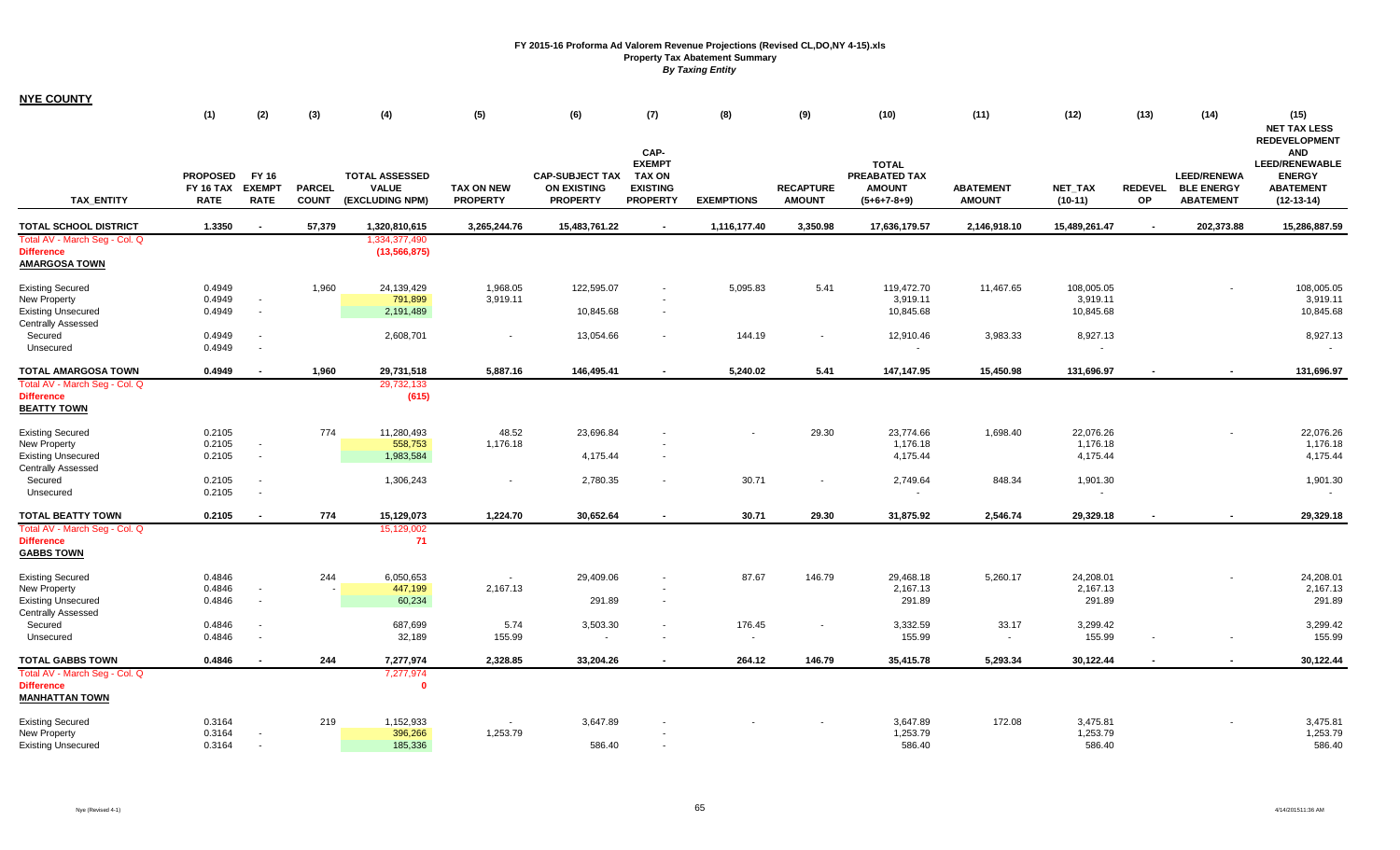| <b>NYE COUNTY</b> |  |
|-------------------|--|
|                   |  |

|                                                                           | (1)                                                | (2)                                   | (3)                           | (4)                                                      | (5)                           | (6)                                                             | (7)                                                                          | (8)               | (9)                               | (10)                                                            | (11)                              | (12)                 | (13)                        | (14)                                                        | (15)                                                                                                                                        |
|---------------------------------------------------------------------------|----------------------------------------------------|---------------------------------------|-------------------------------|----------------------------------------------------------|-------------------------------|-----------------------------------------------------------------|------------------------------------------------------------------------------|-------------------|-----------------------------------|-----------------------------------------------------------------|-----------------------------------|----------------------|-----------------------------|-------------------------------------------------------------|---------------------------------------------------------------------------------------------------------------------------------------------|
| <b>TAX ENTITY</b>                                                         | <b>PROPOSED</b><br><b>FY 16 TAX</b><br><b>RATE</b> | FY 16<br><b>EXEMPT</b><br><b>RATE</b> | <b>PARCEL</b><br><b>COUNT</b> | <b>TOTAL ASSESSED</b><br><b>VALUE</b><br>(EXCLUDING NPM) | TAX ON NEW<br><b>PROPERTY</b> | <b>CAP-SUBJECT TAX</b><br><b>ON EXISTING</b><br><b>PROPERTY</b> | CAP-<br><b>EXEMPT</b><br><b>TAX ON</b><br><b>EXISTING</b><br><b>PROPERTY</b> | <b>EXEMPTIONS</b> | <b>RECAPTURE</b><br><b>AMOUNT</b> | <b>TOTAL</b><br>PREABATED TAX<br><b>AMOUNT</b><br>$(5+6+7-8+9)$ | <b>ABATEMENT</b><br><b>AMOUNT</b> | NET_TAX<br>$(10-11)$ | <b>REDEVEL</b><br><b>OP</b> | <b>LEED/RENEWA</b><br><b>BLE ENERGY</b><br><b>ABATEMENT</b> | <b>NET TAX LESS</b><br><b>REDEVELOPMENT</b><br><b>AND</b><br><b>LEED/RENEWABLE</b><br><b>ENERGY</b><br><b>ABATEMENT</b><br>$(12 - 13 - 14)$ |
| <b>Centrally Assessed</b>                                                 |                                                    |                                       |                               |                                                          |                               |                                                                 |                                                                              |                   |                                   |                                                                 |                                   |                      |                             |                                                             |                                                                                                                                             |
| Secured<br>Unsecured                                                      | 0.3164<br>0.3164                                   | $\sim$<br>$\sim$                      |                               | 466,952<br>19,497                                        | 22.25<br>61.69                | 1,543.15                                                        |                                                                              | 87.97<br>$\sim$   |                                   | 1,477.44<br>61.69                                               |                                   | 1,477.44<br>61.69    |                             | $\overline{\phantom{a}}$                                    | 1,477.44<br>61.69                                                                                                                           |
| TOTAL MANHATTAN TOWN                                                      | 0.3164                                             | $\sim$                                | 219                           | 2,220,984                                                | 1,337.73                      | 5,777.44                                                        | $\overline{\phantom{a}}$                                                     | 87.97             | $\blacksquare$                    | 7,027.20                                                        | 172.08                            | 6,855.12             | $\blacksquare$              | $\blacksquare$                                              | 6,855.12                                                                                                                                    |
| Total AV - March Seg - Col. Q<br><b>Difference</b><br><b>PAHRUMP TOWN</b> |                                                    |                                       |                               | 2,220,984                                                |                               |                                                                 |                                                                              |                   |                                   |                                                                 |                                   |                      |                             |                                                             |                                                                                                                                             |
| <b>Existing Secured</b>                                                   | 0.4795                                             |                                       | 50,413                        | 648,667,668                                              | 11,559.76                     | 3,098,835.75                                                    |                                                                              | 19.20             | 741.99                            | 3,111,118.30                                                    | 358,545.96                        | 2,752,572.34         |                             |                                                             | 2,752,572.34                                                                                                                                |
| <b>New Property</b>                                                       | 0.4795                                             | $\sim$                                |                               | 9,293,482                                                | 44,562.25                     |                                                                 |                                                                              |                   |                                   | 44,562.25                                                       |                                   | 44,562.25            |                             |                                                             | 44,562.25                                                                                                                                   |
| <b>Existing Unsecured</b><br><b>Centrally Assessed</b>                    | 0.4795                                             | $\sim$                                |                               | 25,260,309                                               |                               | 121,123.18                                                      | $\sim$                                                                       |                   |                                   | 121,123.18                                                      |                                   | 121,123.18           |                             |                                                             | 121,123.18                                                                                                                                  |
| Secured<br>Unsecured                                                      | 0.4795<br>0.4795                                   | $\sim$<br>$\sim$                      |                               | 26,282,297                                               | $\sim$                        | 127,431.14                                                      | $\sim$                                                                       | 1,407.52          | $\sim$                            | 126,023.61                                                      | 85,197.46                         | 40,826.15            |                             |                                                             | 40,826.15                                                                                                                                   |
| <b>TOTAL PAHRUMP TOWN</b>                                                 | 0.4795                                             |                                       | 50,413                        | 709,503,757                                              | 56,122.01                     | 3,347,390.07                                                    | $\blacksquare$                                                               | 1,426.72          | 741.99                            | 3,402,827.34                                                    | 443,743.42                        | 2,959,083.92         |                             | $\blacksquare$                                              | 2,959,083.92                                                                                                                                |
| Total AV - March Seg - Col. Q                                             |                                                    |                                       |                               | 723,070,039                                              |                               |                                                                 |                                                                              |                   |                                   |                                                                 |                                   |                      |                             |                                                             |                                                                                                                                             |
| <b>Difference</b><br><b>ROUND MOUNTAIN TOWN</b>                           |                                                    |                                       |                               | (13, 566, 282)                                           |                               |                                                                 |                                                                              |                   |                                   |                                                                 |                                   |                      |                             |                                                             |                                                                                                                                             |
| <b>Existing Secured</b>                                                   | 0.3164                                             |                                       | 587                           | 89,438,613                                               | 79.98                         | 378,251.89                                                      |                                                                              | 95,348.08         | 0.58                              | 282,984.37                                                      | 2,219.99                          | 280,764.38           |                             |                                                             | 280,764.38                                                                                                                                  |
| New Property                                                              | 0.3164                                             | $\sim$                                |                               | 13,951,803                                               | 44,143.50                     |                                                                 |                                                                              |                   |                                   | 44,143.50                                                       |                                   | 44,143.50            |                             |                                                             | 44,143.50                                                                                                                                   |
| <b>Existing Unsecured</b><br><b>Centrally Assessed</b>                    | 0.3164                                             | $\sim$                                |                               | 1,754,571                                                |                               | 5,551.46                                                        | $\sim$                                                                       |                   |                                   | 5,551.46                                                        |                                   | 5,551.46             |                             |                                                             | 5,551.46                                                                                                                                    |
| Secured                                                                   | 0.3164                                             | $\sim$                                |                               | 949,504                                                  | $\blacksquare$                | 3,191.02                                                        | $\sim$                                                                       | 186.79            | $\blacksquare$                    | 3,004.23                                                        | $\overline{\phantom{a}}$          | 3,004.23             |                             |                                                             | 3,004.23                                                                                                                                    |
| Unsecured                                                                 | 0.3164                                             | $\sim$                                |                               | 42,151                                                   | 133.37                        |                                                                 |                                                                              | $\sim$            |                                   | 133.37                                                          | $\sim$                            | 133.37               |                             |                                                             | 133.37                                                                                                                                      |
| TOTAL ROUND MOUNTAIN TOWN                                                 | 0.3164                                             | $\overline{\phantom{a}}$              | 587                           | 106,136,642                                              | 44,356.85                     | 386,994.38                                                      | $\blacksquare$                                                               | 95,534.87         | 0.58                              | 335,816.93                                                      | 2,219.99                          | 333,596.94           | $\blacksquare$              | $\overline{\phantom{a}}$                                    | 333,596.94                                                                                                                                  |
| Total AV - March Seg - Col. Q<br><b>Difference</b><br><b>TONOPAH TOWN</b> |                                                    |                                       |                               | 106,136,642<br>$\Omega$                                  |                               |                                                                 |                                                                              |                   |                                   |                                                                 |                                   |                      |                             |                                                             |                                                                                                                                             |
| <b>Existing Secured</b>                                                   | 0.6081                                             |                                       | 1,549                         | 24,841,798                                               | 28.98                         | 151,034.19                                                      |                                                                              |                   | 115.25                            | 151,178.42                                                      | 24,365.97                         | 126,812.45           |                             |                                                             | 126,812.45                                                                                                                                  |
| New Property                                                              | 0.6081                                             | $\sim$                                |                               | 801,247                                                  | 4,872.39                      |                                                                 |                                                                              |                   |                                   | 4,872.39                                                        |                                   | 4,872.39             |                             |                                                             | 4,872.39                                                                                                                                    |
| <b>Existing Unsecured</b>                                                 | 0.6081                                             | $\sim$                                |                               | 1,652,150                                                |                               | 10,046.72                                                       | $\sim$                                                                       |                   |                                   | 10,046.72                                                       |                                   | 10,046.72            |                             |                                                             | 10,046.72                                                                                                                                   |
| <b>Centrally Assessed</b><br>Secured                                      | 0.6081                                             | $\sim$                                |                               | 3,877,713                                                | 1,575.90                      | 23,194.70                                                       | $\sim$                                                                       | 1,190.23          | $\sim$                            | 23,580.37                                                       | 6,883.67                          | 16,696.70            |                             |                                                             | 16,696.70                                                                                                                                   |
| Unsecured                                                                 | 0.6081                                             | $\sim$                                |                               | 126,736                                                  | 770.68                        |                                                                 |                                                                              |                   | $\blacksquare$                    | 770.68                                                          | $\sim$                            | 770.68               |                             |                                                             | 770.68                                                                                                                                      |
| <b>TOTAL TONOPAH TOWN</b>                                                 | 0.6081                                             |                                       | 1,549                         | 31,299,645                                               | 7,247.95                      | 184,275.61                                                      |                                                                              | 1.190.23          | 115.25                            | 190,448.59                                                      | 31,249.64                         | 159,198.95           |                             |                                                             | 159,198.95                                                                                                                                  |
| Total AV - March Seg - Col. Q                                             |                                                    |                                       |                               | 31,299,639                                               |                               |                                                                 |                                                                              |                   |                                   |                                                                 |                                   |                      |                             |                                                             |                                                                                                                                             |
| <b>Difference</b><br><b>AMARGOSA LIBRARY DISTRICT</b>                     |                                                    |                                       |                               | -6                                                       |                               |                                                                 |                                                                              |                   |                                   |                                                                 |                                   |                      |                             |                                                             |                                                                                                                                             |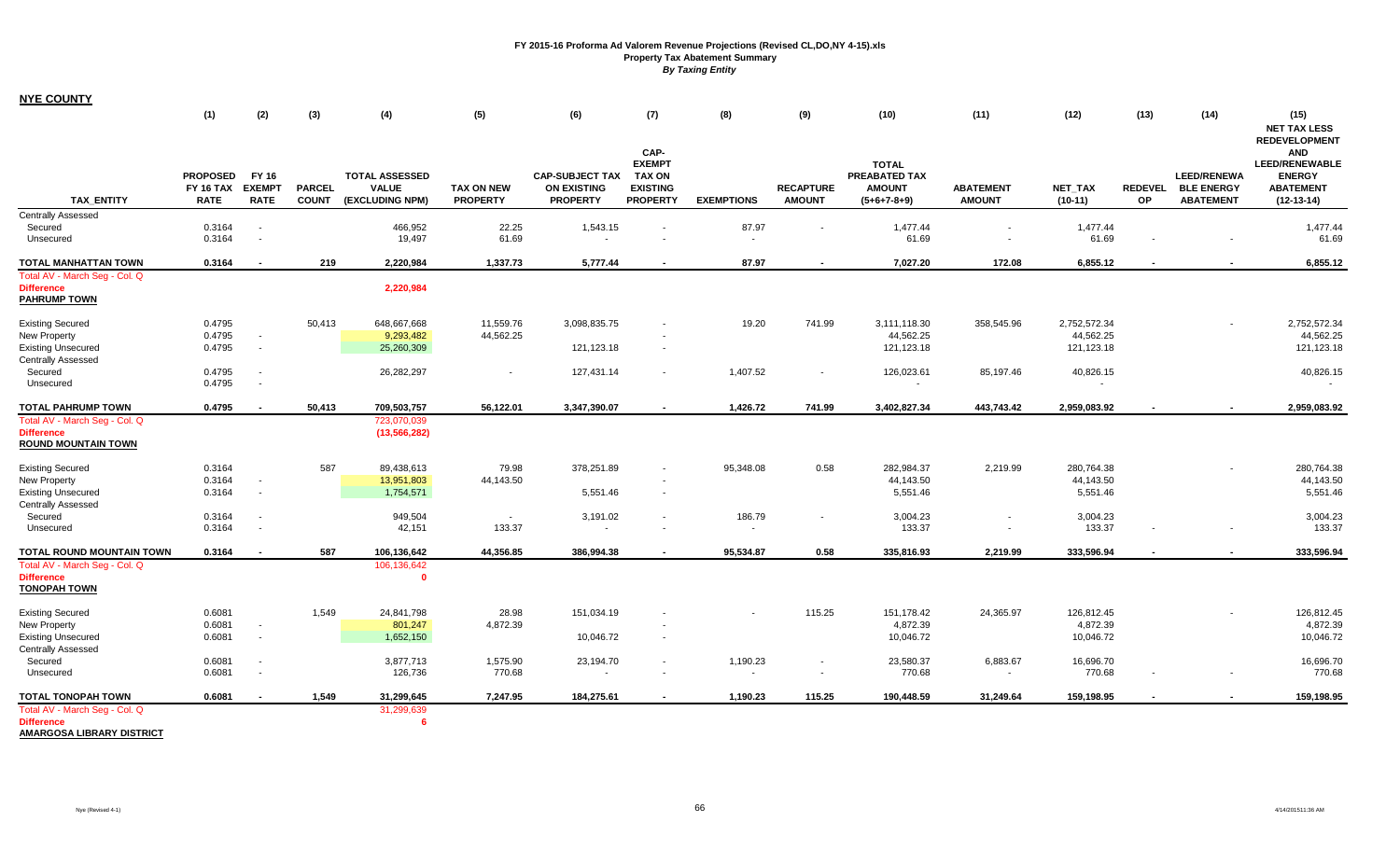| <b>NYE COUNTY</b>                                       |                                                    |                                       |                               |                                                          |                                      |                                                                 |                                                                       |                   |                                   |                                                                        |                                   |                                       |      |                                                              |                                                                                          |
|---------------------------------------------------------|----------------------------------------------------|---------------------------------------|-------------------------------|----------------------------------------------------------|--------------------------------------|-----------------------------------------------------------------|-----------------------------------------------------------------------|-------------------|-----------------------------------|------------------------------------------------------------------------|-----------------------------------|---------------------------------------|------|--------------------------------------------------------------|------------------------------------------------------------------------------------------|
|                                                         | (1)                                                | (2)                                   | (3)                           | (4)                                                      | (5)                                  | (6)                                                             | (7)                                                                   | (8)               | (9)                               | (10)                                                                   | (11)                              | (12)                                  | (13) | (14)                                                         | (15)<br><b>NET TAX LESS</b><br><b>REDEVELOPMENT</b>                                      |
| <b>TAX ENTITY</b>                                       | <b>PROPOSED</b><br><b>FY 16 TAX</b><br><b>RATE</b> | FY 16<br><b>EXEMPT</b><br><b>RATE</b> | <b>PARCEL</b><br><b>COUNT</b> | <b>TOTAL ASSESSED</b><br><b>VALUE</b><br>(EXCLUDING NPM) | <b>TAX ON NEW</b><br><b>PROPERTY</b> | <b>CAP-SUBJECT TAX</b><br><b>ON EXISTING</b><br><b>PROPERTY</b> | CAP-<br><b>EXEMPT</b><br>TAX ON<br><b>EXISTING</b><br><b>PROPERTY</b> | <b>EXEMPTIONS</b> | <b>RECAPTURE</b><br><b>AMOUNT</b> | <b>TOTAL</b><br><b>PREABATED TAX</b><br><b>AMOUNT</b><br>$(5+6+7-8+9)$ | <b>ABATEMENT</b><br><b>AMOUNT</b> | <b>NET TAX</b><br>$(10-11)$           | OP   | <b>LEED/RENEWA</b><br>REDEVEL BLE ENERGY<br><b>ABATEMENT</b> | <b>AND</b><br><b>LEED/RENEWABLE</b><br><b>ENERGY</b><br><b>ABATEMENT</b><br>$(12-13-14)$ |
| <b>Existing Secured</b>                                 | 0.3100                                             |                                       | 2,125                         | 25,468,331                                               | 1,513.59                             | 80,635.89                                                       | $\sim$                                                                | 3,196.63          | 4.36                              | 78,957.21                                                              | 7,387.85                          | 71,569.36                             |      | $\sim$                                                       | 71,569.36                                                                                |
| New Property                                            | 0.3100                                             | $\sim$                                |                               | 711,389                                                  | 2,205.31                             |                                                                 |                                                                       |                   |                                   | 2,205.31                                                               |                                   | 2,205.31                              |      |                                                              | 2,205.31                                                                                 |
| <b>Existing Unsecured</b>                               | 0.3100                                             | $\sim$                                |                               | 2,328,223                                                |                                      | 7,217.49                                                        | $\sim$                                                                |                   |                                   | 7,217.49                                                               |                                   | 7,217.49                              |      |                                                              | 7,217.49                                                                                 |
| <b>Centrally Assessed</b>                               |                                                    |                                       |                               |                                                          |                                      |                                                                 |                                                                       |                   |                                   |                                                                        |                                   |                                       |      |                                                              |                                                                                          |
| Secured<br>Unsecured                                    | 0.3100<br>0.3100                                   | $\sim$<br>$\sim$                      |                               | 6,135,160                                                |                                      | 19,231.41                                                       |                                                                       | 212.42            |                                   | 19,019.00<br>$\blacksquare$                                            | 5,868.00                          | 13,151.00<br>$\overline{\phantom{a}}$ |      |                                                              | 13,151.00                                                                                |
| TOTAL AMARGOSA LIBRARY DISTR                            | 0.3100                                             |                                       | 2,125                         | 34,643,103                                               | 3,718.90                             | 107,084.80                                                      |                                                                       | 3,409.05          | 4.36                              | 107,399.00                                                             | 13,255.85                         | 94,143.15                             |      |                                                              | 94,143.15                                                                                |
| Total AV - March Seg - Col. Q                           |                                                    |                                       |                               | 34.643.744                                               |                                      |                                                                 |                                                                       |                   |                                   |                                                                        |                                   |                                       |      |                                                              |                                                                                          |
| <b>Difference</b><br><b>BEATTY LIBRARY DISTRICT</b>     |                                                    |                                       |                               | (641)                                                    |                                      |                                                                 |                                                                       |                   |                                   |                                                                        |                                   |                                       |      |                                                              |                                                                                          |
| <b>Existing Secured</b>                                 | 0.3200                                             |                                       | 837                           | 11,643,396                                               | 92.24                                | 37,166.44                                                       |                                                                       |                   | 44.53                             | 37,303.21                                                              | 3,512.37                          | 33,790.84                             |      |                                                              | 33,790.84                                                                                |
| New Property                                            | 0.3200                                             | $\sim$                                |                               | 1,498,007                                                | 4,793.62                             |                                                                 |                                                                       |                   |                                   | 4,793.62                                                               |                                   | 4,793.62                              |      |                                                              | 4,793.62                                                                                 |
| <b>Existing Unsecured</b>                               | 0.3200                                             | $\sim$                                |                               | 3,953,715                                                |                                      | 12,651.89                                                       | $\sim$                                                                |                   |                                   | 12,651.89                                                              |                                   | 12,651.89                             |      |                                                              | 12,651.89                                                                                |
| <b>Centrally Assessed</b>                               |                                                    |                                       |                               |                                                          |                                      |                                                                 |                                                                       |                   |                                   |                                                                        |                                   |                                       |      |                                                              |                                                                                          |
| Secured                                                 | 0.3200                                             | $\sim$                                |                               | 3,822,815                                                | $\sim$                               | 12,372.76                                                       |                                                                       | 139.75            |                                   | 12,233.01                                                              | 4,990.96                          | 7,242.05                              |      |                                                              | 7,242.05                                                                                 |
| Unsecured                                               | 0.3200                                             | $\sim$                                |                               | 850                                                      | 2.72                                 | $\sim$                                                          |                                                                       | $\sim$            |                                   | 2.72                                                                   |                                   | 2.72                                  |      |                                                              | 2.72                                                                                     |
| TOTAL BEATTY LIBRARY DISTRICT                           | 0.3200                                             |                                       | 837                           | 20,918,782                                               | 4,888.58                             | 62,191.09                                                       |                                                                       | 139.75            | 44.53                             | 66,984.45                                                              | 8,503.33                          | 58,481.12                             |      |                                                              | 58,481.12                                                                                |
| Total AV - March Seg - Col. Q                           |                                                    |                                       |                               | 20,918,708                                               |                                      |                                                                 |                                                                       |                   |                                   |                                                                        |                                   |                                       |      |                                                              |                                                                                          |
| <b>Difference</b><br>PAHRUMP COMMUNITY LIBRARY DISTRICT |                                                    |                                       |                               | 74                                                       |                                      |                                                                 |                                                                       |                   |                                   |                                                                        |                                   |                                       |      |                                                              |                                                                                          |
| <b>Existing Secured</b>                                 | 0.0984                                             |                                       | 50,413                        | 648,667,668                                              | 2,371.94                             | 635,935.95                                                      |                                                                       | 3.92              | 152.25                            | 638,456.22                                                             | 100,504.56                        | 537,951.66                            |      |                                                              | 537,951.66                                                                               |
| New Property                                            | 0.0984                                             | $\sim$                                |                               | 9,293,769                                                | 9,145.07                             |                                                                 |                                                                       |                   |                                   | 9,145.07                                                               |                                   | 9,145.07                              |      |                                                              | 9,145.07                                                                                 |
| <b>Existing Unsecured</b>                               | 0.0984                                             | $\sim$                                |                               | 25,260,309                                               |                                      | 24,856.14                                                       | $\sim$                                                                |                   |                                   | 24,856.14                                                              |                                   | 24,856.14                             |      |                                                              | 24,856.14                                                                                |
| <b>Centrally Assessed</b>                               |                                                    |                                       |                               |                                                          |                                      |                                                                 |                                                                       |                   |                                   |                                                                        |                                   |                                       |      |                                                              |                                                                                          |
| Secured                                                 | 0.0984                                             | $\sim$                                |                               | 26,282,297                                               |                                      | 26,150.62                                                       | $\blacksquare$                                                        | 288.84            |                                   | 25,861.78                                                              | 19,605.24                         | 6,256.54                              |      |                                                              | 6,256.54                                                                                 |
| Unsecured                                               | 0.0984                                             | $\sim$                                |                               |                                                          |                                      |                                                                 |                                                                       |                   |                                   | $\blacksquare$                                                         |                                   |                                       |      |                                                              |                                                                                          |
| TOTAL PAHRUMP COMMUNITY LIBF                            | 0.0984                                             |                                       | 50,413                        | 709,504,043                                              | 11,517.01                            | 686,942.72                                                      |                                                                       | 292.76            | 152.25                            | 698,319.21                                                             | 120,109.80                        | 578,209.41                            |      |                                                              | 578,209.41                                                                               |
| Total AV - March Seg - Col. Q                           |                                                    |                                       |                               | 709,515,729                                              |                                      |                                                                 |                                                                       |                   |                                   |                                                                        |                                   |                                       |      |                                                              |                                                                                          |
| <b>Difference</b><br>PAHRUMP SWIMMING POOL DISTRICT     |                                                    |                                       |                               | (11,686)                                                 |                                      |                                                                 |                                                                       |                   |                                   |                                                                        |                                   |                                       |      |                                                              |                                                                                          |
| <b>Existing Secured</b>                                 | 0.0163                                             |                                       | 50,413                        | 648,667,668                                              | 392.75                               | 105,324.11                                                      |                                                                       | 0.64              | 25.23                             | 105,741.45                                                             | 12,222.06                         | 93,519.39                             |      |                                                              | 93,519.39                                                                                |
| New Property                                            | 0.0163                                             | $\sim$ $\sim$                         |                               | 9,294,768                                                | 1,515.05                             |                                                                 |                                                                       |                   |                                   | 1,515.05                                                               |                                   | 1,515.05                              |      |                                                              | 1,515.05                                                                                 |
| <b>Existing Unsecured</b>                               | 0.0163                                             | $\sim$                                |                               | 25,260,309                                               |                                      | 4,117.43                                                        | $\sim$                                                                |                   |                                   | 4,117.43                                                               |                                   | 4,117.43                              |      |                                                              | 4,117.43                                                                                 |
| <b>Centrally Assessed</b>                               |                                                    |                                       |                               |                                                          |                                      |                                                                 |                                                                       |                   |                                   |                                                                        |                                   |                                       |      |                                                              |                                                                                          |
| Secured                                                 | 0.0163                                             | $\sim$                                |                               | 26,282,297                                               | $\overline{\phantom{a}}$             | 4,331.86                                                        |                                                                       | 47.85             |                                   | 4,284.01                                                               | 2,731.21                          | 1,552.80                              |      |                                                              | 1,552.80                                                                                 |
| Unsecured                                               | 0.0163                                             | $\sim$                                |                               |                                                          |                                      |                                                                 |                                                                       |                   |                                   | $\blacksquare$                                                         |                                   | $\sim$                                |      |                                                              |                                                                                          |
| TOTAL PAHRUMP SWIMMING POOL                             | 0.0163                                             |                                       | 50,413                        | 709,505,042                                              | 1,907.80                             | 113,773.40                                                      |                                                                       | 48.49             | 25.23                             | 115,657.94                                                             | 14,953.27                         | 100,704.67                            |      |                                                              | 100,704.67                                                                               |
| Total AV - March Seg - Col. Q                           |                                                    |                                       |                               | 709,515,729                                              |                                      |                                                                 |                                                                       |                   |                                   |                                                                        |                                   |                                       |      |                                                              |                                                                                          |

۰.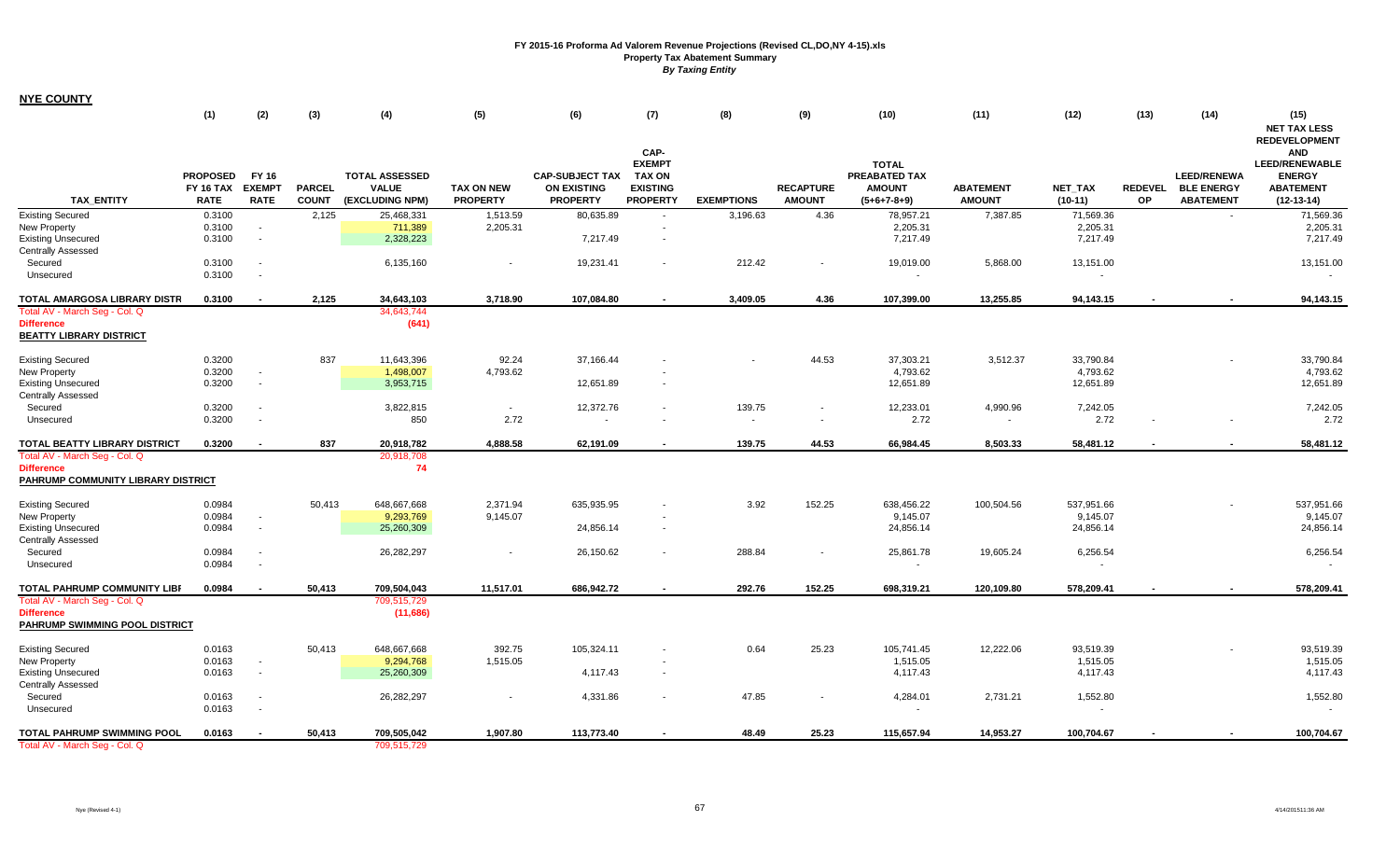|                                                                                                                        | (1)                                                | (2)                                   | (3)                           | (4)                                                      | (5)                                  | (6)                                                             | (7)                                                                          | (8)               | (9)                               | (10)                                                            | (11)                              | (12)                                 | (13)                        | (14)                                                        | (15)<br><b>NET TAX LESS</b>                                                                                      |
|------------------------------------------------------------------------------------------------------------------------|----------------------------------------------------|---------------------------------------|-------------------------------|----------------------------------------------------------|--------------------------------------|-----------------------------------------------------------------|------------------------------------------------------------------------------|-------------------|-----------------------------------|-----------------------------------------------------------------|-----------------------------------|--------------------------------------|-----------------------------|-------------------------------------------------------------|------------------------------------------------------------------------------------------------------------------|
| <b>TAX ENTITY</b>                                                                                                      | <b>PROPOSED</b><br><b>FY 16 TAX</b><br><b>RATE</b> | FY 16<br><b>EXEMPT</b><br><b>RATE</b> | <b>PARCEL</b><br><b>COUNT</b> | <b>TOTAL ASSESSED</b><br><b>VALUE</b><br>(EXCLUDING NPM) | <b>TAX ON NEW</b><br><b>PROPERTY</b> | <b>CAP-SUBJECT TAX</b><br><b>ON EXISTING</b><br><b>PROPERTY</b> | CAP-<br><b>EXEMPT</b><br><b>TAX ON</b><br><b>EXISTING</b><br><b>PROPERTY</b> | <b>EXEMPTIONS</b> | <b>RECAPTURE</b><br><b>AMOUNT</b> | <b>TOTAL</b><br>PREABATED TAX<br><b>AMOUNT</b><br>$(5+6+7-8+9)$ | <b>ABATEMENT</b><br><b>AMOUNT</b> | <b>NET TAX</b><br>$(10-11)$          | <b>REDEVEL</b><br><b>OP</b> | <b>LEED/RENEWA</b><br><b>BLE ENERGY</b><br><b>ABATEMENT</b> | <b>REDEVELOPMENT</b><br><b>AND</b><br><b>LEED/RENEWABLE</b><br><b>ENERGY</b><br><b>ABATEMENT</b><br>$(12-13-14)$ |
| <b>Difference</b><br><b>SMOKY VALLEY LIBRARY DISTRICT</b>                                                              |                                                    |                                       |                               | (10, 687)                                                |                                      |                                                                 |                                                                              |                   |                                   |                                                                 |                                   |                                      |                             |                                                             |                                                                                                                  |
| <b>Existing Secured</b><br>New Property<br><b>Existing Unsecured</b><br><b>Centrally Assessed</b>                      | 0.3586<br>0.3586<br>0.3586                         | $\sim$<br>$\sim$                      | 1,432                         | 101,119,468<br>14,786,424<br>2,855,784                   | 146.80<br>53,024.12                  | 470,539.98<br>10,240.84                                         | $\sim$                                                                       | 108,072.34        | 42.01                             | 362,656.45<br>53,024.12<br>10,240.84                            | 15,326.96                         | 347,329.49<br>53,024.12<br>10,240.84 |                             | $\overline{\phantom{a}}$                                    | 347,329.49<br>53,024.12<br>10,240.84                                                                             |
| Secured<br>Unsecured                                                                                                   | 0.3586<br>0.3586                                   | $\sim$<br>$\sim$                      |                               | 7,733,885<br>342,096                                     | 25.22<br>1,226.76                    | 29,428.46                                                       | $\sim$                                                                       | 1,719.97          | $\sim$<br>$\sim$                  | 27,733.71<br>1,226.76                                           | 14,982.49                         | 12,751.22<br>1,226.76                | $\overline{\phantom{a}}$    | $\sim$                                                      | 12,751.22<br>1,226.76                                                                                            |
| TOTAL SMOKY VALLEY LIBRARY DI<br>Total AV - March Seq - Col. Q<br><b>Difference</b><br><b>TONOPAH LIBRARY DISTRICT</b> | 0.3586                                             |                                       | 1,432                         | 126,837,657<br>126,837,657                               | 54,422.89                            | 510,209.28                                                      | $\sim$                                                                       | 109,792.31        | 42.01                             | 454,881.88                                                      | 30,309.45                         | 424,572.42                           | $\overline{\phantom{a}}$    | $\overline{\phantom{0}}$                                    | 424,572.42                                                                                                       |
| <b>Existing Secured</b><br><b>New Property</b><br><b>Existing Unsecured</b><br><b>Centrally Assessed</b>               | 0.2000<br>0.2000<br>0.2000                         | $\sim$<br>$\sim$                      | 1,781                         | 104,863,334<br>97,912,510<br>30,426,681                  | 9.53<br>195,825.02                   | 209,721.80<br>60,853.36                                         |                                                                              | 4.76              | 54.94                             | 209,781.51<br>195,825.02<br>60,853.36                           | 113,660.27                        | 96,121.24<br>195,825.02<br>60,853.36 |                             | 19,596.19                                                   | 76,525.05<br>195,825.02<br>60,853.36                                                                             |
| Secured<br>Unsecured                                                                                                   | 0.2000<br>0.2000                                   | $\sim$<br>$\sim$                      |                               | 11,521,117<br>466,048                                    | 518.30<br>932.10                     | 23,865.87<br><b>CONTRACTOR</b>                                  | $\sim$                                                                       | 1,341.94          | $\sim$<br>$\sim$                  | 23,042.23<br>932.10                                             | 6,201.58<br><b>COL</b>            | 16,840.65<br>932.10                  | $\overline{\phantom{a}}$    |                                                             | 16,840.65<br>932.10                                                                                              |
| <b>TOTAL TONOPAH LIBRARY DISTRIC</b><br>Total AV - March Seg - Col. Q                                                  | 0.2000                                             |                                       | 1,781                         | 245,189,690<br>245,189,683                               | 197,284.95                           | 294,441.03                                                      |                                                                              | 1,346.70          | 54.94                             | 490,434.22                                                      | 119,861.85                        | 370,572.37                           |                             | 19,596.19                                                   | 350,976.18                                                                                                       |

**Difference7**

**NYE COUNTY**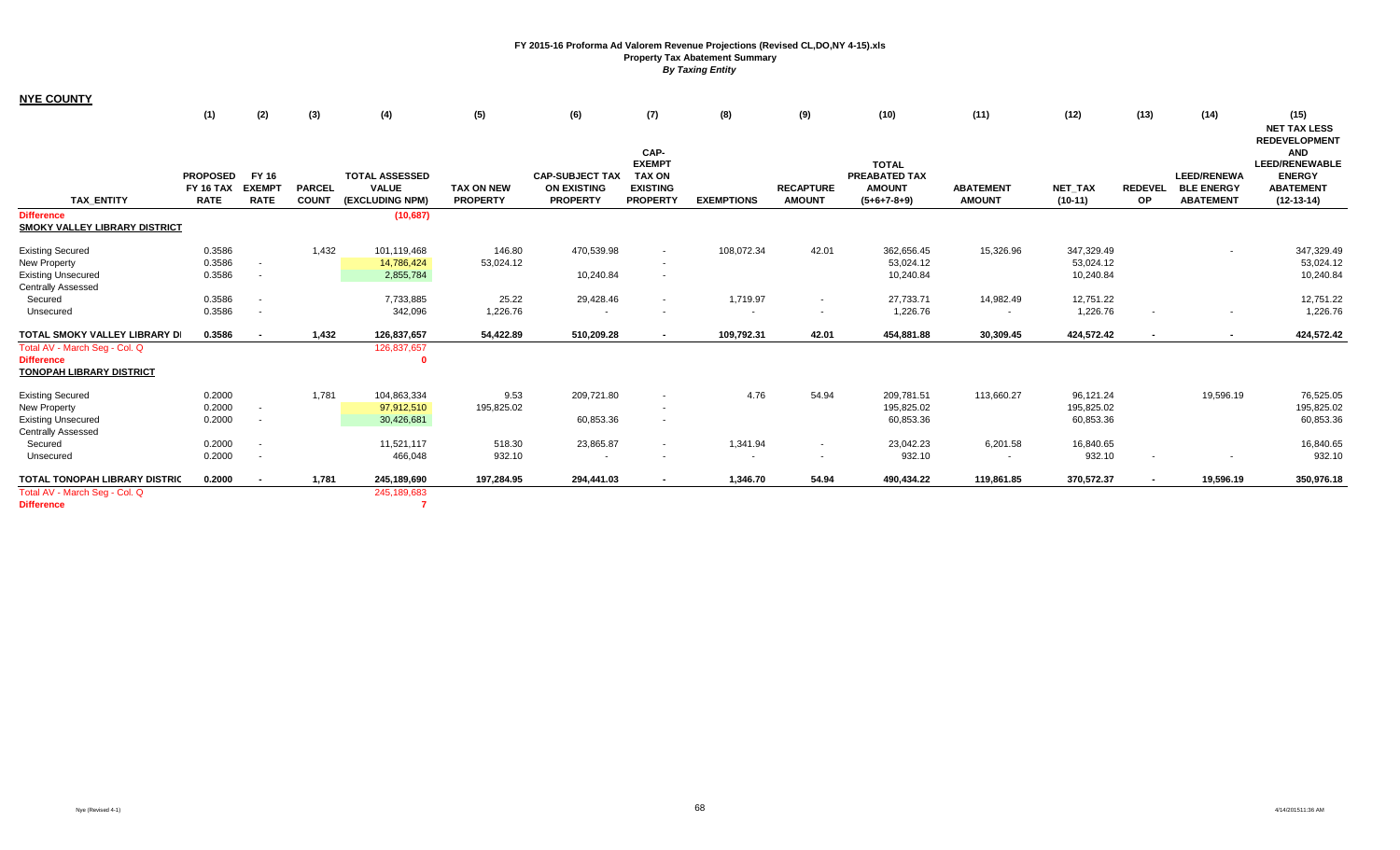| <b>PERSHING COUNTY</b>        |                 |                          |               |                   |                   |                             |                          |                   |                  |                          |                  |              |                 |                  |                           |
|-------------------------------|-----------------|--------------------------|---------------|-------------------|-------------------|-----------------------------|--------------------------|-------------------|------------------|--------------------------|------------------|--------------|-----------------|------------------|---------------------------|
|                               | (1)             | (2)                      | (3)           | (4)               | (5)               | (6)                         | (7)                      | (8)               | (9)              | (10)                     | (11)             | (12)         | (13)            | (14)             | (15)                      |
|                               |                 |                          |               |                   |                   |                             |                          |                   |                  |                          |                  |              |                 |                  | <b>NET TAX LESS</b>       |
|                               |                 |                          |               |                   |                   |                             |                          |                   |                  |                          |                  |              |                 |                  | <b>REDEVELOPMENT</b>      |
|                               |                 |                          |               | <b>TOTAL</b>      |                   |                             |                          |                   |                  |                          |                  |              |                 |                  | <b>AND</b>                |
|                               |                 |                          |               | <b>ASSESSED</b>   |                   |                             | CAP-                     |                   |                  | <b>TOTAL</b>             |                  |              |                 |                  | LEED/RENEW LEED/RENEWABLE |
|                               | <b>PROPOSED</b> | FY 16                    |               | <b>VALUE</b>      |                   | <b>CAP-SUBJECT</b>          | <b>EXEMPT TAX</b>        |                   |                  | PREABATED TAX            |                  |              |                 | <b>ABLE</b>      | <b>ENERGY</b>             |
|                               | FY 16 TAX       | <b>EXEMPT</b>            | <b>PARCEL</b> | <b>(EXCLUDING</b> | <b>TAX ON NEW</b> | TAX ON EXISTING ON EXISTING |                          |                   | <b>RECAPTURE</b> | <b>AMOUNT</b>            | <b>ABATEMENT</b> | NET_TAX      | <b>REDEVELO</b> | <b>ENERGY</b>    | <b>ABATEMENT</b>          |
| <b>TAX ENTITY</b>             | <b>RATE</b>     | <b>RATE</b>              | <b>COUNT</b>  | NPM)              | <b>PROPERTY</b>   | <b>PROPERTY</b>             | <b>PROPERTY</b>          | <b>EXEMPTIONS</b> | <b>AMOUNT</b>    | $(5+6+7-8+9)$            | <b>AMOUNT</b>    | $(10-11)$    | P               | <b>ABATEMENT</b> | $(12-13-14)$              |
| <b>ALL ENTITIES</b>           |                 |                          |               |                   |                   |                             |                          |                   |                  |                          |                  |              |                 |                  |                           |
|                               |                 |                          |               |                   |                   |                             |                          |                   |                  |                          |                  |              |                 |                  |                           |
| <b>STATE OF NEVADA</b>        | 0.1700          | $\mathbf{r}$             | 10,654        | 235,495,820       | 23,630.89         | 384,891.27                  | $\sim$                   | 8,170.30          | 122.14           | 400,474.00               | 15,904.18        | 384,569.82   |                 |                  | 384,569.82                |
| <b>GENERAL COUNTY</b>         | 1.3568          | $\sim$                   | 10,654        | 235,495,830       | 188,602.30        | 3,071,891.78                | $\sim$                   | 65,209.14         | 987.74           | 3,196,272.68             | 148,980.79       | 3,047,291.90 |                 |                  | 3,047,291.90              |
| <b>SCHOOL DISTRICT</b>        | 1.1500          | $\blacksquare$           | 10,654        | 235,495,820       | 159,856.02        | 2,603,671.35                | $\sim$                   | 55,270.39         | 838.73           | 2,709,095.70             | 115,213.32       | 2,593,882.38 |                 | $\sim$           | 2,593,882.38              |
| CITY OF LOVELOCK              | 0.5624          | $\sim$                   | 747           | 24,129,836        | 2,886.62          | 134,675.68                  |                          | 1,856.05          | $\sim$           | 135,706.24               | 1,279.28         | 134,426.96   |                 |                  | 134,426.96                |
| <b>TOWN OF IMLAY</b>          | 0.1500          | $\overline{\phantom{a}}$ | 253           | 2,360,641         | 123.86            | 3,480.99                    |                          | 63.87             | $\sim$           | 3,540.98                 | 134.50           | 3,406.47     |                 |                  | 3,406.47                  |
| PERSHING CO HOSPITAL DISTRICT | 0.4200          |                          | 10,654        | 235,495,828       | 58,382.20         | 950,896.28                  |                          | 20,184.22         | 305.78           | 989,400.03               | 68,822.86        | 920,577.17   |                 | $\sim$           | 920,577.17                |
| <b>TOTAL COUNTY</b>           |                 |                          | 10,654        | 235,495,820       | 433,481.89        | 7,149,507.34                | $\sim$                   | 150,753.98        | 2,254.39         | 7,434,489.64             | 350,334.93       | 7,084,154.71 |                 |                  | 7,084,154.71              |
|                               |                 |                          |               |                   |                   |                             |                          |                   |                  | <b>Abatement Percent</b> | 4.71%            |              |                 |                  |                           |
| <b>STATE OF NEVADA</b>        |                 |                          |               |                   |                   |                             |                          |                   |                  |                          |                  |              |                 |                  |                           |
|                               |                 |                          |               |                   |                   |                             |                          |                   |                  |                          |                  |              |                 |                  |                           |
| <b>Existing Secured</b>       | 0.1700          |                          | 10,654        | 100,110,697       | 1,676.15          | 169,809.12                  |                          | 1,288.12          | 122.14           | 170,319.29               | 10,770.87        | 159,548.42   |                 |                  | 159,548.42                |
| <b>New Property</b>           | 0.1700          |                          |               | 4,784,424         | 8,133.52          |                             |                          |                   |                  | 8,133.52                 |                  | 8,133.52     |                 |                  | 8,133.52                  |
| <b>Existing Unsecured</b>     | 0.1700          |                          |               | 51,758,730        |                   | 87,989.84                   |                          |                   |                  | 87,989.84                |                  | 87,989.84    |                 |                  | 87,989.84                 |
| <b>Centrally Assessed</b>     |                 |                          |               |                   |                   |                             |                          |                   |                  |                          |                  |              |                 |                  |                           |
| Secured                       | 0.1700          |                          |               | 75,644,616        | 9,190.24          | 126,287.45                  |                          | 6,881.85          |                  | 128,595.85               | 5,131.14         | 123,464.71   |                 |                  | 123,464.71                |
| Unsecured                     | 0.1700          |                          |               | 3,197,353         | 4,630.97          | 804.86                      |                          | 0.33              | $\blacksquare$   | 5,435.50                 | 2.17             | 5,433.33     |                 |                  | 5,433.33                  |
| <b>TOTAL STATE OF NEVADA</b>  | 0.1700          |                          | 10,654        | 235,495,820       | 23,630.89         | 384,891.27                  |                          | 8,170.30          | 122.14           | 400,474.00               | 15,904.18        | 384,569.82   |                 |                  | 384,569.82                |
| Total AV - March Seg - Col. Q |                 |                          |               | 235,516,076       |                   |                             |                          |                   |                  |                          |                  |              |                 |                  |                           |
| <b>Difference</b>             |                 |                          |               | (20, 256)         |                   |                             |                          |                   |                  |                          |                  |              |                 |                  |                           |
| <b>GENERAL COUNTY</b>         |                 |                          |               |                   |                   |                             |                          |                   |                  |                          |                  |              |                 |                  |                           |
| <b>Existing Secured</b>       |                 |                          |               |                   |                   |                             |                          |                   |                  |                          |                  |              |                 |                  |                           |
| <b>General Fund</b>           | 0.9747          |                          | 10,654        | 100,110,697       | 9,610.14          | 973,635.99                  | $\sim$                   | 7,385.56          | 712.20           | 976,572.77               | 64,738.46        | 911,834.31   |                 |                  | 911,834.31                |
| China Springs                 | 0.0041          |                          | 10,654        | 100,110,697       | 40.42             | 4,087.99                    | $\sim$                   | 31.06             | 3.06             | 4,100.41                 | 353.60           | 3,746.81     |                 |                  | 3,746.81                  |
| Emergency 911                 | 0.0035          |                          | 10,654        | 100,110,697       | 34.50             | 3,502.85                    |                          | 26.73             | 0.92             | 3,511.54                 | 221.45           | 3,290.09     |                 |                  | 3,290.09                  |
| General Indigent              | 0.0060          |                          | 10,654        | 100,110,697       | 59.13             | 5,982.51                    |                          | 45.54             | 5.31             | 6,001.41                 | 378.91           | 5,622.50     |                 |                  | 5,622.50                  |
| Medical Indigent #1           | 0.0505          |                          | 10,654        | 100,110,697       | 497.96            | 50,447.55                   |                          | 382.47            | 36.51            | 50,599.55                | 3,197.90         | 47,401.65    |                 |                  | 47,401.65                 |
| Medical Indigent HVS          | 0.0150          |                          | 10,654        | 100,110,697       | 147.89            | 14,986.48                   |                          | 113.56            | 8.57             | 15,029.38                | 951.23           | 14,078.15    |                 |                  | 14,078.15                 |
| Medical Indigent #2           | 0.0600          |                          | 10,654        | 100,110,697       | 591.59            | 59,923.57                   |                          | 455.07            | 43.69            | 60,103.78                | 3,802.13         | 56,301.65    |                 |                  | 56,301.65                 |
| <b>Library Fund</b>           | 0.1360          |                          | 10,654        | 100,110,697       | 1,340.89          | 135,844.65                  |                          | 1,030.14          | 99.13            | 136,254.53               | 8,616.39         | 127,638.14   |                 |                  | 127,638.14                |
| <b>Agriculture Extension</b>  | 0.0370          |                          | 10,654        | 100,110,697       | 364.80            | 36,957.53                   |                          | 280.55            | 28.02            | 37,069.80                | 2,346.28         | 34,723.52    |                 |                  | 34,723.52                 |
| Ad Valorem Capital Projects   | 0.0500          |                          | 10,654        | 100,110,697       | 492.95            | 49,946.78                   | $\overline{\phantom{a}}$ | 378.95            | 36.37            | 50,097.15                | 3,166.54         | 46,930.61    |                 |                  | 46,930.61                 |
| Recreation                    | 0.0200          |                          | 10,654        | 100,110,697       | 197.24            | 19,967.26                   |                          | 151.58            | 13.96            | 20,026.88                | 1,267.24         | 18,759.64    |                 |                  | 18,759.64                 |
|                               |                 |                          |               |                   |                   |                             |                          |                   |                  |                          |                  |              |                 |                  |                           |
| <b>GENERAL</b>                | 1.3568          |                          | 10,654        | 100,110,697       | 13,377.51         | 1,355,283.16                |                          | 10,281.21         | 987.74           | 1,359,367.20             | 89,040.13        | 1,270,327.07 |                 |                  | 1,270,327.07              |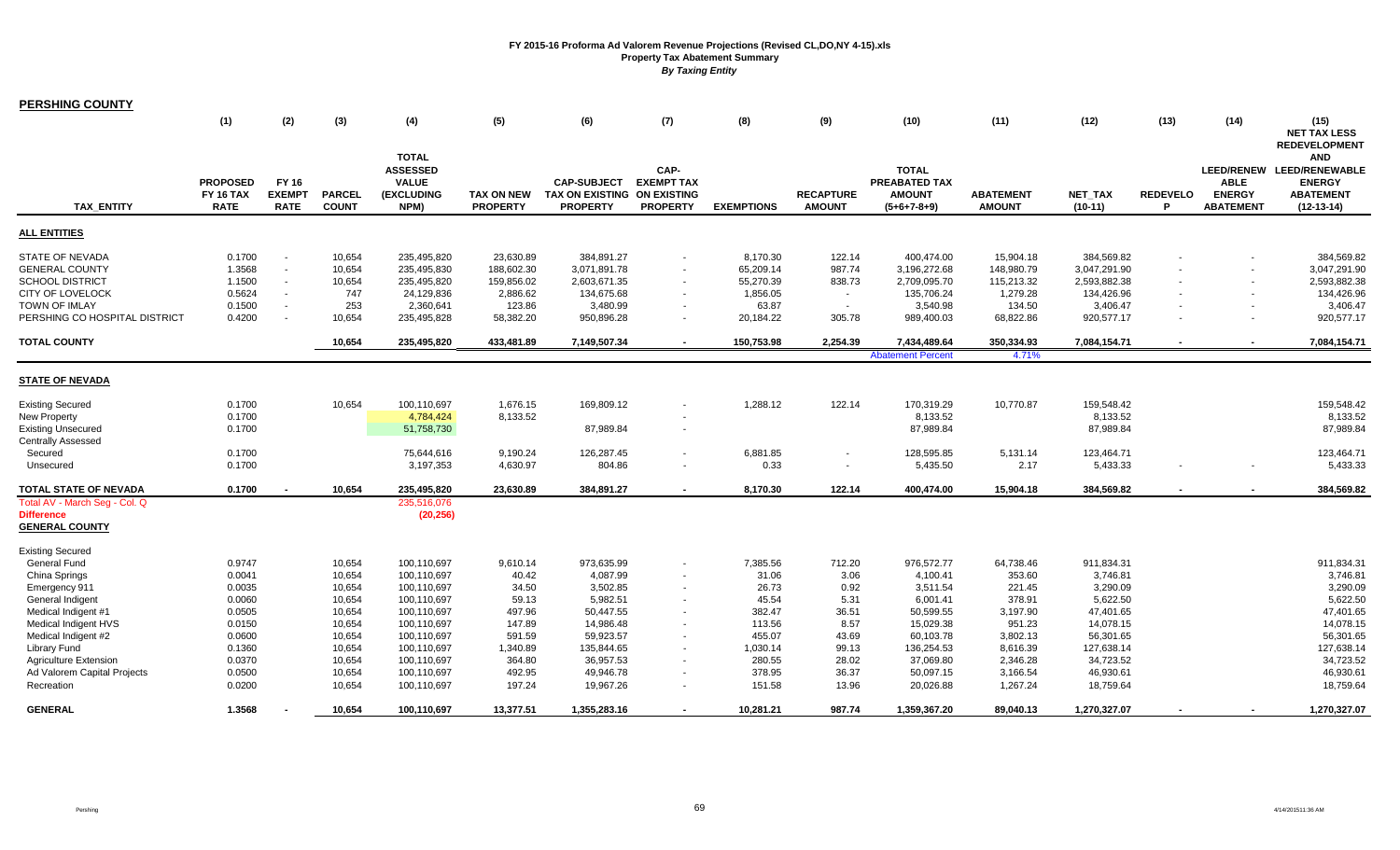| <b>PERSHING COUNTY</b>                                                                                                                              | (1)                                                | (2)                                                | (3)                           | (4)                                                                           | (5)                                  | (6)                                                                  | (7)                                          | (8)               | (9)                               | (10)                                                            | (11)                              | (12)                                  | (13)                 | (14)                                             | (15)<br><b>NET TAX LESS</b>                                                                                          |
|-----------------------------------------------------------------------------------------------------------------------------------------------------|----------------------------------------------------|----------------------------------------------------|-------------------------------|-------------------------------------------------------------------------------|--------------------------------------|----------------------------------------------------------------------|----------------------------------------------|-------------------|-----------------------------------|-----------------------------------------------------------------|-----------------------------------|---------------------------------------|----------------------|--------------------------------------------------|----------------------------------------------------------------------------------------------------------------------|
| <b>TAX ENTITY</b>                                                                                                                                   | <b>PROPOSED</b><br><b>FY 16 TAX</b><br><b>RATE</b> | <b>FY 16</b><br><b>EXEMPT</b><br><b>RATE</b>       | <b>PARCEL</b><br><b>COUNT</b> | <b>TOTAL</b><br><b>ASSESSED</b><br><b>VALUE</b><br><b>(EXCLUDING</b><br>NPM)  | <b>TAX ON NEW</b><br><b>PROPERTY</b> | <b>CAP-SUBJECT</b><br>TAX ON EXISTING ON EXISTING<br><b>PROPERTY</b> | CAP-<br><b>EXEMPT TAX</b><br><b>PROPERTY</b> | <b>EXEMPTIONS</b> | <b>RECAPTURE</b><br><b>AMOUNT</b> | <b>TOTAL</b><br>PREABATED TAX<br><b>AMOUNT</b><br>$(5+6+7-8+9)$ | <b>ABATEMENT</b><br><b>AMOUNT</b> | NET_TAX<br>$(10-11)$                  | <b>REDEVELO</b><br>P | <b>ABLE</b><br><b>ENERGY</b><br><b>ABATEMENT</b> | <b>REDEVELOPMENT</b><br><b>AND</b><br>LEED/RENEW LEED/RENEWABLE<br><b>ENERGY</b><br><b>ABATEMENT</b><br>$(12-13-14)$ |
| <b>New Property</b><br><b>Existing Unsecured</b><br><b>Centrally Assessed</b>                                                                       | 1.3568<br>1.3568                                   | $\blacksquare$<br>$\blacksquare$                   |                               | 4,784,435<br>51,758,730                                                       | 64,915.21                            | 702,262.45                                                           |                                              |                   |                                   | 64,915.21<br>702,262.45                                         |                                   | 64,915.21<br>702,262.45               |                      |                                                  | 64,915.21<br>702,262.45                                                                                              |
| Secured<br>Unsecured                                                                                                                                | 1.3568<br>1.3568                                   | $\blacksquare$<br>$\blacksquare$                   |                               | 75,644,616<br>3,197,353                                                       | 73,348.96<br>36,960.62               | 1,007,922.46<br>6,423.71                                             |                                              | 54,925.27<br>2.65 | $\sim$                            | 1,026,346.15<br>43,381.68                                       | 59,923.50<br>17.15                | 966,422.64<br>43,364.53               |                      |                                                  | 966,422.64<br>43,364.53                                                                                              |
| <b>TOTAL GENERAL COUNTY</b>                                                                                                                         | 1.3568                                             | $\blacksquare$                                     | 10,654                        | 235,495,830                                                                   | 188,602.30                           | 3,071,891.78                                                         |                                              | 65,209.14         | 987.74                            | 3,196,272.68                                                    | 148,980.79                        | 3,047,291.90                          |                      |                                                  | 3,047,291.90                                                                                                         |
| <b>March Assessors Report:</b><br>New secured<br><b>Existing Secured</b><br><b>Difference</b><br>Total AV - March Seg - Col. Q<br><b>Difference</b> |                                                    |                                                    |                               | 982,923<br>99,144,983<br>100,127,906<br>(17, 209)<br>235,516,076<br>(20, 246) | $-0.02%$                             |                                                                      |                                              |                   |                                   |                                                                 |                                   |                                       |                      |                                                  |                                                                                                                      |
| <b>SCHOOL DISTRICT</b>                                                                                                                              |                                                    |                                                    |                               |                                                                               |                                      |                                                                      |                                              |                   |                                   |                                                                 |                                   |                                       |                      |                                                  |                                                                                                                      |
| <b>Existing Secured</b><br>New Property<br><b>Existing Unsecured</b>                                                                                | 0.7500<br>0.7500<br>0.7500                         | $\blacksquare$<br>$\blacksquare$<br>$\blacksquare$ | 10,654                        | 100,110,697<br>4,784,424<br>51,758,730                                        | 7,394.78<br>35,883.18                | 749,152.90<br>388,190.48                                             |                                              | 5,683.09          | 546.91                            | 751,411.50<br>35,883.18<br>388,190.48                           | 47,518.19                         | 703,893.31<br>35,883.18<br>388,190.48 |                      |                                                  | 703,893.31<br>35,883.18<br>388,190.48                                                                                |
| <b>Centrally Assessed</b><br>Secured<br>Unsecured                                                                                                   | 0.7500<br>0.7500                                   | $\sim$<br>$\overline{\phantom{a}}$                 |                               | 75,644,616<br>3,197,353                                                       | 40,545.20<br>20,430.77               | 557,150.53<br>3,550.84                                               |                                              | 30,361.11<br>1.47 | $\sim$<br>$\sim$                  | 567,334.62<br>23,980.14                                         | 27,610.50<br>9.48                 | 539,724.12<br>23,970.66               |                      | $\overline{\phantom{a}}$                         | 539,724.12<br>23,970.66                                                                                              |
| TOTAL SCHOOL OPERATING                                                                                                                              | 0.7500                                             |                                                    | 10,654                        | 235,495,820                                                                   | 104,253.93                           | 1,698,044.75                                                         | $\sim$                                       | 36,045.67         | 546.91                            | 1,766,799.92                                                    | 75,138.17                         | 1,691,661.75                          |                      | $\blacksquare$                                   | 1,691,661.75                                                                                                         |
| <b>SCHOOL DEBT</b>                                                                                                                                  |                                                    |                                                    |                               |                                                                               | 62,169.30<br>31,327.18               | 854,297.48<br>5,444.63                                               | $\sim$                                       | 46,553.70<br>2.25 | $\sim$<br>$\sim$                  | 869,913.08<br>36,769.55                                         | 42,336.10<br>14.54                | 827,576.98<br>36,755.02               |                      |                                                  | 827,576.98<br>36,755.02                                                                                              |
| <b>Existing Secured</b><br>New Property<br><b>Existing Unsecured</b><br><b>Centrally Assessed</b>                                                   | 0.4000<br>0.4000<br>0.4000                         | $\blacksquare$<br>$\blacksquare$                   | 10,654                        | 100,110,697<br>4,784,420<br>51,758,730                                        | 3,943.90<br>19,137.68                | 399,550.94<br>207,034.92                                             |                                              | 3,031.35          | 291.82                            | 400,755.31<br>19,137.68<br>207,034.92                           | 25,344.49                         | 375,410.82<br>19,137.68<br>207,034.92 |                      |                                                  | 375,410.82<br>19,137.68<br>207,034.92                                                                                |
| Secured<br>Unsecured                                                                                                                                | 0.4000<br>0.4000                                   | $\blacksquare$<br>$\overline{\phantom{a}}$         |                               | 75,644,616<br>3,197,353                                                       | 21,624.10<br>10,896.41               | 297,146.95<br>1,893.78                                               | $\sim$                                       | 16,192.59<br>0.78 | $\sim$                            | 302,578.46<br>12,789.41                                         | 14,725.60<br>5.06                 | 287,852.86<br>12,784.35               |                      |                                                  | 287,852.86<br>12,784.35                                                                                              |
| <b>TOTAL SCHOOL DEBT</b>                                                                                                                            | 0.4000                                             |                                                    | 10,654                        | 235,495,815                                                                   | 55,602.09                            | 905,626.59                                                           | $\sim$                                       | 19,224.72         | 291.82                            | 942,295.78                                                      | 40,075.15                         | 902,220.63                            | $\sim$               | $\sim$                                           | 902,220.63                                                                                                           |
| <b>TOTAL SCHOOL DISTRICT</b>                                                                                                                        | 1.1500                                             |                                                    | 10,654                        | 235,495,820                                                                   | 159,856.02                           | 2,603,671.35                                                         |                                              | 55,270.39         | 838.73                            | 2,709,095.70                                                    | 115,213.32                        | 2,593,882.38                          |                      |                                                  | 2,593,882.38                                                                                                         |
| Total AV - March Seg - Col. Q<br><b>Difference</b>                                                                                                  |                                                    |                                                    |                               | 235,516,076<br>(20, 256)                                                      |                                      |                                                                      |                                              |                   |                                   |                                                                 |                                   |                                       |                      |                                                  |                                                                                                                      |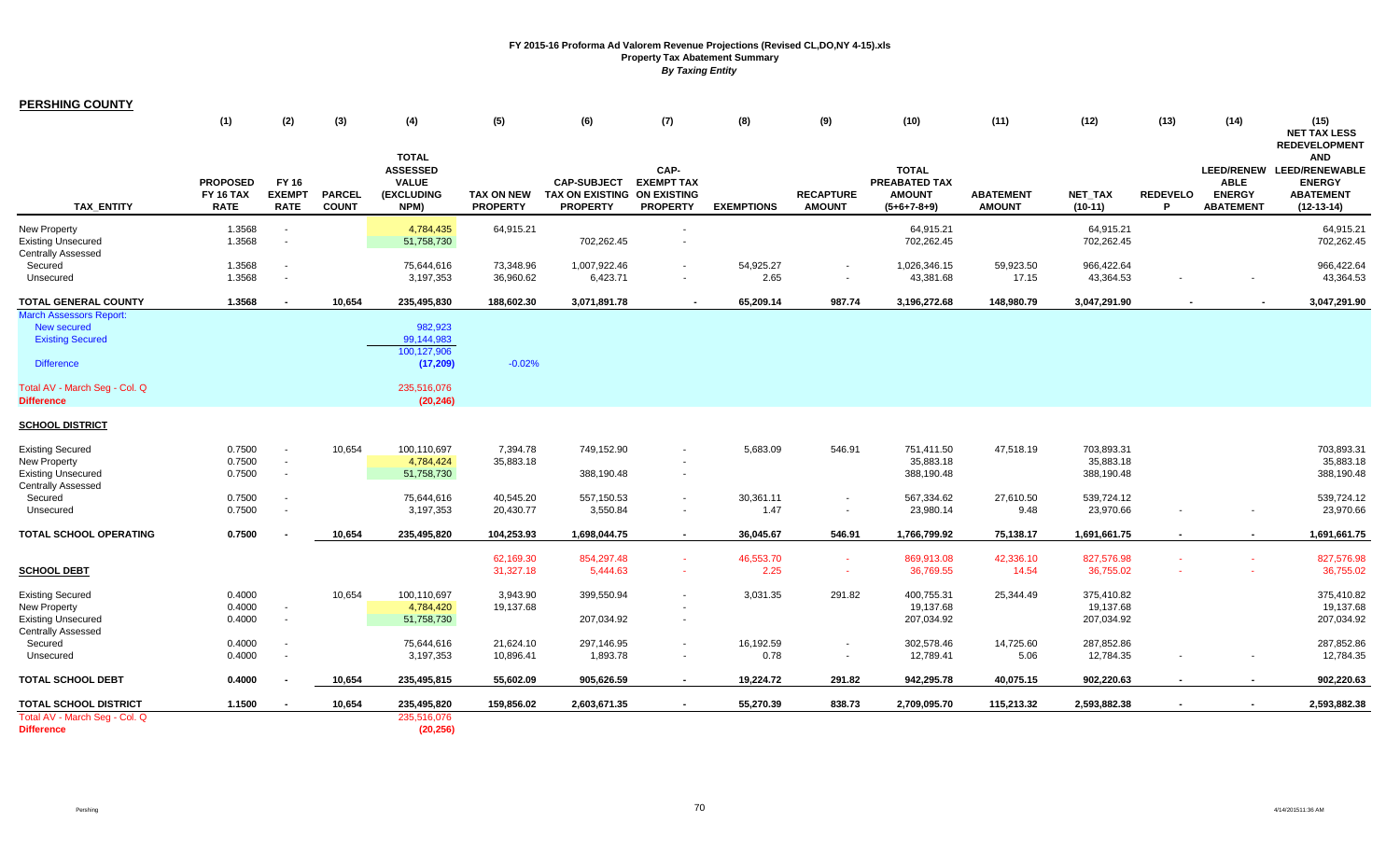| <b>PERSHING COUNTY</b>                                                               |                                                    |                                              |                               |                                                                              |                                      |                                                                      |                                              |                    |                                   |                                                                 |                                   |                                       |                      |                                                  |                                                                                              |
|--------------------------------------------------------------------------------------|----------------------------------------------------|----------------------------------------------|-------------------------------|------------------------------------------------------------------------------|--------------------------------------|----------------------------------------------------------------------|----------------------------------------------|--------------------|-----------------------------------|-----------------------------------------------------------------|-----------------------------------|---------------------------------------|----------------------|--------------------------------------------------|----------------------------------------------------------------------------------------------|
|                                                                                      | (1)                                                | (2)                                          | (3)                           | (4)                                                                          | (5)                                  | (6)                                                                  | (7)                                          | (8)                | (9)                               | (10)                                                            | (11)                              | (12)                                  | (13)                 | (14)                                             | (15)<br><b>NET TAX LESS</b><br><b>REDEVELOPMENT</b>                                          |
| <b>TAX ENTITY</b>                                                                    | <b>PROPOSED</b><br><b>FY 16 TAX</b><br><b>RATE</b> | <b>FY 16</b><br><b>EXEMPT</b><br><b>RATE</b> | <b>PARCEL</b><br><b>COUNT</b> | <b>TOTAL</b><br><b>ASSESSED</b><br><b>VALUE</b><br><b>(EXCLUDING</b><br>NPM) | <b>TAX ON NEW</b><br><b>PROPERTY</b> | <b>CAP-SUBJECT</b><br>TAX ON EXISTING ON EXISTING<br><b>PROPERTY</b> | CAP-<br><b>EXEMPT TAX</b><br><b>PROPERTY</b> | <b>EXEMPTIONS</b>  | <b>RECAPTURE</b><br><b>AMOUNT</b> | <b>TOTAL</b><br>PREABATED TAX<br><b>AMOUNT</b><br>$(5+6+7-8+9)$ | <b>ABATEMENT</b><br><b>AMOUNT</b> | NET_TAX<br>$(10-11)$                  | <b>REDEVELO</b><br>P | <b>ABLE</b><br><b>ENERGY</b><br><b>ABATEMENT</b> | <b>AND</b><br>LEED/RENEW LEED/RENEWABLE<br><b>ENERGY</b><br><b>ABATEMENT</b><br>$(12-13-14)$ |
| <b>CITY OF LOVELOCK</b>                                                              |                                                    |                                              |                               |                                                                              |                                      |                                                                      |                                              |                    |                                   |                                                                 |                                   |                                       |                      |                                                  |                                                                                              |
| <b>Existing Secured</b><br><b>New Property</b><br><b>Existing Unsecured</b>          | 0.5624<br>0.5624<br>0.5624                         | $\sim$<br>$\sim$                             | 747                           | 19,587,771<br>298,697<br>735,175                                             | 171.74<br>1,679.87                   | 110,799.09<br>4,134.62                                               |                                              | 809.16             |                                   | 110,161.67<br>1,679.87<br>4,134.62                              | 1,098.24                          | 109,063.43<br>1,679.87<br>4,134.62    |                      |                                                  | 109,063.43<br>1,679.87<br>4,134.62                                                           |
| <b>Centrally Assessed</b><br>Secured<br>Unsecured                                    | 0.5624<br>0.5624                                   | $\sim$                                       |                               | 3,361,717<br>146,476                                                         | 231.07<br>803.94                     | 19,722.12<br>19.84                                                   |                                              | 1,046.89<br>$\sim$ |                                   | 18,906.29<br>823.78                                             | 181.00<br>0.04                    | 18,725.30<br>823.74                   |                      |                                                  | 18,725.30<br>823.74                                                                          |
| TOTAL CITY OF LOVELOCK                                                               | 0.5624                                             | $\overline{\phantom{a}}$                     | 747                           | 24,129,836                                                                   | 2,886.62                             | 134,675.68                                                           |                                              | 1,856.05           | $\sim$                            | 135,706.24                                                      | 1,279.28                          | 134,426.96                            |                      |                                                  | 134,426.96                                                                                   |
| Total AV - March Seq - Col. Q<br><b>Difference</b><br><b>TOWN OF IMLAY</b>           |                                                    |                                              |                               | 24,129,837<br>(1)                                                            |                                      |                                                                      |                                              |                    |                                   |                                                                 |                                   |                                       |                      |                                                  |                                                                                              |
| <b>Existing Secured</b><br>New Property<br><b>Existing Unsecured</b>                 | 0.1500<br>0.1500<br>0.1500                         | $\sim$<br>$\sim$                             | 253                           | 1,256,903<br>31,202<br>232,028                                               | 3.81<br>46.80                        | 1,911.09<br>348.04                                                   |                                              | 29.53              |                                   | 1,885.37<br>46.80<br>348.04                                     | 33.96                             | 1,851.41<br>46.80<br>348.04           |                      |                                                  | 1,851.41<br>46.80<br>348.04                                                                  |
| <b>Centrally Assessed</b><br>Secured<br>Unsecured                                    | 0.1500<br>0.1500                                   | $\sim$                                       |                               | 817,304<br>23,204                                                            | 48.70<br>24.55                       | 1,211.60<br>10.25                                                    |                                              | 34.34<br>$\sim$    |                                   | 1,225.96<br>34.81                                               | 100.51<br>0.03                    | 1,125.45<br>34.77                     |                      |                                                  | 1,125.45<br>34.77                                                                            |
| TOTAL TOWN OF IMLAY                                                                  | 0.1500                                             |                                              | 253                           | 2,360,641                                                                    | 123.86                               | 3,480.99                                                             |                                              | 63.87              |                                   | 3,540.98                                                        | 134.50                            | 3,406.47                              |                      |                                                  | 3,406.47                                                                                     |
| Total AV - March Seg - Col. Q<br><b>Difference</b><br>PERSHING CO HOSPITAL DISTRICT  |                                                    |                                              |                               | 2,360,639<br>$\overline{\phantom{a}}$                                        |                                      |                                                                      |                                              |                    |                                   |                                                                 |                                   |                                       |                      |                                                  |                                                                                              |
| <b>Existing Secured</b><br><b>New Property</b><br><b>Existing Unsecured</b>          | 0.4200<br>0.4200<br>0.4200                         | $\sim$<br>$\sim$                             | 10,654                        | 100,110,697<br>4,784,433<br>51,758,730                                       | 4,141.04<br>20,094.62                | 419,516.84<br>217,386.67                                             | $\sim$                                       | 3,181.18           | 305.78                            | 420,782.48<br>20,094.62<br>217,386.67                           | 29,175.90                         | 391,606.58<br>20,094.62<br>217,386.67 |                      |                                                  | 391,606.58<br>20,094.62<br>217,386.67                                                        |
| <b>Centrally Assessed</b><br>Secured<br>Unsecured                                    | 0.4200<br>0.4200                                   | $\sim$                                       |                               | 75,644,616<br>3,197,353                                                      | 22,705.31<br>11,441.23               | 312,004.30<br>1,988.47                                               | $\sim$                                       | 17,002.22<br>0.82  | $\sim$                            | 317,707.39<br>13,428.88                                         | 39,641.62<br>5.34                 | 278,065.77<br>13,423.54               |                      |                                                  | 278,065.77<br>13,423.54                                                                      |
| TOTAL PERSHING CO HOSPITAL DIS<br>Total AV - March Seg - Col. Q<br><b>Difference</b> | 0.4200                                             |                                              | 10,654                        | 235,495,828<br>235,516,076<br>(20, 248)                                      | 58,382.20                            | 950,896.28                                                           |                                              | 20,184.22          | 305.78                            | 989,400.03                                                      | 68,822.86                         | 920,577.17                            |                      |                                                  | 920,577.17                                                                                   |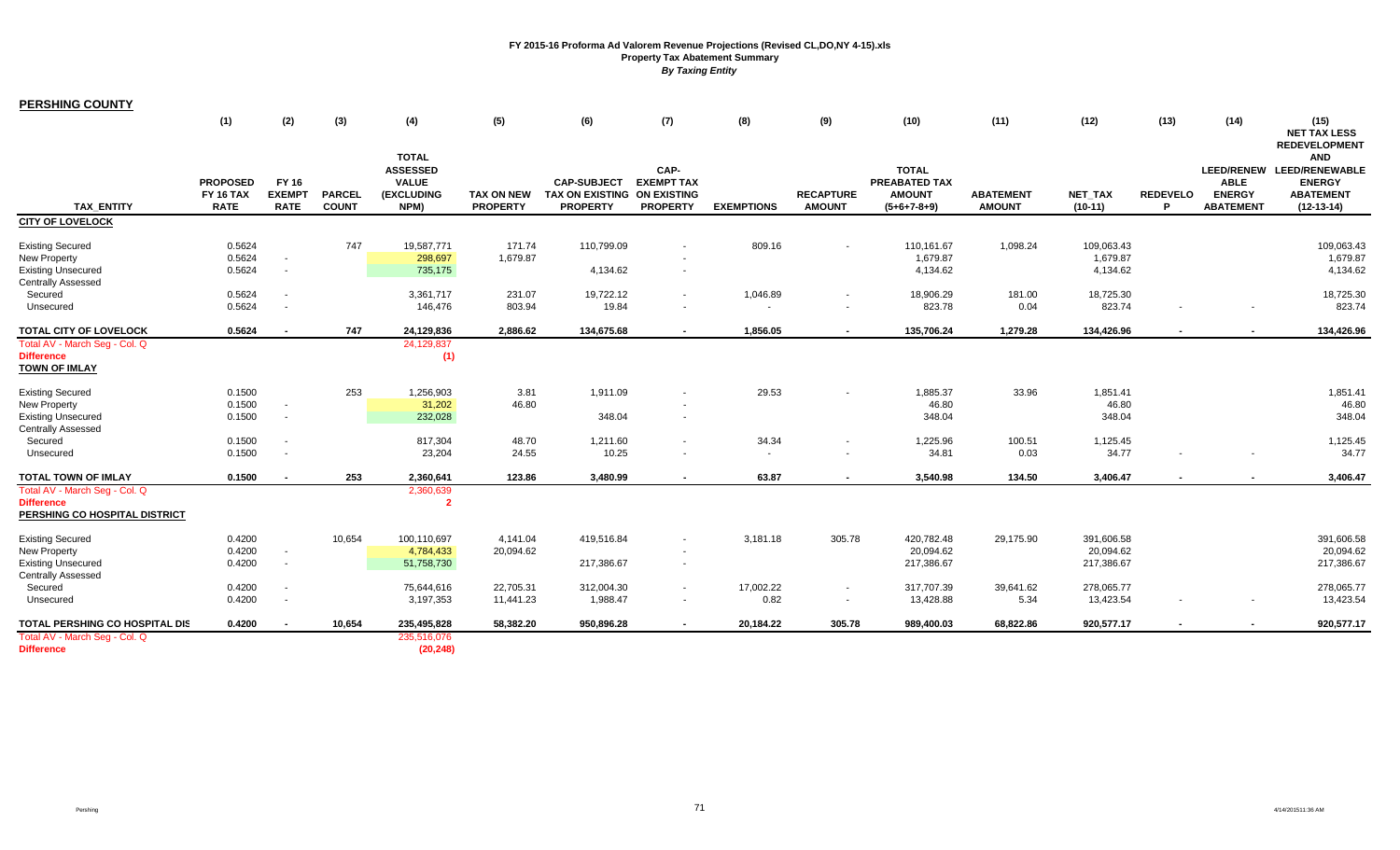| <u>STOREY COUNTY</u>                                                                                                     |                                                    |                                                                |                                           |                                                                         |                                                        |                                                                   |                                                                        |                                                    |                                              |                                                                   |                                                          |                                                                   |                      |                                                             |                                                                            |
|--------------------------------------------------------------------------------------------------------------------------|----------------------------------------------------|----------------------------------------------------------------|-------------------------------------------|-------------------------------------------------------------------------|--------------------------------------------------------|-------------------------------------------------------------------|------------------------------------------------------------------------|----------------------------------------------------|----------------------------------------------|-------------------------------------------------------------------|----------------------------------------------------------|-------------------------------------------------------------------|----------------------|-------------------------------------------------------------|----------------------------------------------------------------------------|
|                                                                                                                          | (1)                                                | (2)                                                            | (3)                                       | (4)                                                                     | (5)                                                    | (6)                                                               | (7)<br>CAP-                                                            | (8)                                                | (9)                                          | (10)                                                              | (11)                                                     | (12)                                                              | (13)                 | (14)                                                        | (15)<br><b>NET TAX LESS</b><br><b>REDEVELOPMENT</b><br><b>AND</b>          |
| <b>TAX_ENTITY</b>                                                                                                        | <b>PROPOSED</b><br><b>FY 16 TAX</b><br><b>RATE</b> | FY 16<br><b>EXEMPT</b><br><b>RATE</b>                          | <b>COUNT</b>                              | <b>TOTAL</b><br>PARCEL ASSESSED VALUE<br>(EXCLUDING NPM)                | <b>TAX ON NEW</b><br><b>PROPERTY</b>                   | <b>CAP-SUBJECT</b><br><b>TAX ON EXISTING</b><br><b>PROPERTY</b>   | <b>EXEMPT</b><br><b>TAX ON</b><br><b>EXISTING</b><br><b>PROPERTY</b>   | <b>EXEMPTIONS</b>                                  | <b>RECAPTURE</b><br><b>AMOUNT</b>            | <b>TOTAL</b><br>PREABATED TAX<br><b>AMOUNT</b><br>$(5+6+7-8+9)$   | <b>ABATEMENT</b><br><b>AMOUNT</b>                        | <b>NET TAX</b><br>$(10-11)$                                       | <b>REDEVELO</b><br>P | <b>LEED/RENEWAB</b><br><b>LE ENERGY</b><br><b>ABATEMENT</b> | <b>LEED/RENEWABLE</b><br><b>ENERGY</b><br><b>ABATEMENT</b><br>$(12-13-14)$ |
| <b>ALL ENTITIES</b>                                                                                                      |                                                    |                                                                |                                           |                                                                         |                                                        |                                                                   |                                                                        |                                                    |                                              |                                                                   |                                                          |                                                                   |                      |                                                             |                                                                            |
| STATE OF NEVADA<br><b>GENERAL COUNTY</b><br><b>SCHOOL DISTRICT</b><br>STOREY COUNTY FIRE PROTECTIO                       | 0.1700<br>1.8514<br>0.8947<br>0.5446               | $\overline{\phantom{a}}$<br>$\blacksquare$<br>$\sim$<br>$\sim$ | 4,847<br>4,847<br>4,847<br>4,847          | 510,172,634<br>510,172,665<br>510,172,663<br>510,172,669                | 64,446.12<br>701,856.10<br>339,176.11<br>206,455.03    | 823,264.01<br>8,965,834.07<br>4,332,790.42<br>2,637,348.57        | $\blacksquare$<br>$\sim$<br>$\sim$                                     | 20,367.04<br>221,809.56<br>107,190.27<br>65,246.30 | 359.41<br>3,914.56<br>1,891.76<br>1,151.49   | 867,702.50<br>9,449,795.17<br>4,566,668.02<br>2,779,708.78        | 28,949.31<br>312,251.02<br>152,357.27<br>91,836.84       | 838,753.19<br>9,137,544.15<br>4,414,310.75<br>2,687,871.94        | $\sim$<br>$\sim$     | 10,489.93<br>114,277.23<br>79.59<br>33,751.90               | 828,263.26<br>9,023,266.93<br>4,414,231.16<br>2,654,120.03                 |
| <b>TOTAL COUNTY</b>                                                                                                      |                                                    |                                                                | 4,847                                     | 510,172,634                                                             | 1,311,933.36                                           | 16,759,237.06                                                     | $\blacksquare$                                                         | 414,613.16                                         | 7,317.22                                     | 17,663,874.47<br><b>Abatement Percent</b>                         | 585,394.44<br>3.31%                                      | 17,078,480.03                                                     | $\sim$               | 158,598.65                                                  | 16,919,881.38                                                              |
| <b>STATE OF NEVADA</b>                                                                                                   |                                                    |                                                                |                                           |                                                                         | 7,419,259                                              |                                                                   |                                                                        |                                                    |                                              |                                                                   |                                                          |                                                                   |                      |                                                             |                                                                            |
| <b>Existing Secured</b><br>New Property<br><b>Existing Unsecured</b><br><b>Centrally Assessed</b>                        | 0.1700<br>0.1700<br>0.1700                         |                                                                | 4,847                                     | 308,848,999<br>25,480,741<br>69,117,923                                 | 12,612.74<br>43,317.26                                 | 513,657.97<br>117,500.47                                          | $\blacksquare$<br>$\blacksquare$                                       | 1,177.80                                           | 359.41                                       | 525,452.32<br>43,317.26<br>117,500.47                             | 27,856.60                                                | 497,595.72<br>43,317.26<br>117,500.47                             |                      | 10,474.81                                                   | 487,120.91<br>43,317.26<br>117,500.47                                      |
| Secured<br>Unsecured                                                                                                     | 0.1700<br>0.1700                                   |                                                                |                                           | 102,404,453<br>4,320,517                                                | 1,232.25<br>7,283.87                                   | 192,044.03<br>61.54                                               | $\blacksquare$<br>$\omega$                                             | 19,188.71<br>0.53                                  | $\sim$<br>$\blacksquare$                     | 174,087.57<br>7,344.88                                            | 1,092.47<br>0.24                                         | 172,995.10<br>7,344.64                                            |                      | 12.09<br>3.03                                               | 172,983.01<br>7,341.61                                                     |
| TOTAL STATE OF NEVADA<br>Total AV - March Seg - Col. Q<br><b>Difference</b><br><b>GENERAL COUNTY</b>                     | 0.1700                                             |                                                                | 4,847                                     | 510,172,634<br>510,172,664<br>(30)                                      | 64,446.12                                              | 823,264.01                                                        | $\blacksquare$                                                         | 20,367.04                                          | 359.41                                       | 867,702.50                                                        | 28,949.31                                                | 838,753.19                                                        |                      | 10,489.93                                                   | 828,263.26                                                                 |
| Existing Secured<br><b>GENERAL</b><br><b>CAPITAL AQUIS</b><br><b>IND MEDICAL</b><br><b>IND ACCIDENT</b><br>YOUTH SERVICE | 1.7719<br>0.0500<br>0.0100<br>0.0150<br>0.0045     |                                                                | 4,847<br>4,847<br>4,847<br>4,847<br>4,847 | 308,848,999<br>308,848,999<br>308,848,999<br>308,848,999<br>308,848,999 | 131,461.20<br>3,709.61<br>741.98<br>1,112.88<br>333.91 | 5,353,831.72<br>151,076.77<br>30,214.92<br>45,322.35<br>13,596.41 | $\sim$<br>$\blacksquare$<br>$\blacksquare$<br>$\sim$<br>$\blacksquare$ | 12,276.32<br>346.39<br>69.59<br>103.61<br>31.58    | 3,746.49<br>105.73<br>21.17<br>31.70<br>9.47 | 5,476,763.09<br>154,545.72<br>30,908.48<br>46,363.32<br>13,908.21 | 290,343.27<br>8,193.33<br>1,639.13<br>2,458.03<br>737.80 | 5,186,419.82<br>146,352.39<br>29,269.35<br>43,905.29<br>13,170.41 |                      |                                                             | 5,186,419.82<br>146,352.39<br>29,269.35<br>43,905.29<br>13,170.41          |
| <b>GENERAL TOTAL</b>                                                                                                     | 1.8514                                             |                                                                | 4,847                                     | 308,848,999                                                             | 137,359.58                                             | 5,594,042.17                                                      | $\sim$                                                                 | 12,827.49                                          | 3,914.56                                     | 5,722,488.82                                                      | 303,371.56                                               | 5,419,117.26                                                      |                      | 114,076.82                                                  | 5,305,040.44                                                               |
| <b>New Property</b><br><b>Existing Unsecured</b><br><b>Centrally Assessed</b>                                            | 1.8514<br>1.8514                                   | $\sim$<br>$\blacksquare$                                       |                                           | 25,480,772<br>69,117,923                                                | 471,751.02                                             | 1,279,649.23                                                      | $\sim$<br>$\sim$                                                       |                                                    |                                              | 471,751.02<br>1,279,649.23                                        |                                                          | 471,751.02<br>1,279,649.23                                        |                      |                                                             | 471,751.02<br>1,279,649.23                                                 |
| Secured<br>Unsecured                                                                                                     | 1.8514<br>1.8514                                   | $\blacksquare$<br>$\sim$                                       |                                           | 102,404,453<br>4,320,517                                                | 13,419.88<br>79,325.62                                 | 2,091,472.47<br>670.20                                            | $\blacksquare$<br>$\sim$                                               | 208,976.30<br>5.77                                 | $\sim$                                       | 1,895,916.05<br>79,990.06                                         | 8,878.07<br>1.39                                         | 1,887,037.98<br>79,988.67                                         | $\sim$               | 167.33<br>33.07                                             | 1,886,870.65<br>79,955.60                                                  |
| <b>TOTAL GENERAL COUNTY</b>                                                                                              | 1.8514                                             |                                                                | 4.847                                     | 510,172,665                                                             | 701,856.10                                             | 8,965,834.07                                                      |                                                                        | 221,809.56                                         | 3,914.56                                     | 9,449,795.17                                                      | 312,251.02                                               | 9,137,544.15                                                      |                      | 114,277.23                                                  | 9,023,266.93                                                               |
| <b>March Assessors Report:</b><br><b>New secured</b><br><b>Existing Secured</b>                                          |                                                    |                                                                |                                           | 7,419,229<br>301,429,770<br>308.848.999                                 |                                                        |                                                                   |                                                                        |                                                    |                                              |                                                                   |                                                          |                                                                   |                      |                                                             |                                                                            |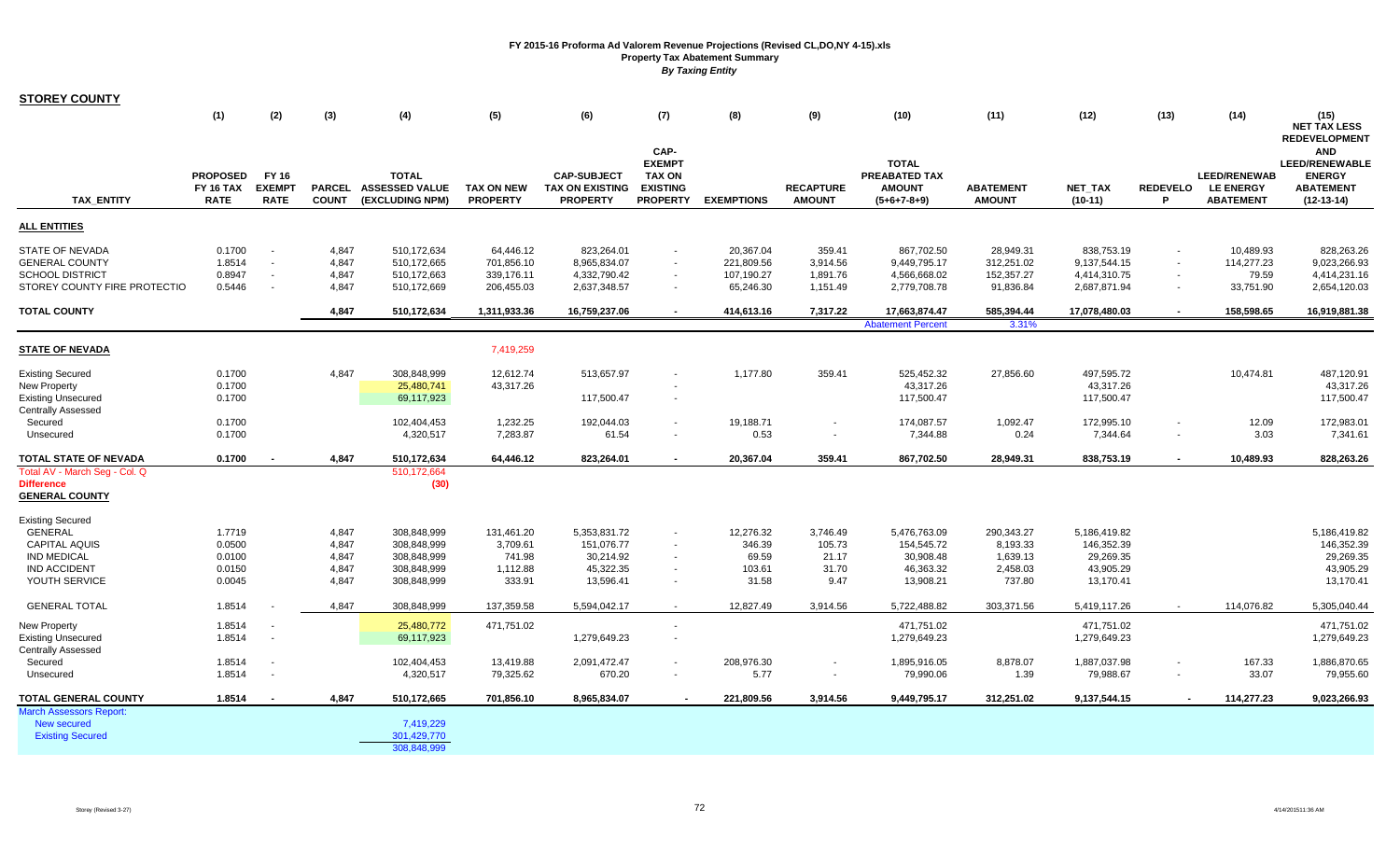| <b>STOREY COUNTY</b>                                                                                                      |                                                |                                              |                               |                                                                     |                                                  |                                                                 |                                                                              |                               |                                   |                                                                        |                                   |                                                                     |                      |                                                             |                                                                                                                  |
|---------------------------------------------------------------------------------------------------------------------------|------------------------------------------------|----------------------------------------------|-------------------------------|---------------------------------------------------------------------|--------------------------------------------------|-----------------------------------------------------------------|------------------------------------------------------------------------------|-------------------------------|-----------------------------------|------------------------------------------------------------------------|-----------------------------------|---------------------------------------------------------------------|----------------------|-------------------------------------------------------------|------------------------------------------------------------------------------------------------------------------|
|                                                                                                                           | (1)                                            | (2)                                          | (3)                           | (4)                                                                 | (5)                                              | (6)                                                             | (7)                                                                          | (8)                           | (9)                               | (10)                                                                   | (11)                              | (12)                                                                | (13)                 | (14)                                                        | (15)<br><b>NET TAX LESS</b>                                                                                      |
| TAX_ENTITY                                                                                                                | <b>PROPOSED</b><br>FY 16 TAX<br><b>RATE</b>    | <b>FY 16</b><br><b>EXEMPT</b><br><b>RATE</b> | <b>PARCEL</b><br><b>COUNT</b> | <b>TOTAL</b><br><b>ASSESSED VALUE</b><br>(EXCLUDING NPM)            | <b>TAX ON NEW</b><br><b>PROPERTY</b>             | <b>CAP-SUBJECT</b><br><b>TAX ON EXISTING</b><br><b>PROPERTY</b> | CAP-<br><b>EXEMPT</b><br><b>TAX ON</b><br><b>EXISTING</b><br><b>PROPERTY</b> | <b>EXEMPTIONS</b>             | <b>RECAPTURE</b><br><b>AMOUNT</b> | <b>TOTAL</b><br><b>PREABATED TAX</b><br><b>AMOUNT</b><br>$(5+6+7-8+9)$ | <b>ABATEMENT</b><br><b>AMOUNT</b> | <b>NET TAX</b><br>$(10-11)$                                         | <b>REDEVELO</b><br>P | <b>LEED/RENEWAB</b><br><b>LE ENERGY</b><br><b>ABATEMENT</b> | <b>REDEVELOPMENT</b><br><b>AND</b><br><b>LEED/RENEWABLE</b><br><b>ENERGY</b><br><b>ABATEMENT</b><br>$(12-13-14)$ |
| <b>Difference</b>                                                                                                         |                                                |                                              |                               |                                                                     | 0.00%                                            |                                                                 |                                                                              |                               |                                   |                                                                        |                                   |                                                                     |                      |                                                             |                                                                                                                  |
| Total AV - March Seg - Col. Q<br><b>Difference</b>                                                                        |                                                |                                              |                               | 510,172,664                                                         |                                                  |                                                                 |                                                                              |                               |                                   |                                                                        |                                   |                                                                     |                      |                                                             |                                                                                                                  |
| <b>SCHOOL DISTRICT</b>                                                                                                    |                                                |                                              |                               |                                                                     |                                                  |                                                                 |                                                                              |                               |                                   |                                                                        |                                   |                                                                     |                      |                                                             |                                                                                                                  |
| <b>Existing Secured</b><br>New Property<br><b>Existing Unsecured</b><br><b>Centrally Assessed</b><br>Secured<br>Unsecured | 0.7500<br>0.7500<br>0.7500<br>0.7500<br>0.7500 | $\sim$<br>$\sim$                             | 4,847                         | 308,848,999<br>25,480,771<br>69,117,923<br>102,404,453<br>4,320,517 | 55,644.22<br>191,105.78<br>5,436.38<br>32,134.72 | 2,266,138.51<br>518,384.42<br>847,253.08<br>271.50              | $\sim$<br>$\blacksquare$<br>$\sim$                                           | 5,196.29<br>84,656.06<br>2.34 | 1,585.79<br>$\sim$                | 2,318,172.23<br>191,105.78<br>518,384.42<br>768,033.40<br>32,403.88    | 122,895.74<br>4,819.72<br>0.96    | 2,195,276.49<br>191,105.78<br>518,384.42<br>763,213.68<br>32,402.92 |                      | 53.32<br>13.40                                              | 2,195,276.49<br>191,105.78<br>518,384.42<br>763,160.36<br>32,389.52                                              |
| TOTAL SCHOOL OPERATING                                                                                                    | 0.7500                                         |                                              | 4,847                         | 510,172,663                                                         | 284,321.10                                       | 3,632,047.51                                                    | $\sim$                                                                       | 89,854.68                     | 1,585.79                          | 3,828,099.71                                                           | 127,716.42                        | 3,700,383.29                                                        |                      | 66.72                                                       | 3,700,316.57                                                                                                     |
| <b>SCHOOL DEBT</b>                                                                                                        |                                                |                                              |                               |                                                                     | 6,485.24<br>38,334.58                            | 1,010,716.44<br>323.88                                          | $\sim$<br>$\sim$                                                             | 100,989.03<br>2.79            | $\sim$<br>$\sim$                  | 916,212.64<br>38,655.67                                                | 5,749.61<br>1.15                  | 910,463.04<br>38,654.52                                             |                      | 63.61<br>15.98                                              | 910,399.43<br>38,638.54                                                                                          |
| <b>Existing Secured</b><br>New Property<br><b>Existing Unsecured</b><br><b>Centrally Assessed</b>                         | 0.1447<br>0.1447<br>0.1447                     | $\sim$                                       | 4,847                         | 308,848,999<br>25,480,774<br>69,117,923                             | 10,735.62<br>36,870.68                           | 437,213.53<br>100,013.63                                        | $\sim$<br>$\sim$                                                             | 1,002.16                      | 305.97                            | 447,252.96<br>36,870.68<br>100,013.63                                  | 23,710.77                         | 423,542.19<br>36,870.68<br>100,013.63                               |                      |                                                             | 423,542.19<br>36,870.68<br>100,013.63                                                                            |
| Secured<br>Unsecured                                                                                                      | 0.1447<br>0.1447                               |                                              |                               | 102,404,453<br>4,320,517                                            | 1,048.86<br>6,199.86                             | 163,463.36<br>52.38                                             | $\blacksquare$<br>$\sim$                                                     | 16,332.98<br>0.45             | $\sim$                            | 148,179.24<br>6,251.79                                                 | 929.88<br>0.19                    | 147,249.36<br>6,251.60                                              |                      | 10.29<br>2.58                                               | 147,239.07<br>6,249.02                                                                                           |
| <b>TOTAL SCHOOL DEBT</b>                                                                                                  | 0.1447                                         |                                              | 4,847                         | 510,172,667                                                         | 54,855.02                                        | 700,742.91                                                      | $\sim$                                                                       | 17,335.59                     | 305.97                            | 738,568.31                                                             | 24,640.84                         | 713,927.47                                                          | $\sim$               | 12.87                                                       | 713,914.59                                                                                                       |
| <b>TOTAL SCHOOL DISTRICT</b>                                                                                              | 0.8947                                         |                                              | 4,847                         | 510,172,663                                                         | 339,176.11                                       | 4,332,790.42                                                    |                                                                              | 107,190.27                    | 1,891.76                          | 4,566,668.02                                                           | 152,357.27                        | 4,414,310.75                                                        |                      | 79.59                                                       | 4,414,231.16                                                                                                     |
| Total AV - March Seg - Col. Q<br><b>Difference</b><br>STOREY COUNTY FIRE PROTECTION DISTRICT                              |                                                |                                              |                               | 510,172,664<br>(1)                                                  | 7,419,223                                        |                                                                 |                                                                              |                               |                                   |                                                                        |                                   |                                                                     |                      |                                                             |                                                                                                                  |
| <b>Existing Secured</b><br>New Property<br><b>Existing Unsecured</b><br><b>Centrally Assessed</b>                         | 0.5446<br>0.5446<br>0.5446                     |                                              | 4,847                         | 308,848,999<br>25,480,777<br>69,117,923                             | 40,405.09<br>138,768.31                          | 1,645,516.51<br>376,416.21                                      | $\sim$                                                                       | 3,773.02                      | 1,151.49                          | 1,683,300.07<br>138,768.31<br>376,416.21                               | 89,239.10                         | 1,594,060.97<br>138,768.31<br>376,416.21                            |                      | 33,556.36                                                   | 1,560,504.61<br>138,768.31<br>376,416.21                                                                         |
| Secured<br>Unsecured                                                                                                      | 0.5446<br>0.5446                               |                                              |                               | 102,404,453<br>4,320,517                                            | 3,947.54<br>23,334.09                            | 615,218.70<br>197.14                                            | $\sim$<br>$\sim$                                                             | 61,471.58<br>1.70             | $\sim$                            | 557,694.65<br>23,529.54                                                | 2,430.00<br>167.74                | 555,264.65<br>23,361.79                                             | $\sim$               | 185.83<br>9.72                                              | 555,078.83<br>23,352.07                                                                                          |
| TOTAL STOREY COUNTY FIRE PRO                                                                                              | 0.5446                                         |                                              | 4,847                         | 510,172,669                                                         | 206,455.03                                       | 2,637,348.57                                                    |                                                                              | 65,246.30                     | 1,151.49                          | 2,779,708.78                                                           | 91,836.84                         | 2,687,871.94                                                        |                      | 33,751.90                                                   | 2,654,120.03                                                                                                     |
| Total AV - March Seg - Col. Q<br><b>Difference</b>                                                                        |                                                |                                              |                               | 510,172,664<br>5                                                    |                                                  |                                                                 |                                                                              |                               |                                   |                                                                        |                                   |                                                                     |                      |                                                             |                                                                                                                  |

**Note:**

 $\overline{\phantom{a}}$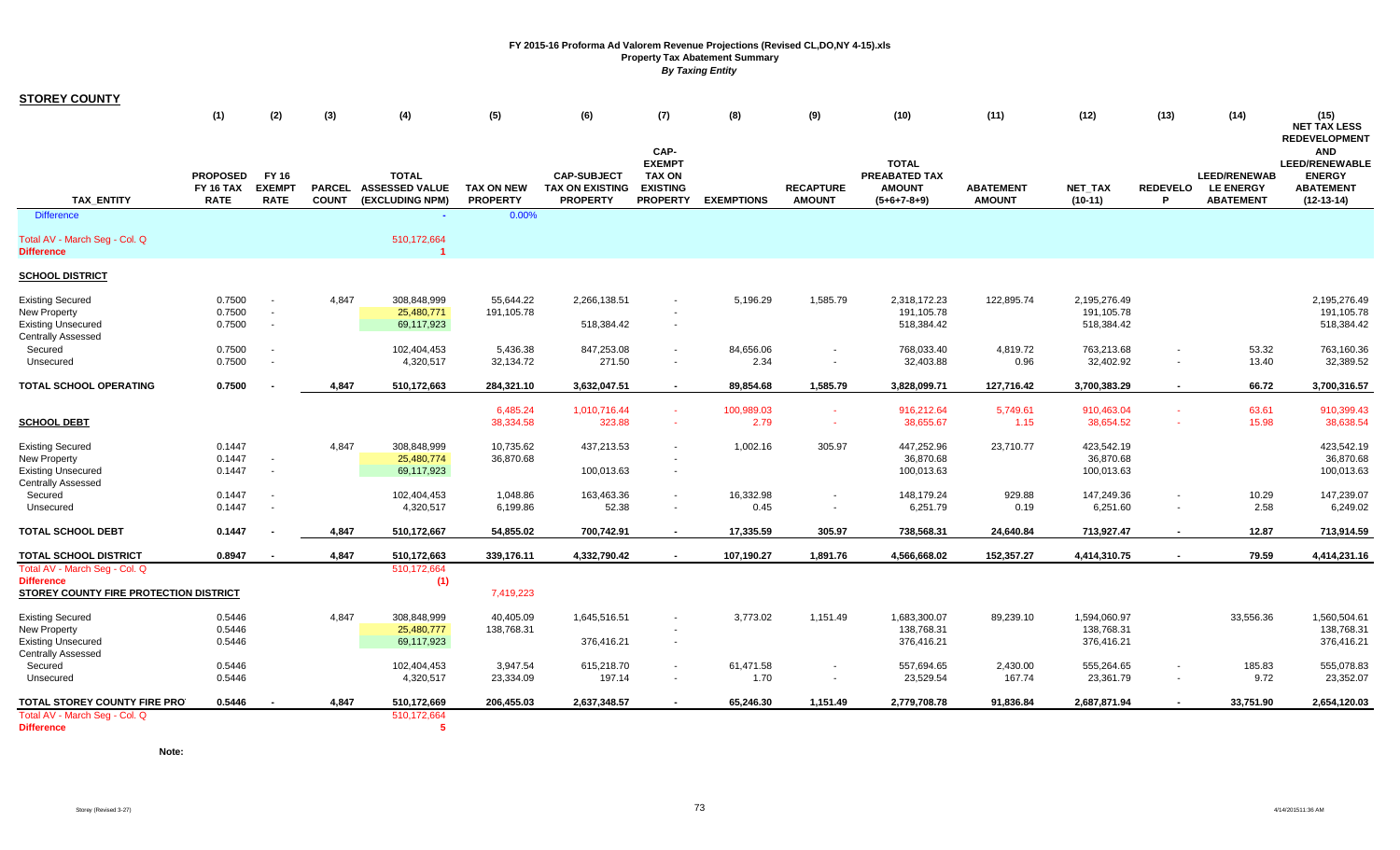|                                  | (1)                          | (2)                      | (3)                      | (4)                                              | (5)                     | (6)                                          | (7)<br>CAP-                    | (8)                         | (9)                   | (10)                                        | (11)                        | (12)                           | (13)                      | (14)                     | (15)<br><b>NET TAX LESS</b>           |
|----------------------------------|------------------------------|--------------------------|--------------------------|--------------------------------------------------|-------------------------|----------------------------------------------|--------------------------------|-----------------------------|-----------------------|---------------------------------------------|-----------------------------|--------------------------------|---------------------------|--------------------------|---------------------------------------|
|                                  | <b>PROPOSED</b><br>FY 16 TAX | FY 16<br><b>EXEMP1</b>   | <b>PARCEL</b>            | <b>TOTAL ASSESSED</b><br><b>VALUE (EXCLUDING</b> | <b>TAX ON NEW</b>       | <b>CAP-SUBJECT TAX</b><br><b>ON EXISTING</b> | <b>EXEMPT</b><br><b>TAX ON</b> |                             | <b>RECAPTURE</b>      | <b>TOTAL PREABATED</b><br><b>TAX AMOUNT</b> | <b>ABATEMENT</b>            | <b>NET TAX</b>                 |                           | <b>WABLE</b>             | LEED/RENE REDEVELOPMENT<br><b>AND</b> |
| <b>TAX ENTITY</b>                | <b>RATE</b>                  | <b>RATE</b>              | <b>COUNT</b>             | NPM)                                             | <b>PROPERTY</b>         | <b>PROPERTY</b>                              | <b>EXISTING</b>                | <b>EXEMPTIONS</b>           | <b>AMOUNT</b>         | $(5+6+7-8+9)$                               | <b>AMOUNT</b>               | $(10-11)$                      | <b>REDEVELOP</b>          | <b>ENERGY</b>            | LEED/RENEWABLE                        |
| <b>ALL ENTITIES</b>              |                              |                          |                          |                                                  |                         |                                              |                                |                             |                       |                                             |                             |                                |                           |                          |                                       |
| <b>STATE OF NEVADA</b>           | 0.1700                       |                          | 172,292                  | 16,941,687,243                                   | 760,100.47              | 28,100,623.66                                | $\blacksquare$                 | 3,542,988.99                | 6,170.50              | 25,323,905.64                               | 3,070,008.12                | 22,253,897.52                  | 237,609.54                | $\blacksquare$           | 22,016,287.99                         |
| <b>GENERAL COUNTY</b>            | 1.3917                       | $\sim$                   | 172,292                  | 16,941,683,580                                   | 6,222,540.10            | 230,044,936.02                               | $\blacksquare$                 | 29,004,594.32               | 50,514.22             | 207,313,396.02                              | 25, 132, 486. 23            | 182,180,909.79                 | 1,984,875.29              | $\overline{\phantom{a}}$ | 180,196,034.50                        |
| <b>SCHOOL DISTRICT</b>           | 1.1385                       | $\sim$                   | 172,292                  | 16,941,683,212                                   | 5,090,437.53            | 188,191,595.47                               | $\sim$                         | 23,653,607.15               | 41,324.85             | 169,669,750.69                              | 20,559,996.64               | 149,109,754.05                 | 1,157,865.25              | $\sim$                   | 147,951,888.80                        |
| CITY OF RENO                     | 0.9598                       | $\sim$                   | 81,606                   | 8,356,356,647                                    | 2,038,833.97            | 78,228,429.50                                | $\sim$                         | 13,337,342.52               | 29,102.40             | 66,959,023.34                               | 7,419,018.80                | 59,540,004.55                  | 98,067.12                 |                          | 59,441,937.43                         |
| <b>CITY OF SPARKS</b>            | 0.9598                       | ÷.                       | 33,719                   | 2,785,395,126                                    | 882,435.87              | 25,885,594.76                                | $\sim$                         | 1,418,653.56                | 2,386.90              | 25,351,763.97                               | 3,731,528.90                | 21,620,235.07                  | 1,299,341.51              | $\overline{\phantom{a}}$ | 20,320,893.56                         |
| <b>INCLINE VILLAGE GID</b>       | 0.1273                       | $\sim$                   | 9,326                    | 1,654,363,238                                    | 18,568.93               | 2,087,882.46                                 | $\sim$                         | 167,330.48                  | 20.68                 | 1,939,141.59                                | 433,747.19                  | 1,505,394.40                   |                           |                          | 1,505,394.40                          |
| LEMMON VALLEY UNDERGROUND        | $\sim$                       |                          | $\overline{\phantom{a}}$ |                                                  | $\sim$                  |                                              |                                |                             | $\sim$                | $\sim$                                      |                             |                                |                           |                          |                                       |
| NO LAKE TAHOE FIRE PROTECTION    | 0.6291                       | $\overline{\phantom{a}}$ | 9.371                    | 1,665,866,825                                    | 91.873.72               | 10.390.320.43                                | $\sim$                         | 904.982.92                  | 102.16                | 9,577,313.38                                | 1,280,082.12                | 8.297.231.26                   |                           |                          | 8,297,231.26                          |
| PALOMINO VALLEY GID              | 0.4198                       |                          | 1,487                    | 63,708,900                                       | 7,100.05                | 261,900.79                                   | $\overline{\phantom{a}}$       | 5,725.17                    | 16.31                 | 263,291.99                                  | 9,170.99                    | 254,121.00                     |                           |                          | 254,121.00                            |
| RENO REDEVELOPMENT AGENCY        | $\sim$                       |                          | 1,737                    | 46,837,136                                       | 563.11                  | 1,575,919.24                                 | <b>Page</b>                    | 468,553.70                  | $\sim$                | 1,107,928.65                                | 689,779.70                  | 418,148.95                     |                           | $\sim$                   | 418,148.95                            |
| <b>RENO REDEVELOPMENT AGENCY</b> | $\sim$                       |                          |                          | 21,001,381                                       | <b>Ca</b>               |                                              |                                |                             |                       | and the                                     |                             |                                |                           |                          |                                       |
| SIERRA FIRE PROTECTION DIST      | 0.5400                       |                          | 8,514                    | 1,246,986,198                                    | 122,037.61              | 6,616,074.71                                 | $\sim$                         | 582,679.83                  | 443.75                | 6,155,876.24                                | 946,625.83                  | 5,209,250.41                   | $\sim$                    | $\sim$                   | 5,209,250.41                          |
| SPARKS REDEVELOPMENT AGENO       | $\sim$                       |                          | 1,770                    | 76,363,862                                       | 72.87                   | 2,650,353.47                                 | $\mathcal{L}_{\mathbf{m}}$     | 429,351.94                  | <b>Page</b>           | 2,221,074.40                                | 200,475.24                  | 2,020,599.16                   |                           |                          | 2,020,599.16                          |
| SPARKS REDEVELOPMENT AGENC       | $\sim$                       |                          | 603                      | 94.671.913                                       | 835.06                  | 2.649.236.21                                 | <b>Page</b>                    | 111.013.15                  | <b>CO</b>             | 2.539.058.12                                | 323.043.53                  | 2.216.014.59                   |                           | $\sim$                   | 2.216.014.59                          |
| SUN VALLEY WATER & SANITATION    | 0.1836                       |                          | 6,075                    | 200,484,906                                      | 7,133.48                | 364,221.70                                   | $\mathbb{Z}^2$                 | 25,813.60                   | 19.71                 | 345,561.29                                  | 80,323.35                   | 265,237.94                     | $\overline{\phantom{a}}$  | $\sim$                   | 265,237.94                            |
| TRUCKEE MEADOWS FIRE PROTE(      | 0.5400                       | $\sim$                   | 34,333                   | 2,507,228,713                                    | 521,876.32              | 13,129,384.89                                | $\sim$                         | 995,974.77                  | 1,270.92              | 12,656,557.36                               | 1,744,648.76                | 10,911,908.60                  |                           | $\blacksquare$           | 10,911,908.60                         |
| <b>GERLACH GID</b>               | 0.2998                       | $\sim$                   | 192                      | 5,555,851                                        | 894.79                  | 15,782.08                                    | $\sim$                         | 3,055.61                    | 18.27                 | 13,639.53                                   | 3,022.88                    | 10,616.66                      |                           |                          | 10,616.66                             |
|                                  |                              |                          |                          |                                                  |                         |                                              |                                |                             |                       |                                             |                             |                                |                           |                          |                                       |
| <b>TOTAL COUNTY</b>              |                              |                          | 172,292                  | 16,702,812,951                                   | 15,763,832.83           | 583,316,746.47                               |                                | 73,642,748.92               | 131,390.67            | 525,569,221.05                              | 64,410,659.81               | 461,158,561.24                 | 4,777,758.71              |                          | 461,035,565.23                        |
|                                  |                              |                          |                          |                                                  |                         |                                              |                                |                             |                       | <b>Abatement Percent</b>                    | 12.26%                      |                                |                           |                          |                                       |
| <b>STATE OF NEVADA</b>           |                              |                          |                          |                                                  | 70,106,688              |                                              |                                | 2,048,911,318               |                       |                                             |                             |                                |                           |                          |                                       |
|                                  |                              |                          |                          |                                                  |                         |                                              |                                |                             |                       |                                             |                             |                                |                           |                          |                                       |
| <b>Existing Secured</b>          | 0.1700                       |                          | 172,292                  | 15,746,933,461                                   | 119,181.37              | 26,650,621.58                                | $\blacksquare$                 | 3,483,149.24                | 6,170.50              | 23,292,824.21                               | 3,042,448.69                | 20,250,375.52                  | 231,856.03                |                          | 20,018,519.49                         |
| New Property                     | 0.1700                       |                          |                          | 333,390,922                                      | 566,764.57              |                                              | $\overline{\phantom{a}}$       |                             |                       | 566,764.57                                  |                             | 566,764.57                     |                           |                          | 566,764.57                            |
| <b>Existing Unsecured</b>        | 0.1700                       |                          |                          | 448,573,723                                      |                         | 762,575.33                                   | $\sim$                         |                             |                       | 762,575.33                                  |                             | 762,575.33                     |                           |                          | 762,575.33                            |
| <b>Centrally Assessed</b>        |                              |                          |                          |                                                  |                         |                                              |                                |                             |                       |                                             |                             |                                |                           |                          |                                       |
| Secured                          | 0.1700                       |                          |                          | 403,401,884                                      | 59,144.83               | 686,477.22                                   | $\sim$                         | 59.838.85                   |                       | 685,783.20                                  | 27,554.95                   | 658,228.25                     | 5,586.09                  | $\blacksquare$           | 652,642.16                            |
| Unsecured                        | 0.1700                       |                          |                          | 9,387,253                                        | 15,009.70               | 949.53                                       | $\sim$                         | 0.90                        |                       | 15,958.33                                   | 4.47                        | 15.953.86                      | 167.42                    | $\blacksquare$           | 15.786.44                             |
| TOTAL STATE OF NEVADA            | 0.1700                       |                          | 172,292                  | 16,941,687,243                                   | 760,100.47              | 28,100,623.66                                | $\blacksquare$                 | 3,542,988.99                | 6,170.50              | 25,323,905.64                               | 3,070,008.12                | 22,253,897.52                  | 237,609.54                | $\blacksquare$           | 22,016,287.99                         |
| Total AV - March Seg - Col. Q    |                              |                          |                          | 14,130,582,150                                   |                         |                                              |                                |                             |                       |                                             |                             |                                |                           |                          |                                       |
| <b>Difference</b>                |                              |                          |                          | 762,193,775                                      |                         |                                              |                                |                             |                       |                                             |                             |                                |                           |                          |                                       |
| <b>GENERAL COUNTY</b>            |                              |                          |                          |                                                  |                         |                                              |                                |                             |                       |                                             |                             |                                |                           |                          |                                       |
| <b>Existing Secured</b>          |                              |                          |                          |                                                  |                         |                                              |                                |                             |                       |                                             |                             |                                |                           |                          |                                       |
| AB104 Fair Share                 |                              |                          | 172,292                  | 15,746,933,461                                   | 19,068.02               | 4,264,106.86                                 | $\sim$                         | 557,319.35                  | 986.97                | 3,726,842.50                                | 486,788.61                  | 3,240,053.89                   |                           |                          | 3,240,053.89                          |
| Ag. Extension                    |                              |                          | 172,292                  | 15,746,933,461                                   | 7,014.35                | 1,567,695.78                                 | $\blacksquare$                 | 204,910.77                  | 363.11                | 1,370,162.47                                | 178,965.17                  | 1,191,197.30                   | 14,910.49                 |                          | 1,176,286.81                          |
| Animal Shelter Operating         |                              |                          | 172,292                  | 15,746,933,461                                   | 21.035.74               | 4,703,058.70                                 | $\sim$                         | 614.674.29                  | 1.089.21              | 4,110,509.36                                | 536.902.12                  | 3.573.607.24                   |                           |                          | 3,573,607.24                          |
| <b>Capital Facilities</b>        |                              |                          | 172,292                  | 15,746,933,461                                   | 35,059.66               | 7,838,465.94                                 | $\sim$                         | 1,024,459.83                | 1,814.93              | 6,850,880.70                                | 894,832.48                  | 5,956,048.22                   | 74,552.17                 |                          | 5,881,496.05                          |
| <b>Child Protection</b>          |                              |                          |                          |                                                  |                         |                                              | $\sim$                         |                             |                       |                                             |                             |                                |                           |                          |                                       |
| <b>County General</b>            |                              |                          | 172,292<br>172,292       | 15,746,933,461<br>15,746,933,461                 | 28,046.51<br>693,593.94 | 6,270,733.45<br>155,090,821.32               | $\overline{\phantom{a}}$       | 819,549.07<br>20,269,873.86 | 1,451.81<br>35,909.26 | 5,480,682.70<br>135,550,450.66              | 715,867.24<br>17,705,242.38 | 4,764,815.46<br>117,845,208.28 | 59,641.86<br>1,475,098.91 |                          | 4,705,173.60<br>116,370,109.37        |
|                                  |                              |                          |                          |                                                  |                         | 3,009,949.39                                 | $\sim$                         | 393,391.32                  |                       |                                             |                             |                                |                           |                          | 2,258,467.11                          |
| <b>District Court</b>            |                              |                          | 172,292                  | 15,746,933,461                                   | 13,461.12               |                                              |                                |                             | 696.78                | 2,630,715.97                                | 343,620.09                  | 2,287,095.88                   | 28,628.77                 |                          |                                       |
| Indigent Health                  |                              |                          | 172,292                  | 15,746,933,461                                   | 42,062.69               | 9,406,115.94                                 |                                | 1,229,363.49                | 2,177.64              | 8,220,992.78                                | 1,073,804.74                | 7,147,188.04                   | 89,463.60                 |                          | 7,057,724.44                          |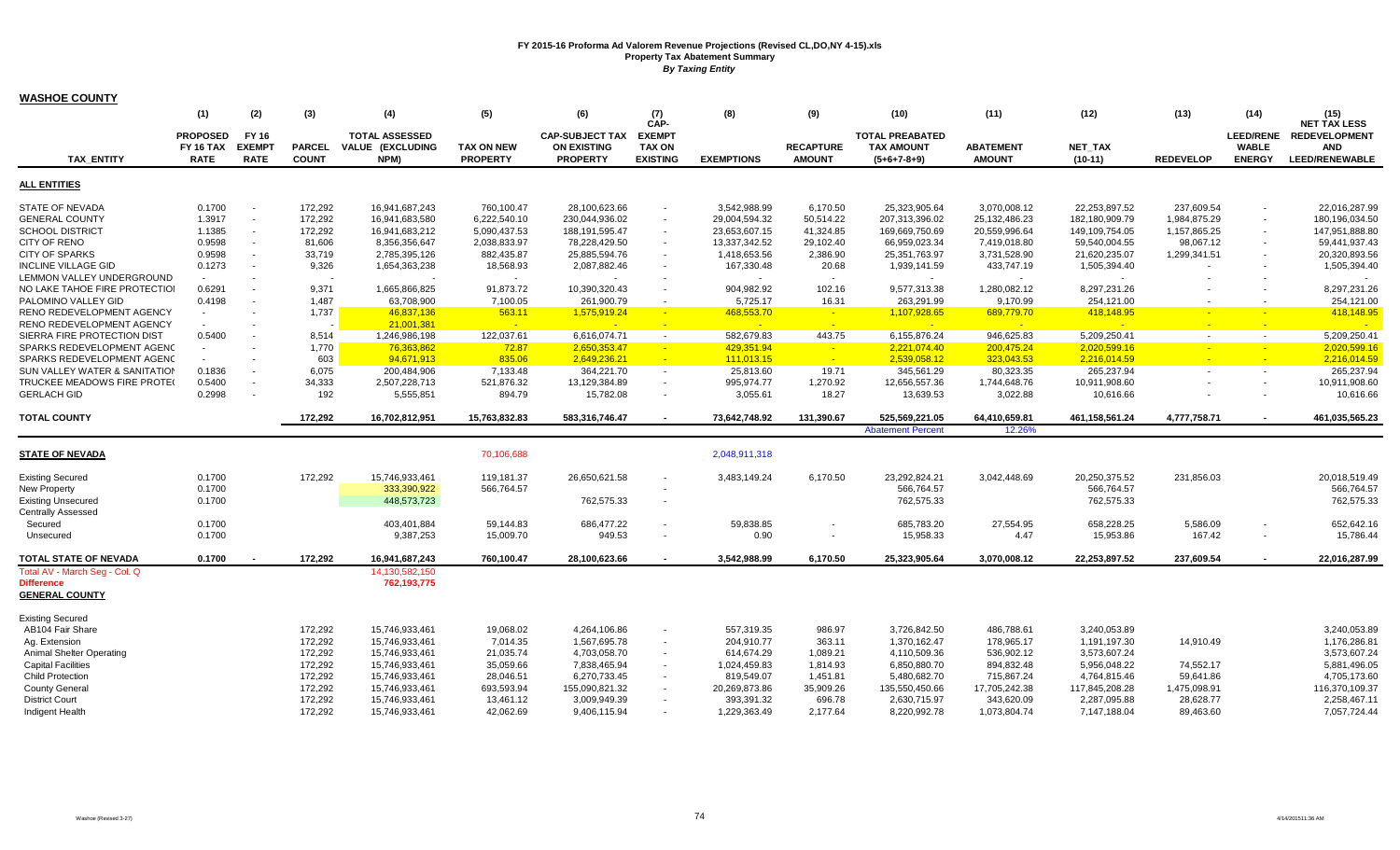|                                                        | (1)              | (2)           | (3)           | (4)                   | (5)                                       | (6)                    | (7)<br>CAP-              | (8)                            | (9)              | (10)                        | (11)                  | (12)                          | (13)                 | (14)             | (15)<br><b>NET TAX LESS</b> |
|--------------------------------------------------------|------------------|---------------|---------------|-----------------------|-------------------------------------------|------------------------|--------------------------|--------------------------------|------------------|-----------------------------|-----------------------|-------------------------------|----------------------|------------------|-----------------------------|
|                                                        | <b>PROPOSED</b>  | FY 16         |               | <b>TOTAL ASSESSED</b> |                                           | <b>CAP-SUBJECT TAX</b> | <b>EXEMPT</b>            |                                |                  | <b>TOTAL PREABATED</b>      |                       |                               |                      | <b>LEED/RENE</b> | <b>REDEVELOPMENT</b>        |
|                                                        | <b>FY 16 TAX</b> | <b>EXEMPT</b> | <b>PARCEL</b> | VALUE (EXCLUDING      | <b>TAX ON NEW</b>                         | <b>ON EXISTING</b>     | <b>TAX ON</b>            |                                | <b>RECAPTURE</b> | <b>TAX AMOUNT</b>           | <b>ABATEMENT</b>      | <b>NET TAX</b>                |                      | <b>WABLE</b>     | <b>AND</b>                  |
| <b>TAX ENTITY</b>                                      | <b>RATE</b>      | <b>RATE</b>   | <b>COUNT</b>  | NPM)                  | <b>PROPERTY</b>                           | <b>PROPERTY</b>        | <b>EXISTING</b>          | <b>EXEMPTIONS</b>              | <b>AMOUNT</b>    | $(5+6+7-8+9)$               | <b>AMOUNT</b>         | $(10-11)$                     | <b>REDEVELOP</b>     | <b>ENERGY</b>    | <b>LEED/RENEWABLE</b>       |
| Indigent Insurance                                     |                  |               | 172,292       | 15,746,933,461        | 10,509.99                                 | 2,351,535.64           | $\sim$                   | 307,322.81                     | 544.14           | 2,055,266.96                | 268,448.57            | 1,786,818.39                  | 22,366.30            |                  | 1,764,452.09                |
| <b>Library Override</b>                                |                  |               | 172,292       | 15,746,933,461        | 14,025.60                                 | 3,135,384.68           | $\sim$                   | 409,783.58                     | 725.72           | 2,740,352.42                | 357,932.78            | 2,382,419.64                  | 29,822.16            |                  | 2,352,597.48                |
| Senior Citizens                                        |                  |               | 172,292       | 15,746,933,461        | 7,014.35                                  | 1,567,695.78           | $\sim$                   | 204,910.77                     | 363.11           | 1,370,162.47                | 178,965.17            | 1,191,197.30                  | 14,910.49            |                  | 1,176,286.81                |
| County Jail Override                                   |                  |               | 172,292       | 15,746,933,461        | 54,265.72                                 | 12,133,867.16          | $\sim$                   | 1,585,852.10                   | 2,809.08         | 10,605,089.86               | 1,385,207.04          | 9,219,882.82                  | 115,406.68           |                  | 9,104,476.14                |
| <b>Youth Facilities</b>                                |                  |               | 172,292       | 15,746,933,461        | 6,103.39                                  | 1,363,884.93           | $\blacksquare$           | 178,246.87                     | 315.79           | 1,192,057.24                | 155,702.93            | 1,036,354.31                  | 12,972.19            |                  | 1,023,382.12                |
| <b>County Debt</b>                                     |                  |               | 172,292       | 15,746,933,461        | 24,464.67                                 | 5,471,221.05           | $\blacksquare$           | 715,059.87                     | 1,266.67         | 4,781,892.52                | 624,593.06            | 4,157,299.46                  |                      |                  | 4,157,299.46                |
| <b>GENERAL TOTAL</b>                                   | 1.3917           |               | 172,292       | 15,746,933,461        | 975,725.75                                | 218,174,536.62         | $\sim$                   | 2,048,912,695<br>28,514,717.98 | 50,514.22        | 190,686,058.61              | 24,906,872.38         | 165,779,186.23                | 1,937,773.62         |                  | 163,841,412.61              |
| <b>New Property</b>                                    | 1.3917           |               |               | 333,387,259           | 4,639,750.49                              |                        | $\sim$                   |                                |                  | 4,639,750.49                |                       | 4,639,750.49                  |                      |                  | 4,639,750.49                |
| <b>Existing Unsecured</b>                              | 1.3917           |               |               | 448,573,723           |                                           | 6,242,800.50           | $\overline{\phantom{a}}$ |                                |                  | 6,242,800.50                |                       | 6,242,800.50                  |                      |                  | 6,242,800.50                |
| <b>Centrally Assessed</b>                              |                  |               |               |                       |                                           |                        |                          |                                |                  |                             |                       |                               |                      |                  |                             |
| Secured                                                | 1.3917           |               |               | 403,401,884           | 484,187.44                                | 5,619,825.56           | $\blacksquare$           | 489.868.98                     |                  | 5,614,144.02                | 225,578.16            | 5,388,565.86                  | 45,730.17            | $\sim$           | 5,342,835.69                |
| Unsecured                                              | 1.3917           | $\sim$        |               | 9,387,253             | 122,876.43                                | 7,773.33               | $\blacksquare$           | 7.36                           | $\sim$           | 130,642.40                  | 35.69                 | 130,606.71                    | 1,371.50             | $\blacksquare$   | 129,235.21                  |
|                                                        | 1.3917           |               |               |                       |                                           |                        | $\overline{\phantom{a}}$ | 29,004,594.32                  | 50.514.22        |                             |                       |                               |                      | $\blacksquare$   |                             |
| TOTAL GENERAL COUNTY<br><b>March Assessors Report:</b> |                  |               | 172,292       | 16,941,683,580        | 6,222,540.10                              | 230,044,936.02         |                          |                                |                  | 207,313,396.02              | 25,132,486.23         | 182,180,909.79                | 1,984,875.29         |                  | 180,196,034.50              |
| <b>New secured</b>                                     |                  |               |               | 75,596,614            |                                           |                        |                          |                                |                  |                             |                       |                               |                      |                  |                             |
| <b>Existing Secured</b>                                |                  |               |               | 13.074.516.857        |                                           |                        |                          |                                |                  |                             |                       |                               |                      |                  |                             |
|                                                        |                  |               |               |                       | 13,150,113,471 Value is net of exemptions |                        |                          |                                |                  |                             |                       |                               |                      |                  |                             |
| <b>Difference</b>                                      |                  |               |               | 547,907,295           | 4.17%                                     |                        |                          |                                |                  |                             |                       |                               |                      |                  |                             |
| Total AV - March Seg - Col. Q                          |                  |               |               | 14,130,582,150        |                                           |                        |                          |                                |                  |                             |                       |                               |                      |                  |                             |
| <b>Difference</b>                                      |                  |               |               | 762,188,735.20        |                                           |                        |                          |                                |                  |                             |                       |                               |                      |                  |                             |
|                                                        |                  |               |               | 162,383,626           |                                           |                        |                          |                                |                  |                             |                       |                               |                      |                  |                             |
| <b>SCHOOL DISTRICT</b>                                 |                  |               |               |                       |                                           |                        |                          |                                |                  |                             |                       |                               |                      |                  |                             |
|                                                        |                  |               |               |                       |                                           |                        |                          | 2,042,410,661                  |                  |                             |                       |                               |                      |                  |                             |
| <b>Existing Secured</b>                                | 0.7500           |               | 172,292       | 15,746,933,461        | 525,830.39                                | 117,576,378.47         | $\overline{\phantom{a}}$ | 15,318,079.96                  | 27,223.44        | 102,811,352.34              | 13,422,549.82         | 89,388,802.52                 | 1,118,288.84         |                  | 88,270,513.68               |
| <b>New Property</b>                                    | 0.7500           | $\sim$        |               | 333,386,891           | 2,500,401.69                              |                        |                          |                                |                  | 2,500,401.69                |                       | 2,500,401.69                  |                      |                  | 2,500,401.69                |
| <b>Existing Unsecured</b>                              | 0.7500           | $\sim$        |               | 448,573,723           |                                           | 3,364,302.92           | $\overline{\phantom{a}}$ |                                |                  | 3,364,302.92                |                       | 3,364,302.92                  |                      |                  | 3,364,302.92                |
| <b>Centrally Assessed</b>                              |                  |               |               |                       |                                           |                        |                          |                                |                  |                             |                       |                               |                      |                  |                             |
| Secured                                                | 0.7500           |               |               | 403,401,884           | 260,933.09                                | 3,028,575.97           | $\overline{\phantom{a}}$ | 263,994.92                     |                  | 3,025,514.13                | 121,566.19            | 2,903,947.94                  | 24,644.40            | $\sim$           | 2,879,303.54                |
| Unsecured                                              | 0.7500           | $\sim$        |               | 9,387,253             | 66,219.24                                 | 4,189.12               | $\overline{\phantom{a}}$ | 3.97                           |                  | 70,404.40                   | 19.22                 | 70,385.18                     | 739.08               | $\sim$           | 69,646.09                   |
| TOTAL SCHOOL OPERATING                                 | 0.7500           |               | 172.292       | 16,941,683,212        | 3,353,384.41                              | 123,973,446.48         | $\overline{\phantom{a}}$ | 15,582,078.85                  | 27,223.44        | 111,771,975.48              | 13,544,135.24         | 98,227,840.24                 | 1,143,672.32         | $\sim$           | 97,084,167.92               |
|                                                        |                  |               |               |                       |                                           |                        |                          |                                |                  |                             |                       |                               |                      |                  |                             |
|                                                        |                  |               |               |                       | 798,199.40                                | 178,480,846.23         | $\sim$                   | 23,252,856.84                  | 41,324.85        | 156,067,513.64              | 20,375,429.98         | 135,692,083.66                | 1,119,333.13         | $\sim$           | 134,572,750.53              |
| <b>SCHOOL DEBT</b>                                     |                  |               |               |                       | 396,096.43                                | 4,597,378.32           | ×.                       | 400,744.29                     |                  | 4,592,730.45                | 184,537.48            | 4,408,192.97                  | 37,410.19            | $\sim$           | 4,370,782.77                |
|                                                        | 0.3885           |               | 172,292       | 15,746,933,461        | 100,520.81                                | 6,359.09               | $\sim$<br>$\blacksquare$ | 6.02                           | . п.             | 106,873.88<br>53,256,161.30 | 29.18<br>6,952,880.16 | 106,844.70                    | 1,121.93<br>1,044.29 | $\sim$           | 105,722.77<br>46,302,236.85 |
| <b>Existing Secured</b><br><b>New Property</b>         | 0.3885           | $\sim$        |               | 333,389,757           | 272,369.01<br>1,295,219.20                | 60,904,467.76          |                          | 7,934,776.88                   | 14,101.41        | 1,295,219.20                |                       | 46,303,281.14<br>1,295,219.20 |                      |                  | 1,295,219.20                |
| <b>Existing Unsecured</b>                              | 0.3885           | $\sim$        |               | 448,573,723           |                                           | 1,742,708.91           | $\sim$                   |                                |                  | 1,742,708.91                |                       | 1,742,708.91                  |                      |                  | 1,742,708.91                |
| <b>Centrally Assessed</b>                              |                  |               |               |                       |                                           |                        |                          |                                |                  |                             |                       |                               |                      |                  |                             |
| Secured                                                | 0.3885           |               |               | 403,401,884           | 135, 163.34                               | 1,568,802.35           | $\blacksquare$           | 136,749.37                     |                  | 1,567,216.32                | 62,971.29             | 1,504,245.03                  | 12,765.80            | $\sim$           | 1,491,479.23                |
| Unsecured                                              | 0.3885           |               |               | 9,387,253             | 34,301.57                                 | 2,169.97               | $\blacksquare$           | 2.05                           |                  | 36,469.48                   | 9.96                  | 36,459.52                     | 382.85               | $\sim$           | 36,076.68                   |
|                                                        |                  |               |               |                       |                                           |                        |                          |                                |                  |                             |                       |                               |                      |                  |                             |
| <b>TOTAL SCHOOL DEBT</b>                               | 0.3885           |               | 172,292       | 16,941,686,078        | 1,737,053.12                              | 64,218,148.99          |                          | 8,071,528.30                   | 14,101.41        | 57,897,775.22               | 7,015,861.41          | 50,881,913.81                 | 14,192.93            | $\blacksquare$   | 50,867,720.88               |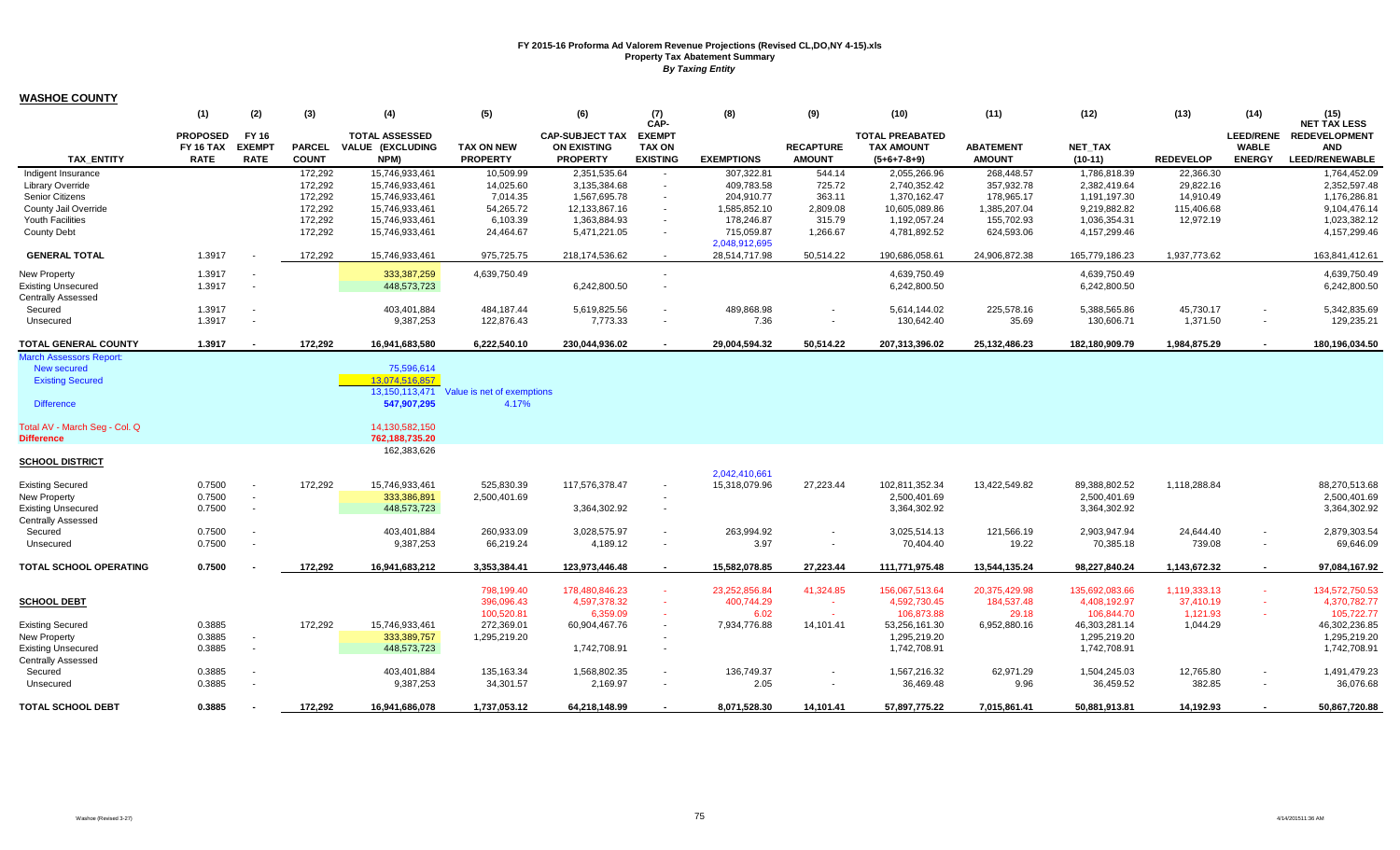|                                                                           | (1)                                         | (2)                                          | (3)                           | (4)                                                      | (5)                                  | (6)                                                             | (7)<br>CAP-                                       | (8)                         | (9)                               | (10)                                                         | (11)                              | (12)                          | (13)             | (14)                                              | (15)<br><b>NET TAX LESS</b>                                 |
|---------------------------------------------------------------------------|---------------------------------------------|----------------------------------------------|-------------------------------|----------------------------------------------------------|--------------------------------------|-----------------------------------------------------------------|---------------------------------------------------|-----------------------------|-----------------------------------|--------------------------------------------------------------|-----------------------------------|-------------------------------|------------------|---------------------------------------------------|-------------------------------------------------------------|
| <b>TAX ENTITY</b>                                                         | <b>PROPOSED</b><br>FY 16 TAX<br><b>RATE</b> | <b>FY 16</b><br><b>EXEMPT</b><br><b>RATE</b> | <b>PARCEL</b><br><b>COUNT</b> | <b>TOTAL ASSESSED</b><br><b>VALUE (EXCLUDING</b><br>NPM) | <b>TAX ON NEW</b><br><b>PROPERTY</b> | <b>CAP-SUBJECT TAX</b><br><b>ON EXISTING</b><br><b>PROPERTY</b> | <b>EXEMPT</b><br><b>TAX ON</b><br><b>EXISTING</b> | <b>EXEMPTIONS</b>           | <b>RECAPTURE</b><br><b>AMOUNT</b> | <b>TOTAL PREABATED</b><br><b>TAX AMOUNT</b><br>$(5+6+7-8+9)$ | <b>ABATEMENT</b><br><b>AMOUNT</b> | <b>NET TAX</b><br>$(10-11)$   | <b>REDEVELOP</b> | <b>LEED/RENE</b><br><b>WABLE</b><br><b>ENERGY</b> | <b>REDEVELOPMENT</b><br><b>AND</b><br><b>LEED/RENEWABLE</b> |
|                                                                           |                                             |                                              |                               |                                                          |                                      |                                                                 |                                                   |                             |                                   |                                                              |                                   |                               |                  |                                                   |                                                             |
| <b>TOTAL SCHOOL DISTRICT</b>                                              | 1.1385                                      |                                              | 172.292                       | 16,941,683,212                                           | 5,090,437.53                         | 188,191,595.47                                                  |                                                   | 23,653,607.15               | 41,324.85                         | 169,669,750.69                                               | 20,559,996.64                     | 149,109,754.05                | 1,157,865.25     |                                                   | 147,951,888.80                                              |
| Total AV - March Seg - Col. Q<br><b>Difference</b><br><b>CITY OF RENO</b> |                                             |                                              |                               | 14.130.582.150<br>768,690,401                            |                                      |                                                                 |                                                   |                             |                                   |                                                              |                                   |                               |                  |                                                   |                                                             |
|                                                                           |                                             |                                              |                               |                                                          |                                      |                                                                 |                                                   | 1,383,037,222               |                                   |                                                              |                                   |                               |                  |                                                   |                                                             |
| <b>Existing Secured</b><br><b>New Property</b>                            | 0.9598<br>0.9598                            | $\sim$                                       | 81,606                        | 7,803,853,829<br>158,085,441                             | 431,566.75<br>1,517,304.06           | 74,469,823.41                                                   |                                                   | 13,274,391.26               | 29,102.40                         | 61,656,101.30<br>1,517,304.06                                | 7,378,245.30                      | 54,277,856.00<br>1,517,304.06 | 95,757.81        |                                                   | 54,182,098.19<br>1,517,304.06                               |
| <b>Existing Unsecured</b>                                                 | 0.9598                                      | $\sim$                                       |                               | 292,600,760                                              |                                      | 2,808,382.09                                                    | $\sim$                                            |                             |                                   | 2,808,382.09                                                 |                                   | 2,808,382.09                  |                  |                                                   | 2,808,382.09                                                |
| <b>Centrally Assessed</b>                                                 |                                             |                                              |                               |                                                          |                                      |                                                                 |                                                   |                             |                                   |                                                              |                                   |                               |                  |                                                   |                                                             |
| Secured                                                                   | 0.9598                                      |                                              |                               | 98,823,994                                               | 61,721.49                            | 949,741.91                                                      | $\sim$                                            | 62,950.71                   |                                   | 948,512.70                                                   | 40,771.55                         | 907,741.15                    | 2,228.32         |                                                   | 905,512.83                                                  |
| Unsecured                                                                 | 0.9598                                      | $\overline{\phantom{a}}$                     |                               | 2,992,623                                                | 28,241.67                            | 482.08                                                          |                                                   | 0.56                        |                                   | 28,723.19                                                    | 1.95                              | 28,721.25                     | 80.99            |                                                   | 28,640.26                                                   |
| <b>TOTAL CITY OF RENO</b>                                                 | 0.9598                                      | $\overline{\phantom{a}}$                     | 81,606                        | 8,356,356,647                                            | 2,038,833.97                         | 78,228,429.50                                                   |                                                   | 13,337,342.52               | 29,102.40                         | 66,959,023.34                                                | 7,419,018.80                      | 59,540,004.55                 | 98,067.12        |                                                   | 59,441,937.43                                               |
| Total AV - March Seg - Col. Q                                             |                                             |                                              |                               | 6,721,842,303                                            |                                      |                                                                 |                                                   |                             |                                   |                                                              |                                   |                               |                  |                                                   |                                                             |
| <b>Difference</b>                                                         |                                             |                                              |                               | 251,477,122                                              |                                      |                                                                 |                                                   |                             |                                   |                                                              |                                   |                               |                  |                                                   |                                                             |
| <b>CITY OF SPARKS</b>                                                     |                                             |                                              |                               |                                                          |                                      |                                                                 |                                                   |                             |                                   |                                                              |                                   |                               |                  |                                                   |                                                             |
| <b>Existing Secured</b>                                                   | 0.9598                                      |                                              | 33,719                        | 2,575,863,772                                            | 141,007.51                           | 24,582,133.30                                                   |                                                   | 144,284,818<br>1,384,845.68 | 2,386.90                          | 23,340,682.03                                                | 3,695,679.08                      | 19,645,002.95                 | 1.270.042.11     |                                                   | 18,374,960.84                                               |
| <b>New Property</b>                                                       | 0.9598                                      | $\sim$                                       |                               | 73,057,137                                               | 701,202.40                           |                                                                 |                                                   |                             |                                   | 701,202.40                                                   |                                   | 701,202.40                    |                  |                                                   | 701,202.40                                                  |
| <b>Existing Unsecured</b>                                                 | 0.9598                                      | $\sim$                                       |                               | 89,421,943                                               |                                      | 858,271.81                                                      |                                                   |                             |                                   | 858,271.81                                                   |                                   | 858,271.81                    |                  |                                                   | 858,271.81                                                  |
| <b>Centrally Assessed</b>                                                 |                                             |                                              |                               |                                                          |                                      |                                                                 |                                                   |                             |                                   |                                                              |                                   |                               |                  |                                                   |                                                             |
| Secured                                                                   | 0.9598                                      | $\overline{\phantom{a}}$                     |                               | 45,808,346                                               | 29,236.33                            | 444,239.65                                                      |                                                   | 33.807.47                   |                                   | 439,668.51                                                   | 35,842.66                         | 403,825.84                    | 28,434.63        |                                                   | 375,391.21                                                  |
| Unsecured                                                                 | 0.9598                                      | $\sim$                                       |                               | 1,243,928                                                | 10,989.62                            | 950.00                                                          | $\sim$                                            | 0.41                        |                                   | 11,939.22                                                    | 7.15                              | 11,932.07                     | 864.77           |                                                   | 11,067.30                                                   |
| <b>TOTAL CITY OF SPARKS</b>                                               | 0.9598                                      |                                              | 33,719                        | 2,785,395,126                                            | 882,435.87                           | 25,885,594.76                                                   |                                                   | 1,418,653.56                | 2,386.90                          | 25,351,763.97                                                | 3,731,528.90                      | 21,620,235.07                 | 1,299,341.51     |                                                   | 20,320,893.56                                               |
| Total AV - March Seg - Col. Q                                             |                                             |                                              |                               | 2,421,210,833                                            |                                      |                                                                 |                                                   |                             |                                   |                                                              |                                   |                               |                  |                                                   |                                                             |
| <b>Difference</b>                                                         |                                             |                                              |                               | 219,899,475                                              |                                      |                                                                 |                                                   |                             |                                   |                                                              |                                   |                               |                  |                                                   |                                                             |
| <b>INCLINE VILLAGE GID</b>                                                |                                             |                                              |                               |                                                          |                                      |                                                                 |                                                   |                             |                                   |                                                              |                                   |                               |                  |                                                   |                                                             |
|                                                                           |                                             |                                              |                               |                                                          |                                      |                                                                 |                                                   | 131,094,030                 |                                   |                                                              |                                   |                               |                  |                                                   |                                                             |
| <b>Existing Secured</b>                                                   | 0.1273                                      |                                              | 9,326                         | 1,618,784,146                                            | 1,057.53                             | 2,059,653.90                                                    |                                                   | 166,882.70                  | 20.68                             | 1,893,849.41                                                 | 429,590.09                        | 1,464,259.32                  |                  |                                                   | 1,464,259.32                                                |
| <b>New Property</b><br><b>Existing Unsecured</b>                          | 0.1273<br>0.1273                            | $\sim$<br>$\overline{\phantom{a}}$           |                               | 13,504,867<br>6,900,497                                  | 17,191.70                            | 8,784.33                                                        |                                                   |                             |                                   | 17,191.70<br>8,784.33                                        |                                   | 17,191.70<br>8,784.33         |                  |                                                   | 17,191.70<br>8,784.33                                       |
| <b>Centrally Assessed</b>                                                 |                                             |                                              |                               |                                                          |                                      |                                                                 |                                                   |                             |                                   |                                                              |                                   |                               |                  |                                                   |                                                             |
| Secured                                                                   | 0.1273                                      |                                              |                               | 14,922,586                                               | $\sim$                               | 19,444.23                                                       |                                                   | 447.78                      |                                   | 18,996.45                                                    | 4,157.10                          | 14,839.35                     |                  |                                                   | 14,839.35                                                   |
| Unsecured                                                                 | 0.1273                                      | $\overline{\phantom{a}}$                     |                               | 251,142                                                  | 319.70                               |                                                                 |                                                   |                             |                                   | 319.70                                                       | $\sim$                            | 319.70                        |                  |                                                   | 319.70                                                      |
|                                                                           |                                             |                                              |                               |                                                          |                                      |                                                                 |                                                   |                             |                                   |                                                              |                                   |                               |                  |                                                   |                                                             |
| TOTAL INCLINE VILLAGE GID                                                 | 0.1273                                      |                                              | 9,326                         | 1,654,363,238                                            | 18,568.93                            | 2,087,882.46                                                    | $\sim$                                            | 167,330.48                  | 20.68                             | 1,939,141.59                                                 | 433,747.19                        | 1,505,394.40                  |                  |                                                   | 1,505,394.40                                                |
| Total AV - March Seg - Col. Q<br><b>Difference</b>                        |                                             |                                              |                               | 1,482,989,788<br>40,279,420                              |                                      |                                                                 |                                                   |                             |                                   |                                                              |                                   |                               |                  |                                                   |                                                             |
| NO LAKE TAHOE FIRE PROTECTION DISTRICT                                    |                                             |                                              |                               |                                                          |                                      |                                                                 |                                                   |                             |                                   |                                                              |                                   |                               |                  |                                                   |                                                             |
|                                                                           |                                             |                                              |                               | 10,255,809.29                                            |                                      |                                                                 |                                                   | 143,499,841                 |                                   |                                                              |                                   |                               |                  |                                                   |                                                             |
| <b>Existing Secured</b>                                                   | 0.6291                                      |                                              | 9,371                         | 1,630,235,144                                            | 5,227.11                             | 10,250,582.71                                                   |                                                   | 902,757.50                  | 102.16                            | 9,353,154.48                                                 | 1,271,779.06                      | 8,081,375.42                  |                  |                                                   | 8,081,375.42                                                |
| <b>New Property</b>                                                       | 0.6291                                      | $\sim$                                       |                               | 13,520,537                                               | 85,057.70                            |                                                                 |                                                   |                             |                                   | 85,057.70                                                    |                                   | 85,057.70                     |                  |                                                   | 85,057.70                                                   |
| <b>Existing Unsecured</b>                                                 | 0.6291                                      | $\sim$                                       |                               | 6,903,858                                                |                                      | 43,432.17                                                       |                                                   |                             |                                   | 43,432.17                                                    |                                   | 43,432.17                     |                  |                                                   | 43,432.17                                                   |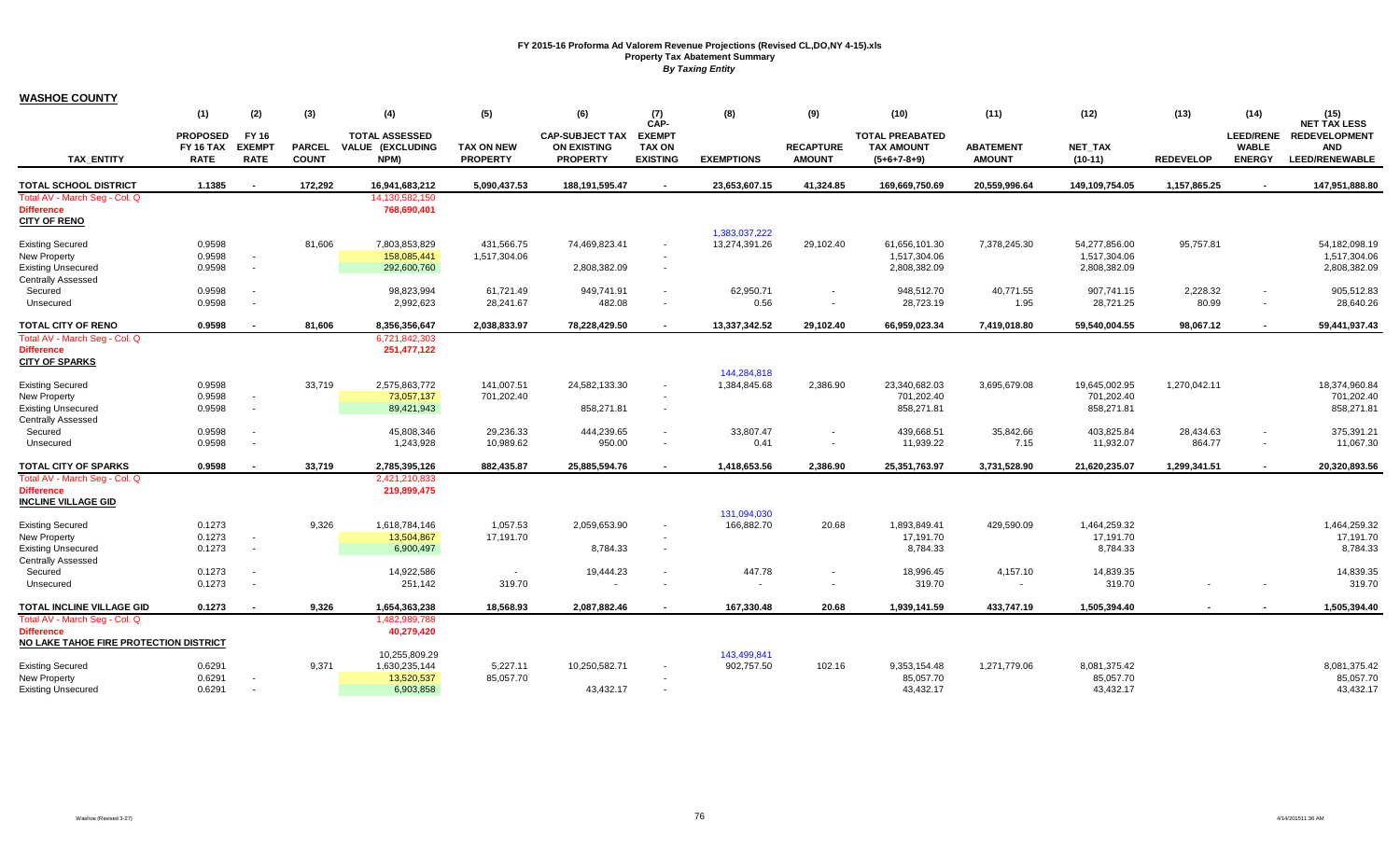| <b>TOTAL ASSESSED</b><br><b>TOTAL PREABATED</b><br><b>REDEVELOPMENT</b><br><b>PROPOSED</b><br><b>CAP-SUBJECT TAX</b><br><b>EXEMPT</b><br><b>LEED/RENE</b><br>FY 16<br>FY 16 TAX<br><b>EXEMP1</b><br>VALUE (EXCLUDING<br><b>ON EXISTING</b><br><b>RECAPTURE</b><br><b>TAX AMOUNT</b><br><b>ABATEMENT</b><br><b>NET TAX</b><br><b>WABLE</b><br><b>AND</b><br><b>PARCEL</b><br><b>TAX ON NEW</b><br><b>TAX ON</b><br><b>TAX ENTITY</b><br><b>COUNT</b><br>NPM)<br><b>PROPERTY</b><br><b>PROPERTY</b><br><b>AMOUNT</b><br><b>ENERGY</b><br>LEED/RENEWABLE<br><b>RATE</b><br><b>RATE</b><br><b>EXISTING</b><br><b>EXEMPTIONS</b><br><b>AMOUNT</b><br>$(5+6+7-8+9)$<br>$(10-11)$<br><b>REDEVELOP</b><br><b>Centrally Assessed</b><br>Secured<br>85,777.06<br>85,777.06<br>0.6291<br>14,954,717<br>96,305.55<br>2,225.42<br>94,080.13<br>8,303.06<br>$\sim$<br>$\overline{\phantom{a}}$<br>$\blacksquare$<br>0.6291<br>252,568<br>1,588.91<br>1,588.91<br>1,588.91<br>1,588.91<br>Unsecured<br>٠<br>$\sim$<br>TOTAL NO LAKE TAHOE FIRE PRO<br>9,371<br>1,665,866,825<br>102.16<br>0.6291<br>91,873.72<br>10,390,320.43<br>904,982.92<br>9,577,313.38<br>1,280,082.12<br>8,297,231.26<br>8,297,231.26<br>$\blacksquare$<br>Total AV - March Seg - Col. Q<br>1,483,631,196<br>38,735,788<br><b>Difference</b><br>PALOMINO VALLEY GID<br>230,193.11<br>994,621<br><b>Existing Secured</b><br>0.4198<br>1,487<br>54,833,995<br>20.89<br>230,173.36<br>4,175.42<br>16.31<br>226,035.14<br>8,352.24<br>217,682.90<br>217,682.90<br><b>New Property</b><br>5,972.67<br>5,972.67<br>5,972.67<br>5,972.67<br>0.4198<br>1,422,743<br>$\overline{\phantom{a}}$<br><b>Existing Unsecured</b><br>0.4198<br>407,452<br>1,710.48<br>1,710.48<br>1,710.48<br>1,710.48<br>$\blacksquare$<br><b>Centrally Assessed</b><br>0.4198<br>1,549.75<br>27,648.45<br>Secured<br>6,781,134<br>30,016.95<br>28,467.20<br>818.75<br>27,648.45<br>$\sim$<br>$\blacksquare$<br>$\overline{\phantom{a}}$<br>0.4198<br>263,576<br>1,106.49<br>1,106.49<br>1,106.49<br>1,106.49<br>Unsecured<br>$\overline{\phantom{a}}$<br>$\sim$<br>$\sim$<br>$\overline{\phantom{a}}$<br>$\overline{\phantom{a}}$<br>0.4198<br>7,100.05<br>261,900.79<br>5,725.17<br>254,121.00<br>254,121.00<br>TOTAL PALOMINO VALLEY GID<br>1,487<br>63,708,900<br>16.31<br>263,291.99<br>9,170.99<br>$\sim$<br>$\overline{\phantom{a}}$<br>Total AV - March Seg - Col. Q<br>61,614,840<br>1,099,439<br><b>Difference</b><br><b>RENO REDEVELOPMENT AGENCY #1</b><br>#DIV/0!<br><b>Existing Secured</b><br>1,737<br>38,680,360<br>563.11<br>1,575,919.24<br>468,553.70<br>1,107,928.65<br>689,779.70<br>418,148.95<br>418,148.95<br>$\overline{\phantom{a}}$<br>8,584,952<br><b>New Property</b><br>$\sim$<br>(428, 176)<br><b>Existing Unsecured</b><br>$\overline{\phantom{a}}$<br>$\overline{\phantom{a}}$<br>$\sim$<br><b>Centrally Assessed</b><br>Secured<br>Unsecured<br>1,737<br>468,553.70<br>418,148.95<br>TOTAL RENO REDEVELOPMENT A<br>46,837,136<br>563.11<br>1,575,919.24<br>1,107,928.65<br>689,779.70<br>418,148.95<br>$\blacksquare$<br>$\blacksquare$<br>Total AV - March Seg - Col. Q<br>34,312,704<br><b>Difference</b><br>#DIV/0!<br><b>RENO REDEVELOPMENT AGENCY #2</b><br>#DIV/0!<br><b>Existing Secured</b><br>17,083,109<br><b>New Property</b><br>3,918,272<br><b>Existing Unsecured</b><br><b>Centrally Assessed</b><br>Secured<br>Unsecured<br>TOTAL RENO REDEVELOPMENT A<br>21,001,381<br>Total AV - March Seg - Col. Q<br>15,767,366<br>#DIV/0!<br><b>Difference</b> | (1) | (2) | (3) | (4) | (5) | (6) | (7)<br>CAP- | (8) | (9) | (10) | (11) | (12) | (13) | (14) | (15)<br><b>NET TAX LESS</b> |
|-------------------------------------------------------------------------------------------------------------------------------------------------------------------------------------------------------------------------------------------------------------------------------------------------------------------------------------------------------------------------------------------------------------------------------------------------------------------------------------------------------------------------------------------------------------------------------------------------------------------------------------------------------------------------------------------------------------------------------------------------------------------------------------------------------------------------------------------------------------------------------------------------------------------------------------------------------------------------------------------------------------------------------------------------------------------------------------------------------------------------------------------------------------------------------------------------------------------------------------------------------------------------------------------------------------------------------------------------------------------------------------------------------------------------------------------------------------------------------------------------------------------------------------------------------------------------------------------------------------------------------------------------------------------------------------------------------------------------------------------------------------------------------------------------------------------------------------------------------------------------------------------------------------------------------------------------------------------------------------------------------------------------------------------------------------------------------------------------------------------------------------------------------------------------------------------------------------------------------------------------------------------------------------------------------------------------------------------------------------------------------------------------------------------------------------------------------------------------------------------------------------------------------------------------------------------------------------------------------------------------------------------------------------------------------------------------------------------------------------------------------------------------------------------------------------------------------------------------------------------------------------------------------------------------------------------------------------------------------------------------------------------------------------------------------------------------------------------------------------------------------------------------------------------------------------------------------------------------------------------------------------------------------------------------------------------------------------------------------------------------------------------------------------------------------------------------------------------------------------------------------------------------------|-----|-----|-----|-----|-----|-----|-------------|-----|-----|------|------|------|------|------|-----------------------------|
|                                                                                                                                                                                                                                                                                                                                                                                                                                                                                                                                                                                                                                                                                                                                                                                                                                                                                                                                                                                                                                                                                                                                                                                                                                                                                                                                                                                                                                                                                                                                                                                                                                                                                                                                                                                                                                                                                                                                                                                                                                                                                                                                                                                                                                                                                                                                                                                                                                                                                                                                                                                                                                                                                                                                                                                                                                                                                                                                                                                                                                                                                                                                                                                                                                                                                                                                                                                                                                                                                                                               |     |     |     |     |     |     |             |     |     |      |      |      |      |      |                             |
|                                                                                                                                                                                                                                                                                                                                                                                                                                                                                                                                                                                                                                                                                                                                                                                                                                                                                                                                                                                                                                                                                                                                                                                                                                                                                                                                                                                                                                                                                                                                                                                                                                                                                                                                                                                                                                                                                                                                                                                                                                                                                                                                                                                                                                                                                                                                                                                                                                                                                                                                                                                                                                                                                                                                                                                                                                                                                                                                                                                                                                                                                                                                                                                                                                                                                                                                                                                                                                                                                                                               |     |     |     |     |     |     |             |     |     |      |      |      |      |      |                             |
|                                                                                                                                                                                                                                                                                                                                                                                                                                                                                                                                                                                                                                                                                                                                                                                                                                                                                                                                                                                                                                                                                                                                                                                                                                                                                                                                                                                                                                                                                                                                                                                                                                                                                                                                                                                                                                                                                                                                                                                                                                                                                                                                                                                                                                                                                                                                                                                                                                                                                                                                                                                                                                                                                                                                                                                                                                                                                                                                                                                                                                                                                                                                                                                                                                                                                                                                                                                                                                                                                                                               |     |     |     |     |     |     |             |     |     |      |      |      |      |      |                             |
|                                                                                                                                                                                                                                                                                                                                                                                                                                                                                                                                                                                                                                                                                                                                                                                                                                                                                                                                                                                                                                                                                                                                                                                                                                                                                                                                                                                                                                                                                                                                                                                                                                                                                                                                                                                                                                                                                                                                                                                                                                                                                                                                                                                                                                                                                                                                                                                                                                                                                                                                                                                                                                                                                                                                                                                                                                                                                                                                                                                                                                                                                                                                                                                                                                                                                                                                                                                                                                                                                                                               |     |     |     |     |     |     |             |     |     |      |      |      |      |      |                             |
|                                                                                                                                                                                                                                                                                                                                                                                                                                                                                                                                                                                                                                                                                                                                                                                                                                                                                                                                                                                                                                                                                                                                                                                                                                                                                                                                                                                                                                                                                                                                                                                                                                                                                                                                                                                                                                                                                                                                                                                                                                                                                                                                                                                                                                                                                                                                                                                                                                                                                                                                                                                                                                                                                                                                                                                                                                                                                                                                                                                                                                                                                                                                                                                                                                                                                                                                                                                                                                                                                                                               |     |     |     |     |     |     |             |     |     |      |      |      |      |      |                             |
|                                                                                                                                                                                                                                                                                                                                                                                                                                                                                                                                                                                                                                                                                                                                                                                                                                                                                                                                                                                                                                                                                                                                                                                                                                                                                                                                                                                                                                                                                                                                                                                                                                                                                                                                                                                                                                                                                                                                                                                                                                                                                                                                                                                                                                                                                                                                                                                                                                                                                                                                                                                                                                                                                                                                                                                                                                                                                                                                                                                                                                                                                                                                                                                                                                                                                                                                                                                                                                                                                                                               |     |     |     |     |     |     |             |     |     |      |      |      |      |      |                             |
|                                                                                                                                                                                                                                                                                                                                                                                                                                                                                                                                                                                                                                                                                                                                                                                                                                                                                                                                                                                                                                                                                                                                                                                                                                                                                                                                                                                                                                                                                                                                                                                                                                                                                                                                                                                                                                                                                                                                                                                                                                                                                                                                                                                                                                                                                                                                                                                                                                                                                                                                                                                                                                                                                                                                                                                                                                                                                                                                                                                                                                                                                                                                                                                                                                                                                                                                                                                                                                                                                                                               |     |     |     |     |     |     |             |     |     |      |      |      |      |      |                             |
|                                                                                                                                                                                                                                                                                                                                                                                                                                                                                                                                                                                                                                                                                                                                                                                                                                                                                                                                                                                                                                                                                                                                                                                                                                                                                                                                                                                                                                                                                                                                                                                                                                                                                                                                                                                                                                                                                                                                                                                                                                                                                                                                                                                                                                                                                                                                                                                                                                                                                                                                                                                                                                                                                                                                                                                                                                                                                                                                                                                                                                                                                                                                                                                                                                                                                                                                                                                                                                                                                                                               |     |     |     |     |     |     |             |     |     |      |      |      |      |      |                             |
|                                                                                                                                                                                                                                                                                                                                                                                                                                                                                                                                                                                                                                                                                                                                                                                                                                                                                                                                                                                                                                                                                                                                                                                                                                                                                                                                                                                                                                                                                                                                                                                                                                                                                                                                                                                                                                                                                                                                                                                                                                                                                                                                                                                                                                                                                                                                                                                                                                                                                                                                                                                                                                                                                                                                                                                                                                                                                                                                                                                                                                                                                                                                                                                                                                                                                                                                                                                                                                                                                                                               |     |     |     |     |     |     |             |     |     |      |      |      |      |      |                             |
|                                                                                                                                                                                                                                                                                                                                                                                                                                                                                                                                                                                                                                                                                                                                                                                                                                                                                                                                                                                                                                                                                                                                                                                                                                                                                                                                                                                                                                                                                                                                                                                                                                                                                                                                                                                                                                                                                                                                                                                                                                                                                                                                                                                                                                                                                                                                                                                                                                                                                                                                                                                                                                                                                                                                                                                                                                                                                                                                                                                                                                                                                                                                                                                                                                                                                                                                                                                                                                                                                                                               |     |     |     |     |     |     |             |     |     |      |      |      |      |      |                             |
|                                                                                                                                                                                                                                                                                                                                                                                                                                                                                                                                                                                                                                                                                                                                                                                                                                                                                                                                                                                                                                                                                                                                                                                                                                                                                                                                                                                                                                                                                                                                                                                                                                                                                                                                                                                                                                                                                                                                                                                                                                                                                                                                                                                                                                                                                                                                                                                                                                                                                                                                                                                                                                                                                                                                                                                                                                                                                                                                                                                                                                                                                                                                                                                                                                                                                                                                                                                                                                                                                                                               |     |     |     |     |     |     |             |     |     |      |      |      |      |      |                             |
|                                                                                                                                                                                                                                                                                                                                                                                                                                                                                                                                                                                                                                                                                                                                                                                                                                                                                                                                                                                                                                                                                                                                                                                                                                                                                                                                                                                                                                                                                                                                                                                                                                                                                                                                                                                                                                                                                                                                                                                                                                                                                                                                                                                                                                                                                                                                                                                                                                                                                                                                                                                                                                                                                                                                                                                                                                                                                                                                                                                                                                                                                                                                                                                                                                                                                                                                                                                                                                                                                                                               |     |     |     |     |     |     |             |     |     |      |      |      |      |      |                             |
|                                                                                                                                                                                                                                                                                                                                                                                                                                                                                                                                                                                                                                                                                                                                                                                                                                                                                                                                                                                                                                                                                                                                                                                                                                                                                                                                                                                                                                                                                                                                                                                                                                                                                                                                                                                                                                                                                                                                                                                                                                                                                                                                                                                                                                                                                                                                                                                                                                                                                                                                                                                                                                                                                                                                                                                                                                                                                                                                                                                                                                                                                                                                                                                                                                                                                                                                                                                                                                                                                                                               |     |     |     |     |     |     |             |     |     |      |      |      |      |      |                             |
|                                                                                                                                                                                                                                                                                                                                                                                                                                                                                                                                                                                                                                                                                                                                                                                                                                                                                                                                                                                                                                                                                                                                                                                                                                                                                                                                                                                                                                                                                                                                                                                                                                                                                                                                                                                                                                                                                                                                                                                                                                                                                                                                                                                                                                                                                                                                                                                                                                                                                                                                                                                                                                                                                                                                                                                                                                                                                                                                                                                                                                                                                                                                                                                                                                                                                                                                                                                                                                                                                                                               |     |     |     |     |     |     |             |     |     |      |      |      |      |      |                             |
|                                                                                                                                                                                                                                                                                                                                                                                                                                                                                                                                                                                                                                                                                                                                                                                                                                                                                                                                                                                                                                                                                                                                                                                                                                                                                                                                                                                                                                                                                                                                                                                                                                                                                                                                                                                                                                                                                                                                                                                                                                                                                                                                                                                                                                                                                                                                                                                                                                                                                                                                                                                                                                                                                                                                                                                                                                                                                                                                                                                                                                                                                                                                                                                                                                                                                                                                                                                                                                                                                                                               |     |     |     |     |     |     |             |     |     |      |      |      |      |      |                             |
|                                                                                                                                                                                                                                                                                                                                                                                                                                                                                                                                                                                                                                                                                                                                                                                                                                                                                                                                                                                                                                                                                                                                                                                                                                                                                                                                                                                                                                                                                                                                                                                                                                                                                                                                                                                                                                                                                                                                                                                                                                                                                                                                                                                                                                                                                                                                                                                                                                                                                                                                                                                                                                                                                                                                                                                                                                                                                                                                                                                                                                                                                                                                                                                                                                                                                                                                                                                                                                                                                                                               |     |     |     |     |     |     |             |     |     |      |      |      |      |      |                             |
|                                                                                                                                                                                                                                                                                                                                                                                                                                                                                                                                                                                                                                                                                                                                                                                                                                                                                                                                                                                                                                                                                                                                                                                                                                                                                                                                                                                                                                                                                                                                                                                                                                                                                                                                                                                                                                                                                                                                                                                                                                                                                                                                                                                                                                                                                                                                                                                                                                                                                                                                                                                                                                                                                                                                                                                                                                                                                                                                                                                                                                                                                                                                                                                                                                                                                                                                                                                                                                                                                                                               |     |     |     |     |     |     |             |     |     |      |      |      |      |      |                             |
|                                                                                                                                                                                                                                                                                                                                                                                                                                                                                                                                                                                                                                                                                                                                                                                                                                                                                                                                                                                                                                                                                                                                                                                                                                                                                                                                                                                                                                                                                                                                                                                                                                                                                                                                                                                                                                                                                                                                                                                                                                                                                                                                                                                                                                                                                                                                                                                                                                                                                                                                                                                                                                                                                                                                                                                                                                                                                                                                                                                                                                                                                                                                                                                                                                                                                                                                                                                                                                                                                                                               |     |     |     |     |     |     |             |     |     |      |      |      |      |      |                             |
|                                                                                                                                                                                                                                                                                                                                                                                                                                                                                                                                                                                                                                                                                                                                                                                                                                                                                                                                                                                                                                                                                                                                                                                                                                                                                                                                                                                                                                                                                                                                                                                                                                                                                                                                                                                                                                                                                                                                                                                                                                                                                                                                                                                                                                                                                                                                                                                                                                                                                                                                                                                                                                                                                                                                                                                                                                                                                                                                                                                                                                                                                                                                                                                                                                                                                                                                                                                                                                                                                                                               |     |     |     |     |     |     |             |     |     |      |      |      |      |      |                             |
|                                                                                                                                                                                                                                                                                                                                                                                                                                                                                                                                                                                                                                                                                                                                                                                                                                                                                                                                                                                                                                                                                                                                                                                                                                                                                                                                                                                                                                                                                                                                                                                                                                                                                                                                                                                                                                                                                                                                                                                                                                                                                                                                                                                                                                                                                                                                                                                                                                                                                                                                                                                                                                                                                                                                                                                                                                                                                                                                                                                                                                                                                                                                                                                                                                                                                                                                                                                                                                                                                                                               |     |     |     |     |     |     |             |     |     |      |      |      |      |      |                             |
|                                                                                                                                                                                                                                                                                                                                                                                                                                                                                                                                                                                                                                                                                                                                                                                                                                                                                                                                                                                                                                                                                                                                                                                                                                                                                                                                                                                                                                                                                                                                                                                                                                                                                                                                                                                                                                                                                                                                                                                                                                                                                                                                                                                                                                                                                                                                                                                                                                                                                                                                                                                                                                                                                                                                                                                                                                                                                                                                                                                                                                                                                                                                                                                                                                                                                                                                                                                                                                                                                                                               |     |     |     |     |     |     |             |     |     |      |      |      |      |      |                             |
|                                                                                                                                                                                                                                                                                                                                                                                                                                                                                                                                                                                                                                                                                                                                                                                                                                                                                                                                                                                                                                                                                                                                                                                                                                                                                                                                                                                                                                                                                                                                                                                                                                                                                                                                                                                                                                                                                                                                                                                                                                                                                                                                                                                                                                                                                                                                                                                                                                                                                                                                                                                                                                                                                                                                                                                                                                                                                                                                                                                                                                                                                                                                                                                                                                                                                                                                                                                                                                                                                                                               |     |     |     |     |     |     |             |     |     |      |      |      |      |      |                             |
|                                                                                                                                                                                                                                                                                                                                                                                                                                                                                                                                                                                                                                                                                                                                                                                                                                                                                                                                                                                                                                                                                                                                                                                                                                                                                                                                                                                                                                                                                                                                                                                                                                                                                                                                                                                                                                                                                                                                                                                                                                                                                                                                                                                                                                                                                                                                                                                                                                                                                                                                                                                                                                                                                                                                                                                                                                                                                                                                                                                                                                                                                                                                                                                                                                                                                                                                                                                                                                                                                                                               |     |     |     |     |     |     |             |     |     |      |      |      |      |      |                             |
|                                                                                                                                                                                                                                                                                                                                                                                                                                                                                                                                                                                                                                                                                                                                                                                                                                                                                                                                                                                                                                                                                                                                                                                                                                                                                                                                                                                                                                                                                                                                                                                                                                                                                                                                                                                                                                                                                                                                                                                                                                                                                                                                                                                                                                                                                                                                                                                                                                                                                                                                                                                                                                                                                                                                                                                                                                                                                                                                                                                                                                                                                                                                                                                                                                                                                                                                                                                                                                                                                                                               |     |     |     |     |     |     |             |     |     |      |      |      |      |      |                             |
|                                                                                                                                                                                                                                                                                                                                                                                                                                                                                                                                                                                                                                                                                                                                                                                                                                                                                                                                                                                                                                                                                                                                                                                                                                                                                                                                                                                                                                                                                                                                                                                                                                                                                                                                                                                                                                                                                                                                                                                                                                                                                                                                                                                                                                                                                                                                                                                                                                                                                                                                                                                                                                                                                                                                                                                                                                                                                                                                                                                                                                                                                                                                                                                                                                                                                                                                                                                                                                                                                                                               |     |     |     |     |     |     |             |     |     |      |      |      |      |      |                             |
|                                                                                                                                                                                                                                                                                                                                                                                                                                                                                                                                                                                                                                                                                                                                                                                                                                                                                                                                                                                                                                                                                                                                                                                                                                                                                                                                                                                                                                                                                                                                                                                                                                                                                                                                                                                                                                                                                                                                                                                                                                                                                                                                                                                                                                                                                                                                                                                                                                                                                                                                                                                                                                                                                                                                                                                                                                                                                                                                                                                                                                                                                                                                                                                                                                                                                                                                                                                                                                                                                                                               |     |     |     |     |     |     |             |     |     |      |      |      |      |      |                             |
|                                                                                                                                                                                                                                                                                                                                                                                                                                                                                                                                                                                                                                                                                                                                                                                                                                                                                                                                                                                                                                                                                                                                                                                                                                                                                                                                                                                                                                                                                                                                                                                                                                                                                                                                                                                                                                                                                                                                                                                                                                                                                                                                                                                                                                                                                                                                                                                                                                                                                                                                                                                                                                                                                                                                                                                                                                                                                                                                                                                                                                                                                                                                                                                                                                                                                                                                                                                                                                                                                                                               |     |     |     |     |     |     |             |     |     |      |      |      |      |      |                             |
|                                                                                                                                                                                                                                                                                                                                                                                                                                                                                                                                                                                                                                                                                                                                                                                                                                                                                                                                                                                                                                                                                                                                                                                                                                                                                                                                                                                                                                                                                                                                                                                                                                                                                                                                                                                                                                                                                                                                                                                                                                                                                                                                                                                                                                                                                                                                                                                                                                                                                                                                                                                                                                                                                                                                                                                                                                                                                                                                                                                                                                                                                                                                                                                                                                                                                                                                                                                                                                                                                                                               |     |     |     |     |     |     |             |     |     |      |      |      |      |      |                             |
|                                                                                                                                                                                                                                                                                                                                                                                                                                                                                                                                                                                                                                                                                                                                                                                                                                                                                                                                                                                                                                                                                                                                                                                                                                                                                                                                                                                                                                                                                                                                                                                                                                                                                                                                                                                                                                                                                                                                                                                                                                                                                                                                                                                                                                                                                                                                                                                                                                                                                                                                                                                                                                                                                                                                                                                                                                                                                                                                                                                                                                                                                                                                                                                                                                                                                                                                                                                                                                                                                                                               |     |     |     |     |     |     |             |     |     |      |      |      |      |      |                             |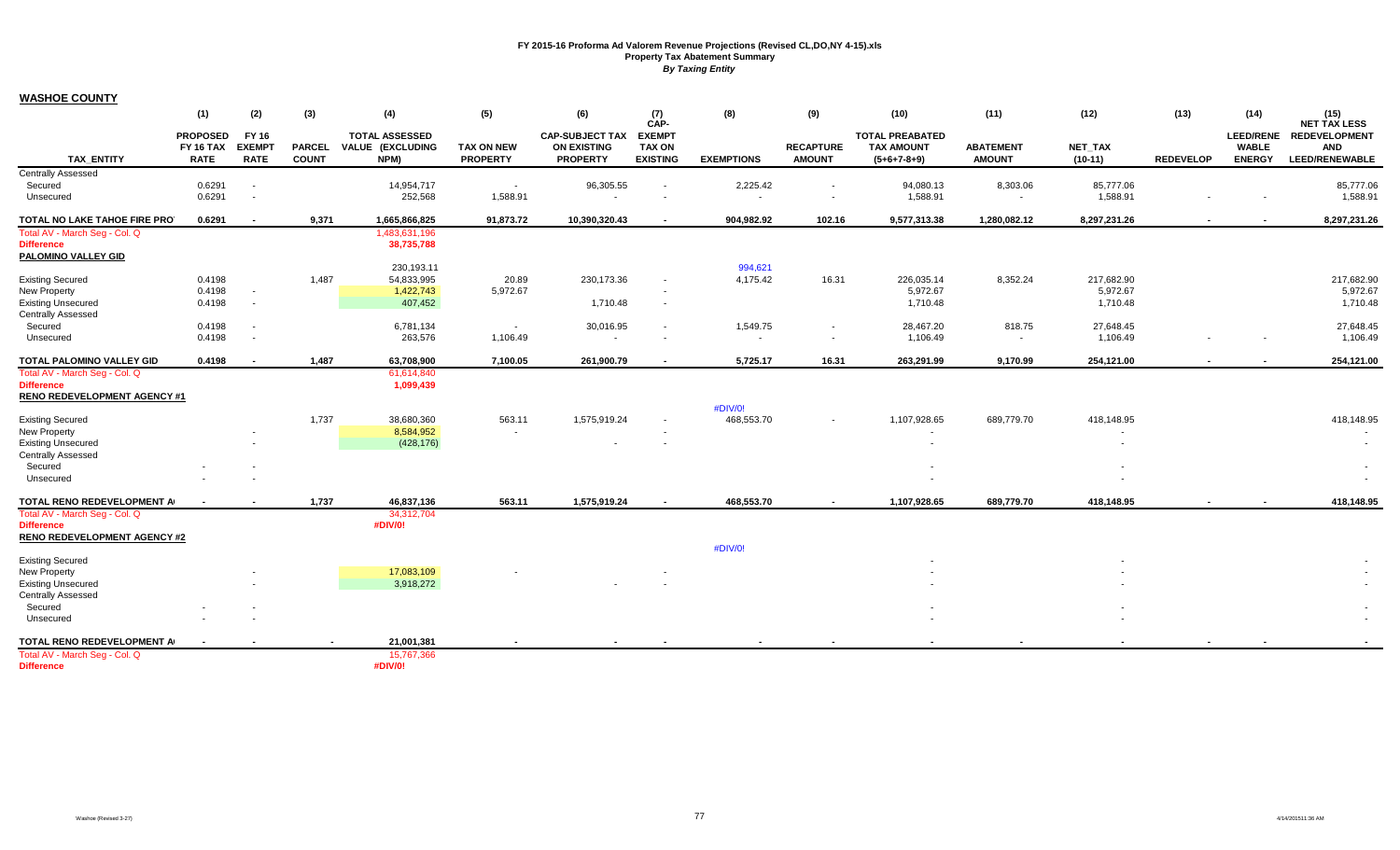|                                                | (1)                                                | (2)                                   | (3)                           | (4)                                               | (5)                                  | (6)                                                             | (7)<br>CAP-                                       | (8)               | (9)                               | (10)                                                         | (11)                              | (12)                 | (13)             | (14)                                              | (15)<br><b>NET TAX LESS</b>                          |
|------------------------------------------------|----------------------------------------------------|---------------------------------------|-------------------------------|---------------------------------------------------|--------------------------------------|-----------------------------------------------------------------|---------------------------------------------------|-------------------|-----------------------------------|--------------------------------------------------------------|-----------------------------------|----------------------|------------------|---------------------------------------------------|------------------------------------------------------|
| <b>TAX ENTITY</b>                              | <b>PROPOSED</b><br><b>FY 16 TAX</b><br><b>RATE</b> | FY 16<br><b>EXEMPT</b><br><b>RATE</b> | <b>PARCEL</b><br><b>COUNT</b> | <b>TOTAL ASSESSED</b><br>VALUE (EXCLUDING<br>NPM) | <b>TAX ON NEW</b><br><b>PROPERTY</b> | <b>CAP-SUBJECT TAX</b><br><b>ON EXISTING</b><br><b>PROPERTY</b> | <b>EXEMPT</b><br><b>TAX ON</b><br><b>EXISTING</b> | <b>EXEMPTIONS</b> | <b>RECAPTURE</b><br><b>AMOUNT</b> | <b>TOTAL PREABATED</b><br><b>TAX AMOUNT</b><br>$(5+6+7-8+9)$ | <b>ABATEMENT</b><br><b>AMOUNT</b> | NET_TAX<br>$(10-11)$ | <b>REDEVELOP</b> | <b>LEED/RENE</b><br><b>WABLE</b><br><b>ENERGY</b> | <b>REDEVELOPMENT</b><br><b>AND</b><br>LEED/RENEWABLE |
| SIERRA FIRE PROTECTION DIST                    |                                                    |                                       |                               |                                                   |                                      |                                                                 |                                                   |                   |                                   |                                                              |                                   |                      |                  |                                                   |                                                      |
|                                                |                                                    |                                       |                               |                                                   |                                      |                                                                 |                                                   | 107,091,109       |                                   |                                                              |                                   |                      |                  |                                                   |                                                      |
| <b>Existing Secured</b>                        | 0.5400                                             |                                       | 8,514                         | 1,188,491,310                                     | 15,334.10                            | 6,402,517.98                                                    |                                                   | 578,291.99        | 443.75                            | 5,840,003.84                                                 | 917,332.09                        | 4,922,671.75         |                  |                                                   | 4,922,671.75                                         |
| <b>New Property</b>                            | 0.5400                                             |                                       |                               | 18,565,892                                        | 100,255.82                           |                                                                 |                                                   |                   |                                   | 100,255.82                                                   |                                   | 100,255.82           |                  |                                                   | 100,255.82                                           |
| <b>Existing Unsecured</b>                      | 0.5400                                             |                                       |                               | 12,526,191                                        |                                      | 67,641.43                                                       | $\overline{\phantom{a}}$                          |                   |                                   | 67,641.43                                                    |                                   | 67,641.43            |                  |                                                   | 67,641.43                                            |
| <b>Centrally Assessed</b>                      |                                                    |                                       |                               |                                                   |                                      |                                                                 |                                                   |                   |                                   |                                                              |                                   |                      |                  |                                                   |                                                      |
| Secured                                        | 0.5400                                             |                                       |                               | 26,477,656                                        | 1,774.31                             | 145,592.87                                                      | $\overline{\phantom{a}}$                          | 4,387.84          |                                   | 142,979.34                                                   | 29,291.79                         | 113,687.55           |                  |                                                   | 113,687.55                                           |
| Unsecured                                      | 0.5400                                             | $\sim$                                |                               | 925,149                                           | 4,673.38                             | 322.42                                                          | $\sim$                                            |                   | $\sim$                            | 4,995.80                                                     | 1.95                              | 4,993.86             |                  | $\overline{\phantom{a}}$                          | 4,993.86                                             |
|                                                |                                                    |                                       |                               |                                                   |                                      |                                                                 |                                                   |                   |                                   |                                                              |                                   |                      |                  |                                                   |                                                      |
| TOTAL SIERRA FIRE PROTECTION                   | 0.5400                                             |                                       | 8,514                         | 1,246,986,198                                     | 122,037.61                           | 6,616,074.71                                                    | $\blacksquare$                                    | 582,679.83        | 443.75                            | 6,155,876.24                                                 | 946,625.83                        | 5,209,250.41         |                  |                                                   | 5,209,250.41                                         |
| Total AV - March Seg - Col. Q                  |                                                    |                                       |                               | 1,087,971,394                                     |                                      |                                                                 |                                                   |                   |                                   |                                                              |                                   |                      |                  |                                                   |                                                      |
| <b>Difference</b>                              |                                                    |                                       |                               | 51,923,695                                        |                                      |                                                                 |                                                   |                   |                                   |                                                              |                                   |                      |                  |                                                   |                                                      |
| SPARKS REDEVELOPMENT AGENCY                    |                                                    |                                       |                               |                                                   |                                      |                                                                 |                                                   |                   |                                   |                                                              |                                   |                      |                  |                                                   |                                                      |
|                                                |                                                    |                                       |                               | 70,162,839                                        | 72.87                                |                                                                 |                                                   | #DIV/0!           |                                   |                                                              | 200,475.24                        | 2,020,599.16         |                  |                                                   | 2,020,599.16                                         |
| <b>Existing Secured</b><br><b>New Property</b> |                                                    |                                       | 1,770                         | 4,088,814                                         | $\sim$                               | 2,650,353.47                                                    |                                                   | 429,351.94        |                                   | 2,221,074.40                                                 |                                   |                      |                  |                                                   |                                                      |
| <b>Existing Unsecured</b>                      |                                                    |                                       |                               | 2,112,209                                         |                                      |                                                                 |                                                   |                   |                                   |                                                              |                                   |                      |                  |                                                   |                                                      |
| <b>Centrally Assessed</b>                      |                                                    |                                       |                               |                                                   |                                      |                                                                 |                                                   |                   |                                   |                                                              |                                   |                      |                  |                                                   |                                                      |
| Secured                                        |                                                    |                                       |                               |                                                   |                                      |                                                                 |                                                   |                   |                                   |                                                              |                                   |                      |                  |                                                   |                                                      |
| Unsecured                                      |                                                    |                                       |                               |                                                   |                                      |                                                                 |                                                   |                   |                                   |                                                              |                                   |                      |                  |                                                   |                                                      |
|                                                |                                                    |                                       |                               |                                                   |                                      |                                                                 |                                                   |                   |                                   |                                                              |                                   |                      |                  |                                                   |                                                      |
| TOTAL SPARKS REDEVELOPMENT                     |                                                    |                                       | 1,770                         | 76,363,862                                        | 72.87                                | 2,650,353.47                                                    |                                                   | 429,351.94        |                                   | 2,221,074.40                                                 | 200,475.24                        | 2,020,599.16         |                  |                                                   | 2,020,599.16                                         |
| Total AV - March Seg - Col. Q                  |                                                    |                                       |                               | 79,919,557                                        |                                      |                                                                 |                                                   |                   |                                   |                                                              |                                   |                      |                  |                                                   |                                                      |
| <b>Difference</b>                              |                                                    |                                       |                               | #DIV/0!                                           |                                      |                                                                 |                                                   |                   |                                   |                                                              |                                   |                      |                  |                                                   |                                                      |
| <b>SPARKS REDEVELOPMENT AGENCY #2</b>          |                                                    |                                       |                               |                                                   |                                      |                                                                 |                                                   |                   |                                   |                                                              |                                   |                      |                  |                                                   |                                                      |
|                                                |                                                    |                                       |                               |                                                   |                                      |                                                                 |                                                   | #DIV/0!           |                                   |                                                              |                                   |                      |                  |                                                   |                                                      |
| <b>Existing Secured</b>                        |                                                    |                                       | 603                           | 80,207,848                                        | 835.06                               | 2,649,236.21                                                    |                                                   | 111,013.15        |                                   | 2,539,058.12                                                 | 323,043.53                        | 2,216,014.59         |                  |                                                   | 2,216,014.59                                         |
| <b>New Property</b>                            |                                                    |                                       |                               | 10,096,885                                        | $\sim$                               |                                                                 |                                                   |                   |                                   |                                                              |                                   |                      |                  |                                                   | $\sim$                                               |
| <b>Existing Unsecured</b>                      |                                                    |                                       |                               | 4,367,180                                         |                                      |                                                                 |                                                   |                   |                                   | $\sim$                                                       |                                   |                      |                  |                                                   |                                                      |
| <b>Centrally Assessed</b>                      |                                                    |                                       |                               |                                                   |                                      |                                                                 |                                                   |                   |                                   |                                                              |                                   |                      |                  |                                                   |                                                      |
| Secured                                        |                                                    |                                       |                               |                                                   |                                      |                                                                 |                                                   |                   |                                   |                                                              |                                   |                      |                  |                                                   |                                                      |
| Unsecured                                      |                                                    |                                       |                               |                                                   |                                      |                                                                 |                                                   |                   |                                   |                                                              |                                   |                      |                  |                                                   |                                                      |
| TOTAL SPARKS REDEVELOPMENT                     |                                                    |                                       | 603                           | 94,671,913                                        | 835.06                               | 2,649,236.21                                                    |                                                   | 111,013.15        |                                   | 2,539,058.12                                                 | 323,043.53                        | 2,216,014.59         |                  |                                                   | 2,216,014.59                                         |
| Total AV - March Seg - Col. Q                  |                                                    |                                       |                               | 90,728,093                                        |                                      |                                                                 |                                                   |                   |                                   |                                                              |                                   |                      |                  |                                                   |                                                      |
| <b>Difference</b>                              |                                                    |                                       |                               | #DIV/0!                                           |                                      |                                                                 |                                                   |                   |                                   |                                                              |                                   |                      |                  |                                                   |                                                      |
| SUN VALLEY WATER & SANITATION DISTRICT         |                                                    |                                       |                               |                                                   |                                      |                                                                 |                                                   |                   |                                   |                                                              |                                   |                      |                  |                                                   |                                                      |
|                                                |                                                    |                                       |                               |                                                   |                                      |                                                                 |                                                   | 12,281,846        |                                   |                                                              |                                   |                      |                  |                                                   |                                                      |
| <b>Existing Secured</b>                        | 0.1836                                             |                                       | 6,075                         | 181,460,836                                       | 1,019.61                             | 332,143.25                                                      |                                                   | 22,549.47         | 19.71                             | 310,633.10                                                   | 77,213.77                         | 233,419.33           |                  |                                                   | 233,419.33                                           |
| <b>New Property</b>                            | 0.1836                                             |                                       |                               | 1,510,795                                         | 2,773.82                             |                                                                 | $\overline{\phantom{a}}$                          |                   |                                   | 2,773.82                                                     |                                   | 2,773.82             |                  |                                                   | 2,773.82                                             |
| <b>Existing Unsecured</b>                      | 0.1836                                             | $\sim$                                |                               | 8,434,238                                         |                                      | 15,485.26                                                       | $\sim$                                            |                   |                                   | 15,485.26                                                    |                                   | 15,485.26            |                  |                                                   | 15,485.26                                            |
| <b>Centrally Assessed</b>                      |                                                    |                                       |                               |                                                   |                                      |                                                                 |                                                   |                   |                                   |                                                              |                                   |                      |                  |                                                   |                                                      |
| Secured                                        | 0.1836                                             | $\sim$                                |                               | 8,866,268                                         | 2,962.04                             | 16,580.49                                                       | $\sim$                                            | 3,264.07          |                                   | 16,278.47                                                    | 3,109.58                          | 13,168.89            |                  |                                                   | 13,168.89                                            |
| Unsecured                                      | 0.1836                                             |                                       |                               | 212,768                                           | 378.00                               | 12.70                                                           | $\sim$                                            | 0.06              |                                   | 390.64                                                       |                                   | 390.64               |                  |                                                   | 390.64                                               |
| TOTAL SUN VALLEY WATER & SAN                   | 0.1836                                             |                                       | 6,075                         | 200,484,906                                       | 7,133.48                             | 364,221.70                                                      |                                                   | 25,813.60         | 19.71                             | 345,561.29                                                   | 80,323.35                         | 265,237.94           |                  |                                                   | 265,237.94                                           |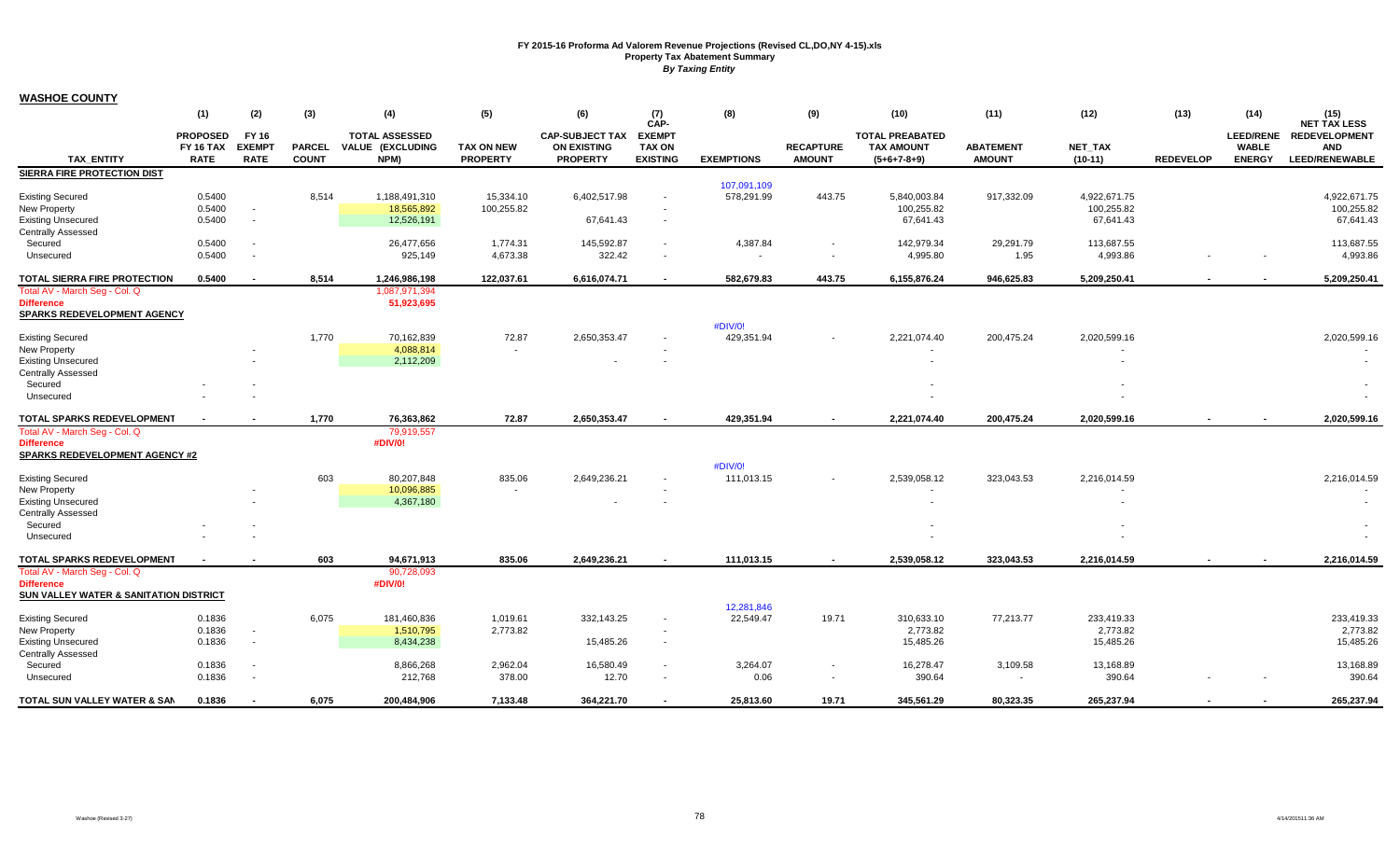|                                      | (1)                                 | (2)                           | (3)           | (4)                                       | (5)               | (6)                                          | (7)<br>CAP-                    | (8)               | (9)                      | (10)                                        | (11)             | (12)          | (13)                     | (14)                             | (15)<br><b>NET TAX LESS</b> |
|--------------------------------------|-------------------------------------|-------------------------------|---------------|-------------------------------------------|-------------------|----------------------------------------------|--------------------------------|-------------------|--------------------------|---------------------------------------------|------------------|---------------|--------------------------|----------------------------------|-----------------------------|
|                                      | <b>PROPOSED</b><br><b>FY 16 TAX</b> | <b>FY 16</b><br><b>EXEMPT</b> | <b>PARCEL</b> | <b>TOTAL ASSESSED</b><br>VALUE (EXCLUDING | <b>TAX ON NEW</b> | <b>CAP-SUBJECT TAX</b><br><b>ON EXISTING</b> | <b>EXEMPT</b><br><b>TAX ON</b> |                   | <b>RECAPTURE</b>         | <b>TOTAL PREABATED</b><br><b>TAX AMOUNT</b> | <b>ABATEMENT</b> | NET_TAX       |                          | <b>LEED/RENE</b><br><b>WABLE</b> | <b>REDEVELOPMENT</b><br>AND |
| <b>TAX ENTITY</b>                    | <b>RATE</b>                         | <b>RATE</b>                   | <b>COUNT</b>  | NPM)                                      | <b>PROPERTY</b>   | <b>PROPERTY</b>                              | <b>EXISTING</b>                | <b>EXEMPTIONS</b> | <b>AMOUNT</b>            | $(5+6+7-8+9)$                               | <b>AMOUNT</b>    | $(10-11)$     | <b>REDEVELOP</b>         | <b>ENERGY</b>                    | <b>LEED/RENEWABLE</b>       |
| Total AV - March Seg - Col. Q        |                                     |                               |               | 186,657,796                               |                   |                                              |                                |                   |                          |                                             |                  |               |                          |                                  |                             |
| <b>Difference</b>                    |                                     |                               |               | 1,545,264                                 |                   |                                              |                                |                   |                          |                                             |                  |               |                          |                                  |                             |
| TRUCKEE MEADOWS FIRE PROTECTION DIST |                                     |                               |               |                                           |                   |                                              |                                |                   |                          |                                             |                  |               |                          |                                  |                             |
|                                      |                                     |                               |               |                                           |                   |                                              |                                | 163,658,126       |                          |                                             |                  |               |                          |                                  |                             |
| <b>Existing Secured</b>              | 0.5400                              |                               | 34,333        | 2,298,586,959                             | 36,558.93         | 12,375,815.92                                | $\sim$                         | 883,753.88        | 1,270.92                 | 11,529,891.89                               | 1,684,971.60     | 9,844,920.29  |                          |                                  | 9,844,920.29                |
| New Property                         | 0.5400                              |                               |               | 68,239,185                                | 368,491.60        |                                              | $\overline{\phantom{a}}$       |                   |                          | 368,491.60                                  |                  | 368,491.60    |                          |                                  | 368,491.60                  |
| <b>Existing Unsecured</b>            | 0.5400                              |                               |               | 38,851,168                                |                   | 209,796.31                                   | $\overline{\phantom{a}}$       |                   |                          | 209,796.31                                  |                  | 209,796.31    |                          |                                  | 209,796.31                  |
| <b>Centrally Assessed</b>            |                                     |                               |               |                                           |                   |                                              |                                |                   |                          |                                             |                  |               |                          |                                  |                             |
| Secured                              | 0.5400                              |                               |               | 99,111,327                                | 104,379.72        | 543,040.31                                   | $\sim$                         | 112.218.86        | $\sim$                   | 535,201.16                                  | 59,675.24        | 475,525.93    |                          |                                  | 475,525.93                  |
| Unsecured                            | 0.5400                              | $\sim$                        |               | 2,440,075                                 | 12,446.07         | 732.36                                       | $\overline{\phantom{a}}$       | 2.03              | $\sim$                   | 13,176.40                                   | 1.93             | 13,174.48     | ٠                        | $\overline{\phantom{a}}$         | 13,174.48                   |
| <b>TOTAL TRUCKEE MEADOWS FIRE</b>    | 0.5400                              | $\overline{\phantom{a}}$      | 34,333        | 2,507,228,713                             | 521,876.32        | 13,129,384.89                                | $\overline{\phantom{a}}$       | 995,974.77        | 1,270.92                 | 12,656,557.36                               | 1,744,648.76     | 10,911,908.60 | $\overline{\phantom{a}}$ | $\blacksquare$                   | 10,911,908.60               |
| Total AV - March Seg - Col. Q        |                                     |                               |               | 2,242,615,612                             |                   |                                              |                                |                   |                          |                                             |                  |               |                          |                                  |                             |
| <b>Difference</b>                    |                                     |                               |               | 100,954,975                               |                   |                                              |                                |                   |                          |                                             |                  |               |                          |                                  |                             |
| <b>GERLACH GID</b>                   |                                     |                               |               |                                           |                   |                                              |                                |                   |                          |                                             |                  |               |                          |                                  |                             |
|                                      |                                     |                               |               |                                           |                   |                                              |                                | 1,012,415         |                          |                                             |                  |               |                          |                                  |                             |
| <b>Existing Secured</b>              | 0.2998                              |                               | 192           | 3,994,246                                 | $\sim$            | 11,974.79                                    | $\overline{\phantom{a}}$       | 3,035.22          | 18.27                    | 8,957.84                                    | 2,980.22         | 5,977.62      |                          |                                  | 5,977.62                    |
| New Property                         | 0.2998                              |                               |               | 293,608                                   | 880.24            |                                              | $\overline{\phantom{a}}$       |                   |                          | 880.24                                      |                  | 880.24        |                          |                                  | 880.24                      |
| <b>Existing Unsecured</b>            | 0.2998                              |                               |               | 397,248                                   |                   | 1,190.95                                     | $\overline{\phantom{a}}$       |                   |                          | 1,190.95                                    |                  | 1,190.95      |                          |                                  | 1,190.95                    |
| <b>Centrally Assessed</b>            |                                     |                               |               |                                           |                   |                                              |                                |                   |                          |                                             |                  |               |                          |                                  |                             |
| Secured                              | 0.2998                              |                               |               | 865,893                                   | $\sim$            | 2,616.34                                     | $\sim$                         | 20.39             | $\sim$                   | 2,595.95                                    | 42.66            | 2,553.29      |                          |                                  | 2,553.29                    |
| Unsecured                            | 0.2998                              |                               |               | 4,856                                     | 14.56             | $\sim$                                       | $\overline{\phantom{a}}$       | $\sim$            | $\overline{\phantom{a}}$ | 14.56                                       | $\sim$           | 14.56         |                          | $\overline{\phantom{a}}$         | 14.56                       |
| <b>TOTAL GERLACH GID</b>             | 0.2998                              |                               | 192           | 5,555,851                                 | 894.79            | 15,782.08                                    | $\sim$                         | 3,055.61          | 18.27                    | 13,639.53                                   | 3,022.88         | 10,616.66     | $\overline{\phantom{a}}$ |                                  | 10,616.66                   |
| Total AV - March Seg - Col. Q        |                                     |                               |               | 4,089,327                                 |                   |                                              |                                |                   |                          |                                             |                  |               |                          |                                  |                             |
| <b>Difference</b>                    |                                     |                               |               | 454.109                                   |                   |                                              |                                |                   |                          |                                             |                  |               |                          |                                  |                             |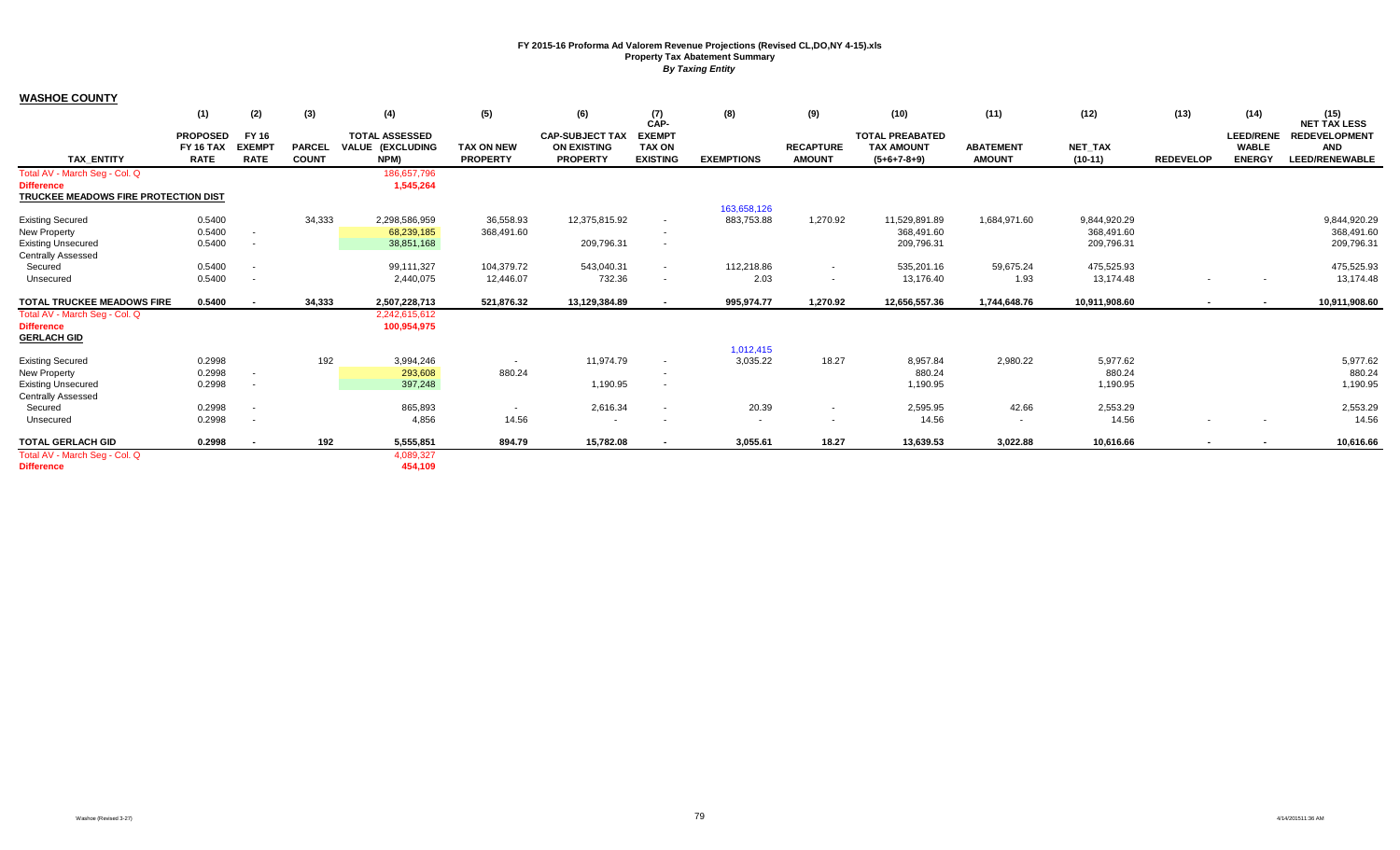| <b>WASHOE COUNTY</b> |                  |             |               |                              |                 |                        |                 |                   |                  |                        |                  |                |                  |               |                         |
|----------------------|------------------|-------------|---------------|------------------------------|-----------------|------------------------|-----------------|-------------------|------------------|------------------------|------------------|----------------|------------------|---------------|-------------------------|
|                      |                  |             |               |                              | (5)             |                        | CAP-            |                   |                  | (10)                   | (11)             |                | (13)             | (14)          | <b>NET TAX LESS</b>     |
|                      | <b>PROPOSED</b>  | FY 16       |               | <b>TOTAL ASSESSED</b>        |                 | CAP-SUBJECT TAX EXEMPT |                 |                   |                  | <b>TOTAL PREABATED</b> |                  |                |                  |               | LEED/RENE REDEVELOPMENT |
|                      | FY 16 TAX EXEMPT |             | <b>PARCEL</b> | : (EXCLUDING<br><b>VALUE</b> | TAX ON NEW      | <b>ON EXISTING</b>     | <b>TAX ON</b>   |                   | <b>RECAPTURE</b> | <b>TAX AMOUNT</b>      | <b>ABATEMENT</b> | <b>NET TAX</b> |                  | <b>WABLE</b>  | <b>AND</b>              |
| <b>TAX ENTITY</b>    | <b>RATE</b>      | <b>RATE</b> | <b>COUNT</b>  | NPM)                         | <b>PROPERTY</b> | <b>PROPERTY</b>        | <b>EXISTING</b> | <b>EXEMPTIONS</b> | <b>AMOUNT</b>    | $(5+6+7-8+9)$          | <b>AMOUNT</b>    | $(10 - 11)$    | <b>REDEVELOF</b> | <b>ENERGY</b> | <b>LEED/RENEWABLE</b>   |

**NOTE: Total existing secured value in column (4) represents gross assessed value whereas the assessed value from the segregation report is net of exemption. To facilitate comparison of the two sets of data, the existing secured value has been reduced by the exempt value.**

| <b>Total Fair Share Revenue</b> |           | 3,240,054          |
|---------------------------------|-----------|--------------------|
| Entity                          | % Share   | <b>Rev. Amount</b> |
| <b>Washoe County</b>            | 66.653%   | 2,159,586.64       |
| Reno                            | 15.326%   | 496.564.18         |
| <b>Sparks</b>                   | 7.955%    | 257,733.33         |
| <b>Carson Truckee Water</b>     | 0.134%    | 4.331.95           |
| <b>Incline Village GID</b>      | 0.939%    | 30.417.63          |
| <b>North Lake Tahoe Fire</b>    | 2.573%    | 83.363.35          |
| <b>Palomino Valley GID</b>      | 0.141%    | 4,578.20           |
| Sierra Fire Protection Di       | 1.665%    | 53,943.66          |
| <b>Sun Valley Water</b>         | 0.108%    | 3.492.78           |
| <b>Truckee Meadows Fire</b>     | $4.333\%$ | 140,388.29         |
| Verdi TV                        | 0.175%    | 5.653.89           |
|                                 |           |                    |
| Total                           | 100.000%  | 3,240,054          |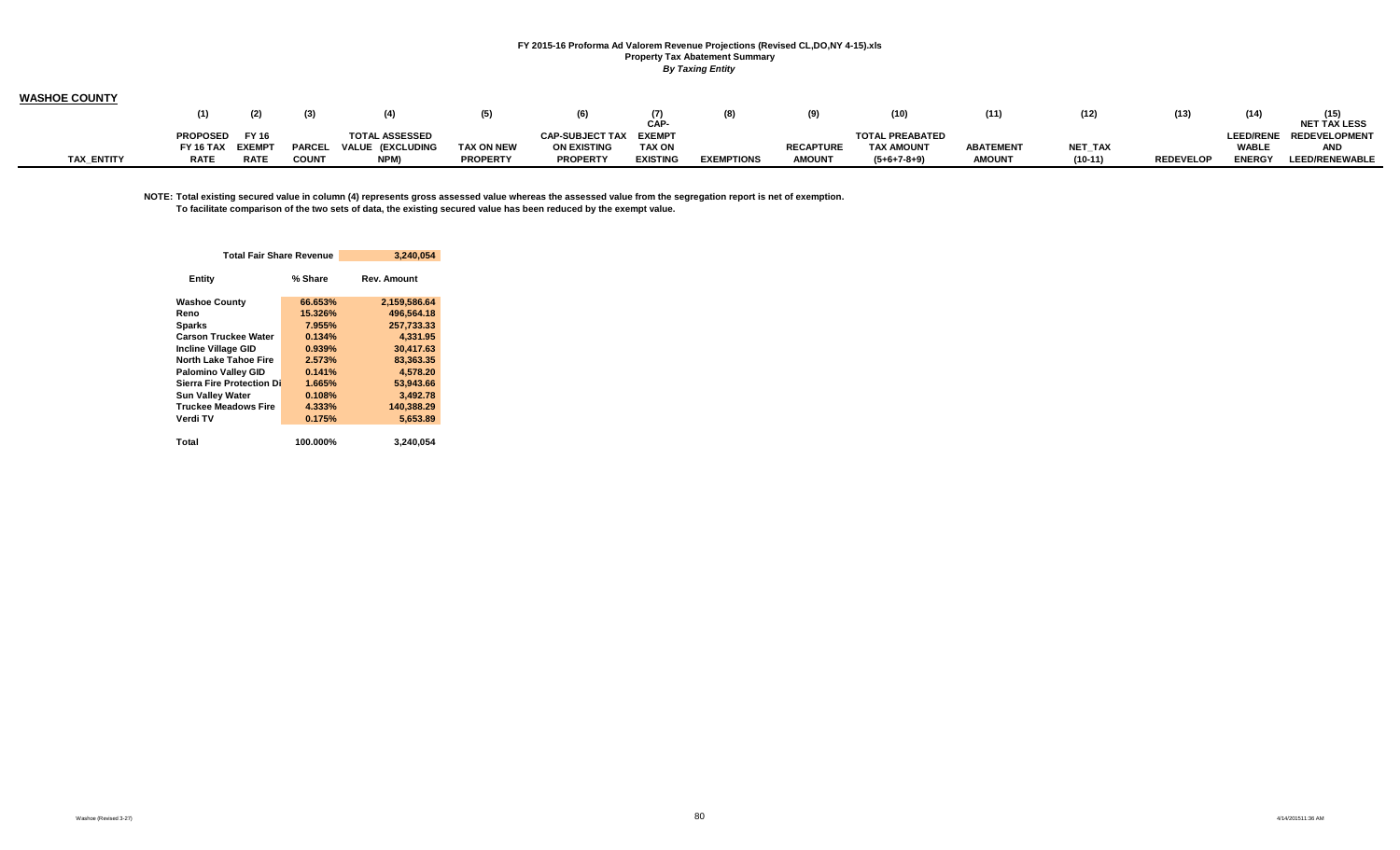| <b>WHITE PINE COUNTY</b>                                                                                   |                                                    |                                              |                                  |                                                                |                                                     |                                                                 |                                                                              |                                                     |                                     |                                                                 |                                                          |                                                            |                                               |                                                             |                                                                                                                  |
|------------------------------------------------------------------------------------------------------------|----------------------------------------------------|----------------------------------------------|----------------------------------|----------------------------------------------------------------|-----------------------------------------------------|-----------------------------------------------------------------|------------------------------------------------------------------------------|-----------------------------------------------------|-------------------------------------|-----------------------------------------------------------------|----------------------------------------------------------|------------------------------------------------------------|-----------------------------------------------|-------------------------------------------------------------|------------------------------------------------------------------------------------------------------------------|
|                                                                                                            | (1)                                                | (2)                                          | (3)                              | (4)                                                            | (5)                                                 | (6)                                                             | (7)                                                                          | (8)                                                 | (9)                                 | (10)                                                            | (11)                                                     | (12)                                                       | (13)                                          | (14)                                                        | (15)<br><b>NET TAX LESS</b>                                                                                      |
| <b>TAX ENTITY</b>                                                                                          | <b>PROPOSED</b><br><b>FY 16 TAX</b><br><b>RATE</b> | <b>FY 16</b><br><b>EXEMPT</b><br><b>RATE</b> | <b>PARCEL</b><br><b>COUNT</b>    | TOTAL<br><b>ASSESSED</b><br><b>VALUE</b><br>(EXCLUDING<br>NPM) | <b>TAX ON NEW</b><br><b>PROPERTY</b>                | <b>CAP-SUBJECT TAX</b><br><b>ON EXISTING</b><br><b>PROPERTY</b> | CAP-<br><b>EXEMPT</b><br><b>TAX ON</b><br><b>EXISTING</b><br><b>PROPERTY</b> | <b>EXEMPTIONS</b>                                   | <b>RECAPTURE</b><br><b>AMOUNT</b>   | <b>TOTAL</b><br>PREABATED TAX<br><b>AMOUNT</b><br>$(5+6+7-8+9)$ | <b>ABATEMENT</b><br><b>AMOUNT</b>                        | NET_TAX<br>$(10-11)$                                       | <b>REDEVELOP</b>                              | <b>LEED/RENEWA</b><br><b>BLE ENERGY</b><br><b>ABATEMENT</b> | <b>REDEVELOPMENT</b><br><b>AND</b><br><b>LEED/RENEWABLE</b><br><b>ENERGY</b><br><b>ABATEMENT</b><br>$(12-13-14)$ |
| <b>ALL ENTITIES</b>                                                                                        |                                                    |                                              |                                  |                                                                |                                                     |                                                                 |                                                                              |                                                     |                                     |                                                                 |                                                          |                                                            |                                               |                                                             |                                                                                                                  |
| <b>STATE OF NEVADA</b><br><b>GENERAL COUNTY</b><br><b>SCHOOL DISTRICT</b><br>WHITE PINE COUNTY HOSPITAL DI | 0.1700<br>1.9510<br>0.9990<br>0.5400               | $\sim$<br>$\sim$<br>$\sim$<br>$\sim$         | 7,748<br>7,748<br>7,748<br>7.748 | 425,849,020<br>425,850,726<br>425,849,071<br>425,849,043       | 68,183.20<br>782,534.79<br>400,676.58<br>216,581.94 | 722,684.89<br>8,293,872.64<br>4,246,845.36<br>2,295,588.73      | $\mathbf{r}$<br>$\sim$                                                       | 66,873.10<br>767,464.98<br>392,979.21<br>212,419.02 | 39.32<br>461.01<br>235.68<br>126.66 | 724,034.31<br>8,309,403.45<br>4,254,778.42<br>2,299,878.30      | 194,889.87<br>2,236,649.60<br>1,145,265.51<br>619,062.92 | 529,144.44<br>6,072,753.85<br>3,109,512.91<br>1,680,815.38 | 1,333.24<br>16,726.67<br>6,430.23<br>4,629.79 | 62,497.46<br>415,028.86<br>212,513.50<br>114,872.15         | 465,313.74<br>5,640,998.32<br>2,890,569.18<br>1,561,313.44                                                       |
| <b>TOTAL COUNTY</b>                                                                                        |                                                    |                                              | 7,748                            | 425,849,020                                                    | 1,467,976.51                                        | 15,558,991.62                                                   |                                                                              | 1,439,736.32                                        | 862.67                              | 15,588,094.48                                                   | 4,195,867.90                                             | 11,392,226.59                                              | 29,119.93                                     | 804,911.98                                                  | 10,558,194.68                                                                                                    |
|                                                                                                            |                                                    |                                              |                                  |                                                                |                                                     |                                                                 |                                                                              |                                                     |                                     | <b>Abatement Percent</b>                                        | 26.92%                                                   |                                                            |                                               |                                                             |                                                                                                                  |
| <b>STATE OF NEVADA</b>                                                                                     |                                                    |                                              |                                  |                                                                | 1.647.912                                           |                                                                 |                                                                              |                                                     |                                     |                                                                 |                                                          |                                                            |                                               |                                                             |                                                                                                                  |
| <b>Existing Secured</b><br><b>New Property</b><br><b>Existing Unsecured</b><br><b>Centrally Assessed</b>   | 0.1700<br>0.1700<br>0.1700                         |                                              | 7,748                            | 252,702,856<br>33,046,022<br>56,909,386                        | 2,801.45<br>56,178.24                               | 442,962.56<br>96,745.96                                         |                                                                              | 16,117.50                                           | 39.32                               | 429,685.83<br>56,178.24<br>96,745.96                            | 107,031.54                                               | 322,654.29<br>56,178.24<br>96,745.96                       | 1,333.24                                      | 45,656.06                                                   | 275,664.99<br>56,178.24<br>96,745.96                                                                             |
| Secured<br>Unsecured                                                                                       | 0.1700<br>0.1700                                   |                                              |                                  | 79,738,447<br>3,452,309                                        | 3,450.59<br>5,752.92                                | 182,860.19<br>116.18                                            | $\blacksquare$                                                               | 50,755.43<br>0.18                                   | $\overline{\phantom{a}}$            | 135,555.36<br>5,868.92                                          | 87,858.33<br>$\sim$                                      | 47,697.03<br>5,868.92                                      |                                               | 13,393.13<br>3,448.27                                       | 34,303.90<br>2,420.65                                                                                            |
| TOTAL STATE OF NEVADA                                                                                      | 0.1700                                             |                                              | 7,748                            | 425,849,020                                                    | 68,183.20                                           | 722,684.89                                                      |                                                                              | 66,873.10                                           | 39.32                               | 724,034.31                                                      | 194,889.87                                               | 529,144.44                                                 | 1,333.24                                      | 62,497.46                                                   | 465,313.74                                                                                                       |
| Total AV - March Seg - Col. Q<br><b>Difference</b><br><b>GENERAL COUNTY</b>                                |                                                    |                                              |                                  | 424,821,359<br>1,027,661                                       |                                                     |                                                                 |                                                                              |                                                     |                                     |                                                                 |                                                          |                                                            |                                               |                                                             |                                                                                                                  |
| <b>Existing Secured</b>                                                                                    |                                                    |                                              |                                  |                                                                |                                                     |                                                                 |                                                                              |                                                     |                                     |                                                                 |                                                          |                                                            |                                               |                                                             |                                                                                                                  |
| <b>General Fund</b><br>Agriculture Dist. #13                                                               | 1.5508<br>0.0350                                   | $\sim$<br>$\sim$                             | 7,748<br>7,748                   | 252,702,856<br>252,702,856                                     | 25,554.89<br>576.74                                 | 4,040,852.68<br>91,193.76                                       | $\blacksquare$                                                               | 147,020.84<br>3,316.44                              | 368.66<br>9.53                      | 3,919,755.39<br>88,463.59                                       | 976,382.78<br>22,036.54                                  | 2,943,372.61<br>66,427.05                                  | 13,295.79<br>300.02                           | 176,262.69<br>3,978.07                                      | 2,753,814.13<br>62,148.96                                                                                        |
| <b>Agriculture Extension</b><br>County Indigent<br>Senior Citizen                                          | 0.0100<br>0.1000<br>0.0500                         | $\sim$<br>$\sim$<br>$\sim$                   | 7,748<br>7,748<br>7,748          | 252,702,856<br>252,702,856<br>252,702,856                      | 164.77<br>1,647.81<br>824.05                        | 26,055.28<br>260,566.99<br>130,281.87                           |                                                                              | 949.08<br>9,480.79<br>4,740.38                      | 2.13<br>22.80<br>11.43              | 25,273.10<br>252,756.81<br>126,376.97                           | 6,295.25<br>62,959.85<br>31,479.70                       | 18,977.85<br>189,796.96<br>94,897.27                       | 85.66<br>857.33<br>428.67                     | 1,136.59<br>11,365.91<br>5,682.96                           | 17,755.60<br>177,573.72<br>88,785.64                                                                             |
| <b>Emergency Medical Svc</b><br>State Indigent                                                             | 0.0350<br>0.1000                                   | $\sim$<br>$\sim$<br>$\sim$                   | 7,748<br>7,748                   | 252,702,856<br>252,702,856                                     | 576.80<br>1,647.81                                  | 91,203.97<br>260,566.99                                         |                                                                              | 3,322.07<br>9,480.79                                | 7.82<br>22.83                       | 88,466.52<br>252,756.84                                         | 22,035.58<br>62,959.82                                   | 66,430.94<br>189,797.02                                    | 300.09<br>857.33                              | 3,978.07<br>11,365.91                                       | 62,152.78<br>177,573.78                                                                                          |
| Indigent Accident<br>China Springs<br>Capital Improvements                                                 | 0.0150<br>0.0052<br>0.0500                         | $\sim$<br>$\sim$                             | 7,748<br>7,748<br>7,748          | 252,702,856<br>252,702,856<br>252,702,856                      | 247.20<br>85.63<br>824.05                           | 39,090.34<br>13,553.82<br>130,281.87                            |                                                                              | 1,423.97<br>495.08<br>4,740.38                      | 3.28<br>1.10<br>11.43               | 37,916.85<br>13,145.47<br>126,376.97                            | 9,443.46<br>3,273.31<br>31,479.70                        | 28,473.39<br>9,872.16<br>94,897.27                         | 128.58<br>44.53<br>428.67                     | 1,704.89<br>591.03<br>5,682.96                              | 26,639.92<br>9,236.60<br>88,785.64                                                                               |
| <b>GENERAL TOTAL</b>                                                                                       | 1.9510                                             |                                              | 7.748                            | 252,702,856                                                    | 32,149.75                                           | 5,083,647.57                                                    |                                                                              | 184,969.82                                          | 461.01                              | 4,931,288.51                                                    | 1,228,345.99                                             | 3,702,942.52                                               | 16,726.67                                     | 221,749.08                                                  | 3,464,466.77                                                                                                     |
| <b>New Property</b><br><b>Existing Unsecured</b><br><b>Centrally Assessed</b>                              | 1.9510<br>1.9510                                   |                                              |                                  | 33,047,728<br>56,909,386                                       | 644,761.17                                          | 1,110,302.12                                                    | $\overline{\phantom{a}}$                                                     |                                                     |                                     | 644,761.17<br>1,110,302.12                                      |                                                          | 644,761.17<br>1,110,302.12                                 |                                               |                                                             | 644,761.17<br>1,110,302.12                                                                                       |
| Secured<br>Unsecured                                                                                       | 1.9510<br>1.9510                                   |                                              |                                  | 79,738,447<br>3,452,309                                        | 39,600.61<br>66,023.25                              | 2,098,589.64<br>1,333.31                                        |                                                                              | 582,493.14<br>2.02                                  |                                     | 1,555,697.10<br>67,354.54                                       | 1,008,303.61                                             | 547,393.50<br>67,354.54                                    |                                               | 153,705.82<br>39,573.96                                     | 393,687.67<br>27,780.58                                                                                          |
| TOTAL GENERAL TOTAL<br><b>March Assessors Report:</b>                                                      | 1.9510                                             |                                              | 7,748                            | 425,850,726                                                    | 782,534.79                                          | 8,293,872.64                                                    |                                                                              | 767,464.98                                          | 461.01                              | 8,309,403.45                                                    | 2,236,649.60                                             | 6,072,753.85                                               | 16,726.67                                     | 415,028.86                                                  | 5,640,998.32                                                                                                     |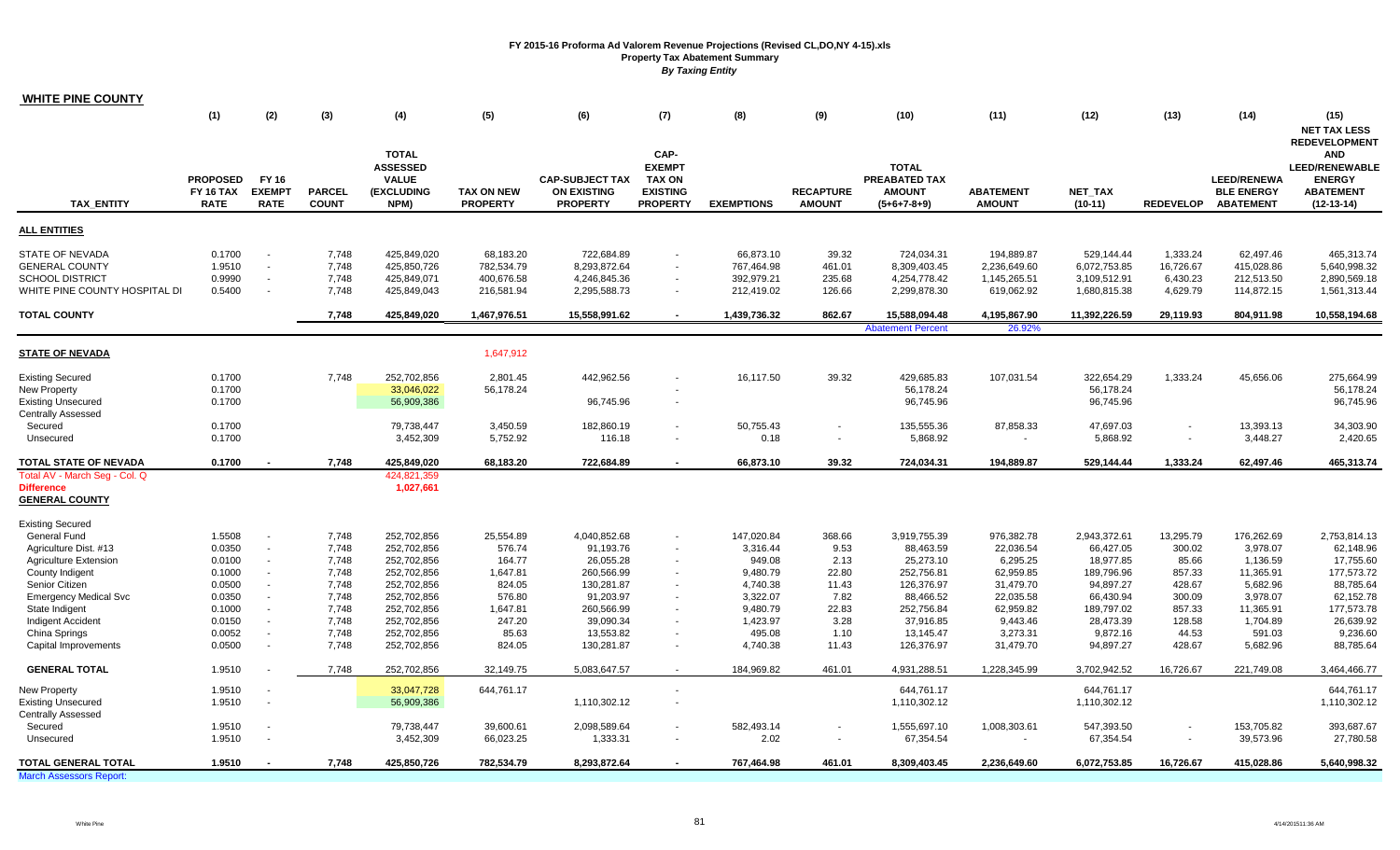| <b>WHITE PINE COUNTY</b>                                 |                                                    |                                              |                               |                                                                       |                                      |                                                                 |                                                                              |                   |                                   |                                                                        |                                   |                             |                          |                                                                |                                                                                                                  |
|----------------------------------------------------------|----------------------------------------------------|----------------------------------------------|-------------------------------|-----------------------------------------------------------------------|--------------------------------------|-----------------------------------------------------------------|------------------------------------------------------------------------------|-------------------|-----------------------------------|------------------------------------------------------------------------|-----------------------------------|-----------------------------|--------------------------|----------------------------------------------------------------|------------------------------------------------------------------------------------------------------------------|
|                                                          | (1)                                                | (2)                                          | (3)                           | (4)                                                                   | (5)                                  | (6)                                                             | (7)                                                                          | (8)               | (9)                               | (10)                                                                   | (11)                              | (12)                        | (13)                     | (14)                                                           | (15)<br><b>NET TAX LESS</b>                                                                                      |
| TAX_ENTITY                                               | <b>PROPOSED</b><br><b>FY 16 TAX</b><br><b>RATE</b> | <b>FY 16</b><br><b>EXEMPT</b><br><b>RATE</b> | <b>PARCEL</b><br><b>COUNT</b> | <b>TOTAL</b><br><b>ASSESSED</b><br><b>VALUE</b><br>(EXCLUDING<br>NPM) | <b>TAX ON NEW</b><br><b>PROPERTY</b> | <b>CAP-SUBJECT TAX</b><br><b>ON EXISTING</b><br><b>PROPERTY</b> | CAP-<br><b>EXEMPT</b><br><b>TAX ON</b><br><b>EXISTING</b><br><b>PROPERTY</b> | <b>EXEMPTIONS</b> | <b>RECAPTURE</b><br><b>AMOUNT</b> | <b>TOTAL</b><br><b>PREABATED TAX</b><br><b>AMOUNT</b><br>$(5+6+7-8+9)$ | <b>ABATEMENT</b><br><b>AMOUNT</b> | <b>NET TAX</b><br>$(10-11)$ |                          | <b>LEED/RENEWA</b><br><b>BLE ENERGY</b><br>REDEVELOP ABATEMENT | <b>REDEVELOPMENT</b><br><b>AND</b><br><b>LEED/RENEWABLE</b><br><b>ENERGY</b><br><b>ABATEMENT</b><br>$(12-13-14)$ |
| New secured                                              |                                                    |                                              |                               | 1,646,206                                                             |                                      |                                                                 |                                                                              |                   |                                   |                                                                        |                                   |                             |                          |                                                                |                                                                                                                  |
| <b>Existing Secured</b>                                  |                                                    |                                              |                               | 250,027,283                                                           |                                      |                                                                 |                                                                              |                   |                                   |                                                                        |                                   |                             |                          |                                                                |                                                                                                                  |
| <b>Difference</b>                                        |                                                    |                                              |                               | 251,673,489<br>1,029,367                                              | 0.41%                                |                                                                 |                                                                              |                   |                                   |                                                                        |                                   |                             |                          |                                                                |                                                                                                                  |
| Total AV - March Seg - Col. Q<br><b>Difference</b>       |                                                    |                                              |                               | 424,821,359<br>1,029,367                                              |                                      |                                                                 |                                                                              |                   |                                   |                                                                        |                                   |                             |                          |                                                                |                                                                                                                  |
| <b>SCHOOL DISTRICT</b>                                   |                                                    |                                              |                               | 1,895,271                                                             |                                      | 1,966,608.70                                                    |                                                                              |                   |                                   |                                                                        |                                   |                             |                          |                                                                |                                                                                                                  |
| <b>Existing Secured</b>                                  | 0.7500                                             | $\sim$                                       | 7,748                         | 252,702,856                                                           | 12,358.96                            | 1,954,249.74                                                    |                                                                              | 71,105.97         | 176.91                            | 1,895,679.64                                                           | 472,199.22                        | 1,423,480.42                | 6,430.23                 | 85,244.40                                                      | 1,331,805.79                                                                                                     |
| New Property                                             | 0.7500                                             |                                              |                               | 33,046,073                                                            | 247,845.55                           |                                                                 |                                                                              |                   |                                   | 247,845.55                                                             |                                   | 247,845.55                  |                          |                                                                | 247,845.55                                                                                                       |
| <b>Existing Unsecured</b>                                | 0.7500                                             | $\sim$                                       |                               | 56,909,386                                                            |                                      | 426,820.40                                                      |                                                                              |                   |                                   | 426,820.40                                                             |                                   | 426,820.40                  |                          |                                                                | 426,820.40                                                                                                       |
| <b>Centrally Assessed</b>                                |                                                    |                                              |                               |                                                                       |                                      |                                                                 |                                                                              |                   |                                   |                                                                        |                                   |                             |                          |                                                                |                                                                                                                  |
| Secured                                                  | 0.7500                                             |                                              |                               | 79,738,447                                                            | 15,223.20                            | 806,736.15                                                      | $\sim$                                                                       | 223,920.99        | $\sim$                            | 598,038.35                                                             | 387,610.30                        | 210,428.05                  | $\sim$                   | 59,087.33                                                      | 151,340.72                                                                                                       |
| Unsecured                                                | 0.7500                                             | $\overline{\phantom{a}}$                     |                               | 3,452,309                                                             | 25,380.54                            | 512.55                                                          |                                                                              | 0.78              | $\overline{\phantom{a}}$          | 25,892.32                                                              | $\sim$                            | 25,892.32                   |                          | 15,212.95                                                      | 10,679.37                                                                                                        |
| TOTAL SCHOOL OPERATING                                   | 0.7500                                             |                                              | 7,748                         | 425,849,071                                                           | 300,808.25                           | 3,188,318.83                                                    | $\sim$                                                                       | 295,027.74        | 176.91                            | 3,194,276.25                                                           | 859,809.52                        | 2,334,466.73                | 6,430.23                 | 159,544.68                                                     | 2,168,491.82                                                                                                     |
|                                                          |                                                    |                                              |                               |                                                                       | 20,277.30                            | 1,074,572.55                                                    | n an                                                                         | 298,262.76        | $\sim$                            | 796,587.09                                                             | 516,296.92                        | 280,290.17                  | $\omega$                 | 78,704.32                                                      | 201,585.84                                                                                                       |
| <b>SCHOOL DEBT</b>                                       |                                                    |                                              |                               |                                                                       | 33,806.88                            | 682.72                                                          | $\sim$                                                                       | 1.03              | $\sim$                            | 34,488.56                                                              | $\sim$                            | 34,488.56                   | $\sim$                   | 20,263.65                                                      | 14,224.91                                                                                                        |
| <b>Existing Secured</b>                                  | 0.2490                                             |                                              | 7,748                         | 252,702,856                                                           | 4,103.11                             | 648,815.59                                                      |                                                                              | 23,609.44         | 58.77                             | 629,368.03                                                             | 156,769.37                        | 472,598.66                  |                          | 28,301.13                                                      | 444,297.53                                                                                                       |
| New Property                                             | 0.2490                                             | $\sim$                                       |                               | 33,046,099                                                            | 82,284.79                            |                                                                 |                                                                              |                   |                                   | 82,284.79                                                              |                                   | 82,284.79                   |                          |                                                                | 82,284.79                                                                                                        |
| <b>Existing Unsecured</b>                                | 0.2490                                             | $\overline{\phantom{a}}$                     |                               | 56,909,386                                                            |                                      | 141,704.37                                                      |                                                                              |                   |                                   | 141,704.37                                                             |                                   | 141,704.37                  |                          |                                                                | 141,704.37                                                                                                       |
| <b>Centrally Assessed</b>                                |                                                    |                                              |                               |                                                                       |                                      |                                                                 |                                                                              |                   |                                   |                                                                        |                                   |                             |                          |                                                                |                                                                                                                  |
| Secured                                                  | 0.2490                                             |                                              |                               | 79,738,447                                                            | 5,054.10                             | 267,836.40                                                      |                                                                              | 74,341.77         | $\overline{\phantom{a}}$          | 198,548.73                                                             | 128,686.62                        | 69,862.11                   | $\sim$                   | 19,616.99                                                      | 50,245.12                                                                                                        |
| Unsecured                                                | 0.2490                                             | $\blacksquare$                               |                               | 3,452,309                                                             | 8,426.34                             | 170.17                                                          |                                                                              | 0.26              | $\sim$                            | 8,596.25                                                               | $\sim$                            | 8,596.25                    | $\blacksquare$           | 5,050.70                                                       | 3,545.55                                                                                                         |
| <b>TOTAL SCHOOL DEBT</b>                                 | 0.2490                                             |                                              | 7,748                         | 425,849,097                                                           | 99,868.34                            | 1,058,526.53                                                    | $\sim$                                                                       | 97,951.47         | 58.77                             | 1,060,502.17                                                           | 285,455.99                        | 775,046.18                  | $\sim$                   | 52,968.82                                                      | 722,077.36                                                                                                       |
| <b>TOTAL SCHOOL DISTRICT</b>                             | 0.9990                                             |                                              | 7,748                         | 425,849,071                                                           | 400,676.58                           | 4,246,845.36                                                    |                                                                              | 392,979.21        | 235.68                            | 4,254,778.42                                                           | 1,145,265.51                      | 3,109,512.91                | 6,430.23                 | 212,513.50                                                     | 2,890,569.18                                                                                                     |
| Total AV - March Seg - Col. Q                            |                                                    |                                              |                               | 424,821,359                                                           |                                      |                                                                 |                                                                              |                   |                                   |                                                                        |                                   |                             |                          |                                                                |                                                                                                                  |
| <b>Difference</b><br>WHITE PINE COUNTY HOSPITAL DISTRICT |                                                    |                                              |                               | 1,027,712                                                             |                                      |                                                                 |                                                                              |                   |                                   |                                                                        |                                   |                             |                          |                                                                |                                                                                                                  |
| <b>Existing Secured</b>                                  | 0.5400                                             | $\sim$                                       | 7,748                         | 252,702,856                                                           | 8,898.60                             | 1,407,058.98                                                    |                                                                              | 51,195.35         | 126.66                            | 1,364,888.89                                                           | 339,983.48                        | 1,024,905.41                | 4,629.79                 | 61,375.97                                                      | 958,899.65                                                                                                       |
| New Property                                             | 0.5400                                             | $\sim$                                       |                               | 33,046,045                                                            | 178,448.64                           |                                                                 |                                                                              |                   |                                   | 178,448.64                                                             |                                   | 178,448.64                  |                          |                                                                | 178,448.64                                                                                                       |
| <b>Existing Unsecured</b>                                | 0.5400                                             | $\sim$                                       |                               | 56,909,386                                                            |                                      | 307,310.68                                                      |                                                                              |                   |                                   | 307,310.68                                                             |                                   | 307,310.68                  |                          |                                                                | 307,310.68                                                                                                       |
| <b>Centrally Assessed</b>                                |                                                    |                                              |                               |                                                                       |                                      |                                                                 |                                                                              |                   |                                   |                                                                        |                                   |                             |                          |                                                                |                                                                                                                  |
| Secured                                                  | 0.5400                                             | $\overline{\phantom{a}}$                     |                               | 79,738,447                                                            | 10,960.70                            | 580,850.03                                                      | $\sim$                                                                       | 161,223.12        |                                   | 430,587.61                                                             | 279,079.44                        | 151,508.18                  | $\sim$                   | 42,542.86                                                      | 108,965.31                                                                                                       |
| Unsecured                                                | 0.5400                                             | $\sim$                                       |                               | 3,452,309                                                             | 18,273.99                            | 369.04                                                          |                                                                              | 0.56              | $\overline{\phantom{a}}$          | 18,642.47                                                              |                                   | 18,642.47                   | $\overline{\phantom{a}}$ | 10,953.32                                                      | 7,689.15                                                                                                         |
| TOTAL WHITE PINE COUNTY HOSP                             | 0.5400                                             | $\overline{\phantom{a}}$                     | 7,748                         | 425,849,043                                                           | 216,581.94                           | 2,295,588.73                                                    |                                                                              | 212,419.02        | 126.66                            | 2,299,878.30                                                           | 619,062.92                        | 1,680,815.38                | 4,629.79                 | 114,872.15                                                     | 1,561,313.44                                                                                                     |
| Total AV - March Seg - Col. Q                            |                                                    |                                              |                               | 424,821,359                                                           |                                      |                                                                 |                                                                              |                   |                                   |                                                                        |                                   |                             |                          |                                                                |                                                                                                                  |
| <b>Difference</b>                                        |                                                    |                                              |                               | 1,027,684                                                             |                                      |                                                                 |                                                                              |                   |                                   |                                                                        |                                   |                             |                          |                                                                |                                                                                                                  |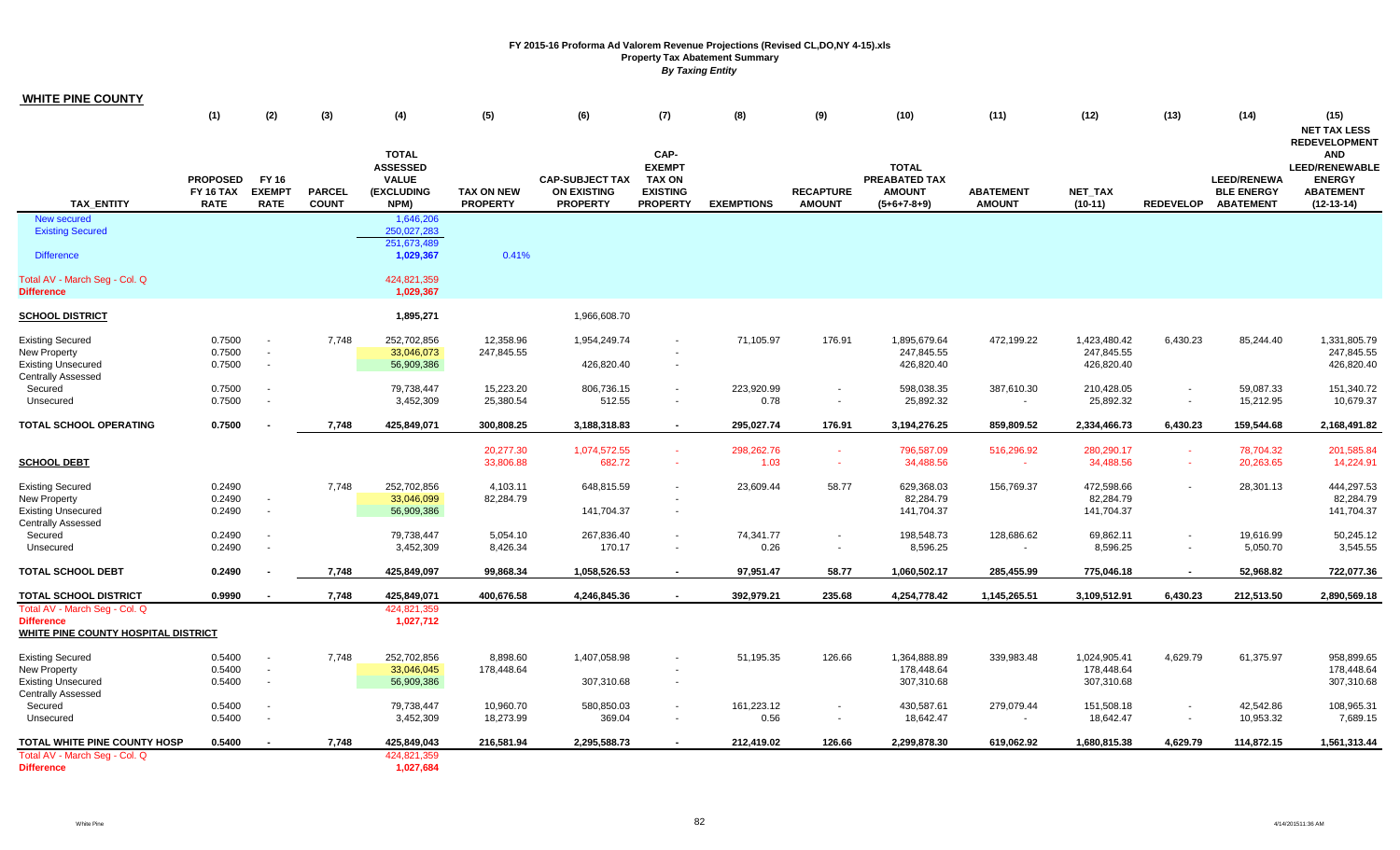# **2015-16 PROPERTY TAX ABATEMENT REPORT STATEWIDE TOTALS (March 2015)**

|                    | (1)                                                | (2)                                   | (3)                           | (4)                                                    | (5)                                  | (6)                                                             | (7)                                                                      | (8)               | (9)                               | (10)                                                         | (11)                              | (12)                 | (13)                     | (14)                                                        | (15)                                                                                                             |
|--------------------|----------------------------------------------------|---------------------------------------|-------------------------------|--------------------------------------------------------|--------------------------------------|-----------------------------------------------------------------|--------------------------------------------------------------------------|-------------------|-----------------------------------|--------------------------------------------------------------|-----------------------------------|----------------------|--------------------------|-------------------------------------------------------------|------------------------------------------------------------------------------------------------------------------|
| TAX_ENTITY         | <b>PROPOSED</b><br><b>FY 16 TAX</b><br><b>RATE</b> | FY 16<br><b>EXEMPT</b><br><b>RATE</b> | <b>PARCEL</b><br><b>COUNT</b> | <b>NET ASSESSED</b><br><b>VALUE</b><br>(EXCLUDING NPM) | <b>TAX ON NEW</b><br><b>PROPERTY</b> | <b>CAP-SUBJECT TAX</b><br><b>ON EXISTING</b><br><b>PROPERTY</b> | <b>CAP-EXEMPT</b><br><b>TAX ON</b><br><b>EXISTING</b><br><b>PROPERTY</b> | <b>EXEMPTIONS</b> | <b>RECAPTURE</b><br><b>AMOUNT</b> | <b>TOTAL PREABATED</b><br><b>TAX AMOUNT</b><br>$(5+6+7-8+9)$ | <b>ABATEMENT</b><br><b>AMOUNT</b> | NET_TAX<br>$(10-11)$ | <b>REDEVELOP</b>         | <b>LEED/RENEWA</b><br><b>BLE ENERGY</b><br><b>ABATEMENT</b> | <b>REDEVELOPMENT</b><br><b>AND</b><br><b>LEED/RENEWABLE</b><br><b>ENERGY</b><br><b>ABATEMENT</b><br>$(12-13-14)$ |
|                    |                                                    |                                       |                               |                                                        |                                      |                                                                 |                                                                          |                   |                                   |                                                              |                                   |                      |                          |                                                             |                                                                                                                  |
| <b>CARSON CITY</b> |                                                    |                                       | 18,576                        | 1,417,693,152                                          | 735,822.63                           | 49,324,415.16                                                   | $\overline{\phantom{a}}$                                                 | 157,861.76        | 4,906.17                          | 49,907,282.21                                                | 5,667,409.19                      | 44,239,873.02        | 1,782,753.05             | 243.93                                                      | 42,456,876.03                                                                                                    |
| <b>CHURCHILL</b>   |                                                    |                                       | 12,334                        | 722,843,904                                            | 882,345.01                           | 21,989,134.89                                                   | 223,528.40                                                               | 1.247.498.45      | 1,372.18                          | 21,848,882.03                                                | 1,509,509.72                      | 20,339,372.31        |                          | 91,508.05                                                   | 20,247,864.26                                                                                                    |
| <b>CLARK</b>       |                                                    |                                       | 740,801                       | 82,367,193,342                                         | 63,302,454.11                        | 2,431,344,078.57                                                | $\sim$                                                                   | 322,496,728.23    | $\sim$                            | 2,172,149,804.45                                             | 432,413,590.15                    | 1,739,736,214.30     | 735,997.62               | 1,048,469.83                                                | 1,737,951,746.86                                                                                                 |
| <b>DOUGLAS</b>     |                                                    |                                       | 26,434                        | 2,805,714,034                                          | 1,206,088.77                         | 85,399,570.81                                                   | 615,216.17                                                               | 260,095.78        | $\sim$                            | 86,960,779.97                                                | 12,350,539.48                     | 74,610,240.50        | 1,991,108.66             | $\sim$                                                      | 72,619,131.84                                                                                                    |
| <b>ELKO</b>        |                                                    |                                       | 42,562                        | 1,795,792,404                                          | 4,787,588.35                         | 49,234,043.26                                                   | $\sim$                                                                   | 1,564,331.45      | 7,679.57                          | 52,464,979.72                                                | 1,565,435.83                      | 50,899,543.89        | 228,582.35               | 3,855.84                                                    | 50,667,105.70                                                                                                    |
| <b>ESMERALDA</b>   |                                                    |                                       | 2,528                         | 64,691,158                                             | 791,046.73                           | 1,826,566.67                                                    | $\sim$                                                                   | 664,262.85        | 2,884.33                          | 1,956,234.88                                                 | 91,570.02                         | 1,864,664.85         | $\overline{\phantom{a}}$ | $\sim$                                                      | 1,864,664.85                                                                                                     |
| <b>EUREKA</b>      |                                                    |                                       | 3,880                         | 863,783,638                                            | 1,674,643.32                         | 18,652,165.70                                                   | $\sim$                                                                   | 4,962,108.78      | 247.07                            | 15,364,947.30                                                | 258,421.39                        | 15,106,525.92        |                          | 5,289.15                                                    | 15,096,418.72                                                                                                    |
| <b>HUMBOLDT</b>    |                                                    |                                       | 15,660                        | 1,058,802,469                                          | 1,685,141.91                         | 26,599,769.34                                                   | $\sim$                                                                   | 2,355,603.46      | 616.68                            | 25,929,924.47                                                | 1,732,307.55                      | 24,197,616.93        | $\overline{\phantom{a}}$ | 398.15                                                      | 24, 197, 218. 77                                                                                                 |
| <b>LANDER</b>      |                                                    |                                       | 6,545                         | 705,976,589                                            | 5,877,840.84                         | 20,763,788.73                                                   | $\sim$                                                                   | 2,900,634.45      | 1,180.32                          | 23,742,175.44                                                | 1,256,663.63                      | 22,485,511.82        |                          | 1,213.51                                                    | 22,484,298.30                                                                                                    |
| <b>LINCOLN</b>     |                                                    |                                       | 4,591                         | 340,285,320                                            | 819,787.16                           | 9,839,757.22                                                    | $\overline{\phantom{a}}$                                                 | 196,633.05        | 261.10                            | 10,463,172.43                                                | 2,385,458.05                      | 8,077,714.38         |                          | 423,585.02                                                  | 7,654,129.36                                                                                                     |
| <b>LYON</b>        |                                                    |                                       | 32,067                        | 1,524,347,250                                          | 2,559,319.65                         | 49,792,890.44                                                   |                                                                          | 579,167.33        | 28,197.39                         | 51,801,240.14                                                | 11,008,075.83                     | 40,793,164.31        |                          | 953,334.00                                                  | 39,839,830.31                                                                                                    |
| <b>MINERAL</b>     |                                                    |                                       | 3,626                         | 151, 173, 477                                          | 701,979.37                           | 4,975,614.17                                                    | 84,553.64                                                                | 228,900.08        | 127.90                            | 5,533,375.01                                                 | 621,529.88                        | 4,911,845.13         |                          |                                                             | 4,911,845.13                                                                                                     |
| <b>NYE</b>         |                                                    |                                       | 57,379                        | 1,320,810,586                                          | 7,367,395.19                         | 38,985,525.05                                                   | $\sim$                                                                   | 2,603,159.24      | 8,520.78                          | 43,758,281.77                                                | 5,442,676.68                      | 38,315,605.10        |                          | 475,137.51                                                  | 37,840,467.59                                                                                                    |
| <b>PERSHING</b>    |                                                    |                                       | 10,654                        | 235,495,820                                            | 433,481.89                           | 7,149,507.34                                                    | $\sim$                                                                   | 150,753.98        | 2,254.39                          | 7,434,489.64                                                 | 350,334.93                        | 7.084.154.71         |                          |                                                             | 7,084,154.71                                                                                                     |
| <b>STOREY</b>      |                                                    |                                       | 4,847                         | 510,172,634                                            | 1,311,933.36                         | 16,759,237.06                                                   | $\sim$                                                                   | 414,613.16        | 7,317.22                          | 17,663,874.47                                                | 585,394.44                        | 17,078,480.03        |                          | 158,598.65                                                  | 16,919,881.38                                                                                                    |
| <b>WASHOE</b>      |                                                    |                                       | 172,292                       | 16,702,812,951                                         | 15,763,832.83                        | 583,316,746.47                                                  | $\sim$                                                                   | 73,642,748.92     | 131,390.67                        | 525,569,221.05                                               | 64,410,659.81                     | 461, 158, 561.24     | 4,777,758.71             | $\sim$                                                      | 461,035,565.23                                                                                                   |
| <b>WHITE PINE</b>  |                                                    |                                       | 7.748                         | 425,849,020                                            | 1,467,976.51                         | 15,558,991.62                                                   | $\sim$                                                                   | 1,439,736.32      | 862.67                            | 15,588,094.48                                                | 4,195,867.90                      | 11.392.226.59        | 29,119.93                | 804,911.98                                                  | 10,558,194.68                                                                                                    |
| <b>STATE TOTAL</b> |                                                    |                                       | 1,162,524                     | 113,013,437,748                                        | 111,368,677.62                       | 3,431,511,802.51                                                | 923.298.21                                                               | 415,864,837.29    | 197.818.44                        | 3,128,136,759.48                                             | 545.845.444.47                    | 2,582,291,315.01     | 9,545,320.32             | 3,966,545.63                                                | 2,573,429,393.71                                                                                                 |

**Abatement Percent** 

17.45%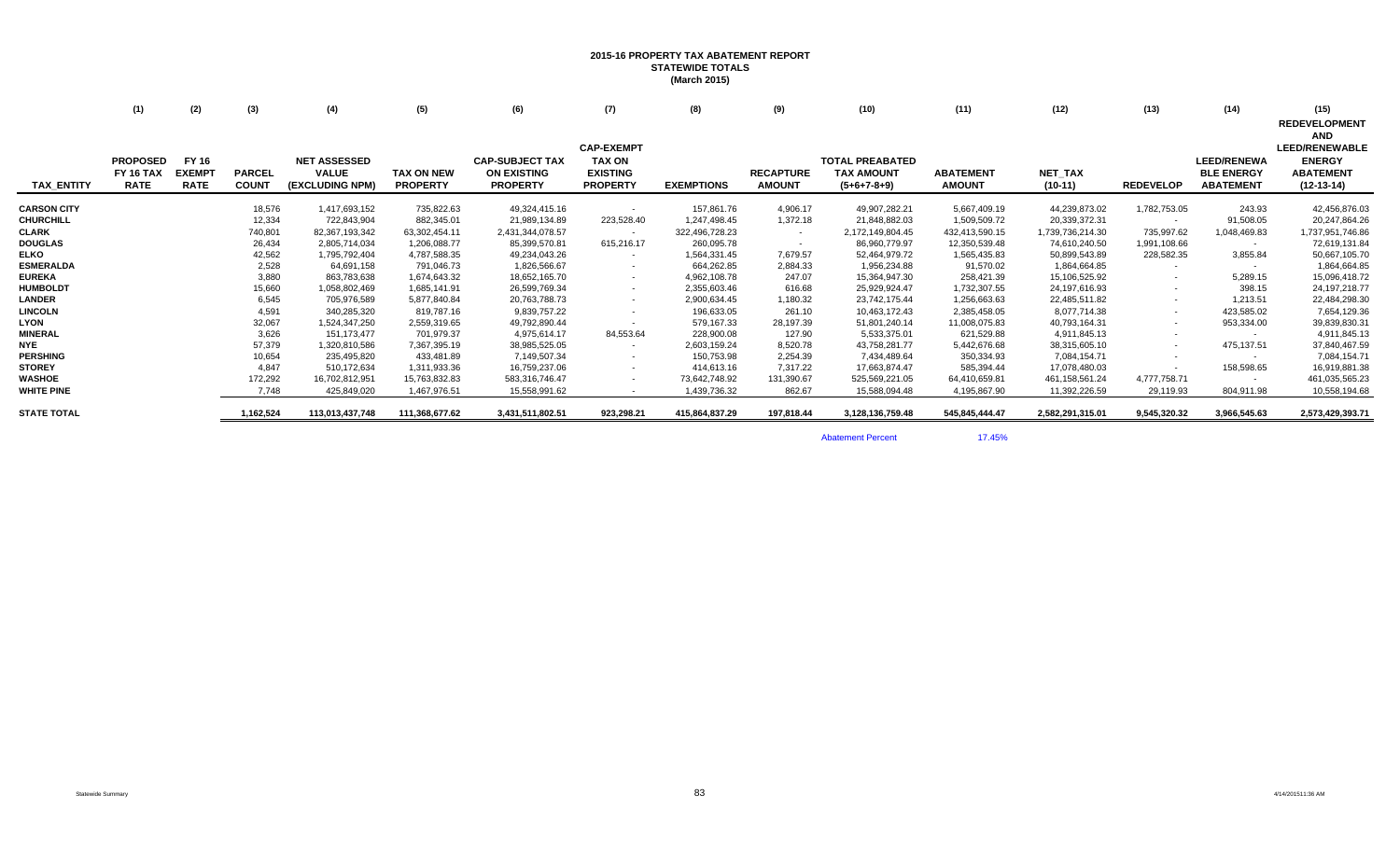### **2015-16 PROPERTY TAX ABATEMENT REPORT STATEWIDE TOTALS (March 2015)**

|                             | (1)                                                          | (2)                          | (3)                           | (4)                                                    | (5)                                  | (6)                                                             | (7)                                                                          | (8)                       | (9)                               | (10)                                                         | (11)                              | (12)                 | (13)                   | (14)                                                        | (15)                                                                                                                                    |
|-----------------------------|--------------------------------------------------------------|------------------------------|-------------------------------|--------------------------------------------------------|--------------------------------------|-----------------------------------------------------------------|------------------------------------------------------------------------------|---------------------------|-----------------------------------|--------------------------------------------------------------|-----------------------------------|----------------------|------------------------|-------------------------------------------------------------|-----------------------------------------------------------------------------------------------------------------------------------------|
| <b>TAX ENTITY</b>           | <b>PROPOS</b><br>ED FY 16 FY 16<br><b>TAX</b><br><b>RATE</b> | <b>EXEMPT</b><br><b>RATE</b> | <b>PARCEL</b><br><b>COUNT</b> | <b>NET ASSESSED</b><br><b>VALUE</b><br>(EXCLUDING NPM) | <b>TAX ON NEW</b><br><b>PROPERTY</b> | <b>CAP-SUBJECT TAX</b><br><b>ON EXISTING</b><br><b>PROPERTY</b> | CAP-<br><b>EXEMPT</b><br><b>TAX ON</b><br><b>EXISTING</b><br><b>PROPERTY</b> | <b>EXEMPTIONS</b>         | <b>RECAPTURE</b><br><b>AMOUNT</b> | <b>TOTAL PREABATED</b><br><b>TAX AMOUNT</b><br>$(5+6+7-8+9)$ | <b>ABATEMENT</b><br><b>AMOUNT</b> | NET_TAX<br>$(10-11)$ | <b>REDEVELOP</b>       | <b>LEED/RENEWABL</b><br><b>E ENERGY</b><br><b>ABATEMENT</b> | <b>NET TAX LESS</b><br><b>REDEVELOPMENT</b><br><b>AND</b><br><b>LEED/RENEWABLE</b><br><b>ENERGY</b><br><b>ABATEMENT</b><br>$(12-13-14)$ |
|                             |                                                              |                              |                               |                                                        |                                      |                                                                 |                                                                              |                           |                                   |                                                              |                                   |                      |                        |                                                             |                                                                                                                                         |
| Total State 17¢             |                                                              |                              |                               |                                                        |                                      |                                                                 |                                                                              |                           |                                   |                                                              |                                   |                      |                        |                                                             |                                                                                                                                         |
| <b>Existing Secured</b>     |                                                              |                              |                               | 101,325,096,711                                        | 1,157,150                            | 169,688,487                                                     |                                                                              | 22,320,402                | 9,523                             | 148,534,757                                                  | 26,811,997                        | 121,722,761          | 435,525                | 96,022                                                      | 121,191,214                                                                                                                             |
| <b>New Property</b>         |                                                              |                              |                               | 2,344,566,515                                          | 3,985,763                            |                                                                 |                                                                              |                           | $\sim$                            | 3,985,763                                                    |                                   | 3,985,763            |                        | $\overline{\phantom{a}}$                                    | 3,985,763                                                                                                                               |
| <b>Existing Unsecured</b>   |                                                              |                              |                               | 4,686,035,592                                          |                                      | 7,966,261                                                       |                                                                              |                           | $\overline{\phantom{a}}$          | 7,966,261                                                    |                                   | 7,966,261            |                        |                                                             | 7,966,261                                                                                                                               |
| <b>Centrally Assessed</b>   |                                                              |                              |                               |                                                        |                                      |                                                                 |                                                                              |                           |                                   |                                                              |                                   |                      |                        |                                                             |                                                                                                                                         |
| Secured                     |                                                              |                              |                               | 4,752,169,900                                          | 907,329                              | 8,557,970                                                       | $\blacksquare$                                                               | 1,386,610                 | $\overline{\phantom{a}}$          | 8,078,689                                                    | 2,013,972                         | 6,064,717            | 46,643                 | 160,183                                                     | 5,857,891                                                                                                                               |
| <b>Unsecured</b>            |                                                              |                              |                               | 144,443,323                                            | 228,963                              | 22,934                                                          |                                                                              | 6,343                     |                                   | 245,554                                                      | 29                                | 245,525              | 2,533                  | 12,461                                                      | 230,531                                                                                                                                 |
|                             |                                                              |                              |                               |                                                        |                                      |                                                                 |                                                                              |                           |                                   |                                                              |                                   |                      |                        |                                                             |                                                                                                                                         |
| <b>TOTAL STATE OF NV</b>    |                                                              |                              |                               | 113,252,312,040                                        | 6,279,204.73                         | 186,235,651.03                                                  |                                                                              | 23,713,354.92             | 9,522.67                          | 168,811,023.51                                               | 28,825,996.85                     | 139,985,026.66       | 484,701.44             |                                                             | 139,231,659.22                                                                                                                          |
|                             |                                                              |                              |                               |                                                        |                                      |                                                                 |                                                                              |                           |                                   |                                                              |                                   |                      |                        |                                                             |                                                                                                                                         |
|                             |                                                              |                              |                               |                                                        |                                      |                                                                 |                                                                              |                           |                                   | <b>Abatement Percent</b>                                     | 17.08%                            |                      |                        |                                                             |                                                                                                                                         |
| <b>STATE 17¢ BY COUNTY</b>  |                                                              |                              |                               |                                                        |                                      |                                                                 |                                                                              |                           |                                   |                                                              |                                   |                      |                        |                                                             |                                                                                                                                         |
| <b>CARSON CITY</b>          |                                                              |                              | 18,576                        | 1,417,693,152                                          | 35,537.01                            | 2,382,171.95                                                    | $\overline{\phantom{a}}$                                                     | 7,625.31                  | 236.91                            | 2,410,320.55                                                 | 181,783.62                        | 2,228,536.94         | 81,572.05              | 11.68                                                       | 2,146,953.20                                                                                                                            |
| <b>CHURCHILL</b>            |                                                              |                              | 12,334                        | 722,843,904                                            | 51,458.47                            | 1,237,367.92                                                    |                                                                              | 59,977.41                 | 77.04                             | 1,228,926.02                                                 | 77,799.21                         | 1,151,126.81         |                        | 5,346.23                                                    | 1,145,780.58                                                                                                                            |
| <b>CLARK</b>                |                                                              |                              | 740,801                       | 82,367,193,342                                         | 3,675,792.16                         | 134,977,718.69                                                  |                                                                              | 18,857,944.85             | $\sim$                            | 119,795,566.00                                               | 23,679,164.91                     | 96,116,401.10        | 40,657.17              | 71,021.34                                                   | 96,004,722.59                                                                                                                           |
| <b>DOUGLAS</b>              |                                                              |                              | 26,434                        | 2,805,714,034                                          | 65,240.78                            | 4,702,707.96                                                    | $\sim$                                                                       | 14,266.11                 | $\sim$                            | 4,753,682.62                                                 | 341,865.81                        | 4,411,816.81         | 110,450.26             | $\sim$                                                      | 4,301,366.55                                                                                                                            |
| <b>ELKO</b>                 |                                                              |                              | 42,562                        | 1,795,792,404                                          | 291,184.55                           | 2,865,408.85                                                    |                                                                              | 103,665.80                | 413.87                            | 3,053,341.46                                                 | 92,653.09                         | 2,960,688.38         | 13,079.18              | 261.30                                                      | 2,947,347.89                                                                                                                            |
| <b>ESMERALDA</b>            |                                                              |                              | 2,528                         | 64,691,158                                             | 44,536.49                            | 102,835.93                                                      |                                                                              | 37,398.36                 | 162.41                            | 110,136.47                                                   | 4,460.82                          | 105,675.65           |                        | $\sim$                                                      | 105,675.65                                                                                                                              |
| <b>EUREKA</b>               |                                                              |                              | 3,880                         | 863,783,638                                            | 160,280.97                           | 1,783,559.35                                                    | $\sim$                                                                       | 475,408.65                | 23.64                             | 1,468,455.31                                                 | 23,554.98                         | 1,444,900.34         |                        | 968.39                                                      | 1,443,931.95                                                                                                                            |
| <b>HUMBOLDT</b>             |                                                              |                              | 15,660                        | 1,058,802,469                                          | 121,229.39                           | 1,857,096.43                                                    |                                                                              | 178,359.27                | 45.83                             | 1,800,012.39                                                 | 125,699.74                        | 1,674,312.65         |                        | 30.76                                                       | 1,674,281.89                                                                                                                            |
| <b>LANDER</b>               |                                                              |                              | 6,545                         | 705,976,589                                            | 297,610.84                           | 1,049,493.18                                                    |                                                                              | 146,943.63                | 59.23                             | 1,200,219.61                                                 | 63,581.86                         | 1,136,637.75         |                        | 61.49                                                       | 1,136,576.26                                                                                                                            |
| <b>LINCOLN</b>              |                                                              |                              | 4,591                         | 340,285,320                                            | 46,045.79                            | 543,501.31                                                      | $\blacksquare$                                                               | 11,053.74                 | 13.01                             | 578,506.37                                                   | 134,101.32                        | 444,405.05           |                        | 24,015.15                                                   | 420,389.90                                                                                                                              |
| <b>LYON</b>                 |                                                              |                              | 32,067                        | 1,524,347,250                                          | 125,447.50                           | 2,495,677.32                                                    |                                                                              | 29,545.68                 | 1,366.76                          | 2,592,945.90                                                 | 490,706.54                        | 2,102,239.36         |                        | 44,957.39                                                   | 2,057,281.97                                                                                                                            |
| <b>MINERAL</b>              |                                                              |                              | 3,626                         | 151, 173, 477                                          | 32,681.15                            | 234,958.86                                                      |                                                                              | 10,631.74                 | 6.03                              | 257,014.31                                                   | 27,483.11                         | 229,531.19           |                        | $\sim$                                                      | 229,531.19                                                                                                                              |
| <b>NYE</b>                  |                                                              |                              | 57,379                        | 1,320,810,586                                          | 415,798.96                           | 1,971,689.46                                                    |                                                                              | 142,134.94                | 426.57                            | 2,245,780.05                                                 | 273,390.38                        | 1,972,389.67         |                        | 49,004.88                                                   | 1,923,384.78                                                                                                                            |
| <b>PERSHING</b>             |                                                              |                              | 10,654                        | 235,495,820                                            | 23,630.89                            | 384,891.27                                                      |                                                                              | 8,170.30                  | 122.14                            | 400,474.00                                                   | 15,904.18                         | 384,569.82           |                        | $\sim$                                                      | 384,569.82                                                                                                                              |
| <b>STOREY</b>               |                                                              |                              | 4,847                         | 510,172,634                                            | 64,446.12                            | 823,264.01                                                      |                                                                              | 20,367.04                 | 359.41                            | 867,702.50                                                   | 28,949.31                         | 838,753.19           |                        | 10,489.93                                                   | 828,263.26                                                                                                                              |
| WASHOE<br><b>WHITE PINE</b> |                                                              |                              | 172,292<br>7,748              | 16,941,687,243<br>425,849,020                          | 760,100.47<br>68,183.20              | 28,100,623.66<br>722,684.89                                     |                                                                              | 3,542,988.99<br>66,873.10 | 6,170.50<br>39.32                 | 25,323,905.64<br>724,034.31                                  | 3,070,008.12<br>194,889.87        | 22,253,897.52        | 237,609.54<br>1,333.24 | $\sim$                                                      | 22,016,287.99<br>465,313.74                                                                                                             |
|                             |                                                              |                              |                               |                                                        |                                      |                                                                 |                                                                              |                           |                                   |                                                              |                                   | 529,144.44           |                        | 62,497.46                                                   |                                                                                                                                         |
| <b>STATE TOTAL</b>          |                                                              |                              | 1,162,524                     | 113,252,312,040                                        | 6,279,204.73                         | 186,235,651.03                                                  |                                                                              | 23,713,354.92             | 9,522.67                          | 168,811,023.51                                               | 28,825,996.85                     | 139,985,026.66       | 484,701.44             | 268,666.01                                                  | 139,231,659.22                                                                                                                          |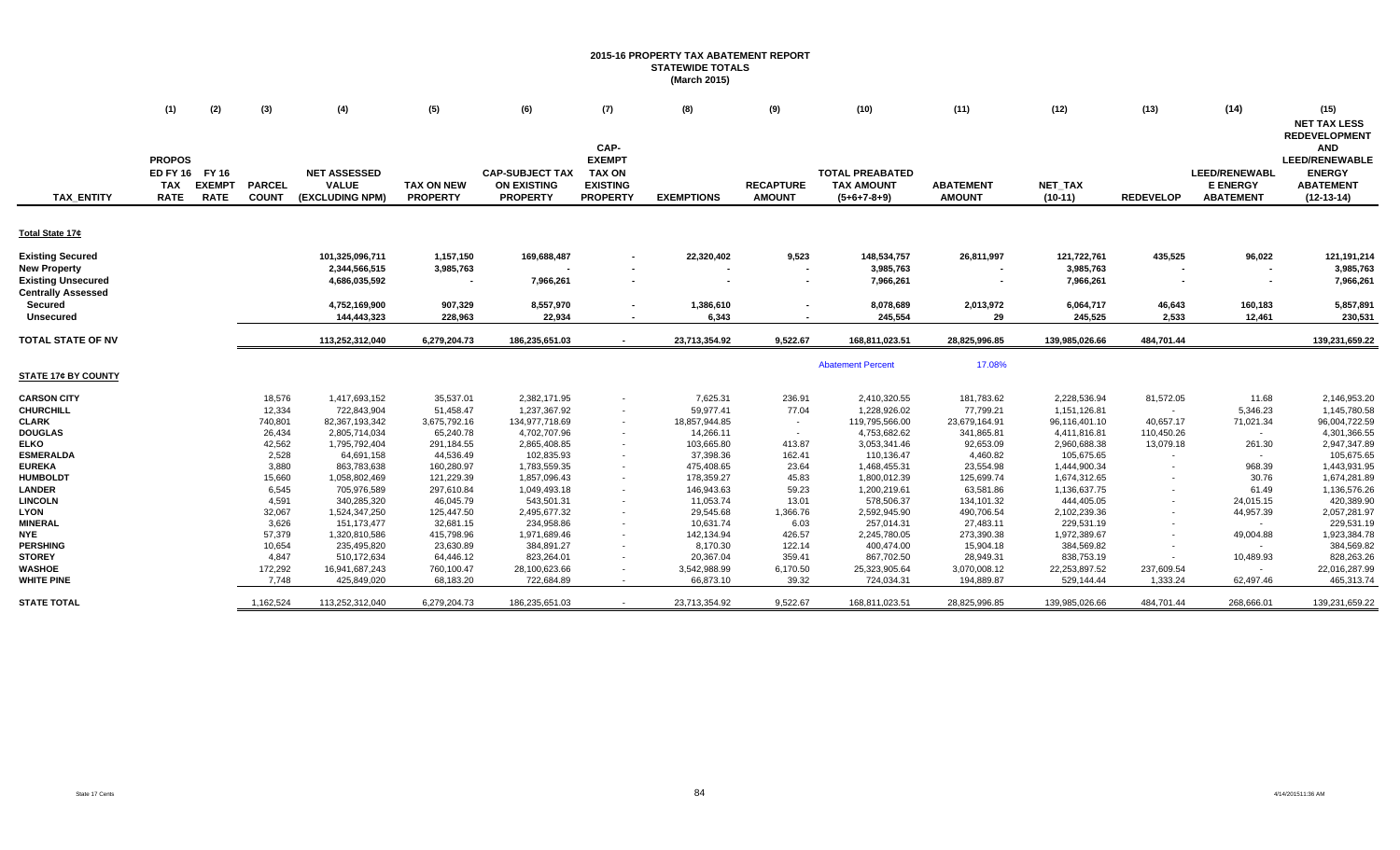### **2015-16 PROPERTY TAX ABATEMENT REPORTSCHOOL DISTRICTS TOTALS (March 2015)**

### **SCHOOLD DISTRICT OPERATING REVENUE**

|                                                  | (1)                                                 | (2)                                                   | (3)                           | (4)                                                    | (5)                                  | (6)                                                             | (7)                                                                          | (8)                     | (9)                               | (10)                                                         | (11)                              | (12)                        | (13)             | (14)                                                        | (15)                                                                                                                          |
|--------------------------------------------------|-----------------------------------------------------|-------------------------------------------------------|-------------------------------|--------------------------------------------------------|--------------------------------------|-----------------------------------------------------------------|------------------------------------------------------------------------------|-------------------------|-----------------------------------|--------------------------------------------------------------|-----------------------------------|-----------------------------|------------------|-------------------------------------------------------------|-------------------------------------------------------------------------------------------------------------------------------|
| <b>SCHOOL</b><br><b>DISTRICT</b>                 | PROPOSED PROPOSE<br><b>FY 16 TAX</b><br><b>RATE</b> | <b>D FY 16</b><br><b>TAX RATE</b>                     | <b>PARCEL</b><br><b>COUNT</b> | <b>NET ASSESSED</b><br><b>VALUE</b><br>(EXCLUDING NPM) | <b>TAX ON NEW</b><br><b>PROPERTY</b> | <b>CAP-SUBJECT TAX</b><br><b>ON EXISTING</b><br><b>PROPERTY</b> | CAP-<br><b>EXEMPT</b><br><b>TAX ON</b><br><b>EXISTING</b><br><b>PROPERTY</b> | <b>EXEMPTIONS</b>       | <b>RECAPTURE</b><br><b>AMOUNT</b> | <b>TOTAL PREABATED</b><br><b>TAX AMOUNT</b><br>$(5+6+7-8+9)$ | <b>ABATEMENT</b><br><b>AMOUNT</b> | <b>NET TAX</b><br>$(10-12)$ | <b>REDEVELOP</b> | <b>LEED/RENEWABL</b><br><b>E ENERGY</b><br><b>ABATEMENT</b> | <b>NET TAX LESS</b><br><b>REDEVELOPMENT</b><br><b>AND</b><br><b>LEED/RENEWABLE</b><br><b>ENERGY ABATEMENT</b><br>$(12-13-14)$ |
| <b>CARSON CITY</b>                               | 0.7500                                              | $\sim$                                                | 18,576                        | 1,417,693,086                                          | 156,780.91                           | 10,509,575.64                                                   |                                                                              | 33,640.10               | 1,045.41                          | 10,633,761.86                                                | 797,462.78                        | 9,836,299.07                | 393,328.14       | 51.54                                                       | 9,442,919.40                                                                                                                  |
| <b>CHURCHILL</b>                                 | 0.7500                                              | $\overline{\phantom{a}}$                              | 12,334                        | 722,843,928                                            | 227,022.66                           | 5,458,975.22                                                    |                                                                              | 264,606.20              | 338.52                            | 5,421,730.19                                                 | 343,225.58                        | 5,078,504.62                | $\sim$           | 23,586.26                                                   | 5,054,918.36                                                                                                                  |
| <b>CLARK</b>                                     | 0.7500                                              | $\sim$                                                | 740,801                       | 82,367,193,342                                         | 16,207,771.49                        | 594,478,031.41                                                  |                                                                              | 78,366,069.70           | $\sim$                            | 532,319,733.21                                               | 104,336,418.14                    | 427,983,315.06              | 179,370.26       | 313,329.46                                                  | 427,490,615.34                                                                                                                |
| <b>DOUGLAS</b>                                   | 0.7500                                              | $\sim$                                                | 26,434                        | 2,805,714,034                                          | 287,826.95                           | 20,747,254.51                                                   |                                                                              | 62,946.70               |                                   | 20,972,134.76                                                | 1,508,241.33                      | 19,463,893.43               | 532,187.08       |                                                             | 18,931,706.35                                                                                                                 |
| <b>ELKO</b>                                      | 0.7500                                              | $\sim$                                                | 42,562                        | 1,795,792,439                                          | 1,284,637.70                         | 12,641,548.74                                                   |                                                                              | 457,346.56              | 1,830.07                          | 13,470,669.95                                                | 408,754.75                        | 13,061,915.21               | 63,082.63        | 1,152.79                                                    | 12,997,679.79                                                                                                                 |
| <b>ESMERALDA</b>                                 | 0.7500                                              | $\sim$                                                | 2,528                         | 64,691,173                                             | 196,484.53                           | 453,692.02                                                      |                                                                              | 164,993.25              | 716.41                            | 485,899.72                                                   | 32,019.18                         | 453,880.53                  | $\sim$           | $\sim$                                                      | 453,880.53                                                                                                                    |
| <b>EUREKA</b>                                    | 0.7500                                              | $\sim$                                                | 3,880                         | 863,783,663                                            | 707,121.94                           | 7,868,644.96                                                    |                                                                              | 2,097,390.83            | 104.56                            | 6,478,480.62                                                 | 115,351.20                        | 6,363,129.42                | $\sim$           | 4,272.32                                                    | 6,358,857.10                                                                                                                  |
| <b>HUMBOLDT</b>                                  | 0.7500                                              | $\sim$                                                | 15,660                        | 1,058,802,441                                          | 534,835.56                           | 8,193,077.03                                                    |                                                                              | 786,877.91              | 201.07                            | 7,941,235.75                                                 | 554,564.74                        | 7,386,671.01                |                  | 135.64                                                      | 7,386,535.37                                                                                                                  |
| <b>LANDER</b>                                    | 0.7500                                              | $\overline{\phantom{a}}$                              | 6,545                         | 705,976,616                                            | 1,312,988.98                         | 4,630,115.07                                                    |                                                                              | 648,280.26              | 260.08                            | 5,295,083.87                                                 | 280,509.25                        | 5,014,574.63                |                  | 271.26                                                      | 5,014,303.36                                                                                                                  |
| <b>LINCOLN</b>                                   | 0.7500                                              | $\overline{\phantom{a}}$                              | 4,591                         | 340,285,317                                            | 203,143.21                           | 2,397,800.76                                                    |                                                                              | 48,766.48               | 57.70                             | 2,552,235.19                                                 | 591,624.33                        | 1,960,610.86                |                  | 105,949.23                                                  | 1,854,661.63                                                                                                                  |
| <b>LYON</b>                                      | 0.7500                                              | $\sim$                                                | 32,067                        | 1,524,347,363                                          | 553,444.85                           | 11,010,326.33                                                   |                                                                              | 130,342.74              | 6,030.49                          | 11,439,458.93                                                | 2,164,888.75                      | 9,274,570.17                |                  | 198,341.47                                                  | 9,076,228.70                                                                                                                  |
| <b>MINERAL</b>                                   | 0.7500                                              | $\sim$                                                | 3,626                         | 151, 173, 468                                          | 144,181.56                           | 1,036,586.40                                                    |                                                                              | 46,903.75               | 26.59                             | 1,133,890.80                                                 | 111,480.04                        | 1,022,410.76                |                  | $\sim$                                                      | 1,022,410.76                                                                                                                  |
| <b>NYE</b>                                       | 0.7500                                              | $\overline{\phantom{a}}$                              | 57,379                        | 1,320,810,615                                          | 1,834,407.17                         | 8,698,734.44                                                    |                                                                              | 627,065.93              | 1,882.70                          | 9,907,958.38                                                 | 1,206,135.23                      | 8,701,823.14                |                  | 113,693.18                                                  | 8,588,129.96                                                                                                                  |
| <b>PERSHING</b>                                  | 0.7500                                              | $\sim$                                                | 10,654                        | 235,495,820                                            | 104,253.93                           | 1,698,044.75                                                    |                                                                              | 36,045.67               | 546.91                            | 1,766,799.92                                                 | 75,138.17                         | 1,691,661.75                |                  | $\sim$                                                      | 1,691,661.75                                                                                                                  |
| <b>STOREY</b>                                    | 0.7500                                              | $\sim$                                                | 4,847                         | 510,172,663                                            | 284,321.10                           | 3,632,047.51                                                    |                                                                              | 89,854.68               | 1,585.79                          | 3,828,099.71                                                 | 127,716.42                        | 3,700,383.29                |                  | 66.72                                                       | 3,700,316.57                                                                                                                  |
| WASHOE                                           | 0.7500                                              | $\sim$                                                | 172,292                       | 16,941,683,212                                         | 3,353,384.41                         | 123,973,446.48                                                  |                                                                              | 15,582,078.85           | 27,223.44                         | 111,771,975.48                                               | 13,544,135.24                     | 98,227,840.24               | 1,143,672.32     |                                                             | 97,084,167.92                                                                                                                 |
| <b>WHITE PINE</b>                                | 0.7500                                              |                                                       | 7,748                         | 425,849,071                                            | 300,808.25                           | 3,188,318.83                                                    |                                                                              | 295,027.74              | 176.91                            | 3,194,276.25                                                 | 859,809.52                        | 2,334,466.73                | 6,430.23         | 159,544.68                                                  | 2,168,491.82                                                                                                                  |
| <b>TOTAL</b>                                     |                                                     |                                                       | 1,162,524                     | 113,252,308,253                                        | 27,693,415.18                        | 820,616,220.12                                                  | $\sim$                                                                       | 99,738,237.35           | 42,026.65                         | 748,613,424.59                                               | 127,057,474.66                    | 621,555,949.93              | 2,318,070.66     | 920,394.55                                                  | 618,317,484.72                                                                                                                |
|                                                  |                                                     |                                                       |                               |                                                        |                                      |                                                                 |                                                                              |                         |                                   |                                                              |                                   |                             |                  |                                                             |                                                                                                                               |
| <b>SCHOOL DISTRICT DEBT</b>                      |                                                     |                                                       |                               |                                                        |                                      |                                                                 |                                                                              |                         |                                   | <b>Abatement Percent</b>                                     | 16.97%                            |                             |                  |                                                             |                                                                                                                               |
|                                                  | (1)                                                 | (2)                                                   | (3)                           | (4)                                                    | (5)                                  | (6)                                                             | (7)                                                                          | (8)                     | (9)                               | (10)                                                         | (11)                              | (12)                        | (13)             | (14)                                                        | (15)                                                                                                                          |
| <b>SCHOOL</b><br><b>DISTRICT</b>                 | <b>FY 16 TAX</b><br><b>RATE</b>                     | PROPOSED PROPOSE<br><b>D FY 16</b><br><b>TAX RATE</b> | <b>PARCEL</b><br><b>COUNT</b> | <b>NET ASSESSED</b><br><b>VALUE</b><br>(EXCLUDING NPM) | <b>TAX ON NEW</b><br><b>PROPERTY</b> | <b>CAP-SUBJECT TAX</b><br><b>ON EXISTING</b><br><b>PROPERTY</b> | CAP-<br><b>EXEMPT</b><br><b>TAX ON</b><br><b>EXISTING</b><br><b>PROPERTY</b> | <b>EXEMPTIONS</b>       | <b>RECAPTURE</b><br><b>AMOUNT</b> | <b>TOTAL PREABATED</b><br><b>TAX AMOUNT</b><br>$(5+6+7-8+9)$ | <b>ABATEMENT</b><br><b>AMOUNT</b> | <b>NET TAX</b><br>$(10-12)$ | <b>REDEVELOP</b> | <b>LEED/RENEWABL</b><br><b>E ENERGY</b><br><b>ABATEMENT</b> | <b>NET TAX LESS</b><br><b>REDEVELOPMENT</b><br><b>AND</b><br><b>LEED/RENEWABLE</b><br><b>ENERGY ABATEMENT</b><br>$(12-13-14)$ |
| <b>CARSON CITY</b>                               | 0.4300                                              | $\overline{\phantom{a}}$                              | 18,576                        | 1,417,693,102                                          | 89,887.72                            | 6,025,489.39                                                    |                                                                              | 19,286.79               | 599.33                            | 6,096,689.65                                                 | 457,214.37                        | 5,639,475.28                | 225,508.11       | 29.55                                                       | 5,413,937.63                                                                                                                  |
| <b>CHURCHILL</b>                                 | 0.5500                                              | $\sim$                                                | 12,334                        | 722,843,929                                            | 166,483.28                           | 4,003,248.05                                                    | $\overline{\phantom{a}}$                                                     | 194,044.54              | 248.34                            | 3,975,935.13                                                 | 251,700.27                        | 3,724,234.86                | $\sim$           | 17,296.59                                                   | 3,706,938.27                                                                                                                  |
| <b>CLARK</b>                                     | 0.5534                                              | $\sim$                                                | 740,801                       | 82,367,193,342                                         | 12,026,562.74                        | 446,257,272.26                                                  |                                                                              | 59,777,031.22           | $\sim$                            | 398,506,803.78                                               | 77,967,543.66                     | 320,539,260.12              | 132,351.34       | 231,195.37                                                  | 320, 175, 713.41                                                                                                              |
| <b>DOUGLAS</b>                                   | 0.1000                                              | $\sim$                                                | 26,434                        | 2,805,714,034                                          | 38,376.93                            | 2,766,300.63                                                    |                                                                              | 8,391.90                | $\blacksquare$                    | 2,796,285.66                                                 | 201,096.63                        | 2,595,189.03                | 757.27           | $\sim$                                                      | 2,594,431.77                                                                                                                  |
| <b>ELKO</b><br><b>ESMERALDA</b><br><b>EUREKA</b> |                                                     |                                                       |                               |                                                        |                                      |                                                                 |                                                                              |                         |                                   |                                                              |                                   |                             |                  |                                                             |                                                                                                                               |
| <b>HUMBOLDT</b>                                  | 0.1350                                              | $\sim$                                                | 15,660                        | 1,058,802,446                                          | 96,270.40                            | 1,474,756.25                                                    | $\sim$                                                                       | 141,638.88              | 36.18                             | 1,429,423.95                                                 | 99,821.75                         | 1,329,602.20                | $\sim$           | 24.41                                                       | 1,329,577.78                                                                                                                  |
| LANDER                                           |                                                     |                                                       |                               |                                                        |                                      |                                                                 |                                                                              |                         |                                   |                                                              |                                   |                             |                  |                                                             |                                                                                                                               |
| <b>LINCOLN</b>                                   | 0.2231                                              | $\sim$                                                | 4,591                         | 340,285,299                                            | 60,428.33                            | 713,265.84                                                      |                                                                              | 14,506.63               | 17.14                             | 759,204.69                                                   | 175,988.50                        | 583,216.19                  | $\sim$           | 31,516.36                                                   | 551,699.83                                                                                                                    |
|                                                  |                                                     |                                                       |                               |                                                        |                                      |                                                                 |                                                                              |                         |                                   |                                                              |                                   |                             |                  |                                                             |                                                                                                                               |
| <b>LYON</b><br><b>MINERAL</b>                    | 0.5867<br>0.2800                                    | $\sim$                                                | 32,067<br>3,626               | 1,524,347,200<br>151, 173, 473                         | 432,941.46<br>53,827.78              | 8,613,012.06<br>386,992.64                                      |                                                                              | 101,965.58<br>17,510.50 | 4,717.29<br>9.99                  | 8,948,705.22<br>423,319.92                                   | 1,693,519.02<br>41,619.06         | 7,255,186.21<br>381,700.86  |                  | 155, 155.92                                                 | 7,100,030.28<br>381,700.86                                                                                                    |

**NYE** 0.5850 -

**PERSHING** -

**STOREY** -

0.5850 57,379 1,320,810,676 1,430,837.59 6,785,026.78 - 489,111.46 1,468.28 7,728,221.19 940,782.87 6,787,438.32 - 88,680.70 6,698,757.63

0.4000 10,654 235,495,815 55,602.09 905,626.59 - 19,224.72 291.82 942,295.78 40,075.15 902,220.63 - - 902,220.63

0.1447 4,847 510,172,667 54,855.02 700,742.91 - 17,335.59 305.97 738,568.31 24,640.84 713,927.47 - 12.87 713,914.59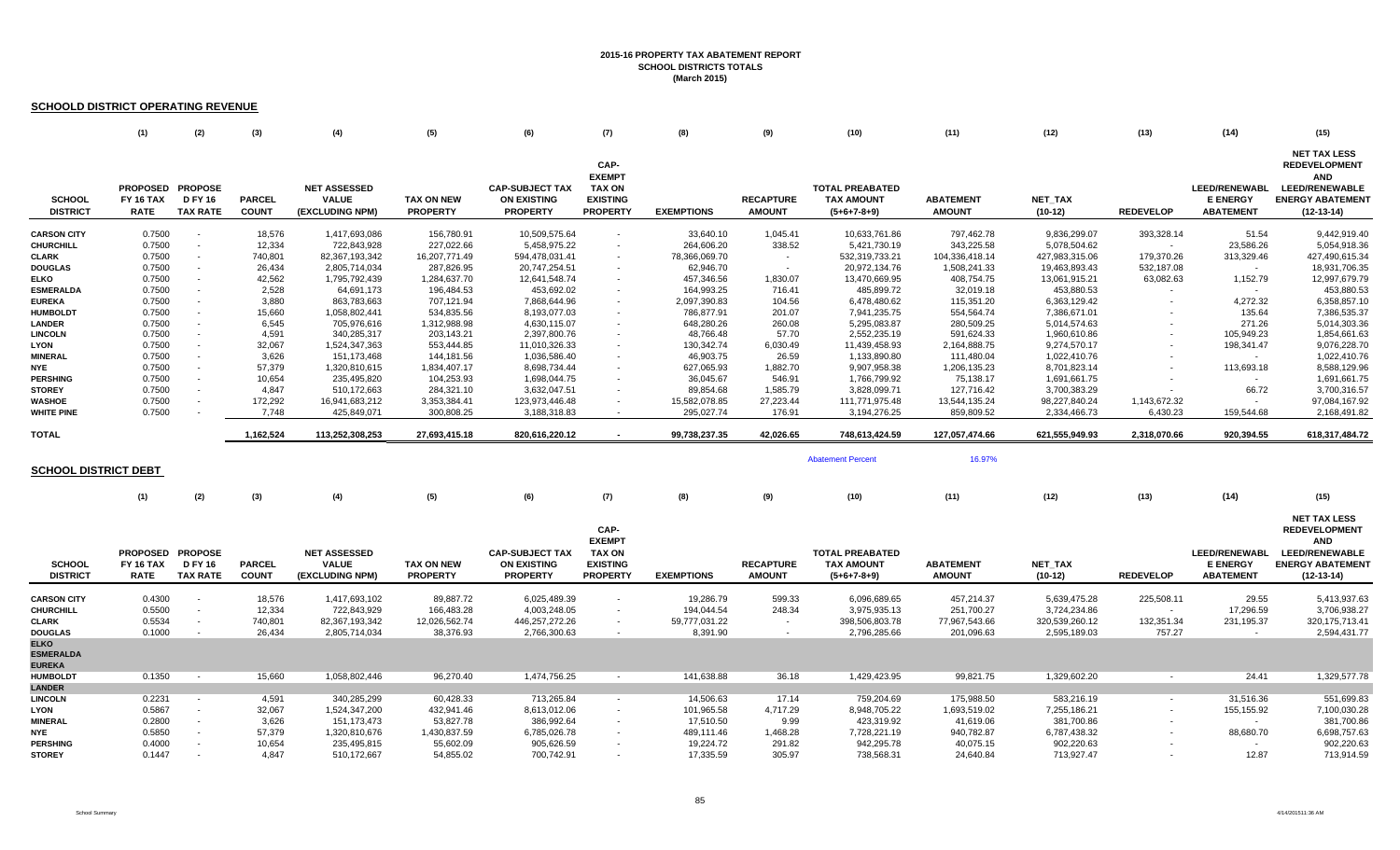#### **2015-16 PROPERTY TAX ABATEMENT REPORT SCHOOL DISTRICTS TOTALS (March 2015)**

### **SCHOOLD DISTRICT OPERATING REVENUE**

|                                    | (1)                                                 | (2)                               |                               |                                                        | (5)                                  | (6)                                                             |                                                                              | (8)                       |                                   | (10)                                                         | (11)                              | (12)                        | (13)             | (14)                                                        | (15)                                                                                                                          |
|------------------------------------|-----------------------------------------------------|-----------------------------------|-------------------------------|--------------------------------------------------------|--------------------------------------|-----------------------------------------------------------------|------------------------------------------------------------------------------|---------------------------|-----------------------------------|--------------------------------------------------------------|-----------------------------------|-----------------------------|------------------|-------------------------------------------------------------|-------------------------------------------------------------------------------------------------------------------------------|
| SCHOOL<br><b>DISTRICT</b>          | PROPOSED PROPOSE<br><b>FY 16 TAX</b><br><b>RATE</b> | <b>D FY 16</b><br><b>TAX RATE</b> | <b>PARCEL</b><br><b>COUN1</b> | <b>NET ASSESSED</b><br><b>VALUE</b><br>(EXCLUDING NPM) | <b>TAX ON NEW</b><br><b>PROPERTY</b> | <b>CAP-SUBJECT TAX</b><br><b>ON EXISTING</b><br><b>PROPERTY</b> | CAP-<br><b>EXEMPT</b><br><b>TAX ON</b><br><b>EXISTING</b><br><b>PROPERTY</b> | <b>EXEMPTIONS</b>         | <b>RECAPTURE</b><br><b>AMOUNT</b> | <b>TOTAL PREABATED</b><br><b>TAX AMOUNT</b><br>$(5+6+7-8+9)$ | <b>ABATEMENT</b><br><b>AMOUNT</b> | NET TAX<br>$(10-12)$        | <b>REDEVELOP</b> | <b>LEED/RENEWABL</b><br><b>E ENERGY</b><br><b>ABATEMENT</b> | <b>NET TAX LESS</b><br><b>REDEVELOPMENT</b><br><b>AND</b><br><b>LEED/RENEWABLE</b><br><b>ENERGY ABATEMENT</b><br>$(12-13-14)$ |
| <b>WASHOE</b><br><b>WHITE PINE</b> | 0.3885<br>0.2490                                    |                                   | 172,292<br>7.748              | 16,941,686,078<br>425,849,097                          | 1,737,053.12<br>99,868.34            | 64,218,148.99<br>1,058,526.53                                   |                                                                              | 8.071.528.30<br>97,951.47 | 14,101.41<br>58.77                | 57,897,775.22<br>1,060,502.17                                | 7,015,861.41<br>285,455.99        | 50,881,913.81<br>775,046.18 | 14,192.93        | 52,968.82                                                   | 50,867,720.88<br>722,077.36                                                                                                   |
| <b>TOTAL</b>                       |                                                     |                                   | 1.107.009                     | 109.822.067.158                                        | 16.342.994.81                        | 543.908.408.92                                                  |                                                                              | 68.969.527.58             | 21.854.52                         | 491.303.730.66                                               | 89,195,319.50                     | 402.108.411.16              | 372.809.64       | 576.880.60                                                  | 401,158,720.92                                                                                                                |

#### **SCHOOL TOTAL**

|                                  | (1)                                          | (2)                               | (3)                           | (4)                                                    | (5)                                  | (6)                                                             | (7)                                                                          | (8)               | (9)                               | (10)                                                         | (11)                              | (12)                        | (13)             | (14)                                                        | (15)                                                                                                                          |
|----------------------------------|----------------------------------------------|-----------------------------------|-------------------------------|--------------------------------------------------------|--------------------------------------|-----------------------------------------------------------------|------------------------------------------------------------------------------|-------------------|-----------------------------------|--------------------------------------------------------------|-----------------------------------|-----------------------------|------------------|-------------------------------------------------------------|-------------------------------------------------------------------------------------------------------------------------------|
| <b>SCHOOL</b><br><b>DISTRICT</b> | PROPOSED PROPOSE<br>FY 16 TAX<br><b>RATE</b> | <b>D FY 16</b><br><b>TAX RATE</b> | <b>PARCEL</b><br><b>COUNT</b> | <b>NET ASSESSED</b><br><b>VALUE</b><br>(EXCLUDING NPM) | <b>TAX ON NEW</b><br><b>PROPERTY</b> | <b>CAP-SUBJECT TA)</b><br><b>ON EXISTING</b><br><b>PROPERTY</b> | CAP-<br><b>EXEMPT</b><br><b>TAX ON</b><br><b>EXISTING</b><br><b>PROPERTY</b> | <b>EXEMPTIONS</b> | <b>RECAPTURE</b><br><b>AMOUNT</b> | <b>TOTAL PREABATED</b><br><b>TAX AMOUNT</b><br>$(5+6+7-8+9)$ | <b>ABATEMENT</b><br><b>AMOUNT</b> | <b>NET TAX</b><br>$(10-12)$ | <b>REDEVELOP</b> | <b>LEED/RENEWABL</b><br><b>E ENERGY</b><br><b>ABATEMENT</b> | <b>NET TAX LESS</b><br><b>REDEVELOPMENT</b><br><b>AND</b><br><b>LEED/RENEWABLE</b><br><b>ENERGY ABATEMENT</b><br>$(12-13-14)$ |
| <b>CARSON CITY</b>               | 1.1800                                       | $\overline{\phantom{a}}$          | 18,576                        | 1,417,693,086                                          | 246,668.63                           | 16,535,065.03                                                   |                                                                              | 52,926.89         | 1,644.74                          | 16,730,451.51                                                | 1,254,677.15                      | 15,475,774.36               | 618,836.24       | 81.09                                                       | 14,856,857.03                                                                                                                 |
| <b>CHURCHILL</b>                 | 1.3000                                       | $\sim$                            | 12,334                        | 722,843,928                                            | 393,505.94                           | 9,462,223.27                                                    |                                                                              | 458,650.74        | 586.86                            | 9,397,665.32                                                 | 594,925.85                        | 8,802,739.48                |                  | 40,882.85                                                   | 8,761,856.63                                                                                                                  |
| <b>CLARK</b>                     | 1.3034                                       |                                   | 740,801                       | 82,367,193,342                                         | 28,234,334.23                        | 1,040,735,303.67                                                |                                                                              | 138,143,100.92    | $\sim$                            | 930,826,536.99                                               | 182,303,961.81                    | 748,522,575.18              | 311.721.60       | 544,524.83                                                  | 747,666,328.75                                                                                                                |
| <b>DOUGLAS</b>                   | 0.8500                                       | $\overline{\phantom{a}}$          | 26,434                        | 2,805,714,034                                          | 326,203.88                           | 23,513,555.14                                                   |                                                                              | 71,338.60         |                                   | 23,768,420.42                                                | 1,709,337.95                      | 22,059,082.46               | 532,944.34       | $\sim$                                                      | 21,526,138.12                                                                                                                 |
| <b>ELKO</b>                      | 0.7500                                       | $\overline{\phantom{a}}$          | 42,562                        | 1,795,792,439                                          | 1,284,637.70                         | 12,641,548.74                                                   |                                                                              | 457,346.56        | 1,830.07                          | 13,470,669.95                                                | 408,754.75                        | 13,061,915.21               | 63,082.63        | 1,152.79                                                    | 12,997,679.79                                                                                                                 |
| <b>ESMERALDA</b>                 | 0.7500                                       | $\overline{\phantom{a}}$          | 2,528                         | 64,691,173                                             | 196,484.53                           | 453,692.02                                                      |                                                                              | 164,993.25        | 716.41                            | 485,899.72                                                   | 32,019.18                         | 453,880.53                  |                  |                                                             | 453,880.53                                                                                                                    |
| <b>EUREKA</b>                    | 0.7500                                       | $\overline{\phantom{a}}$          | 3,880                         | 863,783,663                                            | 707,121.94                           | 7,868,644.96                                                    | $\sim$                                                                       | 2,097,390.83      | 104.56                            | 6,478,480.62                                                 | 115,351.20                        | 6,363,129.42                | $\sim$           | 4,272.32                                                    | 6,358,857.10                                                                                                                  |
| <b>HUMBOLDT</b>                  | 0.8850                                       | $\overline{\phantom{a}}$          | 15,660                        | 1,058,802,441                                          | 631,105.96                           | 9,667,833.28                                                    | $\sim$                                                                       | 928,516.79        | 237.25                            | 9,370,659.70                                                 | 654,386.50                        | 8,716,273.21                | $\sim$           | 160.05                                                      | 8,716,113.15                                                                                                                  |
| LANDER                           | 0.7500                                       | $\sim$                            | 6,545                         | 705,976,616                                            | 1,312,988.98                         | 4,630,115.07                                                    | $\sim$                                                                       | 648,280.26        | 260.08                            | 5,295,083.87                                                 | 280,509.25                        | 5,014,574.63                | $\sim$           | 271.26                                                      | 5,014,303.36                                                                                                                  |
| <b>LINCOLN</b>                   | 0.9731                                       | $\sim$                            | 4,591                         | 340,285,317                                            | 263,571.54                           | 3,111,066.60                                                    |                                                                              | 63,273.10         | 74.84                             | 3,311,439.87                                                 | 767,612.82                        | 2,543,827.05                | $\sim$           | 137,465.59                                                  | 2,406,361.46                                                                                                                  |
| LYON                             | 1.3367                                       | $\sim$                            | 32,067                        | 1,524,347,363                                          | 986,386.31                           | 19,623,338.39                                                   |                                                                              | 232,308.33        | 10,747.78                         | 20,388,164.15                                                | 3,858,407.77                      | 16,529,756.38               | $\sim$           | 353,497.40                                                  | 16,176,258.98                                                                                                                 |
| <b>MINERAL</b>                   | 1.0300                                       | $\sim$                            | 3,626                         | 151, 173, 468                                          | 198,009.34                           | 1,423,579.05                                                    |                                                                              | 64,414.25         | 36.58                             | 1,557,210.72                                                 | 153,099.10                        | 1,404,111.62                |                  |                                                             | 1,404,111.62                                                                                                                  |
| <b>NYE</b>                       | 1.3350                                       | $\sim$                            | 57,379                        | 1,320,810,615                                          | 3,265,244.76                         | 15,483,761.22                                                   |                                                                              | 1,116,177.40      | 3,350.98                          | 17,636,179.57                                                | 2,146,918.10                      | 15,489,261.47               | $\sim$           | 202,373.88                                                  | 15,286,887.59                                                                                                                 |
| PERSHING                         | 1.1500                                       | $\sim$                            | 10,654                        | 235,495,820                                            | 159,856.02                           | 2,603,671.35                                                    |                                                                              | 55,270.39         | 838.73                            | 2,709,095.70                                                 | 115,213.32                        | 2,593,882.38                |                  |                                                             | 2,593,882.38                                                                                                                  |
| <b>STOREY</b>                    | 0.8947                                       | $\sim$                            | 4,847                         | 510,172,663                                            | 339,176.11                           | 4,332,790.42                                                    | $\sim$                                                                       | 107,190.27        | 1,891.76                          | 4,566,668.02                                                 | 152,357.27                        | 4,414,310.75                |                  | 79.59                                                       | 4,414,231.16                                                                                                                  |
| <b>WASHOE</b>                    | 1.1385                                       |                                   | 172,292                       | 16,941,683,212                                         | 5,090,437.53                         | 188, 191, 595. 47                                               |                                                                              | 23,653,607.15     | 41,324.85                         | 169,669,750.69                                               | 20,559,996.64                     | 149,109,754.05              | 1,157,865.25     |                                                             | 147,951,888.80                                                                                                                |
| WHITE PINE                       | 0.9990                                       | $\overline{\phantom{a}}$          | 7,748                         | 425,849,071                                            | 400,676.58                           | 4,246,845.36                                                    |                                                                              | 392,979.21        | 235.68                            | 4,254,778.42                                                 | 1,145,265.51                      | 3,109,512.91                | 6,430.23         | 212,513.50                                                  | 2,890,569.18                                                                                                                  |
| <b>TOTAL</b>                     |                                              |                                   | 1,162,524                     | 113,252,308,253                                        | 44,036,409.99                        | 1,364,524,629.03                                                |                                                                              | 168,707,764.93    | 63,881.17                         | 1,239,917,155.26                                             | 216,252,794.17                    | 1,023,664,361.09            | 2,690,880.30     | 1,497,275.15                                                | 1,019,476,205.64                                                                                                              |